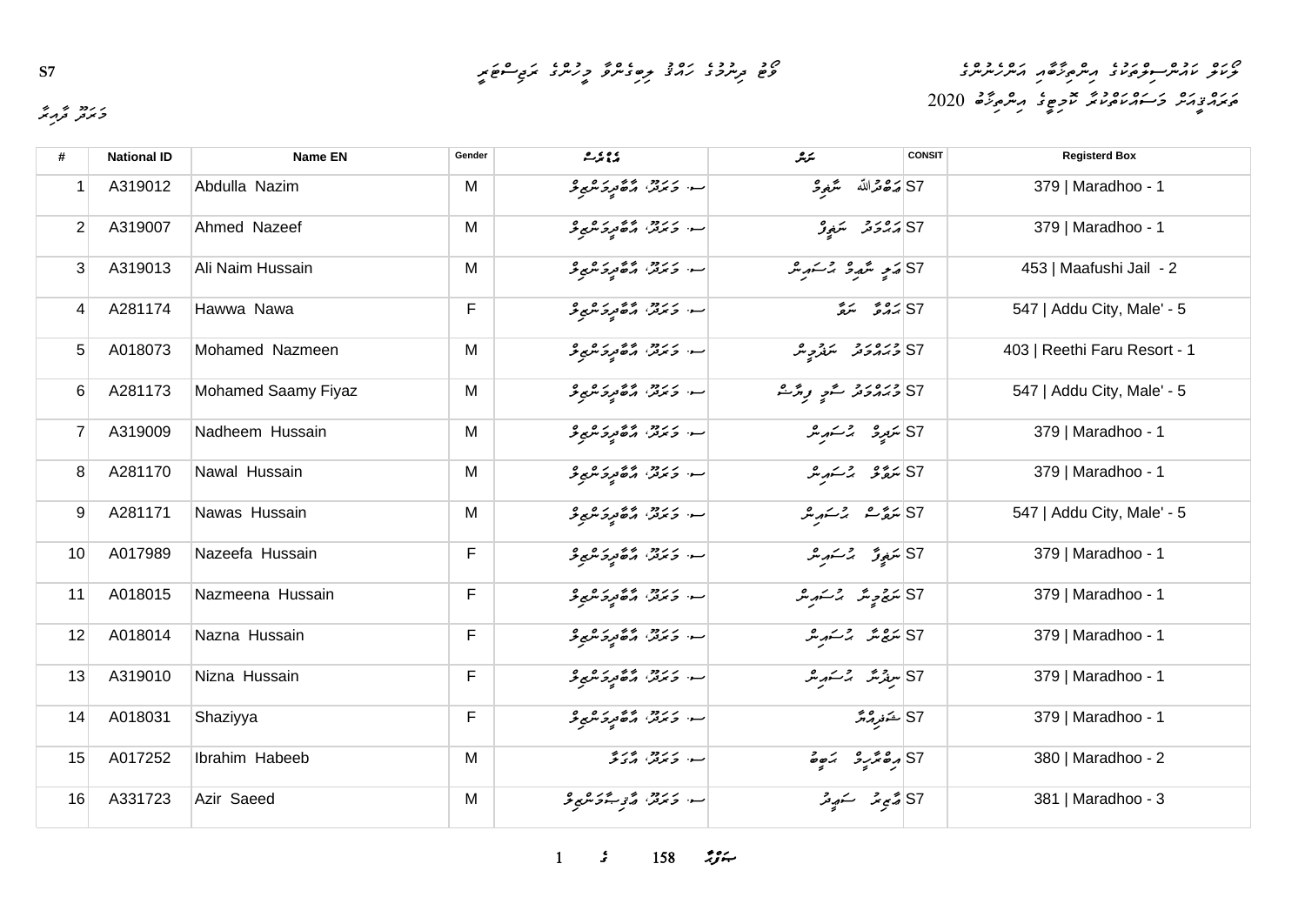*sCw7q7s5w7m< o<n9nOoAw7o< sCq;mAwBoEw7q<m; wBm;vB* م من المرة المرة المرة المرجع المرجع في المركبة 2020<br>مجم*د المريض المربوط المربع المرجع في المراجع المركبة* 

| 17 | A166887 | Fathimath Agisa               | F            | سە كەنگەن كەنزىيە كەنگە بۇ | S7 <i>وُّهِ دَهُ قُتِي جُ</i>             | 381   Maradhoo - 3                        |
|----|---------|-------------------------------|--------------|----------------------------|-------------------------------------------|-------------------------------------------|
| 18 | A017845 | Hassan Saeed                  | M            | - ئەرەم ئۇ بەئەت ئىر ئو    | S7 پرسکس کے م <i>ی</i> قر                 | 381   Maradhoo - 3                        |
| 19 | A156265 | Ibrahim Agis                  | M            | ے دیکھ مقبض محمد           | S7 م <i>ەمگىر 3 م</i> گرىگە               | 547   Addu City, Male' - 5                |
| 20 | A017844 | Mohamed Asif                  | M            | سە كەنگەن كەتى بەككەنلى بى | S7 <i>جەنەدى ھەج</i> ۇ                    | 547   Addu City, Male' - 5                |
| 21 | A274552 | Ali Mushfig Rushdhee          | M            | سا ئەتمەتقى ئەرىگە         | S7 كەي ئۇش <i>ۇ</i> ق ئرش <sup>و</sup> ير | 427   Olhuveli Beach and Spa Maldives - 1 |
| 22 | A280757 | <b>Ibrahim Munsif Rushdee</b> | M            | سە ئەتمەتقى ئەرىگە         | S7 رەڭرىرى ئ <i>ەشىرق برىشور</i>          | 747   Heritance Aarah-1                   |
| 23 | A274548 | Jannath Rushdhee              | $\mathsf F$  | سا ئەتمەتقى ئەرىد          | S7 <i>فے مگرمتھ</i> مرشور                 | 379   Maradhoo - 1                        |
| 24 | A017345 | Madhath Rushdhee              | F            | سە كەندىق ئەرىگە           | S7 <i>وَتَرْبَرُهُ بِرَ</i> ِّسُورِ       | 379   Maradhoo - 1                        |
| 25 | A017576 | Mariyam Shaadhiya             | $\mathsf F$  | ے کا ترکیز اگر مگر         | S7 كەممەر ئىسى ئىقتى <i>رەڭ</i>           | 379   Maradhoo - 1                        |
| 26 | A017630 | Minhath Rushdee               | $\mathsf F$  | سە ئەترىق ئەرىر            | S7 <i>وِ مَرْبَہُ مَرْ م</i> ُنْ مِرِ     | 379   Maradhoo - 1                        |
| 27 | A274550 | Mohamed Muslih                | M            | سە ئەترىق ئەرىگە           | S7 درەرد دېمور                            | 682   Crossroads Maldives-1               |
| 28 | A274547 | Nasrath Rushdee               | F            | سە ئەترىق ئەرىئە           | S7 ىئر شەئىر قىم سىر مىشرى <i>ر</i>       | 379   Maradhoo - 1                        |
| 29 | A287790 | Ahmed Haarish                 | M            | سە كەنگەنگە ئۇنج           | S7 كەبرى ئىم ئىگە يەن ئى                  | 453   Maafushi Jail - 2                   |
| 30 | A281116 | Ali Nifthah Shareef           | M            | سە كەندىق كەنتى            | S7 كەمچ سر <i>وڭ ئار شەم</i> رۇ           | 381   Maradhoo - 3                        |
| 31 | A287788 | Fathimath Nisha               | F            | ىسە ئەترتىش ئەقر           | S7 ۇ <sub>ج</sub> وڭ <sub>ۇ</sub> سىش     | 381   Maradhoo - 3                        |
| 32 | A017966 | Shamsunnisa                   | $\mathsf{F}$ | ىسە كەنزلىق گەمى           | S7 شۇر مەھرىرىگە                          | 381   Maradhoo - 3                        |
| 33 | A280907 | Mohamed Ghassan Rasheed       | M            | سە ئەتمەتقى ئەسرىئا        | S7 درور د پروگر ترجمه                     | 110   R. Meedhoo - 1                      |

*2 sC 158 nNw?mS*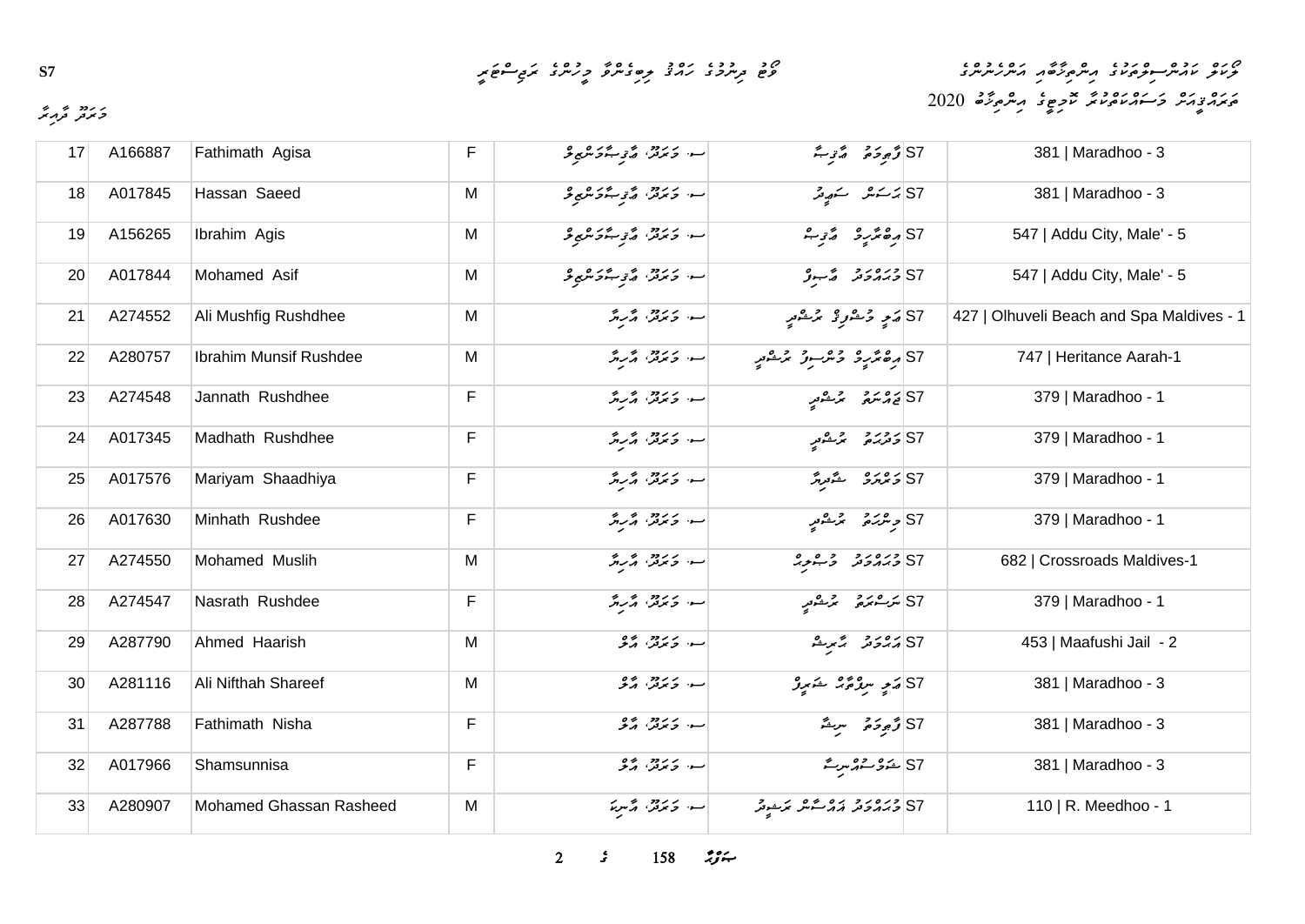*sCw7q7s5w7m< o<n9nOoAw7o< sCq;mAwBoEw7q<m; wBm;vB* م من المرة المرة المرة المرجع المرجع في المركبة 2020<br>مجم*د المريض المربوط المربع المرجع في المراجع المركبة* 

| 34 | A281003 | Aminath Saila Ibrahim Didi | F | - دىروژ، ئەبىرىشە                  | S7  <i>مُوسَمَّة سَهرَدُّ مِ</i> قْتُمْرِوْمِرِمِرِ | 256   ADh. Maamigili - 2     |
|----|---------|----------------------------|---|------------------------------------|-----------------------------------------------------|------------------------------|
| 35 | A287153 | Hawwa Saamee Ibrahim Didi  | F |                                    | S7 <i>بَهُمْ ـُوَ وهُ بُرُو</i> ْسِ                 | 381   Maradhoo - 3           |
| 36 | A070183 | Mohamed Ihusan             | M |                                    | S7 دېم ده د مرگ مر                                  | 381   Maradhoo - 3           |
| 37 | A287387 | Abdulla Jameel             | M | - ئەيزىق ئەسەئەتمەتى               | S7 رَصْحْرَاللّه   يَحْ حِ حْرَ                     | 381   Maradhoo - 3           |
| 38 | A025203 | Ahmed Jihad Ibrahim Jameel | M |                                    | S7 مەددى يەر مەھرىرى ئەدى - سەرىرە مىدە موقى        | 404   You & Me By Cocoon - 1 |
| 39 | A017798 | Aminath Jameel             | F | سە كەندىق كەستۇشمۇمۇ               | S7 مُ <i>جِسَعَةَ</i> تَحَرِّدُ                     | 547   Addu City, Male' - 5   |
| 40 | A161867 | Fathimath Jameel           | F | ے کاروز کا سائر شہر گر             | S7 زَّجِرْدَةُ ۚ يَا حِيْثَ                         | 547   Addu City, Male' - 5   |
| 41 | A287385 | Hassan Fayaz               | M | - ئەيرىق ئەسەئەتمىرىگە             | S7 پرسترش توټر شه                                   | 381   Maradhoo - 3           |
| 42 | A017784 | Hussain Jameel             | M | - ئەيروم ئەھەم ئىر                 | S7 پرڪير شي تو پو                                   | 381   Maradhoo - 3           |
| 43 | A052808 | Ibrahim Jameel             | M |                                    | S7 <sub>م</sub> ەنزىر قىم يىلى                      | 381   Maradhoo - 3           |
| 44 | A287384 | Moosa Shaheem              | M | ے کاروز کا مرکز مرکز کر            | S7 چې شورو                                          | 103   R. Maakurathu - 1      |
| 45 | A126523 | Abdulla Saeed              | M | سە ئەندىق ئەنى ئو                  | S7 مَەھْمَراللە سَىمِيْتْر                          | 379   Maradhoo - 1           |
| 46 | A017656 | Aminath Rasheeda           | F | سە ئەترىق ئەقرىم                   | S7 مُرْحِ مَرَمْ مَرْسُومُرَّ                       | 379   Maradhoo - 1           |
| 47 | A287020 | Mariyam Amanath            | F | ے دیکھی گھڑ                        | $5.25$ $2.25$ $87$                                  | 379   Maradhoo - 1           |
| 48 | A017423 | Mohamed Imthiyaz           | M | سە ئەندىق مەھرىپ                   | ST <i>בגרבית</i> הכ <sub>מ</sub> ת                  | 379   Maradhoo - 1           |
| 49 | A017578 | <b>Ahmed Didi</b>          | M | ر بر در دور<br>سه و برتر، ارتج تری | S7 كەرگە ئۇمرىر                                     | 547   Addu City, Male' - 5   |
| 50 | A286716 | Ali Samah                  | M | ر ر دو.<br>سه کارترن ارتجابزی      | S7 <i>۾ موج</i> د                                   | 547   Addu City, Male' - 5   |

*3 <i><i>s s* **158** *<i>f <i>s i*</del>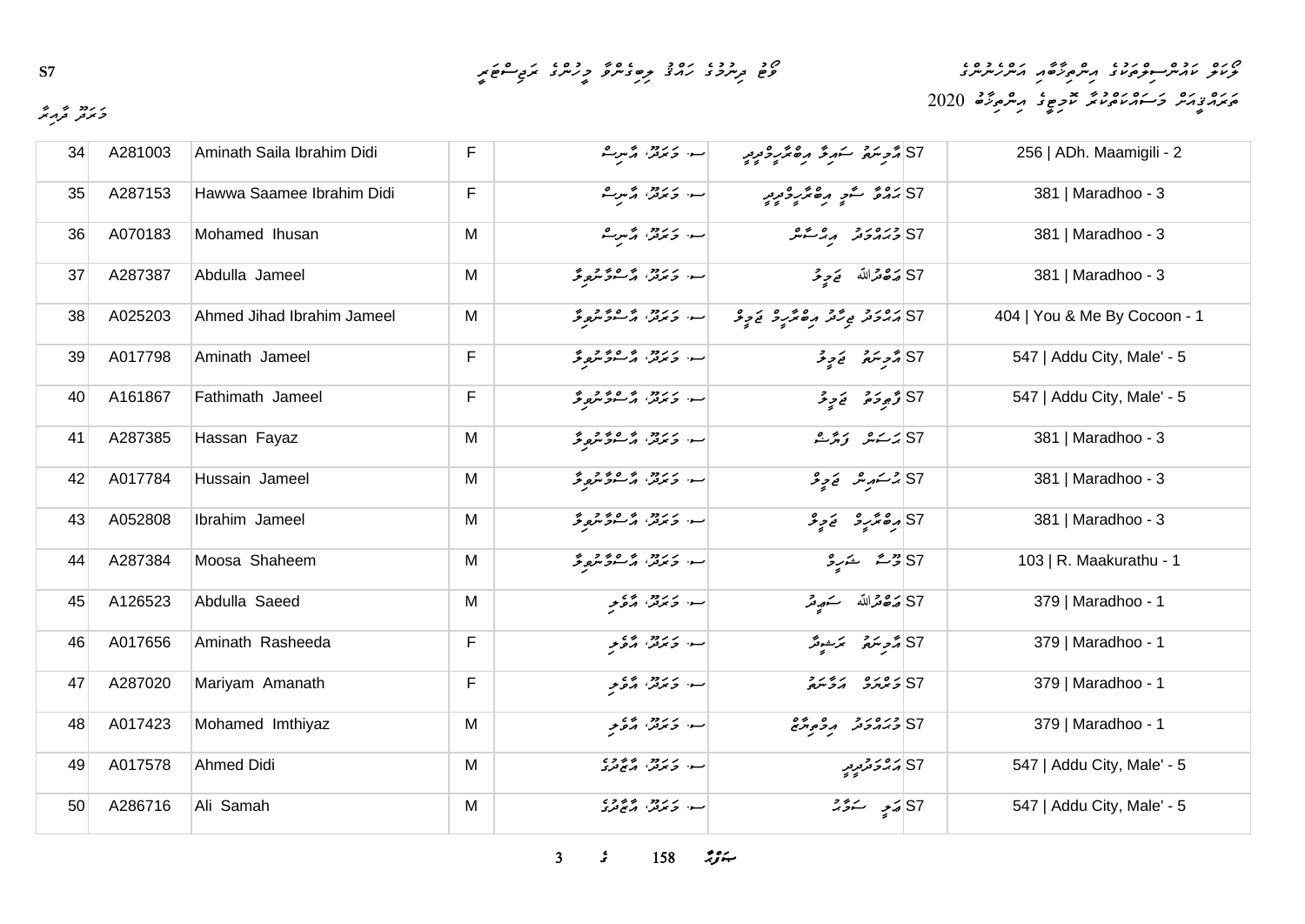*sCw7q7s5w7m< o<n9nOoAw7o< sCq;mAwBoEw7q<m; wBm;vB* م من المرة المرة المرة المرجع المرجع في المركبة 2020<br>مجم*د المريض المربوط المربع المرجع في المراجع المركبة* 

| 51 | A017509 | Aminath Didi                 | F           | ر ر دو.<br>سه کریمرفر از مجموعه            | S7 مُ <i>تر سَمُوْ توبِيدِ</i>                 | 379   Maradhoo - 1            |
|----|---------|------------------------------|-------------|--------------------------------------------|------------------------------------------------|-------------------------------|
| 52 | A017480 | Fazla Moosa Didi             | F           | ر ر دو.<br>سه گرمزش از مجموری              | S7 كَرْ شْتْرٌ     وْ ْ سُّمْوِمِرِ            | 379   Maradhoo - 1            |
| 53 | A047408 | Hassan Didi                  | M           | ر ر دو.<br>سه کامرفر، ارتجافزی             | S7  كەسكەتلەي <sub>ر</sub> ىيە                 | 547   Addu City, Male' - 5    |
| 54 | A017471 | Hawwa Moosa Didi             | F           | ر بر در دور<br>سه و برتر، ارتع تری         | S7  پروی وج محرمی                              | 379   Maradhoo - 1            |
| 55 | A331041 | Hussain Saain                | M           | ر بر در دور<br>سه و برتر، اړی ترو          | S7 ير ش <sub>م</sub> ر شر ست <sub>م</sub> ر شر | 669   Maafushivaru Maldives-1 |
| 56 | A096684 | Sama Ibrahim Didi            | F           | ر ر دو.<br>سه کارگرفر، از جافری            | S7 سَرَدٌ مِرْهُ مَرْرِدْ مِرْمِرِ             | 547   Addu City, Male' - 5    |
| 57 | A164722 | <b>Ahmed Nahil Nafiz</b>     | M           | ب كەندە بەھە <i>رىر كەنلى</i> گە           | S7 <i>مَدْدُوَمْ مَّرْبِ</i> مََّتَّبِ مِنْ مَ | 379   Maradhoo - 1            |
| 58 | A341176 | Aishath Erum Hassan          | $\mathsf F$ | سە كەللەر ئەھەلىر كەھلى ئ                  | S7 مُمبِّئة مِعَرَّ بَرَ سَمَّرَ               | 547   Addu City, Male' - 5    |
| 59 | A318446 | Ali Thoif                    | M           | ے کریں مصر پرکر مربع کی                    | S7 <i>ھُوتِ چُوت</i>                           | 379   Maradhoo - 1            |
| 60 | A017909 | Aminath Nazleena             | $\mathsf F$ | ے وَيَرَمَّزُ الْمُصَرِّيْرِ وَسَمْعِ فَرْ | S7 أُمُّ مِسَمَّدٍ سَمَّع مِسَّر               | 547   Addu City, Male' - 5    |
| 61 | A017910 | Fathmath Naznee              | F           | ے ویرس رہ ریگری مگرم کی                    | S7 ز <sub>ن</sub> جوځو شمه س                   | 547   Addu City, Male' - 5    |
| 62 | A018054 | Hawwa Ahmed                  | F           | سە كەللەر ئەھەلىر كەھرىم ئى                | S7 ئەيرۇ مەردىر                                | 547   Addu City, Male' - 5    |
| 63 | A318457 | Idhma Ibrahim                | F           | ے کریں مصر پرکر مربع کی                    | S7 موقرق م <i>ەھترى</i> ۋ                      | 547   Addu City, Male' - 5    |
| 64 | A018093 | Mariyam Zeena                | F           | - دَبَرَهُ ، رَهْرَ بِرِدَ سَرِ وَ         | S7 ئ <i>ۈپردۇ پې</i> تر                        | 379   Maradhoo - 1            |
| 65 | A298623 | <b>Mohamed Thaim Abdulla</b> | M           | ے وَيَرَمَّزُ الْمُصَرِّيْرِ وَسَمْعِ فَرْ | S7 ديره د و محمد محمدالله                      | 326   GA. Maamendhoo - 1      |
| 66 | A017850 | Rizleena Abdulla             | F           | ے وَيَرَمَّزُ الْمُصَرِّيْرِ وَسَمْعِ فَرْ | S7 <i>مرچم چِنگ مَنْ هُ</i> تَداللّه           | 379   Maradhoo - 1            |
| 67 | A318447 | Saama Hassan                 | F           | ے کا بروی مصر برکائیں گی                   | S7 گەنۇ كەسكەنلەر                              | 547   Addu City, Male' - 5    |

*4 s* 158 *i*<sub>s</sub>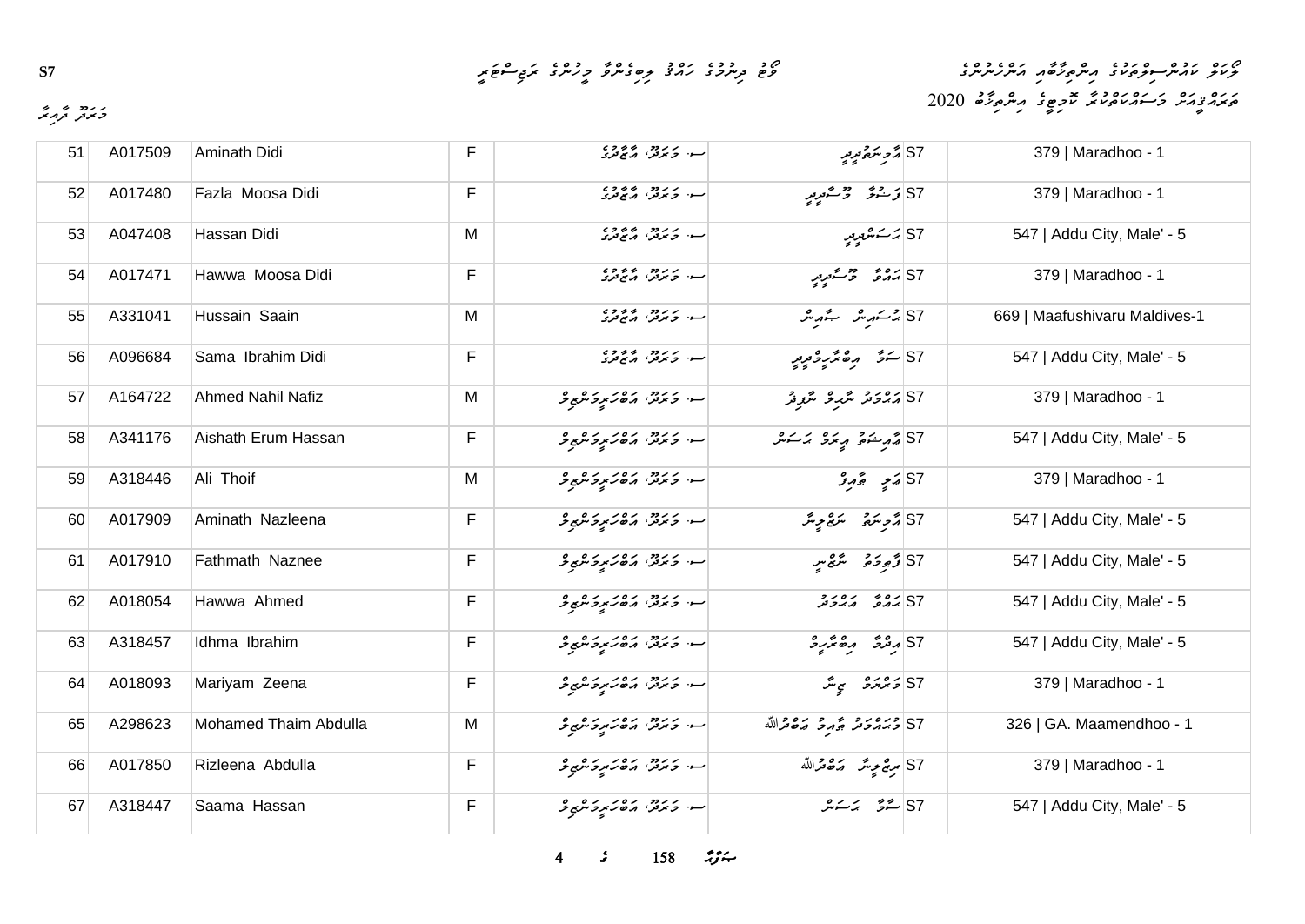*sCw7q7s5w7m< o<n9nOoAw7o< sCq;mAwBoEw7q<m; wBm;vB* م من المرة المرة المرة المرجع المرجع في المركبة 2020<br>مجم*د المريض المربوط المربع المرجع في المراجع المركبة* 

| 68 | A270860 | Ali Hishaam Abdulla    | M           | سه و بردد ره رسمی                                  | S7 <i>مَنْجِ رِحْدَّةَ مَ</i> صْمَرْاللَّهُ  | 381   Maradhoo - 3                      |
|----|---------|------------------------|-------------|----------------------------------------------------|----------------------------------------------|-----------------------------------------|
| 69 | A072213 | Aminath Ali            | F           | ر درود ده در د                                     | S7 مُجِسَع <sub>ة ص</sub> َعِ                | 381   Maradhoo - 3                      |
| 70 | A270809 | Mohamed Hisan Abdulla  | M           | ر درود ده در د                                     | S7 <i>وبروبر برسگی می مو</i> ترالله          | 381   Maradhoo - 3                      |
| 71 | A138899 | Moosa Ali              | M           | سه وبرده ره در                                     | S7 چينځ پرېنو                                | 381   Maradhoo - 3                      |
| 72 | A287938 | Ahmed Shaamin          | M           |                                                    | S7 كەبروتر ش <i>ۇم</i> ر                     | 547   Addu City, Male' - 5              |
| 73 | A280845 | Aishath Amaany Shareef | $\mathsf F$ | ر در دور در در در در<br>سه تر پرتر، برخانی ستوربری | S7 مٌم شَمَعٌ   مَرَّسٍ سَمَعِرُ             | 447   Pullman Maldives Maamutaa Resort  |
| 74 | A330810 | Ali Abaan Shareef      | M           | ر درود دره دوره ده.<br>سه وبوتر، ده د سهترس        | S7 كەم كەڭگر شە <i>مب</i> ۇ                  | 379   Maradhoo - 1                      |
| 75 | A287941 | Asira Shareef          | $\mathsf F$ | ر در دو دره دوره دور<br>سه وبوتر، ده د سه تورد     | S7 پُرْسِعَہٌ شَمَعِيوْ                      | 379   Maradhoo - 1                      |
| 76 | A287942 | Ibrahim Aseel Shareef  | M           | ر در دو در ۲۵ دوره<br>سه و نوتو، مرده د سهرس       | S7 مەھەر ئەكەب ئەھمىر ئىسىمبىر ئى            | 421   Velassaru Maldives - 1            |
| 77 | A287915 | Mohamed                | M           | ر در دور در در در در<br>سه تر پرتر، برخانی سترس    | S7 دېم د تر                                  | 379   Maradhoo - 1                      |
| 78 | A017382 | Mohamed Shareef        | M           |                                                    | S7 <i>ۇرۇۋۇ خىرۇ</i>                         | 379   Maradhoo - 1                      |
| 79 | A270489 | Ali Didi               | M           | سە ئەترىق كەرلىقى                                  | S7 ک <sup>ے</sup> مومومو                     | 381   Maradhoo - 3                      |
| 80 | A023057 | Mohamed Hassan         | M           | سە ئەترىق، ئەرقەتى                                 | S7 <i>ۋېزو دې برخپ</i> ر                     | 381   Maradhoo - 3                      |
| 81 | A038588 | Aishath Nasreena       | F           | سا الانجونش، وكرامبر                               | S7 م <i>ۇم شۇمۇ</i> سىرسى <i>گىرىنى</i> گە   | 380   Maradhoo - 2                      |
| 82 | A115838 | Ali Shareef            | M           | سە كەنگەنى كەنبەس                                  | S7 <i>۾َ جِ</i> شَمِرُوُ                     | 440   Lux South Ari Atoll, Maldives - 1 |
| 83 | A017314 | Fathimath Shazeena     | $\mathsf F$ | سە كەنگەنى كەرىپ                                   | S7 <i>وَّجوحَ</i> هُمَ سَمَ <i>مٍ مَ</i> ّرَ | 547   Addu City, Male' - 5              |
| 84 | A023010 | Ibrahim Nasir          | M           | سە كەنگەن كەنبايل                                  | S7 م <i>ەھتىب</i> ۇ شىب <i>رى</i> ر          | 380   Maradhoo - 2                      |

 $5$   $5$   $158$   $25$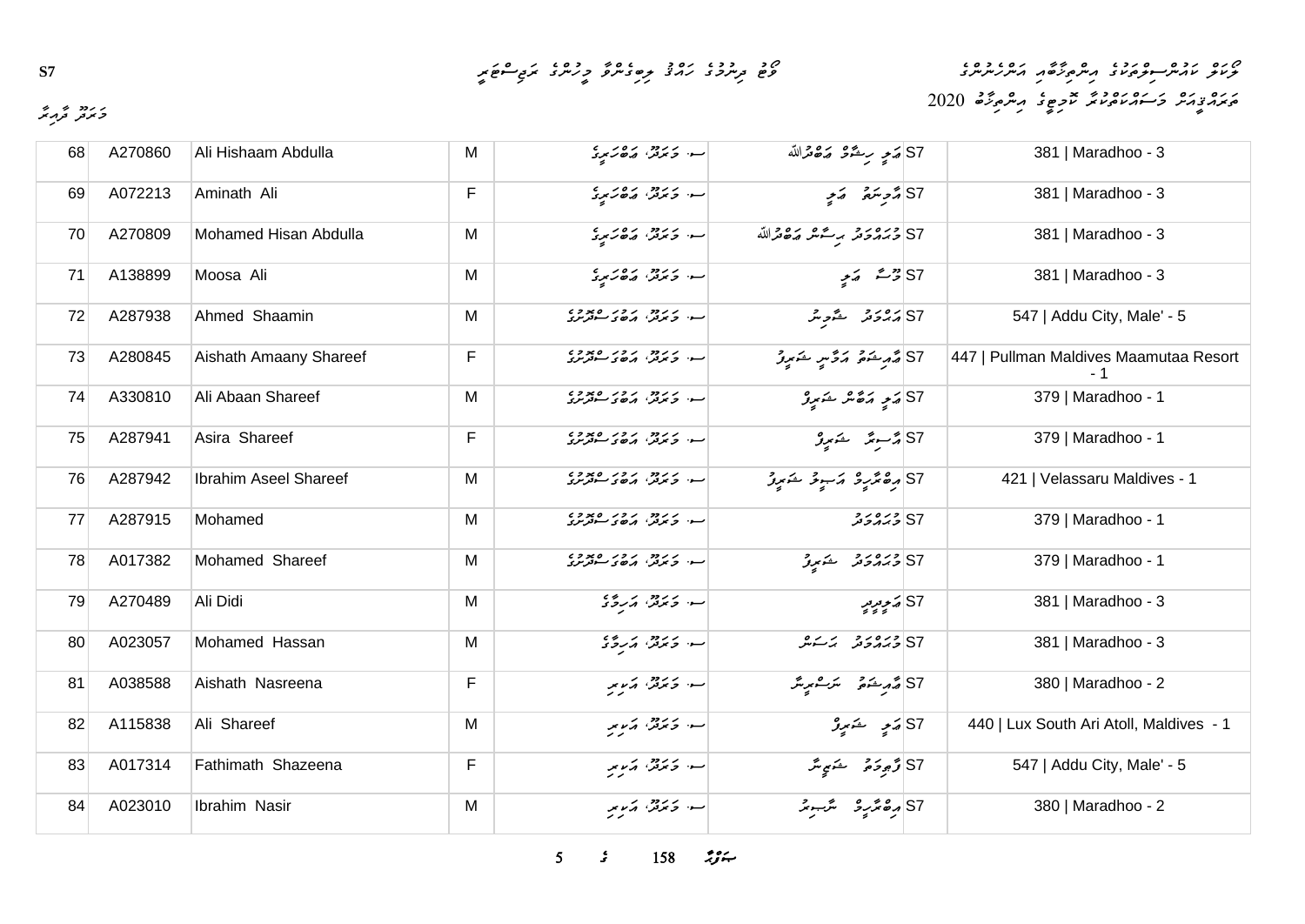*sCw7q7s5w7m< o<n9nOoAw7o< sCq;mAwBoEw7q<m; wBm;vB* م من المرة المرة المرة المرجع المرجع في المركبة 2020<br>مجم*د المريض المربوط المربع المرجع في المراجع المركبة* 

| 85  | A017227 | Mariyam Hafseena            | F           | ے کے ترقش کررہر      | S7 كەنگەر <i>ۇ ئۇس</i> ېتر                                                                              | 460   Srilanka / Colombo - 1 |
|-----|---------|-----------------------------|-------------|----------------------|---------------------------------------------------------------------------------------------------------|------------------------------|
| 86  | A280998 | Mariyam Dhauha Nasir        | F           | سە ئەترىق ئەرىپ      | S7 <i>وَجُهْدَوْ مَرَوْبُ</i> سُرْجِعْرُ                                                                | 380   Maradhoo - 2           |
| 87  | A165234 | Aishath Alya Abdulla        | $\mathsf F$ | S                    | S7 <i>مُّ مِ</i> شَمَّع <i>مَرْحَمَّ مَ</i> صَمَّرْاللَّه                                               | 379   Maradhoo - 1           |
| 88  | A036091 | Thilmeeza Rasheed           | F           | 3.13.7.7.7           | S7 موڤرمٍ تَمَّ سَمَسُومَرُ                                                                             | 547   Addu City, Male' - 5   |
| 89  | A017990 | Abdul Razzaq                | M           | سە كەندىق برەپچ      | S7 בפכת ממיק                                                                                            | 381   Maradhoo - 3           |
| 90  | A281182 | <b>Ahmed Khalaf Nihreer</b> | M           | سە كەندىق ئەم ئۇنى   | S7 كەندى تەڭ ئىرگە بىر <i>مەيدى</i> گە                                                                  | 547   Addu City, Male' - 5   |
| 91  | A017895 | Aishath Nihama              | F           | سە كەندىق برەپچ      | S7 مەم شىم مىر <i>گ</i> ۇ                                                                               | 381   Maradhoo - 3           |
| 92  | A017328 | Fathmath Rugiyya            | F           | سا ئەتكەن ئەفرۇ      | S7 زَّەپِرَة مُتَّبِدَة مُّ                                                                             | 381   Maradhoo - 3           |
| 93  | A045015 | Mohamed Nihreer             | M           | سا ئەتكەن كەفرۇ      | S7 دُيرور د سرچينگ                                                                                      | 381   Maradhoo - 3           |
| 94  | A041901 | Ahmed Shafeeu               | M           | سە ئەيرى كەندە ئەتى  | S7 <i>252.5 مىنوم</i>                                                                                   | 380   Maradhoo - 2           |
| 95  | A287245 | Aishath Sada                | $\mathsf F$ | سە ئەترىق، ئەبوبۇتى  | S7 مەم ئىقتىم سىكىتىگە                                                                                  | 380   Maradhoo - 2           |
| 96  | A154017 | Aminath Shathfa Shafeeu     | $\mathsf F$ | - دىروز، ئەرەپۇر     | S7 مُرْسِرَةٌ سُوَوِرٌ سُورٍ مُنْ اللهِ عَلَيْ                                                          | 547   Addu City, Male' - 5   |
| 97  | A017938 | Moosa Munawwar              | M           | سە ئەترىق، ئەبوبۇتى  | S7 ژئے تر مرد دیگر                                                                                      | 380   Maradhoo - 2           |
| 98  | A017943 | Nisreen Mohamed             | $\mathsf F$ | سە ئەترىق، ئەبوھەتمى | S7 سرے پر شہر دیے اور محمد اللہ جاتی ہے۔<br>استعمال اللہ علم اللہ محمد اللہ محمد اللہ محمد اللہ محمد ال | 380   Maradhoo - 2           |
| 99  | A017637 | Ali Didi                    | M           | سە ئەترىق ئەير       | S7 ک <sup>ے</sup> مومومیہ                                                                               | 381   Maradhoo - 3           |
| 100 | A280882 | Aminath Sarwa               | $\mathsf F$ | ے ترکیزی کرم         | S7 مُجِسَعَةٍ مُجمَّعَةٍ                                                                                | 381   Maradhoo - 3           |
| 101 | A286718 | Ibrahim Sabath              | M           | ے ترتری ترم          | S7 م <i>ەھتىب</i> ۇ مۇ <i>ھ</i> ۇ                                                                       | 381   Maradhoo - 3           |

 $6$   $\frac{1}{2}$   $158$   $\frac{1}{2}$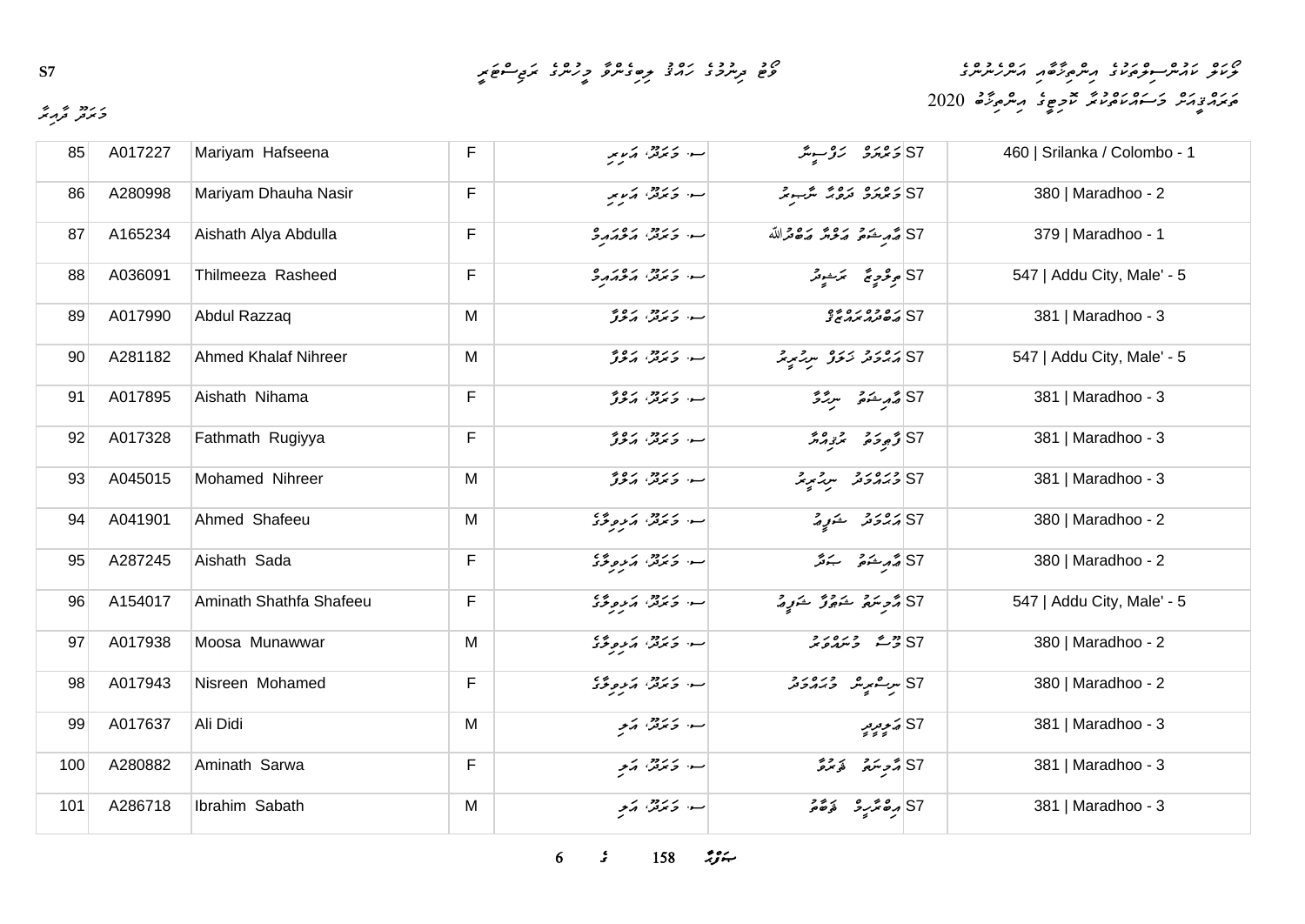*sCw7q7s5w7m< o<n9nOoAw7o< sCq;mAwBoEw7q<m; wBm;vB* م من المرة المرة المرة المرجع المرجع في المركبة 2020<br>مجم*د المريض المربوط المربع المرجع في المراجع المركبة* 

| 102 | A280884 | Mariyam Samra          | $\mathsf F$  | سه وتردد رو            | S7 كەممىر ئەھمەتكە ئىچە ئىگە                    | 381   Maradhoo - 3              |
|-----|---------|------------------------|--------------|------------------------|-------------------------------------------------|---------------------------------|
| 103 | A287152 | Abdulla Huzam          | M            | ے کا بردو کے برکر سرفر | S7 مَرْهُ قُرْاللَّهُ بِمَتَّجْ ثَرَ            | 380   Maradhoo - 2              |
| 104 | A287155 | Ibrahim Wisaam         | M            | ے کا بردو کے برکر سرفر | S7 مەھ <i>مگرى</i> ھەستى                        | 380   Maradhoo - 2              |
| 105 | A287157 | Mohamed Ifuhaam        | M            | ے ویری کے مرکب         | S7 <i>جي ۾ جو جو ج</i> و ج                      | 380   Maradhoo - 2              |
| 106 | A132289 | <b>Abdul Gadir</b>     | M            | سه کردو کروکرده د      | S7 كەھ ترىۋ تىرىتر                              | 379   Maradhoo - 1              |
| 107 | A349881 | Abdulla Rasheed        | M            | سه کردو کروکرده        | S7 كەھەتراللە كىرىشوتىر                         | 547   Addu City, Male' - 5      |
| 108 | A150415 | Ahmed Nahook           | M            | ے ویرس پروت            | S7 كەبروتر بىردىن                               | 547   Addu City, Male' - 5      |
| 109 | A287003 | Aminath Jilau Haroon   | $\mathsf F$  | سه کردو کروکرده د      | S7 أُمُّ حِسَمَةٌ ۖ مِعُ مُمَّ سُمْسٌ           | 379   Maradhoo - 1              |
| 110 | A280904 | Damiya Abdul Gadir     | $\mathsf{F}$ | سه درود در ده د        | S7 تَرْحِ مَنْ صَفَّرْحَةً مِرْحَمْ             | 379   Maradhoo - 1              |
| 111 | A017426 | Fathimath Zahira       | $\mathsf{F}$ | سه کردود کروکرده د     | S7 زَّجِرْ دَمْ سَيَّ سِتَّر                    | 379   Maradhoo - 1              |
| 112 | A121053 | Fathmath Nuha          | $\mathsf{F}$ | سه کریږده کروی شوی     | S7 <i>وَّجِودَةْ</i> مَرْتُهُ                   | 379   Maradhoo - 1              |
| 113 | A287171 | Hassan Rasheed         | M            | سه کردو کروکرده د      | S7 كەسكەنلەر كەش <sub>ت</sub> ون <i>گ</i> ە     | 399   Cheval Blanc Randheli - 1 |
| 114 | A287242 | Hussain Rasheed        | M            | ب كريزده كم توكر ٢٥    | S7 پرڪيريش ڪرشونگر                              | 547   Addu City, Male' - 5      |
| 115 | A287002 | Hussain Mahil Musthafa | M            | ساز ويور ده در ده د    | S7 يُرْسَمُ بِي مِنْ مُحْمَدِ فَرَسِمْ بِي مِنْ | 379   Maradhoo - 1              |
| 116 | A280905 | Hussain Zayan Shafiu   | M            | ب كريزده مكون ده مي    | S7 بُرْسَمَ بِهِ سَمَّرْ مِنْ مُتَّارِ بِرَ     | 379   Maradhoo - 1              |
| 117 | A080140 | Mariyam Jumana         | F            | ے ویرس پروت            | S7 كەبەر قۇيۇ                                   | 547   Addu City, Male' - 5      |
| 118 | A080139 | Nafeesa Ibrahim        | F            | سه کریږده کربوکر ده په | S7 سَمِيتَ مِنْ صَحَّرِ فِي                     | 547   Addu City, Male' - 5      |

*7 sC 158 nNw?mS*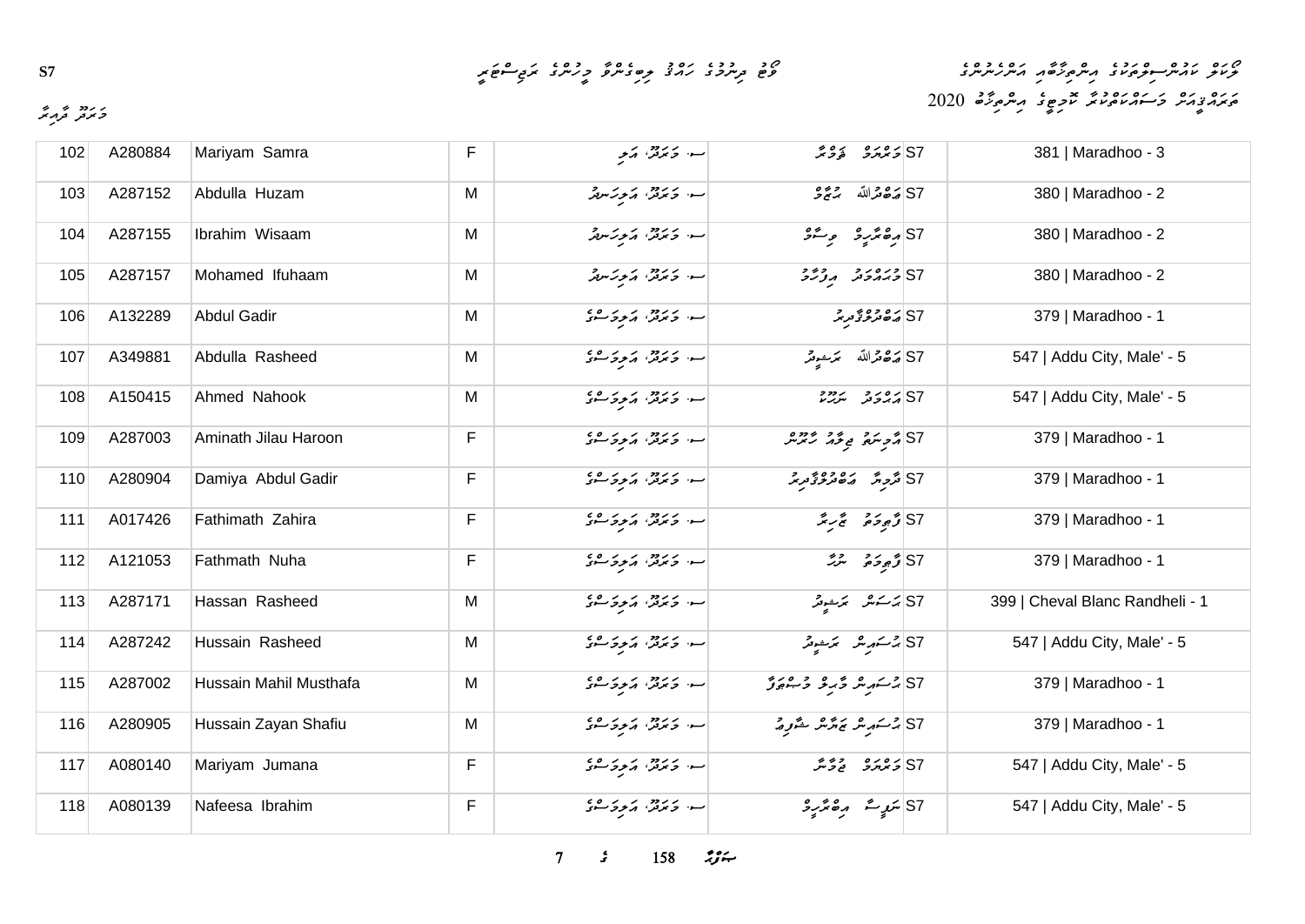*sCw7q7s5w7m< o<n9nOoAw7o< sCq;mAwBoEw7q<m; wBm;vB 2020*<br>*په پوهر وسوډيرونو لومو د موجو د مرمونه* 2020

| 119 | A287156 | Aishath Leen                  | $\mathsf F$ | ب وَيَرَوْنُ أَرَوْهِ مِرْ | S7 مُەمشەم م <sub>و</sub> ش            | 547   Addu City, Male' - 5                              |
|-----|---------|-------------------------------|-------------|----------------------------|----------------------------------------|---------------------------------------------------------|
| 120 | A281307 | Ali Faisam                    | M           | ب كەنگەنى كەنزەكىر         | S7 <i>ڇَجِ وَم</i> ِ شَوَ              | 381   Maradhoo - 3                                      |
| 121 | A100210 | Aminath Fazlee                | F           | ب كەنگەنى مەجەكىم ب        | S7 مُجِسَعَةٍ وَتَجْعِ                 | 381   Maradhoo - 3                                      |
| 122 | A017749 | Ibrahim Faisal                | M           | سە ئەترىقى ئەمرىھىر        | S7 مەھەر بىرى ئەم ئىكى                 | 381   Maradhoo - 3                                      |
| 123 | A017604 | Mariyam Didi                  | $\mathsf F$ | سه وترین روه پر            | S7 كەبھە <i>ر 19 م</i> رىر             | 381   Maradhoo - 3                                      |
| 124 | A287013 | Aminath Rimna                 | $\mathsf F$ | ے کا بردہ کروگائی          | S7 أَمُّ حِبَّمَةٌ مَعَ حَمَّةٌ        | 564   Hulhumale', Ehenihen - 12                         |
| 125 | A017720 | Hassan Zareer                 | M           | سە ئەيرىق كەنزەق           | S7   يَرْسَدُ عَنْ سِرْسُرْ            | 379   Maradhoo - 1                                      |
| 126 | A287012 | Hussain Muaz                  | M           | سە ئەيرىق كەنزەلى          | S7 بر <i>شهر شهر حم</i> قیم م          | 547   Addu City, Male' - 5                              |
| 127 | A161893 | Ibrahim Nadeem                | M           |                            | S7 م <i>ەھترى</i> ئىرىمى ئىر           | 547   Addu City, Male' - 5                              |
| 128 | A287014 | Mariyam Reena                 | F           | سە ئەيرىق كەنزەلى          | S7 ئ <i>ۇيدۇ بې</i> تگ                 | 379   Maradhoo - 1                                      |
| 129 | A023089 | <b>Abdul Gafoor</b>           | M           | ے کا پڑھی کا موج گی        | S7 ئەھىرومۇمۇم                         | 381   Maradhoo - 3                                      |
| 130 | A270343 | Aishath Meesaan Abdul Ghafoor | F           | سە ئەندىق ئەبرە ئۇ         | S7 مەم شەھ بېرىشكە مەھ <i>مەھەر دە</i> | 756   Centara grand island resort and spa<br>Maldives-1 |
| 131 | A270347 | Maiha Abdul Gafoor            | $\mathsf F$ | ے زیروژ، روبورڈ            | S7 <i>خېرگە خەھىر دە دە</i>            | 381   Maradhoo - 3                                      |
| 132 | A270341 | Mohamed Minaam                | M           | ے زیروش کروہ گھ            | S7 3222 ومقدم                          | 381   Maradhoo - 3                                      |
| 133 | A017846 | Aishath Rasheeda Shakir       | F           | سە كەندىق ئەلجى            | S7 مُەم شەھ كرىشونگر مىگەرنمى          | 381   Maradhoo - 3                                      |
| 134 | A017277 | Ahmed Inayathulla             | M           | سە ئەيرىق ئەئەنگە          | S7 <i>مَدْحَة مِسْمَعْهُ</i> اللّه     | 547   Addu City, Male' - 5                              |
| 135 | A287622 | Aishath Sama                  | F           | سە كەيرى كەكەش             | $5 - 22.5$ ST                          | 547   Addu City, Male' - 5                              |

**8** *s* **158** *n***<sub>y</sub> <b>***n*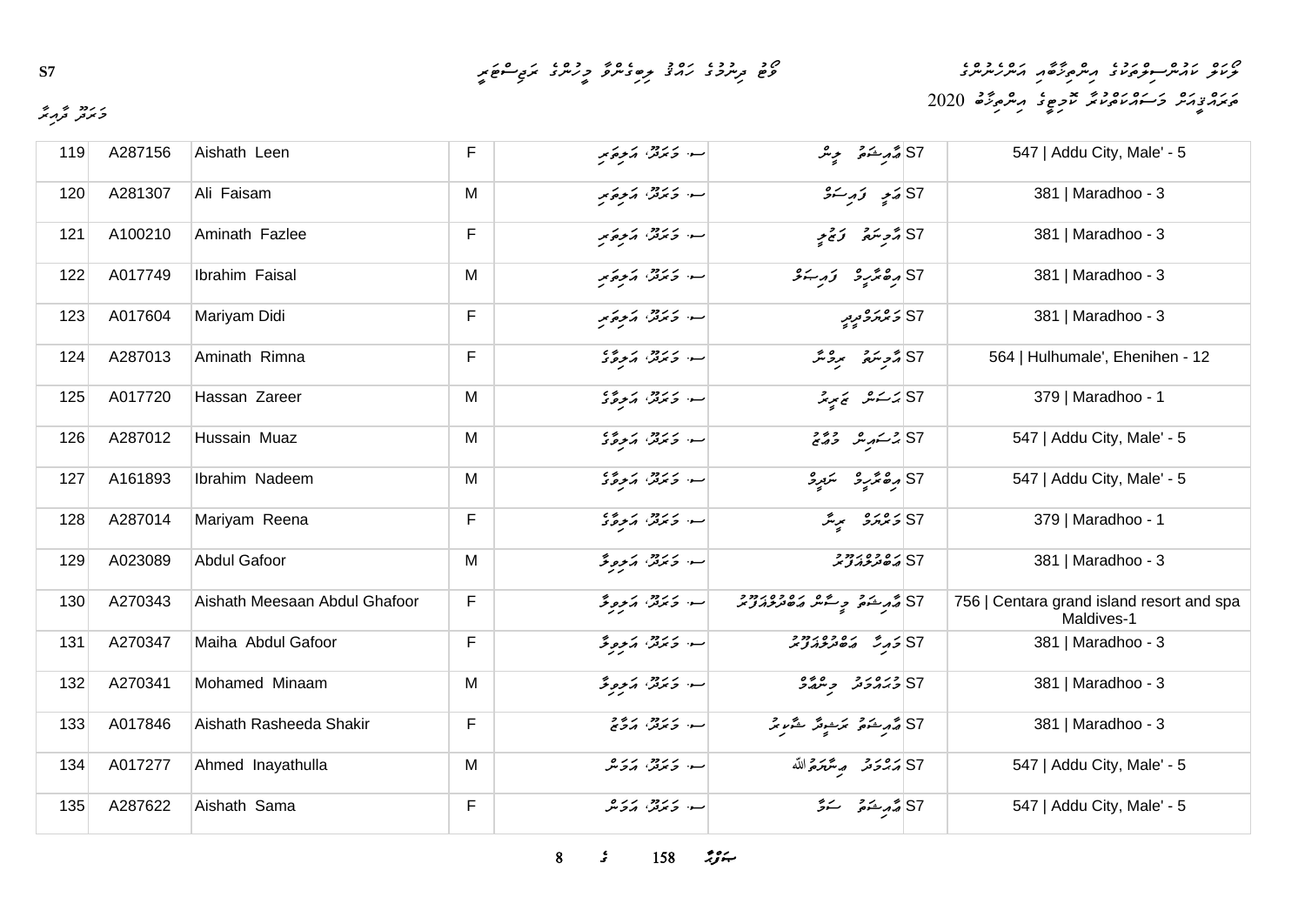*sCw7q7s5w7m< o<n9nOoAw7o< sCq;mAwBoEw7q<m; wBm;vB 2020*<br>*په پوهر وسوډيرونو لومو د موجو د مرمونه* 2020

| 136 | A161366 | Fathimath Saba             | F            | سە ئەيرىق، ئەڭ ش                            | S7 ۇ <sub>جو</sub> رَى جۇ                   | 547   Addu City, Male' - 5               |
|-----|---------|----------------------------|--------------|---------------------------------------------|---------------------------------------------|------------------------------------------|
| 137 | A152068 | Hussein Maushooq           | M            | سە ئەيرىق ئەئەش                             | S7 پر <i>شهر می تو</i> روپو                 | 547   Addu City, Male' - 5               |
| 138 | A018138 | Mohamed Mahfooz            | M            | سە كەيرىق ئەكەش                             | S7 دېره د ده ده ده                          | 547   Addu City, Male' - 5               |
| 139 | A066548 | <b>Abdul Hameed</b>        | M            | ے کروڑ کے مرکز وہ                           | S7 كەھەترى <i>ۋىز چ</i> وتر                 | 380   Maradhoo - 2                       |
| 140 | A017570 | Aishath Shaira Ibrahim     | $\mathsf{F}$ | ے کردو کہ عرفر وی                           | S7 مُرمِشَمَ شَرمَدُ رَصْرُرِدْ             | 380   Maradhoo - 2                       |
| 141 | A021842 | Aminath Nafeesa            | $\mathsf F$  | ے کا بروز کا مرکز کردہ                      | S7 مُ <i>جِي مَنْ جَمَّدٍ سُمَّةٍ سُ</i>    | 380   Maradhoo - 2                       |
| 142 | A157172 | Ibrahim Sharuth            | M            | ے کردو کہ عرفر وی                           | S7 مەھەر بەر ئىسىمبى                        | 564   Hulhumale', Ehenihen - 12          |
| 143 | A067683 | Mohamed Rasheed            | M            | ر در دو د ه د د د د د                       | S7 <i>وُبُرُودُو تَرَجُوبُرُ</i>            | 380   Maradhoo - 2                       |
| 144 | A017082 | Fathimath Shibana          | F            | سه کردود کره در                             | S7 ز <i>نجوخ</i> تمر ش <sub>و</sub> ڭتر     | 381   Maradhoo - 3                       |
| 145 | A280675 | Ibrahim Shuaib             | M            | سه کریږدي کره دیر                           | S7 مەھەر ئەھەم ق                            | 381   Maradhoo - 3                       |
| 146 | A287230 | Abdulla Ghanim             | M            | سە ئەيروم بەر ئەرە                          | S7 كەھەراللە ئ <i>ۇ</i> سرى                 | 381   Maradhoo - 3                       |
| 147 | A287188 | Adam Aneez                 | M            | سه وروم ره وه                               | S7 مُرْتَدَدْ مَسِينَ <sub>ا</sub>          | 398   The Sun Siyam Iru Fushi Maldives - |
| 148 | A153185 | Ahmed Muneez               | M            | سه وبردو ره وه                              | S7 كەندۇقر ق <sup>ە</sup> س <sub>ى</sub> نى | 381   Maradhoo - 3                       |
| 149 | A287189 | Ali Muaamaru               | M            | ب ریزده برای دی                             | $5.2012$ $\approx$ ST                       | 381   Maradhoo - 3                       |
| 150 | A161866 | Aniyath Mohamed            | F            | ر درود ره ور                                | S7 مُسِرَمٌ وَيَدْوَمُرُ                    | 381   Maradhoo - 3                       |
| 151 | A017791 | <b>Dhon Manike</b>         | F            | سه کريږي. پرچه پرچ                          | S7 قرشرىگە ئىرىگە                           | 381   Maradhoo - 3                       |
| 152 | A017745 | Fathmath Muniyathunnufoosu | F            | ر بر دود. بر ۵ و ۷<br>سه الاربود، بر مرموری | ST נוספת כיתתפתית בי                        | 381   Maradhoo - 3                       |

*9 s* 158 *fg*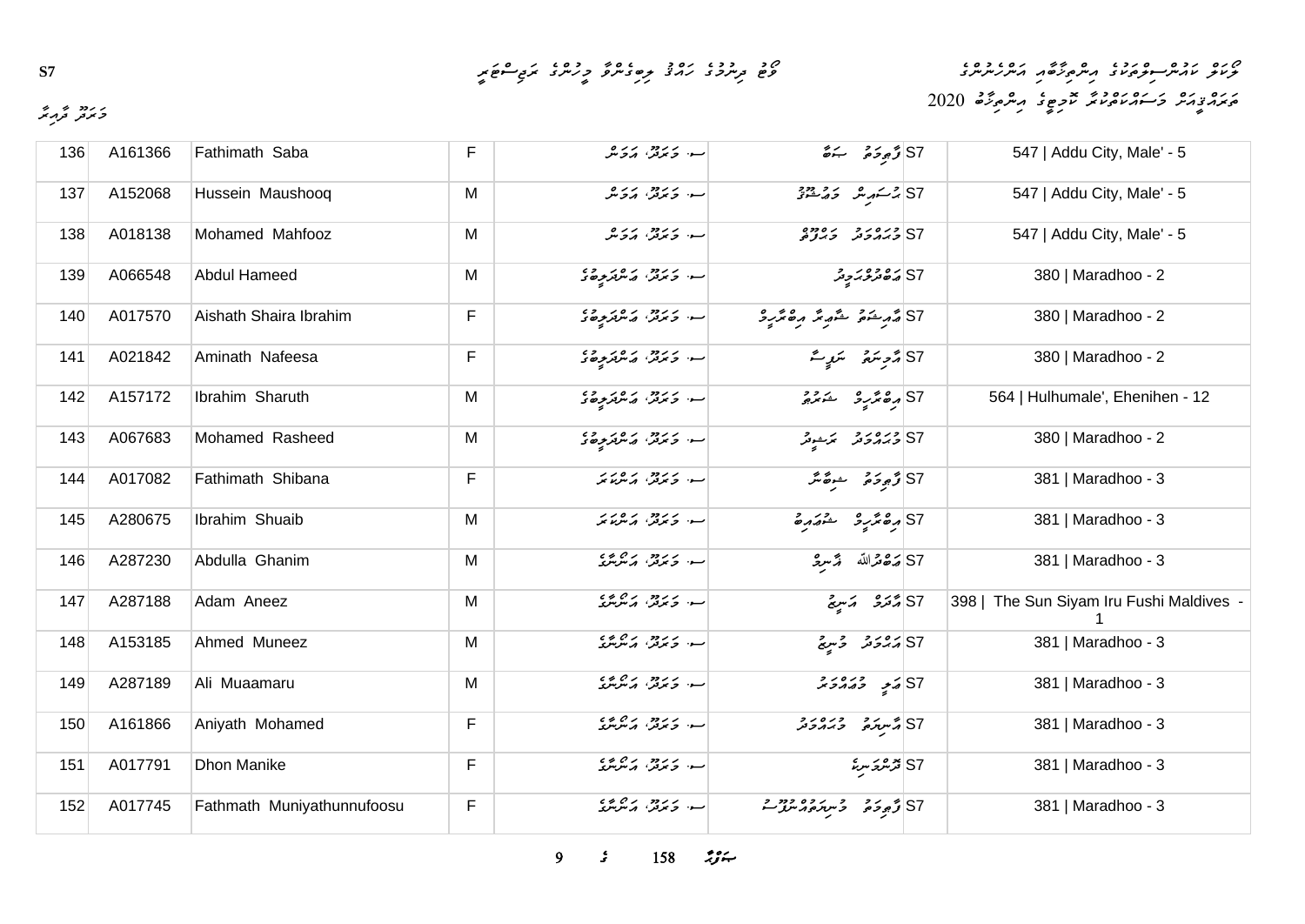*sCw7q7s5w7m< o<n9nOoAw7o< sCq;mAwBoEw7q<m; wBm;vB* م من المرة المرة المرة المرجع المرجع في المركبة 2020<br>مجم*د المريض المربوط المربع المرجع في المراجع المركبة* 

| 153 | A287186 | Ibrahim Mufeez                  | M           | سه و رود د ۵ و ۷                       | S7 م <i>ەھتىب</i> ۇ ئ <i>وپت</i> ى                                                               | 381   Maradhoo - 3                        |
|-----|---------|---------------------------------|-------------|----------------------------------------|--------------------------------------------------------------------------------------------------|-------------------------------------------|
| 154 | A307634 | Mohamed Hassan                  | M           | ے دروہ رہے۔                            | S7 دېم ديز کرکنگر                                                                                | 381   Maradhoo - 3                        |
| 155 | A287032 | Roomaa Rasheed                  | F           | ے کروڑ پروڑ                            | S7 ترمَّ تَرْشُونْرُ                                                                             | 379   Maradhoo - 1                        |
| 156 | A287033 | Rooman Rasheed                  | M           | ے کروڑ روزہ                            | S7 ترى <i>مىڭ بىرىغونت</i> ر                                                                     | 456   India / Trivandrum - 1              |
| 157 | A125127 | Ahmed Sofwan                    | M           | ے کا بروہ بروہ پر                      | S7 كەبرو بەر ئەرەپ ئەر                                                                           | 547   Addu City, Male' - 5                |
| 158 | A157625 | Aminath Sana Musthafa Rasheedh  | F           |                                        | S7 <i>مُجِسَعَةً</i> مُسَّ وَجَمْعَ مَشْرِ مُنْ الله الله مَعْ مَنْ مَعْرَفَ مَنْ الله           | 547   Addu City, Male' - 5                |
| 159 | A017349 | Azlifa Ahmed                    | $\mathsf F$ |                                        | S7 كەنج بورى ئەردىمىتى ئى                                                                        | 547   Addu City, Male' - 5                |
| 160 | A017952 | Fathimath Safa Musthafa Rasheed | F           |                                        | $S^2$ كَرُمُومَ مِنْ دَمَنْ مِنْ مِنْ مِنْ مِنْ مِنْ مَرْمَنْ مَعْرَفْ مِنْ مَنْ مِنْ مِنْ $S^7$ | 547   Addu City, Male' - 5                |
| 161 | A287619 | Mariyam Simha Musthafa Rasheed  | F           |                                        | S7 ومرمره سوگر و مربع برشور است و مرمره بروه د                                                   | 547   Addu City, Male' - 5                |
| 162 | A017208 | Musthafa Rasheed                | M           | سه کرېږدو پر وغړو                      | S7 ۇبەھ بۇ ئىم ئىسى <i>دۇ</i>                                                                    | 547   Addu City, Male' - 5                |
| 163 | A287552 | Ibrahim Leem Afeef              | M           | سەس ئەرەر ئەرەر                        | S7 پ <i>ەھترى</i> رى ب <i>و</i> د ك <i>ۆ</i> رى                                                  | 547   Addu City, Male' - 5                |
| 164 | A017702 | Junaina Ismail                  | F           | سە ئەترىق كەتمەم                       | S7 فے سَمبسَّر بہ مِشتَرَّمہِ فَر                                                                | 380   Maradhoo - 2                        |
| 165 | A084764 | Mohamed Afeef                   | M           | سه و برود برور                         | S7 <i>\$222 مَوو</i> ژ                                                                           | 427   Olhuveli Beach and Spa Maldives - 1 |
| 166 | A132587 | Ali Rasheed                     | M           | رے دور ہے۔<br>سوال دیوار اگر سوائر میں | S7 <i>۾َ ۾ مَ</i> شِيمَ                                                                          | 379   Maradhoo - 1                        |
| 167 | A018102 | Latheefaa Abdulla               | F           | سه کریزود مجرسه و و د                  | S7 <del>كر</del> ىچو <i>گە ئەڭ قى</i> راللە                                                      | 379   Maradhoo - 1                        |
| 168 | A048794 | Maimoona Abdulla                | F           | ے ویروز کا سورسی                       | S7 <i>جَهِ وَهُمْ حَ</i> هُ مِّرَاللَّه                                                          | 547   Addu City, Male' - 5                |
| 169 | A017506 | Mariyam Hameedha                | F           | سە كەيمەتقى ئەسەسىرىسى                 | S7 <i>وَ بُرْمَرْ وَ بَ</i> حِرِ مَّرْ                                                           | 379   Maradhoo - 1                        |

 $10$  *s*  $158$  *i*<sub>s</sub>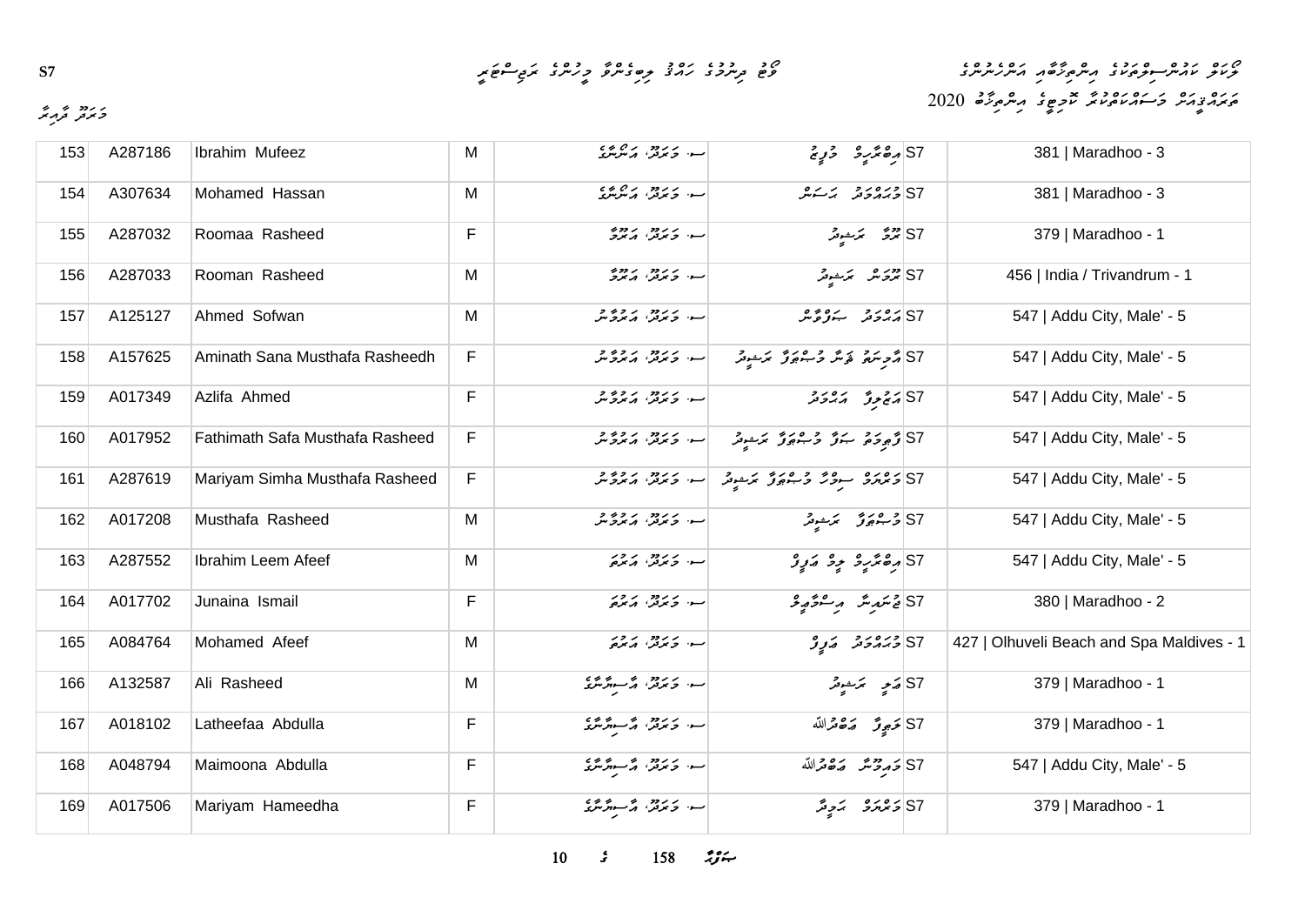*sCw7q7s5w7m< o<n9nOoAw7o< sCq;mAwBoEw7q<m; wBm;vB* م من المسجد المسجد المسجد المسجد المسجد العام 2020<br>مسجد المسجد المسجد المسجد المسجد المسجد المسجد المسجد المسجد ال

| 170 | A084637 | Mohamed Rasheed            | M           | ے کردہ گر ہر گر        | S7ا <i>\$ند\$دقر</i> - بَرَحْدِثْر       | 263   M. Raiymandhoo - 1   |
|-----|---------|----------------------------|-------------|------------------------|------------------------------------------|----------------------------|
| 171 | A017433 | Zubaida Abdulla            | F           | ے ویرس اگر موردی       | S7 يُحَصَّرِ مَثَّرَ صَحَّمَتِ اللَّه    | 379   Maradhoo - 1         |
| 172 | A084422 | Ahmed Jalaal               | M           | سه کرېږده ره پروه      | S7 كەبرى قىم ئۇ ئى                       | 547   Addu City, Male' - 5 |
| 173 | A151488 | Aishath Athoofa Jalal      | $\mathsf F$ | سه کرېږده ره پروه      | S7 مُصِنْعَ مِعْزَ بِمَحْرَ              | 547   Addu City, Male' - 5 |
| 174 | A151487 | Aminath Athuvaru Jalaal    | F           | سه کرېږي. پر ۱۳۶۵      | S7 مُتَّحِسَمَةَ مَقَوَّمَةَ مَقَوَّمَةً | 547   Addu City, Male' - 5 |
| 175 | A017270 | Arifa Abdul Hameed         | F           | سه وبردو د ه وده       | S7 مُبرِرٌ مَصْرُوْبَهِ مِرْ             | 379   Maradhoo - 1         |
| 176 | A041937 | Fathimath Shibana          | F           | سە كەيمەتقا كەسەپىرىدى | S7 زُّەپرىر ئىس ئىشىر                    | 379   Maradhoo - 1         |
| 177 | A022986 | Hassan Adil                | M           | سه کريږدو ره ده ده     | S7 ئەسەمبىر مەمەمبى                      | 547   Addu City, Male' - 5 |
| 178 | A041939 | Hawwa Shazeena             | $\mathsf F$ | سه و بردو د ۱۵ وه و د  | S7 <i>بَهُمْ شَهِيمٌ</i>                 | 379   Maradhoo - 1         |
| 179 | A048602 | Hussain Athif              | M           | سه کريږده بر ۲۶۵۵      | S7 برڪبرين گھيون <sub>ئ</sub>            | 379   Maradhoo - 1         |
| 180 | A033052 | Ibrahim Amir               | M           | سه کرېږدو، پر ۲۶۵۵     | S7 مەھ <i>مگى</i> ر ئەھمىسى ئىر          | 379   Maradhoo - 1         |
| 181 | A041943 | Khadheeja Shazeela         | F           | سه کريږدو ره ده ده     | S7 كَتْمِيعٌ مُسْتَمِيحٌ                 | 379   Maradhoo - 1         |
| 182 | A041944 | Mariyam Shabeena           | $\mathsf F$ | سه کرېږده ره پروه      | S7 ك <i>ر جرمرد شومبر</i>                | 547   Addu City, Male' - 5 |
| 183 | A340230 | Mohamed Waail Amir         | M           | سه کرېږي. پر ۱۳۶۵      | S7 <i>وُبَهُ دو وُب</i> و مُوبِرٌ        | 379   Maradhoo - 1         |
| 184 | A023478 | Moosa Asim                 | M           | سه کريږده بر ۲۶۵۵      | S7 چې په پېښو شب                         | 379   Maradhoo - 1         |
| 185 | A067694 | <b>Aamal Mohamed Mahir</b> | F           | سەسىرى كەسىمى ئ        | S7 أَرْدَّ وَيَهْدَدُ دَّرِيْرَ          | 547   Addu City, Male' - 5 |
| 186 | A270512 | Abdulla Anfaal             | M           | سه کامرده کام شموری    | S7 مَەقداللە مَسْتَرْمَّ                 | 547   Addu City, Male' - 5 |

 $11$  *s*  $158$  *if*<sub>s</sub>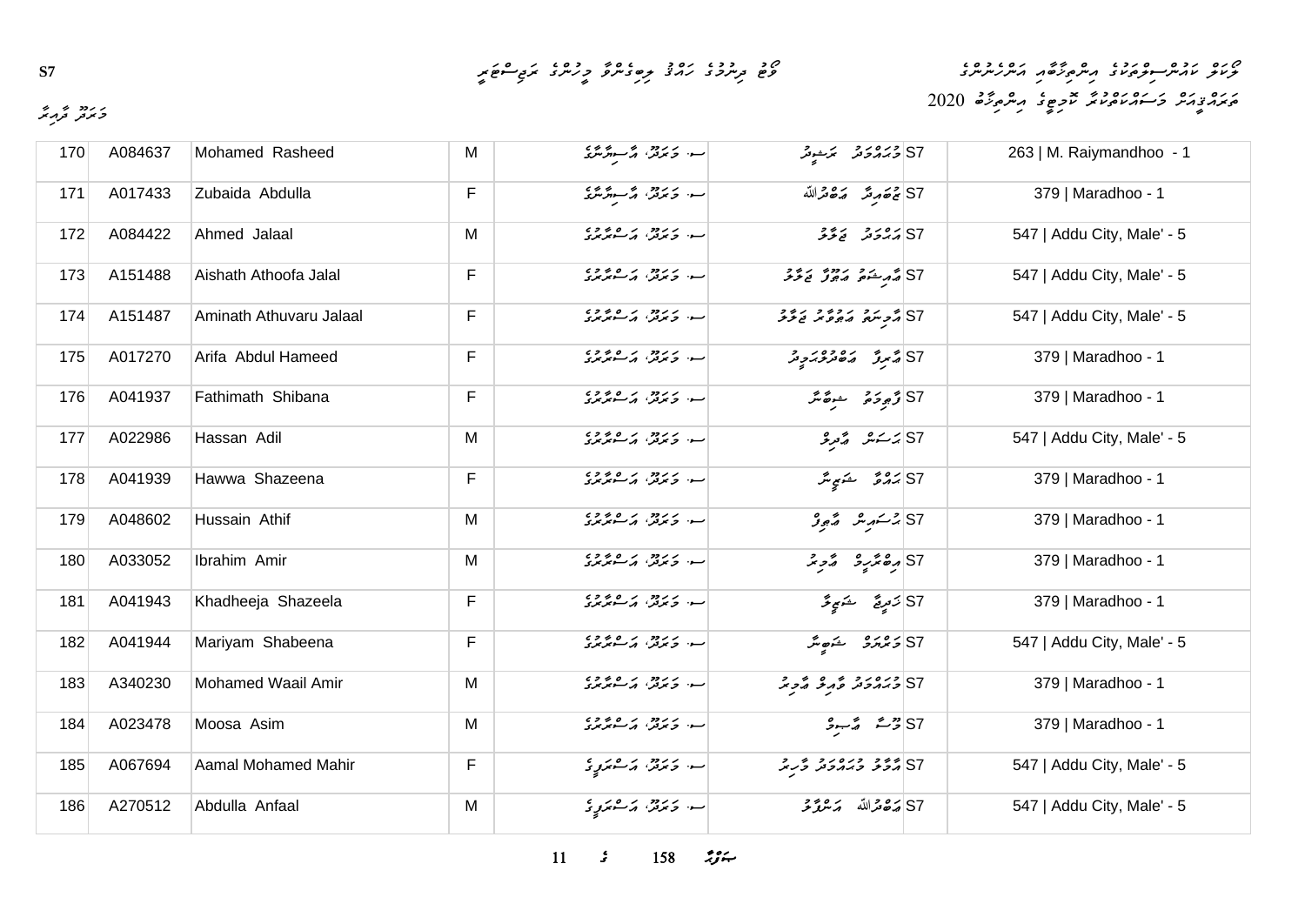*sCw7q7s5w7m< o<n9nOoAw7o< sCq;mAwBoEw7q<m; wBm;vB* م من المرة المرة المرة المرجع المرجع في المركبة 2020<br>مجم*د المريض المربوط المربع المرجع في المراجع المركبة* 

| 187 | A270508 | Ahmed Ifaz                  | M           | سه کامرده ارکامری کا                   | S7 كەندى قىر مەر <i>قى</i>                 | 547   Addu City, Male' - 5 |
|-----|---------|-----------------------------|-------------|----------------------------------------|--------------------------------------------|----------------------------|
| 188 | A270510 | <b>Ahmed Atheeg Saeed</b>   | M           | سه کامردو کام شمری کا                  | S7 كەبرى <i>تىم كەن كەرى</i> گە            | 547   Addu City, Male' - 5 |
| 189 | A270511 | Aishath Mahee Ahmed         | F           | سه کامرده کامسیکی تولی                 | S7 مُستَوَى مُسَ مَسَرَةٍ                  | 547   Addu City, Male' - 5 |
| 190 | A270503 | <b>Faroog Mohamed Mahir</b> | M           | سه کامرده کام شمری کا                  | S7 زىر دىرەر دىرىگىر                       | 381   Maradhoo - 3         |
| 191 | A270513 | Fathimath Minha             | F           | سه کامرده کام شمری کا                  | S7 <i>وُّجِ دَمْ</i> وِسْرُدُّ             | 381   Maradhoo - 3         |
| 192 | A270505 | <b>Hafsa Mohamed Mahir</b>  | $\mathsf F$ | سه کامردو کام شمری کا                  | S7 بروج وبرودو ورو                         | 381   Maradhoo - 3         |
| 193 | A061995 | Ilhama Mohamed Mahir        | F           | ے ویرس پرے پر پ                        | S7 مِوْرُدٌ وَرَوْرُو وُرِيْرَ             | 381   Maradhoo - 3         |
| 194 | A161843 | Mohamed Ifah                | M           | سه کامردو کام شمری کا                  | $25.255$ S7                                | 547   Addu City, Male' - 5 |
| 195 | A017223 | Mohamed Mahir               | M           | سه کامرده کامریکوی                     | S7 <i>جەنگە جۇ جى</i> رىگە                 | 381   Maradhoo - 3         |
| 196 | A121924 | <b>Ubad Saeed</b>           | M           | سه کامرده کامسیکی تولی                 | S7 ۾ ڇُجڙ ڪ <i>مي</i> تر                   | 381   Maradhoo - 3         |
| 197 | A269941 | Ahmed Mamdhooh              | M           | سه و بردو در ۵ وه و                    | S7 كەردو بەھ <sup>رە</sup>                 | 381   Maradhoo - 3         |
| 198 | A017447 | Ahmed Nazhathuhzzaman       | M           | سه کرېږده ره ده د                      | S7 روبر و بروبروه بره و                    | 381   Maradhoo - 3         |
| 199 | A269953 | Aishath Raufa               | $\mathsf F$ | سه کردود. د سه ده د                    | S7 مەم ئىمەترى<br>S7                       | 381   Maradhoo - 3         |
| 200 | A280673 | Ali Maidh Mushthag          | M           | ر در دور در ۲۵۶۵<br>سه کامرفل کامسومون | S7 كۆم گەنگە كەش <i>مۇتى</i>               | 381   Maradhoo - 3         |
| 201 | A280664 | Aminath Hindha Salam        | $\mathsf F$ | سه کرېږده د ۲۶۶۵                       | S7 <i>مُّہِ سَمَّۃُ</i> سِرْمَدُ سَنَوَّۃُ | 381   Maradhoo - 3         |
| 202 | A017138 | Hassan Majudhee             | M           | سه کرېږده ره ده د                      | S7  پرسته ځ <sup>و</sup> فړ                | 381   Maradhoo - 3         |
| 203 | A269945 | Hussain Mubah               | M           | سه کرېږده د ۲۶۶۵                       | S7 بر شهر شر محتصر<br>S7                   | 381   Maradhoo - 3         |

*n8o<n@ r@m8m>*

*12 s 158 <i>n*<sub>s</sub>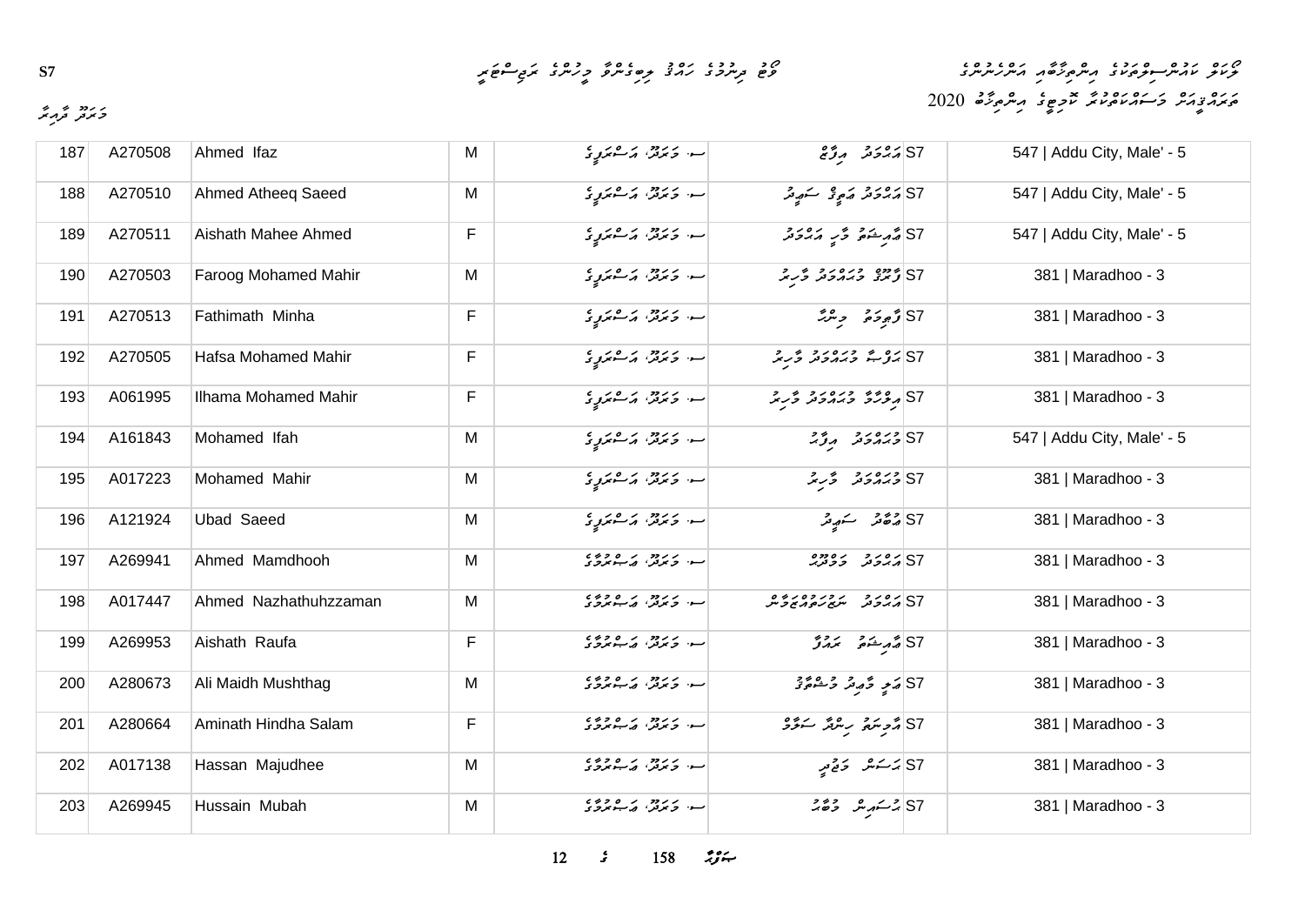*sCw7q7s5w7m< o<n9nOoAw7o< sCq;mAwBoEw7q<m; wBm;vB* م من المرة المرة المرة المرجع المرجع في المركبة 2020<br>مجم*د المريض المربوط المربع المرجع في المراجع المركبة* 

| 204 | A017374 | Ibrahim Nazeem            | М            | سه کریزه رسه بروی                            | S7   <i>رەڭرچ</i> سَ <sub>ن</sub> <sub>و</sub> ِ 57             | 381   Maradhoo - 3                          |
|-----|---------|---------------------------|--------------|----------------------------------------------|-----------------------------------------------------------------|---------------------------------------------|
| 205 | A017373 | Mohamed Majdy             | M            | ر در دور در ۲۵۶۵<br>سه کامرفل که سومروی      | S7 <i>\$22.25 دَف</i> تر                                        | 155   K. Hinmafushi - 2                     |
| 206 | A280667 | Mohamed Nahil Salam       | M            | سه کرېږده د ۲۶۶۵                             | S7 <i>وبروبرو شرب</i> و سکو <i>گ</i> و                          | 547   Addu City, Male' - 5                  |
| 207 | A017140 | Najumul Falaah            | M            | سه کريږده را د ده د                          | S7 سَهِ وَوُوَ وَ َ                                             | 381   Maradhoo - 3                          |
| 208 | A017448 | Nazima Mansoor            | F            | سه کريږده د ۲۶۶۵                             | S7 سَّنِيرَةً كَسَرْ يَسْتَغَيَّرَ                              | 547   Addu City, Male' - 5                  |
| 209 | A062987 | Nazma Mansoor             | $\mathsf{F}$ | سه کرده د ۲۶۵ وي                             | S7 <i>سَهُوَدَ وَسُرْجَيْتِر</i> َ                              | 381   Maradhoo - 3                          |
| 210 | A152790 | Raihaana Mansoor          | F            | سه کريږده ره ده ده                           | S7 ىزىرقىش كەش <i>رە «</i> ج                                    | 381   Maradhoo - 3                          |
| 211 | A017083 | Shaheeda Mansoor          | $\mathsf{F}$ | سه کرده ره ده د                              | S7 شەرى <i>گە كەشەبلىرى</i>                                     | 381   Maradhoo - 3                          |
| 212 | A329365 | Fathimath Isnaa Sharufeez | $\mathsf F$  | سه وبردو ره دن                               | S7 ۇ <sub>جو</sub> رَمْ <sub>م</sub> ېشىر شەھرى <sub>رى</sub> ز | 379   Maradhoo - 1                          |
| 213 | A287546 | Hawwa Dhiye               | F            | سه وبرده بره علم                             | S7 كەرگە ئىروگە                                                 | 379   Maradhoo - 1                          |
| 214 | A063000 | Mohamed Favaaz Moosa      | M            | سه کریرود رو به                              | S7 ورەرو روپو دېم                                               | 379   Maradhoo - 1                          |
| 215 | A057183 | Moosa Ahmed               | M            | سه کریرود رو به                              | S7 تۇشقە ئەيمەتەتىر                                             | 379   Maradhoo - 1                          |
| 216 | A017162 | Abdulla Jameel            | M            | ر درود درد در دره در<br>سه و برتر، بروی سترس | S7 مَەھتراللە   قى يەمى                                         | 547   Addu City, Male' - 5                  |
| 217 | A272191 | Ahmed Afrah               | M            | ر درود درد دره برده<br>سه و برتر، بروی سترس  | S7 كەبرو كەرگە بەر 2.                                           | 432   Waldorf Astoria Maldives Ithaafushi - |
| 218 | A017350 | Aishath Sobeeha           | F            |                                              | S7 مُدِينَة جَمْعِيَّة                                          | 379   Maradhoo - 1                          |
| 219 | A053063 | Ali Izzadeen              | M            | ر درود درد دره برده<br>سه و برتر، بروی سترس  | S7 <i>۾َ جِه مِهنمَ مُ</i> ورِسُ                                | 379   Maradhoo - 1                          |
| 220 | A017861 | Ali Luthfi                | M            | ر درود در در ۲۵ دره<br>سه و برتر، برخ د سترس | S7 <i>ھَ جِي حُبوُدٍ</i>                                        | 379   Maradhoo - 1                          |

 $13$  *s*  $158$  *n***<sub>y</sub>**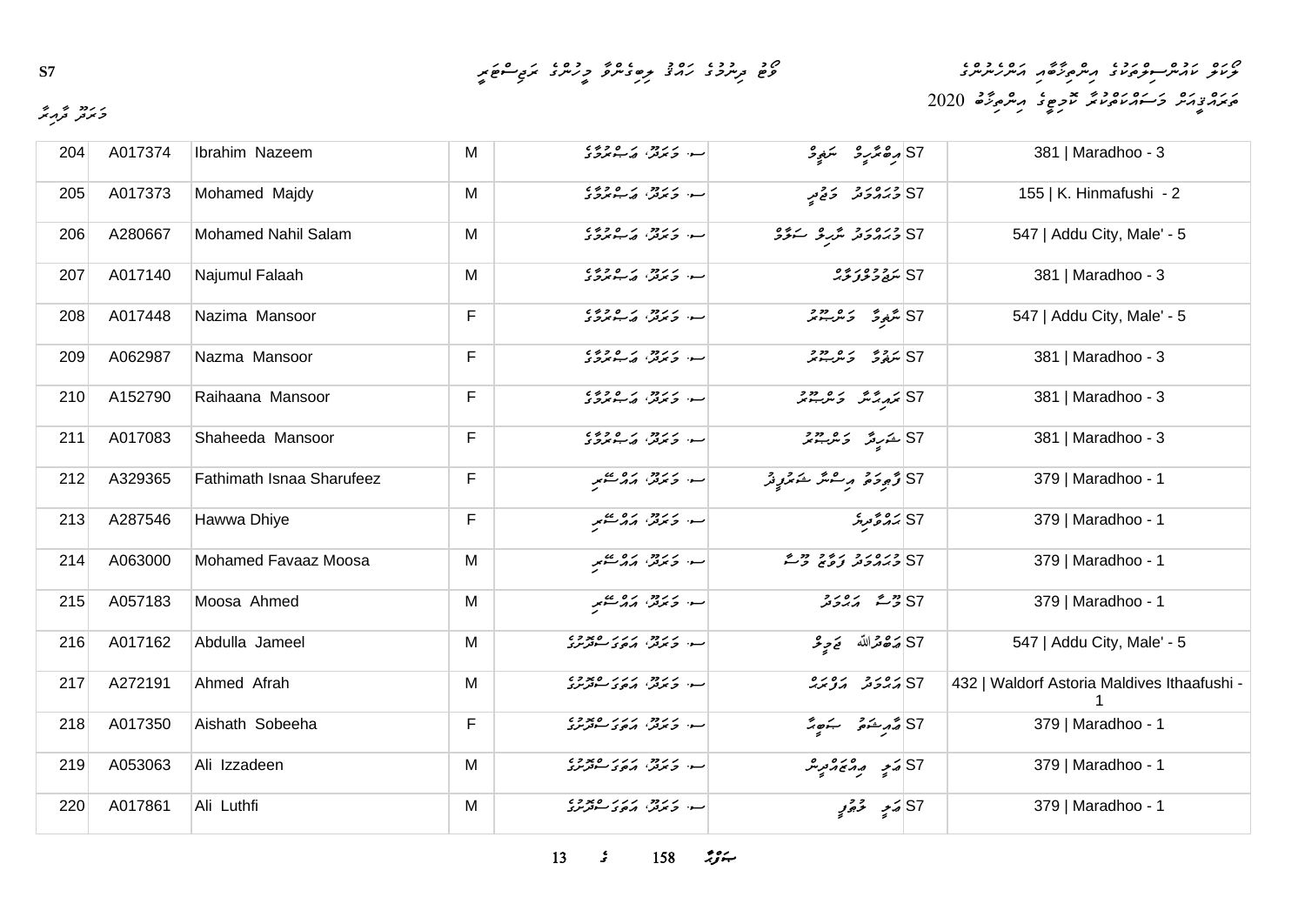*sCw7q7s5w7m< o<n9nOoAw7o< sCq;mAwBoEw7q<m; wBm;vB* م من المرة المرة المرة المرجع المرجع في المركبة 2020<br>مجم*د المريض المربوط المربع المرجع في المراجع المركبة* 

| 221 | A161846 | Aminath Jameel          | F            | سه کریزده برد ر ه برون<br>سه کریزش برد و سوترس     | S7 أَمُّ حِبَّمَةٌ مَجَمَّحٍ فَ        | 547   Addu City, Male' - 5 |
|-----|---------|-------------------------|--------------|----------------------------------------------------|----------------------------------------|----------------------------|
| 222 | A348262 | Aniyath Jameel          | F            | ر در دور در در دوره<br>ر در در در در در            | S7 أُمُّ سِهْرَةً فَيَ جِرْحَر         | 379   Maradhoo - 1         |
| 223 | A017278 | Fareeda Hussain         | F            | ر در دود در در دود و د<br>سه و بوتر او دو سه توبرد | S7 ترىپەتر كەسىمبەتل                   | 379   Maradhoo - 1         |
| 224 | A132457 | Fathimath Jameel        | F            | ر در دور در در دوره<br>سه کریمرتر، برخور سه ترس    | S7 <i>وَّجِ حَمَّ</i> بِحَ حِرْثَرَ    | 379   Maradhoo - 1         |
| 225 | A151550 | Mariyam Amna            | $\mathsf{F}$ | ر در دور در در دود و د<br>سه و نوکل اړه د سوتربرو  | S7 ئەمەم ئەھەر                         | 379   Maradhoo - 1         |
| 226 | A272190 | Maryam Jameel           | $\mathsf F$  | ر درود درد دره ده.<br>سه و برتر، بروی ستربری       | S7 كَرْيَرْدَ كَ <sub>ا</sub> لْمِرْدَ | 379   Maradhoo - 1         |
| 227 | A017986 | Mohamed Shifau          | M            | ر در دور در در دود و د<br>سه و نوکل اړه د سوتربرو  | S7 <i>ۇرۇرۇتر خوۋۇ</i>                 | 379   Maradhoo - 1         |
| 228 | A026715 | Abdulla Hassan          | M            | ر رود دره د                                        | S7 مَەقراللە بەكتەر                    | 381   Maradhoo - 3         |
| 229 | A287806 | Aishath Nazima          | $\mathsf F$  | ر درود و و و و د و و د<br>سه و برتر، ځارځ سرو      | S7 مەم ئىستىم ئىش <i>نو</i> گە         | 547   Addu City, Male' - 5 |
| 230 | A274925 | Abdulla Hashim          | M            | سە كەبردە ھەر                                      | S7 مَرْحْمْدَاللّه گَـْمُورْ           | 379   Maradhoo - 1         |
| 231 | A017340 | Ahmed Hashim            | M            | سە كەندىق ھەس                                      | S7 <i>252.2</i> گِشو <i>ڈ</i>          | 379   Maradhoo - 1         |
| 232 | A280762 | Aishath Hashim          | $\mathsf F$  | سە كەندىق ھەس                                      | S7 مُ مِــُمَ مِ مُـَــُوتَر           | 547   Addu City, Male' - 5 |
| 233 | A154010 | Ali Hashim              | M            | سە ئەترىق ھەس                                      | S7 <i>۾َ مو</i> گھور                   | 379   Maradhoo - 1         |
| 234 | A062605 | Aminath Hashim          | $\mathsf F$  | سە كەندىق ھەس                                      | S7 مُتِ سَمَّةٌ مُتَّسِوڤ              | 379   Maradhoo - 1         |
| 235 | A017355 | Khadheeja Didi          | $\mathsf F$  | سە كەندىق ھەس                                      | S7 زَمرِيَّ مرِمرِ                     | 379   Maradhoo - 1         |
| 236 | A286902 | Aminath Mashva Luthufee | F            | ے زیروہ کھیے گئے                                   | S7 مُر <i>ْجِسَمْ وَحْبُوَّ وَفِي</i>  | 547   Addu City, Male' - 5 |
| 237 | A049626 | Hafeeza Abdul Kareem    | $\mathsf F$  | ب ریږده ځې دی                                      | S7 كَرُوٍ مَدَّ مُحَمَّدٌ مِنْ مَرْدَّ | 379   Maradhoo - 1         |

*14 sC 158 nNw?mS*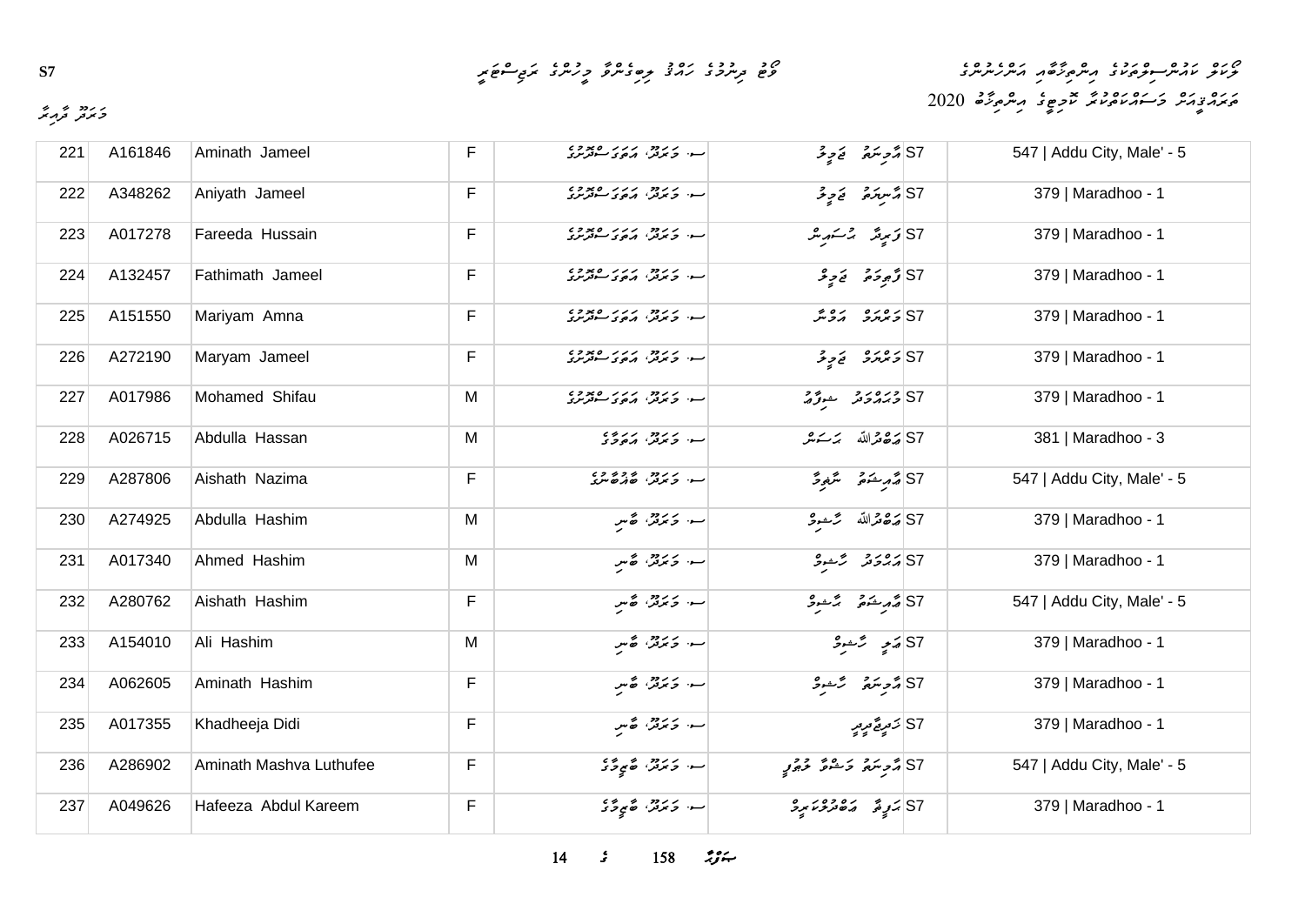*sCw7q7s5w7m< o<n9nOoAw7o< sCq;mAwBoEw7q<m; wBm;vB* م من المرة المرة المرة المرجع المرجع في المركبة 2020<br>مجم*د المريض المربوط المربع المرجع في المراجع المركبة* 

| 238 | A166578 | Hawwa Didi            | F           | سە كەندىق ھېرىمى                             | S7 كەمگە <i>توپى</i> ر                       | 547   Addu City, Male' - 5                |
|-----|---------|-----------------------|-------------|----------------------------------------------|----------------------------------------------|-------------------------------------------|
| 239 | A082217 | Jaufar Ali            | M           | سە كەندىق ھېرگە                              | S7 يَهْ تَرَ مَرِ                            | 547   Addu City, Male' - 5                |
| 240 | A103762 | Mamdhooha Ali         | $\mathsf F$ | سه زېږده ځې دی                               | S7 53پرچين کم <i>ي</i>                       | 547   Addu City, Male' - 5                |
| 241 | A101006 | Migdam Ali            | M           | ر دردو.<br>۱۰۰۰ و برتر، ځې و د               | S7 <i>وِڈمَّدُوْ مَ</i> یِ                   | 379   Maradhoo - 1                        |
| 242 | A100307 | Ahmed Shurau          | M           | ے کروڑ کو گرو                                | S7 كەبرى ئىر يونى ئىشلىرگە ئىس               | 453   Maafushi Jail - 2                   |
| 243 | A017425 | Hawwa Zahira          | $\mathsf F$ | سه کرېږي کړي ک                               | S7 ئەم ئىق ئىچ بەشىر                         | 379   Maradhoo - 1                        |
| 244 | A286833 | Ibrahim Shirufau      | M           | سه و بردد. ځونو                              | S7 مەھم <i>گىر</i> ئىسىمب <i>ۇم</i>          | 547   Addu City, Male' - 5                |
| 245 | A106588 | Ahmed Assad           | M           | ر درود.<br>سه و برتر، ن <i>ه ر</i> بری       | S7 <i>הُגُכ<sup>و</sup>ر ה</i> ُس <i>ورو</i> | 381   Maradhoo - 3                        |
| 246 | A287702 | Ahmed Rafhan Riyaz    | M           | ر درود ده ده د                               | S7 كەندى تەرەپ ئەرگەنگە بىر ئەرگەنگە         | 427   Olhuveli Beach and Spa Maldives - 1 |
| 247 | A326753 | Aishath Mahal Sadheeg | F           | ر رود ده و د                                 | S7 مەم شەھ كەنىۋىسىدۇ.                       | 381   Maradhoo - 3                        |
| 248 | A041095 | Ali Nazim             | M           | ر در دو.<br>سه و برتر، ن <i>خار</i> برو      | S7 كەمچە س <i>گەۋ</i> 3                      | 547   Addu City, Male' - 5                |
| 249 | A092002 | Hussain Nimal         | M           | ر رود ده و د<br>سوا و برتر، ن <i>خار</i> برد | S7 يُرْسَمبِ مَنْ سِرْدَ قَرْ                | 564   Hulhumale', Ehenihen - 12           |
| 250 | A023446 | Ibrahim Mumthaz       | M           | ر درود.<br>سه و بوتر، ن <i>ه ر</i> بود       | S7 رەئزىر دەپرە                              | 381   Maradhoo - 3                        |
| 251 | A099308 | Mariyam Faruhath      | F           | ر درود.<br>سه و برتر، ن <i>ه ر</i> بری       | S7 كومبرو كومبرو                             | 381   Maradhoo - 3                        |
| 252 | A054410 | Mohamed Riyaz         | M           | ر در دو.<br>سه و برتر، ن <i>خار</i> برو      | S7 دېرورو بروگ                               | 402   Furaveri Island Resort & Spa - 1    |
| 253 | A032779 | Sakeena Moosa         | $\mathsf F$ | ر درود. ده ده د                              | S7 سَمِيعٌ حَيْثَةً                          | 381   Maradhoo - 3                        |
| 254 | A016915 | Hassan Ali Didi       | M           | ر در دور در در ۲۶۵ وی                        | S7 ئەسەمىش كەمەيدىد                          | 380   Maradhoo - 2                        |

 $15$  *s*  $158$   $234$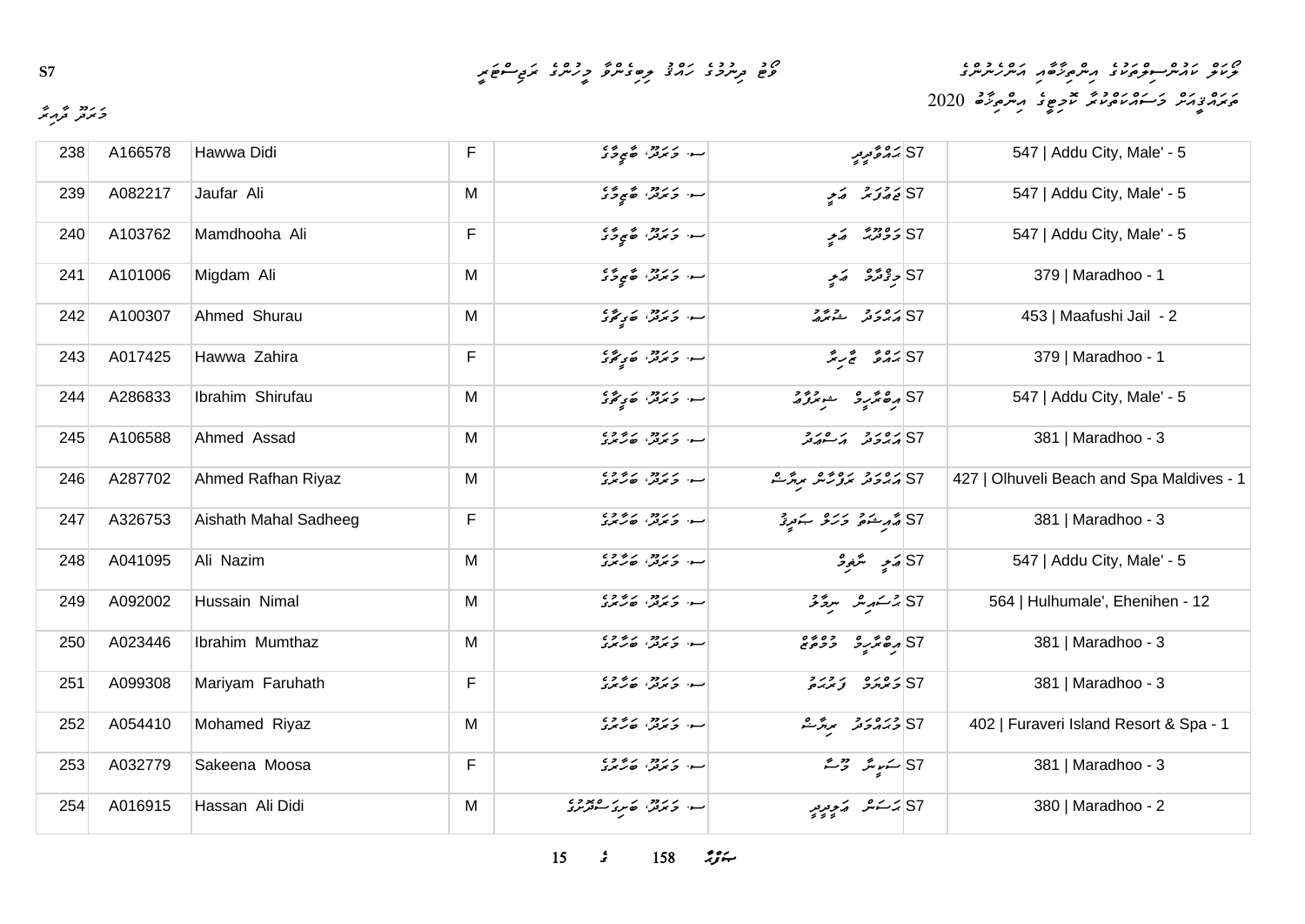*sCw7q7s5w7m< o<n9nOoAw7o< sCq;mAwBoEw7q<m; wBm;vB* م من المرة المرة المرة المرجع المرجع في المركبة 2020<br>مجم*د المريض المربوط المربع المرجع في المراجع المركبة* 

| 255 | A071639 | <b>Abdul Rasheed</b>   | M            | ے دیروہ کامروی      | S7 مەھەرمە ئىرىس <sub>ى</sub> رىتىر                  | 381   Maradhoo - 3                         |
|-----|---------|------------------------|--------------|---------------------|------------------------------------------------------|--------------------------------------------|
| 256 | A272157 | Abdulla Karam Rasheed  | M            | - دىروم ھېروگ       | S7 مَەھىراللە <i>مَەتت</i> ى مَرَىش <sub>و</sub> تىر | 547   Addu City, Male' - 5                 |
| 257 | A280730 | Ahmed Rimah Ali        | M            | ے رویں صورتی        | S7 <i>ג׳.3 پروُ بْنُ مَ</i> ی                        | 381   Maradhoo - 3                         |
| 258 | A272160 | Aishath Kausar Rasheed | $\mathsf F$  | - دروه کاروه        | S7 مُدمِ شَمَعَ عَدَمْ مُدَ مَرْسُونْر               | 564   Hulhumale', Ehenihen - 12            |
| 259 | A272154 | Ali Muazzu             | M            | ے کروڑ کا مرکز      | $50.22$ $\approx$ ST                                 | 381   Maradhoo - 3                         |
| 260 | A272163 | Aminath Zeeka Zawaj    | $\mathsf F$  | ے کروڑ کا مرکز      | S7 مُرْحِ سَمَعُ بِي مُسْتَمَرَّدُ مِ                | 381   Maradhoo - 3                         |
| 261 | A280731 | Hawwa Rifga            | $\mathsf F$  | سە ئەيرىق ھىردى     | S7 <i>بَدْهُ بِروْتَ</i>                             | 564   Hulhumale', Ehenihen - 12            |
| 262 | A017263 | Hawwa Zahira           | $\mathsf F$  | سه وبردو کاروی      | S7 ئەم ئىق ئىم ئىقىدىتىگە                            | 381   Maradhoo - 3                         |
| 263 | A272158 | Ibrahim Alzam          | M            | - دروه کاروه        | S7 مەھمەر 2 مۇمۇم                                    | 381   Maradhoo - 3                         |
| 264 | A280729 | Ibrahim Zaidan         | M            | سه وبردو که دوی     | S7 مەھەر ئەھەر ئىكەن ئىس                             | 381   Maradhoo - 3                         |
| 265 | A017156 | Kamanaa                | F            | سه زيرون ځېږدن      | S7 ئەنەتىر                                           | 381   Maradhoo - 3                         |
| 266 | A017153 | Mariyam Rasheedha      | F            | سه وبردو که دوی     | S7 <i>وَ بُرْمَرْ وَ - بَرَ</i> حْوِمَّرُ            | 381   Maradhoo - 3                         |
| 267 | A280733 | Mohamed Azaan          | M            | - دروه کاروه        | S7 <i>جەممى ھىر مەنى ھى</i>                          | 381   Maradhoo - 3                         |
| 268 | A017386 | Mohamed Rasheed        | M            | ے کروڑ کا مرکز      | S7 <i>وُيَهُ وَقُوْ</i> - مَرْشِيْتَر                | 381   Maradhoo - 3                         |
| 269 | A287742 | Aalif                  | M            | ٢٠ - د برو، ھەدىر ھ | S7 گەمرۇ                                             | 708   Taj Exotica Resort & Spa, Maldives-1 |
| 270 | A125318 | Aishath Moosa          | $\mathsf{F}$ | ٢٠ - د برو، ھەجو خ  | S7 پۇم شەتر ق <sup>ىم</sup> ئى                       | 379   Maradhoo - 1                         |
| 271 | A079053 | Imran Ali              | M            | سه د برده مونوروه   | S7 مە <i>ۋىتى ھې</i> ر                               | 395   JA Manafaru - 1                      |

*n8o<n@ r@m8m>*

 $16$  *s*  $158$  *n***<sub>y</sub>**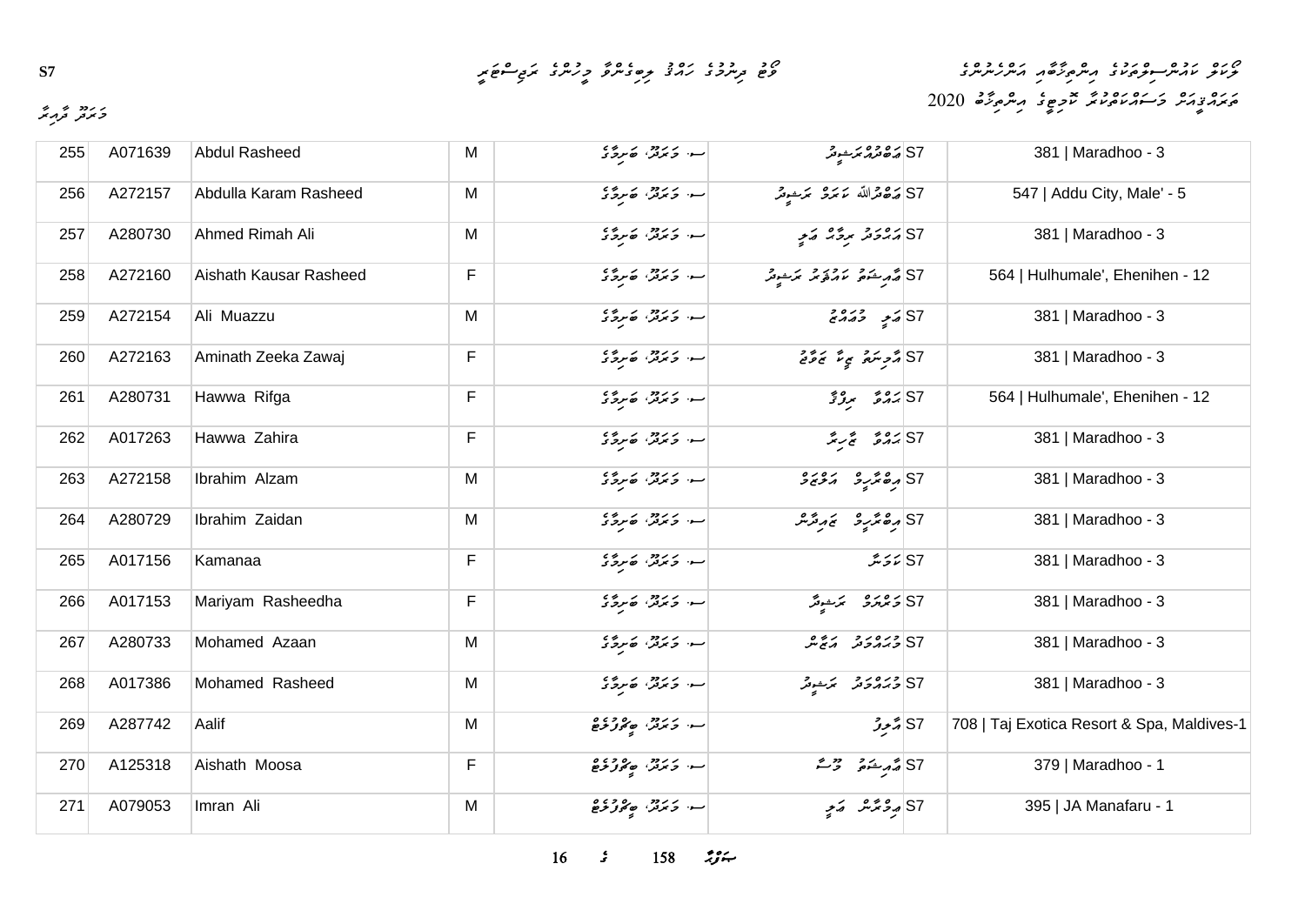*sCw7q7s5w7m< o<n9nOoAw7o< sCq;mAwBoEw7q<m; wBm;vB 2020*<br>*په ټومن د سوم پوره پورې سرح مرسره ناح* 

| 272 | A047207 | Mariyam Majida Ali              | $\mathsf F$  | - دبردو ھگروم                   | S7 كەنگەر ئۇي قەم ئەم                                                                               | 547   Addu City, Male' - 5 |
|-----|---------|---------------------------------|--------------|---------------------------------|-----------------------------------------------------------------------------------------------------|----------------------------|
| 273 | A164515 | Masood                          | M            | - رود ھگروہ                     | S7 ئەمەمىر                                                                                          | 379   Maradhoo - 1         |
| 274 | A032725 | Moosa Luthufy                   | M            | سه زيرود ھگرومي                 | S7 چې ته تو <sub>ځونو</sub>                                                                         | 379   Maradhoo - 1         |
| 275 | A281106 | Zeena Luthufy                   | F            | سه زيرود ھي وي ه                | S7 <sub>مې</sub> تنگه څونو                                                                          | 379   Maradhoo - 1         |
| 276 | A156645 | Ahmed Rasheed                   | M            | - دردو ھەركەش                   | S7 كەبر <i>و تىل تى</i> شوقر                                                                        | 379   Maradhoo - 1         |
| 277 | A280900 | Aishath Reeath Rasheed          | F            | - وبردو ده وره ده               | S7 مُّ مِشْمَعْ مِهْمَعْ مَمْسُومْر                                                                 | 379   Maradhoo - 1         |
| 278 | A018106 | Abdulla Haneef                  | M            | ے زیروز ھگھوٹر                  | S7 مَەھىراللە ئەس <i>بى</i> ر                                                                       | 380   Maradhoo - 2         |
| 279 | A287240 | Ahmed Basil                     | M            | سە ئەندىق ھەمموقە               | S7 <i>م.دونر</i> ځېږ                                                                                | 155   K. Hinmafushi - 2    |
| 280 | A281011 | Aishath Naufa Haneef            | F            | سە ئەندىق ھەمم قە               | S7 مەم شەھ سىمى ئىكى ئىكىن كىل                                                                      | 547   Addu City, Male' - 5 |
| 281 | A281010 | <b>Fathimath Fareeha Haneef</b> | F            | سە ئەندىق ھەمم ئۇ               | S7 ۇ <sub>ج</sub> ودۇ ترىرى <i>گە ئەبى</i> ر                                                        | 547   Addu City, Male' - 5 |
| 282 | A017731 | Mariyam Shareefa                | $\mathsf{F}$ | ے دیروں ھائوتی                  | S7 <i>وَ بُرْدَرْ شَمِينٌ</i>                                                                       | 380   Maradhoo - 2         |
| 283 | A018092 | Abdulla Anas                    | M            | $P$ $Q$ $Q$ $Q$ $Q$ $Q$ $Q$ $Q$ |                                                                                                     | 381   Maradhoo - 3         |
| 284 | A017863 | Ahmed Najah                     | M            | ے دیکھی حدی                     | S7 كەبروتىر سى <i>نى</i> گەنى                                                                       | 381   Maradhoo - 3         |
| 285 | A017857 | Aishath Saama                   | $\mathsf{F}$ | ب كەنگە ھەق                     | S7 مەم ئىم ئىسىمبىيەت ئىسىمبىرى كىتىلىكى ئىسىمبىرى ئىسىمبىرى ئىسىمبىر ئىسىمبىر ئىسىمبىر ئىسىمبىر ئى | 381   Maradhoo - 3         |
| 286 | A161883 | Aminath Rooma                   | $\mathsf F$  | سه د ندس حدو                    | S7 أَمُّ حِبَّعَةٌ مَحْرَدٌ                                                                         | 381   Maradhoo - 3         |
| 287 | A287587 | Fathimath Nisma                 | $\mathsf F$  | $e^2$                           | S7 زَّەپرىق سِرسْرَدَّ                                                                              | 381   Maradhoo - 3         |
| 288 | A287589 | Hussain Salman                  | M            | سه د نرگران جارمج               | S7 يُرْسَمبِ شَرْ مُتَحَدَّثَهُ مِنْ                                                                | 547   Addu City, Male' - 5 |
|     |         |                                 |              |                                 |                                                                                                     |                            |

 $17$  *s*  $158$  *i*<sub>s</sub>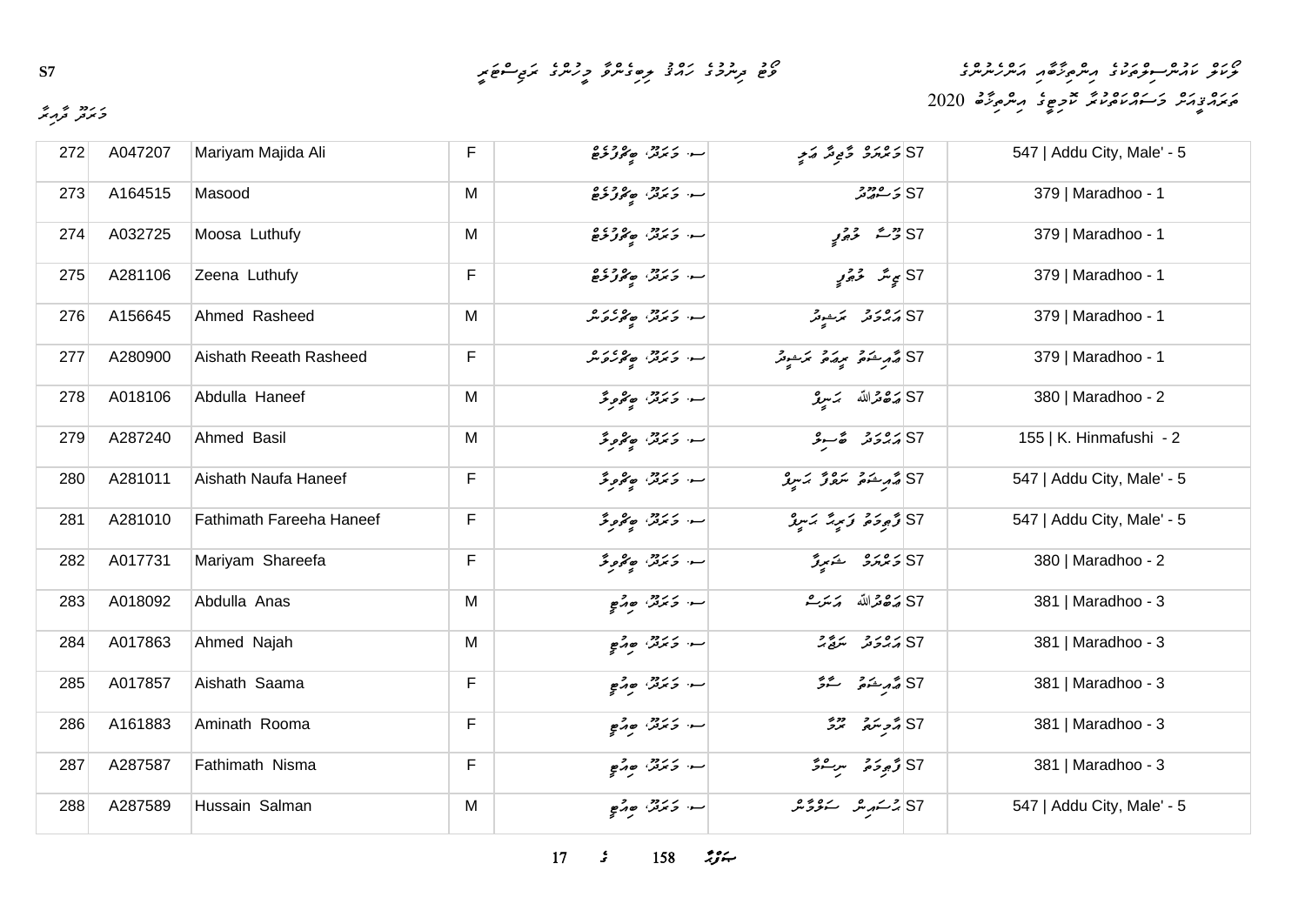*sCw7q7s5w7m< o<n9nOoAw7o< sCq;mAwBoEw7q<m; wBm;vB* م من المسجد المسجد المسجد المسجد المسجد العام 2020<br>مسجد المسجد المسجد المسجد المسجد المسجد المسجد المسجد المسجد ال

| 289 | A287585 | Ibrahim Maaz         | M           | ے کی تریش جدیم ج                                                             | S7  رەتمەر ئەمەمىي                                                                  | 547   Addu City, Male' - 5     |
|-----|---------|----------------------|-------------|------------------------------------------------------------------------------|-------------------------------------------------------------------------------------|--------------------------------|
| 290 | A071173 | Abdulla Habeeb       | M           | ر در دود ده ده ده دود و در در دود و د<br>سود از ترکن در هایمره کرد کسوتر مرد | S7 كەھىراللە ئەھ                                                                    | 380   Maradhoo - 2             |
| 291 | A287247 | Amna Habeeb          | F           | ر در دود ده ده ده دود و در در دود و د<br>سود از ترکن در هایمره کرد کسوتر مرد | $\frac{2}{3}$ $\frac{2}{3}$ $\frac{2}{3}$ $\frac{2}{3}$ $\frac{2}{3}$ $\frac{2}{3}$ | 380   Maradhoo - 2             |
| 292 | A280634 | Mariyam Balma Habeeb | $\mathsf F$ | ر در دود ده ده در در دود داد.<br>سه د کرفر از های هایی سه فرس                | $50 - 22 - 27 = 57$                                                                 | 380   Maradhoo - 2             |
| 293 | A356506 | Mohamed Aiman        | M           | در دود ده ده ده دود ده دود د                                                 | S7 درور د مرکبر                                                                     | 716   BANYAN TREE VABBINFARU-1 |
| 294 | A017821 | Abdul Rahman         | M           | سە كەندىق ھېتر                                                               | S7 ئەھ <i>مەممەۋە</i> ر                                                             | 379   Maradhoo - 1             |
| 295 | A287507 | Aishath Liga         | F           | سە كەندىق ھېتر                                                               | S7 مُدمِسْمَة مِتَّمَ                                                               | 379   Maradhoo - 1             |
| 296 | A287503 | Aminath Lubna        | F           | ے کی ترقیق صنگر                                                              | S7 أَمُّ <i>جِسْمَةً فَوَهْ مَدُّ</i>                                               | 379   Maradhoo - 1             |
| 297 | A287504 | Hawwa Lubana         | $\mathsf F$ | ے کی ترقیق صنگر                                                              | S7 يَهُمُوَ حَرَّةَ شَرَّ                                                           | 379   Maradhoo - 1             |
| 298 | A287505 | Mariyam Lamaa        | $\mathsf F$ | سە كەندىق ھېتر                                                               | $501$ $272$ $57$                                                                    | 379   Maradhoo - 1             |
| 299 | A154160 | Aishath              | F           | ب ریږده هېوت                                                                 | S7 مۇم شەقر                                                                         | 381   Maradhoo - 3             |
| 300 | A287410 | Aminath Almas        | $\mathsf F$ | ب دردو هېرگ                                                                  | S7 مُ <i>جِي مَنْ مَدْوَدُ بِ</i>                                                   | 381   Maradhoo - 3             |
| 301 | A287413 | Fathmath Asy         | F           | ب دردو هېرگ                                                                  | S7 ۇ <sub>جو</sub> خ <sub>ەم</sub> مەپ                                              | 381   Maradhoo - 3             |
| 302 | A281065 | Khadheeja Ana        | $\mathsf F$ | ب ريږده هېوت                                                                 | S7 كَتْبِيعٌ مَكْر                                                                  | 381   Maradhoo - 3             |
| 303 | A357951 | Mariyam Amany        | $\mathsf F$ | ب دېروز، ھوت                                                                 | S7 <i>وَ بُرْمَرْ وَ</i> بِرَوَّ <sub>مِ</sub> رِ                                   | 381   Maradhoo - 3             |
| 304 | A138637 | Mohamed Habeeb       | M           | ب دېږي هېرگ                                                                  | $50 - 2522$ ST                                                                      | 381   Maradhoo - 3             |
| 305 | A017151 | Shahur Ziyad         | M           | ر ر دو و و و ده<br>سه و برتر، صوصو                                           | S7 شەر جەھ يە بۇرقىر                                                                | 380   Maradhoo - 2             |

*18 sC 158 nNw?mS*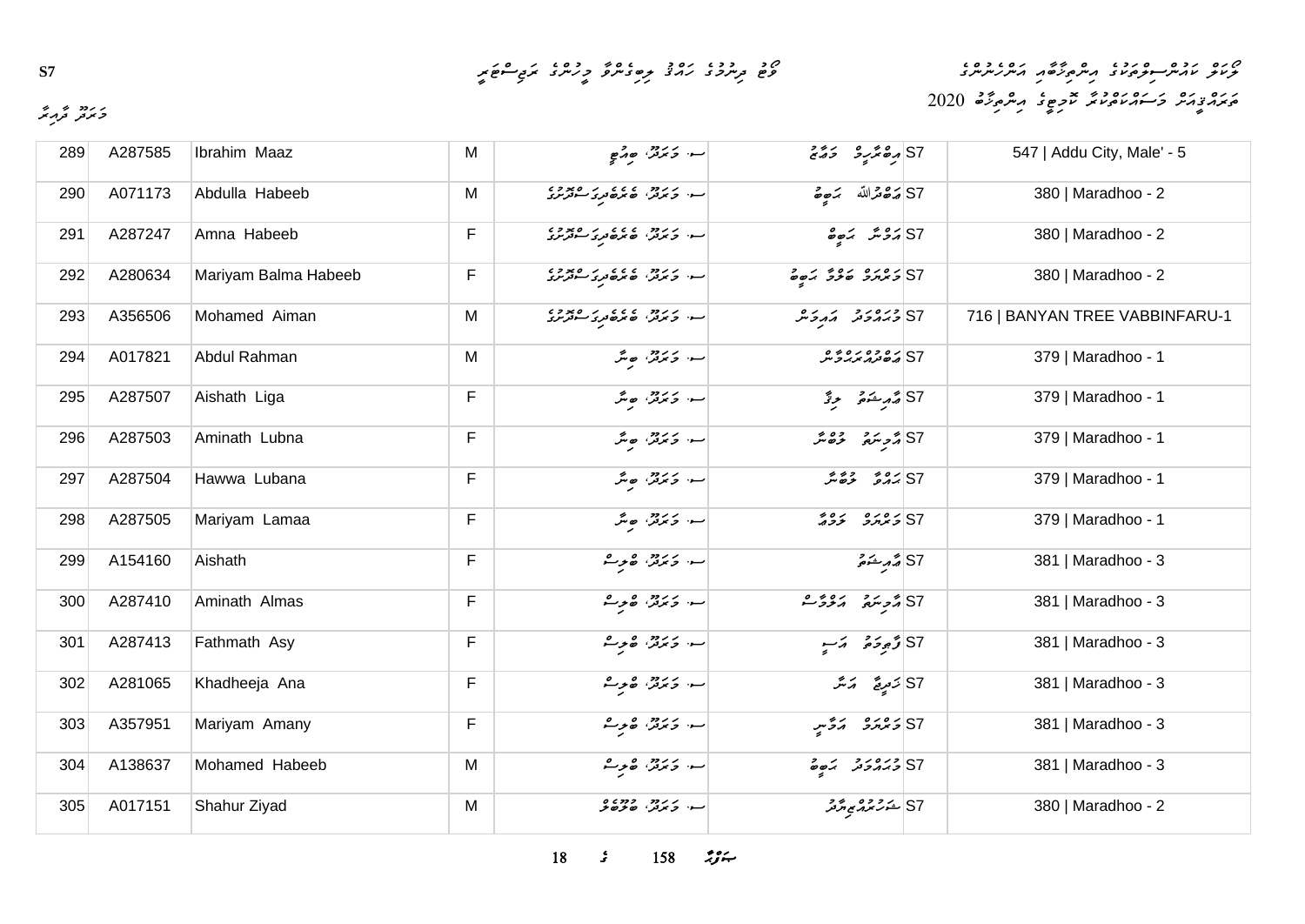*sCw7q7s5w7m< o<n9nOoAw7o< sCq;mAwBoEw7q<m; wBm;vB* م من المرة المرة المرة المرجع المرجع في المركبة 2020<br>مجم*د المريض المربوط المربع المرجع في المراجع المركبة* 

| 306 | A067960 | Shahurrisama          | F | ر ر دو و و و ده<br>سو، و برتر، ن عرف ع     | S7 شەرىمەر مەرسىمى <sup>س</sup>                                                                      | 380   Maradhoo - 2         |
|-----|---------|-----------------------|---|--------------------------------------------|------------------------------------------------------------------------------------------------------|----------------------------|
| 307 | A271361 | Shahuru Zana Ziyad    | F | ر ر دو و و و ده<br>سه و برتر، صوصو         | S7 شەر <i>جەم تەڭ</i> رىم تەر                                                                        | 547   Addu City, Male' - 5 |
| 308 | A023431 | Shahururriyaz         | M | ر ر دو و و و و ه<br>سو، و برتر، ن عرض ع    | S7 شەرىمەد بىر ئەشە                                                                                  | 547   Addu City, Male' - 5 |
| 309 | A148138 | Shahuruzzameen Ziyad  | M | ر ر دو و و و و ه<br>سو، و برتر، ن عرض ع    | S7 ش <i>ەر دەپمى بو</i> گە بىر ئىقلىقلىرى بىر                                                        | 547   Addu City, Male' - 5 |
| 310 | A271358 | Shahuruzzamin         | м | ر ر دو و و و ه<br>سو، و برتر، ھ تو ھ تر    | S7 شەرىم <i>مەنگە ج</i> ىگر                                                                          | 380   Maradhoo - 2         |
| 311 | A271359 | Shahuruzzaneesh       | M | ر ر دو.<br>سه گرمزن گافرگافر               | S7 شەر2 <i>بىرو ت</i> ە س <sub>ى</sub> رىشە                                                          | 547   Addu City, Male' - 5 |
| 312 | A147662 | Aminath Zuba Zahir    | F | ה גנים - כחיג הם ס<br>היי פינטי שיכש וכיות | S7 مُرْحِسَمَةَ نَجْرَةً نَجْرِ بَمْهِ                                                               | 379   Maradhoo - 1         |
| 313 | A280751 | Ibrahim Zunam Zahir   | M | ג צ'ור כמו גםם                             | S7 مەھە <i>ئەر 3 مەنىۋە ت</i> ەرى <i>گە</i>                                                          | 379   Maradhoo - 1         |
| 314 | A273806 | Mohamed Aman Ali      | M | גי בינטי פריד בריי                         | S7 دېم د د د په کامو                                                                                 | 547   Addu City, Male' - 5 |
| 315 | A017158 | Shaziyya Moosa Fulhu  | F | ג צ'ור כמו גםם                             | S7 شەن <i>رە بىر قەسۇرى</i>                                                                          | 379   Maradhoo - 1         |
| 316 | A017361 | Sheeza Faruhaan Saeed | F |                                            | S7 خويج تو پرېژىش سەپ <sub>ر</sub> ىژ                                                                | 379   Maradhoo - 1         |
| 317 | A018114 | Wisama Saeed          | F | ג ציור ברוג נסי                            | S7 موسَّمَرٌ مَسَم <i>وم</i> ُرُ                                                                     | 547   Addu City, Male' - 5 |
| 318 | A027359 | Abdulla Naseem        | M | ג ג'ור כי כל כל ה                          | S7 مَەھْمَراللە مەسوقر                                                                               | 547   Addu City, Male' - 5 |
| 319 | A064550 | Ahmed Naseem          | M |                                            | S7 كەبرى كىلى ئىسرى ئىسرى ئىسرى ئىسرى ئىسرى ئىسرى ئىسرى ئىسرى ئىسرى ئىسرى ئىسرى ئىسرى ئىسرى ئىسرى كە | 285   Dh. Kudahuvadhoo - 2 |
| 320 | A161368 | Aishath Naseem        | F | ג ג'ור כי כל ה                             | S7 مُ مِسْدَمْ سَرَسِرْدُ                                                                            | 380   Maradhoo - 2         |
| 321 | A281024 | Ali Dhain Naseem      | M | גני המוני ברבי ב<br>גיי המוני שיפתח        | S7   كەبىي تۇرىقى تىزىسو 2                                                                           | 547   Addu City, Male' - 5 |
| 322 | A039716 | Fareedha Moosa        | F | ה ג'ודי כיר כ                              | S7 كۆمپەتمە ئەستە                                                                                    | 380   Maradhoo - 2         |

*19 s 158 <i>n*<sub>2</sub> *n*<sub>2</sub> *n*<sub>2</sub> *n*<sub>2</sub> *n*<sub>2</sub> *n*<sub>2</sub> *n*<sub>2</sub> *n*<sub>2</sub> *n*<sub>2</sub> *n*<sub>2</sub> *n*<sub>2</sub> *n*<sub>2</sub> *n*<sub>2</sub> *n*<sub>2</sub> *n*<sub>2</sub> *n*<sub>2</sub> *n*<sub>2</sub> *n*<sub>2</sub> *n*<sub>2</sub> *n*<sub>2</sub> *n*<sub>2</sub> *n*<sub>2</sub> *n*<sub>2</sub> *n*<sub>2</sub> *n*<sub>2</sub> *n*<sub>2</sub> *n*<sub>2</sub> *n*<sub>2</sub> *n*<sub>2</sub> *n*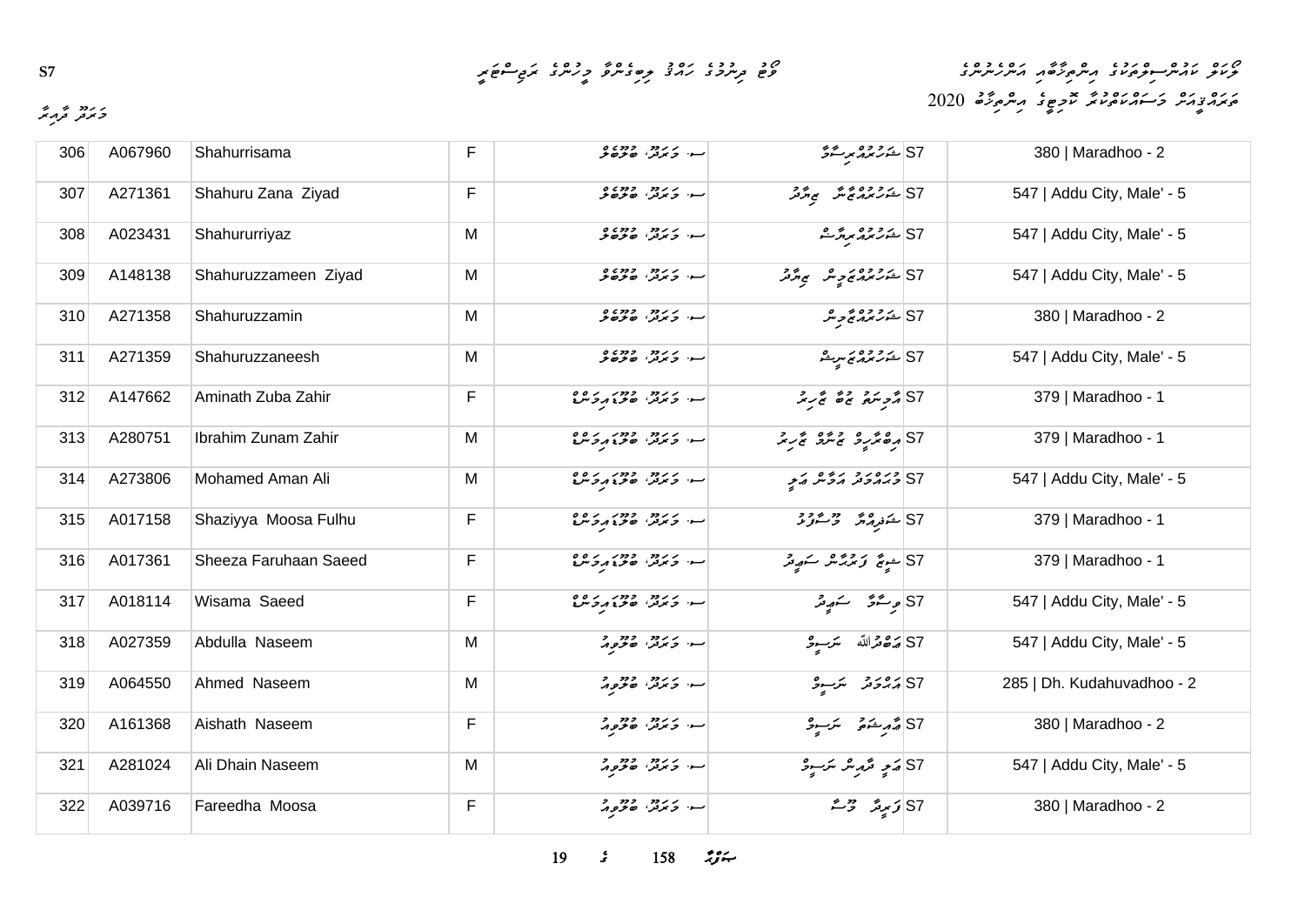*sCw7q7s5w7m< o<n9nOoAw7o< sCq;mAwBoEw7q<m; wBm;vB 2020 q9nOoAw7o< sCpHo>u; n8q;wAm;w<mEm> w6m<pYw<m8mA*

380 | Maradhoo - 2

380 | Maradhoo - 2

547 | Addu City, Male' - 5

380 | Maradhoo - 2

380 | Maradhoo - 2

380 | Maradhoo - 2

380 | Maradhoo - 2

256 | ADh. Maamigili - 2

379 | Maradhoo - 1

547 | Addu City, Male' - 5

547 | Addu City, Male' - 5

379 | Maradhoo - 1

379 | Maradhoo - 1

379 | Maradhoo - 1

381 | Maradhoo - 3

547 | Addu City, Male' - 5

564 | Hulhumale', Ehenihen - 12

| 323 | A261209 | Gulshooma Naseem            | F | سه وبرده ودور                                       |                                             |  |
|-----|---------|-----------------------------|---|-----------------------------------------------------|---------------------------------------------|--|
| 324 | A039719 | Gulzama Naseem              | F | ה ג'ודי כדי כדי<br>ה בינט סיפטו                     | S7 كۇنۇنچ ھەسبى ئى                          |  |
| 325 | A287331 | Hussain Naseem              | M | ה ג'ודי כדי כדי<br>ה בינט סיפטר                     |                                             |  |
| 326 | A039264 | Ibrahim Naseem              | M | ה ג'ודי כדי כדי<br>ה בינט סיפט                      | S7 مەھەر بۇ سىرسو ئىكىنىدىن كىلىن ئىل       |  |
| 327 | A388458 | Ismail Dhinaj Naseem        | M | سه وبرده ودور                                       | S7 <sub>مر</sub> ڪبر چوڻيو په مرسوري        |  |
| 328 | A036605 | Mohamed Naseem              | M | ر در دو دو د<br>سه وبرتر، <i>ه</i> وور              | S7ا <i>\$نەمى تەربى</i> ر                   |  |
| 329 | A287333 | <b>Mohamed Dhaus Naseem</b> | M | سه وبرود وود و                                      | S7 <i>בגר</i> כנ <i>ו</i> נגרי תעיק         |  |
| 330 | A025836 | Abdul Gadir                 | M | ر درود ۵ وو.<br>سه و برتر، ځوگوس                    | S7 كەھ تىرىر تىرىتر                         |  |
| 331 | A360378 | Aminath Thuga Shahid        | F | سه کريږده وده ور                                    | S7 مُ <i>جِ سَمْہُ</i> مُحَمَّ شَمَّ بِعْدِ |  |
| 332 | A039235 | Fareesha Ali                | F | ر درود ۵ وو ۵<br>سه کامرتر، ن <i>خامره مر</i> و     | S7 ترىرىش كەي <sub>چ</sub>                  |  |
| 333 | A025891 | Hassan Shafiu               | M | ر در دو وود ه<br>سه تر بوتر، ن موثو سر <sub>ک</sub> | S7 برسەش ئەتىرە چ                           |  |
| 334 | A018071 | Khadheeja Didi              | F | ر در دو وود ه<br>سه تر بوتر، ن عرو سر               | S7 زَمرِيَّ مرِمرِ                          |  |
| 335 | A055674 | Mohamed Nizam               | M | سه کریږدو ود ور                                     | S7 <i>\$22.25 سِمَّةٌ</i>                   |  |
| 336 | A017907 | Mariyam Zuhair              | F | ے کریں صدر                                          | S7 كومرمرو سي <i>كرم</i> ر                  |  |
| 337 | A122346 | Eevan Nawaz                 | M | سە كەيروم ئەرىر دە ئ                                | S7م پرڅش سرچ ج                              |  |

338 A066942 Ibrahim Naeem M *eguDnwdwLOb ,Udwrwm .s cmIAwn cmIhWrcbia* S7

339 A046224 Leenaaz Ahmed Didi F *eguDnwdwLOb ,Udwrwm .s IdIdudwmcHwa uzWnIl* S7

*20 sC 158 nNw?mS*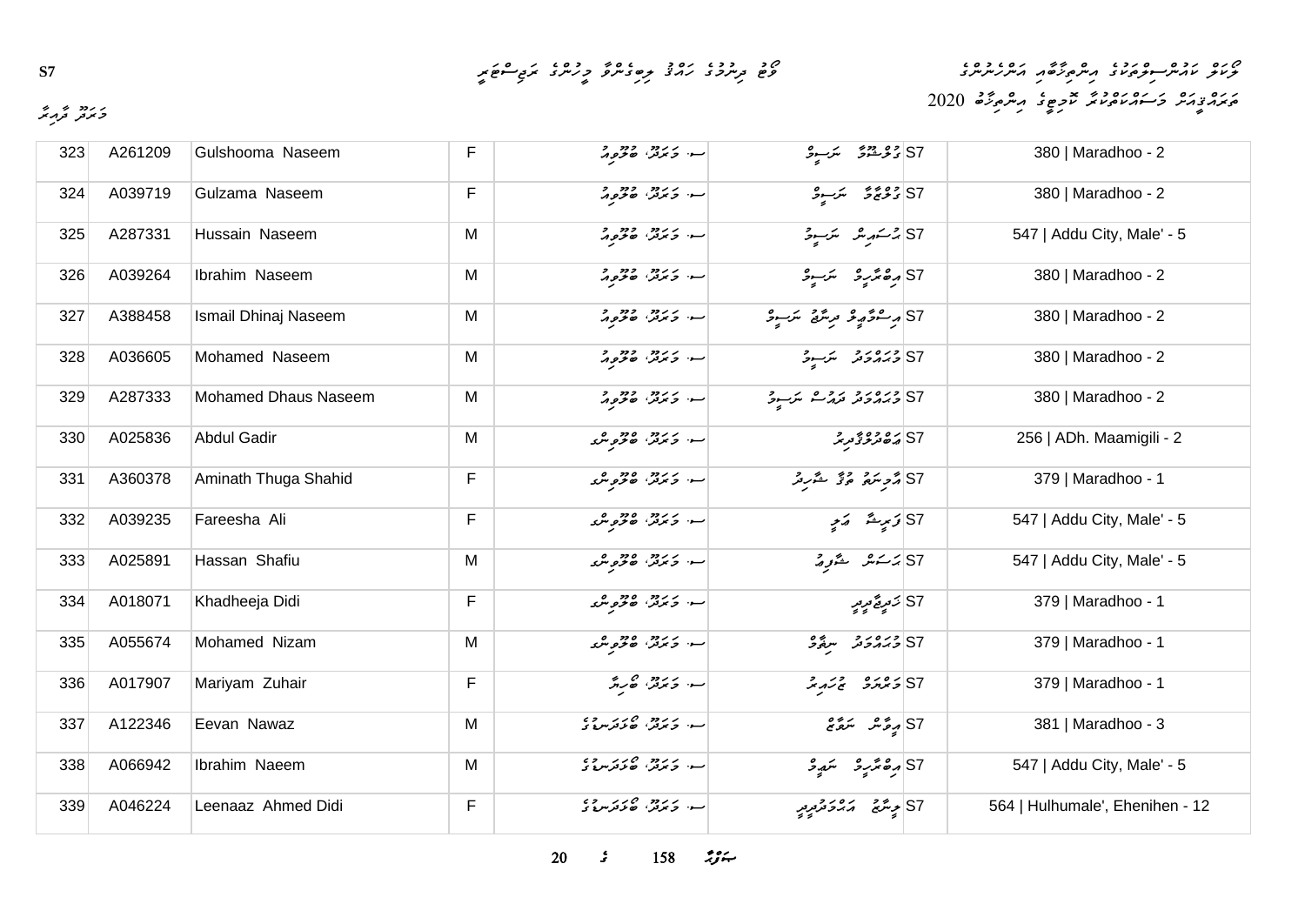*sCw7q7s5w7m< o<n9nOoAw7o< sCq;mAwBoEw7q<m; wBm;vB* م من المرة المرة المرة المرجع المرجع في المركبة 2020<br>مجم*د المريض المربوط المربع المرجع في المراجع المركبة* 

|  | ر ردد به پر<br>د بر تر بر |
|--|---------------------------|
|  |                           |

| 340 | A287712 | Mohamed Liushan              | M           | ر در دود به در ده و د<br>سه کامرتر، گانگرس و د       | S7 دېرمانه مرکز شک                         | 453   Maafushi Jail - 2                                |
|-----|---------|------------------------------|-------------|------------------------------------------------------|--------------------------------------------|--------------------------------------------------------|
| 341 | A340350 | Mohamed Yaish                | M           | سه کردو مرد ده وی                                    | S7 <i>وُبَهُ دَوَ</i> مَهْتُ               | 381   Maradhoo - 3                                     |
| 342 | A015582 | Ali Fahmy                    | M           | سه د ترور به ۵                                       | S7 <i>ڇُجِ وَرُحي</i>                      | 251   ADh. Dhangethi - 2                               |
| 343 | A161836 | Mariyam Shaaz Ali            | $\mathsf F$ |                                                      | S7 كەممىر ئىس قىلىم كەبىر                  | 379   Maradhoo - 1                                     |
| 344 | A276381 | Mohamed Sharam Ali           | M           |                                                      | S7  <i>وټه دو. هغ</i> رو ک <i>ړې</i>       | 547   Addu City, Male' - 5                             |
| 345 | A017295 | Shaziyya Hassan              | $\mathsf F$ | سه د ترور به ۵                                       | S7 ش <i>ە<sub>فر</sub>ۇ بۇ بەسكىل</i>      | 379   Maradhoo - 1                                     |
| 346 | A121376 | Ahmed Moosa                  | M           | ر درود وه وه ده.<br>سه وبرتر، هوهود                  | S7 كەندى قەرىئە                            | 381   Maradhoo - 3                                     |
| 347 | A281033 | Fathimath Maaya Rahumathulla | F           | ر در دو ده ده ده<br>سه کرمرنس ه ژه ژو                | S7 وَج <i>وحده حَمَّد بَرَحْدَ</i> وَاللّه | 381   Maradhoo - 3                                     |
| 348 | A281040 | Mohamed Mahee Rahumathulla   | M           | ر ر دو و و و د پا<br>سه گرمنز، گاهرگاری              | S7 <i>وبروبر و محر بربر و و</i> الله       | 381   Maradhoo - 3                                     |
| 349 | A092139 | Rahumathulla                 | M           | ر در دو ده ده ده<br>سه کرمرنس ه ژه ژو                | S7 بَرَبِّرْ دَمْ اللّه                    | 707   Dreamland, The Unique Sea & Lake<br>Resort/Spa-1 |
| 350 | A017758 | Aishath Ahumiyya             | F           | ر در دو د د د د د د د د د<br>سه و برتر، ه بره د سهرس | S7 مەم شىم مەر <i>مەدە</i>                 | 381   Maradhoo - 3                                     |
| 351 | A052200 | Abdulla Naseer               | M           | سە ئەترىق ئايرىش شەرە ئ                              | S7 كَدَهْ قَدْاللَّهُ مَدَّسِوِيْرَ        | 547   Addu City, Male' - 5                             |
| 352 | A146758 | Aminath Nuha                 | F           | سە كەيرى ئايرىكرىشكەر                                | S7 مُجْرِسَة مِنْدُ                        | 379   Maradhoo - 1                                     |
| 353 | A100283 | <b>Fahud Naseer</b>          | M           | سە كەنزلۇر، ئاپرىتۇشكەندى                            | S7 ۇر <i>قرۇ ئىربى</i> رىگە                | 379   Maradhoo - 1                                     |
| 354 | A280899 | <b>Ibrahim Nabith Jameel</b> | M           | سە كەيرودا ئەيرىكرىشكەر ئ                            | S7 مەھەرىرى ئىھەم ق <sub>ى</sub> رى        | 379   Maradhoo - 1                                     |
| 355 | A286890 | Lahfa Jameel                 | $\mathsf F$ | سە كەيرە ئەيرىكرىشى كەن                              | S7 <i>جَهُرٌ فَج</i> و مُحْ                | 547   Addu City, Male' - 5                             |
| 356 | A018098 | Mohamed Jameel               | M           | سە كەندە ئەرتىرىشىر ئ                                | S7 <i>\$22.25 في ج</i> و                   | 379   Maradhoo - 1                                     |

 $21$  *s*  $158$  *n***<sub>y</sub>**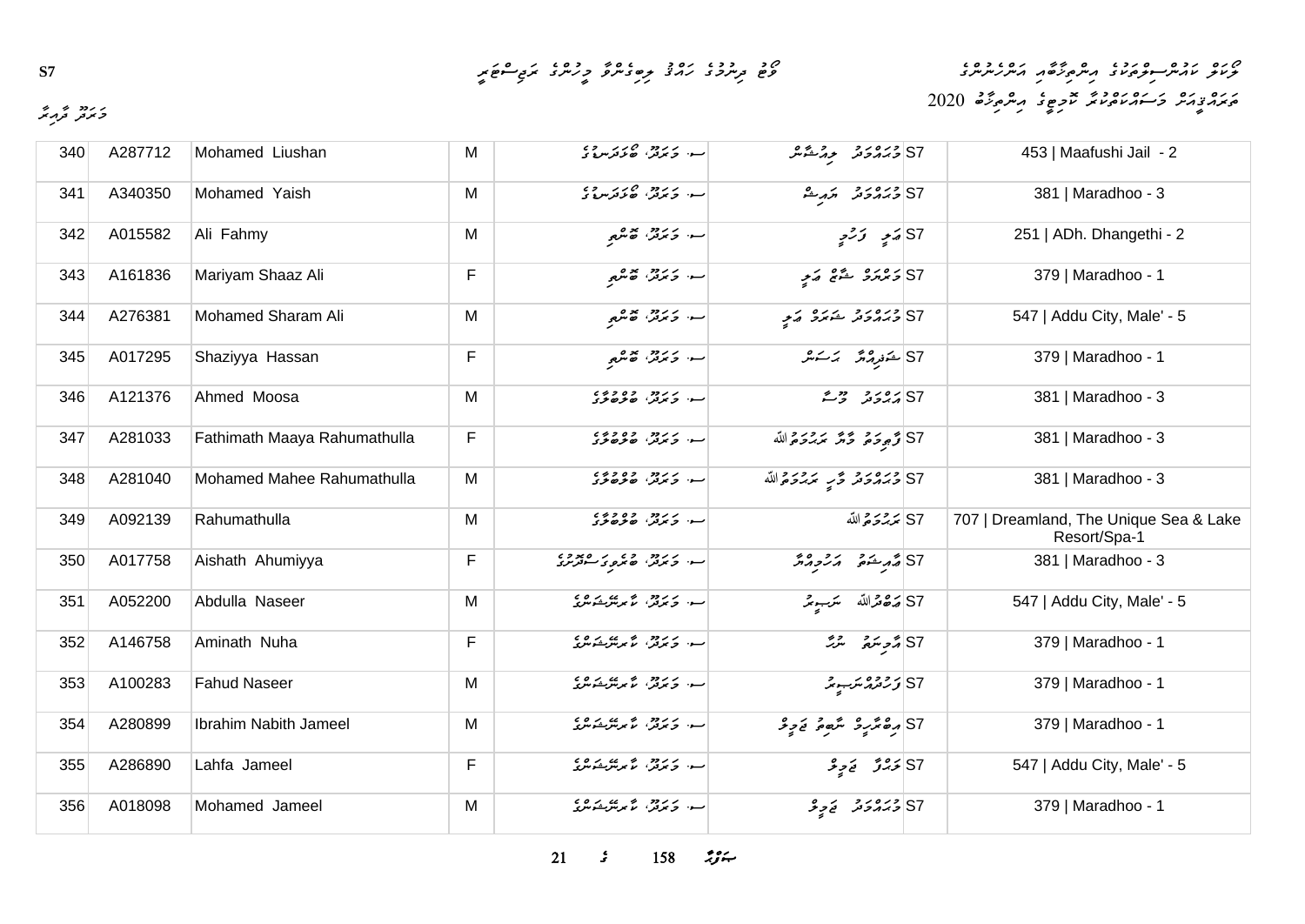*sCw7q7s5w7m< o<n9nOoAw7o< sCq;mAwBoEw7q<m; wBm;vB* م من المرة المرة المرة المرجع المرجع في المركبة 2020<br>مجم*د المريض المربوط المربع المرجع في المراجع المركبة* 

| 357 | A069974 | <b>Shahud Naseer</b>   | M |                                                                                                                                                                                                                                  | S7 ڪرير س <i>رب پر</i>                                                                                    | 379   Maradhoo - 1               |
|-----|---------|------------------------|---|----------------------------------------------------------------------------------------------------------------------------------------------------------------------------------------------------------------------------------|-----------------------------------------------------------------------------------------------------------|----------------------------------|
| 358 | A100368 | Ahmed Shaneel          | M | ر درود. عمر شرعه دره ۶۵<br>سه کارگران گارگریش کرد و                                                                                                                                                                              | S7 كەبرى ئىق سىر ئىق بىر ئىق بىر ئىقتان ئىق ئاستان ئىقتان ئىقتان ئىقتان ئىقتان ئىقتان ئىقتان ئىقتان ئىقتا | 547   Addu City, Male' - 5       |
| 359 | A326752 | Ahmed Ashham Shaheem   | M | ر در دو هم ره ده ده و د و د و د                                                                                                                                                                                                  | S7 <i>בריכ</i> ע בשיכל שנקל                                                                               | 380   Maradhoo - 2               |
| 360 | A280640 | Mohamed Aiham          | M | سە كەيرى ئەيرىكرىشكەر ئ                                                                                                                                                                                                          | $32.72$ $32.23$ ST                                                                                        | 380   Maradhoo - 2               |
| 361 | A280645 | Mohamed Aruham Shaheem | M |                                                                                                                                                                                                                                  | S7 وبروبر وبروره خربره                                                                                    | 380   Maradhoo - 2               |
| 362 | A017131 | Saudiyya Mohamed       | F | ر درود. عمر شرعه دره ۶۵<br>سه کارگران گارگریش کرد و                                                                                                                                                                              | S7 המתחת כהחכת                                                                                            | 380   Maradhoo - 2               |
| 363 | A071828 | Shabeeba Rasheed       | F | ر در دو هم ره ده ده و د و د و د                                                                                                                                                                                                  | S7 شَهِرَّةٌ مَرْشِيْتُر                                                                                  | 380   Maradhoo - 2               |
| 364 | A017132 | Shafeega Rasheedh      | F | ر برود. ه پرس ده و د د<br>پ د برون گاپرش سرد د                                                                                                                                                                                   | S7 ڪوڀڙ - مَرَڪومَر                                                                                       | 380   Maradhoo - 2               |
| 365 | A122869 | Shafia Rasheed         | F | ر درود. عمر شرعه دره ۶۵<br>سه کارگران گارگریش کرد و                                                                                                                                                                              | S7 ڪ <i>ُورگ مَرَڪون</i> گر                                                                               | 380   Maradhoo - 2               |
| 366 | A152065 | Shahma Rasheed         | F | ر برود.<br>سه و برتر، نا برش شرسی بروی                                                                                                                                                                                           | S7 ش <i>ەرقى مۇ</i> س <sub>و</sub> تر                                                                     | 380   Maradhoo - 2               |
| 367 | A017240 | Shaneela Rasheed       | F | ر بەرەدە<br>سەس ئەيرىل، ئامەرىكرىشكەنلەرنى                                                                                                                                                                                       | S7 ڪسريگر کرھيون <i>گر</i>                                                                                | 380   Maradhoo - 2               |
| 368 | A287326 | Ahmed Neeman           | M |                                                                                                                                                                                                                                  | S7 كەبرى قىر سىرتىگىز                                                                                     | 460   Srilanka / Colombo - 1     |
| 369 | A287324 | Mohamed Neezan         | M |                                                                                                                                                                                                                                  | S7 <i>ڈیزو ڈی سرچ مٹر</i>                                                                                 | 379   Maradhoo - 1               |
| 370 | A044097 | Neema Mufeed           | F | سه کردو ه میده                                                                                                                                                                                                                   |                                                                                                           | 547   Addu City, Male' - 5       |
| 371 | A044098 | Neeza Mufeed           | F | ה צ'וד מידור מידור מידור מידור מידור מידור מידור מידור מידור מידור מידור מידור מידור מידור מידור מידור מידור מ<br>היידור מידור מידור מידור מידור מידור מידור מידור מידור מידור מידור מידור מידור מידור מידור מידור מידור מידור מ |                                                                                                           | 569   Kulhudhuffushi, Ehenihen-1 |
| 372 | A277952 | Aishath Shoora         | F | سه کردو دی د                                                                                                                                                                                                                     | S7 مەم شىم ھەتىمە                                                                                         | 379   Maradhoo - 1               |
| 373 | A017925 | Aminath Sosun          | F | سه کريږي ري ځ                                                                                                                                                                                                                    | S7 أَمُّ حِسَمَةٌ مُسْتَمَسُّر                                                                            | 379   Maradhoo - 1               |

 $22$  *s*  $158$   $23$   $\div$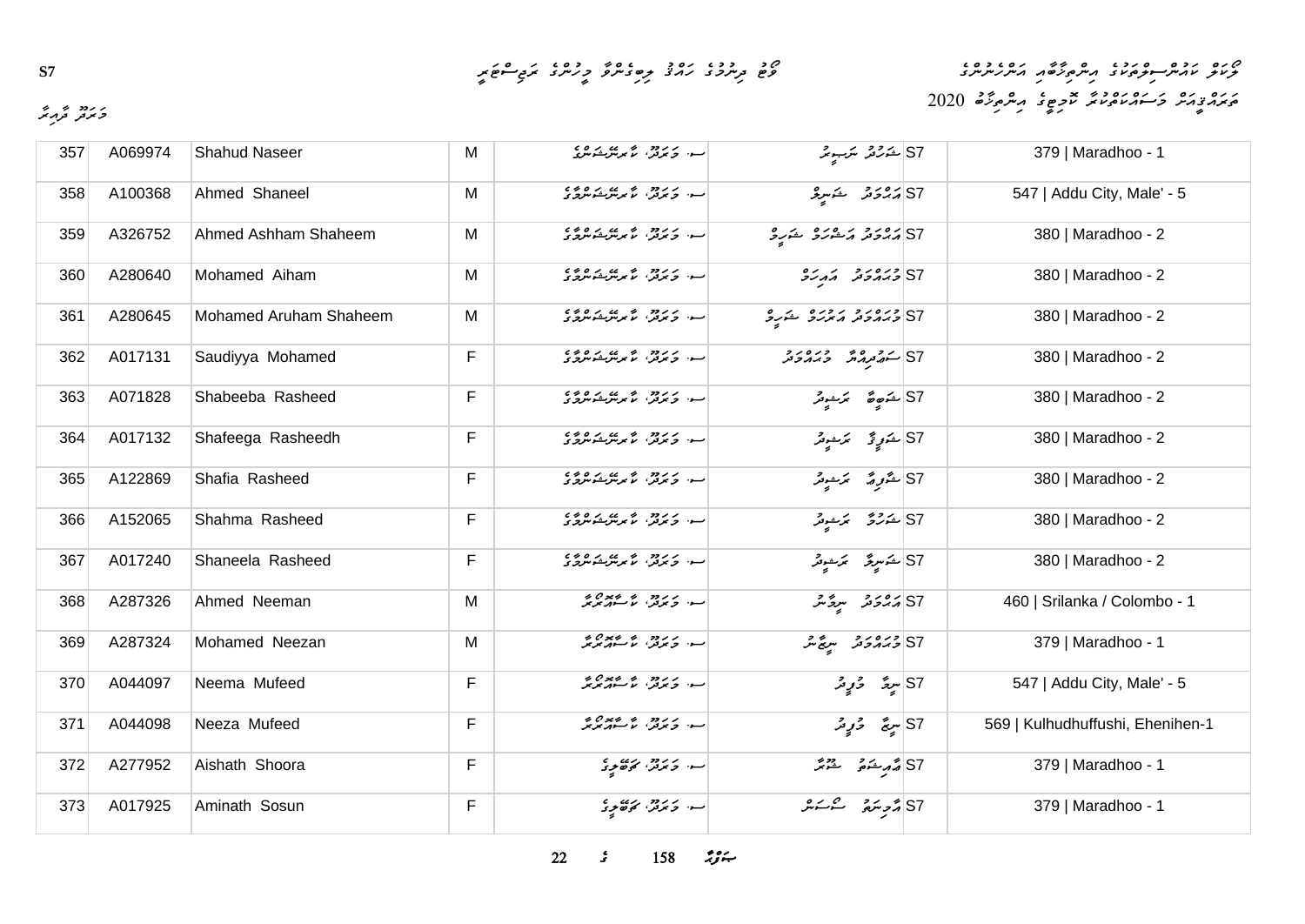*sCw7q7s5w7m< o<n9nOoAw7o< sCq;mAwBoEw7q<m; wBm;vB* م من المرة المرة المرة المرجع المرجع في المركبة 2020<br>مجم*د المريض المربوط المربع المرجع في المراجع المركبة* 

| 374 | A064451 | Asiyath Nargis             | F            | ے دیور ہے۔          | S7 م <i>جھ سرم مرکز</i> یہ کے ا                   | 547   Addu City, Male' - 5               |
|-----|---------|----------------------------|--------------|---------------------|---------------------------------------------------|------------------------------------------|
| 375 | A017360 | Fathmath Lily Shadhuman    | F            | - دردو ري د         | S7 <i>وَّجِودَة وِوِ حَمَّودَ</i> مَّر            | 379   Maradhoo - 1                       |
| 376 | A017584 | Gudhurathulla              | M            | ر دردو دره د        | S7 تَوْمَرْ يَرْمَّ اللَّه                        | 547   Addu City, Male' - 5               |
| 377 | A161373 | Hamzath Ameen              | M            | ر دردو دره د        | S7 بَرْدَى بِيْرِ مَرْحِيْرٌ                      | 547   Addu City, Male' - 5               |
| 378 | A017273 | Ibrahim Shaheedhulla       | M            | - دردو دن و         | S7 م <i>وڭ مگرچ</i> و سىمپىتىراللە                | 379   Maradhoo - 1                       |
| 379 | A052710 | ljazulla Abdulla Ali       | M            | - دردو دن و         | S7 مِنْ تَمْ يَاللّه   مَرْهُ قَرْاللّه    مَدْحِ | 379   Maradhoo - 1                       |
| 380 | A046018 | Mohamed Nasrulla           | M            | - دردو ري د         | S7 3225 مركز مركز الله                            | 419   Paradise Island Resort and Spa - 1 |
| 381 | A327790 | Mohamed Aujaz Ijazulla     | M            | - دېرو دي،          | S7 <i>وبروبر وبروبو وبيرة</i> الله                | 379   Maradhoo - 1                       |
| 382 | A280740 | Mohamed Shidadulla Shaheed | M            | - دردو دن و         | S7 <i>وبروبر و به وترتر</i> الله خربرتر           | 379   Maradhoo - 1                       |
| 383 | A123631 | Niusha Nasrullah           | F            | - دردو ري د         | S7سرترشته تتربحتمة الله                           | 547   Addu City, Male' - 5               |
| 384 | A017358 | Wafiyya Mohamed            | $\mathsf{F}$ | ر دردو دره د        | S7 كوپرېژ د دره د د                               | 379   Maradhoo - 1                       |
| 385 | A017646 | Zaidhul Ameen              | M            | ر دردو دره د        | S7 ئ <i>ے پر فرگرم چ</i> یگر                      | 379   Maradhoo - 1                       |
| 386 | A094199 | Abdulla Hafiz              | M            | ے کر مردد گرستگر سر | S7 مَەھىراللە مەم <sub>و</sub> مۇ                 | 379   Maradhoo - 1                       |
| 387 | A017525 | Abdulla Madhih             | M            | ے کر مردد گر سر مرس | S7 مَەھىراللە دۇمەير                              | 241   AA. Feridhoo - 1                   |
| 388 | A043806 | Aishath Ali                | F            | ے کروڑ گھریکرمری    | S7 مەم شىم مىم                                    | 547   Addu City, Male' - 5               |
| 389 | A025975 | Hafsaa Ibrahim             | $\mathsf F$  | ے۔ ویری گھریرسی     | S7 ئەۋىبە مەھم <i>ەر</i> د                        | 379   Maradhoo - 1                       |
| 390 | A287524 | Hussain Nabeeh Mushthaaq   | M            | ے کروڑ گھریکرمری    | S7 يُرْسَمُ مِنْ مَنْ مِنْ يَحْسُوُنَ             | 460   Srilanka / Colombo - 1             |

*n8o<n@ r@m8m>*

**23** *s* **158** *n***<sub>s</sub>***n***<sub>s</sub>**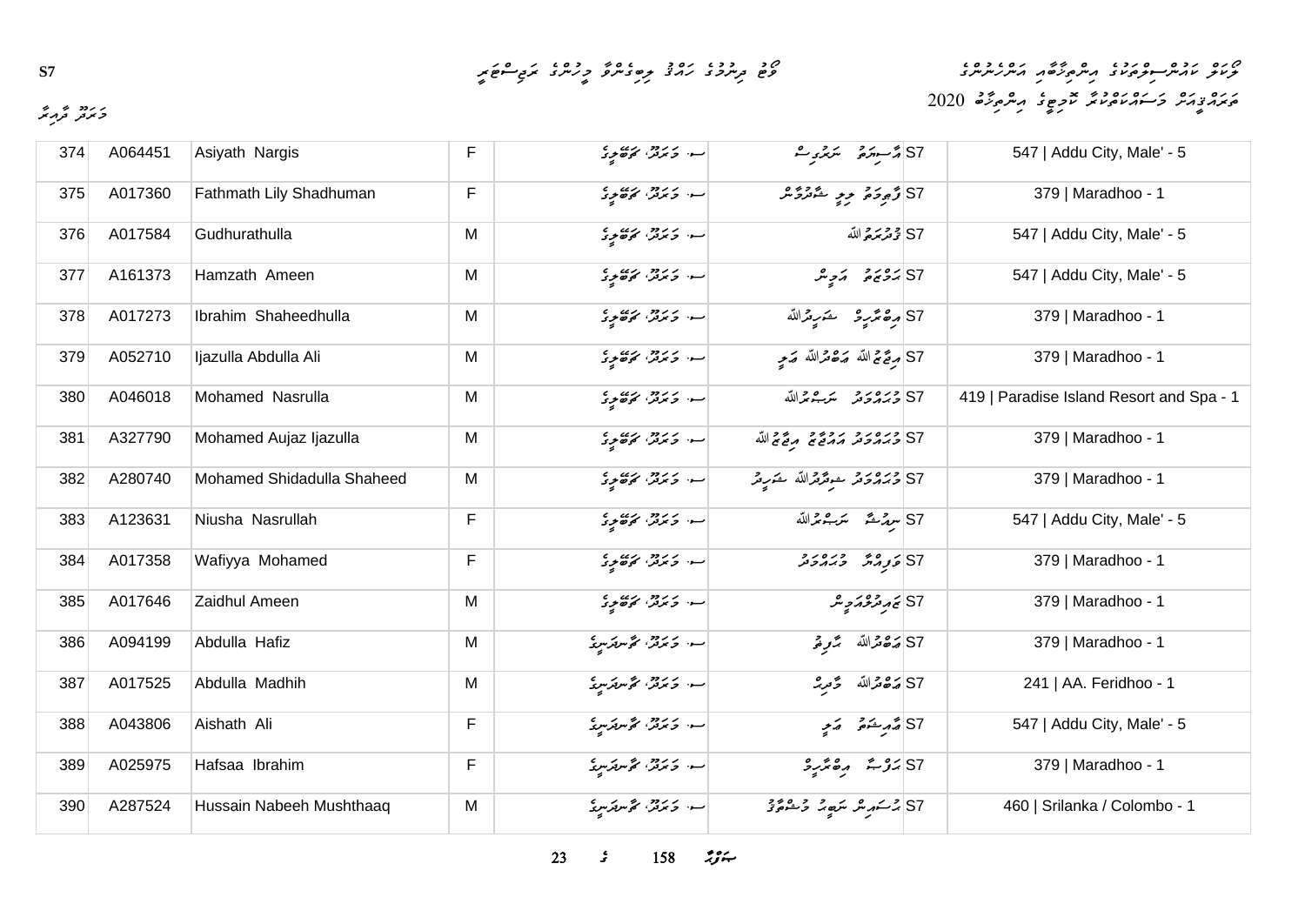*sCw7q7s5w7m< o<n9nOoAw7o< sCq;mAwBoEw7q<m; wBm;vB* م من المرة المرة المرة المرجع المرجع في المركبة 2020<br>مجم*د المريض المربوط المربع المرجع في المراجع المركبة* 

| 391 | A128738 | Ibrahim Nafih        | M | ے ویری گھریز سرتے                        | S7 مەھەر بول سى <i>رى</i> ر            | 379   Maradhoo - 1              |
|-----|---------|----------------------|---|------------------------------------------|----------------------------------------|---------------------------------|
| 392 | A021739 | Mohamed Mushthag     | M | - درود گاروند                            | S7 دره در د ده دو                      | 547   Addu City, Male' - 5      |
| 393 | A287253 | Aishath Aaliya       | F |                                          | S7 مەم شىم ئەر                         | 380   Maradhoo - 2              |
| 394 | A017782 | Aishath Nagiyya      | F | سه و بردو کانگاره و د                    | S7 مەم ئىكتىم ئىستى <i>دە ئىگ</i>      | 380   Maradhoo - 2              |
| 395 | A281018 | Ali Aiman            | M | سه کرسردو کوکرسره می                     | S7 <i>مَيْ مَهْ</i> حَسْ               | 380   Maradhoo - 2              |
| 396 | A287248 | Aminath Fareedha     | F | سه کرمردد کالمحامره دی                   | S7 مَّ <i>جِ سَمَّة وَ م</i> ِيتَر     | 380   Maradhoo - 2              |
| 397 | A281016 | Fathimath Aifa       | F | سه ورده کمکانون و                        | S7 زَّەپ ئە مَەر زَ                    | 380   Maradhoo - 2              |
| 398 | A017680 | Ibrahim Asim         | M | سه کرمردد کالگاه کار                     | S7 مەھم <i>گى</i> ر قىلىدۇ             | 714   Club Med Flnolhu Villas-1 |
| 399 | A287266 | Mariyam Azina        | F | سه کرمردد کالگاه کار                     | S7 كەممەر 2 ھ. م. م. م. 19 كىلى بىر ئا | 380   Maradhoo - 2              |
| 400 | A160238 | Mariyam Faanu        | F | ر درود کارگاه ده د                       | S7 ئەبر <i>مەدە</i> ۋىتر               | 380   Maradhoo - 2              |
| 401 | A287254 | Mohamed Aaliu        | M | - وبردد کالاسی و                         | S7 <i>جەنگە جۇ شىرقى</i>               | 380   Maradhoo - 2              |
| 402 | A287256 | Mohamed Arif         | M | - درود کانگره وی                         | S7 <i>22222 مجبرو</i>                  | 714   Club Med Flnolhu Villas-1 |
| 403 | A017737 | Moosa Zihuny         | M | - وبردو کالمحامدة و                      | S7 ترمشے پرشیر                         | 155   K. Hinmafushi - 2         |
| 404 | A017874 | Abdul Samad Ali Didi | M | ر درود بره ده و و و                      |                                        | 380   Maradhoo - 2              |
| 405 | A287814 | Ahmed Roohul Ameen   | M | ر درود بره ده و و مح                     | S7 <i>ג' دو دوه وروپر</i>              | 380   Maradhoo - 2              |
| 406 | A161888 | Aminath Lizna        | F | په درود پوه ده وگ                        | S7 مُرْحِسَمُ مِنْ مُرَّ               | 380   Maradhoo - 2              |
| 407 | A017343 | Fazuna Mohamed       | F | ر دردو بره ۵۷۵۵<br>سه کابولو، ۱۶۶۷ کونگر | S7 ۇشقىر بەيرە بەر                     | 380   Maradhoo - 2              |

*24 sC 158 nNw?mS*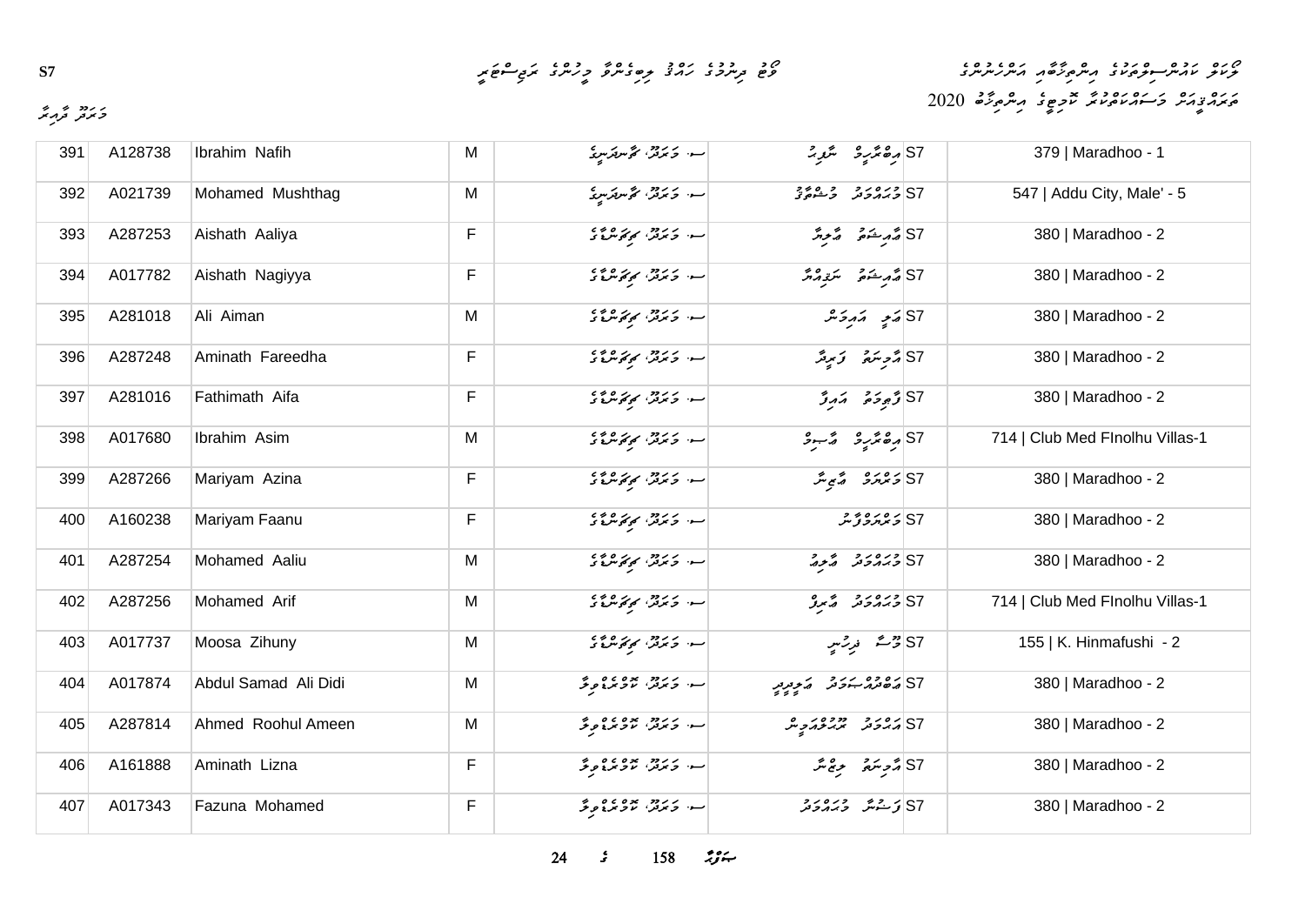*sCw7q7s5w7m< o<n9nOoAw7o< sCq;mAwBoEw7q<m; wBm;vB* م من المرة المرة المرة المرجع المرجع في المركبة 2020<br>مجم*د المريض المربوط المربع المرجع في المراجع المركبة* 

|  | シーショコンシ        |
|--|----------------|
|  | و مرتز تربر مر |
|  |                |

| 408 | A017267 | Hawwa Zahira               | $\mathsf F$ | سه کرده بره ده و                  | S7 ئەم ئىق ئىم ئىقىدى ئىق                       | 380   Maradhoo - 2         |
|-----|---------|----------------------------|-------------|-----------------------------------|-------------------------------------------------|----------------------------|
| 409 | A112942 | Mariyam Niswa              | $\mathsf F$ | سە كەندىق بوە دە ئ                | S7 كەمەر ئەس سەرسىمى                            | 380   Maradhoo - 2         |
| 410 | A017266 | Zulaikha Didi              | $\mathsf F$ | ر درود بروره و د                  | S7 جُ تَحمِر شَّعرِ مِر                         | 380   Maradhoo - 2         |
| 411 | A280966 | Ahmed Saathiu              | M           | سه کرده بوره                      | S7 كەبرى ئىق سى <i>مبور</i>                     | 380   Maradhoo - 2         |
| 412 | A017663 | Ali                        | M           | سە كەيرى بىر بور كە               | S7 ڪچيو                                         | 380   Maradhoo - 2         |
| 413 | A280967 | Aminath Saathia            | F           | سە كەندە بىرىرە                   | S7 مُرْحِبَهُ مُسْجَوِمُّ                       | 380   Maradhoo - 2         |
| 414 | A017730 | Fathmath Saeedha           | $\mathsf F$ | سه کرېږده. موږدو                  | S7 زَّجِرْدَةُ مَسَيِّرَةُ                      | 380   Maradhoo - 2         |
| 415 | A287010 | Ibrahim Samoon             | M           | سه کردو بوره<br>سه کابرتر، لابرتر | S7 مەھمگرىق سىۋە مەھ                            | 380   Maradhoo - 2         |
| 416 | A017143 | Mohamed Zameer             | M           | سه کردو بوره<br>سه کابرتر، لابرتر | S7 <i>\$ \$ \$ \$ 50.07</i>                     | 380   Maradhoo - 2         |
| 417 | A287419 | Abdulla Madhih Saeed       | M           | سە ئەندىق ئىيى                    | S7 كەھەراللە دۇمەر ئىسكىر قىر                   | 381   Maradhoo - 3         |
| 418 | A287420 | <b>Ahmed Masid Saeed</b>   | M           | سە ئەندىق ئىيى                    | S7 كەندى تەر ئەر ئىس كىرى كىرى ئىشتىر بىر       | 381   Maradhoo - 3         |
| 419 | A017930 | Hassan Saeed               | M           | سە ئەترىق ئىي ئى                  | S7 پرسکا سکھیاتی ا                              | 381   Maradhoo - 3         |
| 420 | A035880 | Mariyam Enas               | F           | سە ئەترىق ئىي ئى                  | S7 <i>و بر مر ش</i> ر میں استراب اللہ اس اللہ ا | 547   Addu City, Male' - 5 |
| 421 | A287415 | <b>Mohamed Mizan Saeed</b> | M           | سە ئەندىق ئىيى                    | S7 دېم دې د موگه شور تر                         | 397   Sirru Fen Fushi - 1  |
| 422 | A161875 | Mohamed Shifaz             | M           | سە خىرىق ، ئام بوڭر               | S7 <i>ۇرۇدۇر خوڭ غ</i>                          | 547   Addu City, Male' - 5 |
| 423 | A044640 | Musthafa Mohamed           | M           | سە خىرىق ، ئام بوڭر               | S7 ژوپوژ درورو                                  | 380   Maradhoo - 2         |
| 424 | A017777 | Ahmed Riza                 | M           | سه زېږده په ده و                  | S7 كەش <sup>ى</sup> رىقى مېرىتق                 | 547   Addu City, Male' - 5 |

*25 sC 158 nNw?mS*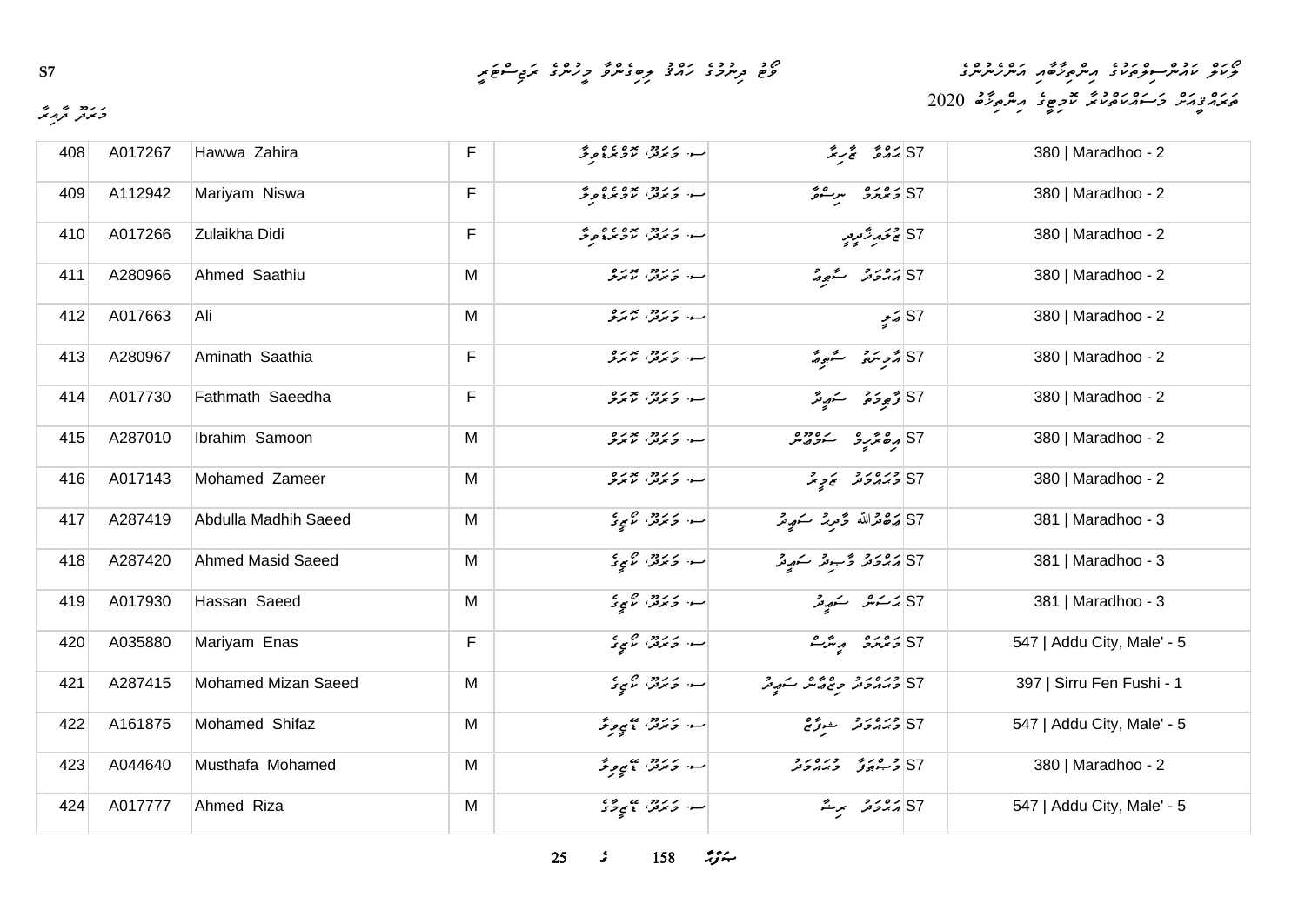*sCw7q7s5w7m< o<n9nOoAw7o< sCq;mAwBoEw7q<m; wBm;vB* م من المرة المرة المرة المرجع المرجع في المركبة 2020<br>مجم*د المريض المربوط المربع المرجع في المراجع المركبة* 

| 425 | A267186 | Ali Saudhaan Shareef         | M           | سە ئەترىق، ئاينى ئەتى                                                                                                            | S7 <i>۾َ جِ ڪَهُ</i> تُرُمُّر ڪَمِرِيُّ         | 380   Maradhoo - 2         |
|-----|---------|------------------------------|-------------|----------------------------------------------------------------------------------------------------------------------------------|-------------------------------------------------|----------------------------|
| 426 | A020535 | <b>Fathimath Safeen Riza</b> | $\mathsf F$ | ب كەندىق ، ئام ئالا                                                                                                              | S7 <i>وُّجِ وَحَمْ</i> کُوپِسْ مِتَّ            | 547   Addu City, Male' - 5 |
| 427 | A000148 | <b>Abdul Latheef</b>         | M           | سوا كالردون وكرما والمراج                                                                                                        | S7 كەھىر <i>مەخبو</i> ئ                         | 418   Bandos Maldives - 1  |
| 428 | A018020 | Ali Shauzoon                 | M           | سو كالردو وكروه محمدها                                                                                                           | S7 <i>ھَ جِي شُمَّدَيْ مَرَّ</i>                | 381   Maradhoo - 3         |
| 429 | A017991 | Hussain Shifau               | M           | $\left  \begin{array}{cc} \mathcal{L}_{\mathcal{A}} & \mathcal{L}_{\mathcal{A}} & \mathcal{L}_{\mathcal{A}} \end{array} \right $ | S7 پر سمبر شو <i>ژه</i> ٔ                       | 418   Bandos Maldives - 1  |
| 430 | A281045 | Hussain Dhinah Abdul Latheef | M           | سوالمردود وترما ومراجع                                                                                                           | S7 پُرڪر سُر ٿر سُر ۾ صحد مشروع پو              | 381   Maradhoo - 3         |
| 431 | A085439 | Ibrahim Shafeeu              | M           | سوا وترقرا وترما ومراجع                                                                                                          | S7 مەھەردى ھەركە                                | 381   Maradhoo - 3         |
| 432 | A342443 | Ibrahim Nabah Abdul Latheef  | M           | سوا و مركز و مركز و محمد مركز مركز                                                                                               | S7 رەش 3 سەنج بەرەر ب                           | 381   Maradhoo - 3         |
| 433 | A017793 | Mariyam Mohamed Hussain      | F           | - وَمَرْتَرٌ وَمُرَمَّعٌ مُرْمَعٌ                                                                                                | S7 زەرە درەرد دىكەر                             | 381   Maradhoo - 3         |
| 434 | A104662 | Abidha Najeeb                | F           | ر در دور دوروه<br>پ کرکن تربر درگ                                                                                                | S7 مُتَّرُّمَّةٌ مَتَّبِيٍّةٌ مُ                | 381   Maradhoo - 3         |
| 435 | A017770 | Ibrahim Najeeb               | M           | ر در در در دور ده<br>سر کرده، تربر درگ                                                                                           | S7 م <i>ەھترى</i> ئىس <i>مەغ</i>                | 381   Maradhoo - 3         |
| 436 | A287882 | Aminath Jauza Musthafa       | $\mathsf F$ | ر درود. ۱۵۶۶ وروه<br>سه و ترتز، ترتدر سورو                                                                                       | S7 جُمْعِ سَمْعَ حَسِبُ وَمَسْتَمَرَّزُ         | 381   Maradhoo - 3         |
| 437 | A287881 | Azhara Ahmed Mohamed         | $\mathsf F$ | ر در در در ده در ده<br>را د ترکز، ترکرد سوگر                                                                                     | S7 روم پر مرد در در در د                        | 381   Maradhoo - 3         |
| 438 | A281261 | Fathimath Jamia Musthafa     | F           | ر در دو ده ده در ده<br>ر در ترتر، تربر پرسور                                                                                     | S7 ژ <sub>نجو</sub> دۇ ق <sub>ە</sub> دۇ دېمبۇر | 381   Maradhoo - 3         |
| 439 | A307440 | Ibrahim Janiz                | M           | ر در در در ده در ده<br>ر در کارگران کربر ۱۳۶۸ سورتر                                                                              | S7 م <i>ەھترى</i> دۇ ق <sup>ى</sup> س&          | 547   Addu City, Male' - 5 |
| 440 | A287883 | Mariyam Jaaiza Musthafa      | $\mathsf F$ | ر درود. در ده در ده<br>سه و ترتر، ترتدبر سوژو                                                                                    | S7 كەنگەر قەرىخ كەسىر ئوق                       | 381   Maradhoo - 3         |
| 441 | A392417 | Aminath Niha Fathy           | F           | ے کا ترکز مریگر                                                                                                                  | S7 مُرْحِ سَمَعُ سِرَبُّهُ وَحَدِيبِ            | 381   Maradhoo - 3         |

 $26$  *s*  $158$  *n***<sub>y</sub>**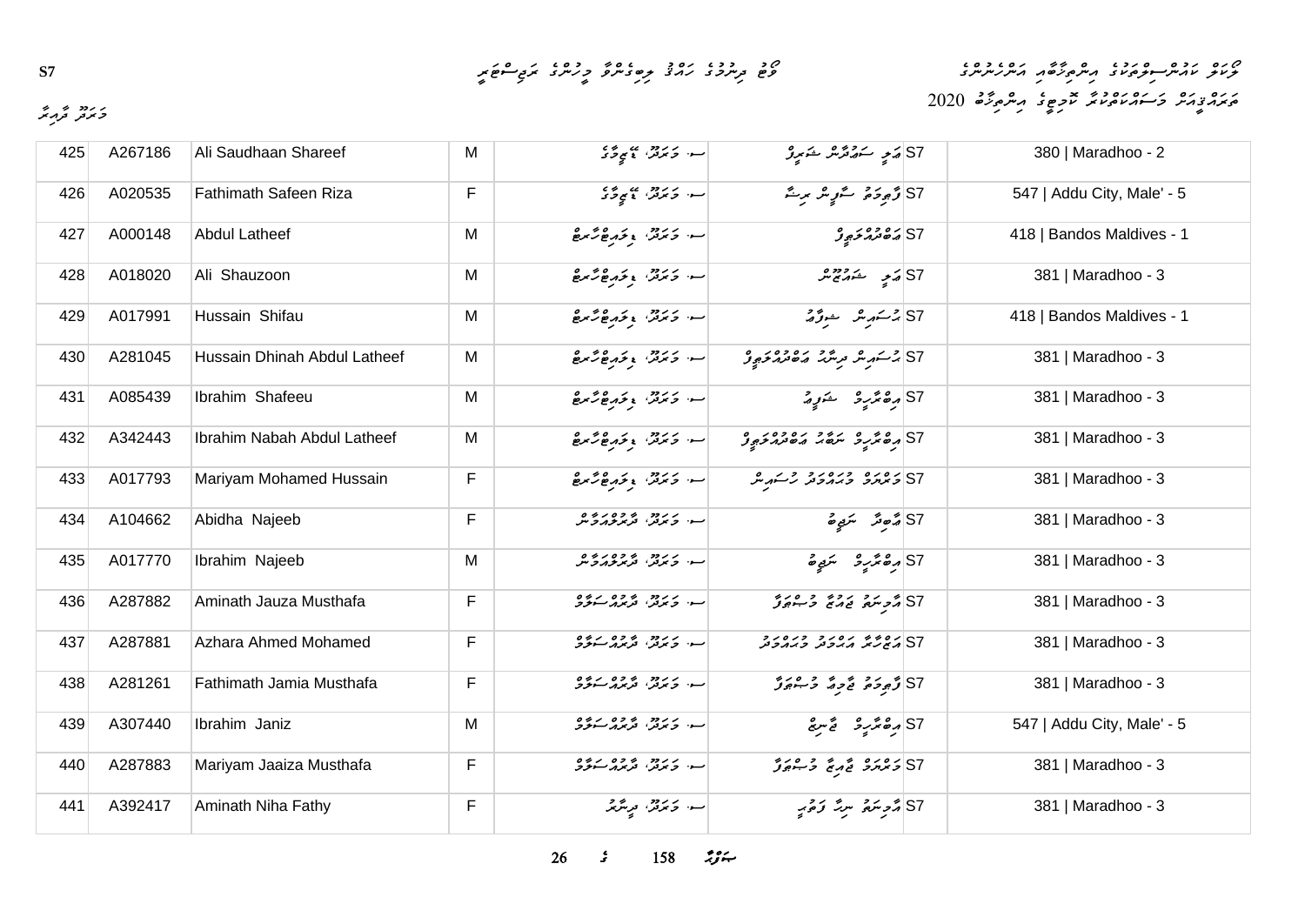*sCw7q7s5w7m< o<n9nOoAw7o< sCq;mAwBoEw7q<m; wBm;vB* م من المرة المرة المرة المرجع المرجع في المركبة 2020<br>مجم*د المريض المربوط المربع المرجع في المراجع المركبة* 

| 442 | A287652 | Asiyath Dheema              | $\mathsf F$ | ے دیکھر، مریگریز        | S7 م <i>ەسىرىنى</i> م <sub>و</sub> ىخ    | 381   Maradhoo - 3           |
|-----|---------|-----------------------------|-------------|-------------------------|------------------------------------------|------------------------------|
| 443 | A287651 | Fathimath Dheena            | F           |                         | S7 <i>وَّجِ جَ</i> هُمْ مِيسَّر          | 381   Maradhoo - 3           |
| 444 | A281233 | <b>Hussain Nisaal Fathy</b> | M           | ساء الا كارتش الإسرائيل | S7 يُرْسَمُ مِيْنَ مِنْ مِنْ وَحْرَبِهِ  | 381   Maradhoo - 3           |
| 445 | A287650 | Mohamed Madheen             | M           | سە ئەتكەنى قرىترىمى     | S7 <i>دېمم</i> وتر کېږمر                 | 381   Maradhoo - 3           |
| 446 | A018117 | Moosa Fathy                 | M           | سا ئە ئەرەر ئەر ئەر     | S7 چې ئەھمىيە                            | 381   Maradhoo - 3           |
| 447 | A287470 | Abdulla Ziyau               | M           | ے کا ترین تروکو         | S7 مَرْحَمْرَاللَّهُ بِ مُرَّمَّر        | 379   Maradhoo - 1           |
| 448 | A280917 | Ahmed Tholal                | M           | سەس ئەترىق تىرەنجە      | S7 <i>2222 بروگر</i>                     | 428   Baros Maldives - 1     |
| 449 | A017550 | Aishath Neena Shathir       | $\mathsf F$ | ے کے بروژہ تروی         | S7 مَ <i>ذہ شَہوَ سِرِیئُر شَہْوِیمْ</i> | 379   Maradhoo - 1           |
| 450 | A017442 | Hawwa Heena Shathir         | F           | سەسىمەتىرى تۈرۈپ        | S7 <i>بَهُرُوَّ بِ</i> سَّ حُبُّمِ بُرُ  | 379   Maradhoo - 1           |
| 451 | A017533 | Ibrahim Shathir             | M           | سەسىمەتىرى تۈرۈپچە      | S7 بر <i>ەنگرى</i> ئىسقى <i>م</i> ىر     | 379   Maradhoo - 1           |
| 452 | A100236 | Mariyam Zeena Shathir       | $\mathsf F$ | سە ئەترىق ترەپچ         | S7 كەنگەر ئ <sup>ى</sup> ر ئىگە ئېرىرگە  | 379   Maradhoo - 1           |
| 453 | A153146 | Mohamed Gazzaafee           | M           | سە ئەترىق ترەپى         | S7 <i>ۋرەد ۋە ۋەۋر</i>                   | 379   Maradhoo - 1           |
| 454 | A271420 | Ahmed Amsaal                | M           | ے کے برقز، ترجری        | S7 <i>הُגُכ</i> تر <i>הَ</i> وْسُوْ      | 379   Maradhoo - 1           |
| 455 | A288183 | Ahmed Aneel                 | M           | سە كەنتىرى تۈرى         | S7 <i>גُ.2 دَ تَرْ بِرِيوْ</i>           | 379   Maradhoo - 1           |
| 456 | A035145 | Ahmed Zahir                 | M           | ے کے ترقراء ترج         | S7 كەندى قىلى ئىلىمىتى ئىل               | 379   Maradhoo - 1           |
| 457 | A280880 | Aishath lufa                | F           | سەس ئەترىق ئىزىجەتى     | S7 مەم شىم مەم <i>ۇ</i> ر                | 379   Maradhoo - 1           |
| 458 | A058711 | Ali Adil                    | M           | سە كەنتىرى ترىپى        | S7 <i>۾َ ۾ ۾ تو</i> پڙ                   | 403   Reethi Faru Resort - 1 |

*27 sC 158 nNw?mS*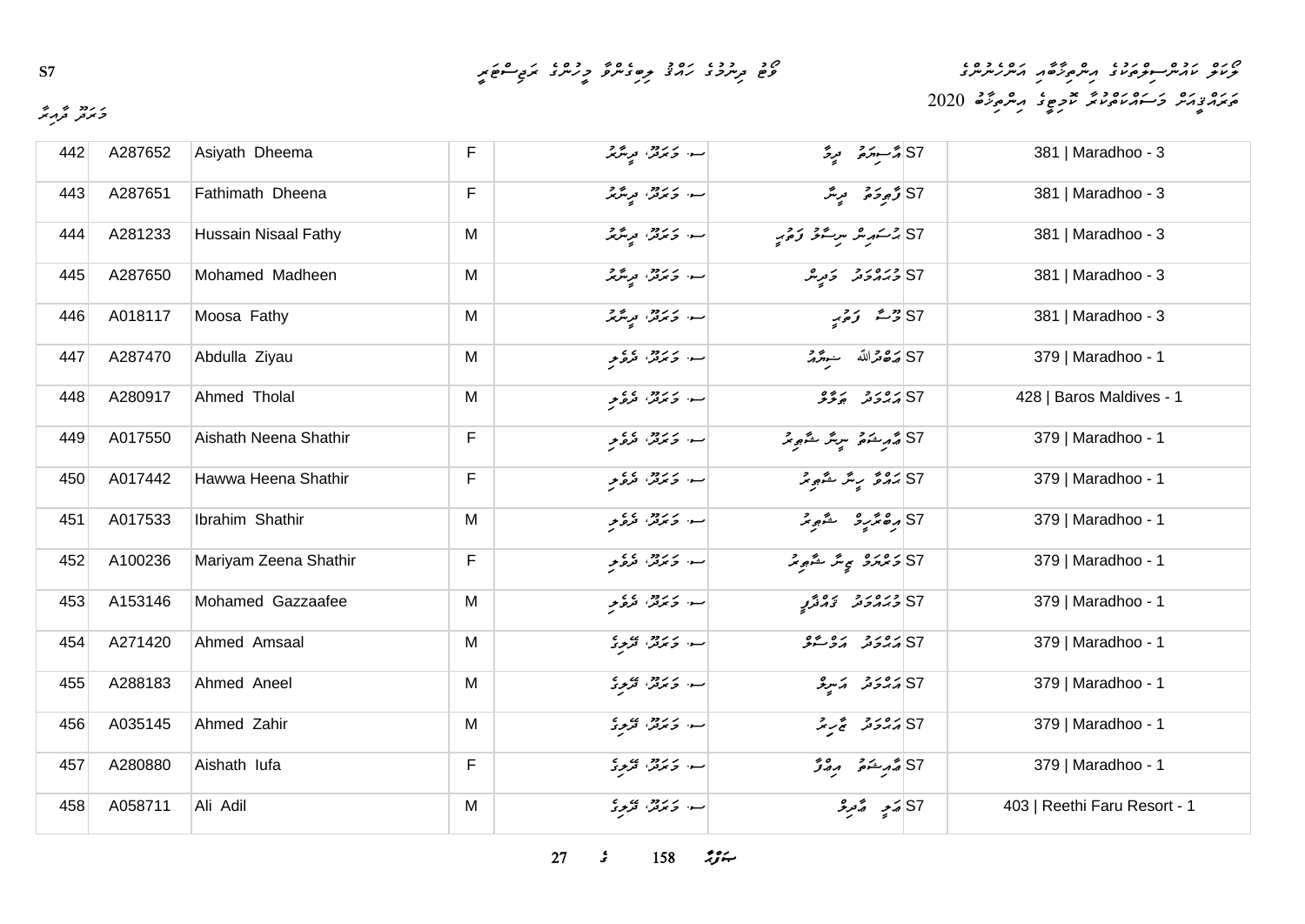*sCw7q7s5w7m< o<n9nOoAw7o< sCq;mAwBoEw7q<m; wBm;vB* م من المرة المرة المرة المرجع المرجع في المركبة 2020<br>مجم*د المريض المربوط المربع المرجع في المراجع المركبة* 

|  | シーショコンシ           |
|--|-------------------|
|  | فريمرفر اقرار بمر |

| 459 | A100251 | Anoosha Ibrahim     | F            | سه کامروه ده و                | S7 كەنترىش م <i>ەھت</i> رىي <sup>ى</sup> | 379   Maradhoo - 1                      |
|-----|---------|---------------------|--------------|-------------------------------|------------------------------------------|-----------------------------------------|
| 460 | A074616 | Asim Wajdee         | M            | سە كەنزلىق تۈركى              | S7 ۾ُ سوءُ گھ <i>قو</i>                  | 691   Biyadhoo Island Resort-1          |
| 461 | A017470 | Faheema Mohamed     | $\mathsf F$  | سەس ئەترىق ئىزىرى             | S7 ۇرِ <i>ۋېرو دى</i> ر                  | 379   Maradhoo - 1                      |
| 462 | A071004 | Ismail Amir         | M            | ے کے ترقرا قرمزی              | S7 م <i>ېشۇمۇھەممى</i> ر                 | 547   Addu City, Male' - 5              |
| 463 | A025052 | Mohamed Latheef     | M            | سە كەنزلىق ئەمرى              | S7 <i>جەمەدەر خې</i> رۇ                  | 547   Addu City, Male' - 5              |
| 464 | A017421 | Shaheeda Wajdee     | $\mathsf F$  | سە كەنزلىق تۈركى              | S7 ڪرپٽر گر <i>قو</i> پر                 | 379   Maradhoo - 1                      |
| 465 | A017086 | Abdul Hakeem        | M            | ر دردو.<br>سه وبرتر، تربری وی | S7 مەھىر <i>ئەدى</i> ر ۋ                 | 381   Maradhoo - 3                      |
| 466 | A017088 | Ahmed               | M            | ر دردو.<br>سه وبرتر، تربری وی | S7 پروژنو                                | 381   Maradhoo - 3                      |
| 467 | A269984 | Hawwa Reena         | F            | ر در دو.<br>پ ویژنس ترمروی    | S7 <i>يَدُوُدُ</i> - سِتَر               | 381   Maradhoo - 3                      |
| 468 | A017146 | Khadeeja Ahmed      | $\mathsf{F}$ | ر درود.<br>سه وبوتر، تورد دود |                                          | 381   Maradhoo - 3                      |
| 469 | A096841 | Abdulla Ziyad       | M            | - ئەترىق بېرىمىشورگە          | S7 مَەھىراللە بىرمَّدىر                  | 422   Club Med Kanifinolhu - 1          |
| 470 | A155186 | Ahmed Asadhudhdheen | M            | - دىروم مرورى شورتى           | S7 <i>גُرُو د مُ</i> سَعْدِ مُعِيش       | 379   Maradhoo - 1                      |
| 471 | A149605 | Aishath Zubaidha    | F            | - ئەترىق بېرىمىشورگە          | S7 مەم ئىق ئەھەر قىر                     | 379   Maradhoo - 1                      |
| 472 | A017831 | Fathmath Fazleena   | $\mathsf F$  | - ئەترىق بېرىمىشورگە          | S7 ۇ <sub>ج</sub> وخۇ   ئۇغ يەنگە        | 379   Maradhoo - 1                      |
| 473 | A318382 | Hassan Zaheer       | M            | ىسە كەندىق موگەنگىمۇ گ        | S7   پرسته س <i>ي بي</i> تر              | 440   Lux South Ari Atoll, Maldives - 1 |
| 474 | A017889 | Ibrahim Sabah       | M            | - دىگە مەمەم ئەرە             | $282.$ $22.8$                            | 379   Maradhoo - 1                      |
| 475 | A096169 | Mohamed Shazil      | M            | ب، ئەيرىن مەدىمىشوڭ           | S7 <i>ۇنەم دۇر</i> ش <i>ەپ ۋ</i>         | 379   Maradhoo - 1                      |

*28 sC 158 nNw?mS*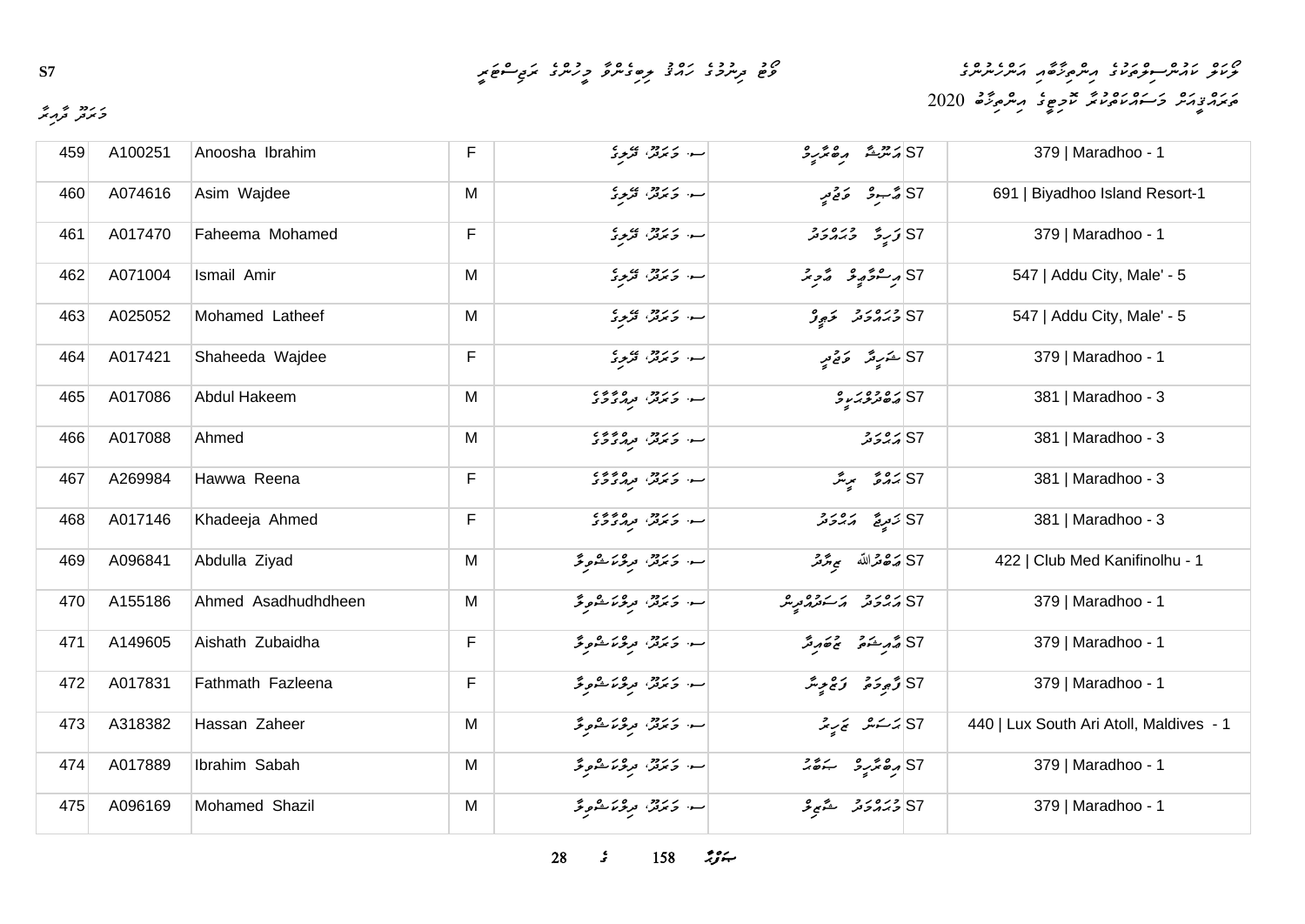*sCw7q7s5w7m< o<n9nOoAw7o< sCq;mAwBoEw7q<m; wBm;vB* م من المرة المرة المرة المرجع المرجع في المركبة 2020<br>مجم*د المريض المربوط المربع المرجع في المراجع المركبة* 

| 476 | A034835 | Ahmed Areef           | M           | سه وبردو الرحمن والم                                    | S7 كەندى قىم كەيدى                                                                                   | 379   Maradhoo - 1         |
|-----|---------|-----------------------|-------------|---------------------------------------------------------|------------------------------------------------------------------------------------------------------|----------------------------|
| 477 | A017311 | Faisal Ibrahim        | M           | سه وبردو مرور و ،                                       | S7 زَەبىنۇ مەھمەر ۋ                                                                                  | 379   Maradhoo - 1         |
| 478 | A017627 | Abdulla Hussain       | M           | سه کريږي. مرغوما شوی                                    | S7 مَەھْرَاللە ج <sup>ى</sup> مَەرى <i>ش</i>                                                         | 379   Maradhoo - 1         |
| 479 | A112388 | Ahmed Arish           | M           | سه کریزود او در دره ۱۶۵                                 | S7 كەبرى قىلى ھەم ئىس ئى                                                                             | 379   Maradhoo - 1         |
| 480 | A288210 | Aishath Sava          | F           | سه د بردو او د و د و د                                  | S7 مەم ئىقق سىق                                                                                      | 379   Maradhoo - 1         |
| 481 | A100237 | Aminath Sudha         | F           | سه د بردو او د و د و د                                  | S7 مُرْحِسَمُ مِسْتَمَّرٌ                                                                            | 547   Addu City, Male' - 5 |
| 482 | A017472 | Ibrahim Azum          | M           | سه بر دود المورد و د د م<br>  سه بر تر تر تر تر تر تر ت | $55 - 52$ $57$ $57$                                                                                  | 379   Maradhoo - 1         |
| 483 | A017510 | Mariyam Rasheeda      | F           | سه وبرده مرور ده و                                      | S7 <i>وَجُهُرُوْ - بَرَحْوِيْرُ</i>                                                                  | 379   Maradhoo - 1         |
| 484 | A017416 | Mohamed Minhaz        | M           | سه کریزود او در دره ۱۶۵                                 | S7 <i>ڈیزو دی ویٹرین</i> ر                                                                           | 379   Maradhoo - 1         |
| 485 | A017298 | Aishath Azeeza        | $\mathsf F$ | سه بر دود .<br>  سه بر ترتر، تری شوتری                  | S7 مەم ھەم ئەسىم ئە                                                                                  | 379   Maradhoo - 1         |
| 486 | A017190 | Mohamed Naseer        | M           | ر بر دو.<br>  سه و برتو، تولوشوتوی                      | S7 <i>دېمم</i> ونه کرېنونه                                                                           | 379   Maradhoo - 1         |
| 487 | A147788 | Ahmed Shimhad         | M           | سە ئەترىقى ئۇمېر                                        | S7 كەبرى ئەرەپىتى كەنتىكى ئىستىدىكى ئىستان ئىستان ئىشتان ئىستان ئىستان ئىستان ئىستان ئىستان ئىستان ئ | 380   Maradhoo - 2         |
| 488 | A017905 | Aishath Shamzeena     | F           | سە ئەتكەنى ئىزىر                                        | S7 مَ <sub>مْ</sub> رِ مُنَ مَنْ وَمِ سَّرَ                                                          | 380   Maradhoo - 2         |
| 489 | A287606 | Hussain Shimthan      | M           | سە ئەتكەنى تۈمپە                                        | S7 يُرْسَمبِ شَرْحَبَّو شَرْحَمَدَ الْمَسْتَنْجَمْ بِهِ مِنْ الْمَسْتَنْجَ بِشَرْ                    | 380   Maradhoo - 2         |
| 490 | A017864 | Ibrahim Ali Didi      | M           | سە ئەتكەنى تۈمپە                                        | S7 م <i>ەھگرى ھۇدى</i> رىر                                                                           | 380   Maradhoo - 2         |
| 491 | A016658 | Saeedha Hussain       | F           | سە ئەتكەنى تۈمپە                                        | S7 س <i>َمِيعَدُ</i> بِرُسَمَ <i>رِيْدُ</i>                                                          | 380   Maradhoo - 2         |
| 492 | A281231 | Hussain Safwan Khalid | M           | سه كالردو الرسمونو                                      | S7 پرڪريش جوري شور گ                                                                                 | 547   Addu City, Male' - 5 |

**29** *s* **158** *n***<sub>s</sub>***n***<sub>s</sub>**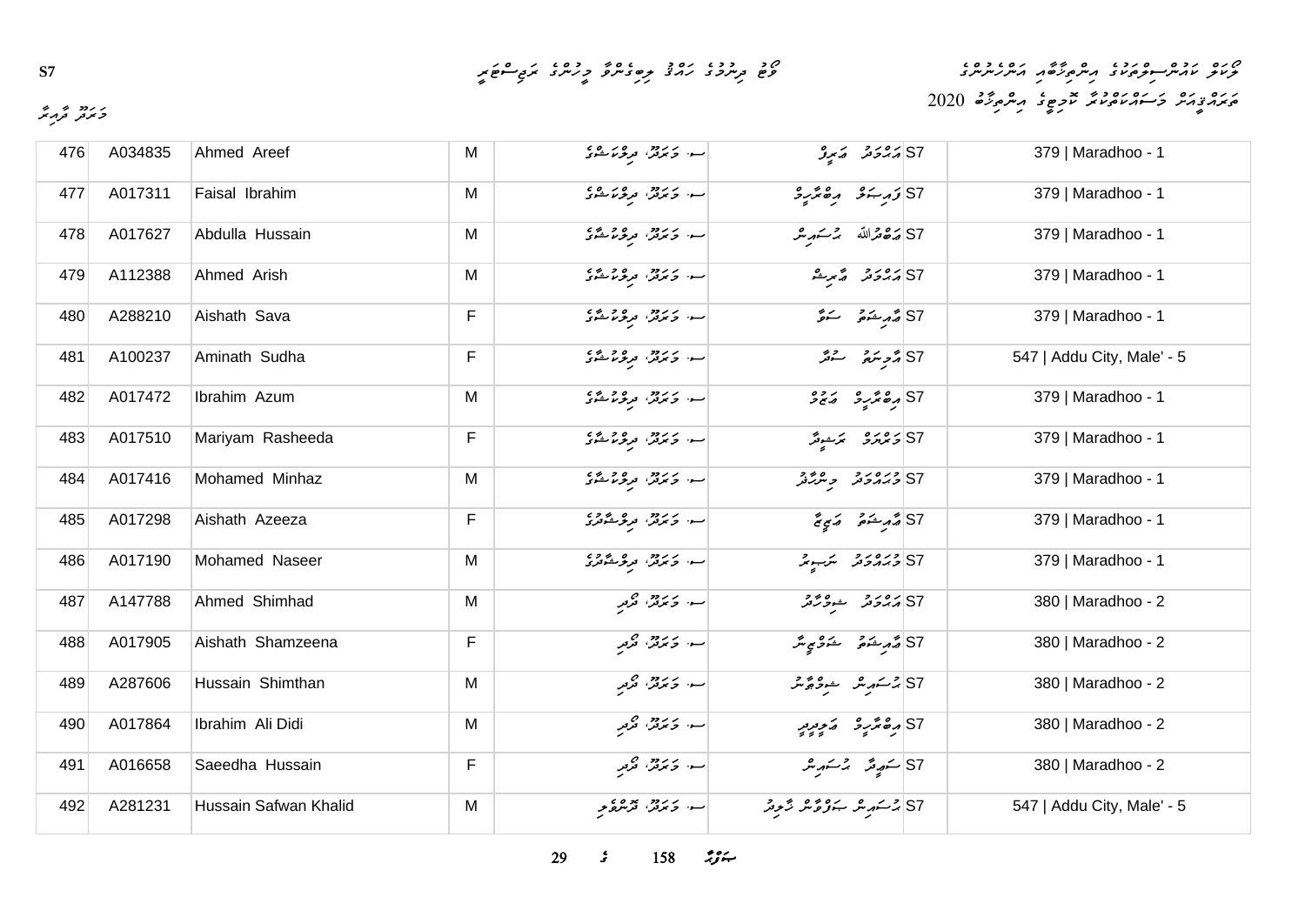*sCw7q7s5w7m< o<n9nOoAw7o< sCq;mAwBoEw7q<m; wBm;vB* م من المرة المرة المرة المرجع المرجع في المركبة 2020<br>مجم*د المريض المربوط المربع المرجع في المراجع المركبة* 

| ב זכר קירות |         |                     |
|-------------|---------|---------------------|
| 493         | A007203 | Khalid Moosa        |
| 494         | A287646 | Lam'aa Khalidh      |
| 495         | A017394 | Mohamed Athfan Khal |
| 496         | A140892 | Abdulla Ameeth      |
|             |         |                     |

| 493 | A007203 | Khalid Moosa          | M | ے دیروز، مزروع ہ                   | S7 رَّحِيمُ حَيْثُ                               | 379   Maradhoo - 1         |
|-----|---------|-----------------------|---|------------------------------------|--------------------------------------------------|----------------------------|
| 494 | A287646 | Lam'aa Khalidh        | F | ے کروڑ موہ ہے                      | S7 كَرْدْهُ گَرْمِتْرُ                           | 379   Maradhoo - 1         |
| 495 | A017394 | Mohamed Athfan Khalid | M | ے کروڑ بودی کی د                   | S7 ديرەر دې رەۋە گېچە گ                          | 379   Maradhoo - 1         |
| 496 | A140892 | Abdulla Ameeth        | M | سه و برده اودرا م                  | S7 مَەھتراللە مَر <i>ْحِ</i> مْ                  | 547   Addu City, Male' - 5 |
| 497 | A328933 | Ahmed Areeb           | M | سه رسود دوس                        | S7 كەبر <i>ە تەبرە</i>                           | 243   AA. Himendhoo - 1    |
| 498 | A017261 | Aishath Didi          | F | سه کريږده اودير ه                  | S7 ۾ مرڪو <i>قر</i> مبر                          | 316   L. Fonadhoo - 3      |
| 499 | A269967 | Ali Sumeeth           | M | ر پر دور دور ه<br>سه کامرفر، فرکار | S7 <i>۾ ڇ سڻوِمُ</i>                             | 7   HA. Ihavandhoo - 1     |
| 500 | A281322 | Aminath Tha'ath       | F | سه کريږده اودير ه                  | S7 مُجرِسَمَ مِنْ مِنْ                           | 381   Maradhoo - 3         |
| 501 | A269969 | Fathimath Sanaa       | F | سه د برده دور م                    | S7 زَّجِرْۃَ جَسَّرَ                             | 316   L. Fonadhoo - 3      |
| 502 | A328932 | Ibrahim Faisal        | M | ر در دو.<br>سه او برتر، انگریز ک   | S7 مەھەر بىر ئەم سىۋ                             | 381   Maradhoo - 3         |
| 503 | A287660 | Ahmed Laheef          | M | سە كەندىق قرىبر                    | S7 <i>252.5 منتهو</i>                            | 734   SANDIES BATHALA-1    |
| 504 | A017076 | Ali Naseer            | M | ے کا ترکیز، قریبر                  | S7 <i>ھَ۔ جِمْ سَرْجِيمْ</i>                     | 381   Maradhoo - 3         |
| 505 | A287657 | Himmath Naseer        | F | سە كەندىق قرىبر                    | S7 <i>بەدى ئىب ئىب</i>                           | 381   Maradhoo - 3         |
| 506 | A281236 | Ibrahim Aseer         | M | ے کے ترقش قریبر                    | S7 مەھ <i>مگىي</i> قەسىم كە                      | 381   Maradhoo - 3         |
| 507 | A146453 | Mohamed Ameer         | M | ے کے ترقش قریبر                    | S7ا <i>\$ پروژو گ</i> ویژ                        | 381   Maradhoo - 3         |
| 508 | A287658 | Yanaal Ali Naseer     | F | سه کا ترکیز، فرس                   | S7 <i>הَنْتَرْقَ <sub>مَكْ</sub>جِ</i> سَرَجِيمُ | 547   Addu City, Male' - 5 |
| 509 | A074130 | Ibrahim Zahir         | M | ر به درود دور م                    | S7 مەھ <i>مگىي</i> ئىچ كېمىتى بىر                | 547   Addu City, Male' - 5 |

**30** *s* **158** *n***<sub>s</sub>***n***<sub>s</sub>**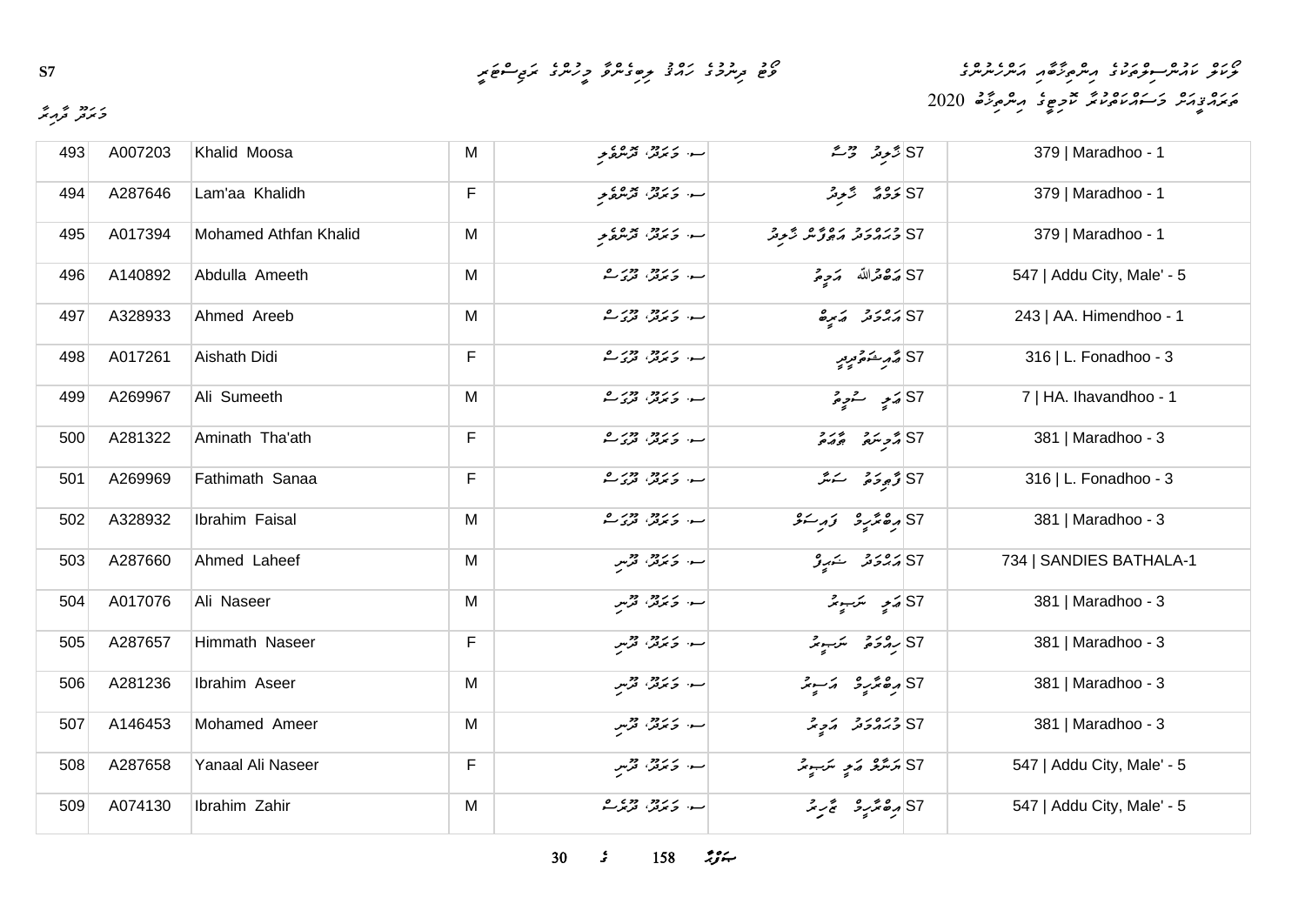*sCw7q7s5w7m< o<n9nOoAw7o< sCq;mAwBoEw7q<m; wBm;vB* م من المرة المرة المرة المرجع المرجع في المركبة 2020<br>مجم*د المريض المربوط المربع المرجع في المراجع المركبة* 

| 510 | A287530 | <b>Ahmed Waris Haneef</b> | M           | ے ویروز وزیرتر تر                  | S7 كەندى قىر قىر ئەر بۇ 19                   | 380   Maradhoo - 2         |
|-----|---------|---------------------------|-------------|------------------------------------|----------------------------------------------|----------------------------|
| 511 | A099783 | Aishath Ashfa Haneef      | $\mathsf F$ | سا ز دود وو برگرمگر                | S7 مەم شىم كىشۇ كىس 37                       | 380   Maradhoo - 2         |
| 512 | A151405 | Fathimath Arusha Haneef   | $\mathsf F$ | ے۔ دبروہ وہ براہ                   | S7 ۇَج <sup>وڭ</sup> ھەممىشگە ئەس <i>ب</i> ۇ | 380   Maradhoo - 2         |
| 513 | A017939 | Mareena Ismail            | $\mathsf F$ | ے۔ دبروہ وہ براہ                   | S7 دَىمٍىدَ بِرِ مِدْدُبِيدْ                 | 380   Maradhoo - 2         |
| 514 | A017945 | Thuththu                  | M           | ے کریں ترسی بروی                   | S7 حو <i>ه و</i>                             | 379   Maradhoo - 1         |
| 515 | A017338 | Ahmed Haaroon             | M           | ے کا بردو ویرو سرکا                | S7 كەبروتر ئەمىر                             | 379   Maradhoo - 1         |
| 516 | A017449 | Aishath Ibrahim           | F           | ے کریں تر شرید سرکا                | S7 مُرمِسُوَ مِـ مُحَمَّدِةِ                 | 379   Maradhoo - 1         |
| 517 | A288084 | Ali Munaaz                | M           | ے کا بردو ویرو سری                 | S7 <i>ھَ جِي دُمَّةُ</i> رُ                  | 453   Maafushi Jail - 2    |
| 518 | A161850 | Aminath Shama             | $\mathsf F$ | ے کریں تر شرید سرکا                | S7 مُرْحِ سَمَرُّ شَدَّرٌ                    | 322   GA. Kolamaafushi - 2 |
| 519 | A280856 | Aminath Hibaa Rasheed     | $\mathsf F$ | ے دیں وعرفہ                        | S7 مُرْحِ سَمَّى رَحَّةً كَرَسْوِيْر         | 379   Maradhoo - 1         |
| 520 | A017323 | Fathimath Ibrahim         | F           | ے کا بردہ تر شریب سر               | S7 ز <sub>گ</sub> وځو مر <i>ه ټر</i> ېږ      | 379   Maradhoo - 1         |
| 521 | A017229 | Hassan Hazim Ibrahim      | M           | سەر ئەرەدە بەر ئاسىدىكى بىرىگە     | S7 ئەسەمگە ئەيبۇ مەھە <i>ئەب</i> ۇ           | 118   B. Dhonfanu - 1      |
| 522 | A026253 | Hussain Rasheed           | M           | ے۔ ویرس فرنٹر بندگی                | S7 پُرڪمريگر - مَرَڪونَرُ-                   | 379   Maradhoo - 1         |
| 523 | A017401 | Mariyam Zahira            | F           | سا الا دود المتحرم العربية العربية | S7 <i>جُهْدَدْ</i> جُرِبَّرُ                 | 379   Maradhoo - 1         |
| 524 | A102322 | Mohamed Yoonus            | M           | ے دیں وعرفہ                        | S7 دېرورو پر شرک                             | 379   Maradhoo - 1         |
| 525 | A148505 | Farha Mohamed             | $\mathsf F$ | $\frac{1}{2}$                      | S7 ۇيۇيۇ مەدەر د                             | 381   Maradhoo - 3         |
| 526 | A273804 | Fariyad Saeed             | F           | سه وبردو ، دوس                     | S7 كۆمبەترىقر سى <i>مپى</i> تر               | 381   Maradhoo - 3         |

*31 s* 158 *if*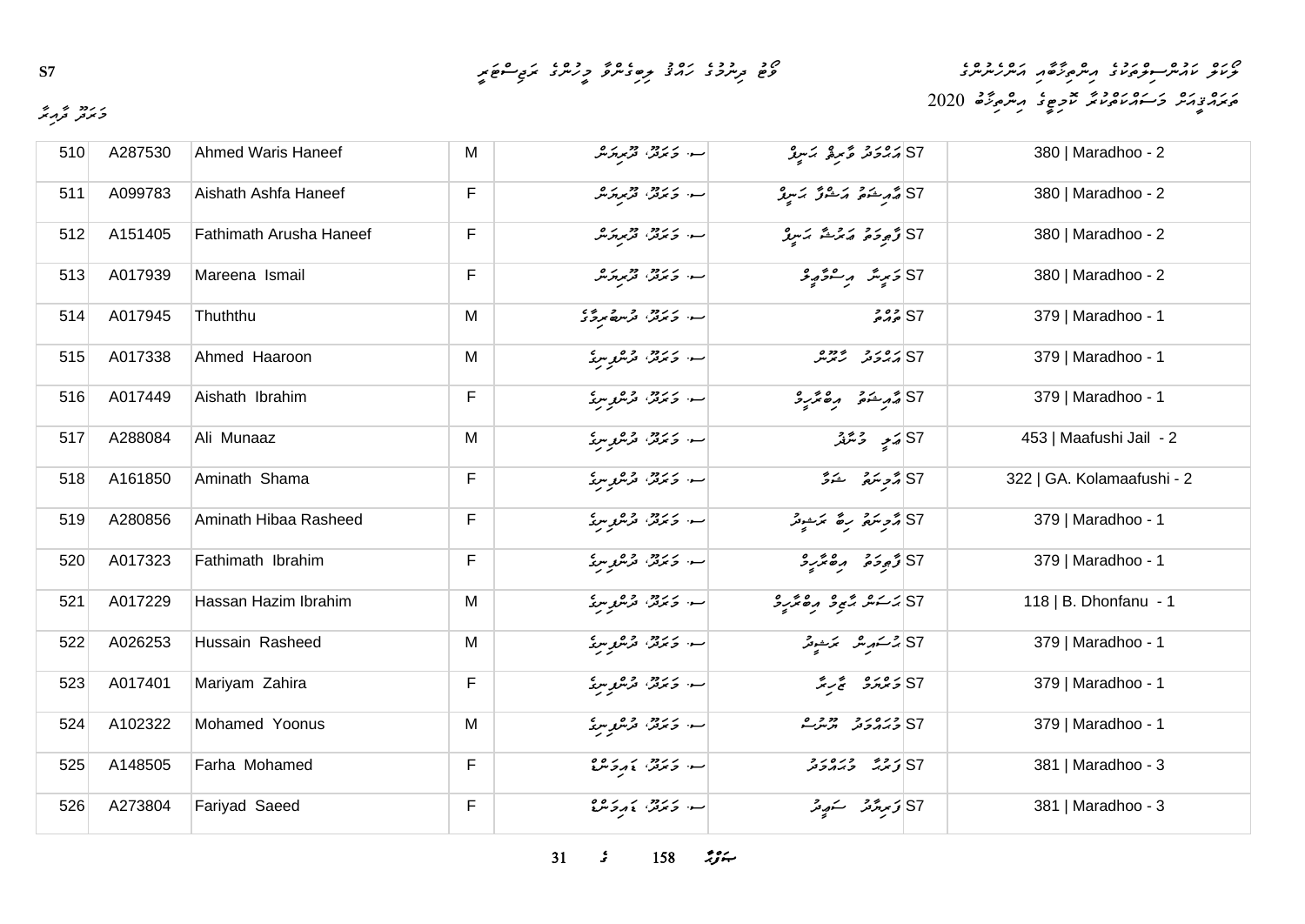*sCw7q7s5w7m< o<n9nOoAw7o< sCq;mAwBoEw7q<m; wBm;vB* م من المرة المرة المرة المرجع المرجع في المركبة 2020<br>مجم*د المريض المربوط المربع المرجع في المراجع المركبة* 

| 527 | A138705 | <b>Farshad Mohamed</b>   | M           | سة ويرتزأ عمروه والمعا                                  | S7 ۇيرېشتو دىرولىر                         | 547   Addu City, Male' - 5 |
|-----|---------|--------------------------|-------------|---------------------------------------------------------|--------------------------------------------|----------------------------|
| 528 | A067738 | Faruhad Mohamed          | M           | سه وبرده به ره ه                                        | S7 كەبىر بەر يەر بەر يەر 19 كىلەر بىر      | 381   Maradhoo - 3         |
| 529 | A280752 | Aishath Zamaau Zameer    | $\mathsf F$ | سە ئەترىق ئەرىكىن ئوق                                   | S7 مَّەر شَوَّە نْرَحْهُ نْرَىزِ بْر       | 547   Addu City, Male' - 5 |
| 530 | A273809 | Fathimath Zimaamu Zameer | F           | سە ئەترىق ئەرىكىن ئوگ                                   | S7 <i>وُّجِودَة وَرِدُّدْ وَرِدٍ ب</i> ُر  | 381   Maradhoo - 3         |
| 531 | A115929 | Mohamed Sauban Sharaf    | M           | سە ئەندىق ئەرىكىن ئوق                                   | S7 درور د بروژبر شهرو                      | 381   Maradhoo - 3         |
| 532 | A017272 | Sharafuddeen Saeed       | M           | سە ئەترىق ئەرىكىن ئوگ                                   | S7 ش <i>ەنزوقى</i> رىش س <i>ەپەن</i> ر     | 381   Maradhoo - 3         |
| 533 | A022799 | Zaheenuddeen Saeed       | M           | سە ئەترىق ئەر ئەھمى ئو ئ                                | S7 تجرپٹر <i>و پروگر سکھ</i> یٹر           | 547   Addu City, Male' - 5 |
| 534 | A152762 | Zameeruddeen Saeed       | M           | سە ئەترىق ئەرىكىن ئوق                                   | S7 نَرَمٍ <i>بُرُوْ بِرِيْرُ ۔ سَپِيرُ</i> | 335   GDh. Thinadhoo - 1   |
| 535 | A017226 | Ibrahim Razeen           | M           | سە ئەترىق مەترقى                                        | S7 مەھە <i>گرى</i> ئىسى ئىر                | 547   Addu City, Male' - 5 |
| 536 | A287840 | Aishath Adam             | F           | ر درود عدده ۵۵<br>سه وبوتو <sup>،</sup> م <i>وبو</i> ود | S7 مُم شَمَّ مُمَّرَّد                     | 381   Maradhoo - 3         |
| 537 | A303294 | Siuma Mohamed Didi       | F           | ر درود عدره ۵۵<br>سه وبولس اروبوده                      | S7 سەرق قەتمەتمەترى <i>يە</i>              | 547   Addu City, Male' - 5 |
| 538 | A318994 | Aminath Saariya          | F           | ر در دو ده ده ده ده د                                   | S7 مُحْرِسَمُ مُسْتَمِينُ                  | 379   Maradhoo - 1         |
| 539 | A161877 | Fathimath Malaka         | F           | سه کريږي وه ده وه                                       | S7 وَّجِ وَحَقَّ وَحَرَّمَّ                | 379   Maradhoo - 1         |
| 540 | A318995 | Hamdhoon Nasir           | M           | سه کريږي وه ده وه                                       | S7 ئەۋلۇش شەيدىمە                          | 379   Maradhoo - 1         |
| 541 | A149146 | Ahmed Alif               | M           | سە ئەترىق كەندەنج                                       | S7 كەندى قىم ئەرى                          | 444   Kandima Maldives - 1 |
| 542 | A149134 | Ali Rasheed              | M           | سە ئەيروم مەممى ئو                                      | S7 <i>۾َ جِ</i> - جَرَشونَرُ -             | 379   Maradhoo - 1         |
| 543 | A274902 | <b>Fathimath Didi</b>    | F           | ے کا بروڈ اور دیکھا جاتا ہے۔                            | S7 گ <sub>ۇ</sub> چۇمۇمپرىيە               | 379   Maradhoo - 1         |

**32** *s* **158** *n***<sub>y</sub> <b>***n*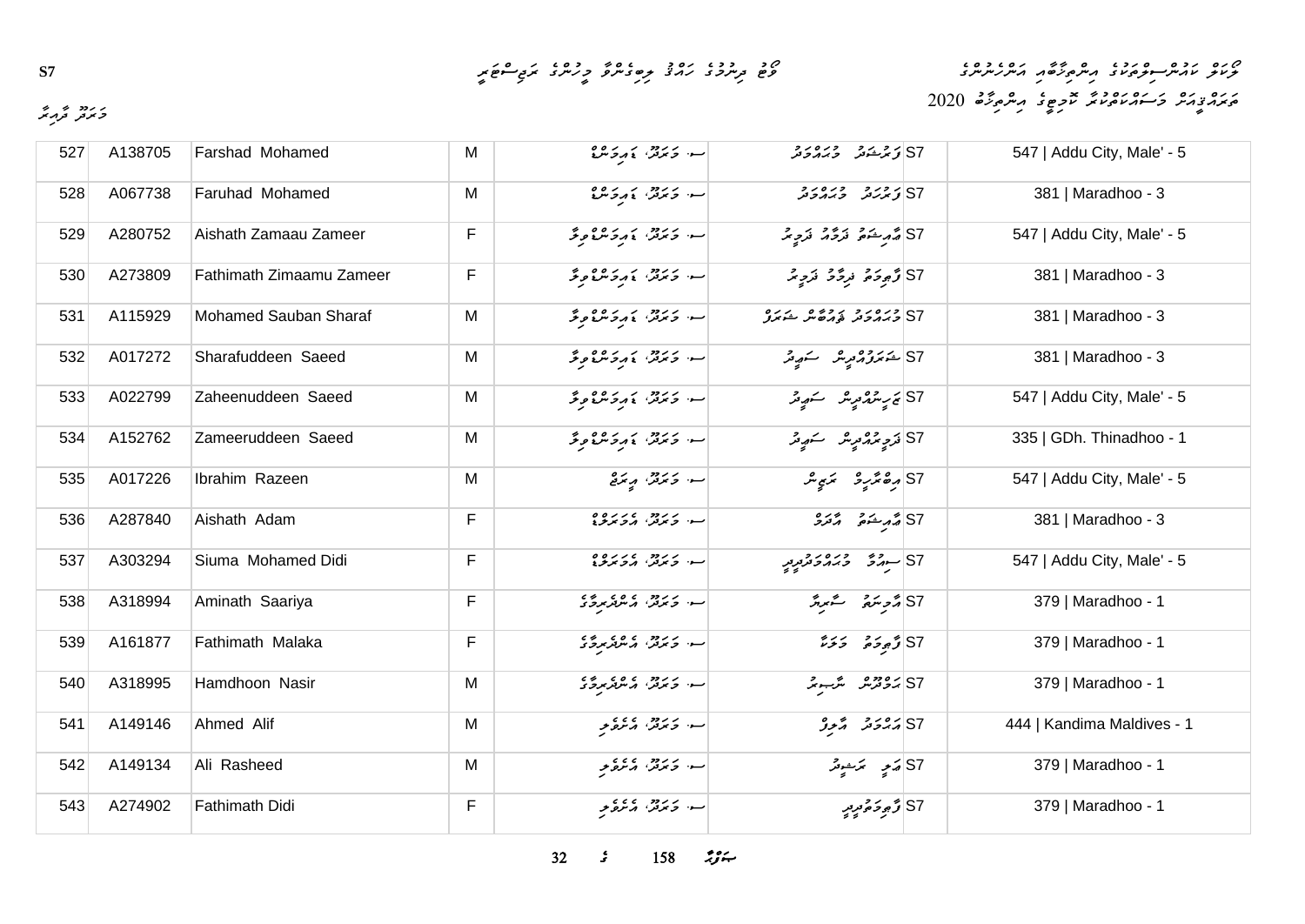*sCw7q7s5w7m< o<n9nOoAw7o< sCq;mAwBoEw7q<m; wBm;vB* م من المسجد المسجد المسجد المسجد المسجد العام 2020<br>مسجد المسجد المسجد المسجد المسجد المسجد المسجد المسجد المسجد ال

| 544 | A274917 | Hawwa Afaa                | F | ے کارود کارونو                             | S7 يَہُمَّ مَرَّ                              | 379   Maradhoo - 1            |
|-----|---------|---------------------------|---|--------------------------------------------|-----------------------------------------------|-------------------------------|
| 545 | A281321 | Hussain Imhaz Rasheed     | M | ے کارود کارونو                             | S7 بر سَمبر شر مرو شرَح مَرَ سَمِيرِ          | 379   Maradhoo - 1            |
| 546 | A274911 | Ibrahim Ihusaan           | M |                                            | S7 مەھم <i>گې</i> ر قىمى مەكتىش               | 325   GA. Vilin'gili - 3      |
| 547 | A274914 | Mohamed Ajfaan            | M | ے کالانہ کالجمائی کے مقبوض کے استقادی کے ا | S7 <i>בגם בפי הבבית</i>                       | 453   Maafushi Jail - 2       |
| 548 | A017110 | Abdulla Unais             | M | ر درود دوده<br>سه وندش مودد                | S7 مَەھْتَراللە مَتَمَدِّ                     | 380   Maradhoo - 2            |
| 549 | A017354 | Ahmed Nisham              | M |                                            | S7 كەبرى كى سرىشگى                            | 380   Maradhoo - 2            |
| 550 | A280727 | Aishath Lauza Moosa       | F | ر درود دوده<br>سه وبوتر، مردود             | S7 مەم خەرقە ئ <sup>و</sup> ش                 | 567   Villimale' Ehenihen - 2 |
| 551 | A326897 | Aminath Yoona Abdulla Ali | F |                                            | S7 مُرجِبَعِ مِرْمَرِ مُرْجَعِيلِلَّهُ مَهْجِ | 380   Maradhoo - 2            |
| 552 | A017280 | Aneesa Ahmed              | F | ر ر دو.<br>سو، تر برتر، ارج و ی            | S7  كەسپەسى كەبرى ئىكى<br>                    | 380   Maradhoo - 2            |
| 553 | A017094 | Fathmath Muzmeela         | F | ر ر دود.<br>سه و برتر، مردوی               | S7 زٌم <i>ِ دَهُ جَ</i> وَمَحْ وِ حٌر         | 547   Addu City, Male' - 5    |
| 554 | A280724 | Fathmath Raya Mohamed     | F | $\frac{1}{2}$                              | S7 زُجِ دَمَ مِهْرٌ وَبَرْدُ دَرٍ             | 380   Maradhoo - 2            |
| 555 | A268600 | Hussain Rifau             | M | ر رود دود ده<br>سوالو برگران از مورد       | S7 بر سَمبر شهر محمد قرقه                     | 380   Maradhoo - 2            |
| 556 | A017093 | Mariyam Madheeha          | F | ر ریدود. ۲۵۵۵<br>سه و برتر، مردوی          | S7 كەمگەر ئەرگە                               | 380   Maradhoo - 2            |
| 557 | A016632 | Mohamed Ali               | M | ر ر دو.<br>سو، تر برتر، ارج و ی            | S7 <i>جەممى ھې</i>                            | 380   Maradhoo - 2            |
| 558 | A280726 | Mohamed Lumah             | M | ر ر دو.<br>سو، تر برتر، ارج و ی            | S7ا <i>32222 وو</i> جر                        | 380   Maradhoo - 2            |
| 559 | A145934 | Shaiga Mohamed            | F | ر درود دوده<br>سه وبوتر، مردود             | S7 شَمِرِ تَنْ مَدَمْدَ مَرْ                  | 380   Maradhoo - 2            |
| 560 | A069717 | Abdulla Ahmed             | M | ب كريزد. مەھسىر مەم                        | S7 مَەمْراللە مَدْدَىر                        | 379   Maradhoo - 1            |

*n8o<n@ r@m8m>*

**33** *s* **158** *n***<sub>y</sub> <b>***n*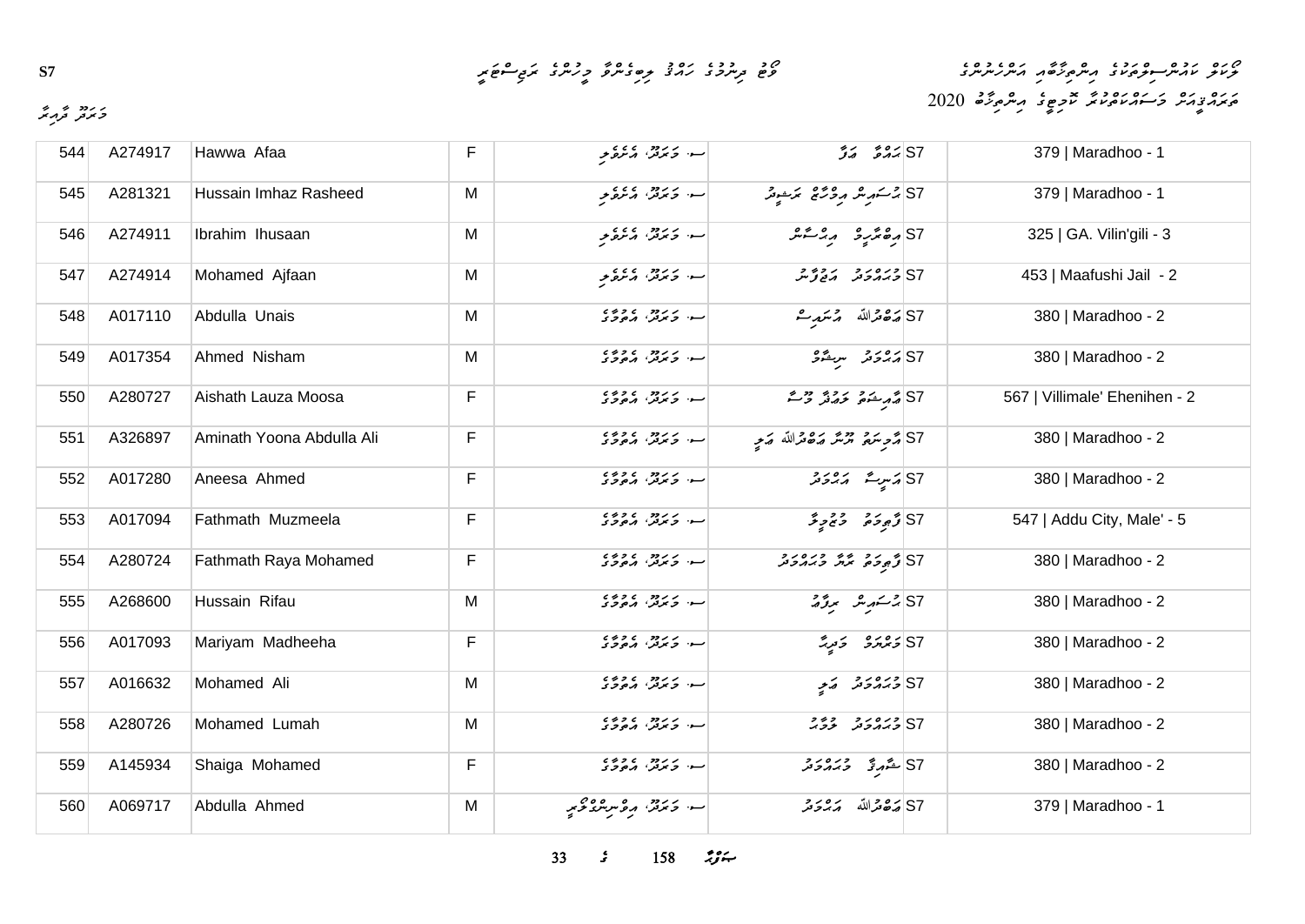*sCw7q7s5w7m< o<n9nOoAw7o< sCq;mAwBoEw7q<m; wBm;vB* م من المرة المرة المرة المرجع المرجع في المركبة 2020<br>مجم*د المريض المربوط المربع المرجع في المراجع المركبة* 

| 561 | A288028 | Afag Abdulla                | M | ے کروڑ روسر مروری                                                     | S7 مُرَوَّتِهِ مَەھْرَاللَّه                  | 379   Maradhoo - 1              |
|-----|---------|-----------------------------|---|-----------------------------------------------------------------------|-----------------------------------------------|---------------------------------|
| 562 | A280849 | Ahmed Hassaan Hassan        | M | ے کا کروڑ موسر سر کریں                                                | S7 روبر ده شهر برگیر                          | 379   Maradhoo - 1              |
| 563 | A280850 | Aishath Raaya Abdulla       | F | ے کریں مؤسر مورث                                                      | S7 مَّ مِـ شَوَّ مَّ مَّ مَرْهُ قَرْاللَّه    | 379   Maradhoo - 1              |
| 564 | A398050 | Aminath Raula               | F | ے کریں مؤسر مورث                                                      | S7 مُّجِسَعُ مَمْتُ شَ                        | 379   Maradhoo - 1              |
| 565 | A288031 | Aminath Rishwa              | F | سە ئەترىق مەھسىر سىمىسى ئىس                                           | S7 مُّ حِسَمَةٌ مَ سِشْرَةٌ                   | 379   Maradhoo - 1              |
| 566 | A288039 | Azhar Abdulla               | M | سە ئەترىق مەھسىر سىمىسى ئىس                                           | S7 مَتى ترىم مَەھمَراللّه                     | 394   Addu Meedhoo - 3          |
| 567 | A288052 | Jazlan Abdullah             | M | سە ئەترىق مەھسىر مىلىدىكى بىر                                         | S7 يَحْرُجُ شَر صَرْهُ مِنْ اللّه             | 379   Maradhoo - 1              |
| 568 | A288047 | Liyagath Abdulla            | M | ے کریزہ روس وہ م                                                      | S7 م <i>ومرّة و مُرْهق</i> راللّه             | 379   Maradhoo - 1              |
| 569 | A068083 | Mariyam Razeena             | F | ے کریزہ روسر مروم                                                     | S7 <i>وَ بُرْ بِرَ</i> بِرَ بِرَ بِرَ بِرَ بِ | 379   Maradhoo - 1              |
| 570 | A155233 | Mohamed Abdulla             | M | سە ئەترىق مەھسىر سىمىسى ئىس                                           | S7 32025 مَرْ 20 مِرْاللّه                    | 326   GA. Maamendhoo - 1        |
| 571 | A288026 | Mohamed Auraf               | M | ے کا کروڑ موسر موسر کا کردیا ہے۔<br>مسر کا کروڑ موسر موسر کا کردیا ہے | S7 כנסנב גביב                                 | 379   Maradhoo - 1              |
| 572 | A160576 | Abdulla Nashid              | M | גי צ'ונר זי זי מיד.<br>גיי צ'ונר, ונפ'ונסיב                           | S7 مَرْحْمْرْاللّه سَّرْسْعَةْرْ              | 564   Hulhumale', Ehenihen - 12 |
| 573 | A064280 | Ahmed Nazim                 | M | ג ג'ור בי די סיד.<br>היי ג'ולקט וריפ ודי שידור                        | S7 كەنزىق شىمبى                               | 379   Maradhoo - 1              |
| 574 | A280903 | Aminath Nafa                | F | ر د دود د د دود.<br>سه کريمرند، <u>د و برخ</u> و                      | S7 مُ <i>جِسْعَةَ</i> سَمَّدٌ                 | 379   Maradhoo - 1              |
| 575 | A081259 | Ibrahim Irshad              | M | גי צ'ונר ובר מים מדיר.<br>גיי צ'ונרטי ונפיונסיב                       | S7 مەھەرىپە ھەممىشىر                          | 379   Maradhoo - 1              |
| 576 | A035923 | Mohamed Nafiu               | M | ג ג'ור בי ג'ור בירי<br>היי ג'ור הפינוסיב                              | S7 <i>\$222 مگوم</i> 3                        | 564   Hulhumale', Ehenihen - 12 |
| 577 | A280902 | <b>Mohamed Nahin Nashid</b> | M |                                                                       | S7 <i>و بروبر و مرَّر مرَّ م</i> ُرْسُور      | 547   Addu City, Male' - 5      |

**34** *s* **158** *n***<sub>s</sub>**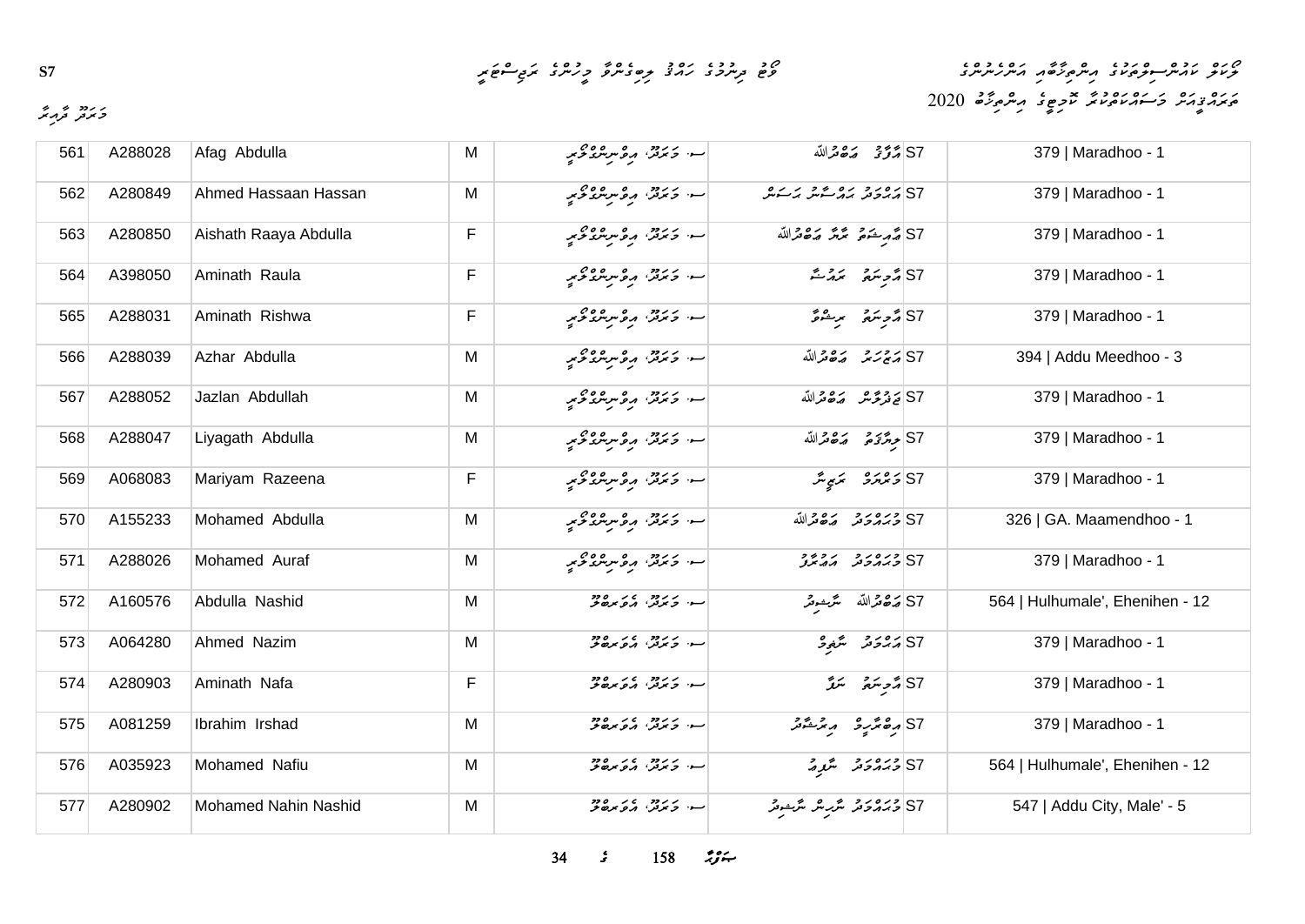*sCw7q7s5w7m< o<n9nOoAw7o< sCq;mAwBoEw7q<m; wBm;vB* م من المرة المرة المرة المرجع المرجع في المركبة 2020<br>مجم*د المريض المربوط المربع المرجع في المراجع المركبة* 

|  | $\begin{array}{ccccc} \circ & \circ & \circ \circ \end{array}$ |
|--|----------------------------------------------------------------|
|  | و مرتز تربر مر                                                 |
|  |                                                                |

| 578 | A017473 | Abdulla Azmeen    | M           | سە كەندە بىر بىرە ھ   | S7 كەھەتراللە كەمچ <i>چى</i> تر           | 379   Maradhoo - 1        |
|-----|---------|-------------------|-------------|-----------------------|-------------------------------------------|---------------------------|
| 579 | A329064 | Ahmed Simah Ali   | M           | سه كريزد بر د ده      | S7 كەردى سو <i>ۋە كەي</i>                 | 379   Maradhoo - 1        |
| 580 | A017483 | Aminath Ameena    | $\mathsf F$ | سە كەندىق مۇمەر ئەھ   | S7 مُجِسَعَة مَجِسَّد                     | 379   Maradhoo - 1        |
| 581 | A286722 | Fathimath Sana    | $\mathsf F$ | سوا كريرود بي د ده ده | S7 ۇ <sub>ج</sub> وڭرە ئ <sub>ۆ</sub> ىتر | 379   Maradhoo - 1        |
| 582 | A017258 | Abdulla Umar      | M           | سە كەنتىرى ئۇي تو     | S7 كەھەراللە مە <i>دى</i> ر               | 380   Maradhoo - 2        |
| 583 | A281216 | Ahmed Sameer      | M           | سە كەنتىرى ئۇي تو     | S7 كەبرى بىر سىرى <i>م</i> ىتى            | 443   Niyama Maldives - 1 |
| 584 | A287629 | Aishath Mansoodha | $\mathsf F$ | سە كەنتىرى ئۇي ئو     | S7 مُەرِ ھَەمْ كَا كَارْ بِعْدَ مَدَّ     | 380   Maradhoo - 2        |
| 585 | A287625 | Ali Mahid         | M           | سە كەندىق ئۇي ھ       | S7  مَرِ وَرِيْرُ                         | 380   Maradhoo - 2        |
| 586 | A281219 | Ibrahim Muizz     | M           | سە ئەترىق ئۇي ئو      | S7 مەھمىر ئىقمىدىنى                       | 380   Maradhoo - 2        |
| 587 | A287626 | Mariyam Mamdhooha | F           | سە كەنزلىق ئۇي تو     | S7 کر پره دره دره<br>S7 کر پرمرو د کردگر  | 380   Maradhoo - 2        |
| 588 | A324253 | Ahmed Husaam      | M           | سە كەنگەنگە ئۇر       | S7 كەبروتى - رايىۋ                        | 417   Cocoon Maldives - 1 |
| 589 | A281297 | Ali Anaal         | M           | سە كەنتىرى ئىي        | S7   پر پر پژیو                           | 381   Maradhoo - 3        |
| 590 | A279115 | Hana Ibrahim      | F           | سە كەنتىرى ئىي        | S7 ئەنىگە مەھە <i>گرى</i> 3               | 381   Maradhoo - 3        |
| 591 | A017141 | Ibrahim Ahmed     | M           | سە كەندىق ۋېر         | S7 مەھ <i>مگرى</i> مەمەد                  | 381   Maradhoo - 3        |
| 592 | A279117 | Mohamed Haisam    | M           | سە كەندىق ۋېر         | S7 دېم دي که شو                           | 381   Maradhoo - 3        |
| 593 | A014974 | Sa'adha Moosa     | $\mathsf F$ | سە كەندىق ۋېر         | S7 شەمۇر ئ <sup>و</sup> شە                | 381   Maradhoo - 3        |
| 594 | A287411 | Aminath Nahidha   | F           | ے کے ترقش وگھویش      | S7  <i>مزجر مقرقر</i><br>  S7             | 381   Maradhoo - 3        |

**35** *s* **158** *n***<sub>y</sub> <b>***n*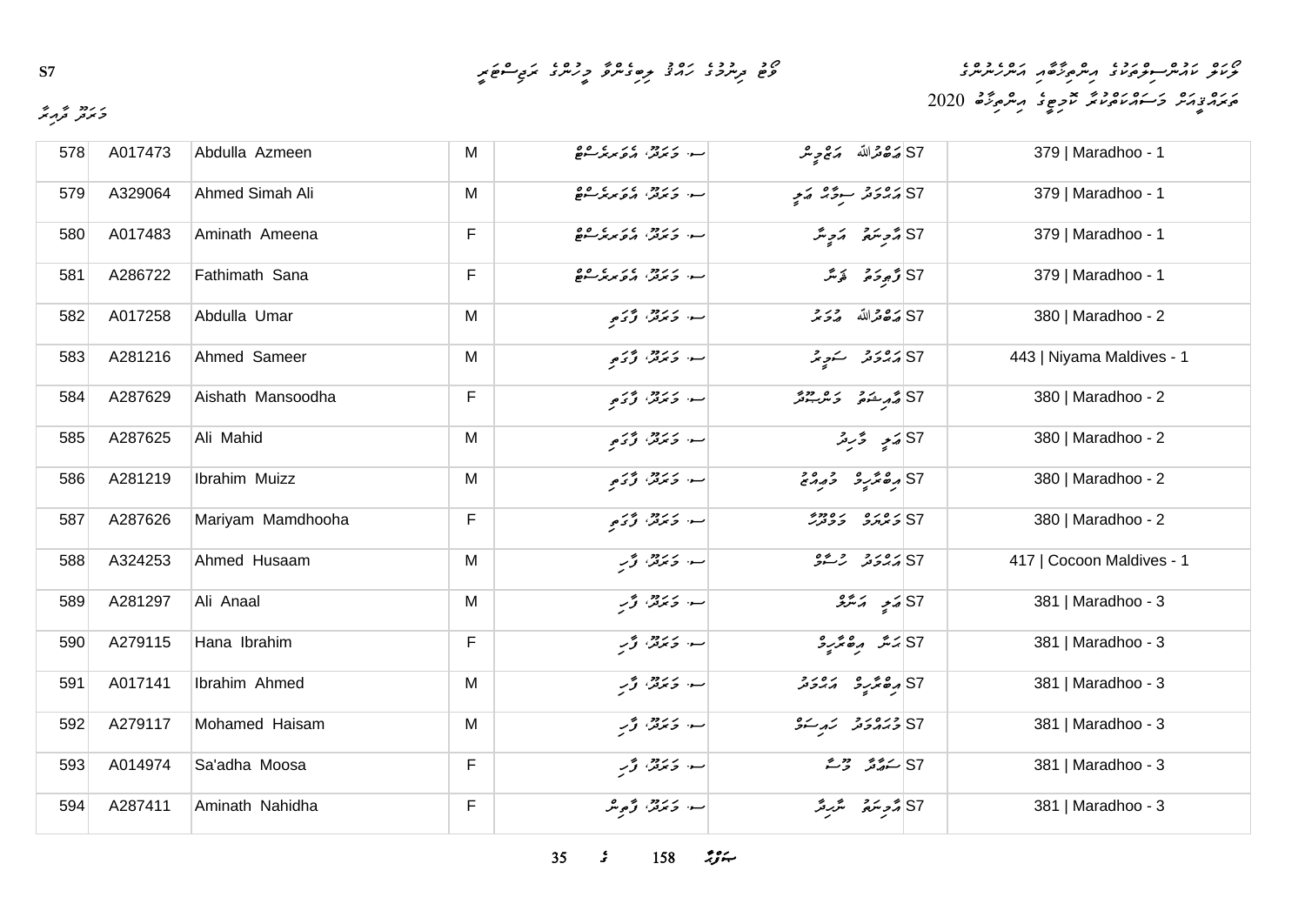*sCw7q7s5w7m< o<n9nOoAw7o< sCq;mAwBoEw7q<m; wBm;vB* م من المرة المرة المرة المرجع المرجع في المركبة 2020<br>مجم*د المريض المربوط المربع المرجع في المراجع المركبة* 

| 595 | A017802 | Fathimath                      | F            | ىسە كەنتىرى ئۇمەيل                | S7 ۇج <sub>و</sub> رۇ                       | 381   Maradhoo - 3              |
|-----|---------|--------------------------------|--------------|-----------------------------------|---------------------------------------------|---------------------------------|
| 596 | A017741 | Ahmed Nadir                    | M            | ب، دَيَرُسُ وَيَتِقَوِّي          | S7 كەندى تىر شەرىتى                         | 381   Maradhoo - 3              |
| 597 | A287260 | Aishath Saneeza                | F            | - - - دَ بَرُيْرٌ، وَ بِرِهٌ مِرِ | S7 مُرمِشَعْرُ سَمَسِيَّةَ                  | 237   AA. Rasdhoo - 2           |
| 598 | A287257 | Ali Shinaz                     | M            | ب كەنگە كەيدۇم                    | S7 <i>ھَ جِ</i> سُمِسَّمَّدُ                | 422   Club Med Kanifinolhu - 1  |
| 599 | A287252 | Aminath Shahuma                | $\mathsf F$  | - دَىَرْتْنْ وَمِرَةَ مِرِ        | S7 أَمُّ حِبَّمَةٌ شَدَّرْدُّ               | 381   Maradhoo - 3              |
| 600 | A017683 | Fareedha Ismail                | $\mathsf{F}$ | ب كەنگە كەيدۇر                    | S7 ۇىرى <i>گە مەشۇم</i> ۇ                   | 381   Maradhoo - 3              |
| 601 | A281015 | Hassan Samah                   | M            | سە ئەندىق ئەبدۇمبر                | S7 ئەسەھە سى <i>ۋ</i> ۇ                     | 381   Maradhoo - 3              |
| 602 | A287271 | Hussain Nasih                  | M            | - د ډکنل ژېره تور                 | S7 پرستہ بھر مگرسوٹر                        | 381   Maradhoo - 3              |
| 603 | A281014 | Ibrahim Sajid                  | M            | ب- دَيَرَيْنَ وَيَتِقَوِّيْهِ     | S7 م <i>ەھتىب</i> ۇ س <sup>ى</sup> مومۇ     | 714   Club Med Flnolhu Villas-1 |
| 604 | A287262 | Mariyam Shimna                 | $\mathsf F$  | - - - دَ بَرُيْرٌ، وَ بِرِهٌ مِرِ | S7 كو <i>جرهر كل بدو مگ</i> ر               | 381   Maradhoo - 3              |
| 605 | A049802 | Ahmed Inaz Ali Manik           | M            |                                   | S7 ג' ג' ב پر جي تر پر جو سر تر چين الله ج  | 381   Maradhoo - 3              |
| 606 | A017612 | Fathimath Fariyaza Ali Khaleel | F            | سەر ئەيزىقى ئۇ ئېرىتىرىنى         | S7 وَّجِوَدَةَ وَمِيثَنَّةَ الَيْهِ زَمِيثَ | 381   Maradhoo - 3              |
| 607 | A287668 | Maryam Zar'unnaz Inaaz         | F            | سەر ئەيزىق ئۇ ئېرىترىنى           | S7 د مرمره بر د وه مرد می می شود            | 381   Maradhoo - 3              |
| 608 | A287665 | Mohamed Zaufunnaz Inaz         | M            | سەر ئەيزىق ئۇ ئېرىترىنى           | S7 دره در ده ده در پی در مگفر               | 381   Maradhoo - 3              |
| 609 | A280653 | Adam Auf                       | M            | سە كەندىق كەندى                   | S7 گەنىرى مەمۇ                              | 547   Addu City, Male' - 5      |
| 610 | A280657 | Aishath Nuha                   | F            | سە كەندىق كەيرى                   | S7 مەم شىم ھەر                              | 381   Maradhoo - 3              |
| 611 | A269517 | Mariyam Faruhaana Fathuhy      | F            | سە كەندىق كەندى                   | S7 <i>ۈچرى زېرچىگە زەپ</i>                  | 381   Maradhoo - 3              |

**36** *s* **158** *n***<sub>y</sub> <b>***n*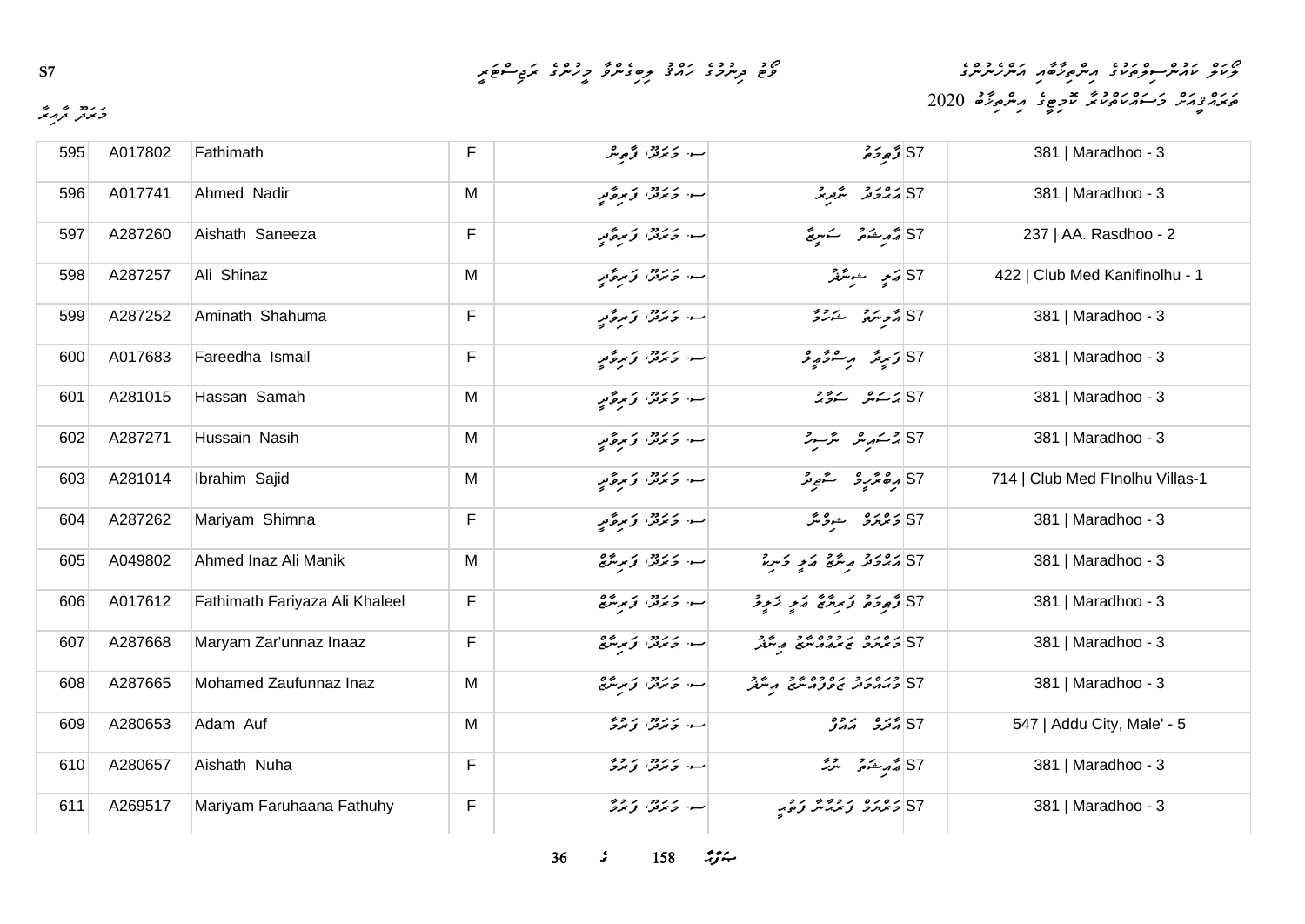*sCw7q7s5w7m< o<n9nOoAw7o< sCq;mAwBoEw7q<m; wBm;vB* م من المرة المرة المرة المرجع المرجع في المركبة 2020<br>مجم*د المريض المربوط المربع المرجع في المراجع المركبة* 

| 612 | A018124 | Abdullah Faseeh    | M | سە ئەترىقى كۆسۈردى                                       | S7 كەھەراللە   ترىبوير            | 381   Maradhoo - 3            |
|-----|---------|--------------------|---|----------------------------------------------------------|-----------------------------------|-------------------------------|
| 613 | A316567 | Ahmed Mihad        | M | سە ئەتكەنى ئۇسبورى                                       |                                   | 381   Maradhoo - 3            |
| 614 | A081361 | Dhunya Faseeh      | F | ب كريون كربوروي                                          | S7 قرشرنگ ترسی <sup>2</sup>       | 381   Maradhoo - 3            |
| 615 | A018058 | Ibrahim Mawadh     | M | سە ئەترىقى كۆسۈردى                                       | S7 مەھە <i>تگىي</i> ئەھەتر        | 244   ADh. Hangnaameedhoo - 1 |
| 616 | A018059 | Limya Faseeh       | F | سە ئەتكەنى ئۇسبەتدى                                      | S7 مِرْدَّبَرَ کَرَبِیْدُ         | 381   Maradhoo - 3            |
| 617 | A052831 | Mohamed Munaz      | M | ب كريود، كرب ده                                          | S7 دېرونر وش <sub>خ</sub>         | 381   Maradhoo - 3            |
| 618 | A032260 | Mariyam Jamsheedha | F | سە كەندىق ۋە سىلەر                                       | S7 ك <i>رىرى يى ۋىنېدىگ</i>       | 379   Maradhoo - 1            |
| 619 | A018002 | Ahmed Ahlam        | M | ر در دور در ده بده ده دارد.<br>سه کامرند، توجه شرقه نورد | $33.22$ $22.25$ ST                | 381   Maradhoo - 3            |
| 620 | A318348 | Ali Nimal          | M | - د دوه د د ده بده ده د<br>- د ترندن توجه مربو د و د     | S7 <i>ڇُجِ سِرَدُ وُ</i>          | 381   Maradhoo - 3            |
| 621 | A018056 | Fathimath Farseena | F | ر در دور د ده بده ده د<br>سه کامرنس کرم رسرتو ندو د      | S7 ۇ <sub>ج</sub> وڭ ئۇتمەسىرىتىر | 381   Maradhoo - 3            |
| 622 | A017982 | Hassan Hussain     | M | ر در دور د ده بدن و د<br>ر د کامرنس کوم مرکز د د د       | S7 ئەسىھ ئەسىر ش                  | 381   Maradhoo - 3            |
| 623 | A017985 | Hawwa Didi         | F | ر در دور د ده بده ده د<br>سر کامرنس کی مرکز در د         | S7 كەمگەرىر                       | 381   Maradhoo - 3            |
| 624 | A018030 | Mohamed Adhil      | M | ے کردہ کرونی دی۔<br>اس کریزن کی ترین                     | S7 <i>2222 مگیر</i> و             | 381   Maradhoo - 3            |
| 625 | A318349 | Moosa Shinal       | M | ر در دور در ده بدن و با<br>ر در کارتر، کوم کرد در        | S7 جُرْحَہ ہو <i>مُڑوَّ</i>       | 381   Maradhoo - 3            |
| 626 | A011248 | Ali Iqbal          | M | ر در در در در در در در د                                 | S7 <sub>جَرِ</sub> حِ مِگْھُو     | 380   Maradhoo - 2            |
| 627 | A017979 | Aminath Shatira    | F | سه وبردو و وسه مسرور و د                                 | S7 مُرْحِسَمُ مُشْهِبَّر          | 380   Maradhoo - 2            |
| 628 | A161874 | Ibrahim Imdhaah    | M | ر در دور و در در در د                                    | S7 رەئزىر مەدىر 2                 | 380   Maradhoo - 2            |

*37 sC 158 nNw?mS*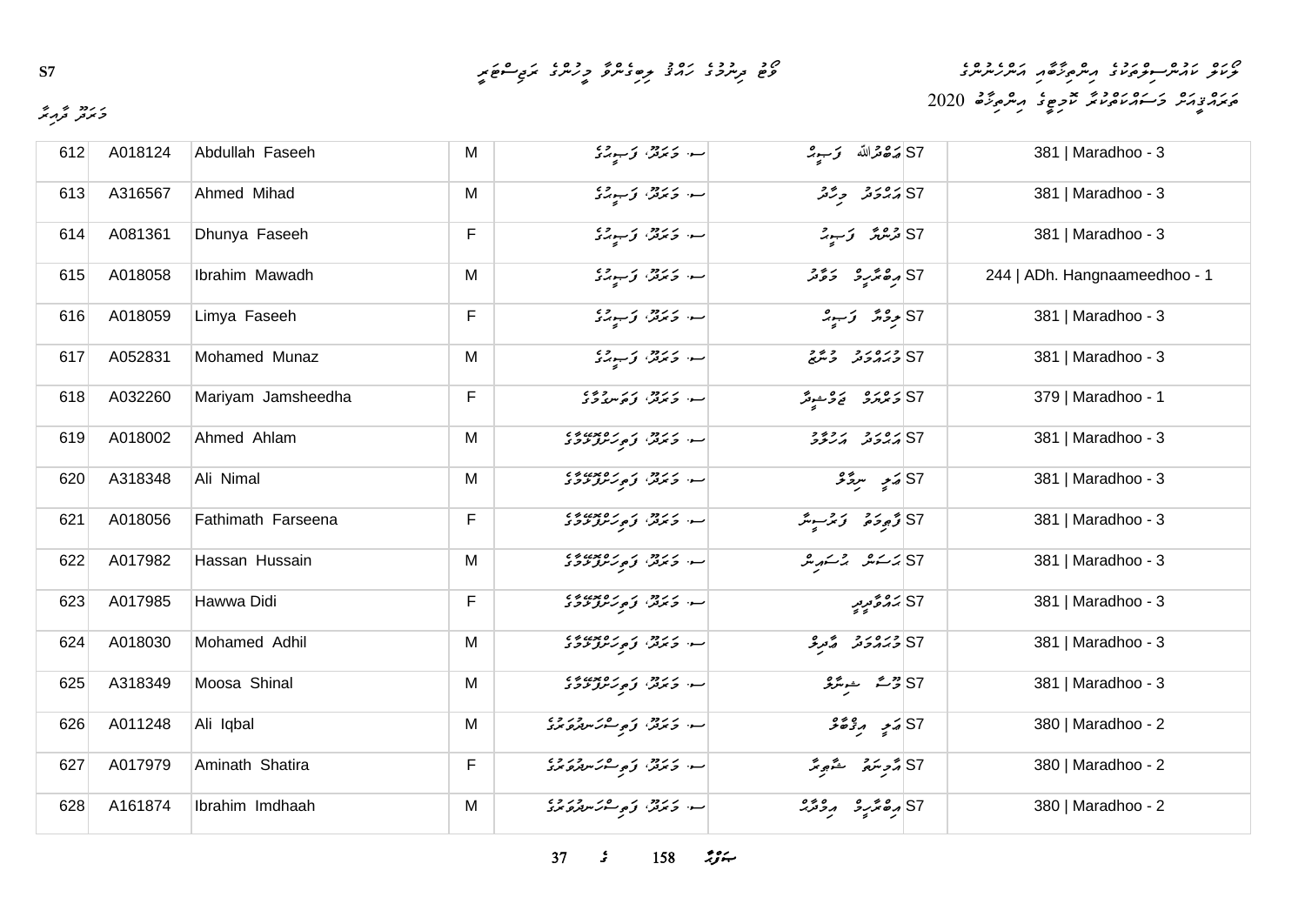*sCw7q7s5w7m< o<n9nOoAw7o< sCq;mAwBoEw7q<m; wBm;vB* م من المرة المرة المرة المرجع المرجع في المركبة 2020<br>مجم*د المريض المربوط المربع المرجع في المراجع المركبة* 

|  | シーショコンシ        |
|--|----------------|
|  | و مرتز تربر مر |
|  |                |

| 629 | A018050 | Mariyam Shazina    | F            | سه ورده و وسار سرور ده | S7 كۈچر <i>ە ئۇيىتى</i> گە         | 380   Maradhoo - 2              |
|-----|---------|--------------------|--------------|------------------------|------------------------------------|---------------------------------|
| 630 | A100008 | Mohamed Didi       | M            | سه ورده و وسر سرد و د  | S7 <i>ڈیز و</i> د ترمرِ مر         | 380   Maradhoo - 2              |
| 631 | A017832 | Shirmeen           | $\mathsf F$  | ر در دور و در در در د  | S7 سوپر ج <sub>ر</sub> پر          | 380   Maradhoo - 2              |
| 632 | A319046 | Abdulla Leeman     | M            | سەس ئەتەرىخ ئى         | S7 كەھىراللە م <sub>و</sub> گە     | 381   Maradhoo - 3              |
| 633 | A026775 | Ahmed Adam         | M            | سە كەندىق ئەتج         | S7 كەبر <i>ە دىلى</i> ئەرە         | 381   Maradhoo - 3              |
| 634 | A017858 | Aishath Leena      | $\mathsf F$  | سە كەندىق ئەتج         | S7 مُەمشىم مِىگر                   | 381   Maradhoo - 3              |
| 635 | A319044 | Ali Liyaz          | M            | سە كەتتىرى ئۇتج        | S7 <i>۾ مو جو جو جو ج</i>          | 381   Maradhoo - 3              |
| 636 | A319047 | Hassan Lisaan      | M            | سە كەندىق كەنتى        | S7 بَرَسَتَرْ بِرِسَّتَرْ          | 381   Maradhoo - 3              |
| 637 | A295671 | Ibrahim Limaz      | M            | سەس ئەتەرىخ ئى         | S7 م <i>ەھترى</i> بەردىر           | 381   Maradhoo - 3              |
| 638 | A018104 | Khadheeja Didi     | $\mathsf{F}$ | سە كەنتىق ئەتج         | S7 کرمرنج مرمر<br>ا                | 381   Maradhoo - 3              |
| 639 | A166562 | Fathimath Farhath  | $\mathsf F$  | ب و پروه و پروه        | S7 <i>وُّهِ دَمَّة وَمَرْسَمُ</i>  | 381   Maradhoo - 3              |
| 640 | A287466 | Mariyam Faruheen   | F            | --- 5 پريژ، و پرې      | S7 ك <i>وندو وترب</i> ر            | 564   Hulhumale', Ehenihen - 12 |
| 641 | A017315 | Aishath Shaffa     | $\mathsf F$  | سە ئەترىق ئۇرغۇ        | S7 مُەمِسْمَى سُورۇ                | 379   Maradhoo - 1              |
| 642 | A017459 | Fathimath Wajudhee | $\mathsf{F}$ | سە ئەيروم ئەم ئ        | S7 <i>وَّج<sup>ود</sup>ة وَف</i> ق | 379   Maradhoo - 1              |
| 643 | A017293 | Hussain Ali        | M            | سەسىرى ئەرەبىي ئەرەبىي | S7 پرسمبر پر په په                 | 379   Maradhoo - 1              |
| 644 | A017302 | Ibrahim Hussain    | M            | سەسە ئەرەپى ئۇ ئەرەكلى | S7 مەھ <i>مگىي</i> ئىسىمبىر        | 379   Maradhoo - 1              |
| 645 | A017193 | Shaufa Hussain     | F            | سە ئەترىق ئۇرغى        | S7 شەرق ب <sub>ە</sub> شىرىش       | 547   Addu City, Male' - 5      |

**38** *s* **158** *n***<sub>y</sub> <b>***n*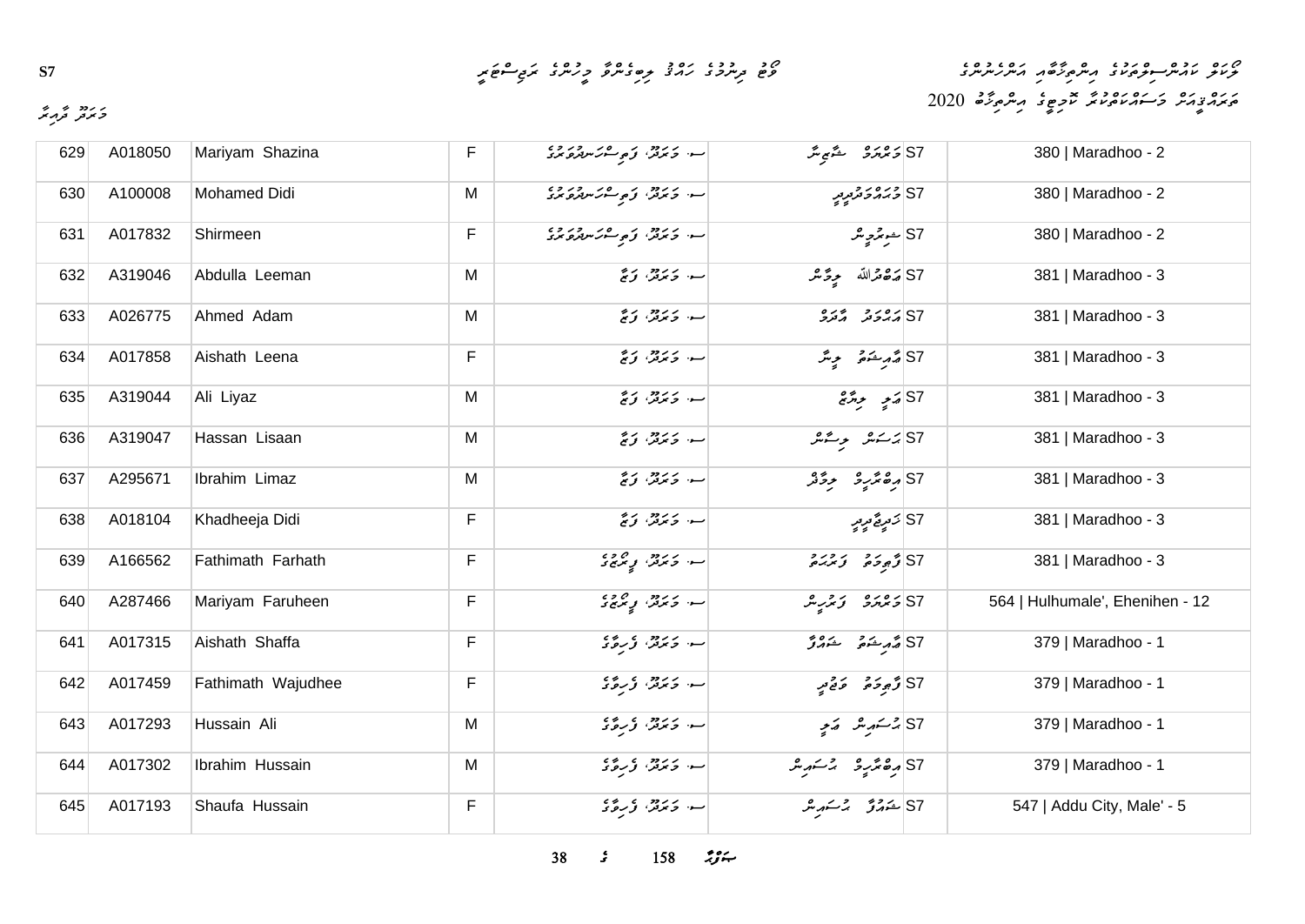*sCw7q7s5w7m< o<n9nOoAw7o< sCq;mAwBoEw7q<m; wBm;vB* م من المرة المرة المرة المرجع المرجع في المركبة 2020<br>مجم*د المريض المربوط المربع المرجع في المراجع المركبة* 

| $\begin{array}{ccccc} \circ & \circ & \circ \circ \end{array}$ |  |
|----------------------------------------------------------------|--|
| ويمرقر فرمزته                                                  |  |

| 646 | A017330 | Sheena Hussein Ali     | F           | ے کے بردہ و روی           | S7  سونڈ بر سکھر تھ کہ ج                                | 379   Maradhoo - 1                       |
|-----|---------|------------------------|-------------|---------------------------|---------------------------------------------------------|------------------------------------------|
| 647 | A138698 | Abdulla Muzammil       | M           | سە ئەندىق، ئۇرىدىمى       | $S7$ $S2$ $S3$ $S7$                                     | 380   Maradhoo - 2                       |
| 648 | A105663 | Faiza Ahmed            | $\mathsf F$ | سە ئەندىق، ئۇرمۇمۇر       | S7 رُّمِيَّ مَدْدَمَّر                                  | 547   Addu City, Male' - 5               |
| 649 | A017613 | Juwairiyya Ahmed       | $\mathsf F$ | سە ئەندىق ۋېرەپچى         | S7 - 2007 היכת                                          | 380   Maradhoo - 2                       |
| 650 | A063920 | Rasheeda Ahmed         | F           | ۔ دسمبرین ڈروٹرد          | S7 بَرَحْوِتَرُ - بَ <i>رُدْدَ</i> تَرُ                 | 380   Maradhoo - 2                       |
| 651 | A131749 | Uboodhiyya Ahmed       | $\mathsf F$ | ۔ دردہ وروڈ               | S7 בכל הפי הפי ב                                        | 547   Addu City, Male' - 5               |
| 652 | A163519 | Ahmed Rabeem           | M           | ے کروڑ کے موقع دی         | S7 <i>مُدْدَوْرٌ مُوَدُّ</i>                            | 380   Maradhoo - 2                       |
| 653 | A318191 | Fathimath Nathfa Jamal | $\mathsf F$ | ے کا برود کا مرکز مرکز دی | S7 ژٌج <i>و دُم" موژ" ف</i> و ژ                         | 380   Maradhoo - 2                       |
| 654 | A318196 | Hussain Faisam         | M           | ــــ و بردو و و و وه و و  | S7 يُرْسَمَ مِيْسَ وَمِرْسَوْ                           | 380   Maradhoo - 2                       |
| 655 | A318193 | Ibrahim Irufan         | M           | ے کا برود کا مرکز مرکز دی | S7 مەھەر بەر مەمرۇش                                     | 398   The Sun Siyam Iru Fushi Maldives - |
| 656 | A281141 | Ismail Faarish Jamal   | M           | ے کردوں وہ دورہ           | S7  مرےوٌ م <sub>و</sub> فر وٌ <sub>مر</sub> ے الاقوانی | 380   Maradhoo - 2                       |
| 657 | A281144 | Mariyam Liwa Jamal     | F           | ے کروڑ کے موقع دی         | S7 كَمَرْتَرْدَ وِيُّ حَرَّدُ و                         | 380   Maradhoo - 2                       |
| 658 | A287176 | Aishath Saeed          | $\mathsf F$ | ے کردو وی دوء             | S7 مُ مِيسَمَعُ سَمَ <i>مِي</i> مُرُ                    | 380   Maradhoo - 2                       |
| 659 | A017862 | Aminath Jameela        | $\mathsf F$ | سه کرده و هرموه           | S7 مُرْحِسَمُ     فَيَحِرَّدُ                           | 380   Maradhoo - 2                       |
| 660 | A287174 | Fathimath Saeed        | F           | سه کرده و هرموه           | S7 زَّەپرىق سَەپەتر                                     | 380   Maradhoo - 2                       |
| 661 | A017921 | Inaya Jamaal           | $\mathsf F$ | سه کرده و هرموه           | S7 مِسَّمَّدَ يَحَرُّدُ                                 | 380   Maradhoo - 2                       |
| 662 | A138519 | Mariyam Zaya Zareer    | F           | سە كەيرە كەھرىرى          | S7 كەمدىرى ئەگر ئىم يىر                                 | 380   Maradhoo - 2                       |

**39** *s* **158** *z z*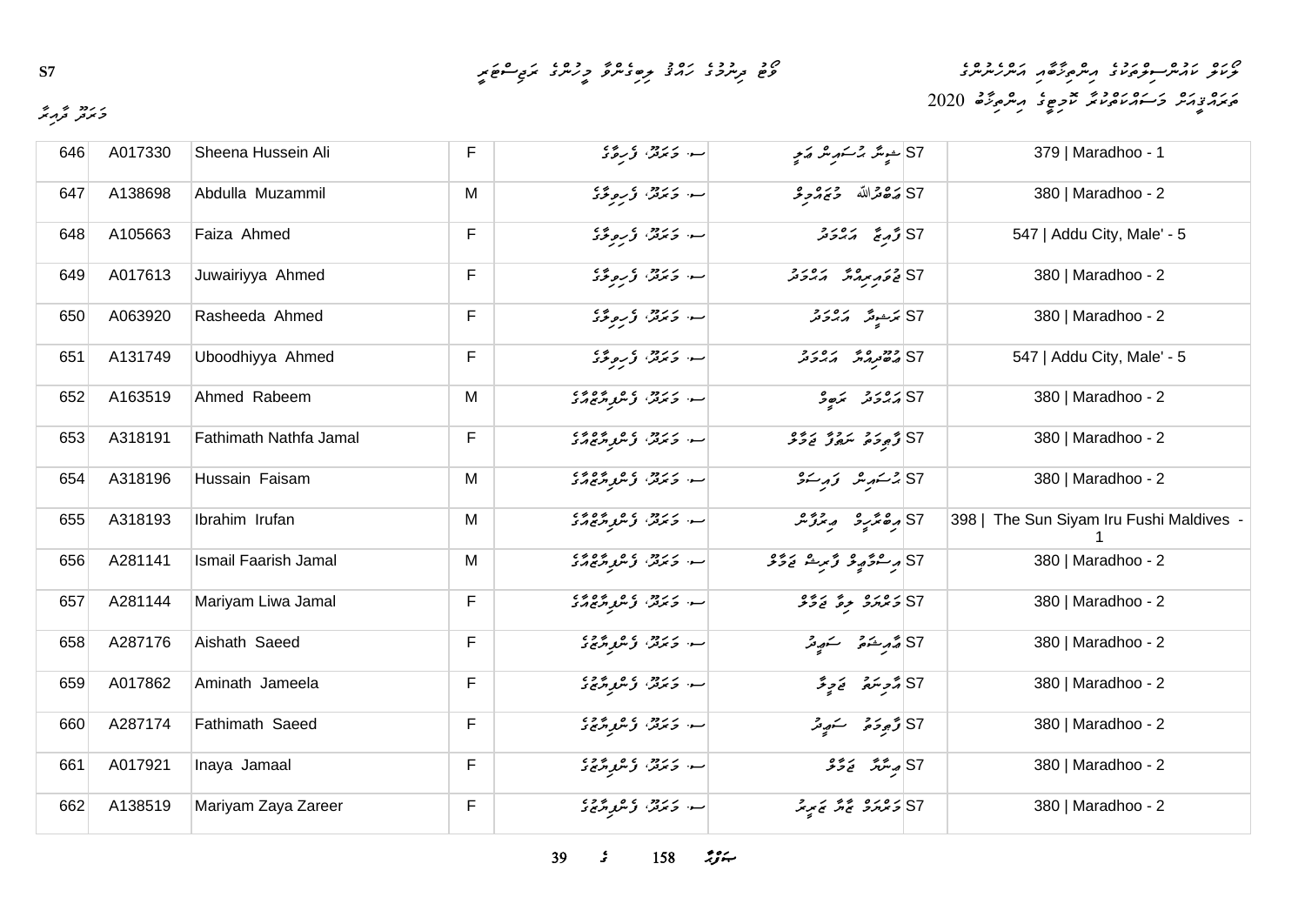*sCw7q7s5w7m< o<n9nOoAw7o< sCq;mAwBoEw7q<m; wBm;vB* م من المرة المرة المرة المرجع المرجع في المركبة 2020<br>مجم*د المريض المربوط المربع المرجع في المراجع المركبة* 

|  | シーションシー      |  |
|--|--------------|--|
|  | وتمكر فرمرسر |  |

| 663 | A023585 | Abdulla Azim                 | M            | ر درود ۱۶۵۵۰۰<br>سه کاندن وسومان             | S7 مَەھىراللە مَ <i>مّى</i> ئ              | 567   Villimale' Ehenihen - 2 |
|-----|---------|------------------------------|--------------|----------------------------------------------|--------------------------------------------|-------------------------------|
| 664 | A114346 | <b>Ahmed Yooh Nazeer</b>     | M            | ر درود ۱۶۵۵۰۰<br>سه ونوش وسومبرد             | S7 كەبر <i>و تەرەپىرى تىرى بى</i>          | 732   Fushifaru Maldives-1    |
| 665 | A017769 | Aishath Rasheedha            | $\mathsf{F}$ | ر در دور ده ۲۶۵ وي.<br>سه کريمون وسرو برو د  | S7 م <i>ەڭمەشقى تىمىش</i> ون <i>ى</i> گە   | 380   Maradhoo - 2            |
| 666 | A074837 | Ali Moosa                    | M            | سه کرده وه ۹۵۵۰                              | S7 کیمیں سی پیشہ                           | 380   Maradhoo - 2            |
| 667 | A287283 | Aminath Ziviyan Zareer       | F            | ر درود ۱۶۵۵۰۰<br>سه ونوش وسومبرد             | S7 مُرْحِسَةٌ بِمِعْ مِنْ تَأْمِيةٌ        | 380   Maradhoo - 2            |
| 668 | A020033 | Azma Ali                     | $\mathsf{F}$ | ر درود 2000 وير<br>سه ويوتر، وسودروي         | S7 <i>جَ جَيْ جَيْ</i>                     | 380   Maradhoo - 2            |
| 669 | A017444 | Fathimath Hassan             | F            | ر در دود ۵۵۵۰۰<br>سه کریمرتر، وسرو برو د     | S7 ۇ <sub>جۇ</sub> رۇ بەسەتلە              | 380   Maradhoo - 2            |
| 670 | A053899 | Hassan Zareer                | M            | ر در در ده ده ده ده د<br>سر کردن و سرو در در | S7   يَرْسَدُ مَنْ تَجْرِيْرُ              | 380   Maradhoo - 2            |
| 671 | A287282 | Hussain Zaaid Zareer         | M            | سە كەيدە ئەھەم ئە                            | S7 بُرْسَهرِ بْكَرْ بْكَرْ بْمَ بْرِ بْرْ. | 547   Addu City, Male' - 5    |
| 672 | A055495 | Ibrahim Azeem                | M            | ر درود ۱۶۵۵۰۰<br>سه ونوش وسومبرد             | S7 مەھە <i>گرى</i> ھەم 2                   | 380   Maradhoo - 2            |
| 673 | A039426 | Mohamed Nazeer               | M            | سە كەيدە ئەھەم ئە                            | S7 <i>\$22.2 نرى بىرى</i>                  | 380   Maradhoo - 2            |
| 674 | A017638 | Aishath Nadira               | F            | ہ۔ تربردو ویرسوی                             | S7 مۇم شۇم ئىتى <i>رىتى</i>                | 380   Maradhoo - 2            |
| 675 | A287813 | Ameen                        | M            | ب ريزده وعربو                                | S7 کړ <i>و</i> یګر                         | 380   Maradhoo - 2            |
| 676 | A017582 | Aminath Shaneeza             | $\mathsf{F}$ | ے ریے ویرو کے ا                              | S7 مُرْحِسَةٌ شَمَسِيَّ                    | 547   Addu City, Male' - 5    |
| 677 | A280941 | <b>Fathmath Reen Rasheed</b> | F            | ہ۔ تربردو ویرسوی                             | S7 <i>وُّهِ وَهُمْ بِرِينَ بَرَسْوِيرُ</i> | 380   Maradhoo - 2            |
| 678 | A060575 | Hussain Sinan                | M            | ے دیروہ ویرے                                 | S7 پرڪريگر سينگيٽر                         | 380   Maradhoo - 2            |
| 679 | A078452 | Ibrahim Shafeez              | M            | ر دردو ده د .<br>سه وبرتر، وترس              | S7 پ <i>رهنگرد</i> و ځوړنځ                 | 547   Addu City, Male' - 5    |

*40 sC 158 nNw?mS*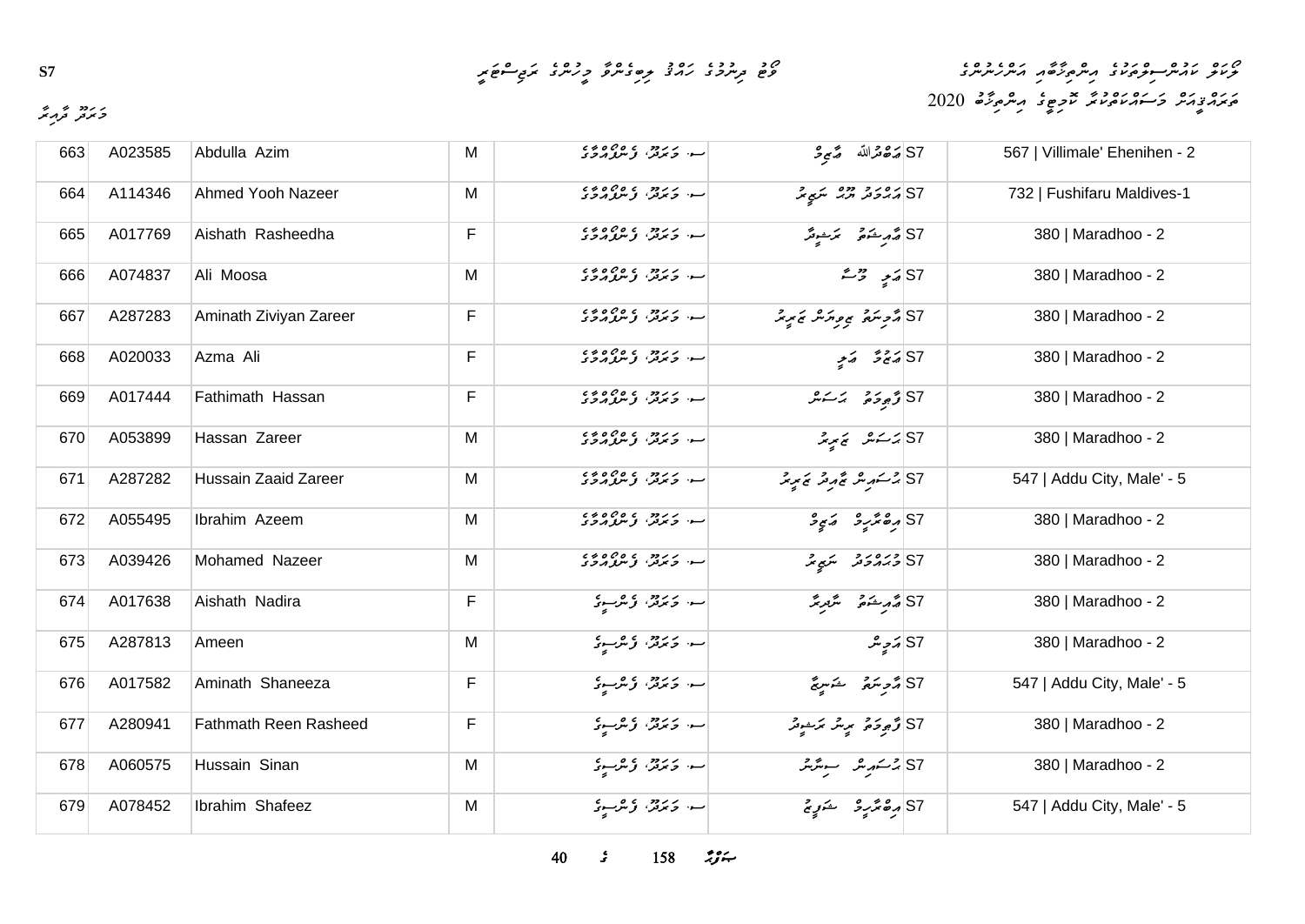*sCw7q7s5w7m< o<n9nOoAw7o< sCq;mAwBoEw7q<m; wBm;vB* م من المرة المرة المرة المرجع المرجع في المركبة 2020<br>مجم*د المريض المربوط المربع المرجع في المراجع المركبة* 

| 680 | A017697 | Maimoona Moosa        | F | ے کابردہ وکر ہے                                     | S7  كەرىخ مىشرىق ئىستىك                | 72   N. Ken'dhikulhudhoo - 1    |
|-----|---------|-----------------------|---|-----------------------------------------------------|----------------------------------------|---------------------------------|
| 681 | A153186 | Mariyam Shazeena      | F | ے کابردہ واعرے                                      | S7 كەنگەر ئىمى ئىگە بىر ئىگە ئاپ ئىگە  | 547   Addu City, Male' - 5      |
| 682 | A287834 | Mariyam Rifa Rasheed  | F | ے کابردہ ویرے                                       | S7 ك <i>ر چركز فر برگ بر شوم</i> ر     | 380   Maradhoo - 2              |
| 683 | A287829 | Mohamed Rifuaan       | M | ے رود وہ وہ                                         | S7 32023 بروژنتر                       | 380   Maradhoo - 2              |
| 684 | A287831 | Rifqa Faheem          | F | ے زردہ وعرف                                         | S7 بروْدٌ ک <sup>و</sup> رِدْ          | 547   Addu City, Male' - 5      |
| 685 | A017645 | Shameeza Moosa        | F | ے رود وہ وہ                                         | S7 شَرِيحٌ حَرْبٌ                      | 547   Addu City, Male' - 5      |
| 686 | A069665 | Aishath Nadiya Hassan | F | ر در دو دی در ه پوده<br>سه و برتر، ژ بری سهترین     | S7 مەم شەھ سىرىگە ئەسەس                | 380   Maradhoo - 2              |
| 687 | A017795 | Aminath Dhiye         | F |                                                     | S7 مُّ <i>جِ سَهوْ مِنْ جُ</i>         | 380   Maradhoo - 2              |
| 688 | A031961 | Fathimath Shadiya     | F | ر در دور ده در ۲۶ ورو د<br>سه د ترکز کل کرد سافربرد | S7 تُرجوحَ حَمَّ مِعْ مِرْتَر          | 380   Maradhoo - 2              |
| 689 | A104569 | Hawwa Nasma Hassan    | F | ر در دو ده در ه دوه<br>سه و برتر، ژ بری سه ترین     | S7  كەكرى ئىرسى كەسكىلى                | 564   Hulhumale', Ehenihen - 12 |
| 690 | A066932 | Ibrahim Nasif         | M |                                                     | S7 مەھە <i>ترى</i> دۇ س <i>تىبى</i> رۇ | 547   Addu City, Male' - 5      |
| 691 | A018046 | Naziya Hassan         | F |                                                     | S7 سَمَعِ هُرَ سَمَسَر مَسَر           | 380   Maradhoo - 2              |
| 692 | A017826 | <b>Aminath Didi</b>   | F | ر درود.<br>سه و برتر، ژبروی                         | S7 گەچ سىمۇمىيەيە                      | 381   Maradhoo - 3              |
| 693 | A024090 | Abdulla Thaufeeg      | M | – دَىمَتْرُ وِرْجِوْدَةَ م                          | S7 كەھەراللە <i>كەمرىي ت</i>           | 547   Addu City, Male' - 5      |
| 694 | A026340 | Ahmed Sideeg          | M |                                                     | S7   د ۱۳ سوه موقع د محمد السرقر<br> - | 547   Addu City, Male' - 5      |
| 695 | A166472 | Ahmed Aiman Arif      | M | سا د ټرنزا و ژېو ژ ژوند                             | S7 <i>בُיכל הקבּ</i> ית בֿית 2         | 547   Addu City, Male' - 5      |
| 696 | A018140 | Aishath Waheeda       | F | – دَىرْتْرْ، رِرْجِوْرْ دُمَىر                      | S7 مەم ئىقىم ھىيەتگە                   | 379   Maradhoo - 1              |

*41 sC 158 nNw?mS*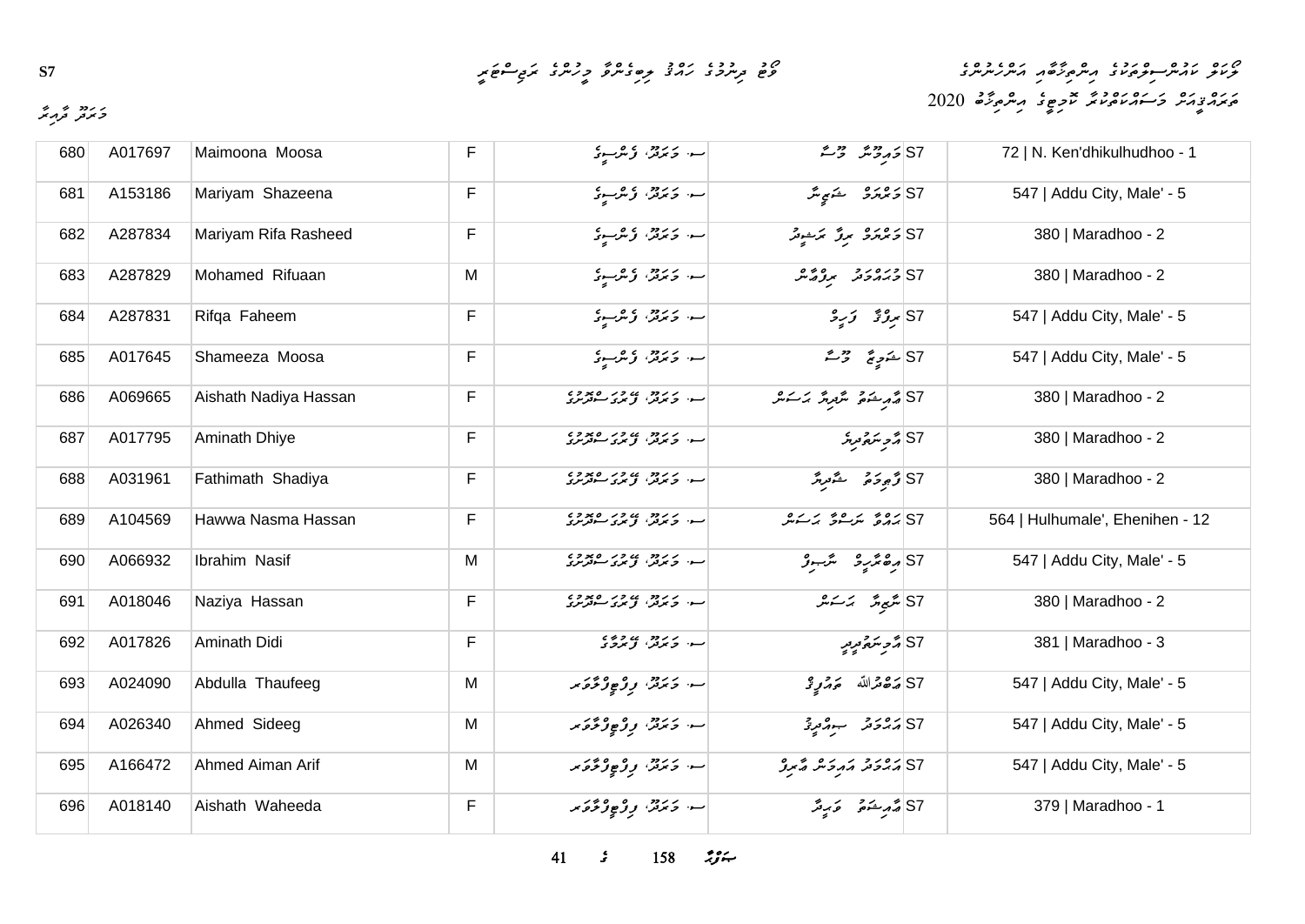*sCw7q7s5w7m< o<n9nOoAw7o< sCq;mAwBoEw7q<m; wBm;vB* م من المرة المرة المرة المرجع المرجع في المركبة 2020<br>مجم*د المريض المربوط المربع المرجع في المراجع المركبة* 

| 697 | A022033 | Ali Murthala             | M | – دَىمَتْرُ، رِرْعٍرْدَوْمَد    | S7 <i>ھَ جِي جُمْعَ َتَ</i>                       | 379   Maradhoo - 1                                          |
|-----|---------|--------------------------|---|---------------------------------|---------------------------------------------------|-------------------------------------------------------------|
| 698 | A234724 | Aminath Afeefa           | F | - - دَ بَرُوْ وِرْجٍ رُ دُوَبَر | S7 مُت <i>حِ سَعْهُ مَدِي</i> رٌ                  | 547   Addu City, Male' - 5                                  |
| 699 | A286394 | Aminath Maasa Ali        | F | -- دَىرْتْرْ، رِرْجِوْرْدُوَىر  | S7 مُر <i>َجِ مَنْ مُ</i> حَدَّ مَرَ جِمَعَ الْمَ | 379   Maradhoo - 1                                          |
| 700 | A017217 | Hussain Mujuthaba        | M | – دَىرْتْر، رِرْجِورْ دُوَىر    | S7 يُرْسَمب <sup>9</sup> وَقَعْوَةً               | 547   Addu City, Male' - 5                                  |
| 701 | A280823 | Hussain Ma'an Ali        | M | ب دَيَرُهُ، رِرُّجِورْ دُيَمَ   | S7 پر شهر بھر <i>مگر مگر</i>                      | 727   Four Seasons Resort Maldives at<br>Landaa Giraavaru-1 |
| 702 | A286403 | Mariyam Aufa Arif        | F | سە كەنگەر بولۇغۇلۇمد            | S7 كەممەر 29 كەمبەر 25                            | 547   Addu City, Male' - 5                                  |
| 703 | A280837 | Mohamed Maaish Ali       | M |                                 | S7 <i>وُبەودىر</i> ۇ <sub>م</sub> ىش كەير         | 379   Maradhoo - 1                                          |
| 704 | A026643 | Suooda Rushdy            | F | ب دَيَرُهُ، رِرُّجِورْ دُيَمَ   | S7 سىھەتتر بىرىشى <i>م</i> ىر                     | 547   Addu City, Male' - 5                                  |
| 705 | A017573 | Ahmed Amir               | M | سە كەندىق دى                    | S7 <i>مُدْدَوْرٌ مُ</i> ُومِرُ                    | 380   Maradhoo - 2                                          |
| 706 | A017593 | Aminath Muneera          | F | سه ځمرنه ویوکسترمر              | S7 مُتَّحِسَمُ مَسِيَّد                           | 564   Hulhumale', Ehenihen - 12                             |
| 707 | A102353 | Mohamed Muhyiddeen       | M | سه ځندن ویوتک میوه              | S7 כגופני כגתולתית                                | 380   Maradhoo - 2                                          |
| 708 | A017983 | Sufuriyya Abdul Gadir    | F | سه کابرده و در ۱۶۶۵             | S7 جۇمرەر مەھەر ئۇمرىر<br>S7 جۇمرەر مەھەر ئۇمرىر  | 380   Maradhoo - 2                                          |
| 709 | A055990 | Zahidha Abdul Gadir      | F | ر په ترکوده و پر د د ده د د د   | S7 تج بەنتى ئەھ تىرىخ تىرىتى                      | 380   Maradhoo - 2                                          |
| 710 | A269078 | Ahmed Abshar Rasheed     | M | ے کا ترقش و سرہ گ               | S7 <i>גېرو تر ه</i> شکړ امر شونز                  | 460   Srilanka / Colombo - 1                                |
| 711 | A158515 | <b>Basharath Rasheed</b> | F | ے کا ترقش و سرہ گ               | S7 <i>ھَڪُمَرَ جَھُ مَرَڪُونَرُ</i>               | 547   Addu City, Male' - 5                                  |
| 712 | A017135 | Abdulla Ibrahim          | M | ے کا پروژ و سرگامردی            | S7  جَدَّقْتَدَاللَّهُ مِنْ حَمَّدِيْرَ           | 380   Maradhoo - 2                                          |
| 713 | A017078 | Abdulla Rasheed          | M | ے کا بردو و سرگامردی            | S7 كەھەتراللە كىرىش <sub>و</sub> تر               | 380   Maradhoo - 2                                          |

*42 s* 158 *i*<sub>S</sub> $\approx$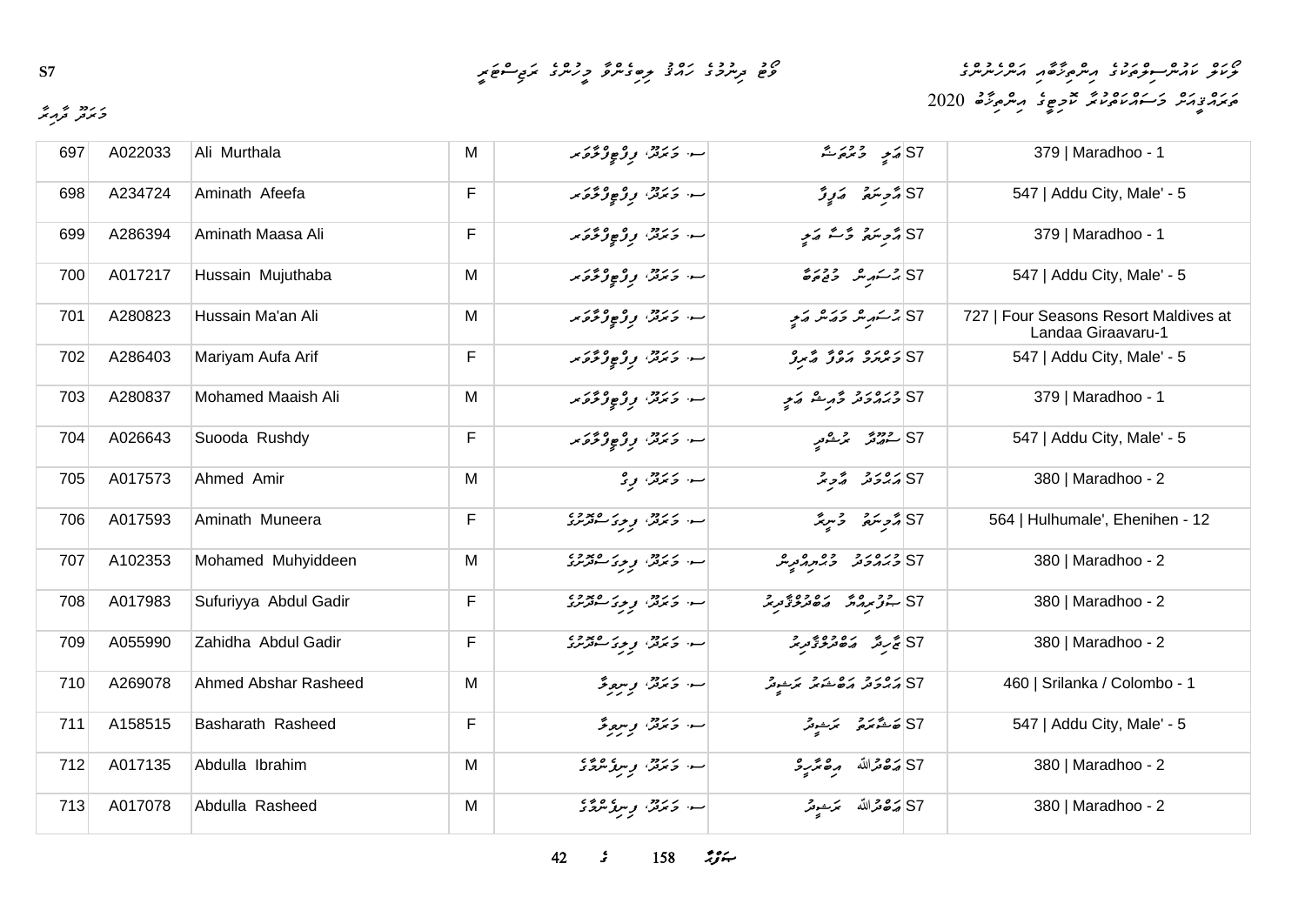*sCw7q7s5w7m< o<n9nOoAw7o< sCq;mAwBoEw7q<m; wBm;vB 2020*<br>*په پوهر وسوډيرونو لومو د موجو د مرمونه* 2020

| 714 | A017079 | Ahmed Rasheed          | M | ے کردو رسوکردی           | S7 كەبر <i>و تىل تى</i> شىقر                    | 380   Maradhoo - 2         |
|-----|---------|------------------------|---|--------------------------|-------------------------------------------------|----------------------------|
| 715 | A161841 | Hassan Shirau Rasheed  | M | ے کا بردو و سرگامردی     | S7 كەسكەش ھوت <i>ۇرقى</i> ت <i>ىر</i> ھوتر      | 547   Addu City, Male' - 5 |
| 716 | A017243 | Hussain Shunau Rasheed | M | ے کا بردو و سرگامردی     | S7 بر سَمبر مَرَ مَشْرَ مَيْرَ مَسْرِ مَرْ      | 658   COMO Maalifushi-1    |
| 717 | A280610 | Ibrahim Rayyaan Ismail | M | سە ئەيرى بوسۇسىدى        | S7 رەپرىي ئەمبۇش مەش <i>رۇپ</i>                 | 380   Maradhoo - 2         |
| 718 | A280625 | Mohamed Shabin Shuau   | M | ے کا بردو وسوی معدد      | S7 <i>دبره ب</i> ره شوه شرکتره                  | 243   AA. Himendhoo - 1    |
| 719 | A269016 | Shamanaz Rasheed       | F | ے کا بردو وسوی معاملی    | S7 شَوَّتَدَّجْ بَرَسِوِيْر                     | 380   Maradhoo - 2         |
| 720 | A269022 | Sharahnaaz Rasheed     | F | ے کا بردو وسوی معاملی    | S7 س <i>ىكەنگەنگەنگە</i> كىرىس <sub>و</sub> نىز | 380   Maradhoo - 2         |
| 721 | A017446 | Shinanaz Rasheed       | F | ے کردو وسومبردی          | S7 سېنگرىگى كرسېتر                              | 547   Addu City, Male' - 5 |
| 722 | A281255 | Aishath Dhimna         | F | سه کامرده و سرکاسهور ده  | S7 مەم شىم مەركىگە                              | 379   Maradhoo - 1         |
| 723 | A018119 | <b>Fathimath Didi</b>  | F | سه کامرود و سرر سرور ده  | S7 ۇ <sub>جو</sub> رَ <sub>م</sub> ۇرىر         | 379   Maradhoo - 1         |
| 724 | A018116 | Hassan Sajid           | M | سه کامرده و سرکاسهور ده  | S7   پرسٹریس گھری قر                            | 379   Maradhoo - 1         |
| 725 | A161884 | Jazmeena Rasheed       | F | سه کامرده و سرکاسهور ده  | S7 کے ج ج سگر - مکر شومگر                       | 379   Maradhoo - 1         |
| 726 | A153183 | Mariyam Najmeena       | F | سه کامرده و سرکاسهور ده  | S7  <i>دەرە يىق</i> وپىگە                       | 379   Maradhoo - 1         |
| 727 | A017230 | Mohamed Rasheed        | M | سه که دود و سرپرسهره مرد | S7 <i>وُبَرُوونُ بَرَ</i> حُومُ                 | 6   HA. Hoarafushi - 3     |
| 728 | A017127 | Ahmed Zulfeen          | M | سه کردود و سربردی        | S7   كەبرى قىر ئۆلگەرلىر                        | 380   Maradhoo - 2         |
| 729 | A017126 | Nahida Ibrahim         | F | ے کردو وسربرگری          | S7 مَّرْبِعَّر مِـ صَخَّرِ وَ                   | 380   Maradhoo - 2         |
| 730 | A035844 | Abdulla Shaameen       | M | ے کی ترقش و سرگار        | S7 كەھەتراللە مىگەچ <sub>ى</sub> ش              | 547   Addu City, Male' - 5 |

*43 s* 158 *i*<sub>S</sub> $\approx$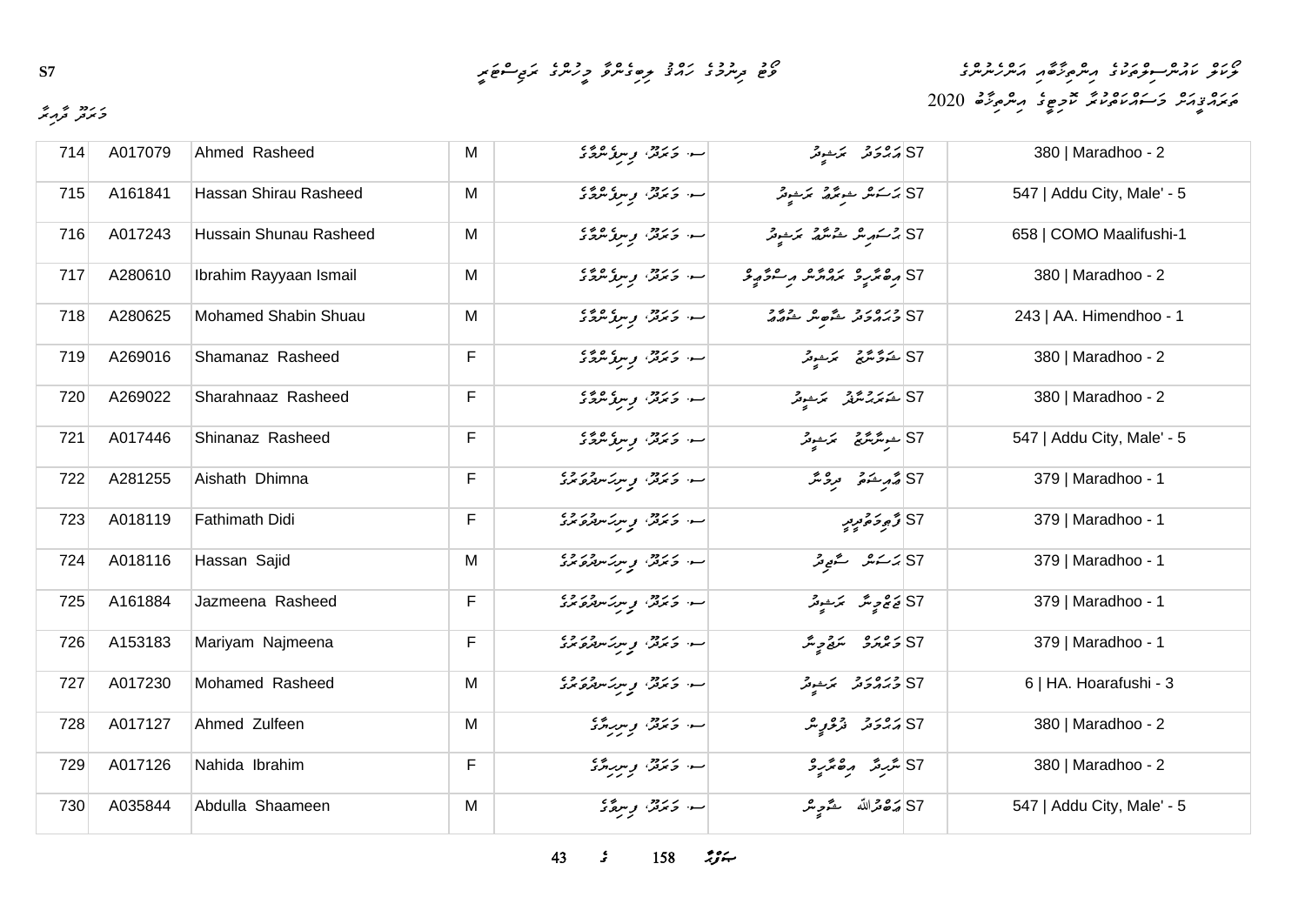*sCw7q7s5w7m< o<n9nOoAw7o< sCq;mAwBoEw7q<m; wBm;vB* م من المرة المرة المرة المرجع المرجع في المركبة 2020<br>مجم*د المريض المربوط المربع المرجع في المراجع المركبة* 

| 731 | A017956 | Aishath Fauzy           | F           | ے دیکھی وسرگانگی                      | S7  <i>مەم ھۇمىي</i>                              | 379   Maradhoo - 1         |
|-----|---------|-------------------------|-------------|---------------------------------------|---------------------------------------------------|----------------------------|
| 732 | A287750 | Fathimath Muneesha      | F           | ے زیروی و سرگانا                      | S7 ۇ <sub>م</sub> وڭ ق <sup>ى</sup> رىش           | 379   Maradhoo - 1         |
| 733 | A287748 | Mariyam Muna            | F           | ے کے ترقش و سرگانی                    | S7 <i>وَ بُرْمَرْ وَ وَ مُرَّ</i>                 | 379   Maradhoo - 1         |
| 734 | A034714 | Ahmed Mufeed            | M           | سه و دره و وه و و                     | S7 <i>ډُرونو وونو</i>                             | 547   Addu City, Male' - 5 |
| 735 | A035070 | Aishath Hidhaya         | F           | ـــ درود ووړوه                        | S7 مەم شىم بەتىرىتى                               | 379   Maradhoo - 1         |
| 736 | A017234 | Ali Siyad               | M           | ے درود وہ وہ<br>ے ویرس وہرس           | S7 ک <sup>ے</sup> جو سوشر                         | 379   Maradhoo - 1         |
| 737 | A017274 | Aminath Fareedha Hassan | F           | سه درود وه وه.<br>  سه د برود وه برس  | S7 مٌرَ سَمَعٌ   وَ مِرِمَّزٌ   يَا سَمَسْ        | 379   Maradhoo - 1         |
| 738 | A274154 | Hawwa Zahira            | $\mathsf F$ | - ریز وه ده ده                        | S7 ئەم قىم قى ئىرىتىگە                            | 547   Addu City, Male' - 5 |
| 739 | A017494 | Mariyam Majuda          | F           | ر در دو وه وه<br>سه وندس وه مرس       | S7 كەممەر <i>2 كە</i> قر                          | 379   Maradhoo - 1         |
| 740 | A269611 | Meefa Khalid            | F           | در دور وه وه<br>  سن تو بر تر و بر سر | S7  <sub>جو</sub> ڙ - گ <sup>و</sup> وٽر          | 547   Addu City, Male' - 5 |
| 741 | A022807 | Mohamed Wajdee          | M           | ب روده وه ده ده                       | S7 <i>وبرو دي و وف</i> ي                          | 379   Maradhoo - 1         |
| 742 | A105210 | Soodul Anvaru           | M           | ر در دو وه وه<br>سه وندس وه مرس       | S7 سەھەم ھەر ج                                    | 329   GA. Dhaandhoo - 2    |
| 743 | A071614 | Abdul Gahaar            | M           | ر بر دوه و پروس                       | S7 پەھ ترىۋى تەرىپى                               | 380   Maradhoo - 2         |
| 744 | A103706 | <b>Abdul Shakoor</b>    | M           | ے زردہ وگھری                          | S7 پرەۋە مەدد د                                   | 380   Maradhoo - 2         |
| 745 | A017755 | Ahmed Kamil             | M           | ے کردو وگھری                          | S7 كەندى قىم بۇ ئىلگەن ئى                         | 380   Maradhoo - 2         |
| 746 | A017562 | Aishath Shazla          | F           | ب- د بردو، و پژویرد                   | S7 <sub>م</sub> ُم <i>ْ مِشْہُ مِنْ شَہْرُ مُ</i> | 380   Maradhoo - 2         |
| 747 | A161865 | Ali Auraf               | M           | ب ریزده و پژویزی                      | S7 <i>مَرْمٍ مَمْ</i> مَعْرُ                      | 380   Maradhoo - 2         |

*44 sC 158 nNw?mS*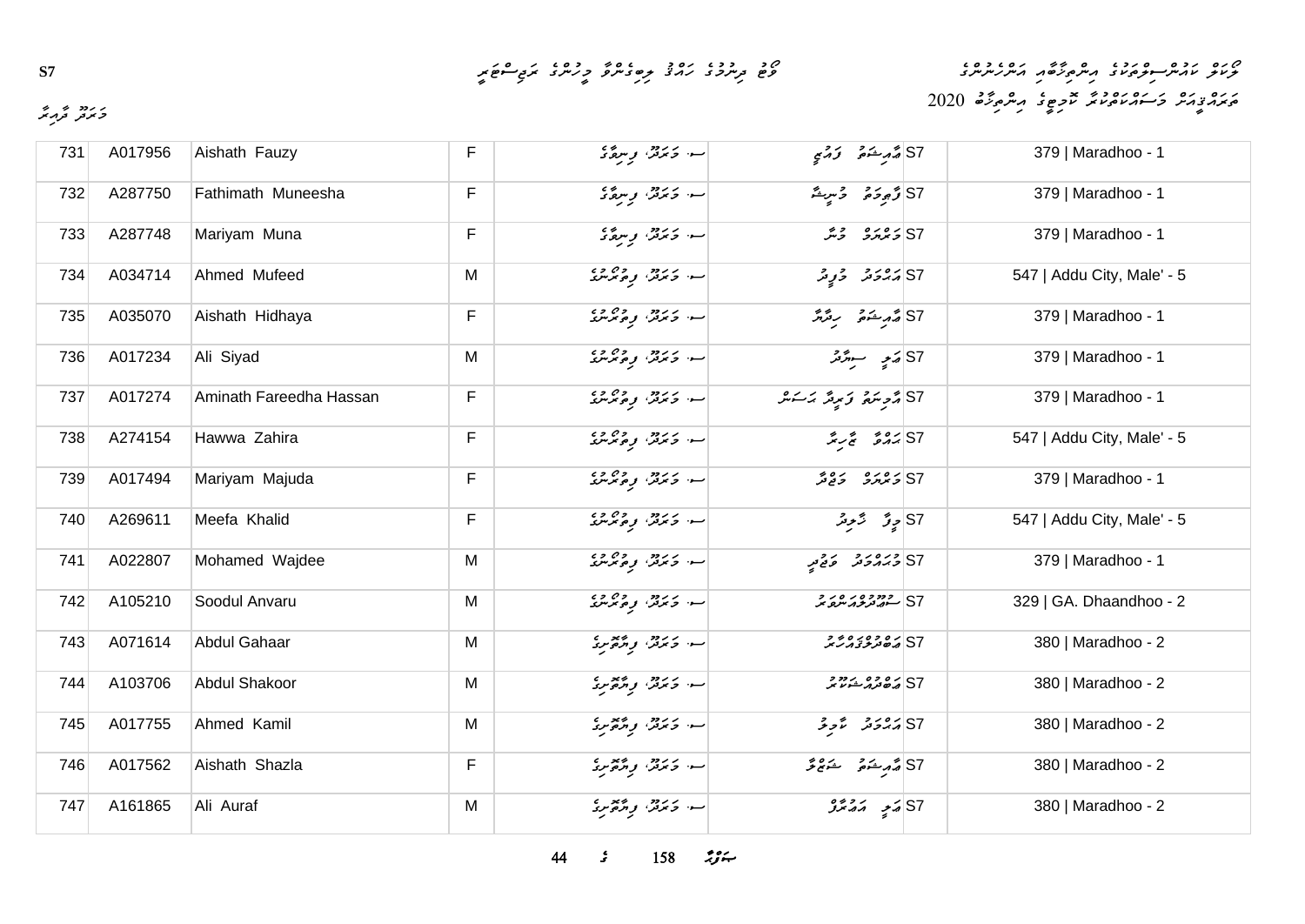*sCw7q7s5w7m< o<n9nOoAw7o< sCq;mAwBoEw7q<m; wBm;vB 2020*<br>*په پوهر وسوډيرونو لومو د موجو د مرمونه* 2020

| 748 | A161863 | Hassan Akhbaar            | M           | ے کریں ویڈیوی                                  | S7 ئەسەمبىر مە <i>زھ</i> ىر                              | 380   Maradhoo - 2                                          |
|-----|---------|---------------------------|-------------|------------------------------------------------|----------------------------------------------------------|-------------------------------------------------------------|
| 749 | A287066 | Hawwa Namsa               | F           | ر در دور<br>سه د برتر، و پره برد               | S7 بَرْدُوْ سَرْدْتُهُ                                   | 564   Hulhumale', Ehenihen - 12                             |
| 750 | A287064 | Hussain Auzar             | M           | ر در دور<br>سه د برتر، و پره برد               | S7 يُرْسَمَ بِهِ مَرْبَدَ بِرَ                           | 380   Maradhoo - 2                                          |
| 751 | A017668 | Ibrahim Ansaar            | M           | ے کردو ویکھیں                                  | S7 مەھە <i>گرى</i> ھەرگە ئەر                             | 380   Maradhoo - 2                                          |
| 752 | A161864 | Mariyam Razna             | F           | ر در دور<br>سه د برتر، و پره برد               | S7 ئ <i>ۈچرى ئىچ ئى</i> ر                                | 380   Maradhoo - 2                                          |
| 753 | A017608 | Mohamed Azhaar            | M           | ر بر دو.<br>پ د برتر، و پژونزی                 | S7 <i>בגם בב האבצב</i>                                   | 547   Addu City, Male' - 5                                  |
| 754 | A331301 | Mohamed Luban Gahhar      | M           | ر بر دو.<br>پ د برتر، و پژونزی                 | S7 دره د د وه مه ده د د                                  | 547   Addu City, Male' - 5                                  |
| 755 | A287065 | Moosa Ajwadh              | M           | ر در دور<br>سه د برتر، و پره برد               | S7الرشش پروگرونر                                         | 419   Paradise Island Resort and Spa - 1                    |
| 756 | A017717 | Abdulla Rasheed           | M           | ر درود و ور د ،<br>سه و برتر، ژگرو برد         | S7 مَەھْمَراللە مَرْسِعْتْر                              | 380   Maradhoo - 2                                          |
| 757 | A280977 | <b>Ahmed Sarim Naseer</b> | M           | ر درود و ور د .<br>سه کامرتن و څوکامرۍ         | S7 كەندى قىر ئىسى ئىسىم ئىسىم                            | 727   Four Seasons Resort Maldives at<br>Landaa Giraavaru-1 |
| 758 | A287034 | Aishath Saina Naseer      | F           | ر در دور دور د<br>ر. د پرتر، و ژوند            | S7 مُەم ھۇم سۇم مَر مَرَسومُر                            | 547   Addu City, Male' - 5                                  |
| 759 | A017677 | Aminath Baduriyya         | F           |                                                | S7 <i>مُجِسَعة</i> <del>صَ</del> رْبِرْ مُرَّ            | 380   Maradhoo - 2                                          |
| 760 | A017655 | Fathimath Sharufiyya      | $\mathsf F$ | ر بر دو و و بر د .<br>سه او برتر، تو تو تو برو | S7 <i>وَّجِ دَمَّةَ</i> شَمَع <i>ْ و</i> َمَّةَ <i>ّ</i> | 380   Maradhoo - 2                                          |
| 761 | A043371 | Hassan Rasheed            | M           | ر بر دو و و بر د .<br>سه او برتر، تو تو تو برو | S7   پرسكانلار   كرىغونلار                               | 547   Addu City, Male' - 5                                  |
| 762 | A017598 | Hussain Rasheed           | M           | ر بر دو و و بر د .<br>سه او برتر، تو تو تو برو | S7  ترسكور مركب كرمنيوتر                                 | 425   One & Only Reethi Rah, Maldives - 1                   |
| 763 | A035392 | Ibrahim Rasheed           | M           | ر بر دو و و بر د .<br>سه او برتر، تو تو تو برو | S7 مەھەر بۇ سىم ئىرىدىنى<br>S7                           | 547   Addu City, Male' - 5                                  |
| 764 | A017602 | Ismail Rasheed            | M           | ر درود و وی د<br>سه کامرتن توگوکامری           | S7 م <sup>ر</sup> مەگەر بىر سىزىسى كىرىدىن كىل           | 380   Maradhoo - 2                                          |

*45 sC 158 nNw?mS*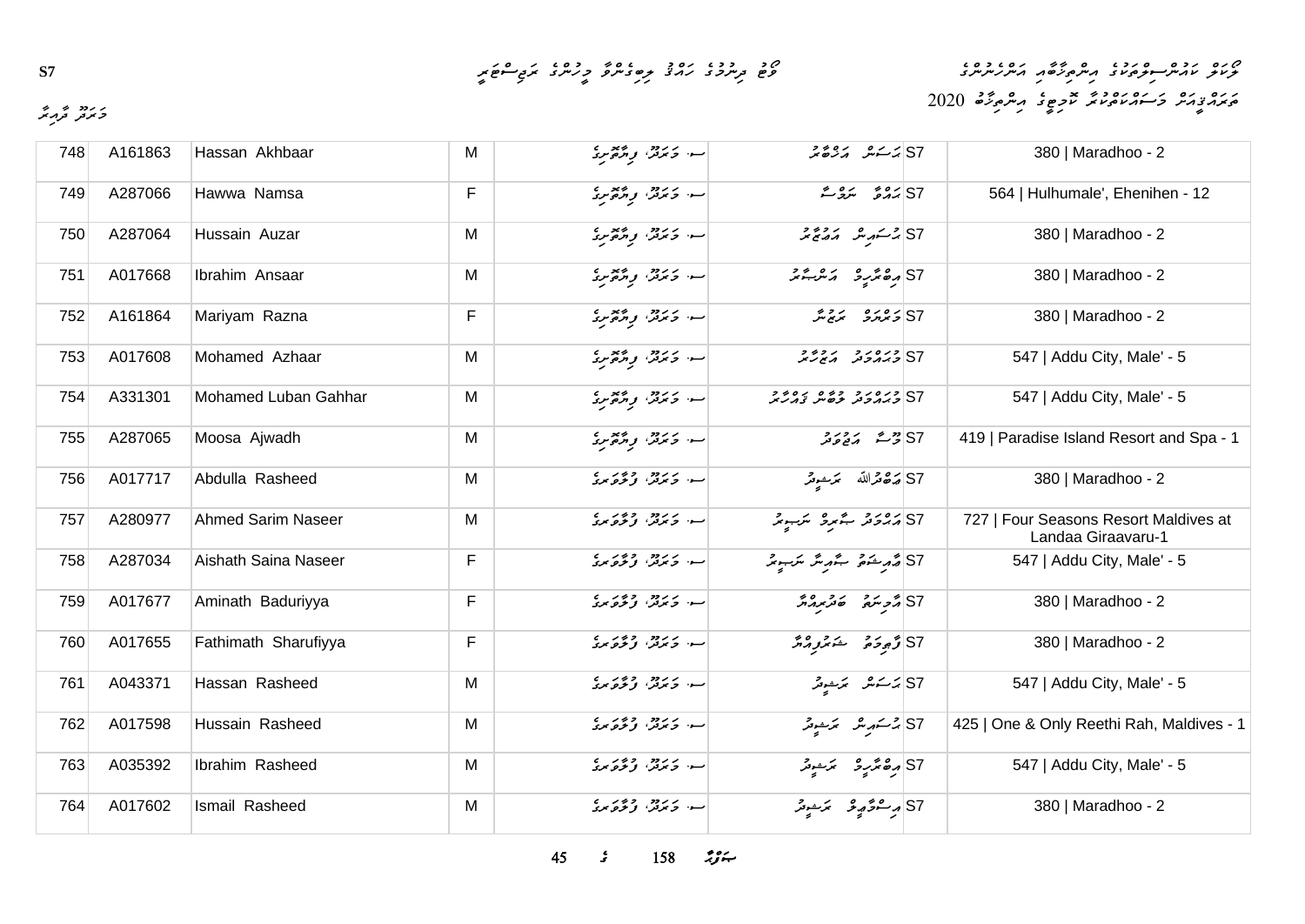*sCw7q7s5w7m< o<n9nOoAw7o< sCq;mAwBoEw7q<m; wBm;vB* م من المرة المرة المرة المرجع المرجع في المركبة 2020<br>مجم*د المريض المربوط المربع المرجع في المراجع المركبة* 

| 765 | A017658 | Mariyam Rishana               | $\mathsf{F}$ | سه کابرده ولور پا                             | S7 كەنگەر ئىم ئىگەنگە                    | 380   Maradhoo - 2                                     |
|-----|---------|-------------------------------|--------------|-----------------------------------------------|------------------------------------------|--------------------------------------------------------|
| 766 | A287035 | Mariyam Saula Naseer          | $\mathsf{F}$ | ر بر دو و و بر د .<br>سه او برتر، تو توڅو برو | S7 كەنگەر ئەرگە ئەسلىمىسى ئىككىت ئىسلامى | 380   Maradhoo - 2                                     |
| 767 | A017666 | Mohamed Rasheed               | M            | ر درود و و در ه<br>سه کامرنس و څوکامری        | S7 <i>وُبَرُودُو تَرَ</i> حُومُرُ        | 380   Maradhoo - 2                                     |
| 768 | A287029 | Shurufa Naseer                | $\mathsf{F}$ | ر درود و و در ه<br>سه کامرتن و څوکامري        | S7 شەمر <i>ۇ مىن</i> بەممە               | 380   Maradhoo - 2                                     |
| 769 | A079268 | <b>Abdul Latheef</b>          | M            | سە ئەندىق ئۇنجار                              | S7 كەھەر مۇمۇ                            | 422   Club Med Kanifinolhu - 1                         |
| 770 | A287293 | Ahmed Latheef                 | M            | سە ئەترىق ئۇنۇب                               | S7 كەشكەتقى ئۇم <sub>ۇ</sub> تى          | 707   Dreamland, The Unique Sea & Lake<br>Resort/Spa-1 |
| 771 | A287905 | Fathimath Afa Abdul Latheef   | F            | سە ئەندىق ئۇغار                               | S7 ژُجِ زَمَ ۾ رُه ره ده ر               | 547   Addu City, Male' - 5                             |
| 772 | A281300 | Ibrahim Adhif Abdul Latheef   | M            | سە ئەندىق ئۇغار                               | S7 رەڭرىر 3 مەر مەدر مور                 | 547   Addu City, Male' - 5                             |
| 773 | A287292 | Mohamed Latheef               | M            | سە ئەندىق ئۇنجار                              | S7 <i>\$222 حَجو</i> ثر                  | 547   Addu City, Male' - 5                             |
| 774 | A023205 | Abdulla Rasheed               | M            | ے کروڑ ہو گیا گا                              | S7 مَەھْرَاللَّهُ مَمَرْسُومَّر          | 379   Maradhoo - 1                                     |
| 775 | A161855 | Abdulla Shiyas                | M            | ے دیں ہو دہ                                   | S7 كەڭقىراللە خى <i>مۇ</i> گ             | 379   Maradhoo - 1                                     |
| 776 | A077118 | Fathimath Mohamed             | $\mathsf{F}$ | ے کروڑ ہو گیا گا                              | S7 ژُجِ <i>دَه دره دو</i>                | 379   Maradhoo - 1                                     |
| 777 | A287479 | <b>Fathimath Rifa Rasheed</b> | $\mathsf F$  | ے کروڑ ہو گھ                                  | S7 زُّەپ دَمْ بِرزٌ بَرَسُوتر            | 460   Srilanka / Colombo - 1                           |
| 778 | A287474 | Fathimath Thuhufa Wadhood     | F            | ے کروڑ ہو گیا گا                              | S7 ژُجِ پر و ووی پروو                    | 379   Maradhoo - 1                                     |
| 779 | A017438 | Ibrahim Shijah                | M            | ے کابردہ ہوسرگائی                             | S7 مەھەر بەر ھەرقە 12 مەرق               | 547   Addu City, Male' - 5                             |
| 780 | A124209 | Mohamed Jinah                 | M            | ے زیروہ بوروی                                 | S7 <i>\$22.25 يې مگ</i> ر                | 379   Maradhoo - 1                                     |
| 781 | A124552 | Ali Amir                      | M            | ے دیکھ تر ہوتا ہے                             | S7 <i>۾ مؤج</i> ر                        | 32   HDh. Nolhivaran - 1                               |

*46 s* 158 *i*<sub>S</sub> $\approx$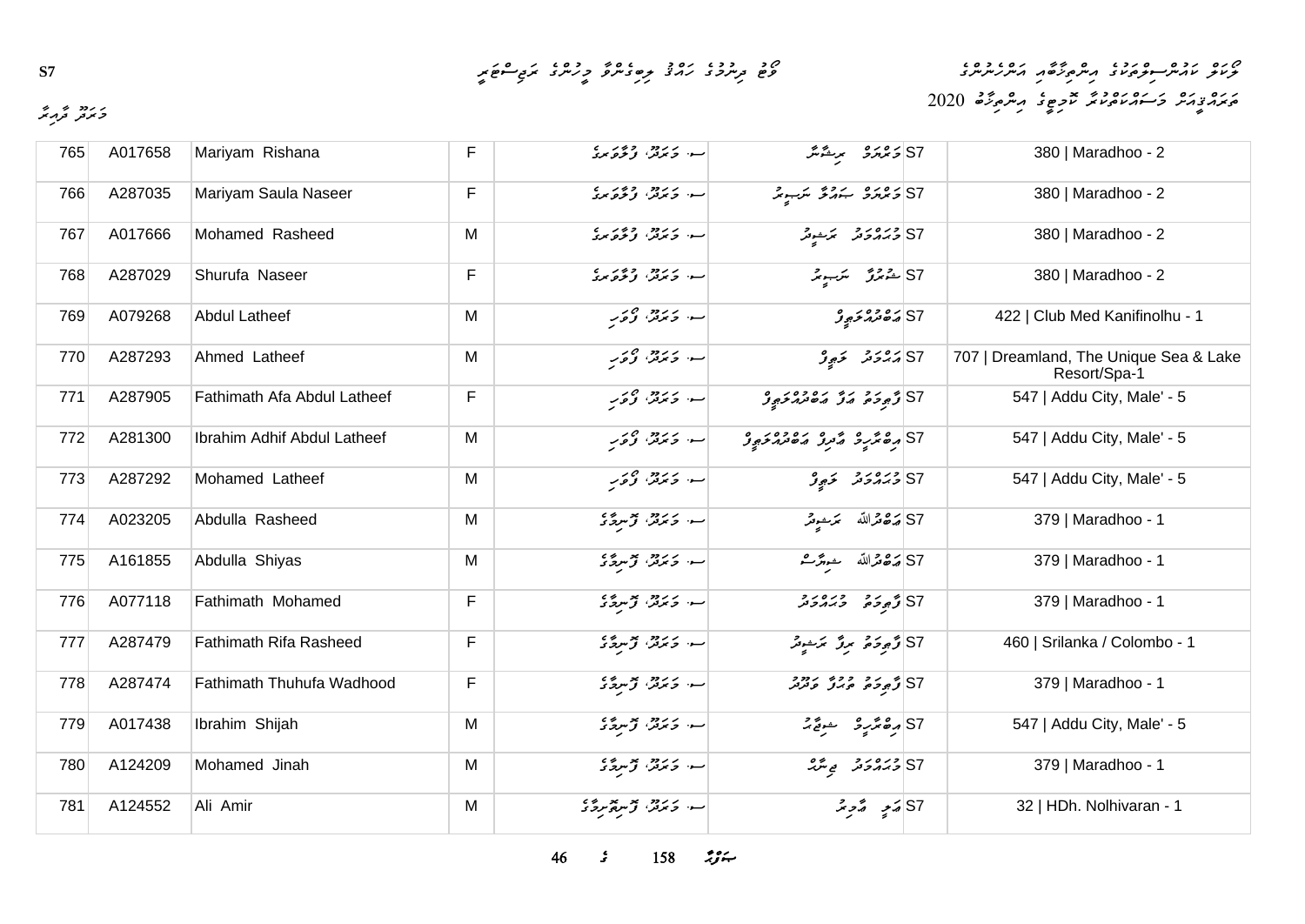*sCw7q7s5w7m< o<n9nOoAw7o< sCq;mAwBoEw7q<m; wBm;vB* م من المرة المرة المرة المرجع المرجع في المركبة 2020<br>مجم*د المريض المربوط المربع المرجع في المراجع المركبة* 

| 782 | A157633 | Zulaikha                     | F            | - ئەندىق ۋىبرىمرىرى                  | S7 ىج ئۇم <i>ر</i> ىگە                                                           | 381   Maradhoo - 3         |
|-----|---------|------------------------------|--------------|--------------------------------------|----------------------------------------------------------------------------------|----------------------------|
| 783 | A090078 | Abdulla Mohamed              | M            | ب رىردە بىرى ق                       | S7 مَەھْمَراللە ئەرەبەر                                                          | 381   Maradhoo - 3         |
| 784 | A326749 | Ahmed Afaaf Abdulla          | M            | سه درود بده وه                       | S7 م بروبر م ترو م كام الله                                                      | 381   Maradhoo - 3         |
| 785 | A069927 | Mariyam Moosa                | $\mathsf F$  | ر بر دو بره وه<br>ب- بر برتر، تو برگ | S7 دېمبرو ديگ                                                                    | 547   Addu City, Male' - 5 |
| 786 | A017876 | Moosa Adam                   | M            | سه ريزده بدي وه                      | S7 چې په ډېرو                                                                    | 454   Asseyri Jail - 1     |
| 787 | A287845 | Nishal Moosa                 | M            | ر بر دو بره وه<br>ب- وبرتر، تربرگو   | S7 سرشمو تر محرث                                                                 | 381   Maradhoo - 3         |
| 788 | A017928 | Ahmed Rasheed                | M            | سە كەندىق كۆيرۈگۈند                  | S7 <i>مَہُدُوَ مَمْ</i> سَمِعِ مِنْ                                              | 381   Maradhoo - 3         |
| 789 | A036999 | Aishath Ali                  | $\mathsf F$  | سە كەندىق كۆيرۈگۈند                  | S7 مُدِيسَة مَرِ                                                                 | 547   Addu City, Male' - 5 |
| 790 | A057603 | Aishath Fareena              | F            | سە كەندىق كۆيرۈگۈند                  | S7 م <i>ۇم شۇق ق<sup>ى</sup>م</i> رى <i>ن</i> گە                                 | 547   Addu City, Male' - 5 |
| 791 | A287856 | Aishath Sifla                | F            | سە كەندىق كۆيرۈگۈند                  | S7 مەم ئىقتىم سىرتىگە                                                            | 381   Maradhoo - 3         |
| 792 | A018111 | Aminath Ali                  | $\mathsf{F}$ | سە كەندىق كۆيرۈگۈند                  | S7 مُجِسَعَۃ مَعِ                                                                | 547   Addu City, Male' - 5 |
| 793 | A144088 | Aminath Visama Ahmed Rasheed | $\mathsf F$  |                                      | S7 مُرْحِسَةٌ وِسَعَّرَ مِرْدُونَ مَرْشِينٌ   سَنْ وَمَرْنَزُ وَمُرْتَوَفِرَمَدَ | 547   Addu City, Male' - 5 |
| 794 | A100219 | Fathimath Liusha             | $\mathsf F$  | سە كەندىق كۆيىرۇ ئۆتۈپر              | S7 تَ <i>وجودَة مِدمَّ</i>                                                       | 547   Addu City, Male' - 5 |
| 795 | A281130 | Ibrahim Shamveel             | M            | سە كەندىق كۆيىرۇ ئۆتۈپر              | S7 ب <i>رھنڙپ</i> و شر <i>و</i> موثر                                             | 453   Maafushi Jail - 2    |
| 796 | A057602 | Mariyam Ali                  | $\mathsf F$  | سە كەندىق كۆيرۈگۈند                  | S7 كەنگەنى كەي <sub>ج</sub>                                                      | 547   Addu City, Male' - 5 |
| 797 | A151047 | Mariyam lufa                 | $\mathsf F$  | سە كەندىق كۆيرۈگۈند                  | S7 كا <i>ئەمەق مەمۇقى</i>                                                        | 547   Addu City, Male' - 5 |
| 798 | A120870 | Mohamed Firshan              | M            | سە كەندىق كۆيرۈگۈند                  | S7 دېم ده د برخش ه                                                               | 547   Addu City, Male' - 5 |

*47 sC 158 nNw?mS*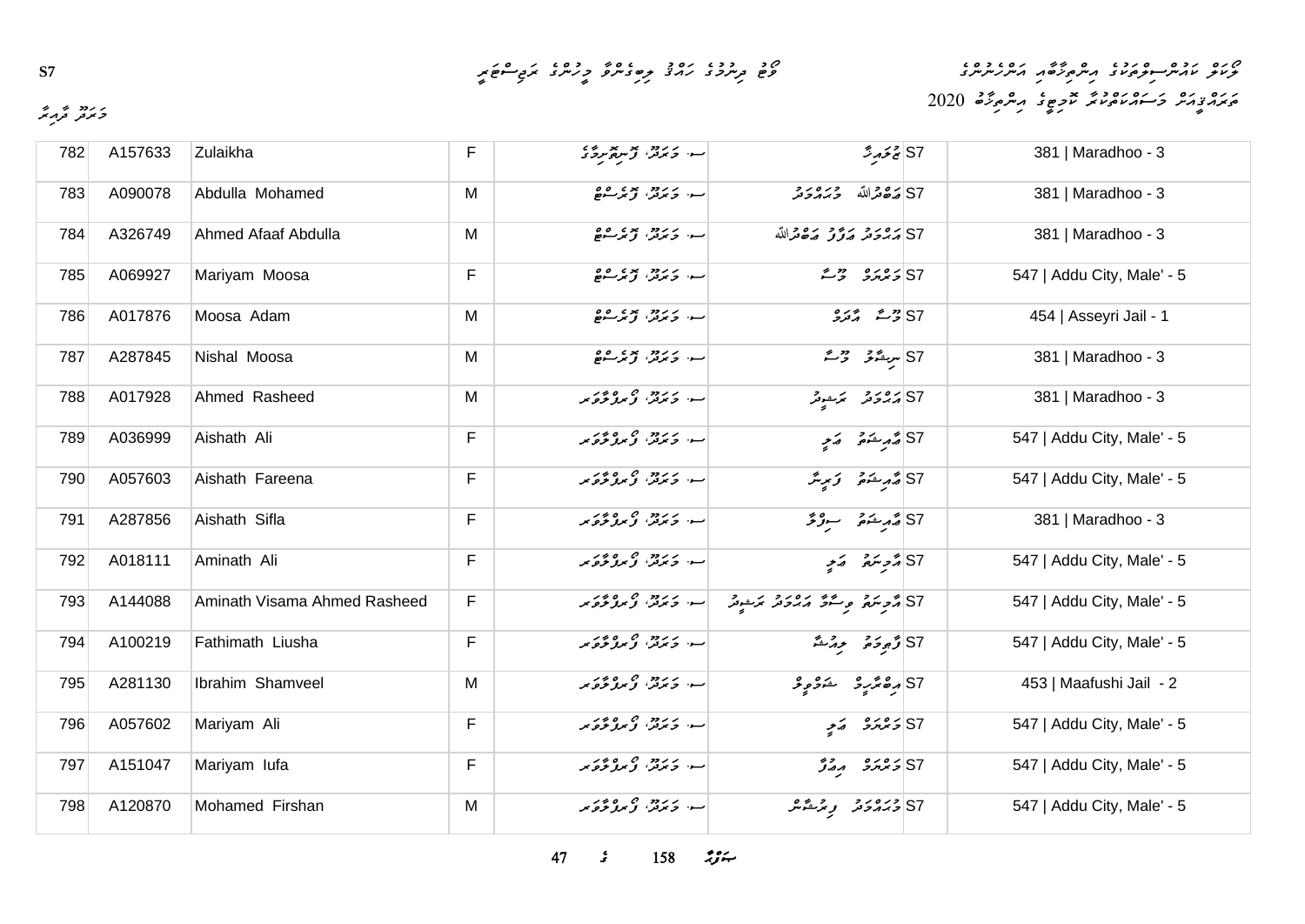*sCw7q7s5w7m< o<n9nOoAw7o< sCq;mAwBoEw7q<m; wBm;vB* م من المرة المرة المرة المرجع المرجع في المركبة 2020<br>مجم*د المريض المربوط المربع المرجع في المراجع المركبة* 

| 799 | A287848 | Thauma           | F           | سە كەندىق كۆيرۈگۈيمە                                                                                                                                                                                                            | 52/57                                               | 381   Maradhoo - 3            |
|-----|---------|------------------|-------------|---------------------------------------------------------------------------------------------------------------------------------------------------------------------------------------------------------------------------------|-----------------------------------------------------|-------------------------------|
| 800 | A317928 | Abdullah Hishaan | M           | ے ویرس وویروی                                                                                                                                                                                                                   | S7 كەمھەتراللە بەيشەتر                              | 379   Maradhoo - 1            |
| 801 | A017766 | Aishath Hussain  | F           | ر ر دو ووو ده.<br>پ د ترس و ترس                                                                                                                                                                                                 | S7 مُەم شەقر ب <sub>ە</sub> شەم بىر                 | 379   Maradhoo - 1            |
| 802 | A018066 | Aminath Zulaikha | $\mathsf F$ | ر درود وود ده.<br>سه د برتر، ژنومبرگرد                                                                                                                                                                                          | S7 أُمُّ حِسَمٌ مَحْمَدِ مُحَ                       | 547   Addu City, Male' - 5    |
| 803 | A154591 | Hawwa Dhiye      | F           | ے کریں ووجہ ہے                                                                                                                                                                                                                  | S7 ئەۋگە ئېرىتر                                     | 567   Villimale' Ehenihen - 2 |
| 804 | A017970 | Ibrahim Hamid    | M           | ر درود وود ده د<br>سه د برتر، ژنژسرگرد                                                                                                                                                                                          | S7 م <i>ەھترى</i> ئەرىر                             | 379   Maradhoo - 1            |
| 805 | A017898 | Mariyam Zahira   | F           | ر درود وود ده د<br>سه د برتر، ژنژسرگرد                                                                                                                                                                                          | S7 <i>جُهْرَدْ تَجْ بِ</i> تَدْ                     | 379   Maradhoo - 1            |
| 806 | A017969 | Saudhullah Ahmed | M           | ر درود وود ده د<br>سه د برتر، ژنژسرگرد                                                                                                                                                                                          | S7 كەچرىتىراللە كەبر <i>ە دى</i> ر                  | 379   Maradhoo - 1            |
| 807 | A076084 | Ali Hussain      | M           | ה ג'ודי צ'ידי ג'ודי ג'ודי ג'ודי ג'ודי ג'ודי ג'ודי ג'ודי ג'ודי ג'ודי ג'ודי ג'ודי ג'ודי ג'ודי ג'ודי ג'ודי ג'ודי<br>ה'ודי ג'ודי ג'ודי ג'ודי ג'ודי ג'ודי ג'ודי ג'ודי ג'ודי ג'ודי ג'ודי ג'ודי ג'ודי ג'ודי ג'ודי ג'ודי ג'ודי ג'ודי ג' | S7   پر پر پر شهر مثر                               | 380   Maradhoo - 2            |
| 808 | A287325 | Ahmed Fariz      | M           | ر ر دو و و د و د<br>سر تر <del>ت</del> رتر کو مرض                                                                                                                                                                               | S7 كەندى قىرىمىتى ئى                                | 547   Addu City, Male' - 5    |
| 809 | A017825 | Aishath Habeeba  | F           | ر ر دور و د د د د<br>سه ر <del>ر د</del> ر و د ه مر                                                                                                                                                                             | $50 - 25$ $\sim$ $\sim$ $\sim$ $\sim$ $\sim$ $\sim$ | 381   Maradhoo - 3            |
| 810 | A024201 | Ali Lareef       | M           | ر ر دو و د د د<br>سه کريمن و د ه ه                                                                                                                                                                                              | S7 <i>ھَ جِه خَمَيونَ</i>                           | 381   Maradhoo - 3            |
| 811 | A287327 | Aminath Faina    | $\mathsf F$ | ر ر در دور د د د د د<br>سه ر تر تر تر مرض تر                                                                                                                                                                                    | S7 مَّ <i>حِيسَمَة وَ م</i> ِسَّر                   | 547   Addu City, Male' - 5    |
| 812 | A280909 | Ibrahim Fail'u   | M           | ر ر در دور د د د د د<br>سه ر تر تر تر مرض تر                                                                                                                                                                                    | S7 مەھە <i>تگىي</i> قىم شە                          | 547   Addu City, Male' - 5    |
| 813 | A027164 | Abdul Wahhab     | M           | ر درده دره و د<br>سه کامرنس کانرمانوی                                                                                                                                                                                           | S7 پره ووړه وو                                      | 158   K. Maafushi - 2         |
| 814 | A270902 | Abdulla Fahmee   | M           | ر درود دره دره<br>سه وبرتر، وترمانوی                                                                                                                                                                                            | S7  رَدْهُ مَرْاللّه     وَرْحِي                    | 380   Maradhoo - 2            |
| 815 | A270904 | Ahmed Fahmy      | M           | ر درود دره دره<br>سه وبرتر، وترمانوی                                                                                                                                                                                            | S7   كەندى كەرىپىيە قاراقىيە <i>كە</i> ر            | 380   Maradhoo - 2            |

*48 s* 158 *i*<sub>S</sub> $\approx$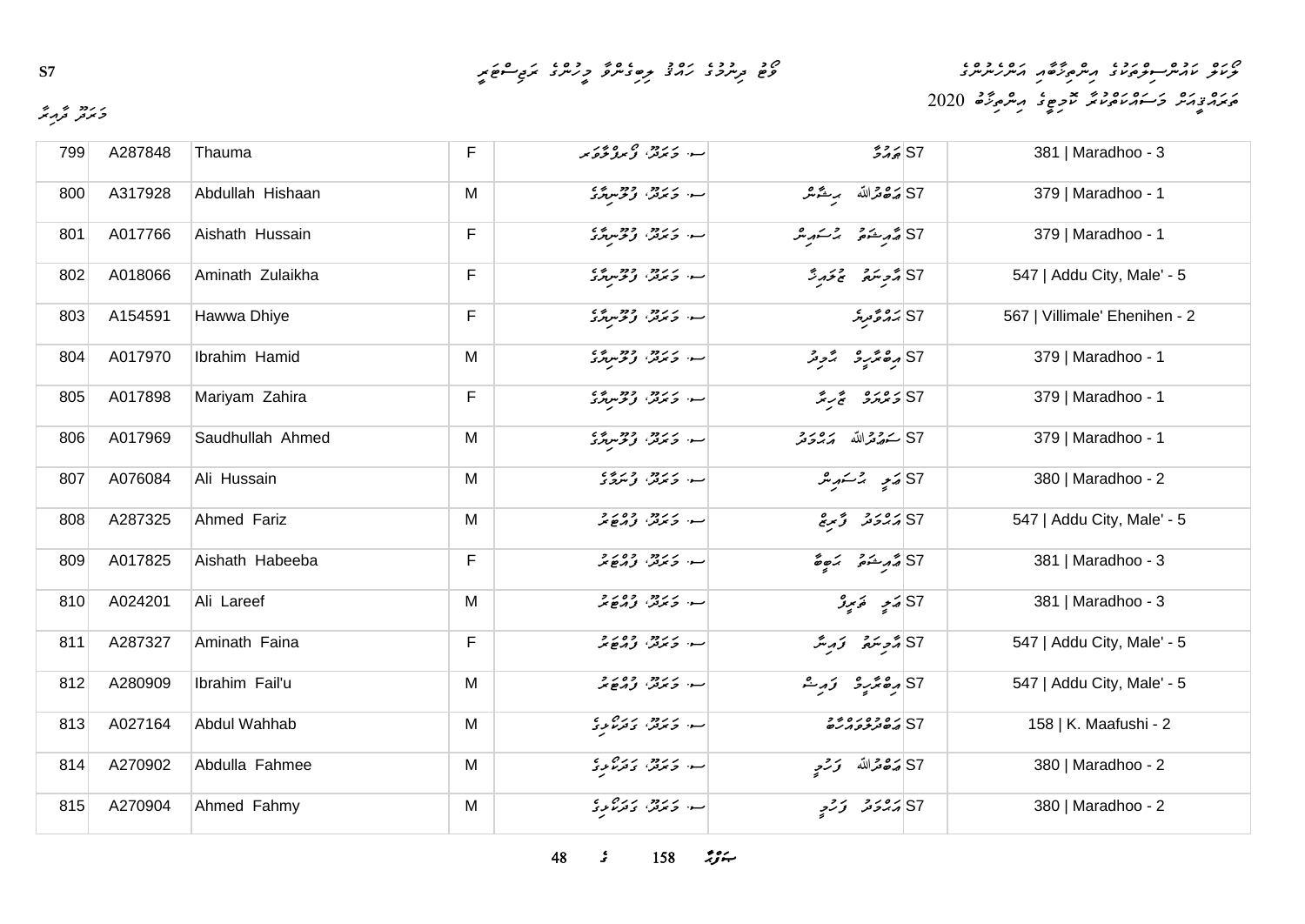*sCw7q7s5w7m< o<n9nOoAw7o< sCq;mAwBoEw7q<m; wBm;vB* م من المرة المرة المرة المرجع المرجع في المركبة 2020<br>مجم*د المريض المربوط المربع المرجع في المراجع المركبة* 

|  | ر ردد به پر<br>د نر تر تر بر |
|--|------------------------------|
|  |                              |

| 816 | A271339 | Aishath Anaa Ali         | F           | سه کرده رزه د                            | S7 مُەم شەھ كەنگر كەيچ                              | 380   Maradhoo - 2                       |
|-----|---------|--------------------------|-------------|------------------------------------------|-----------------------------------------------------|------------------------------------------|
| 817 | A077019 | Ali Fahmy                | M           | - دروه رده و د                           | S7  پر تر <sup>ح</sup> ي                            | 419   Paradise Island Resort and Spa - 1 |
| 818 | A326755 | Aminath Luba Liraar      | F           | - دروه دره و د                           | S7 مُر <i>َّدٍ سَمَّةً وَقَّ</i> سَب <i>َدْبُرُ</i> | 380   Maradhoo - 2                       |
| 819 | A035709 | Gamarunnisa              | $\mathsf F$ | سه ورود دره در                           | S7 ئۇ ئەمەر بىرىگە                                  | 380   Maradhoo - 2                       |
| 820 | A132329 | Hassan Jihad             | M           | سه و دوه دره ده<br>سه و بوتر، و تورا و و | S7   پرسترس ہے محمد                                 | 380   Maradhoo - 2                       |
| 821 | A017387 | Hussain Liraar           | M           | - دروه رده و د                           | S7 ئەسىمبە ھەسىم ئىسىمبىر<br>~                      | 380   Maradhoo - 2                       |
| 822 | A270901 | Hussain Mohamed          | M           | در دود برره در                           | S7 يُرَ مَدِينَ حَ يَدَ مَرَّةً مَرَّ               | 380   Maradhoo - 2                       |
| 823 | A017729 | Ibrahim Majeed           | M           | سه کرده کرده و ک                         | S7 م <i>ەھترى</i> ئىمى ئى                           | 380   Maradhoo - 2                       |
| 824 | A271337 | Mohamed Azaan Ali        | M           | - دروه رره ده                            | S7 <i>ڈبرور دی پی</i> پھر م <i>زمی</i>              | 380   Maradhoo - 2                       |
| 825 | A017368 | Nihurinnisa              | $\mathsf F$ | ر درده رره د .<br>پ. ویون، د تونالوی     | S7 سرچمبرو سرت                                      | 380   Maradhoo - 2                       |
| 826 | A161441 | Abdullah Eemaan Shaukath | M           | ـــ و دوه دره و د                        | S7 رَصْدَاللّهُ مِرْدَّىْدْ سَمَ <i>مْ مَعْ</i>     | 379   Maradhoo - 1                       |
| 827 | A280846 | Ahmed Ivan Shaukath      | M           | در دوه ارزه او د                         | S7 كەبروتىر مەھ ھەرىپى مەدرە                        | 379   Maradhoo - 1                       |
| 828 | A124700 | Aishath Niushan          | F           | ـــ و دوه ارده و دا                      | S7 مُدمِنَة سِدْنَة مَّر                            | 564   Hulhumale', Ehenihen - 12          |
| 829 | A287973 | Aishath Agsa Shaukath    | F           | ـــ و رود دره و و                        | S7 مۇم شەق مۇشە خىم سەم دىر د                       | 379   Maradhoo - 1                       |
| 830 | A017312 | Ansar Saadath            | M           | درود رره ود.<br>  سن وبوتر، وتربا دور    | S7 كەشرىگە ئەسىر ئەرەپىيە ئەرەپ                     | 547   Addu City, Male' - 5               |
| 831 | A017413 | Asjadha Ahmed Majeed     | $\mathsf F$ | ـــ و دوه دره و د                        | S7 كەستى قىر مەر بەر بەر بەر ئ                      | 547   Addu City, Male' - 5               |
| 832 | A057040 | Asma Ahmed Majeed        | F           | ر در دو دره و د .<br>سر کاندن وترنانوگان | S7 كەسىرى بەردىن ئەي تىر                            | 379   Maradhoo - 1                       |

*49 sC 158 nNw?mS*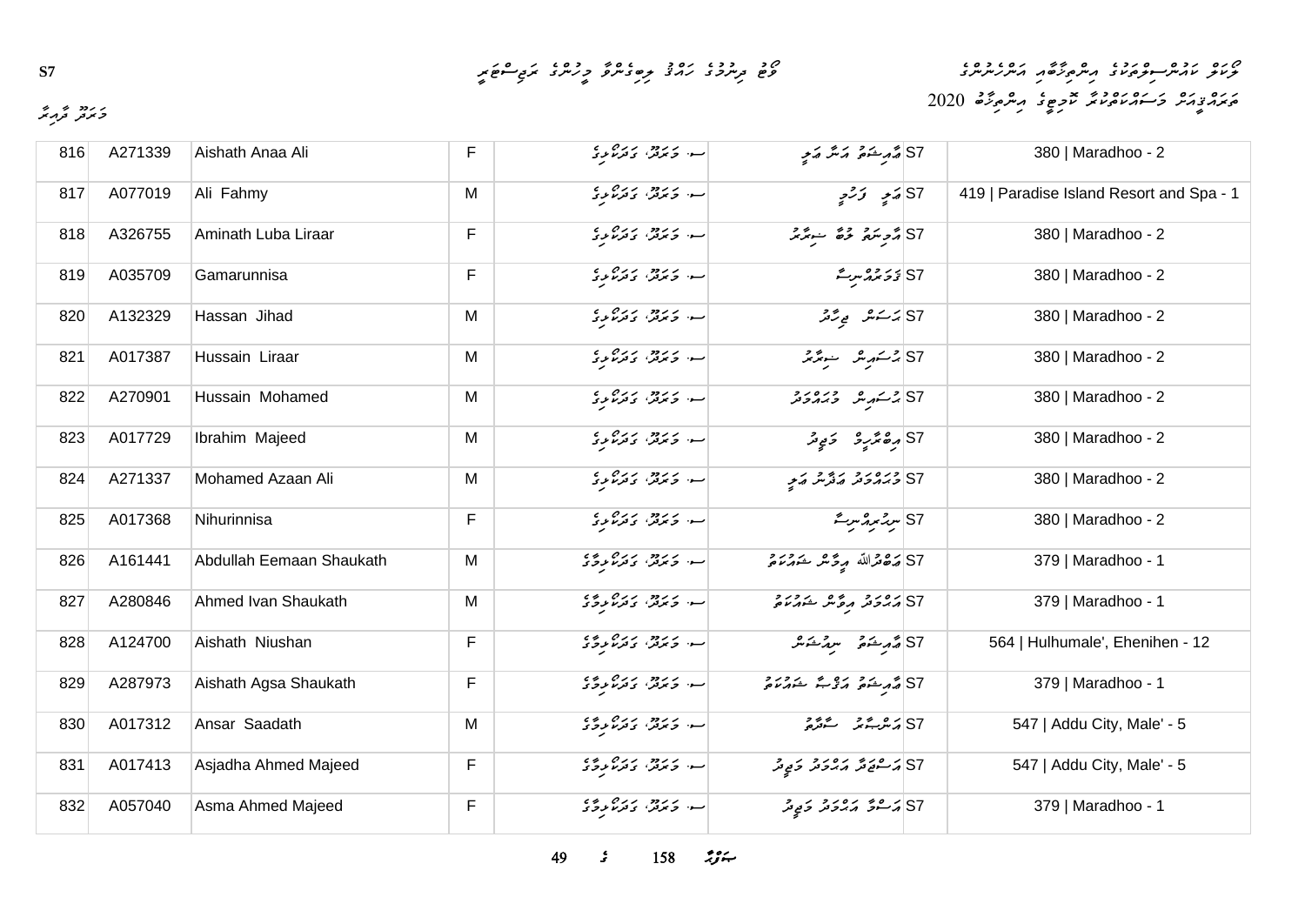*sCw7q7s5w7m< o<n9nOoAw7o< sCq;mAwBoEw7q<m; wBm;vB* م من المرة المرة المرة المرجع المرجع في المركبة 2020<br>مجم*د المريض المربوط المربع المرجع في المراجع المركبة* 

|  | $\begin{array}{ccccc} \circ & \circ & \circ \circ \end{array}$ |
|--|----------------------------------------------------------------|
|  | و مرتز تربر مر                                                 |
|  |                                                                |

| 833 | A287963 | Mariyam Nirasha      | $\mathsf{F}$ | ر دردو دره ود.<br>سه وبوتر، وتردورو       | S7 ك <i>ويردۇ س</i> ېڭىشە                   | 379   Maradhoo - 1         |
|-----|---------|----------------------|--------------|-------------------------------------------|---------------------------------------------|----------------------------|
| 834 | A017452 | Mohamed Mueen        | M            | ر در دور دره وي<br>سه ونملل وترمانونون    | S7 <i>\$2923 قويتر</i>                      | 379   Maradhoo - 1         |
| 835 | A017922 | Mohamed Saeed        | M            | ر در دور دره وي<br>سه ونملل وترمانونون    | S7 <i>\$222 سَنهوتر</i>                     | 379   Maradhoo - 1         |
| 836 | A057476 | Nazala               | $\mathsf F$  | سه کرده رره ده                            | S7 يىنچ ئى                                  | 547   Addu City, Male' - 5 |
| 837 | A075678 | Saafina Ahmed Majeed | $\mathsf F$  | سه کرده رره ده                            | S7 جۇپ <i>ىگە مەندى قىر قى</i> چ            | 547   Addu City, Male' - 5 |
| 838 | A100909 | Saeedha              | $\mathsf F$  | سه کارود دره وی                           | S7 سەمەقە                                   | 547   Addu City, Male' - 5 |
| 839 | A069324 | Saif Azhar           | M            | ر در دور دره وي.<br>سه کامرنس د نرمانوگار | S7 سَهُوتِر مَتَحْرَ مَرْ                   | 547   Addu City, Male' - 5 |
| 840 | A017453 | Shah Alam            | M            | سه کارود دره وی                           | $55.22$ S7                                  | 379   Maradhoo - 1         |
| 841 | A017756 | Zainuddeen           | M            | ر در دور دره وي<br>سه ونملل وترمانونون    | S7 فَ <i>رَم مَّرْمُ</i> مِرِمْر            | 547   Addu City, Male' - 5 |
| 842 | A017331 | Ali Rasheed          | M            | سە كەنگەنى كەڭ                            | S7 <i>۾ جي مرش</i> ونر                      | 379   Maradhoo - 1         |
| 843 | A017735 | Aminath Mohamed      | $\mathsf F$  | سە كەتكەن كەڭ                             | S7 مُوسَعْ وَيَمْدُونَرْ                    | 379   Maradhoo - 1         |
| 844 | A286432 | Hussain Ihusan       | M            | سە، كەتكەنى كەڭ                           | S7 يُرْسَمَ بِهِ مِنْ مِسْتَمْسَ            | 651   RIU Maldives-1       |
| 845 | A100452 | Ibrahim Athif        | M            | سە كەتكەنى كەرگ                           | S7 مەھمىر ئىم ئىمبور                        | 379   Maradhoo - 1         |
| 846 | A017332 | Shazna Rasheed       | $\mathsf F$  | سە كەتكەنى كەرگ                           | S7 شەھ شىر ئىرسىدىر                         | 379   Maradhoo - 1         |
| 847 | A287596 | Aminath Bahaaru      | F            | سە كەيرى كەسىمەتكە                        | S7 أُمُّ <i>جِسَعْهُ حَدُّ مُ</i>           | 379   Maradhoo - 1         |
| 848 | A018200 | Hassan Moosa         | M            | سە كەندەر كەسىمەتتىر                      | S7   پرستر ویسته                            | 379   Maradhoo - 1         |
| 849 | A153147 | Aishath Shitha       | F            | سه کریږده موروه ور                        | S7 مُ <sub>م</sub> شَمَّة مُ مُو <i>مُّ</i> | 547   Addu City, Male' - 5 |

 $50$  *s*  $158$  *n***<sub>y</sub>** $\frac{2}{3}$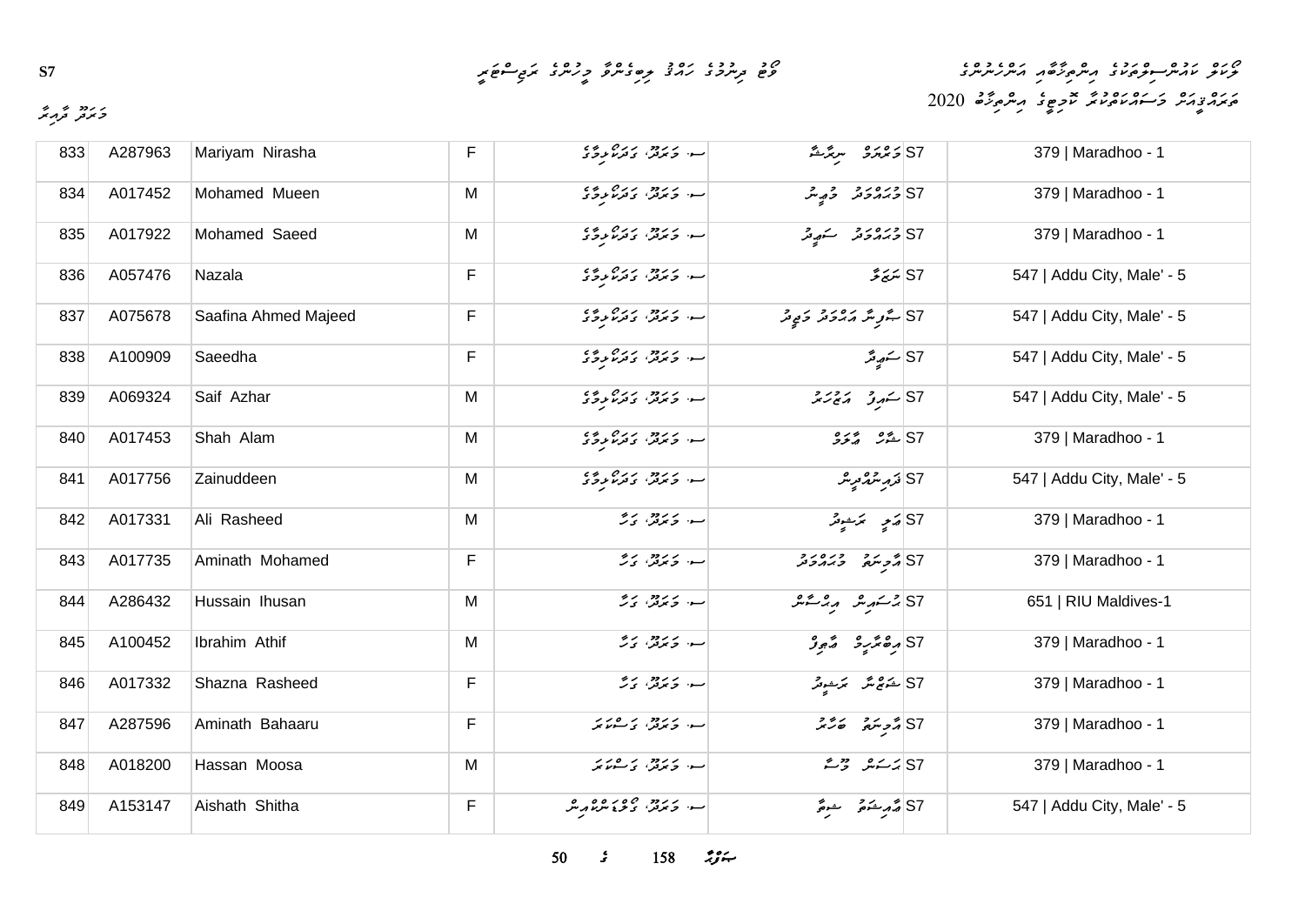*sCw7q7s5w7m< o<n9nOoAw7o< sCq;mAwBoEw7q<m; wBm;vB* م من المرة المرة المرة المرجع المرجع في المركبة 2020<br>مجم*د المريض المربوط المربع المرجع في المراجع المركبة* 

| 850 | A287843 | Aminath Abdulla        | F           | سه کامرده می در ۱۳۵۵ ش                                       | S7 مُرْحِ سَرَةَ      مَرْكَ مَدَّاللَّه        | 379   Maradhoo - 1         |
|-----|---------|------------------------|-------------|--------------------------------------------------------------|-------------------------------------------------|----------------------------|
| 851 | A017468 | Fathimath Shiuna       | F           | سه کرده ۵۵۶۵۵ و.                                             | S7 <i>وُّهِ دَهْ</i> شِهْرُ مُّرْ               | 379   Maradhoo - 1         |
| 852 | A287872 | Hawwa Shithuna         | F           | سه وبرده مه ده ده م                                          | S7 <i>بَهُ هُ</i> شَعْرُ مُنْ مَسْتَدَّمَتُ     | 547   Addu City, Male' - 5 |
| 853 | A017418 | Mariyam Shizna         | F           | سه كريزده مى دره ده در م                                     | S7 <i>5 پر پر ه</i><br>پر سونر شونر <i>س</i>    | 379   Maradhoo - 1         |
| 854 | A281257 | Mohamed Baneen         | м           | سه کرده ۲۵۵ وره ور                                           | S7 دېم دېمر خ <i>م تر</i> ينز                   | 379   Maradhoo - 1         |
| 855 | A067566 | Moosa Shakir           | M           | ر در دور ۱۵۵۶ وره میلی کرد.<br>سواد کامرفران کامری میلی کرد. | S7 مَشْرَ مَدْرِيمَهُ                           | 379   Maradhoo - 1         |
| 856 | A287876 | Shafa Moosa Shakir     | F           | سه کرده ۱۵۵ وره ور                                           | S7 خَرَقُ قُرْبٌ شَمَّ مَدُ                     | 547   Addu City, Male' - 5 |
| 857 | A164452 | Shanva Moosa           | F           | سه کریزه مورومه و                                            | S7 شەنگە ئ <sup>و</sup> شە                      | 379   Maradhoo - 1         |
| 858 | A287877 | Shima Moosa            | F           | سه کرده ۵۵۶۵۵ و.                                             | $23 - 5 = 57$                                   | 379   Maradhoo - 1         |
| 859 | A161886 | Shimna Moosa Shakir    | F           | سه کرده ۵۵۶۵۵ و.                                             | S7 سوۋىگە ق <sup>ەم</sup> ش ش <sup>ى</sup> رىكە | 379   Maradhoo - 1         |
| 860 | A055437 | Abdulla Naseem         | M           | ب كەرەم 200 ھەرى                                             | S7 كَەھقراللە مەسبى                             | 547   Addu City, Male' - 5 |
| 861 | A024180 | Aishath Jeneefa Naseem | F           | سە كەندىق 200 مەركى                                          | S7 مٌ مِـ شَمَّةٌ ۖ فَيَسِيَّ ۖ سَرَسٍوْ ۖ      | 547   Addu City, Male' - 5 |
| 862 | A024182 | Aminath Naifa Naseem   | $\mathsf F$ | سە كەندىق 200 ھۇگە                                           | S7 مُ <i>وِ سَمَعْ سَمْدِقَ</i> سَرَ ۖ وَ       | 381   Maradhoo - 3         |
| 863 | A024158 | Fathmath lufa Naseem   | F           | سە كەيمەش كەم ئەھرىگە                                        | S7 <i>وُّڄِوَدُوْ مِهْنُ</i> سَرَسِوڤ           | 547   Addu City, Male' - 5 |
| 864 | A159686 | Mariyam Nafa Naseem    | F           | سە كەيمەش كەم ئەھرىگە                                        | S7 كەنگەر ئىرىگە ئىزىسوڭ                        | 381   Maradhoo - 3         |
| 865 | A132254 | Mohamed Fariu Naseem   | M           | ب كەرەم 200 ھەر                                              | S7 <i>ويرودو ويرة</i> ترسو                      | 547   Addu City, Male' - 5 |
| 866 | A287520 | Adam Shameez           | M           | ر ر دو وه ده<br>سه کاملل کالانون                             | S7  ۾ <i>ڏنر</i> و شو <sub>ي</sub> وٽر          | 547   Addu City, Male' - 5 |

 $51$  *s*  $158$  *n***<sub>y</sub>** $\leq$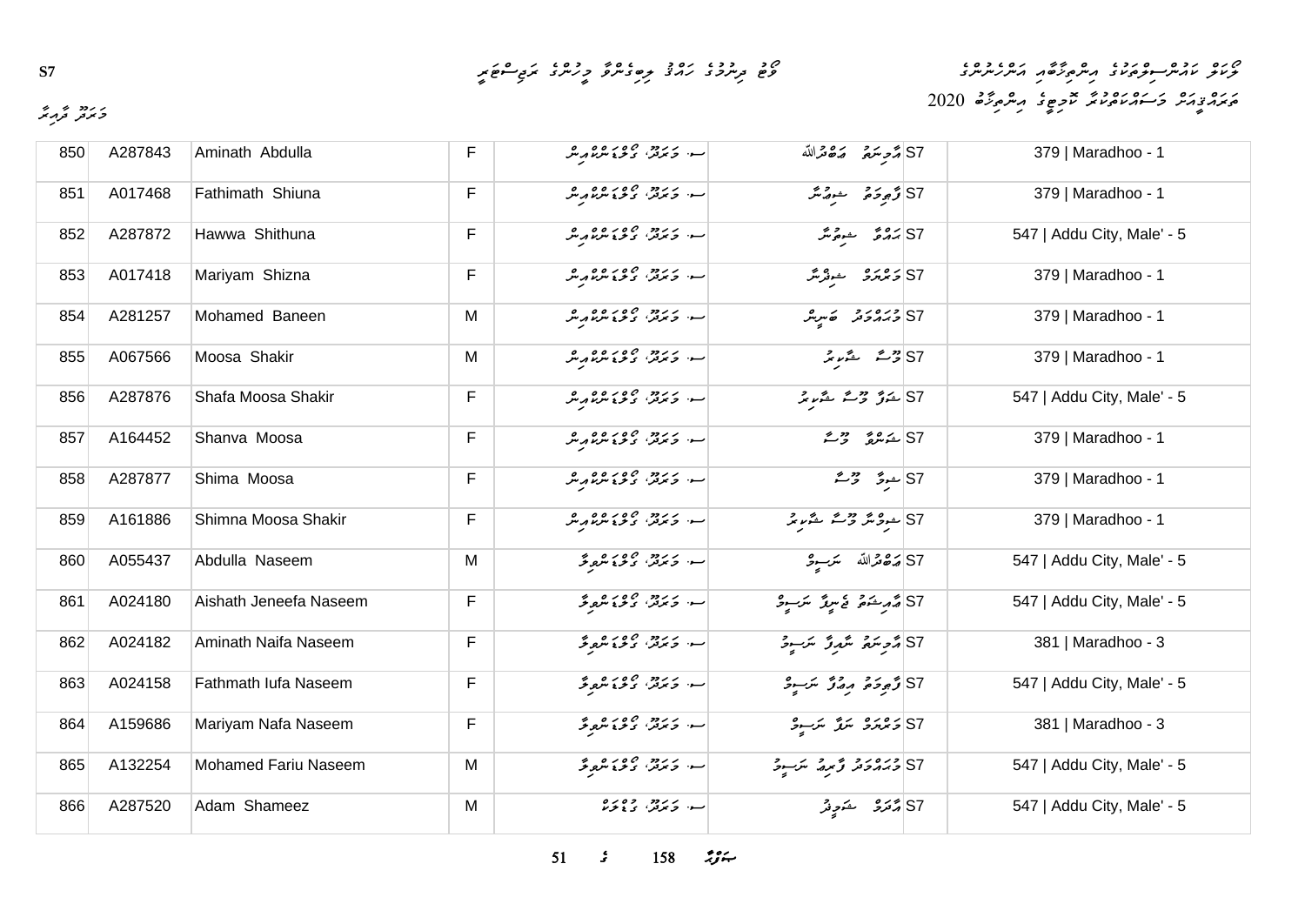*sCw7q7s5w7m< o<n9nOoAw7o< sCq;mAwBoEw7q<m; wBm;vB* م من المرة المرة المرة المرجع المرجع في المركبة 2020<br>مجم*د المريض المربوط المربع المرجع في المراجع المركبة* 

| 867 | A017960 | Ahmed Didi          | M | ر رود وه ره<br>سه وبرتر، د د تر         | S7 كەبر 32 قرىرىر                         | 381   Maradhoo - 3         |
|-----|---------|---------------------|---|-----------------------------------------|-------------------------------------------|----------------------------|
| 868 | A287521 | Aminath Zuha        | F | ر رود وه ره<br>سه وبرتر، د د تر         | S7 مُجِسَعَ حَمَّ                         | 381   Maradhoo - 3         |
| 869 | A287523 | Fathmath Rifga      | F | ر رود وه ره<br>سه وبرتر، د د تر         | S7 ۇ <sub>ج</sub> وڭ مرۇتى                | 547   Addu City, Male' - 5 |
| 870 | A287519 | Ibrahim Shafeez     | M |                                         | S7 م <i>ەھگەد</i> ۇ س <i>ەر</i> پۇر       | 381   Maradhoo - 3         |
| 871 | A287517 | Mohamed Shamzoon    | M | ر رود وه ره<br>سه وبرتر، د ولا          | S7 <i>دې د دو</i> شوخ شر                  | 381   Maradhoo - 3         |
| 872 | A287514 | Shamoona Ahmed Didi | F | سه کرده وه ده                           | S7 خۇش كەرگەترىرىر                        | 381   Maradhoo - 3         |
| 873 | A017225 | Abdul Latheef       | M | سه کريږده و پر شوی                      | S7 كەھەممىر بۇ ئى                         | 379   Maradhoo - 1         |
| 874 | A017463 | Affan Khalid        | M | سه کريږده و پر شرعو                     | S7 <i>مەۋتىر</i> ئ <i>ۇدۇ</i>             | 379   Maradhoo - 1         |
| 875 | A288003 | Ahmed Hisham        | M | ــــ درود و بر مره وه                   | S7 <i>مَدْوَنْدَ</i> بِـسُّوْ             | 379   Maradhoo - 1         |
| 876 | A017198 | Aishath Sudhuna     | F | سه کريږده و پر شوی                      | S7 مەم ئىسكەم ئىسىمىتىر                   | 379   Maradhoo - 1         |
| 877 | A017316 | Aminath Ameena      | F | سه کريږده و پر شوی                      | S7 مُّحِسَمُ مَجِسَّ                      | 379   Maradhoo - 1         |
| 878 | A017335 | Fathimath Wizama    | F | سه کريږده و پر شرعو                     | S7 زَّەپرىق مِ يَحَمَّ                    | 379   Maradhoo - 1         |
| 879 | A017462 | Haleema             | F | سه کريږده و پر شرعو                     | S7 كەمچە گە                               | 379   Maradhoo - 1         |
| 880 | A288010 | Hussain Himyan      | M | سه کريږده و پر شرعو                     |                                           | 379   Maradhoo - 1         |
| 881 | A287999 | Mariyam Naja Shahid | F |                                         | S7 كَا يُرْتَرُكُمْ السَّرْقَ السَّرْقُرْ | 379   Maradhoo - 1         |
| 882 | A017334 | Mohamed Nihad       | M |                                         | S7 <i>\$22.3 مرت</i>                      | 62   Sh. Maroshi - 1       |
| 883 | A288001 | Mohamed Shimal      | M | ر درود و ره ۵۵<br>سه و برتر، و برنترنشو | S7 <i>وبروبرو به وگ</i> و                 | 379   Maradhoo - 1         |

 $52$  *s*  $158$  *n***<sub>y</sub>** $\leq$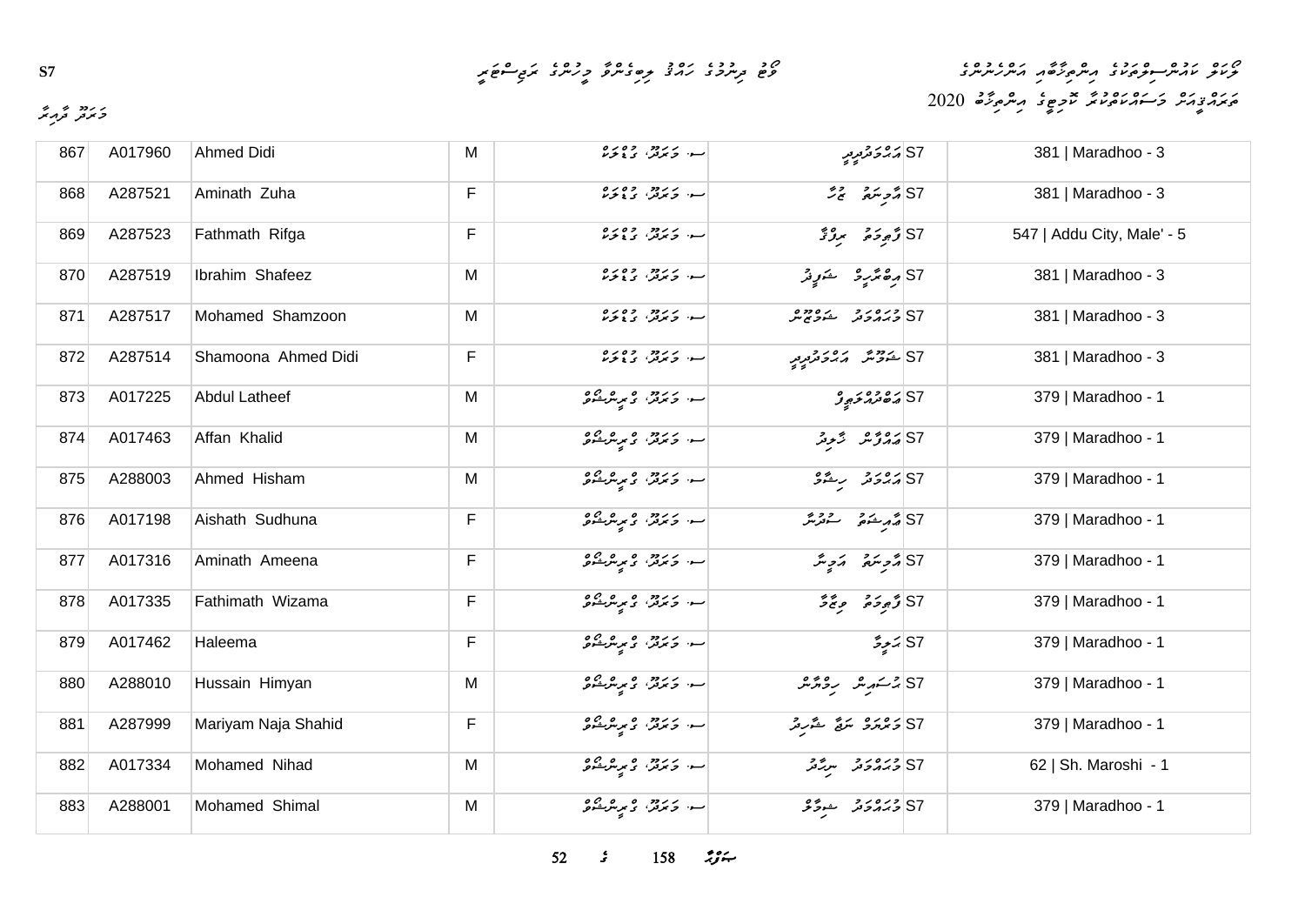*sCw7q7s5w7m< o<n9nOoAw7o< sCq;mAwBoEw7q<m; wBm;vB* م من المرة المرة المرة المرجع المرجع في المركبة 2020<br>مجم*د المريض المربوط المربع المرجع في المراجع المركبة* 

| 884 | A017224 | Moosa Hassan         | M | سه کريږده و پرسرشور      | S7 جي پر پر په پر                          | 379   Maradhoo - 1         |
|-----|---------|----------------------|---|--------------------------|--------------------------------------------|----------------------------|
| 885 | A017412 | Nahida Moosa         | F | سه کريږده و موره و       | S7 مَدْرِمَدٌ حَرْمَةٌ                     | 379   Maradhoo - 1         |
| 886 | A318488 | Abdulla Thalib       | M | ے درود دورہ دورے         | S7 مَەقراللە گ <sup>ې</sup> رە             | 379   Maradhoo - 1         |
| 887 | A318491 | Aishath Almas Hassan | F | سه از دور وه وه دره د    | S7 مەم شوڭ مەم بىر يەر ق                   | 547   Addu City, Male' - 5 |
| 888 | A153189 | Ali Muththalib       | M | سە كەيرە دەرەپ ئوھەت بىر | S7ھ پر 1935ھ                               | 237   AA. Rasdhoo - 2      |
| 889 | A318489 | Aminath Enas         | F | سە كەيگە كەنگە كەشكەش    | S7 مُجِيئَة مِيَّتْ                        | 547   Addu City, Male' - 5 |
| 890 | A018091 | Azma Najeeb          | F | سە كەيرە دەرەھ كەشكە     | S7 كەنى <sup>3</sup> سىرە                  | 379   Maradhoo - 1         |
| 891 | A018076 | Azra Najeeb          | F | سە كەيرە دەرەپ ئوھەت بىر | S7 كەنى <i>ر بىر ئىنبى</i> ئ               | 379   Maradhoo - 1         |
| 892 | A017893 | Ibrahim Najeeb       | M | سە كەيرە دەرەپ ئوھەت بىر | S7 م <i>ەنگەدى سەپى</i>                    | 379   Maradhoo - 1         |
| 893 | A017951 | Fareedha Mohamed     | F | سه وبردو وه و            | S7 كۆپرىگە ئەممەد ئىر                      | 381   Maradhoo - 3         |
| 894 | A287180 | Fathimath Wijha      | F | سه وبردو وه ه            | S7 وَّجِوحَمَّ وِقِمَّ                     | 381   Maradhoo - 3         |
| 895 | A287160 | Hassan Simah         | M | سه وبردو وي              | S7   پرسته مس <i>ویت</i>                   | 547   Addu City, Male' - 5 |
| 896 | A157215 | Hassan Waheed        | M |                          | S7 كەس <i>تەنلە</i> ق <i>ەيدى</i> تر       | 547   Addu City, Male' - 5 |
| 897 | A287081 | Hawwa Simna          | F | سه زيروه وه د            | S7 ئەم ئەسىر ئىس                           | 547   Addu City, Male' - 5 |
| 898 | A287179 | Hawwa Wifsha         | F | ے زیروز وہ د             | S7 ئەير <i>ۇ</i> بورىشە                    | 547   Addu City, Male' - 5 |
| 899 | A017894 | Mariyam Ali Ibrahim  | F | سە ئەترىق ئەقرەپى        | S7 <i>وَ مُهرَّدٌ وَجِهِ وَهُ مُ</i> رِّدٍ | 381   Maradhoo - 3         |
| 900 | A141043 | Nisreen Ali          | F | سه زيرو دوره             | S7 سرگىيەتكە كەمچ                          | 145   K. Kaashidhoo - 2    |

 $53$   $5$   $158$   $59$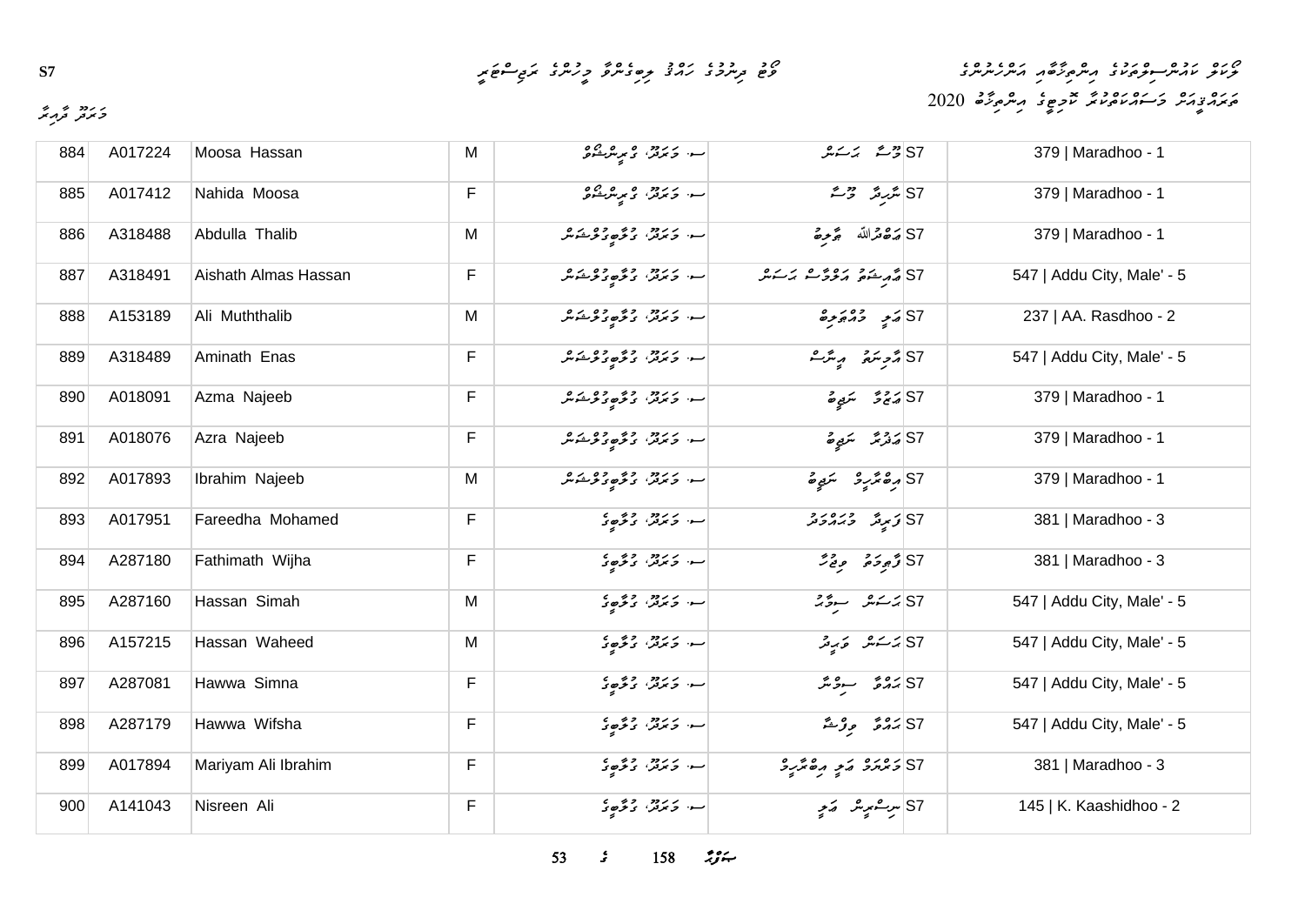*sCw7q7s5w7m< o<n9nOoAw7o< sCq;mAwBoEw7q<m; wBm;vB* م من المرة المرة المرة المرجع المرجع في المركبة 2020<br>مجم*د المريض المربوط المربع المرجع في المراجع المركبة* 

| 901 | A105494 | Saadha               | F | ے زیروز دیگھ ت                                                 | S7 سەپىقر                                  | 547   Addu City, Male' - 5                |
|-----|---------|----------------------|---|----------------------------------------------------------------|--------------------------------------------|-------------------------------------------|
| 902 | A017950 | Siyama Ali           | F | سه وبردو وو ه                                                  | S7 س <i>يردَّة مَ</i> عٍ                   | 381   Maradhoo - 3                        |
| 903 | A287163 | Wifaq Waheed         | M | ر درود وه ه<br>سه وبرتر، وتوَّبه و                             | S7 مِوَّدِّۃٌ     مَ رِمَّرٌ               | 381   Maradhoo - 3                        |
| 904 | A287159 | Wishal Waheedh       | M | سه کرده وي ک                                                   | S7 موڪو تر تر                              | 381   Maradhoo - 3                        |
| 905 | A017760 | Aishath Ibrahim Didi | F | ر ر ر دو ۔ وہ ر د د<br>سوء کر ترین کا محرام مرکز               | S7 مەم شىم مەھەر دەرىر                     | 547   Addu City, Male' - 5                |
| 906 | A161861 | Fathimath Samana     | F | ر ر ر دو ۔ وہ ر د د<br>سوال <del>ر ر د</del> ر مرد د           | S7 زُ <sub>ج</sub> وحَ مُحَمَّدٌ مُحَمَّدٌ | 380   Maradhoo - 2                        |
| 907 | A286875 | Fathimath Umraa      | F | ر در دو ده ده د<br>سه کريمونو د برمربور                        | S7 زَّجِ <i>دَهُ م</i> ُحَسَّر             | 547   Addu City, Male' - 5                |
| 908 | A017716 | Hawwa Zahira         | F | ر در دو ده ده د<br>سو کامرنس د وړون                            | S7 ئەبرقە ئ <sub>ە</sub> بەتە              | 380   Maradhoo - 2                        |
| 909 | A280942 | Mariyam Naha Shakeeb | F | ر ر ر دو ۔ وہ ر د ،<br>سو، کی مرفر، تحدید قری                  | S7 كەنگەر ئىككە ئىكرى <i>م قى</i>          | 547   Addu City, Male' - 5                |
| 910 | A161860 | Mohamed Amar         | M | ر در دو وه ده ده.<br>سه کابونو، د بودرموی                      | S7 <i>בגמכנר הכ</i> ת                      | 547   Addu City, Male' - 5                |
| 911 | A017559 | Mohamed Mahzoom      | M | ر ر دود وه روه<br>سه کرسن کرهرمزد                              | S7 <i>בגמכנר</i> כגשפ                      | 380   Maradhoo - 2                        |
| 912 | A017699 | Mohamed Shauzameen   | M | ر ر ر دو ۔ وہ ر د د<br>سوء کر ترین کا محمد مرکز                | S7 <i>دېمم</i> ونه شوکونونکه               | 427   Olhuveli Beach and Spa Maldives - 1 |
| 913 | A017560 | Sakeena              | F | ر در دو وه ده ده.<br>سه کابونو، د بودرموی                      | S7   سئويىتىر                              | 380   Maradhoo - 2                        |
| 914 | A153181 | Ahmed Rabeeu         | M | ر د دوه وه د وه د و و د                                        | S7 <i>مُدْدَنْدِ</i> مَھِمُّ               | 547   Addu City, Male' - 5                |
| 915 | A017640 | Ibrahim Shihab       | M | ر در دور وه ده ده.<br>سه کرېزن و <del>و</del> ړندۍ             | $\frac{22}{3}$ م 25% مئی 187               | 380   Maradhoo - 2                        |
| 916 | A017558 | Mohamed Shamil       | M | ر د دوه وه د وه د و و د                                        | S7  <i>وبروبرة</i> شُ <i>وب</i> و          | 380   Maradhoo - 2                        |
| 917 | A017700 | Shazleena Shihab     | F | ر بر دو ده ده ده.<br>سه و برتر، و <del>و</del> ه <i>ر بو</i> د | S7 شەھ <i>م</i> ېرىگر سى <i>رگە</i>        | 380   Maradhoo - 2                        |

 $54$  *s*  $158$  *n***<sub>y</sub>** *n***<sub>y</sub>**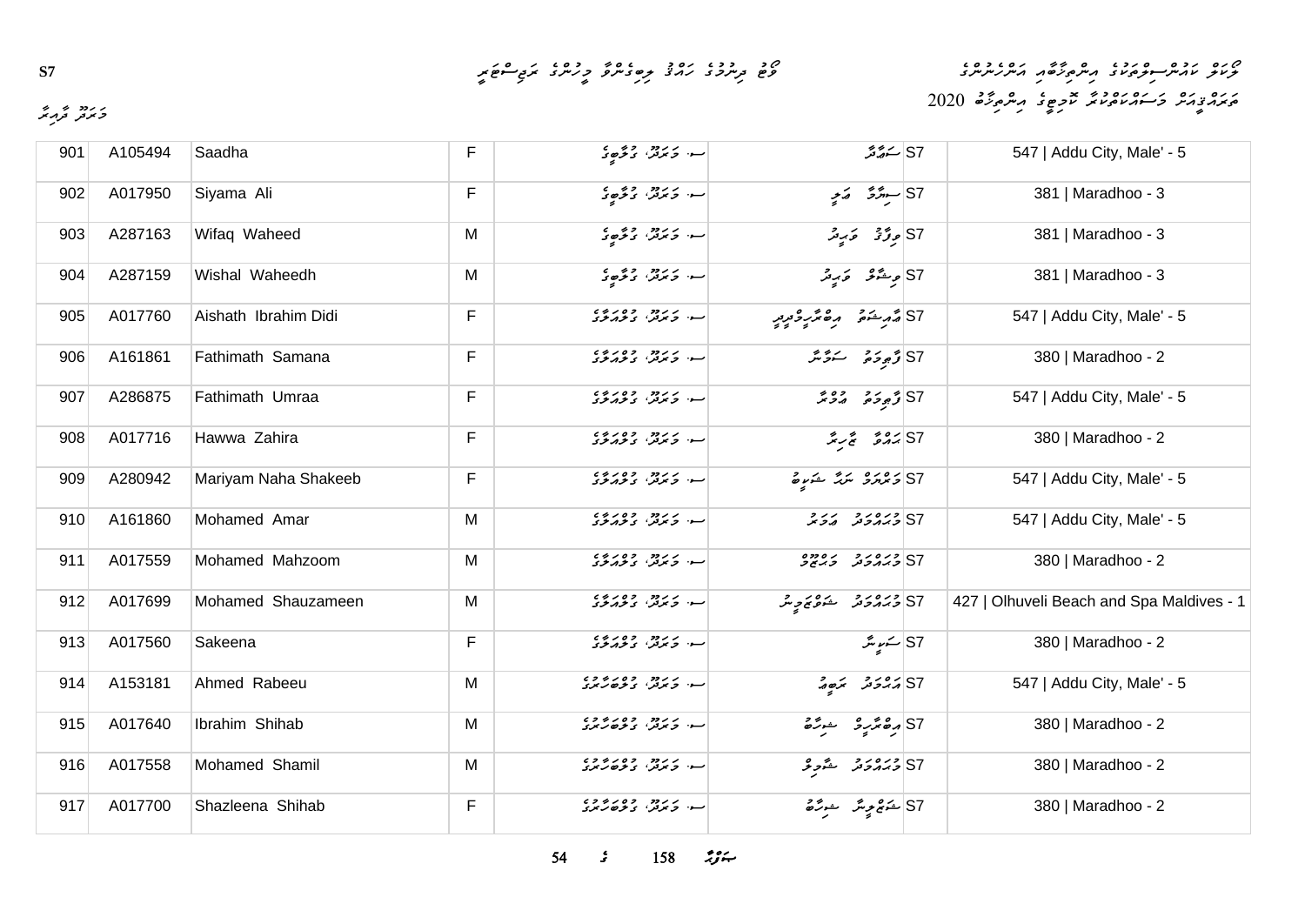*sCw7q7s5w7m< o<n9nOoAw7o< sCq;mAwBoEw7q<m; wBm;vB* م من المرة المرة المرة المرجع المرجع في المركبة 2020<br>مجم*د المريض المربوط المربع المرجع في المراجع المركبة* 

|  | $\begin{array}{ccccc} \circ & \circ & \circ \circ \end{array}$ |  |
|--|----------------------------------------------------------------|--|
|  | و برتر تربر بر                                                 |  |

| 918 | A287667 | Shazra Shihab           | F            | ر درود وه ده ده.<br>سه ونمرتر، د وه رنمرد                 | S7 شەمج ئە ئەرگە                                                                                      | 547   Addu City, Male' - 5 |
|-----|---------|-------------------------|--------------|-----------------------------------------------------------|-------------------------------------------------------------------------------------------------------|----------------------------|
| 919 | A269533 | Abdul Wahid             | M            | ر ر دود و و ه و و د<br>سه گرس کرم مونوع می                | S7 كەھەر <i>جى بە</i> ر                                                                               | 547   Addu City, Male' - 5 |
| 920 | A150651 | Abdulla Haseen          | M            | ر ر د ده و و و و د<br>سه گرس کرم مور                      | S7 كەھەتراللە كەسپەش                                                                                  | 381   Maradhoo - 3         |
| 921 | A269534 | Abdulla Inad            | M            | ر ر در دو ۲۵۵۰<br>سه کوترنگ د گرمه د د                    | S7 مَەقراللە م <i>ې</i> ترتىر                                                                         | 381   Maradhoo - 3         |
| 922 | A269538 | Aishath Afeefa          | F            | ر رود وه وه<br>سه وبوتر، و وړی و                          | S7 مەم شىم ھ <i>ۆ</i> رگە                                                                             | 313   L. Maavah - 2        |
| 923 | A017781 | Fasaha Nizar            | F            | ر ر در دو ۵۵۵ و c<br>سه کو ترکن کو موسوع ک                | S7 ئۈشەيشە سويىچە تىر                                                                                 | 381   Maradhoo - 3         |
| 924 | A269541 | Ibrahim Shajan Musthafa | M            |                                                           | S7 رەڭرىرى خەتمىر <i>جىمبۇر</i>                                                                       | 381   Maradhoo - 3         |
| 925 | A269537 | Maimoona Nizar          | F            | ر د دوه وه ۹۵ و پا<br>سه کوتیکل کالونوی                   | S7 <i>جَ ۾ ڇڻ سيءُ تر</i>                                                                             | 381   Maradhoo - 3         |
| 926 | A269539 | Moosa Musthafa          | M            | ر ر در دو ۵۵۵ و c<br>سه کو ترکن کو موسوع ک                | S7 تۇشقە ئۇستۇر <i>ۇ</i>                                                                              | 547   Addu City, Male' - 5 |
| 927 | A017466 | Aishath Shaazina        | $\mathsf{F}$ | ر ر دود ۔ وہ ر و ع<br>سوء کو <i>تعرفوں</i> کا مختص        | S7 مۇم شەھ ھەم ئىگە ئىچە ئىگر                                                                         | 379   Maradhoo - 1         |
| 928 | A017188 | Aminath Mohamed         | F            | ر در دور ده ده ده.<br>سوا کاندن و نوترو د                 | S7 أو يتموج المحدد و المحمد و المحمد المحمد المحمد المحمد المحمد المحمد المحمد المحمد المحمد المحمد ا | 379   Maradhoo - 1         |
| 929 | A086255 | Dhon Didi               | F            | ر درود وه دور<br>سه کریمرش و فروری                        | S7 فَرْسْرُمْرِمْرِ                                                                                   | 379   Maradhoo - 1         |
| 930 | A025202 | Abdulla Naseem          | M            | ה הזכר כמודד היו בין<br>היי פודדה וביתוח היותר            |                                                                                                       | 379   Maradhoo - 1         |
| 931 | A161856 | Ahmed Inaz              | M            | ה הגדון כמוחמים מי<br>היי פינקי ביטינינינינים             | S7 <i>مەندۇنى م</i> ېشتىر                                                                             | 428   Baros Maldives - 1   |
| 932 | A287484 | Aminath Inasha Naseem   | F            | ה הדר כמחומטים<br>היי פינקטי ביציינטינטינט                | S7 مُرْحِسَةٌ مِسْرَحَةٌ سَرَسِودٌ                                                                    | 379   Maradhoo - 1         |
| 933 | A280918 | Fathmath Ifasha Naseem  | F            | ה הגדון 2010 ב-2010<br>היי פינקטי ביציינטנטונבי           | S7 <i>وَّە ج</i> ۇھ مەرمەش مەسىر م                                                                    | 379   Maradhoo - 1         |
| 934 | A326754 | Mariyam Eesha Naseem    | F            | ה הגדון 2019 במידע בין<br>היין בינקרטי הביניוני בינקרטיבי | S7 ك <i>َ بِرِ مَرْدُ   مِ</i> شُرْ مَرَ مِرْدِ د                                                     | 379   Maradhoo - 1         |

 $55$   $\frac{2}{3}$   $158$   $\frac{2}{3}$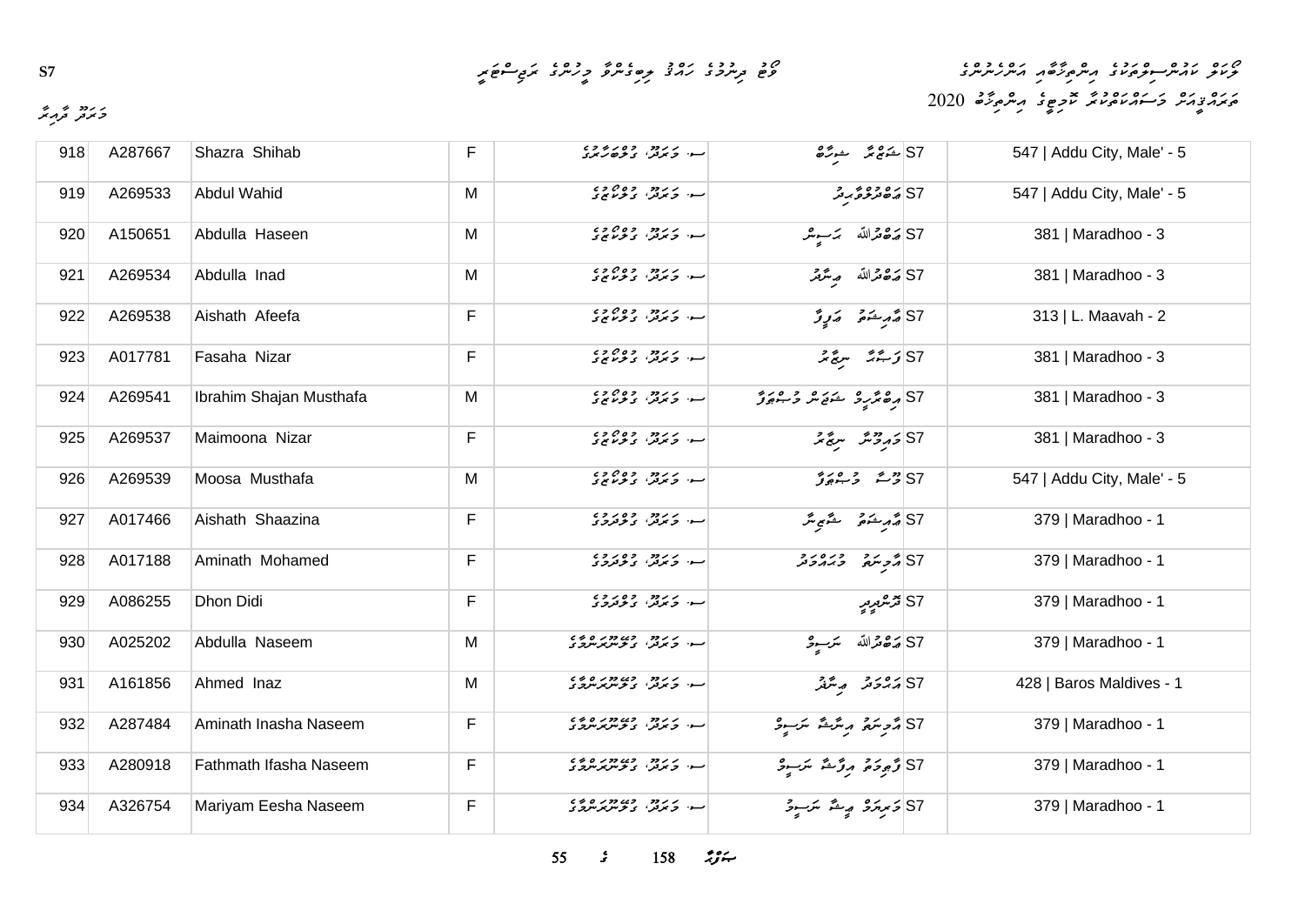*sCw7q7s5w7m< o<n9nOoAw7o< sCq;mAwBoEw7q<m; wBm;vB* م من المرة المرة المرة المرجع المرجع في المركبة 2020<br>مجم*د المريض المربوط المربع المرجع في المراجع المركبة* 

|  | シーションシー        |
|--|----------------|
|  | و مرتز تربر مر |
|  |                |

| 935 | A161369 | Mohamed Inaan          | M           | ה הבר בשיכר המים.<br>היי פינקטי ביציונטינפי | S7 <i>ڈیزور بی میڈی</i> ر               | 379   Maradhoo - 1            |
|-----|---------|------------------------|-------------|---------------------------------------------|-----------------------------------------|-------------------------------|
| 936 | A017865 | Ashraf Saeedh          | M           | ر درود. وه دوه د<br>سر کريمن د وزرد د       | S7 كەشلەتر ئىسكىر قىر                   | 379   Maradhoo - 1            |
| 937 | A017785 | Fareeda Hussain        | F           | ر درود وه ده ده.<br>سه کانگران د بووجرد د   | S7 توسیقہ کے شہر بھر                    | 379   Maradhoo - 1            |
| 938 | A064794 | Mohamed Jameel         | M           | ر درود. وه دوه د<br>سه کریمرن د وزورد د     | S7 دُبَہْدَتَہ کے ی <i>ے</i>            | 379   Maradhoo - 1            |
| 939 | A278114 | Ahmed Anas             | M           | ر ر دود وه وه.<br>سه کرس کرمونو وی          | S7 كەبروتىر كەنترىش                     | 453   Maafushi Jail - 2       |
| 940 | A278159 | Ahmed Aroon            | M           | ر ر دود وه وه د پا<br>سه گرمونس کا محروکرد  | S7 كەبرو كەنزىتر                        | 415   Kanuhura - 1            |
| 941 | A153149 | Aishath Nauma          | F           | ر در دو ده ده ده<br>سه کاملا کامل           | S7 مُدِيشَمُ سَمْدُدُّ                  | 379   Maradhoo - 1            |
| 942 | A146382 | Ali Muruthala          | M           | ر درود وه ده ده<br>سه کريمن و وو ده         | S7  مَعٍ وَتَمْعَى يُّهُ                | 547   Addu City, Male' - 5    |
| 943 | A025465 | Aminath Hussain        | F           | ر ر دود وه وه.<br>سه کرس کرمونو وی          | S7 مُ <i>جِسَمَةَ بِرُسَمَ مِ</i> سَرِ  | 547   Addu City, Male' - 5    |
| 944 | A278164 | Aminath Mihula         | F           | ر در دو ده ده ده<br>سه کاملا کامل           | S7 مُتَعِسَمُ مِنْتُرٌ                  | 379   Maradhoo - 1            |
| 945 | A017660 | Fathimath Neena        | F           | ر ر دو وه وه و ،<br>سه کامرتر، د نووکرد     | S7 ۇ <sub>م</sub> ودۇ س <sub>ى</sub> تر | 547   Addu City, Male' - 5    |
| 946 | A161849 | Fathimath Thahmeena    | F           | ر ر دود وه بود و د<br>سه گرمونس کالمرفوفر   | S7 <i>وَّهِ دَوْهِ</i> مَرْحٍ مَّرْ     | 567   Villimale' Ehenihen - 2 |
| 947 | A278160 | Mariyam Zulfa          | F           | ر ر دود و و و و د<br>سو، ن پرتر، و بوتو و ی | S7 كەبەر مەدەبە                         | 379   Maradhoo - 1            |
| 948 | A017284 | Mohamed Shameez        | M           | ر ر دود وه وه.<br>سه کرس کرمونو وی          | S7 <i>ۇنەۋەتى</i> ش <i>ەر ي</i>         | 379   Maradhoo - 1            |
| 949 | A158669 | Abdullah Naahil Zafaru | M           | سه کاندود و در ۱۶۵۵                         | S7 مَەھْتْراللە مَدَىبِ قَرىز ج         | 380   Maradhoo - 2            |
| 950 | A075030 | Fathimath Mausooma     | $\mathsf F$ | سه کرده و ده ده                             | S7 ژ <sub>ېو</sub> دی ده. دو            | 380   Maradhoo - 2            |
| 951 | A287273 | Mamdooha Muneer        | F           | سه کاندود و در ۱۳۵۵                         | S7   32° تریمر<br>  S7                  | 380   Maradhoo - 2            |

 $56$  *s*  $158$  *n***<sub>y</sub>** $\frac{2}{3}$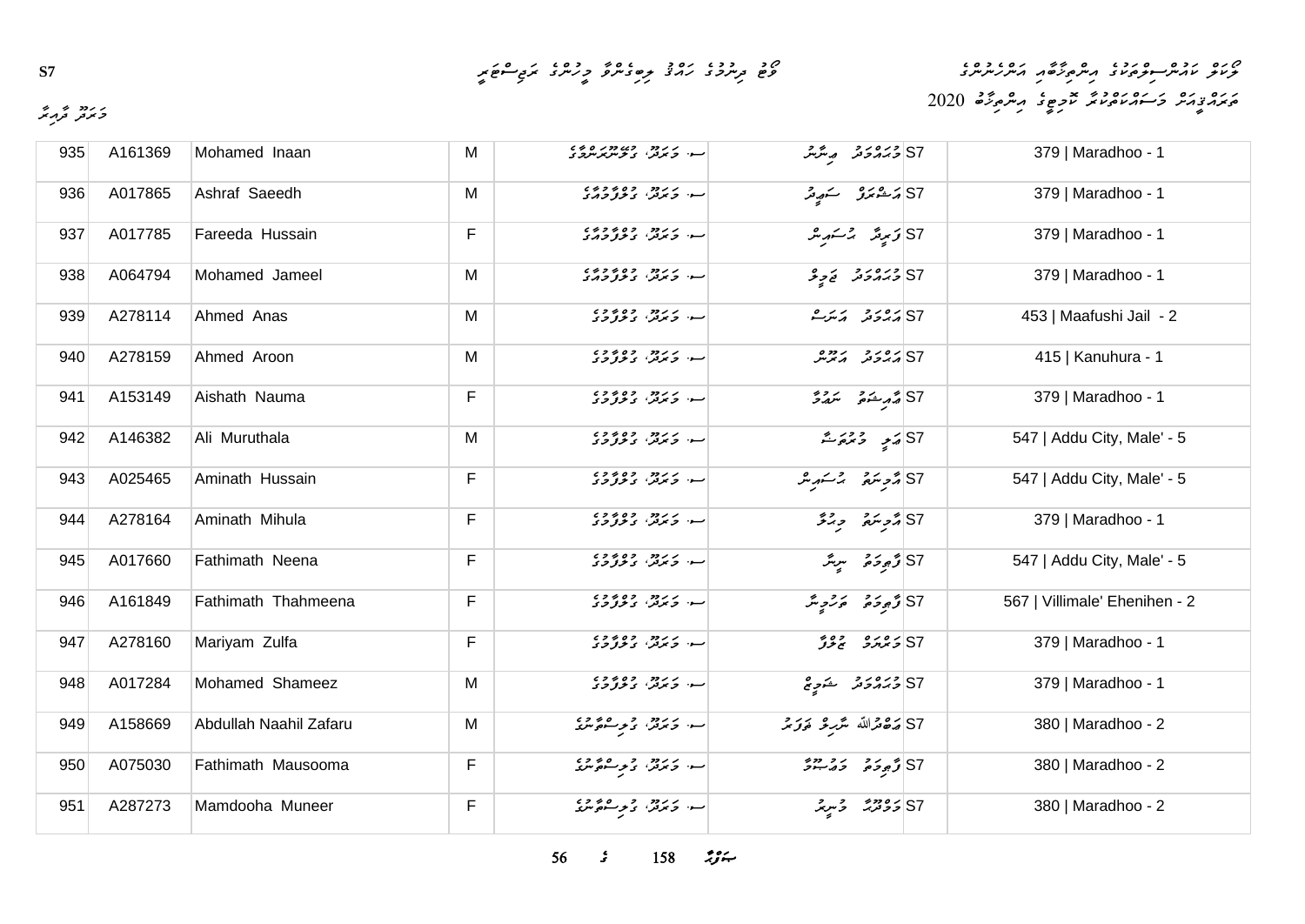*sCw7q7s5w7m< o<n9nOoAw7o< sCq;mAwBoEw7q<m; wBm;vB* م من المرة المرة المرة المرجع المرجع في المركبة 2020<br>مجم*د المريض المربوط المربع المرجع في المراجع المركبة* 

| 952 | A017764 | Saudulla Muneer             | M           | سه کريږدو د وسوه ده                            | S7 سترېرىراللە ئ <i>ۇسى</i> گە                                       | 380   Maradhoo - 2              |
|-----|---------|-----------------------------|-------------|------------------------------------------------|----------------------------------------------------------------------|---------------------------------|
| 953 | A023479 | Shahid Muneer               | M           | سه کابرده و در ۱۶۵۵                            | S7  مشرىقر - ق.س <sub>رى</sub> قر                                    | 547   Addu City, Male' - 5      |
| 954 | A083465 | Zafarulla Muneer            | M           | سه کابرده و در ۱۶۵۵                            | S7 <i>خۇنجى</i> راللە   ئ <i>ې مېرىم</i>                             | 380   Maradhoo - 2              |
| 955 | A287146 | Liyau Ahmed                 | M           | سە كەيمەتلى كەنتى ئەرەبىي                      | S7 خەرگە ئەرەبىرى<br>S7                                              | 453   Maafushi Jail - 2         |
| 956 | A287144 | Shahud Ahmed                | M           | سە كەندىق كەش ئەرە ئ                           | S7 شەرقە كەبروتەر                                                    | 343   GDh. Madaveli - 2         |
| 957 | A017614 | Jameela Ali                 | $\mathsf F$ | ر ر د دو و و و و د<br>سو، ن تر تر تر بع تر ی   | S7 نے <sub>7</sub> پو تھ کی پر میں کیا ہے۔<br>مسلمان کے بعد کر میں ک | 380   Maradhoo - 2              |
| 958 | A103874 | <b>Mohamed Raid Rasheed</b> | M           | ر ر د دو وه وه و د<br>سو، ن ترتغل ک نومخ مخری  | S7 <i>ڈیزو ڈی نگہر تگ پر شی</i> تھ                                   | 547   Addu City, Male' - 5      |
| 959 | A066693 | Nadheefa Ibrahim            | $\mathsf F$ | ر ر د دو وه وه و د<br>سو، نو بوتو، او موسع مور | S7 سَمِيرٌ مِنْ مِنْ مِنْ مِنْ                                       | 547   Addu City, Male' - 5      |
| 960 | A018149 | Wadeefa Ibrahim             | $\mathsf F$ | ر ر د دو وه وه و د<br>سو، ن حري ر حريج بوري    | S7 <i>وَمِرِدٌ م</i> ِ <i>مَحْرَبِ</i> وَ                            | 380   Maradhoo - 2              |
| 961 | A017344 | Fathimath Zaheera           | $\mathsf F$ | ر درود وه د.<br>سه وبرتر، دوبرد                | S7 ۇ <sub>جو</sub> خۇ ئ <sub>ى ئى</sub> رگە                          | 379   Maradhoo - 1              |
| 962 | A054874 | Ibrahim Didi                | M           | سە ئەترىق، ئەترىر                              | S7 <sub>مر</sub> ڭ ئ <sup>ۆ</sup> ر ئ <sup>و</sup> نوپو              | 381   Maradhoo - 3              |
| 963 | A027487 | Ahmed Jihadh                | M           | ر درود رده ده.<br>سرگرفر، رکابردی              | S7 <i>גُرْدُوَدْ بِي رُّدْ</i> رُ                                    | 379   Maradhoo - 1              |
| 964 | A280766 | Ahmed Azaan Shafiu          | M           | ر درود در ده د                                 | S7 <i>مُدْدَوَنْ مُ</i> يُّسْ حُوَّرِهُ                              | 564   Hulhumale', Ehenihen - 12 |
| 965 | A280764 | Aminath Yooha Shafiu        | $\mathsf F$ | ر درود.<br>سه کامرتر، رکھ مرد و                | S7 مُرْحِ سَمَّرَ مَثَّرَ حُدُومَ                                    | 379   Maradhoo - 1              |
| 966 | A017297 | Aneesa Ali Didi             | $\mathsf F$ | ر درود. دره ده د                               | S7 ک <sup>ې</sup> پېر کې کېږي په مخ                                  | 547   Addu City, Male' - 5      |
| 967 | A017369 | Asiyath Ali Didi            | F           | ر درود رده ده.<br>سرگرفر، رکابردی              | S7 گەسى <i>دىرى كەچ</i> ىرىر                                         | 379   Maradhoo - 1              |
| 968 | A280769 | Fathmath Firasa Rashad      | F           | ر درود. در ده ده<br>سه و برتر، رَضمرو د        | S7 <i>وُّجِودَة وِ مُرْتَّ مَرْتَّةُورْ</i>                          | 547   Addu City, Male' - 5      |

 $57$  *s*  $158$   $234$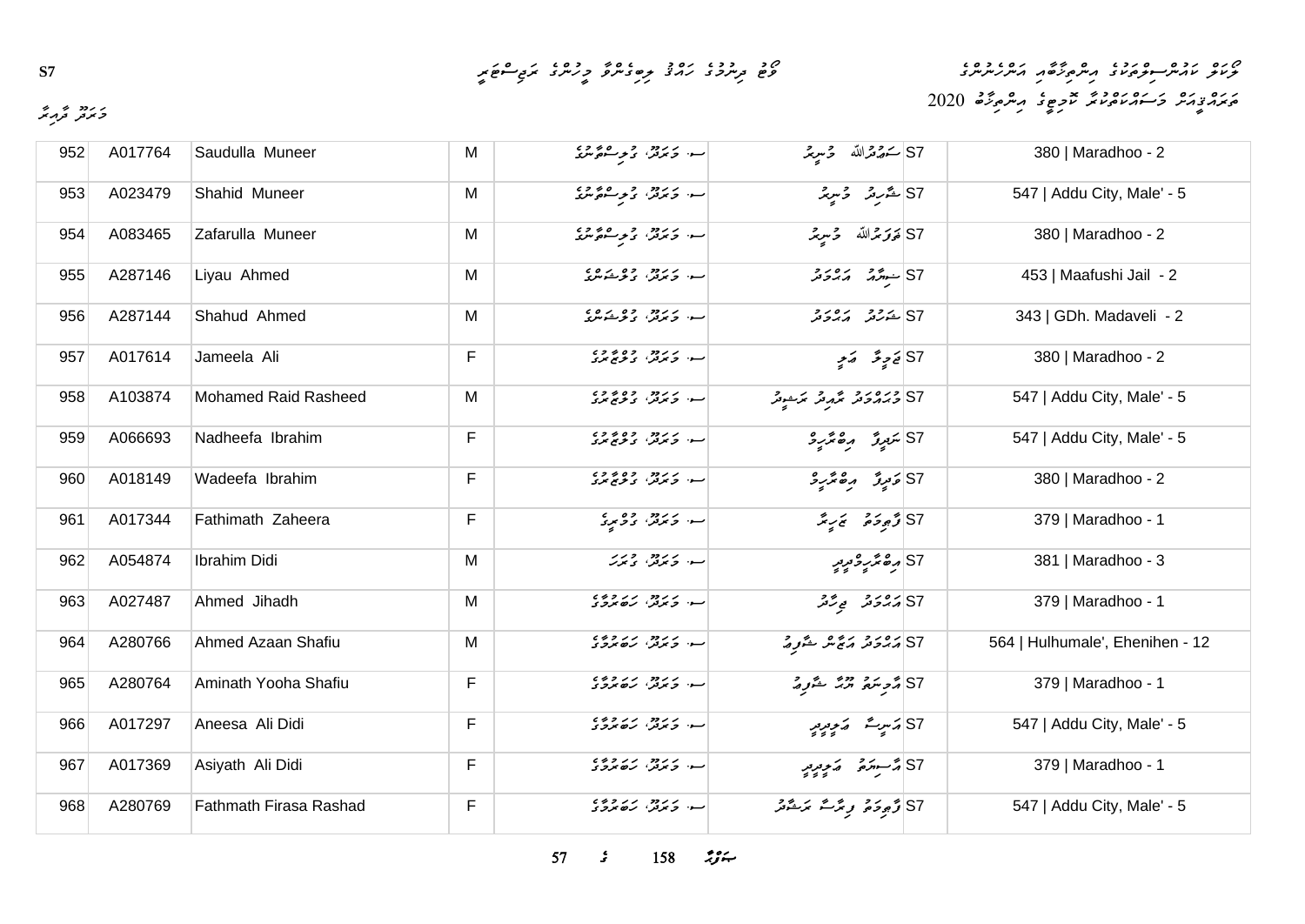*sCw7q7s5w7m< o<n9nOoAw7o< sCq;mAwBoEw7q<m; wBm;vB* م من المرة المرة المرة المرجع المرجع في المركبة 2020<br>مجم*د المريض المربوط المربع المرجع في المراجع المركبة* 

| 969 | A022981 | Ibrahim Shafiu               | M           | ر در دو در ده د                             | S7 مەھەرد ھەرم                                      | 379   Maradhoo - 1                       |
|-----|---------|------------------------------|-------------|---------------------------------------------|-----------------------------------------------------|------------------------------------------|
| 970 | A040916 | Mohamed Shafiu               | M           | ر در دور در ده و                            | S7 <i>وبروبرو په شوره</i>                           | 379   Maradhoo - 1                       |
| 971 | A322907 | Mohamed Layaan Jihadh        | M           | ر در دو در ده د                             | S7 <i>وبره د و پر گر</i> مر <sub>مح</sub> رمر       | 379   Maradhoo - 1                       |
| 972 | A156097 | Riyaazusabah                 | M           | ر درود که ده و                              | 282228                                              | 547   Addu City, Male' - 5               |
| 973 | A065114 | Saaid Ali Didi               | M           | ر درود.<br>سه و برتر، رکھ برو ی             | S7 س <i>گھرنگ مکچون</i> وپر                         | 547   Addu City, Male' - 5               |
| 974 | A277680 | Saaim Ali Didi               | M           | ر درود. دره ده د                            | S7 س <i>گهر 3 سوپې</i> ر                            | 318   L. Hithadhoo - 1                   |
| 975 | A017317 | Sadir Ali Didi               | M           | ر درود رده ده و                             | S7 س <i>گورنگ مکچودیو</i>                           | 158   K. Maafushi - 2                    |
| 976 | A277678 | Sajidh Ali Didi              | M           | ر درود.<br>سه و برتر، رَض برو د             | S7 گجونژ کمپورس                                     | 398   The Sun Siyam Iru Fushi Maldives - |
| 977 | A017395 | Saniu Ali Didi               | M           | ر د دود. د د د ده د<br>سه کامروز، رکھ مرد د | S7 س <sup>ی</sup> سمہ کے موس                        | 547   Addu City, Male' - 5               |
| 978 | A152062 | Sariu Ali Didi               | M           | ر درود. دره ده د                            | S7 گېږ <i>د خپ</i> ورنږ                             | 379   Maradhoo - 1                       |
| 979 | A280812 | Fathimath Ahusa Ahmed Didi   | F           | ے ویرتن رکوکہ                               | S7 ژُجِرَة دُرْبُّ دُرُدَ رُورِ                     | 567   Villimale' Ehenihen - 2            |
| 980 | A083303 | Ali Shafeeu                  | M           | ( سە ئەتكەنى ئەتكىمى                        | S7 <i>۾َ جِ شَوِرُ</i>                              | 380   Maradhoo - 2                       |
| 981 | A269502 | Aminath Hanan Shafeeu        | $\mathsf F$ | -- ئەنىڭ ئەنىرىي                            | S7 مٌ <i>ج</i> سَمَعُ بَرَ مُرْمَّر حَبَو <i>دُ</i> | 547   Addu City, Male' - 5               |
| 982 | A033426 | Fathimath Nusra Abdul Sattar | F           |                                             | S7 توجده و و و د د د د د د د د د د د د د د د کمک    | 380   Maradhoo - 2                       |
| 983 | A287402 | Ahmed Ali                    | M           | ے، کے بروز کے سرفری مرد وہ شکر مگر          | S7 <i>2222 مَ</i> حِ                                | 379   Maradhoo - 1                       |
| 984 | A018082 | Aishath Zubaida              | F           | ے، کے بروز کے سرفری مرد وہ شکر مگر          | S7 مەم شەم سىھەرىگە                                 | 379   Maradhoo - 1                       |
| 985 | A018081 | Aminath Farzeena             | F           | سە ئەرەدە ئەرەر دەھكەر                      | S7 مَّ حِ سَمَعْ _ وَ سَمَى سَّرَ                   | 379   Maradhoo - 1                       |

*n8o<n@ r@m8m>*

 $58$  *s*  $\frac{158}{158}$  *n***<sub>2</sub>** *n*<sub>2</sub>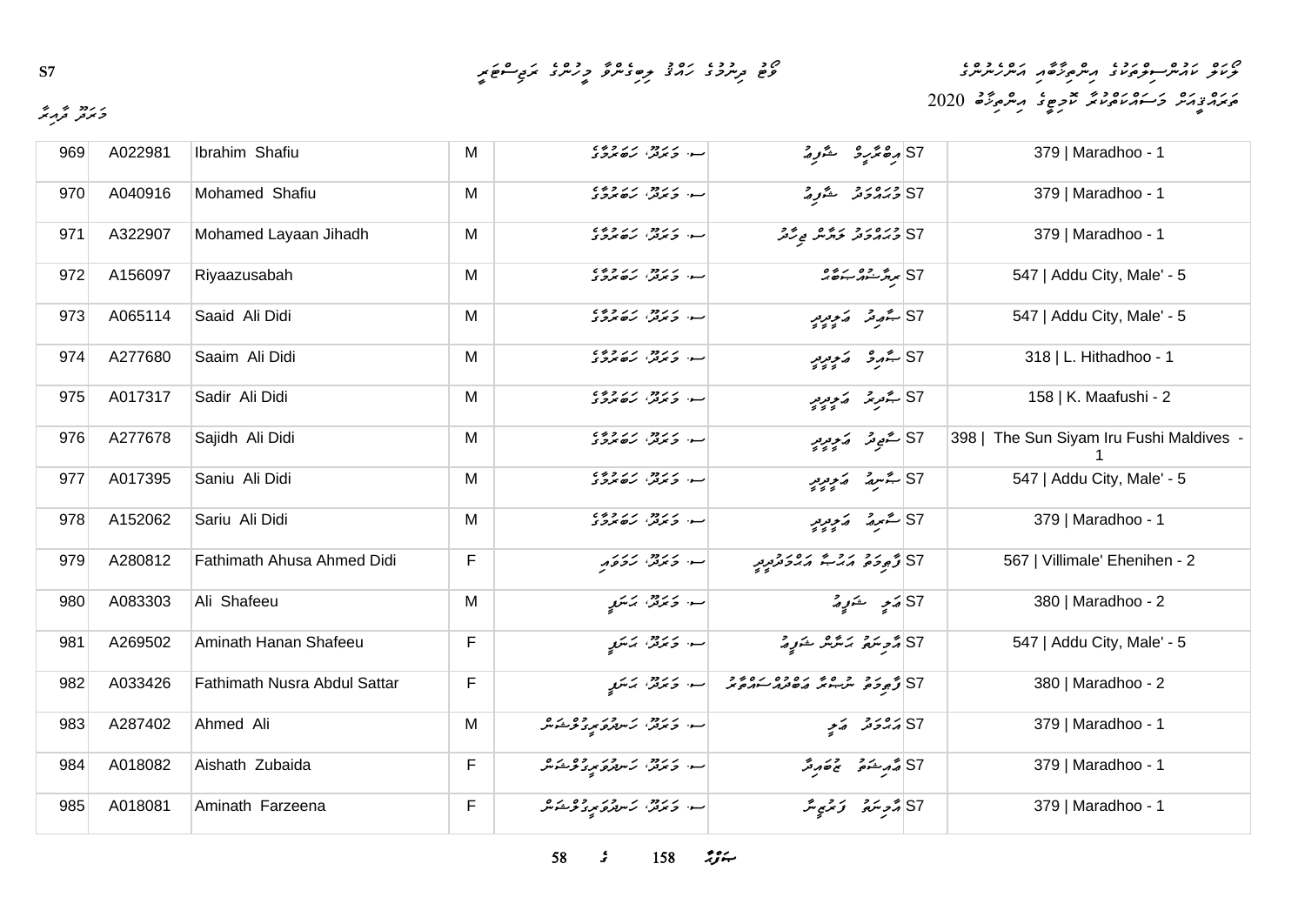*sCw7q7s5w7m< o<n9nOoAw7o< sCq;mAwBoEw7q<m; wBm;vB 2020*<br>*په پوهر وسوډيرونو لومو د موجو د مرمونه* 2020

| $\begin{array}{ccccc} \circ & \circ & \circ \circ \end{array}$ |  |
|----------------------------------------------------------------|--|
| وبمرتز ترمرمز                                                  |  |

| 986  | A018083 | Fathimath Inthisara   | F           | ے۔ تربروز کے سرفر میں محر کے مگر | S7 <i>وُّجوح</i> فو مرسْمع مُسَمَّد            | 379   Maradhoo - 1         |
|------|---------|-----------------------|-------------|----------------------------------|------------------------------------------------|----------------------------|
| 987  | A153145 | Ibrahim Fizaah        | M           | ے دروہ کاملاحظ وہ دیگھ           | S7 مەھەمگەبى <sup>3</sup> بوي <sup>غ م</sup> ە | 547   Addu City, Male' - 5 |
| 988  | A018022 | Mariyam Hudhna        | F           | سە ئەيروم كەنگەن ئەي ئەسكەن      | S7 ئ <i>ومرو دوم</i> گر                        | 379   Maradhoo - 1         |
| 989  | A057069 | Mohamed Magsood       | M           | ے دروہ کاملاحظ وہ دیگھ           | S7 ويرەرو دەپرە دور                            | 379   Maradhoo - 1         |
| 990  | A280652 | Abdulla Rayyan Zahir  | M           | - ئەرەر ئەرەركەر ئەھم            | S7 مەھىراللە <i>بىرمەشرىخ ب</i> ىر             | 380   Maradhoo - 2         |
| 991  | A017246 | Ahmed Saeed           | M           |                                  | S7 كەبرى قىر سىمب <i>و</i> تر                  | 380   Maradhoo - 2         |
| 992  | A343343 | Aishath Rooya Zahir   | $\mathsf F$ |                                  | S7 مُرمِّسُوَ بِرَمَّدَ مِجْرِبِرِ             | 380   Maradhoo - 2         |
| 993  | A066281 | Mariyam Rasheeda      | F           |                                  | S7 كەممەر تەر ئىمىشى <i>م</i> ىگە              | 547   Addu City, Male' - 5 |
| 994  | A017936 | Mohamed Hashim        | M           |                                  | S7 <i>\$ 2282 كرشو</i><br>ب                    | 380   Maradhoo - 2         |
| 995  | A095059 | Nadheema Abdul Sattar | F           | - ئەنگە ئىلگەنجە ئىلمى           | S7 سَمِرِدَ مَصْمَدِ مِسْمَدِ دِ               | 547   Addu City, Male' - 5 |
| 996  | A017219 | Wadheefa Moosa        | $\mathsf F$ | سە كەللاھى ئەسەر ئەھمى ئىس ئى    | S7 كۈيەتە ئەستە                                | 380   Maradhoo - 2         |
| 997  | A280696 | Ahmed Faig            | M           | سە كەندىق كەندىكرى بىرى          | S7 <i>مَدْدُ دَ وَّ وَ</i>                     | 724   Joali Maldives-1     |
| 998  | A280692 | Aishath Layal         | $\mathsf F$ | سە كەيمەتلىرى كەس تەركى          | S7 مُەمشى ئىگر                                 | 381   Maradhoo - 3         |
| 999  | A017097 | Aminath Fareedha      | $\mathsf F$ | سە كەيمەتلىرى كەس تەركى          | S7 مُّ <i>جِ سَمَّةَ وَ م</i> ِيتَر            | 381   Maradhoo - 3         |
| 1000 | A017187 | Hawwa Raziyya         | $\mathsf F$ | سە كەيمەتلىرى كەس تەكرى          | S7 بروء بر مشروع                               | 381   Maradhoo - 3         |
| 1001 | A270498 | Mohamed Falih         | M           | سە كەيمەتلىرى كەس تەكرى          | S7 <i>جەيگە جۇ بۇ بۇ ب</i> و                   | 381   Maradhoo - 3         |
| 1002 | A287645 | Abdullah Hiyam        | M           | ے دیں دیکھ ا                     | S7 مَەھْتَراللە ب <i>ەرد</i> ۇ                 | 381   Maradhoo - 3         |

*59 sC 158 nNw?mS*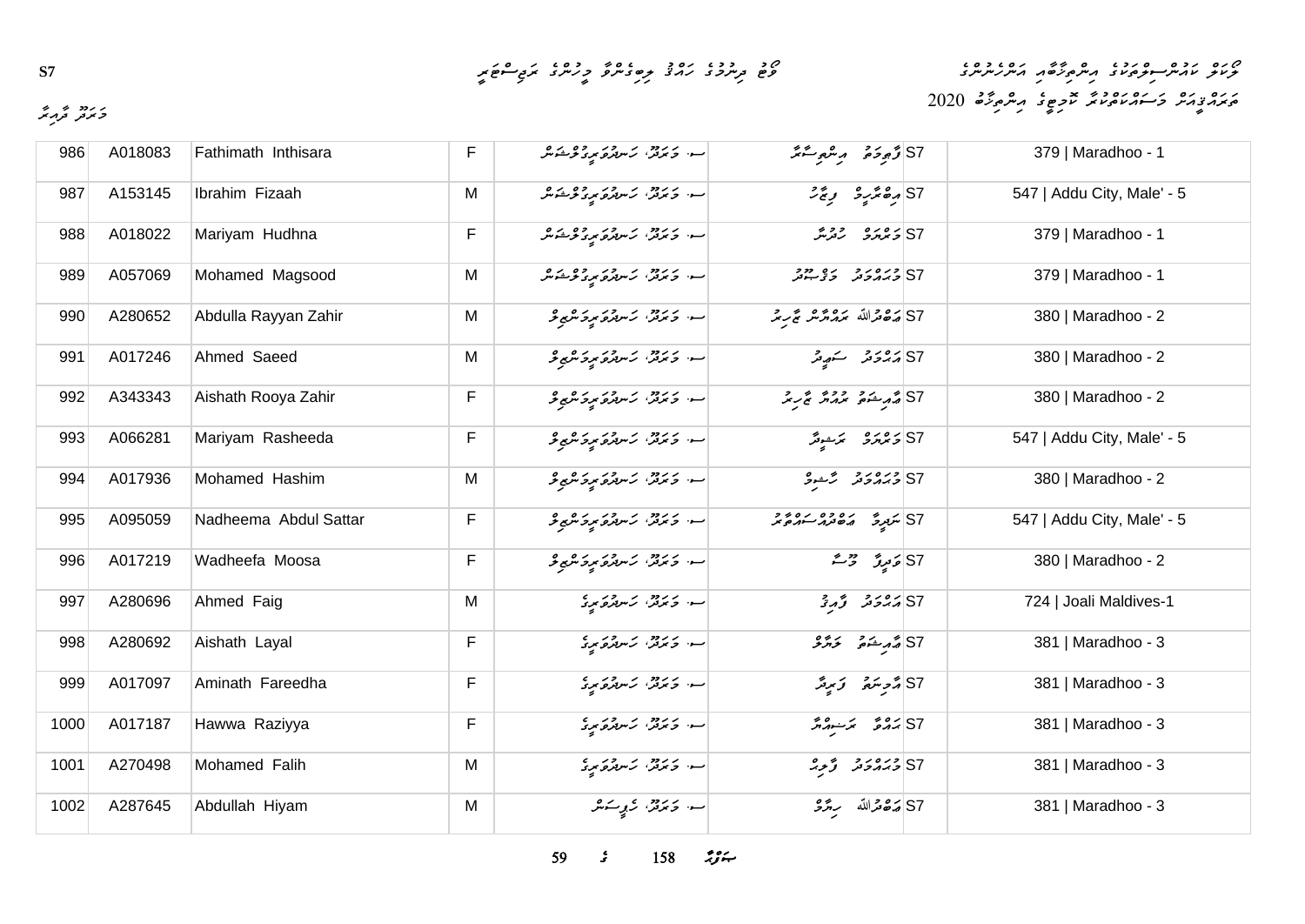*sCw7q7s5w7m< o<n9nOoAw7o< sCq;mAwBoEw7q<m; wBm;vB* م من المرة المرة المرة المرجع المرجع في المركبة 2020<br>مجم*د المريض المربوط المربع المرجع في المراجع المركبة* 

| 1003 | A017820 | Haleema                     | $\mathsf{F}$ | ب. تربرده، ژوپسکر   | S7 ئەبەر                                               | 381   Maradhoo - 3       |
|------|---------|-----------------------------|--------------|---------------------|--------------------------------------------------------|--------------------------|
| 1004 | A287642 | Hassan Humaidh              | M            | ے دیرو وریکر        | S7 ئەسەھ رىمى بولىد                                    | 381   Maradhoo - 3       |
| 1005 | A160658 | <b>Hussain Manik</b>        | M            | ے دروہ دریکھ        | S7 پر مس <sub>م</sub> ر مر <sub>م</sub> ر مرب <i>ر</i> | 381   Maradhoo - 3       |
| 1006 | A287641 | Neena Hussain Manik         | $\mathsf F$  | ے دروہ دریاتھ       | S7 سرینگ کر شکر مرکز میرین <sup>1</sup>                | 381   Maradhoo - 3       |
| 1007 | A042426 | Ahmed Zahir                 | M            | ے کے برقرمی کرکھیے  | S7 <i>مُدْدَوْدْ</i> مُحْرِ مُرْ                       | 381   Maradhoo - 3       |
| 1008 | A101080 | Azzam Zahir                 | M            | سە كەندىق ئەسىم     | $3.5$ $3.5$ $5.5$ $57$                                 | 747   Heritance Aarah-1  |
| 1009 | A165933 | Fathmath Saniha Zahir       | $\mathsf{F}$ | ے کے برقز، کرے ہی   | S7 ۇ <sub>ج</sub> وخۇ شەمبەنگە ئ <sub>ە</sub> رىز      | 381   Maradhoo - 3       |
| 1010 | A059650 | Mariyam Sahuna Zahir        | $\mathsf F$  | ے کے بروژ کرکھیے    | S7 <i>وَعْهُدُوْ سَدْنَتَرْ لِجُ</i> رِيْرِ            | 381   Maradhoo - 3       |
| 1011 | A059649 | Sajidha Zahir               | F            | ے کے بروژ، کرے می   | S7 ڪي <sub>مب</sub> ر پج پر                            | 381   Maradhoo - 3       |
| 1012 | A280920 | Ahmed Looth Abbas           | M            | سە كەندىق ئەتم      | S7 ג׳כני ככב ג'ובי                                     | 379   Maradhoo - 1       |
| 1013 | A033053 | Hussain Abbas               | M            | سە كەندىق ئەتم      | $2822$ $272$ $57$                                      | 379   Maradhoo - 1       |
| 1014 | A280919 | Ibrahim Hoodh Abbas         | M            | سە كەندىق ئىتى      | S7 مەھەرىپ ئىز مەمەت                                   | 379   Maradhoo - 1       |
| 1015 | A280921 | <b>Mohamed Shahil Abbas</b> | M            | ) سە كەنگەنىڭ كەنگە | S7 درور د عرو روم ه                                    | 251   ADh. Dhangethi - 2 |
| 1016 | A017287 | Mohamed Shazumeen           | M            | سە كەندىش كەڭ       | S7 دېم د ده خو شو په شو په ک                           | 379   Maradhoo - 1       |
| 1017 | A153929 | Shauna Rasheed              | F            | سە كەندىق كەڭ       | S7 شەر3ىگە كەشپەتر                                     | 379   Maradhoo - 1       |
| 1018 | A018064 | Shausan Rasheed             | F            | سە كەندىق ئەگە      | S7 شەھرىسىس ئىرىسى <i>رىتى</i>                         | 379   Maradhoo - 1       |
| 1019 | A281019 | Thoola Saudhullah           | F            | سە ئەيرىش ئەرمى     | S7 جو محمد ستورش الله                                  | 379   Maradhoo - 1       |

*60 sC 158 nNw?mS*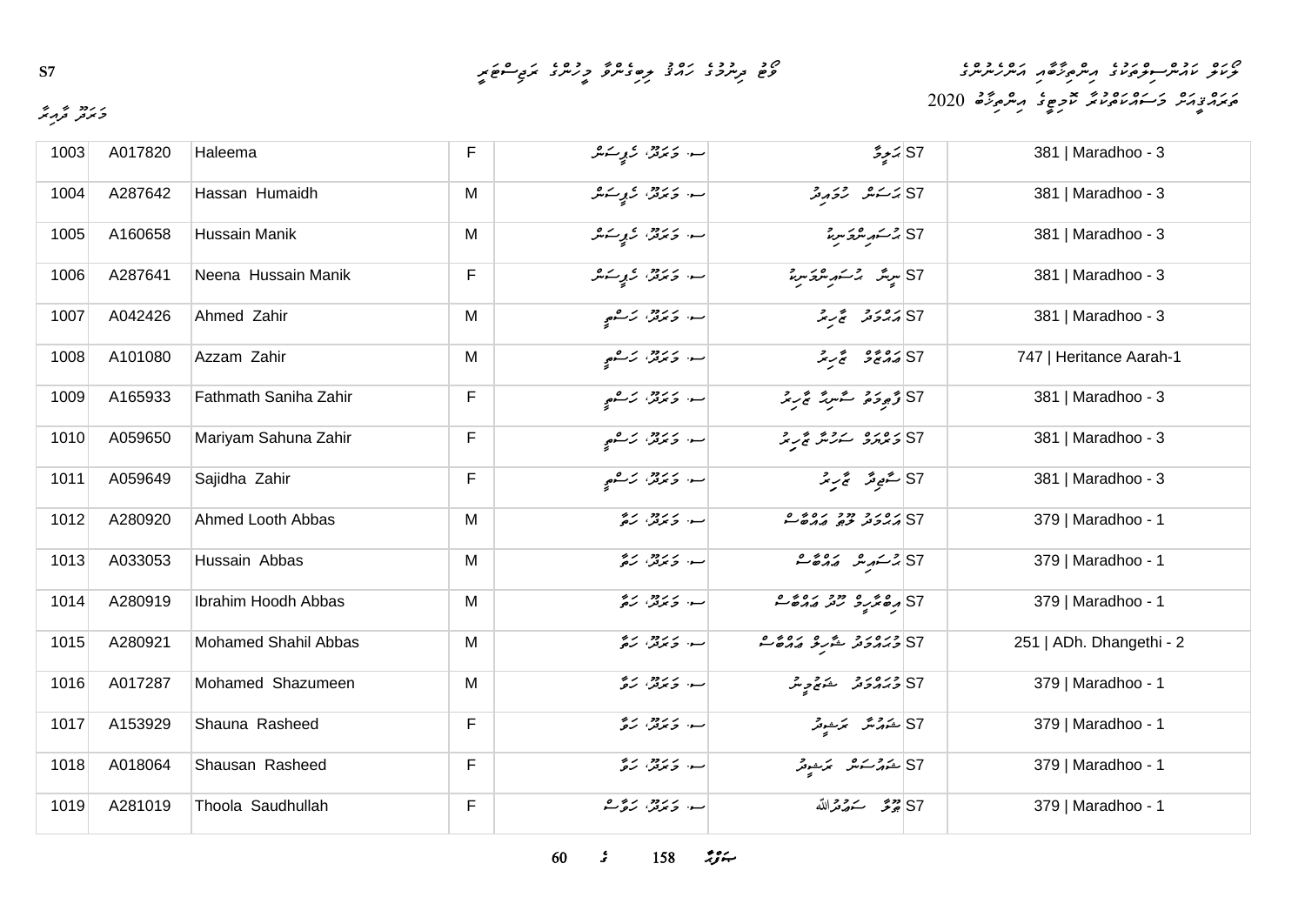*sCw7q7s5w7m< o<n9nOoAw7o< sCq;mAwBoEw7q<m; wBm;vB* م من المرة المرة المرة المرجع المرجع في المركبة 2020<br>مجم*د المريض المربوط المربع المرجع في المراجع المركبة* 

|  | ر ردد به پر |
|--|-------------|
|  |             |

| 1020 | A018023 | Abdullah Thayyib               | M            | ر در دود.<br>سه و برتر، رنج برو            | S7 كەھ قىراللە   بۇ ئەرمۇ                          | 379   Maradhoo - 1           |
|------|---------|--------------------------------|--------------|--------------------------------------------|----------------------------------------------------|------------------------------|
| 1021 | A017514 | Aminath Asifa                  | F            | ر درود. زیروه                              | S7 مُّحِسَمُ مُّسِوَّرٌ                            | 460   Srilanka / Colombo - 1 |
| 1022 | A015659 | Fathimath Dhiyana              | F            | ر رود.<br>سه کامرفل، کامج مرو              | S7 ۇ <sub>ج</sub> وڭ م <sub>ى</sub> رگىگە          | 379   Maradhoo - 1           |
| 1023 | A017539 | Fathimath Wardha Ahmed         | $\mathsf{F}$ | ر در دو.<br>سه او برتر، کام برو            | S7 تُجوِّحهِ حَمَّدَتَّرَ مَ <sup>رُو</sup> دَتَرَ | 379   Maradhoo - 1           |
| 1024 | A017460 | Fazla Najeeb                   | F            | ر رود دره ده ده<br>سه وبرتر، رنج برد       | S7 كۆشىگىشى ئىكتى ھ                                | 379   Maradhoo - 1           |
| 1025 | A018062 | Zainab Najeeb                  | $\mathsf{F}$ | ر در دو.<br>سه او برتر، کام برو            | S7 <i>تج مرسمة</i> سمي <sub>ح</sub> ة              | 379   Maradhoo - 1           |
| 1026 | A031929 | Abdul Latheef Mohamed          | M            | ر درود. زره دره د                          | S7 גפרפר פ רנסקר                                   | 379   Maradhoo - 1           |
| 1027 | A056871 | Juwairiyya Mohamed             | F            | سه وره ده وه و                             | S7 <i>בטרית החי"ר בגה</i> כנג                      | 379   Maradhoo - 1           |
| 1028 | A051751 | Sajida Mohamed                 | F            | ر درود رو ده د                             | S7 گونگر ترکرد ترک                                 | 379   Maradhoo - 1           |
| 1029 | A286632 | Zahida Mohamed                 | F            | ر درود. ریز وی.<br>سه کامرفر، رنج مروی     | S7 تج برقر ب <i>محمد حمد ح</i> مد                  | 379   Maradhoo - 1           |
| 1030 | A159810 | Abdulla Shazeel                | M            | ر درود در در در در<br>سه گرمن گرفت در      | S7 كەنھەتراللە خىمى تو                             | 380   Maradhoo - 2           |
| 1031 | A152374 | Ali Didi                       | M            | ر درود دره ده ده.<br>سه وبرتر، رنوه وود    | S7 کە مومومو                                       | 380   Maradhoo - 2           |
| 1032 | A286956 | Farih Fikry                    | M            | ر د دو د د د د د د د<br>سه کامرنس گرفت و د | S7 وَمَعرِ يَمْ وَعْ مِهِ                          | 380   Maradhoo - 2           |
| 1033 | A280958 | <b>Fathimath Funoon Fazeel</b> | $\mathsf F$  | ر درود دره ده ده.<br>سر و برتر، روه وود    | S7 ۇ <sub>ج</sub> وخۇ ۋىترىتر ۋىنېۋ                | 547   Addu City, Male' - 5   |
| 1034 | A017718 | Hawwa Hafeeza                  | F            | ر درود دره ده ده.<br>سه وبرتر، رنوه وود    | S7 <i>بَدْهُ وَ بَهِ وَ</i>                        | 547   Addu City, Male' - 5   |
| 1035 | A286955 | Hussain Saheel                 | M            | ر درود دره ده ده.<br>سه وبرتر، رنوه وود    | S7 يُرْسَمب <sup>9</sup> سَرِ وُ                   | 547   Addu City, Male' - 5   |
| 1036 | A027039 | Ibrahim Zameel                 | M            | ر دردو در ده ود.<br>سه وبرتر، روه وود      | S7 <sub>م</sub> ەنگەپ <sup>ى ي</sup> جوڭ           | 547   Addu City, Male' - 5   |

 $61$  *s*  $158$  *n***<sub>y</sub>**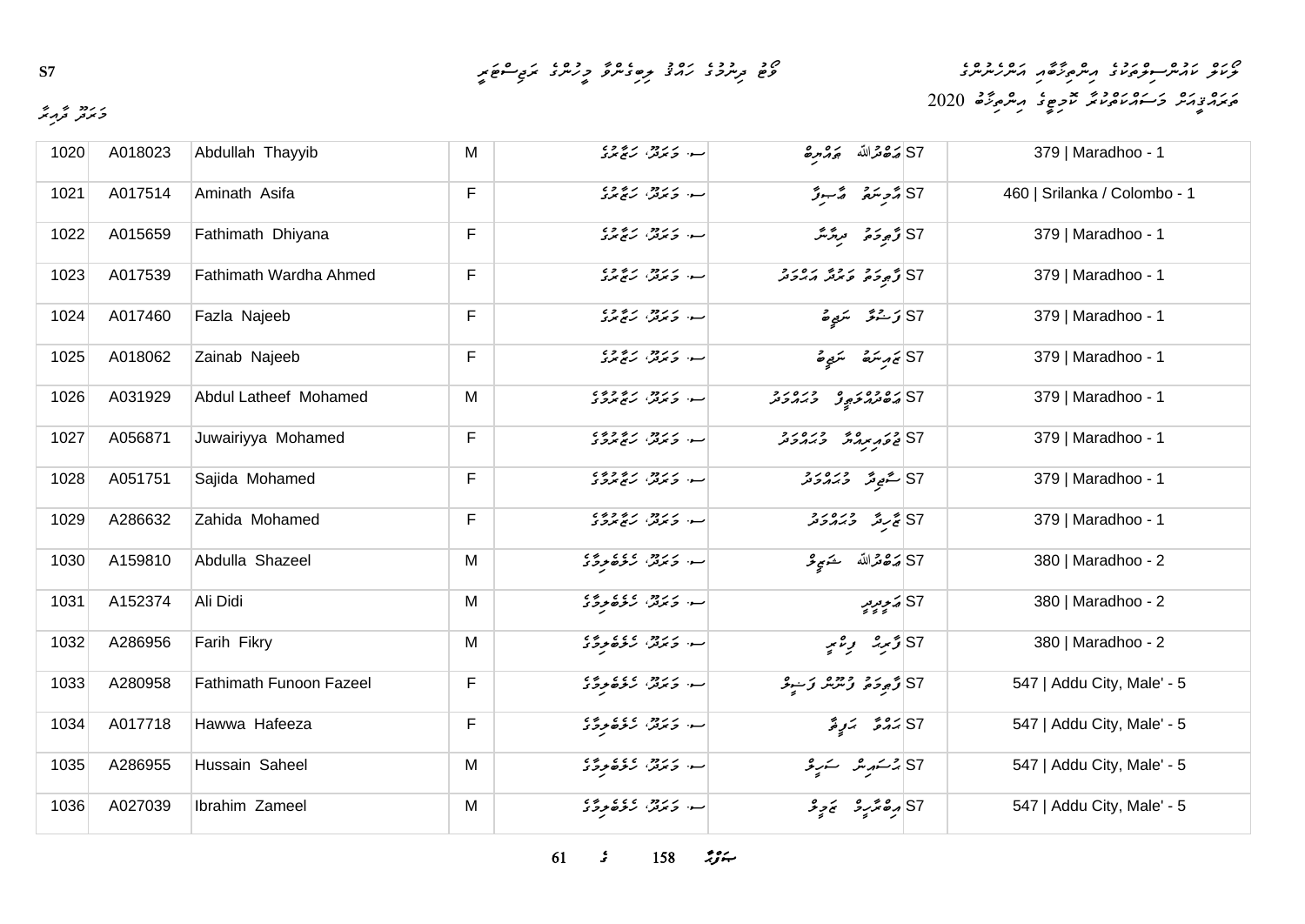*sCw7q7s5w7m< o<n9nOoAw7o< sCq;mAwBoEw7q<m; wBm;vB* م من المرة المرة المرة المرجع المرجع في المركبة 2020<br>مجم*د المريض المربوط المربع المرجع في المراجع المركبة* 

|  | $\begin{array}{ccccc} \circ & \circ & \circ \circ \end{array}$ |
|--|----------------------------------------------------------------|
|  | و مرتز تربر مر                                                 |
|  |                                                                |

| 1037 | A041158 | Mohamed Fazeel Ali Didi | M            | سه کابردو دی د ود        | S7 <i>وبرو دي و پيو چي پير</i>        | 547   Addu City, Male' - 5                |
|------|---------|-------------------------|--------------|--------------------------|---------------------------------------|-------------------------------------------|
| 1038 | A286957 | Moosa Nabeel            | M            | ر در دو ده د د د د د د   | S7 S7 سَهوءُ                          | 547   Addu City, Male' - 5                |
| 1039 | A161854 | Ahmed Shinan            | M            | سە كەنزلىقى ئۈر          | S7 <i>ړې دو</i> ش <sub>و</sub> مترمتر | 379   Maradhoo - 1                        |
| 1040 | A017954 | Aishath Jihaana         | $\mathsf{F}$ | سە كەنزلىقى ئۇي          | S7 م <i>ەُم شەق بې ئ</i> ىگر          | 379   Maradhoo - 1                        |
| 1041 | A148372 | Hussain Zimad           | M            | سە كەنزلىقى ئۈر          | S7 برُسَمبر مَرَ سِیحَمْدَ            | 408   Milaidhoo Island Maldives - 1       |
| 1042 | A123077 | Ibrahim Nazleen         | M            | سە كەنزلىقى ئۇي          | S7 ب <i>رھنگرد</i> و س <i>ن</i> ھوپیں | 379   Maradhoo - 1                        |
| 1043 | A086283 | Reki Maniku             | M            | سە كەيمەتلىرى ئىلمى      | S7 تربیو ځامبریز                      | 379   Maradhoo - 1                        |
| 1044 | A084794 | Shamath                 | $\mathsf F$  | سە كەندىق ئىر            | S7 يَشْرَحْو                          | 379   Maradhoo - 1                        |
| 1045 | A286720 | <b>Abdul Gadir</b>      | M            | ے دیکھی رہوسو معدد       | S7 كەھ قرىز ت <sup>ۇ</sup> برىر       | 564   Hulhumale', Ehenihen - 12           |
| 1046 | A017707 | Abdul Salah Hassan      | M            | ے دیکھی رہو ہو ہو گھ     | S7 مەھ <i>ەرمەۋە يەك ھ</i>            | 547   Addu City, Male' - 5                |
| 1047 | A018139 | Abdul Salam             | M            | ے کروڑ رہوسکے مرک        | S7 ئەھ <i>تەرە سىۋ</i> ۇ              | 379   Maradhoo - 1                        |
| 1048 | A068729 | Ahmed Shareef           | M            | ے کروڑ رہ وسی مردی       | S7 كەبرى قىرىق ھەمب <i>و</i> گە       | 425   One & Only Reethi Rah, Maldives - 1 |
| 1049 | A017512 | Aishath Saheema         | $\mathsf F$  | ے کریں رہوس دی۔          | S7 مُەمشىم سىرىمىتى كىلە              | 379   Maradhoo - 1                        |
| 1050 | A286734 | Aminath Yamna           | F            | ے کی بھی رہو ہو گھڑی     | S7 أَمُّ حِسَمٌ مَرْحَسٌ              | 379   Maradhoo - 1                        |
| 1051 | A286732 | Fathimath Yashwa        | F            | ے کروڑ رہوسکے مرک        | S7 زُجِرْدَة بَرَسْوَةً               | 379   Maradhoo - 1                        |
| 1052 | A286719 | Hawwa Moosa             | $\mathsf F$  | ے کا بردہ رہا و سرگامردی | $23.52$ S7                            | 379   Maradhoo - 1                        |
| 1053 | A017511 | Hussain Musawwir        | M            | سە كەنگەن سىروسۇمىگە     | S7 يُرْسَمْ مِنْ مُحْسَمَّةً مِنْدُ   | 379   Maradhoo - 1                        |

 $62$  *s*  $158$  *n***<sub>3</sub>** *n*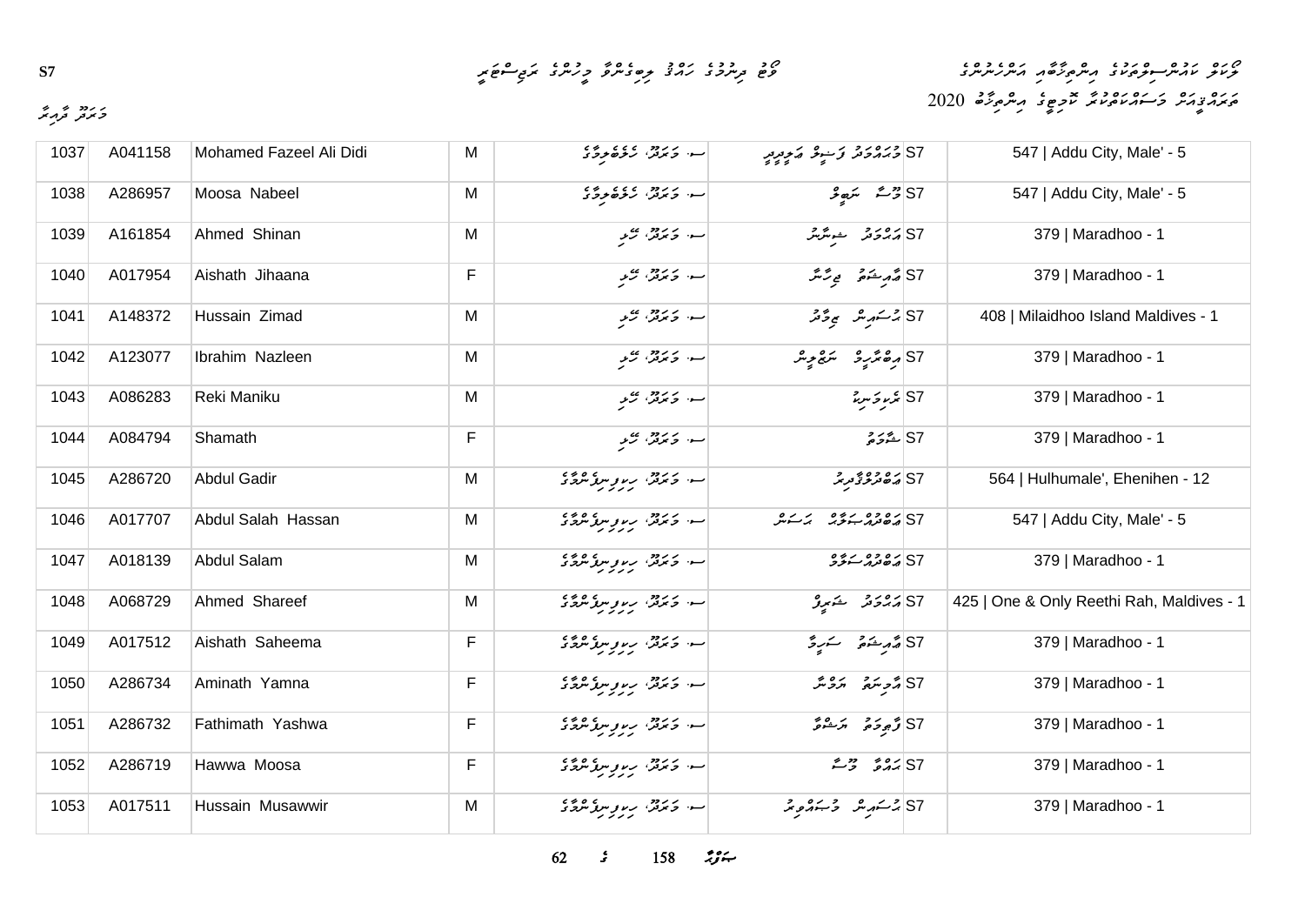*sCw7q7s5w7m< o<n9nOoAw7o< sCq;mAwBoEw7q<m; wBm;vB* م من المسجد المسجد المسجد المسجد المسجد العام 2020<br>مجم*د المسجد المسجد المستجد المسجد المسجد المسجد المسجد المسجد المسجد المسجد المسجد المسجد المسجد المسجد المسجد* 

| 1054 | A026398 | Ibrahim Rasheed                  | M           | -- ئەندىق سەرسىر ئىرمۇ ئىرمۇ ئ | S7 م <i>ەھگرى</i> ئىسىمىسى ئىستىد           | 379   Maradhoo - 1                        |
|------|---------|----------------------------------|-------------|--------------------------------|---------------------------------------------|-------------------------------------------|
| 1055 | A017704 | Mariyam Rasheeda                 | $\mathsf F$ | ے دکھریں سروسو مردی            | S7 كەممەر تەر ئىمىشى <i>م</i> ىگە           | 379   Maradhoo - 1                        |
| 1056 | A286739 | Mariyam Yashna                   | F           | ے دکھریں رہا و سرکا مرکزی      | S7 كەندىرى بىرىشىش                          | 547   Addu City, Male' - 5                |
| 1057 | A286733 | Mariyam Zidna                    | F           | ے دکھری رہا و سرگی مرد کا      | S7 <i>جەنگەر ئابى ئارى</i> گە               | 379   Maradhoo - 1                        |
| 1058 | A280891 | Mohamed Khaathamy Shareef        | M           | ے کا کروڑ رہا وسی مردی         | S7 دُبرەرو دُمَو خَسِرُو                    | 379   Maradhoo - 1                        |
| 1059 | A280892 | <b>Mohamed Muffassil Rasheed</b> | M           | سە ئەندىق رىدۇ سەھ سىڭ ئ       | S7 دره د د د ده بدو برخوش                   | 425   One & Only Reethi Rah, Maldives - 1 |
| 1060 | A017482 | Moosa Shamoon                    | M           | سە ئەئەتتە سەرسىدىكى ئەم       | S7 شەھرىتىر                                 | 425   One & Only Reethi Rah, Maldives - 1 |
| 1061 | A152064 | Shimhaz Hassan                   | M           | ے دکھری رہا و سرگی مرد کا      | S7  مور <i>ور بم ي</i> ر كىشر               | 379   Maradhoo - 1                        |
| 1062 | A286721 | Shiyaz Hassan                    | M           | سە ئەترىق رىدۇسۇسىدە           | S7 شەھرىتى ئەسكەنلىر                        | 425   One & Only Reethi Rah, Maldives - 1 |
| 1063 | A037619 | Ahmed Hilmy                      | M           |                                | S7 <i>ډُرُدُوَ پُروُوِ</i>                  | 547   Addu City, Male' - 5                |
| 1064 | A334987 | Aminath Nuha Hilmy               | F           | سە ئەندىق بەلۇڭلە              | S7 مُرْحِ سَرَةَ مِنْ مِنْ مِنْ الْمَرْحِرِ | 547   Addu City, Male' - 5                |
| 1065 | A054173 | Fathimath Niuma                  | F           | ے کا برقری روکار               | S7 <i>وُّهِ دَمْ</i> سِمْرُدُّ              | 547   Addu City, Male' - 5                |
| 1066 | A157805 | Nifsha Hilmy                     | F           | سە ئەندىق بەلۇڭلە              | S7 سرویے برو <sub>جی</sub>                  | 547   Addu City, Male' - 5                |
| 1067 | A101179 | Nimthaz Hilmy                    | M           |                                | S7 سر <i>ڈ وُج ب</i> وگو                    | 547   Addu City, Male' - 5                |
| 1068 | A017811 | Ahmed Shafeeu                    | M           | ے کا کروڑ رگ                   | S7 <i>222 شورة</i>                          | 381   Maradhoo - 3                        |
| 1069 | A287371 | Ali Sanyn                        | M           | سە ئەتمەتىرە رىگ               | S7 کی پر کے سربائر                          | 381   Maradhoo - 3                        |
| 1070 | A317927 | Hawwa Sulthana                   | F           | سە كەيمەتلە رۇ                 | S7 ئەمۇسى ئوق <sub>ى</sub> مۇس              | 381   Maradhoo - 3                        |

 $63$  *s*  $158$  *n***<sub>y</sub>** $\frac{2}{3}$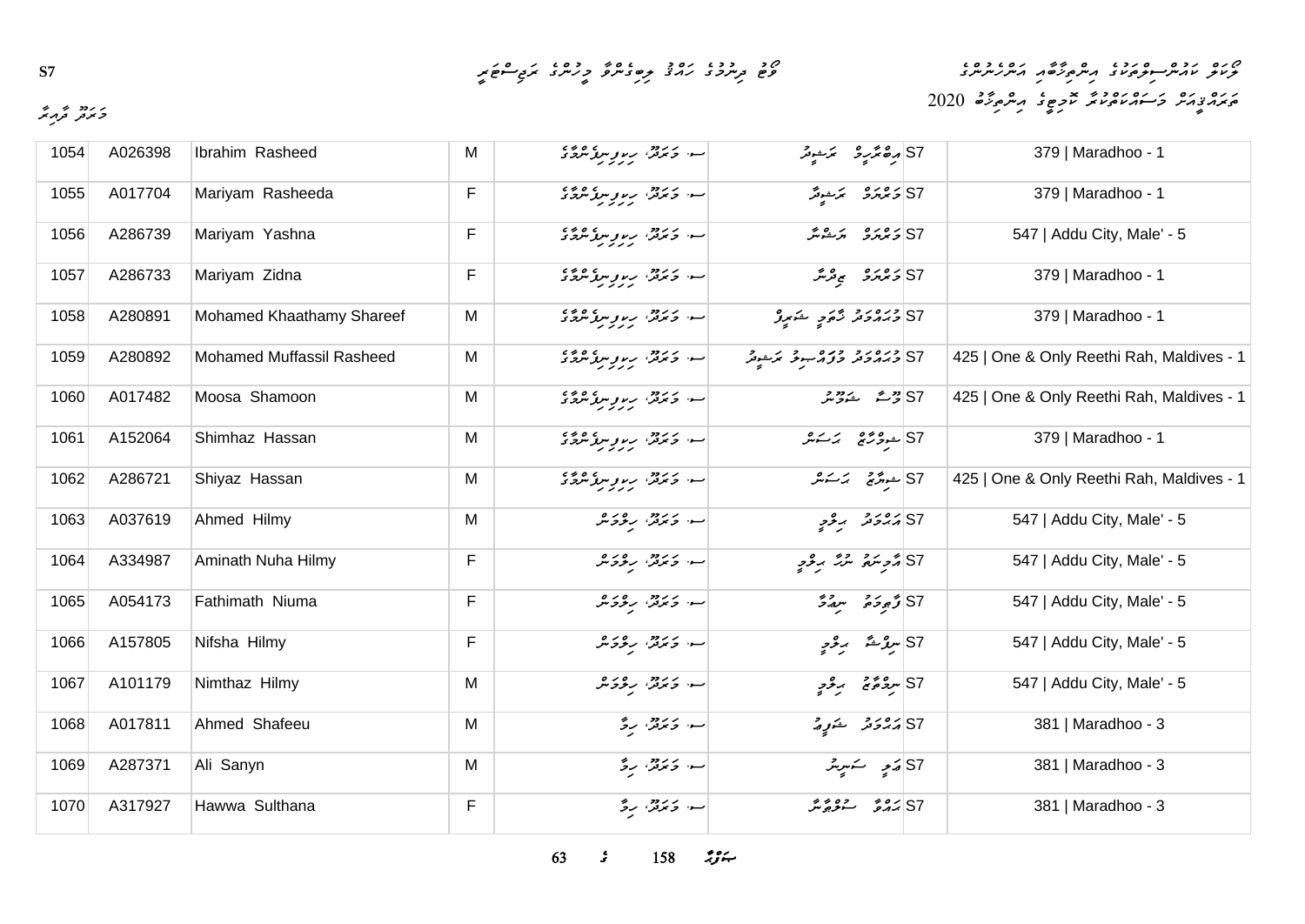*sCw7q7s5w7m< o<n9nOoAw7o< sCq;mAwBoEw7q<m; wBm;vB 2020*<br>*په پوهر وسوړ پاره ولايت موسي اوسر پر شمېر شه* 

| ر ردد به پر<br>د برتر ترمر |  |
|----------------------------|--|
|                            |  |

| 1071 | A281133 | Mohamed Lasan       | M            | سە ئەتكەنى بەق                           | S7دېږدور کوسکر                                                                                             | 547   Addu City, Male' - 5      |
|------|---------|---------------------|--------------|------------------------------------------|------------------------------------------------------------------------------------------------------------|---------------------------------|
| 1072 | A066155 | Ali Rasheed         | M            | ے کا پروژ رکاو                           | S7 <i>ھَ جِ</i> - مَرْشِ <sub>و</sub> مُرُ                                                                 | 379   Maradhoo - 1              |
| 1073 | A268656 | Aminath Uswa        | $\mathsf{F}$ | سە ئەترىق رەۋ                            | S7 مُجِيبَهُ مُتَبَعَّرُ                                                                                   | 379   Maradhoo - 1              |
| 1074 | A277941 | Fathmath Azwa       | $\mathsf{F}$ | سە ئەترىق رەۋ                            | S7 ۇ <sub>ج</sub> وڭ مەن ئ                                                                                 | 379   Maradhoo - 1              |
| 1075 | A017286 | Najma Ahmed         | $\mathsf F$  | سە ئەترىق رۇۋ                            | S7 ىروم بەر دەر د                                                                                          | 379   Maradhoo - 1              |
| 1076 | A272141 | Ibrahim Rasheed     | M            | سە ئەترىق بىر                            | S7 م <i>ەھەرگى</i> كىم ئىسىمىتى كىلىن ئىشتى ئىككى ئىستى ئىككى ئىستى ئىككى ئىستى ئىككى ئىستى ئىستى ئىستى ئى | 381   Maradhoo - 3              |
| 1077 | A281017 | Abdulla Reehan      | M            | ے وَیُرَتَّزُ رَیْرِشُ                   | S7 كەھەراللە مەيگىر                                                                                        | 251   ADh. Dhangethi - 2        |
| 1078 | A165932 | Aishath Sigaa       | $\mathsf F$  | سا ئەتكەنى بايوند                        | S7 مەم شەقر ھ <sub>ۇ</sub> تى                                                                              | 381   Maradhoo - 3              |
| 1079 | A326761 | Ali Raaish Rasheed  | M            | سا ئەتكەنى بايوند                        | S7 كەي ئۇيرىش ئىرىسون <i>ى</i>                                                                             | 381   Maradhoo - 3              |
| 1080 | A017837 | Fathimath Rasheedha | $\mathsf{F}$ | سە كەنگەنى بىرىگە                        | S7 <i>وَّجوحَ</i> جَمَّ سَمَسُومَّرَ                                                                       | 381   Maradhoo - 3              |
| 1081 | A017620 | Hassan Rasheed      | M            | ے کے ترقش ریروگر                         | S7 كەسكەنلەر كىرىش <sub>و</sub> تىر                                                                        | 381   Maradhoo - 3              |
| 1082 | A287261 | Hussain Rifaaz      | M            | سە ئەترىق رىزىگە                         | S7 بر سَمبر مَر مَرَدَّ مَر                                                                                | 381   Maradhoo - 3              |
| 1083 | A287258 | Mohamed Rishwan     | M            | سە ئەترىق رىزىگە                         | S7 <i>32023 برخوش</i>                                                                                      | 547   Addu City, Male' - 5      |
| 1084 | A287269 | Moosa Riyaan        | M            | ے وَیُرَتَّزُ رَیْرِشُ                   | S7 ترقشہ سرمگر شر                                                                                          | 714   Club Med Flnolhu Villas-1 |
| 1085 | A017134 | Abdulla Shifau      | M            | ر در دود.<br>سود کامرتر، مرمزتری سوترمزی | S7 كەھەراللە ھو <i>ۋە</i>                                                                                  | 380   Maradhoo - 2              |
| 1086 | A269526 | Ahmed Sharafunnoor  | M            | سه کاروژه ربوده د ۲۶۵ وي                 | S7 رور و بربروه دور<br>S7 ریرونر شهرورسهر                                                                  | 380   Maradhoo - 2              |
| 1087 | A017363 | Aminath Shiyana     | F            | ر در دو.<br>سه و برتو، ر برتوی سهتوس     | S7 مُرْحِسَمُ مُشْرَسَّرٌ                                                                                  | 380   Maradhoo - 2              |

 $64$  *s*  $158$  *n***<sub>3</sub>** *n*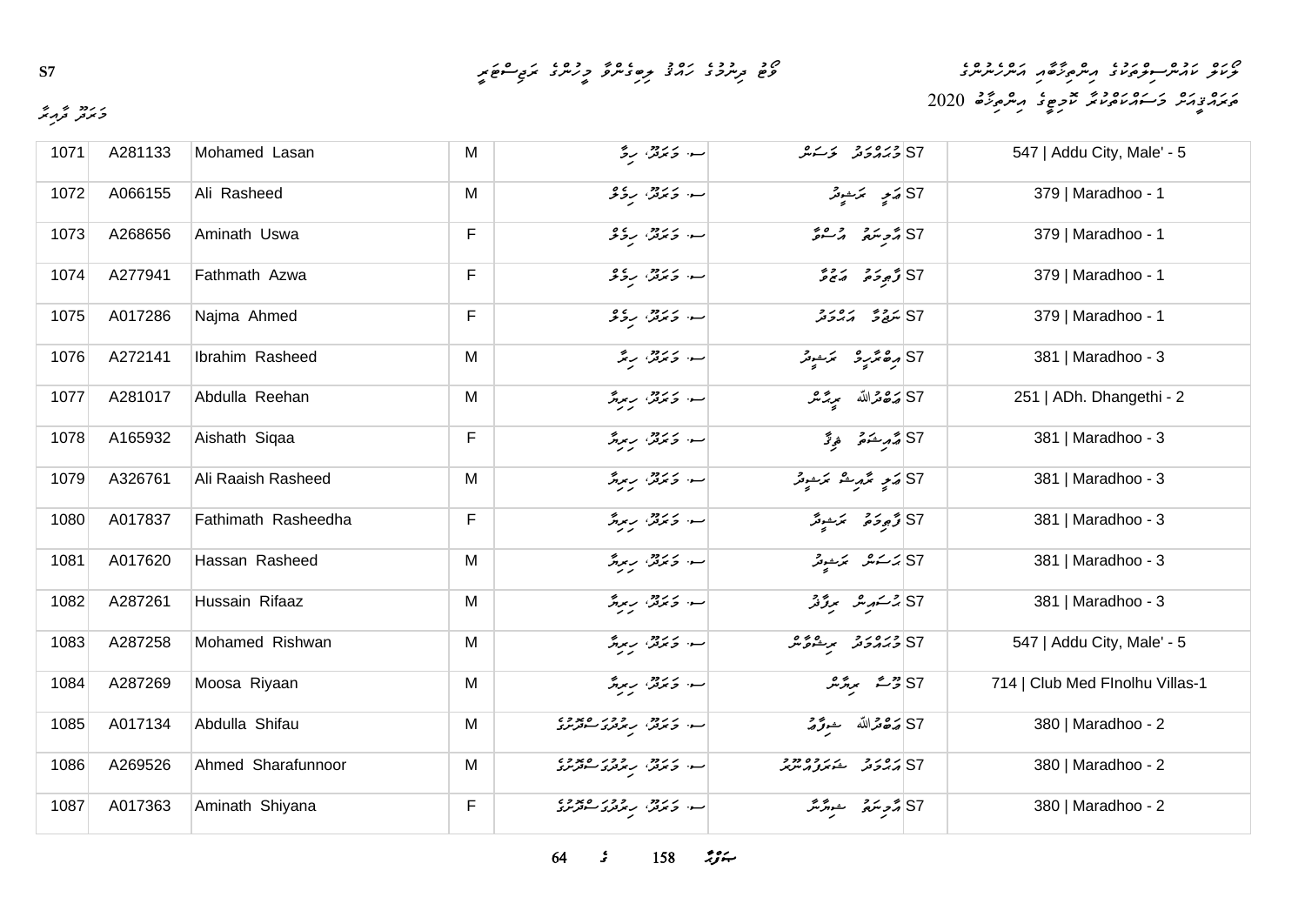*sCw7q7s5w7m< o<n9nOoAw7o< sCq;mAwBoEw7q<m; wBm;vB* م من المرة المرة المرة المرجع المرجع في المركبة 2020<br>مجم*د المريض المربوط المربع المرجع في المراجع المركبة* 

| 1088 | A388785 | Hussain Anas                 | M           | ر در دور در دور ۲۶۶۵<br>سه کامرنگر، مرتوری سهتونوری                   | S7  2سكەرىش كەنترىسى                            | 380   Maradhoo - 2              |
|------|---------|------------------------------|-------------|-----------------------------------------------------------------------|-------------------------------------------------|---------------------------------|
| 1089 | A017155 | Ibrahim Fathuhy              | M           | ر در دود.<br>سه کامرفر، ریمزفری سه توسری                              | S7 مەھم <i>گىي</i> ئۇم ب                        | 380   Maradhoo - 2              |
| 1090 | A082918 | Mohamed Shujau               | M           | ر در دو د و و ر ه د و و و<br>ر د او ترتو <sup>د ا</sup> ر برتوی سوتوس | S7 <i>جەممى ھىرى ھىدى ھى</i>                    | 380   Maradhoo - 2              |
| 1091 | A017145 | Saeeda Abdul Sattar          | $\mathsf F$ | ر در دو در دور ۲۶۶۵<br>سه ویرتر، ریزتری سهترس                         | S7 سَمِيةَ مُصْرِّرْ مُسْرِمَةٍ مِ              | 380   Maradhoo - 2              |
| 1092 | A017077 | Shabeena Fath-hy             | $\mathsf F$ | ر در دود.<br>سود کامرفر، مرمزفری سوفرمزی                              | S7 شەھەتتى ئۇمۇب                                | 380   Maradhoo - 2              |
| 1093 | A017154 | Shafeea Fathhy               | $\mathsf F$ | ر در دود.<br>سود کامرتری مرمزتاری سوتورنوی                            | S7 ڪوپر ترقم <u>ي</u>                           | 391   Hulhudhoo - 3             |
| 1094 | A161891 | Shanau Fathuhy               | M           | ر در دو د و و ر ه د و و و<br>ر د او ترتو <sup>د ا</sup> ر برتوی سوتوس | S7 ڪَئ <i>مَنَّهُ وَهُ</i> پِ                   | 732   Fushifaru Maldives-1      |
| 1095 | A269524 | Shanoora Fath'hy             | $\mathsf F$ | ر در دو.<br>سه و برتر، ر برترو سهتر دو.                               | S7 سەيتىرنى ئ <i>وۋې</i>                        | 547   Addu City, Male' - 5      |
| 1096 | A161842 | Shazeena Fath'hy             | F           | ر در دور دور دوره دور<br>سه ویرتر، ریزتری سهترس                       | S7 ڪنوپنگر کرتمر <i>پ</i>                       | 380   Maradhoo - 2              |
| 1097 | A281098 | Fathimath Neeshan Fathuhulla | $\mathsf F$ | ــــ وبردو ریزوده                                                     | S7 وَجِرِحَامَ  سِرِڪْمَدْ وَحْرَبْہِ اللّٰہ    | 379   Maradhoo - 1              |
| 1098 | A281104 | Mohamed Nahil Fathuhulla     | M           | ( در دو.<br>  سه و برتر، ر برتروی                                     | S7 <i>وبروبرو مربر وتم</i> ري الله              | 564   Hulhumale', Ehenihen - 12 |
| 1099 | A023074 | Munawwar Rasheed             | M           | ر درود.<br>سه کامرتر، ریمزتروی                                        | S7 <i>ۇنىۋە كى ئىر</i> خون <i>ى</i>             | 379   Maradhoo - 1              |
| 1100 | A036072 | Naguhath Rasheed             | F           | ب روده روووه                                                          | S7 <i>مَرَّدٌ مَدَّمْ مَرْ</i> حُوم <i>ُ</i> ر  | 564   Hulhumale', Ehenihen - 12 |
| 1101 | A061601 | Fathimath Zulfeena Faiz      | F           | - ئەنگەر بەھمۇسرەتمى                                                  | S7 <i>وَّجِودَة</i> نُرْدُوِي <i>دَّ وََب</i> ع | 547   Addu City, Male' - 5      |
| 1102 | A070167 | Hassan Shualhu               | M           | ے کا کروڑ رکھ کر سرگھ کی                                              | S7 كەسكەش مىش <i>ۇ</i> شە                       | 547   Addu City, Male' - 5      |
| 1103 | A018144 | Ibrahim Shabath              | M           | سە كەنگەن بەكەنگە سوڭا كە                                             | S7 رەئزىر ئىقبۇ                                 | 547   Addu City, Male' - 5      |
| 1104 | A047878 | Milna Faiz                   | F           | ے کروڑ رکھروسری                                                       | S7 <i>وڅنگ وگ</i> ړي                            | 547   Addu City, Male' - 5      |

*n8o<n@ r@m8m>*

 $65$  *s*  $158$  *n***<sub>2</sub>** *n*<sub>2</sub> *n*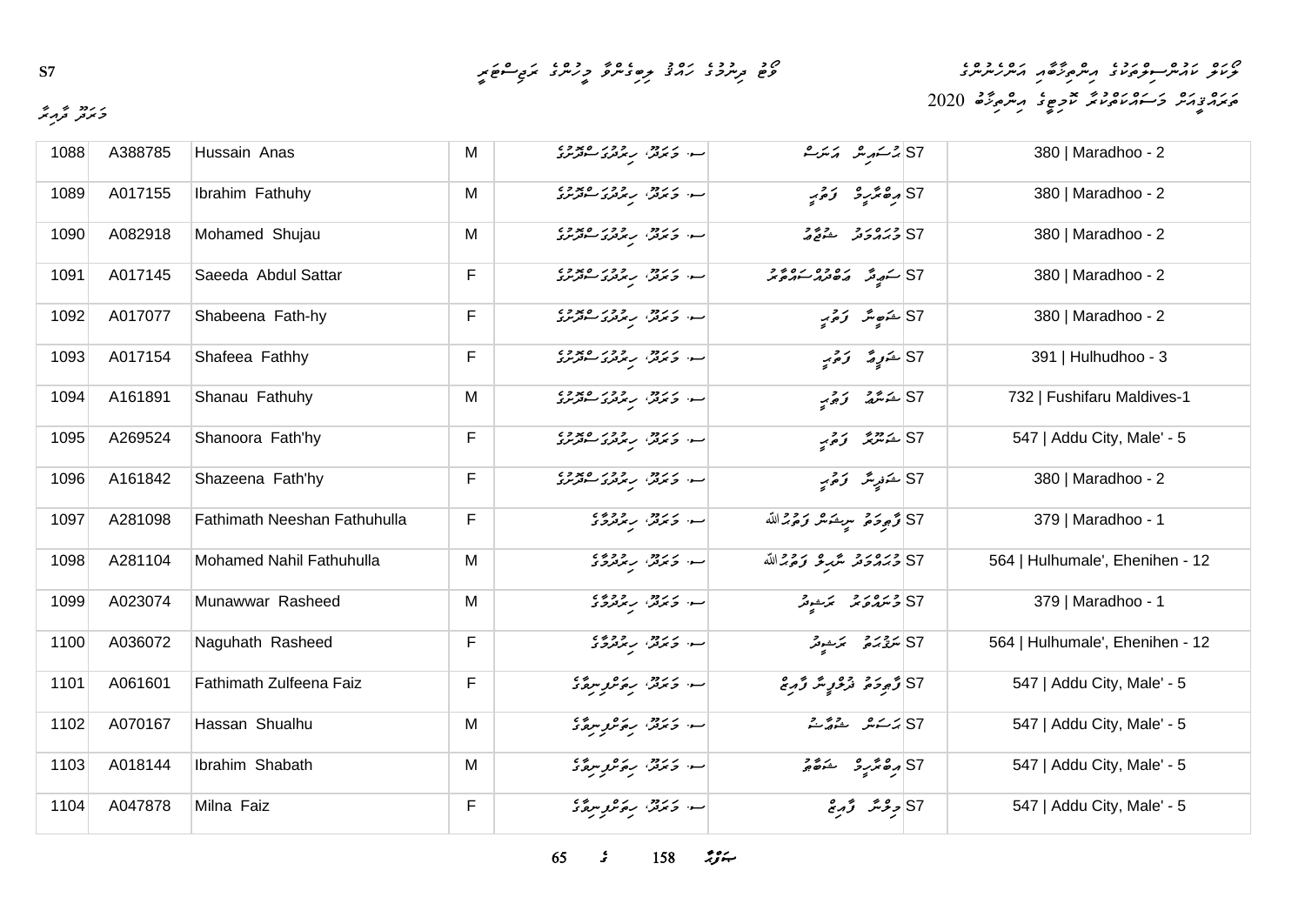*sCw7q7s5w7m< o<n9nOoAw7o< sCq;mAwBoEw7q<m; wBm;vB* م من المرة المرة المرة المرجع المراجع المراجع المراجع المراجع المراجع المراجع المراجع المراجع المراجع المراجع<br>مرين المراجع المراجع المرجع المراجع المراجع المراجع المراجع المراجع المراجع المراجع المراجع المراجع المراجع ال

| 1105 | A047515 | Najudha Faiz            | F            | سە كەنگەن سەئىر سەنگە            | S7 سَمَةَ قَدْ بَرْمِ جَ                           | 381   Maradhoo - 3         |
|------|---------|-------------------------|--------------|----------------------------------|----------------------------------------------------|----------------------------|
| 1106 | A287008 | Abdulla Rifzan          | M            | ے زرود رورو                      | S7 كەھەراللە مېرىج تىر                             | 380   Maradhoo - 2         |
| 1107 | A286380 | Aishath Siba Ahmed Didi | $\mathsf{F}$ | سه زبرود ره د د                  | S7 مُهرِسْمَة سِرَة مُهْدَوَمْرِمِرِ               | 380   Maradhoo - 2         |
| 1108 | A287005 | Aminath Ahmed Didi      | $\mathsf{F}$ | ے زرود رہ دو                     | S7 <i>مُتَّحِ سَمَعُ مَدْ مُ</i> حَمَّدِ مِرِ مِرِ | 380   Maradhoo - 2         |
| 1109 | A268056 | Fathimath Ahmed Didi    | $\mathsf{F}$ | سە ئەترىقى رەرد                  | S7 <i>وَّجِ جَ</i> جَمْ مَكْ جَمْعِ مِرْمِرِ مِرِ  | 380   Maradhoo - 2         |
| 1110 | A017583 | Hawwa Dhiye             | $\mathsf F$  | سه زرود ره د د                   | S7 ئەرگە ئوبىر                                     | 380   Maradhoo - 2         |
| 1111 | A271376 | Mohamed Jabeen          | M            | سه زيرود ره د د                  | S7 دېم دېمر توپه مخ                                | 547   Addu City, Male' - 5 |
| 1112 | A366683 | Zulfa Ahmed Didi        | F            | سه زرود ره د د                   | S7 نْرْحْرٌ مَدْدَدْبِرِبِرِ                       | 547   Addu City, Male' - 5 |
| 1113 | A017670 | Ali Akbar Saeed         | M            | سه که برده رنگر                  | S7 <i>مَجِ مَرْهُ مَدْ سَهِي</i> ْرَ               | 94   R. An'golhitheemu - 1 |
| 1114 | A017477 | Arshad Saeed            | M            | ے کے برقرار برگر                 | S7 كەنگرىشىقر كىمپ <i>ىر</i>                       | 379   Maradhoo - 1         |
| 1115 | A017726 | Hawwa Zahira            | $\mathsf{F}$ | ے کے برقرار برگر                 | S7 ئەم ئىق ئىچ بەشىر                               | 379   Maradhoo - 1         |
| 1116 | A274562 | Shahrath Saeed          | $\mathsf{F}$ | ے کا پروژہ رائز                  | S7 شەرىمىق سى <i>مبەت</i> ر                        | 379   Maradhoo - 1         |
| 1117 | A274570 | Shajahath Saeed         | $\mathsf{F}$ | ے کا پروژہ رائز                  | S7 شو <i>قى ئەھمى</i> ئىكر <i>و</i> ر              | 379   Maradhoo - 1         |
| 1118 | A274571 | Sharahath Saeed         | F            | سه کامرود روگر                   | S7 ش <i>ەترىكى سەمبەتر</i>                         | 379   Maradhoo - 1         |
| 1119 | A274564 | Yasir Saeed             | M            | ے کے برقرار برگر                 | S7 مُرْسِعْہُ سَمَ <i>وِینَہ</i>                   | 137   Lh. Naifaru - 2      |
| 1120 | A017763 | Ahmed Thoriq            | M            | ر به درود رودن<br>د و برتر، روزن | S7   كەشكە قىلىمى قىلىمىتى ئىچىسىتى ئى             | 547   Addu City, Male' - 5 |
| 1121 | A017684 | Fareeda Mohamed         | F            | ر در دو.<br>سه و برتر، رپرتری    | S7 توس <i>ينگ جيم</i> ه <i>جو</i>                  | 547   Addu City, Male' - 5 |

*66 s* 158 *i*<sub>S</sub> $\approx$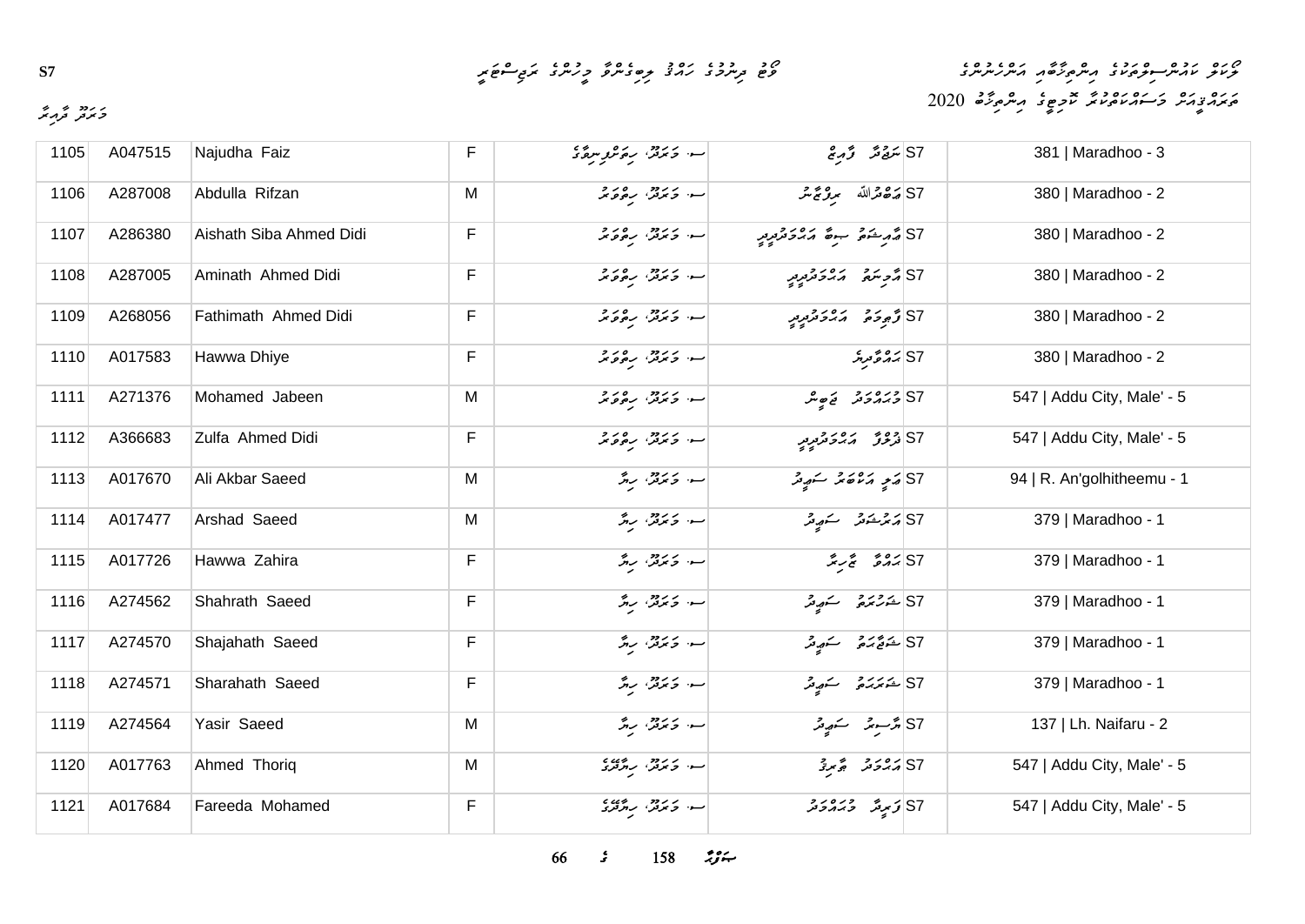*sCw7q7s5w7m< o<n9nOoAw7o< sCq;mAwBoEw7q<m; wBm;vB* م من المرة المرة المرة المرجع المراجع المراجع المراجع المراجع المراجع المراجع المراجع المراجع المراجع المراجع<br>مرين المراجع المراجع المرجع المراجع المراجع المراجع المراجع المراجع المراجع المراجع المراجع المراجع المراجع ال

| 1122 | A101751 | Ibrahim Zaid           | M           | ے کروڑ رپڑو۔                                   | S7  رەڭزىر ئىمرىز                                     | 547   Addu City, Male' - 5                        |
|------|---------|------------------------|-------------|------------------------------------------------|-------------------------------------------------------|---------------------------------------------------|
| 1123 | A068284 | Lizama Faheem          | F           | ر درود.<br>سه و برتر، ربرتری                   | S7 مِيَّمَّ تَرَبِّرْ                                 | 547   Addu City, Male' - 5                        |
| 1124 | A287078 | Aishath Wafa           | F           | ے کا بروڈ روزربر                               | S7 مُمْ مِشْمَرٌ وَتَرُّ                              | 547   Addu City, Male' - 5                        |
| 1125 | A287080 | Ibrahim Maazin Jameel  | M           | سە ئەتەققى ئەتەرىپە                            | S7 م <i>ِ جُمَّرٍ وَ</i> دُّنِرِ مَنْ مَ <i>وِ وَ</i> | 729   Diamonds Athuruga Beach & Water<br>Villas-1 |
| 1126 | A017727 | Mohamed Jameel         | M           | ے کا بروڈ روزربر                               | S7  <i>\$22,325   ق</i> وتۇ                           | 547   Addu City, Male' - 5                        |
| 1127 | A012067 | Nashitha Ahmed Mohamed | $\mathsf F$ | ے کا بروڈ روزربر                               | S7 سُرْڪِي پرورو ورورو                                | 380   Maradhoo - 2                                |
| 1128 | A271628 | Ahmed Mubah Zahir      | M           | ــــ ويوفر، رقر صور                            | S7 <i>הככת כפיר</i> ה <sub>ב</sub> ל                  | 379   Maradhoo - 1                                |
| 1129 | A318021 | Aminath Mishfa Zahir   | F           | ر ر دو و و د و د<br>پ د ترس رس                 | S7 مُرْحِسَمُ وِحْوَزٌ تَجْرِبْرُ                     | 379   Maradhoo - 1                                |
| 1130 | A017976 | Mariyam Saamiya        | F           | درود وو ده<br>  در وبرتر، رتره ود              | S7 كەممەر 2 ش <sub>ى</sub> ر ئۇ                       | 379   Maradhoo - 1                                |
| 1131 | A287780 | Abdullah Hamzoon       | M           | ے کا بردہ جاتی گے                              | S7 كەھىراللە بەدە بوھ                                 | 381   Maradhoo - 3                                |
| 1132 | A287782 | Ahmed Hanish           | M           | ے کا بردہ جاتی گے                              | S7 كەبردىر گەرگ                                       | 381   Maradhoo - 3                                |
| 1133 | A280939 | Aminath Hamsa          | F           | ر به رود دور در در در بار<br>سه او برتر، روزگر | S7 مَّجِسَمَۃُ بَرَوْتُ                               | 381   Maradhoo - 3                                |
| 1134 | A287778 | Mohamed Hamy           | M           | ر به رود دور د.<br>سه و برتر، رتور ک           | S7 <i>دېمبرونه</i> لمړ <sub>ن</sub> ې                 | 547   Addu City, Male' - 5                        |
| 1135 | A017579 | Mohamed Hashim         | M           | سە كەندىق رىرى ھ                               | S7 <i>وبرو دو گ</i> ھو                                | 381   Maradhoo - 3                                |
| 1136 | A271368 | Abdulla Azubaan        | M           | سە كەنگەن رەرپەر ئەھ                           | S7 مَهْ قَرْاللَّهُ مَعْ صَّرْ                        | 547   Addu City, Male' - 5                        |
| 1137 | A122839 | Abdulla Sham           | M           |                                                | S7 مَرْحَدِّ اللَّهُ شَّوَّرُ                         | 547   Addu City, Male' - 5                        |
| 1138 | A271363 | Ahmed Raha             | M           | ے کا بروز دور ہوگی ہے۔                         | S7 پر 3 پر پر محمد بر                                 | 380   Maradhoo - 2                                |

*67 sC 158 nNw?mS*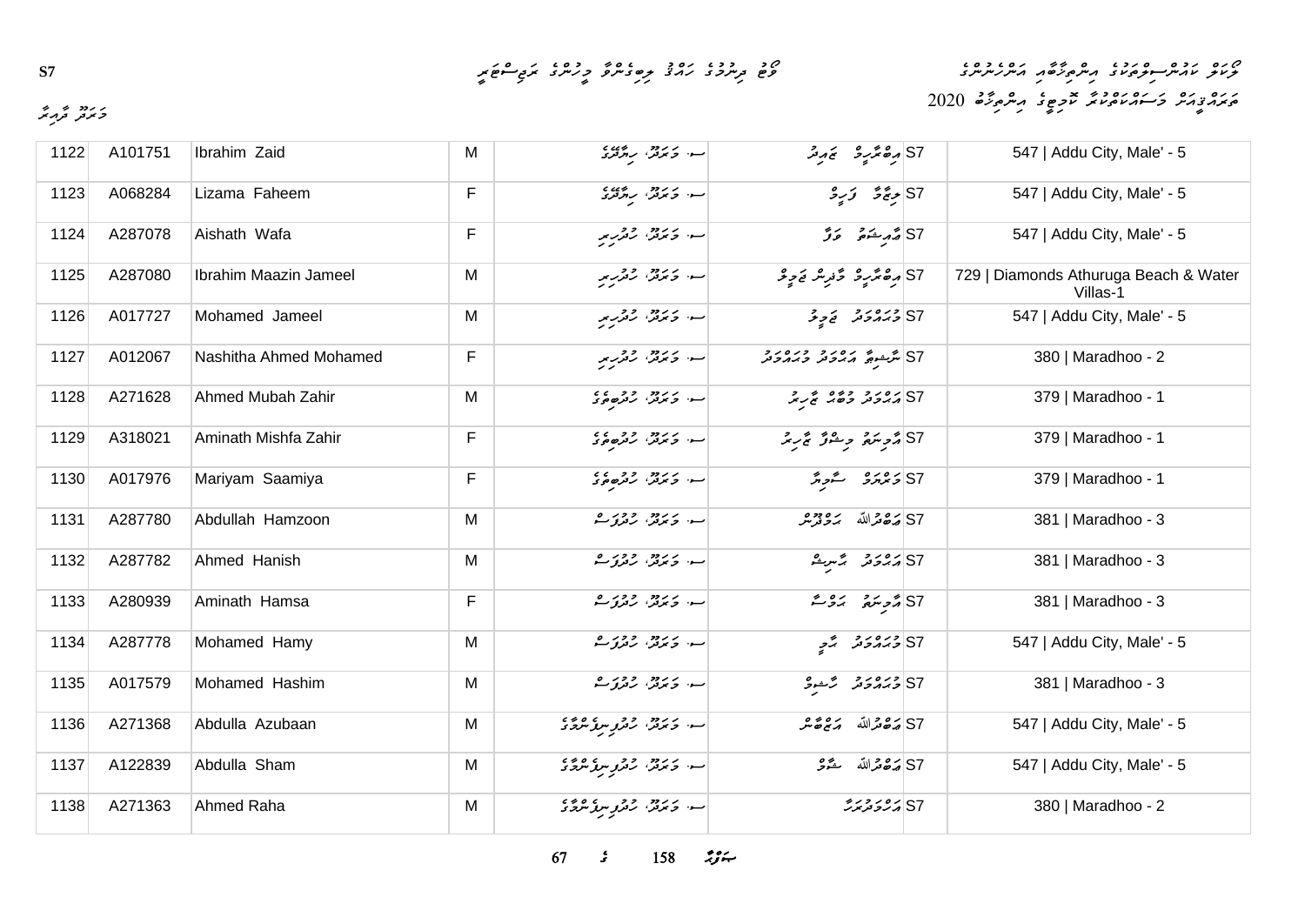*sCw7q7s5w7m< o<n9nOoAw7o< sCq;mAwBoEw7q<m; wBm;vB* م من المرة المرة المرة المرجع المراجع المراجع المراجع المراجع المراجع المراجع المراجع المراجع المراجع المراجع<br>مرين المراجع المراجع المرجع المراجع المراجع المراجع المراجع المراجع المراجع المراجع المراجع المراجع المراجع ال

| 1139 | A271372 | Aishath Lahufa      | F | ے کابردہ دورہ بروکردہ           | S7 مُمبِّسَمُ كَمَرْزٌ                               | 547   Addu City, Male' - 5      |
|------|---------|---------------------|---|---------------------------------|------------------------------------------------------|---------------------------------|
| 1140 | A017163 | Aminath Sharumeela  | F | ے کا بروڈ وورپوس مرکز           | S7 مُّ <i>جِسَمَةُ</i> ۖ سُمَّ <i>جُ</i> حِرَّ حُمَّ | 460   Srilanka / Colombo - 1    |
| 1141 | A076447 | Azmeela Ali         | F | ے کا کردہ دور ہوتا ہے۔          | S7 كەيج <i>چ</i> ۇ ھ <i>ۆم</i>                       | 564   Hulhumale', Ehenihen - 12 |
| 1142 | A017929 | Fazeela Ali         | F |                                 | S7 تزىنىدى كەم يە                                    | 547   Addu City, Male' - 5      |
| 1143 | A017346 | Mariyam Zaheena     | F | ے کا کروڑ کا گروپس کر مرکز کا ا | S7 <i>5 پر بر بر ترب</i> بر                          | 547   Addu City, Male' - 5      |
| 1144 | A271374 | Mariyam Neely Nizam | F | ے کا کردہ دور سرو مرکز          | S7 كەنگەر ئەرىپە س <i>ىۋ</i> ۇ                       | 564   Hulhumale', Ehenihen - 12 |
| 1145 | A017362 | Mohamed Zaheen      | M | ے کا بروڈ کے فروپلو مرکز کا     | S7 <i>\$22.2 نۇپ</i> ىر                              | 547   Addu City, Male' - 5      |
| 1146 | A017399 | Shiyaza Ali         | F | ے کا کردہ دور ہوتا ہے۔          | S7 شو <i>مرچ م</i> َرْمِ                             | 547   Addu City, Male' - 5      |
| 1147 | A085517 | Ahmed Nishwan       | M | سه وبرده ورسم بروت              | S7 كەبروتر س <sub>ى</sub> شۇمەر                      | 381   Maradhoo - 3              |
| 1148 | A022840 | Ali Ahmed           | M | ے ویرس روسی مارے                | S7   <i>مَرِ ج</i> ماد محمد الله                     | 158   K. Maafushi - 2           |
| 1149 | A287476 | Ibrahim Naufal      | M | سه وبرده ورسم بروت              | S7 مەھەر ئەرىكى ئىمەتك                               | 564   Hulhumale', Ehenihen - 12 |
| 1150 | A069976 | Muhammad Naajih     | M | سه وبرود وروسی مدرسی            | S7 <i>\$ پروژو گرم گرم</i>                           | 547   Addu City, Male' - 5      |
| 1151 | A318159 | Abdulla Waaziu      | M | ر در دو.<br>سه او بوتر، ارتوی و | S7 كەھىراللە گەيى كە                                 | 547   Addu City, Male' - 5      |
| 1152 | A018096 | Adam Azmeel         | M | ر ر دو.<br>سه او بوتر، ارگوی و  | S7 مُرْمَرْدَ مَجْمِرِ وَ                            | 381   Maradhoo - 3              |
| 1153 | A267502 | Ahmed Irufan        | M | سه ورود وروه                    | S7 <i>مەدەنى مەنۇ</i> تىر                            | 381   Maradhoo - 3              |
| 1154 | A018048 | Aishath Fazleena    | F | سه ورود وروه                    | S7 مُەم شەم ئۇنج م <sub>و</sub> سَر                  | 381   Maradhoo - 3              |
| 1155 | A017852 | Aminath Naseema     | F | ر رود ورود<br>سه کامرفر، گروی   | S7 مُتَّحِسَمُ مَتَّسِيحُ                            | 381   Maradhoo - 3              |

*68 s* 158 *i*<sub>S</sub> $\approx$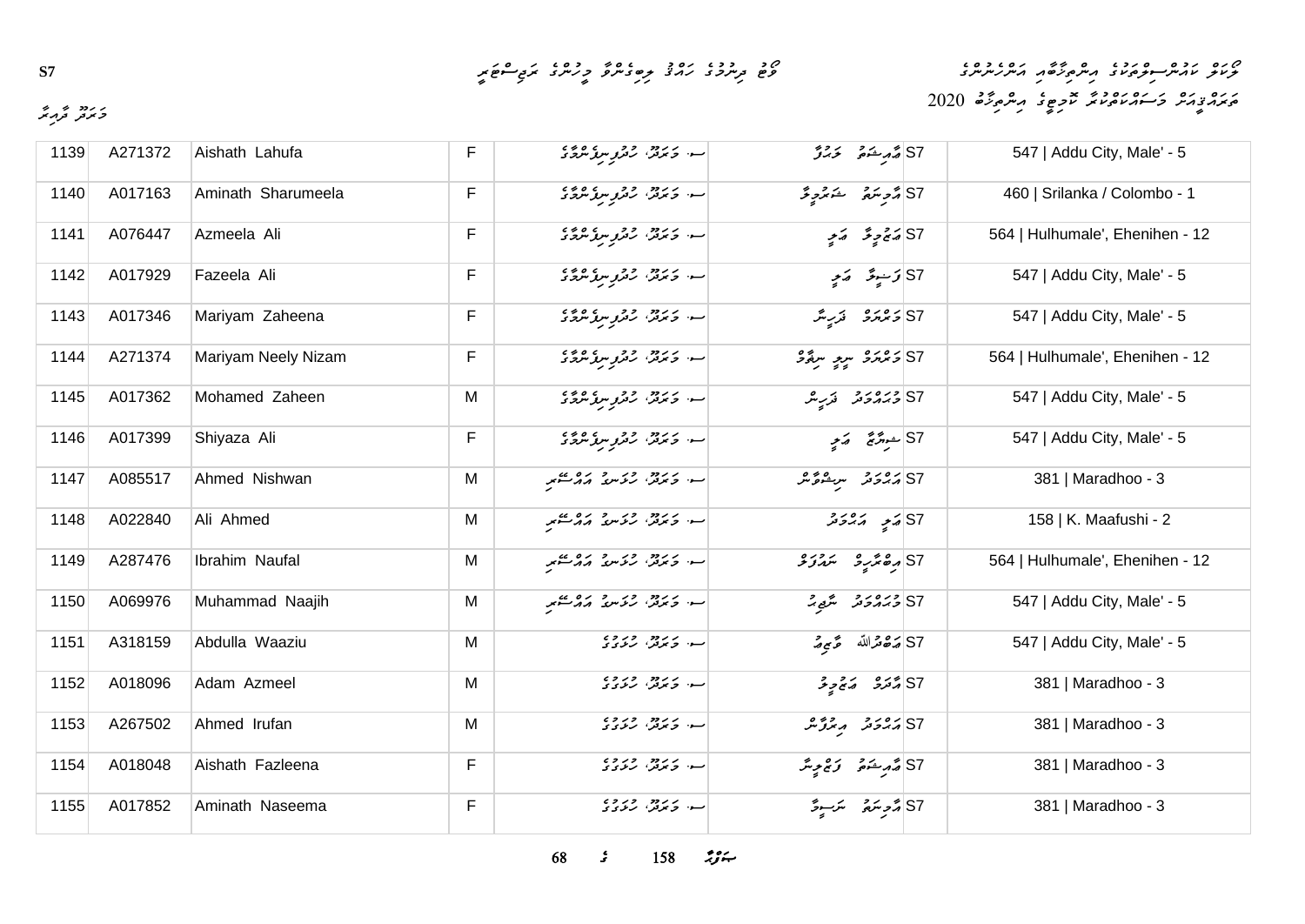*sCw7q7s5w7m< o<n9nOoAw7o< sCq;mAwBoEw7q<m; wBm;vB* م من المرة المرة المرة المرجع المراجع المراجع المراجع المراجع المراجع المراجع المراجع المراجع المراجع المراجع<br>مرين المراجع المراجع المرجع المراجع المراجع المراجع المراجع المراجع المراجع المراجع المراجع المراجع المراجع ال

|  | $\begin{array}{ccccc} \circ & \circ & \circ \circ \end{array}$ |
|--|----------------------------------------------------------------|
|  | و مرتز تربر مر                                                 |
|  |                                                                |

| 1156 | A017994 | Fathimath Mizna   | F           | ر در دور ور و د<br>سه او برتر، گروی | S7  <i>وَّهِ دَهْ</i> حِيمْ مَنْ | 381   Maradhoo - 3                       |
|------|---------|-------------------|-------------|-------------------------------------|----------------------------------|------------------------------------------|
| 1157 | A153188 | Hassan Shazmeen   | M           | ر در دور ور و د<br>سه او برتر، گروی | S7 كەسكەش ئىقەتمى تەرەپلەر       | 290   Th. Madifushi - 1                  |
| 1158 | A017772 | Ibrahim Sameeu    | M           | ر درود.<br>سه وبوتر، ژوری           |                                  | 381   Maradhoo - 3                       |
| 1159 | A083765 | Ishag Solih       | M           | ر دروه وروه                         | S7 پرىشتى سى <i>گو</i> ر         | 419   Paradise Island Resort and Spa - 1 |
| 1160 | A017927 | Mohamed Salih     | M           | ر در دو.<br>سه او بوتر، ارگوی و     | S7 <i>جەممى بىر ئىبدى</i>        | 381   Maradhoo - 3                       |
| 1161 | A017914 | Moosa Nazleen     | M           | ر ر دو.<br>سه او بوتو، ارگوی و      | S7 قریشہ س <sub>نگا</sub> مویٹر  | 381   Maradhoo - 3                       |
| 1162 | A318158 | Thuththu Kalo     | M           | ر در دو.<br>سه او بوتر، ارگوی و     | S7 ەۋرىۋىدى                      | 381   Maradhoo - 3                       |
| 1163 | A017617 | Abdulla Shiyaaz   | M           | سە كەيرىن رەھبىرى ئى                | S7 كەھەراللە ھەرىمى              | 379   Maradhoo - 1                       |
| 1164 | A067619 | Ahmed Mohamed     | M           | ے کابروہ والے میں گی                | S7 ג' 250 250 C                  | 434   Coco Bodu Hithi - 1                |
| 1165 | A287181 | Aishath Maany     | $\mathsf F$ | سە كەيمەتلىرى ئەسىر ئەسىرى ئى       | S7 <i>۾ُ مِ</i> شَمَرُ گَسِ      | 547   Addu City, Male' - 5               |
| 1166 | A017621 | Fathimath Mohamed | F           | سە كەيرىن راسەتترە ئى               | S7 زُن <sub>و</sub> دَة درەرد    | 379   Maradhoo - 1                       |
| 1167 | A048487 | Ibrahim Rasheed   | M           | سە كەيدىن راسلىر ئوگ                | S7 م <i>ەھمگىر ئىسىمىتى</i> ر    | 379   Maradhoo - 1                       |
| 1168 | A287182 | Mohamed Muhdhin   | M           | سە كەيرىن رەھبىرى ئى                | S7 <i>ڈیرو دو دوبر</i> ٹر        | 379   Maradhoo - 1                       |
| 1169 | A161890 | Naifa Mohamed     | $\mathsf F$ | سە كەيدىن راسلىر ئوگ                | S7 سَمبر تر محمد محمد حس         | 379   Maradhoo - 1                       |
| 1170 | A017734 | Nasreena          | F           | سە كەيرىن راسەتترەكى                | S7 ىترىشمېرىتتر                  | 379   Maradhoo - 1                       |
| 1171 | A017622 | Nazima Mohamed    | F           | ے کابروہ 2ے جمعہ مح                 | S7 سَّمَعِ <i>5 - 2013 و</i>     | 547   Addu City, Male' - 5               |
| 1172 | A017623 | Thaahira Mohamed  | F           | ے کابروہ 2ے جمعہ مح                 | S7 يُوسِعٌ حَمَدَ مَعَ           | 379   Maradhoo - 1                       |

*69 s* 158 *i*<sub>s</sub> $\div$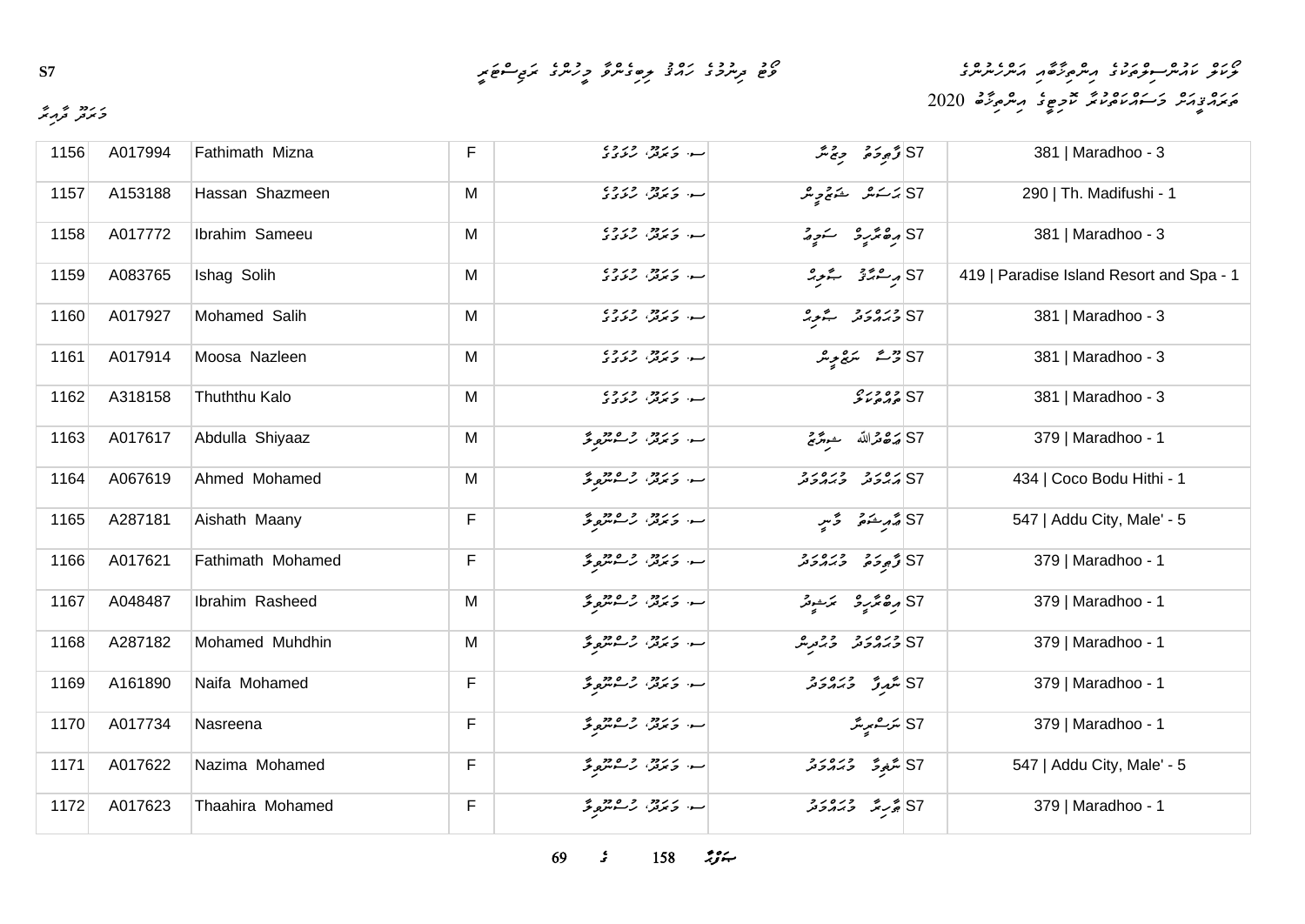*sCw7q7s5w7m< o<n9nOoAw7o< sCq;mAwBoEw7q<m; wBm;vB* م من المرة المرة المرة المرجع المراجع المراجع المراجع المراجع المراجع المراجع المراجع المراجع المراجع المراجع<br>مرين المراجع المراجع المرجع المراجع المراجع المراجع المراجع المراجع المراجع المراجع المراجع المراجع المراجع ال

| 1173 | A063543 | Hassan Abdulla Jamal       | M           | ے ویروز وے ویکی                               | S7 بَرَسَة مَدْ قَدْرَاللّه   يَوَدَّقْر     | 379   Maradhoo - 1         |
|------|---------|----------------------------|-------------|-----------------------------------------------|----------------------------------------------|----------------------------|
| 1174 | A331215 | Fathimath Aala Firag       | F           | ر در دو در ده د<br>سه کارتر روتروی            | S7 ژ <sub>ېم</sub> وکو مړڅ وېژن <sub>ځ</sub> | 547   Addu City, Male' - 5 |
| 1175 | A064498 | Hassan Firag               | M           | ر ر د ده د و د و ه و و<br>سه او بوتر، گروتوری | S7 ئەسەمىش ب <sub>و</sub> يۇت <sub>ى</sub>   | 547   Addu City, Male' - 5 |
| 1176 | A016916 | Shamsiyya Ibrahim          | F           | ر در دور ده در ده د<br>سه کارترن روترو د      | S7 شۇسى <i>رە ئۇ مەھترى</i> د                | 380   Maradhoo - 2         |
| 1177 | A280683 | Fathmath Hiba Abdul Gafoor | F           | سە ئەتكەنى بەركى                              | S7 ژُ <sub>ج</sub> وده ره ره دورود           | 251   ADh. Dhangethi - 2   |
| 1178 | A017456 | Aishath Bushra             | F           | ے زردہ پروی                                   | S7 مُ <sub>م</sub> شَمَّ صْشْعَمُ            | 381   Maradhoo - 3         |
| 1179 | A055600 | Ali Naeemuddeen            | M           | سه ورود روه                                   | S7 <i>ړَ پِه سَمِي دُمُ</i> تو ِسُر          | 249   ADh. Mandhoo - 1     |
| 1180 | A017406 | Aminath Didi               | $\mathsf F$ | سه وبردو روه                                  | S7 مُّ <i>حِ سَمَوْ فرِيرِ</i>               | 381   Maradhoo - 3         |
| 1181 | A017458 | <b>Mohamed Didi</b>        | M           | سه وبردو ربرده                                | S7 <i>3225 ويوب</i> ر                        | 381   Maradhoo - 3         |
| 1182 | A017326 | Moosa Imadhuddin           | M           | سه ورود روه                                   | S7  تۆگ مەۋقى <i>م</i> دىرىتىر               | 381   Maradhoo - 3         |
| 1183 | A017561 | Thauma Ahmed               | F           | ے زروج پرندی                                  | S7 يورو برەرو<br>S7 يورۇ برىرونر             | 381   Maradhoo - 3         |
| 1184 | A161852 | Abdulla Areesh             | M           | ر درود.<br>۱۰۰۰ و برتر، پر برترو د            | S7 كەھەراللە كەمرىشە                         | 379   Maradhoo - 1         |
| 1185 | A017424 | Ahmed Faisal               | M           | ر د دود.<br>سه و برتر، د برتروی               | S7 <i>2522 ق.م.خو</i>                        | 379   Maradhoo - 1         |
| 1186 | A287265 | Ahmed Jundh                | M           | ر د دود.<br>سه و برتر، د برتروی               | S7 كەبرو مەھمەتەر 27                         | 379   Maradhoo - 1         |
| 1187 | A287267 | Aishath Zindh              | F           | ر د دود.<br>سه و برتر، د برتروی               | S7 مُدْمِسْتَمْ مِ مِحْرْمُرْ                | 434   Coco Bodu Hithi - 1  |
| 1188 | A112118 | Ali Zuhair                 | M           | ر درود.<br>۱۰۰۰ و برتر، پر برترو د            | S7   <i>مَعٍ جْهُدِيمْ</i>                   | 379   Maradhoo - 1         |
| 1189 | A017490 | Fathimath Zuhair           | F           | ر د رود د ود.<br>سه تر برتر از برترو د        | S7 زَّەپرىقى ئەركىدىنى                       | 379   Maradhoo - 1         |

 $70$  *s*  $158$   $234$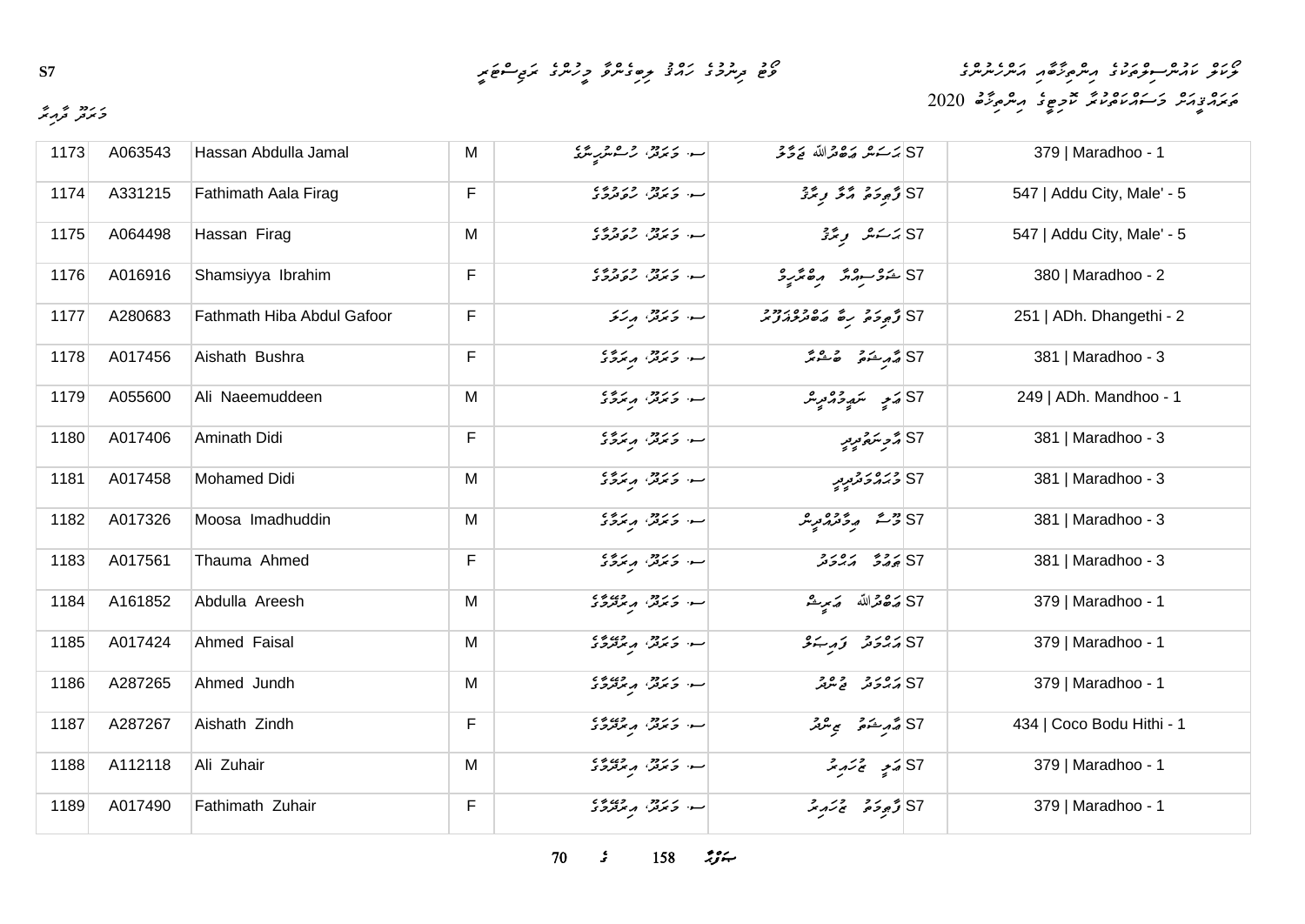*sCw7q7s5w7m< o<n9nOoAw7o< sCq;mAwBoEw7q<m; wBm;vB* م من المرة المرة المرة المرجع المراجع المراجع المراجع المراجع المراجع المراجع المراجع المراجع المراجع المراجع<br>مرين المراجع المراجع المرجع المراجع المراجع المراجع المراجع المراجع المراجع المراجع المراجع المراجع المراجع ال

| 1190 | A066262 | Hassan Zareer              | M | ر د دود.<br>سه د برود به برورو د   | S7   پرسٹریس کے س <sub>ی</sub> ریٹر                   | 379   Maradhoo - 1                 |
|------|---------|----------------------------|---|------------------------------------|-------------------------------------------------------|------------------------------------|
| 1191 | A161851 | Hussain Ameer              | M | ر د دود.<br>سه و برتر، د برتروی    |                                                       | 672   Angaga Island Resort & Spa-1 |
| 1192 | A017541 | Latheefa Hussain           | F | ر در دو.<br>سه وبرتر، پرتروی       | S7 كَمْھِرَّرٌ بِرْسَمْرِيْرٌ.                        | 379   Maradhoo - 1                 |
| 1193 | A036214 | Mohamed Zuhair             | M | ر درود.<br>۱۰۰۰ و برتر، پر برترو د | S7 درورو در در                                        | 547   Addu City, Male' - 5         |
| 1194 | A017432 | Najudha Zuhair             | F | ر درود.<br>سه و بوتر، د بوتوری     | S7 سَھ <sup>و</sup> تَر پر تَر بِر                    | 379   Maradhoo - 1                 |
| 1195 | A017489 | Salma Zuhair               | F | ر د دود.<br>سه کامرتر، پرمرتزوی    | S7 سَوْوَ يِحْرَمِهِ حَرْ                             | 379   Maradhoo - 1                 |
| 1196 | A017522 | Suwaida Zuhair             | F | ر درود.<br>۱۰۰۰ و برتر، پر برترو د | S7 سىھ بىر ئىم ئىر بىر                                | 379   Maradhoo - 1                 |
| 1197 | A281022 | Ahmed Lam'u Abdhul Gafoor  | M | در دور در در د                     |                                                       | 381   Maradhoo - 3                 |
| 1198 | A018108 | Ali Adil Mohamed           | M | - ديرود متردمي                     | S7 <i>مَرْمٍ مُ</i> تَّرِعٌ كَ <sup>مِرْ</sup> دَوْرٌ | 422   Club Med Kanifinolhu - 1     |
| 1199 | A281020 | Aminath Iyala Adil         | F | ے زرود مقررتموی                    | S7 مُرْحِ سَمَعُ ۖ مِنْزَقَرَ مُّرْمَرِدْ             | 381   Maradhoo - 3                 |
| 1200 | A157375 | Hussain Abid               | M | ے دروہ مرکز دیا                    | S7 يُرْ سَمب <sup>و</sup> مُتَّصِمَّرُ                | 381   Maradhoo - 3                 |
| 1201 | A017759 | Ibrahim Athif              | M | سه کریږده پر ترکوي                 | S7 مەھمىر ئىم ئىمبوز                                  | 381   Maradhoo - 3                 |
| 1202 | A287291 | Leeza Mohamed              | F | ے دروہ مرکز دیا                    | S7 مِنْزٌ   دُبُہُ دُبُرُ دُبُر                       | 381   Maradhoo - 3                 |
| 1203 | A281021 | Mariyam Ahula Adil         | F | ے درود مرکز دیا                    | S7 كەنگەر 2 مەركۇ گەرگە                               | 381   Maradhoo - 3                 |
| 1204 | A287295 | Mohamed Lauz Abdul Ghafoor | M | سه وبردو برترونوی                  | S7 כממים המים המים החבר.<br>S7 כמהכת בפת הסתיבה ציי   | 381   Maradhoo - 3                 |
| 1205 | A017678 | Saniyya Hussain Ali        | F | ے دیروہ مرکزہ دی                   | S7 س <i>تمبرہ پڑ بڑ پر مڈ</i> یو                      | 381   Maradhoo - 3                 |
| 1206 | A084934 | Shafee Mohamed             | M | ے دیکھی مقررتموی                   | S7 ش <i>ۇر دېم</i> ردىر                               | 381   Maradhoo - 3                 |

 $71$  *s*  $158$  *n***<sub>y</sub>** *n*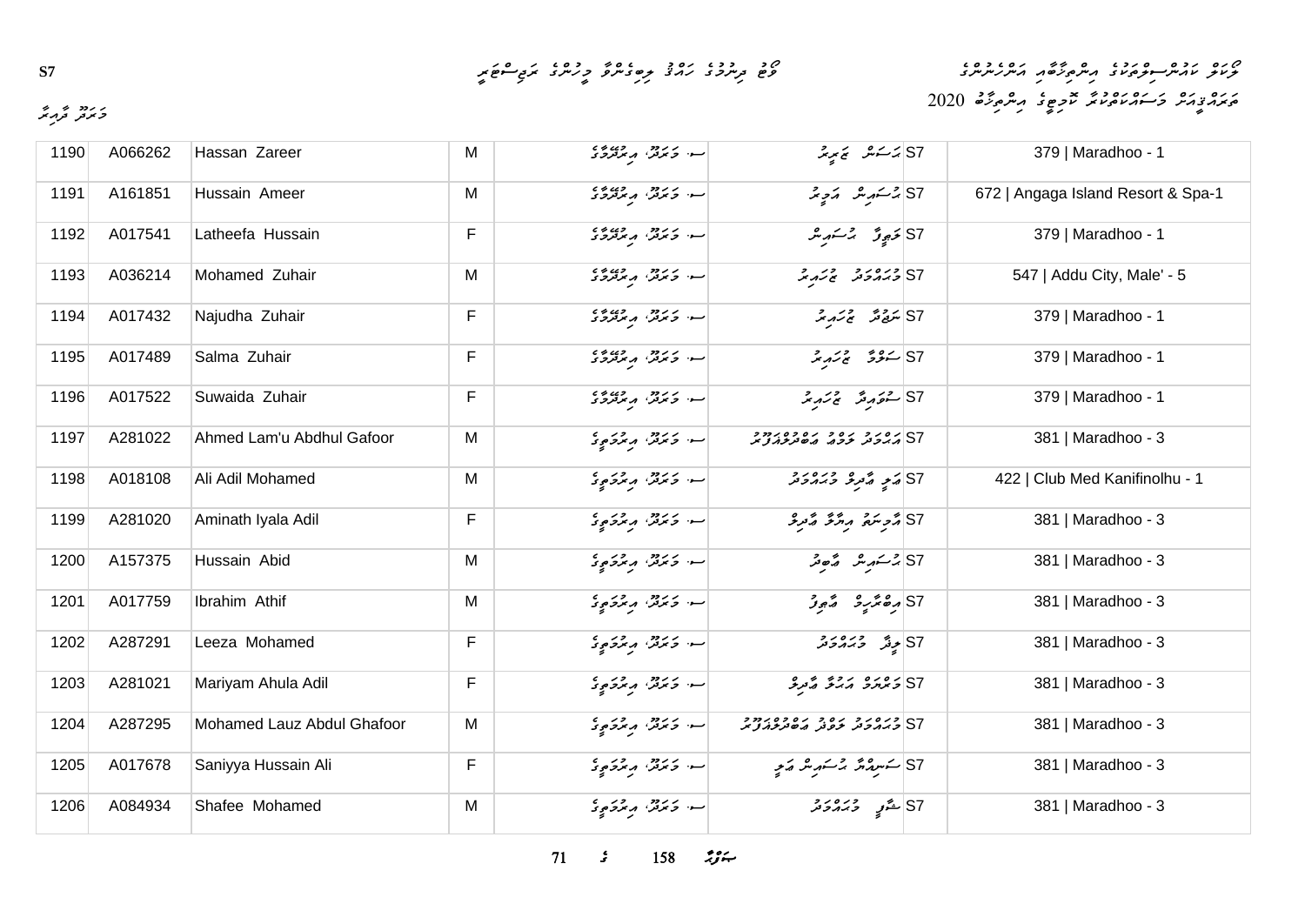*sCw7q7s5w7m< o<n9nOoAw7o< sCq;mAwBoEw7q<m; wBm;vB* م من المرة المرة المرة المرجع المراجع المراجع المراجع المراجع المراجع المراجع المراجع المراجع المراجع المراجع<br>مرين المراجع المراجع المرجع المراجع المراجع المراجع المراجع المراجع المراجع المراجع المراجع المراجع المراجع ال

| 1207 | A101385 | Mohamed Jaleel        | M           | سە كەندىق مۇ                                                             | S7 <i>\$22.25 في وق</i>                              | 380   Maradhoo - 2              |
|------|---------|-----------------------|-------------|--------------------------------------------------------------------------|------------------------------------------------------|---------------------------------|
| 1208 | A280660 | Aishath Ibaa          | $\mathsf F$ | ے کے ترکن پر برگرد شہر ک                                                 | S7 مُدِينَة دِيمَ                                    | 381   Maradhoo - 3              |
| 1209 | A269535 | Aminath Shamna        | F           | ے کا کروڑ اور گرکر مربع کی                                               | S7 <i>مُّجِسَعُ</i> شَوْسُ                           | 381   Maradhoo - 3              |
| 1210 | A287444 | Mohamed Alim          | M           | سوا كالردو المركز والمحالي                                               | S7 ديرورو گروو                                       | 380   Maradhoo - 2              |
| 1211 | A281083 | Mohamed Nabeeh Ahmed  | M           | سوا كالردو المركز والمحمد والمحمد                                        | S7 כג' הפיל מסיד ה' הכנק                             | 547   Addu City, Male' - 5      |
| 1212 | A078268 | Naseera Hassan        | F           | سه کاندود کارگروی مرد                                                    | S7 بترسویٹ - برےبٹر-                                 | 547   Addu City, Male' - 5      |
| 1213 | A017667 | Ahmed Habeeb          | M           | ے کا مردود کے مگرم مرد                                                   | $602 - 3322$ S7                                      | 380   Maradhoo - 2              |
| 1214 | A017724 | Ameena Moosa          | $\mathsf F$ | ر در دو.<br>سه کامرفراء کامکرهاموری                                      | S7 ړَ <sub>جِ</sub> ټُر څ                            | 380   Maradhoo - 2              |
| 1215 | A327482 | Fathmath Yuman Habeeb | $\mathsf F$ |                                                                          | S7 ژُب <i>و دَو وَرُ مُرُوه</i> ُ                    | 547   Addu City, Male' - 5      |
| 1216 | A017723 | Hussain Hilmy         | M           | ے کا مردود کے مکرکم مرد                                                  | S7 بر شهر مر پر تو <sub>ج</sub>                      | 547   Addu City, Male' - 5      |
| 1217 | A044225 | Ibrahim Anim          | M           | رے اور دوسرے کے سرچ میں تھا۔<br>سے اس کا سرچ میں تعریف کرنے کے میں تعریف | S7 مەھ <i>مگىي</i> ھ <sup>7</sup> مگىرى              | 547   Addu City, Male' - 5      |
| 1218 | A066225 | Ibrahim Asim          | M           | رے اور دوسرے کے سرچ میں تھا۔<br>سے اس کا سرچ میں تعریف کرنے کے میں تعریف | $S^2 \rightarrow \mathbb{R}^2$ $\sim$ $\mathbb{S}^2$ | 547   Addu City, Male' - 5      |
| 1219 | A040419 | Mariyam Aneesa        | $\mathsf F$ | سه کرمردد کے سرچ مربی                                                    | S7 <i>وَجُهْدُوْ • مَ</i> سِرْ مُسَمَّ               | 380   Maradhoo - 2              |
| 1220 | A023150 | Mohamed Luthfee       | M           | رے اور دوسرے کے سرچ میں تھا۔<br>سے اس کا سرچ میں تعریف کرنے کے میں تعریف | S7 <i>\$222 \$25</i>                                 | 380   Maradhoo - 2              |
| 1221 | A157374 | Ahmad Shaaz           | M           | ر د دود.<br>سه کامرتر، انج شرح تر د                                      | S7 كەبر <i>و تىر</i> ئىقق                            | 380   Maradhoo - 2              |
| 1222 | A068917 | Aminath Sheenaz       | F           | ر ر دود د ر د ده د<br>سه کامرتر، نم سرحاوی                               | S7  مُرْحِسَةُ شِيشَةُ                               | 564   Hulhumale', Ehenihen - 12 |
| 1223 | A100043 | Hassan Ibrahim        | M           | ر در دو در ۵۶۶۵<br>سه د برتر، نے سرچ وی                                  | S7 ئەسەمبە <sub>ر مەھ</sub> مۇرى <sub>ج</sub>        | 564   Hulhumale', Ehenihen - 12 |

 $72$  *s*  $158$   $234$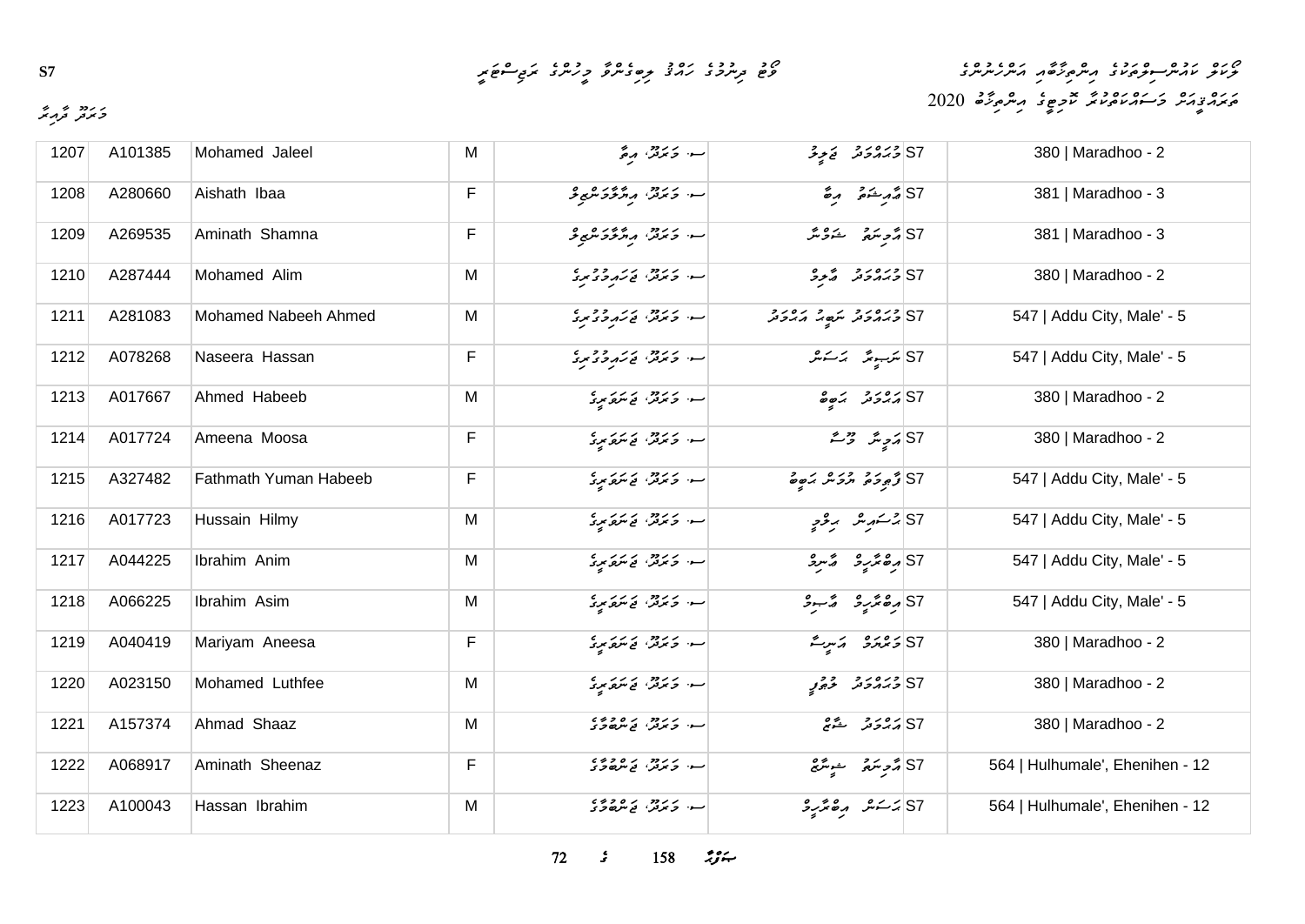*sCw7q7s5w7m< o<n9nOoAw7o< sCq;mAwBoEw7q<m; wBm;vB* م من المرة المرة المرة المرجع المرجع في المركبة 2020<br>مجم*د المريض المربوط المربع المرجع في المراجع المركبة* 

| 1224 | A023379 | Mariyam Shaneezad             | F           | ر در دو ده ده ده د                                                 | S7 كەنگەر ئىشلار ئىگەرگەر                                                                           | 564   Hulhumale', Ehenihen - 12 |
|------|---------|-------------------------------|-------------|--------------------------------------------------------------------|-----------------------------------------------------------------------------------------------------|---------------------------------|
| 1225 | A062664 | Mohamed Shahzad               | M           | ر درود ده ده ده                                                    | S7 دېره د د پره پور                                                                                 | 564   Hulhumale', Ehenihen - 12 |
| 1226 | A017200 | Abdul Latheef Mohamed         | M           | سه کرده ره ده د                                                    | S7 בסינת ביפי כמתכת                                                                                 | 380   Maradhoo - 2              |
| 1227 | A268015 | <b>Ahmed Thiban Latheef</b>   | M           | سه کردو ری دی۔                                                     | S7 كەبرو بوڭىگە خ <sub>ەب</sub> ول                                                                  | 564   Hulhumale', Ehenihen - 12 |
| 1228 | A016917 | <b>Mohamed Thinan Latheef</b> | M           | سه کردو رود ده                                                     | S7 دُبَرُ دور <sub>جو</sub> سَّة دَ <sub>جو</sub> رْ                                                | 564   Hulhumale', Ehenihen - 12 |
| 1229 | A278871 | Abdulla Saeed                 | M           | ر درود ۵۵۵ و دوره<br>سه کابوتر، قامری سه توس                       | S7 كەھەراللە س <i>ەمبەتر</i>                                                                        | 379   Maradhoo - 1              |
| 1230 | A017380 | Fathimath Nahidha             | F           | ر در دور ۵۵ در ۵۵ و د د د<br>سه و ترتر او د د سترس                 | S7 زَّجِ دَمَ مَّ سَرَبةَ مَّ                                                                       | 547   Addu City, Male' - 5      |
| 1231 | A366719 | Ismail Jeehan                 | M           | ر بر دور در ۲۵ در ۲۵ و د و د<br>سوء کو مخرفر او فع کر بی سوفر مربی | S7 <sub>م</sub> رگۇ <sub>م</sub> بۇ ي <sub>ې</sub> رگىر                                             | 547   Addu City, Male' - 5      |
| 1232 | A010170 | Saudoon Abdulla               | M           | ر درود ۵۵۵ و دوره<br>سه کابوتر، قامری سه توس                       | S7 كەردوم ئەھەراللە                                                                                 | 547   Addu City, Male' - 5      |
| 1233 | A017870 | Aminath Fauzy                 | F           | ے کے ترقر، جے گرفر                                                 | S7 مُتِرِسَعُ وَمَنِي                                                                               | 379   Maradhoo - 1              |
| 1234 | A154324 | Asiyath Shanima Ali Didi      | $\mathsf F$ | سە كەنزلىق يەرگە                                                   | S7 ئەسىرتىم شەھرىق كەھ <i>دى</i> رىر                                                                | 379   Maradhoo - 1              |
| 1235 | A287599 | Hussain Shaheen               | M           | سە كەنزلىق يەرگە                                                   | S7 يُرْسَمْ بِلَا مِسْ مِيْرِ مِيْرِ مِيْرِ مِيْرِ مِيْرِ مِيْرِ مِيْرِ مِيْرِ مِيْرِ مِيْرِ مِيْرِ | 547   Addu City, Male' - 5      |
| 1236 | A166564 | Ibrahim Shaneem Ali Didi      | M           | سە كەنزلىق يەرگىر                                                  | S7 پ <i>رهنگرد</i> و ڪرمرو پر پروربر                                                                | 379   Maradhoo - 1              |
| 1237 | A017164 | Abdulla Hassan                | M           | ے دیروز، راسروی                                                    | S7 كَەشْراللە ئەسكەش                                                                                | 381   Maradhoo - 3              |
| 1238 | A017249 | Aminath                       | F           | ے دیروں شہروی                                                      | S7 انگر ببر تعد                                                                                     | 381   Maradhoo - 3              |
| 1239 | A017303 | Fathimath Fareeda             | $\mathsf F$ | سە ئەيرى ئاسرى                                                     | S7 زَّجِ دَمَ تَرَ رِتَّرَ                                                                          | 381   Maradhoo - 3              |
| 1240 | A270345 | Fathimath Yamna               | F           | ے کا بروج الاسروج                                                  | S7 <i>وَجِوحَمْ مَ</i> حَسَّ                                                                        | 381   Maradhoo - 3              |

*73 s* 158  $23$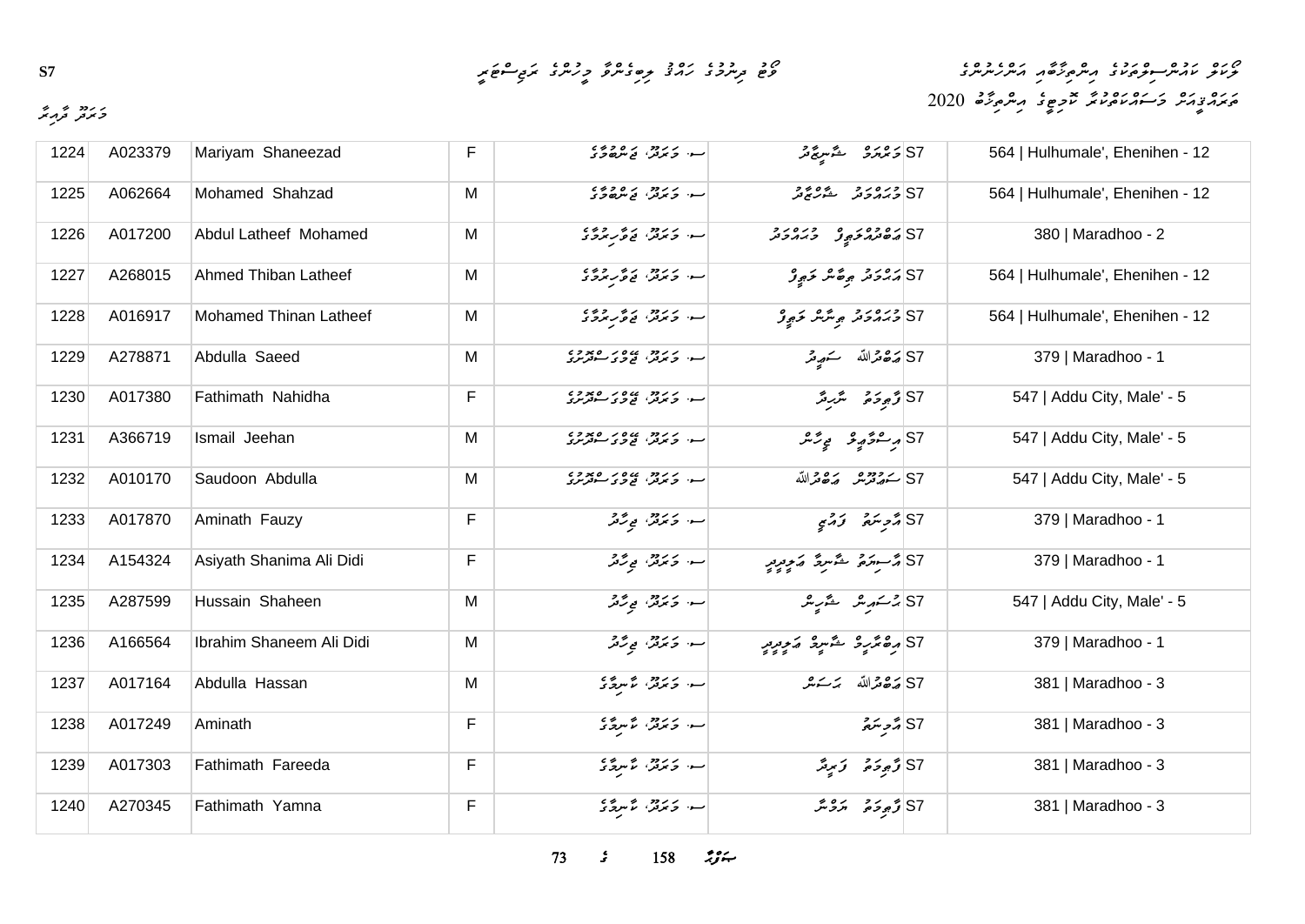*sCw7q7s5w7m< o<n9nOoAw7o< sCq;mAwBoEw7q<m; wBm;vB* م من المرة المرة المرة المرجع المرجع في المركبة 2020<br>مجم*د المريض المربوط المربع المرجع في المراجع المركبة* 

| 1241 | A270340 | Hassan Niyaam               | M | ے دیں شہر دو                                          | S7 ئەسەئىگە سى <i>دگ</i> ۇ                        | 381   Maradhoo - 3         |
|------|---------|-----------------------------|---|-------------------------------------------------------|---------------------------------------------------|----------------------------|
| 1242 | A017087 | Hawwa Zahira                | F | ے دیروں کا سرچ کا                                     | S7 ئەبرقە ئ <sub>ە</sub> بەتە                     | 381   Maradhoo - 3         |
| 1243 | A270338 | Mohamed Abdullah            | M | ے ویری شرور                                           | S7 32025 مَرْ 20 مِرْاللّه                        | 381   Maradhoo - 3         |
| 1244 | A093369 | <b>Ahmed Ahad Moosa</b>     | M | ر ر دود. د بروه بر د<br>سه ا بر برور اما تر نر برای   | S7 كەبرو تەرەپ ھەتتە                              | 443   Niyama Maldives - 1  |
| 1245 | A017715 | Aishath Hafeeza             | F | ر ر دود.<br>سه الاربردون الافراد و ی                  | S7 مەم شىم ئىر ئىر                                | 380   Maradhoo - 2         |
| 1246 | A081600 | Fathimath Zameema           | F | ر ر دود. در بروه بار<br>سه الاربردن الافراد و ا       | S7 <i>وُّجِ حَمْ</i> فَرَ <i>جِ</i> حَ            | 547   Addu City, Male' - 5 |
| 1247 | A032516 | Habeeba Ismail              | F | ر ر دود. د پر و د ه ه<br>سه ۱ گرمرنس که ترکرو ی       | S7 بَرَصِرَةَ مِنْ مِرْدُوْرِ مِنْ                | 547   Addu City, Male' - 5 |
| 1248 | A280933 | Ibrahim Hazum Moosa Shauqee | M | ر ر د ده در د د ه ه ه<br>سود از برتر از ترترو د       | S7 رەڭرىق رىپى ۋە ئەڭ شەرى <sub>چ</sub>           | 380   Maradhoo - 2         |
| 1249 | A287756 | Maais Shaugy                | F | ر ر دود. د پر و د ه ه<br>سه - بی برتري - ما ترنل بر و | S7 قَەرىش سىتەرتىيە                               | 547   Addu City, Male' - 5 |
| 1250 | A287758 | Meenas Shaugy               | F | ر در دور در دوه در دارد.<br>سه کارگرفتر، ماکثربوری    | S7 <sub>حي</sub> سَّرْتْ مُسَمَّد <sub>ِّةٍ</sub> | 547   Addu City, Male' - 5 |
| 1251 | A017585 | Moosa Shaugy                | M | ر در دور در برون و در د<br>سه کامرتن ماترندو د        | S7 تر شم تشمر تني<br>سنڌ پاڻ                      | 380   Maradhoo - 2         |
| 1252 | A041633 | Waseema Ismail              | F | ر در دور در دوه در دارد.<br>سه کارگرفتر، ماکثربوری    | S7 كۈسۈم ئەرسىم <i>ۇر</i> بىر                     | 547   Addu City, Male' - 5 |
| 1253 | A161853 | Ahmed Azumudheen            | M | ر ر دود.<br>سه ان تربول امکمل هری مور                 | S7 <i>הככת היכה יק</i> ית                         | 379   Maradhoo - 1         |
| 1254 | A017710 | Dheena Zahir                | F | ر درود رور ده<br>سه کاندن ماترونوی                    | S7 مریٹر گ <sup>ے</sup> ہے۔                       | 547   Addu City, Male' - 5 |
| 1255 | A017486 | Fathimath Zoona             | F | ر ر دو . ر و ر و ،<br>سه . ت برتر . ما ترو و ی        | S7 زَّەپەر قىم تىم                                | 379   Maradhoo - 1         |
| 1256 | A100198 | Hassan Nooraddeen           | M | ر ر دود.<br>سه از برتر، اما تروموی                    | S7 ئەسەھ ھۆ <i>مەم</i> بەھر                       | 547   Addu City, Male' - 5 |
| 1257 | A017536 | Hawwa Fazeela               | F | ر ر دو . ر و ر و ،<br>سه . ت برتر . ما ترو و ی        | S7 كەيمۇ   تىنىدۇ                                 | 547   Addu City, Male' - 5 |

*74 sC 158 nNw?mS*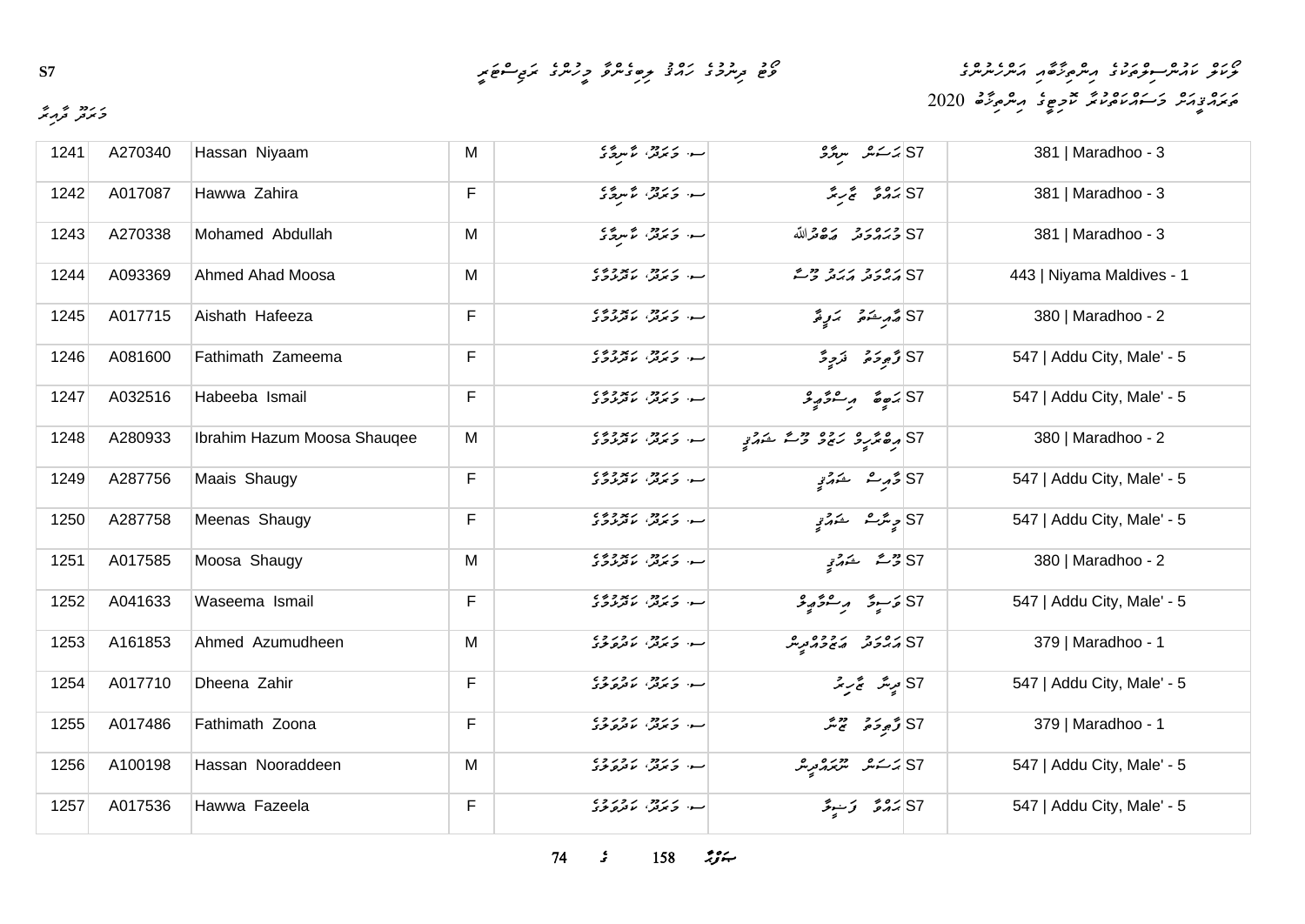*sCw7q7s5w7m< o<n9nOoAw7o< sCq;mAwBoEw7q<m; wBm;vB* م من المرة المرة المرة المرجع المرجع في المركبة 2020<br>مجم*د المريض المربوط المربع المرجع في المراجع المركبة* 

|  | $\begin{array}{ccccc} \circ & \circ & \circ \circ \end{array}$ |  |
|--|----------------------------------------------------------------|--|
|  | و برتر تربر بر                                                 |  |

| 1258 | A017476 | Hussain Nadeemuddeen         | M | ر در دو رود و در د                          | S7 پُرڪربر گريز <i>پرو</i> گريزيگر                      | 379   Maradhoo - 1             |
|------|---------|------------------------------|---|---------------------------------------------|---------------------------------------------------------|--------------------------------|
| 1259 | A287276 | Zahura Zahir                 | F | ر در دو رود و در ده<br>سه کابوتر، ماتوه و د | S7 ىن 3 مى مى مى مى                                     | 547   Addu City, Male' - 5     |
| 1260 | A270866 | Ahmed Azhan                  | M | سه وروه کووی                                | S7 كەبرو كەنگەر مىر                                     | 381   Maradhoo - 3             |
| 1261 | A280699 | Aishath Azhy                 | F | سە كەيمەتلىكى ئەلۇلات                       | S7 مەم شىم مەن <i>تى</i> پ                              | 381   Maradhoo - 3             |
| 1262 | A270864 | Aishath Sama                 | F | سه وروه کوده                                | $5 - 22$ $\frac{2}{3}$ $\frac{2}{3}$ S7                 | 381   Maradhoo - 3             |
| 1263 | A099603 | Fathimath Latheef            | F | سه وروه کوده                                | S7 <i>وُّجِ دَمَّةَ</i> حَج <i>ِّدٍ وُ</i>              | 547   Addu City, Male' - 5     |
| 1264 | A270865 | Fathimath Noorunnisa         | F | سه وروه کووی                                | S7 ۇ <sub>ج</sub> وڭ مەدەبىرىگە                         | 381   Maradhoo - 3             |
| 1265 | A023737 | Hassan Sabir                 | M | سه دروه ناده با                             | S7 ئەسەنلەر ئى <i>شى ئى</i> ر                           | 381   Maradhoo - 3             |
| 1266 | A276606 | Mariyam Saeeda Ibrahim Didi  | F | سە ئەندىق ئەترىرى                           | S7 <i>و بروو سورتگر می پر دو م</i> رمر                  | 381   Maradhoo - 3             |
| 1267 | A161845 | Mohamed Nooradheen           | M | ر درود.<br>سه وبرتر، نالوفری                | S7 در دور در مرد بره در محمد بر محمد استرات             | 381   Maradhoo - 3             |
| 1268 | A017136 | Moosa Fathuhy                | M | ر درود. روزه و                              | S7 چې ئەھمىيە                                           | 381   Maradhoo - 3             |
| 1269 | A047392 | Abdul Ghafoor Ali            | M | سه کرده کشوره ده                            | S7 كەھەردە بەر كەب                                      | 379   Maradhoo - 1             |
| 1270 | A278867 | Ahmed Shail Abdul Ghafoor    | M | ے۔ ویری کاکڑیوں                             | S7 رور و شهر و رووه دوو و                               | 379   Maradhoo - 1             |
| 1271 | A017491 | Aishath Zuhair               | F | سه کربرده کامکرینوی                         | S7 مەم يىڭ مۇ ئىم بىر ئىر                               | 379   Maradhoo - 1             |
| 1272 | A278862 | Ali Shifaz Abdul Ghafoor     | M | سه کريږده. کامکرسرفر                        | S7 كمو خودگر كەمەدەم<br>S7 كەنو خودگر كەھلا <i>مەدە</i> | 422   Club Med Kanifinolhu - 1 |
| 1273 | A278869 | Mariyam Shaila Abdul Ghafoor | F | سه الانزود الاسر دود                        | S7 زەرە خىمەتر رە دەبردد د                              | 379   Maradhoo - 1             |
| 1274 | A017192 | Ahmed Sharaan                | M | ر درود رود در د                             | S7 كەنزوقر ش <i>ەيھەتل</i>                              | 380   Maradhoo - 2             |

 $75$  *s*  $158$   $294$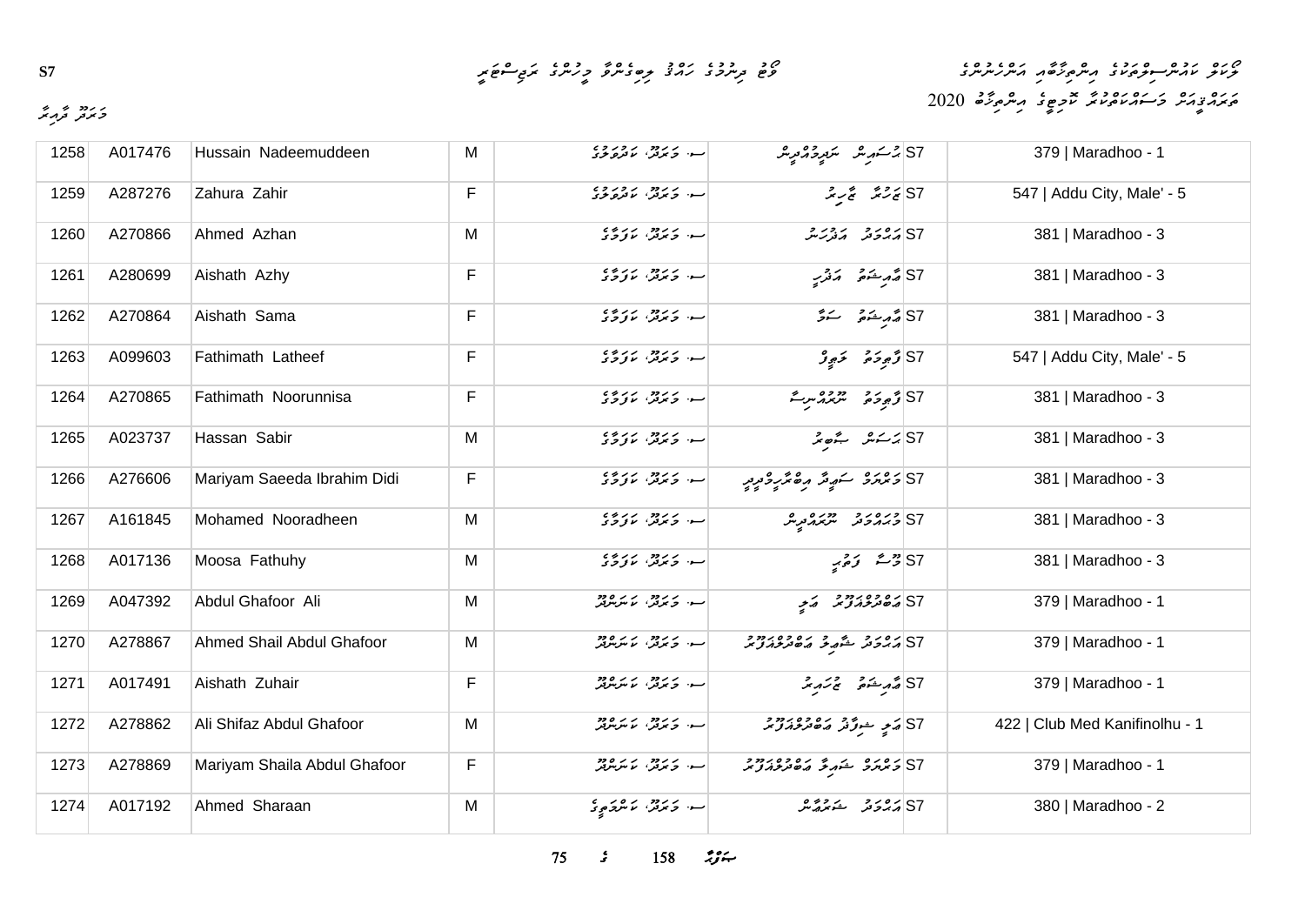*sCw7q7s5w7m< o<n9nOoAw7o< sCq;mAwBoEw7q<m; wBm;vB 2020*<br>*په ټومن د سوم پوره پورې سرح مرسره ناح* 

| 1275 | A017329 | Fathimath Shimtha          | F | سه کریږدو کامرونوی                  | S7 ز <sub>نجو</sub> ځ ئ <sub>م شو</sub> څو څ   | 380   Maradhoo - 2         |
|------|---------|----------------------------|---|-------------------------------------|------------------------------------------------|----------------------------|
| 1276 | A024181 | Hawwa Shiuma               | F | ر درود کار د                        | $52 - 225$ S7                                  | 380   Maradhoo - 2         |
| 1277 | A161371 | Ibrahim Siyaadh            | М | ے دیں تمام دی                       | S7 مەھ <i>مگىي</i> ئىستىمىسى بىر               | 380   Maradhoo - 2         |
| 1278 | A280628 | Ismail Shaahir             | M | ے دیں تمام دی                       | S7 مەشگەر ئىقى بىر ئىقلار بىر<br>ئ             | 380   Maradhoo - 2         |
| 1279 | A025472 | Mariyam Saeeda             | F | سه کریږدو کامرونوی                  | S7 <i>وَبُرْ مَرَّدُ</i> سَمَ <i>دٍ مَّ</i> رُ | 547   Addu City, Male' - 5 |
| 1280 | A042543 | Mariyam Sheetha            | F | ر در دو.<br>سه کامرفر، کامرچایی     | S7 <i>وَجْهَدَ وَ</i> سُوِمَّ                  | 380   Maradhoo - 2         |
| 1281 | A017125 | Mohamed Shameem            | M | ب رودو رور                          | S7 <i>وُبَهُمُوَمَّل حُوَدُّ</i>               | 380   Maradhoo - 2         |
| 1282 | A286889 | <b>Ahmed Waasiu Naseer</b> | M | ر در دو.<br>سه او برتر، اما برس     | S7 كەندى تەر قەسىر ئىسى ئىكىسى ئىك             | 380   Maradhoo - 2         |
| 1283 | A017633 | Aishath Saadha             | F | ر در دو.<br>سه گرمزش کامرس          | S7 مُدمِسْدَه سَمَدُتَر                        | 380   Maradhoo - 2         |
| 1284 | A027128 | Ali Siyam                  | М | ر در دو.<br>سه گرمزش کامرس          | S7 ڪيپ سو <i>گر</i> و                          | 433   Gili Lankanfushi - 1 |
| 1285 | A286888 | Aminath Nafha Naseer       | F | سه وبردو روده                       | S7 مَّ <i>جِ سَمَّةَ سَرْبِ سَرَبِيرِ مِ</i>   | 380   Maradhoo - 2         |
| 1286 | A017631 | Musthafa Ibrahim           | M | ر در دو.<br>سه او برتر، اما برس     | S7 ۇجۇرۇ مەھرىرى                               | 380   Maradhoo - 2         |
| 1287 | A280745 | Aishath Dheema             | F | ر درود روده وده<br>ر کردن میکرد     | S7 مُەمشەم مېرمۇ                               | 379   Maradhoo - 1         |
| 1288 | A280743 | Aminath Dhooma             | F | ر در دو.<br>سه کامرتون ماموسونی ی   | S7 مُجِسَعَة قَرْحٌ                            | 379   Maradhoo - 1         |
| 1289 | A075157 | Azeeza Ahmed               | F | ر در در در دوره<br>سه کرترن مترس    | S7 كەيم قىم يەم 2 <i>5 كە</i>                  | 547   Addu City, Male' - 5 |
| 1290 | A047506 | Moosa Faheem               | M | ر در دور در دوره<br>سو، کوترن ماترس | S7 S7 توپیڅ                                    | 547   Addu City, Male' - 5 |
| 1291 | A017271 | Nasira Ahmed               | F | ر درود رره دوه<br>ر کردن نامرس      | S7 سَّرْجِعَةَ مَدْحَقَّ                       | 379   Maradhoo - 1         |

 $76$  *s*  $158$  *z*  $294$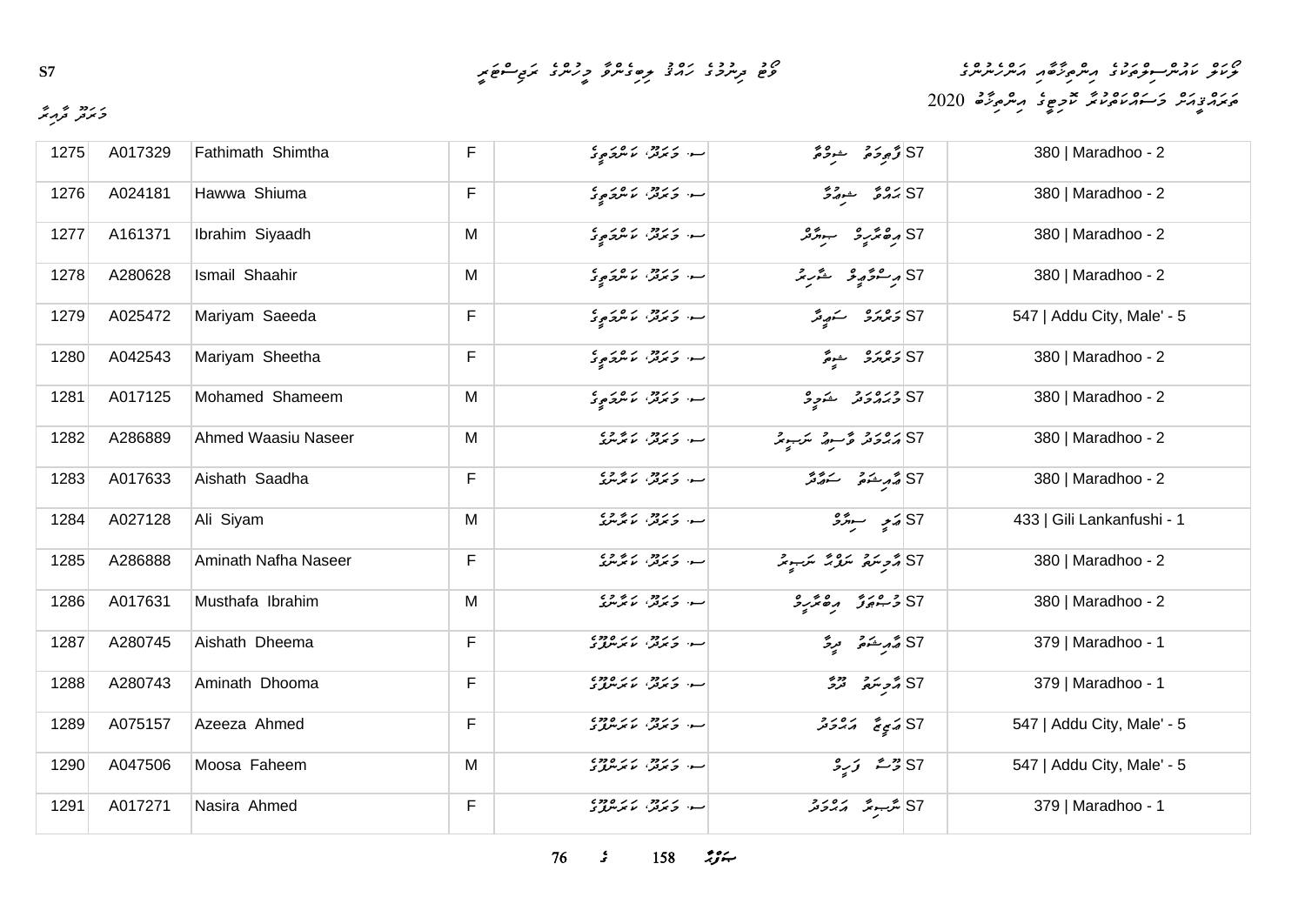*sCw7q7s5w7m< o<n9nOoAw7o< sCq;mAwBoEw7q<m; wBm;vB* م من المرة المرة المرة المرجع المرجع في المركبة 2020<br>مجم*د المريض المربوط المربع المرجع في المراجع المركبة* 

|  | $\begin{array}{ccccc} \circ & \circ & \circ \circ \end{array}$ |
|--|----------------------------------------------------------------|
|  | و مرتز تربر مر                                                 |
|  |                                                                |

| 1292 | A071172 | Abdulla Jamal                  | M           | سه کرده رره ده                                                    | S7 يَرْهْتُراللَّهُ      يَوَرُّعْرُ   | 379   Maradhoo - 1                       |
|------|---------|--------------------------------|-------------|-------------------------------------------------------------------|----------------------------------------|------------------------------------------|
| 1293 | A280760 | <b>Ahmed Yanaal Jamal</b>      | M           | سە كەندە ئەترەپ                                                   | S7 גְפְנֵי הִיתְיֹב <sub>בְּ</sub> כֹב | 419   Paradise Island Resort and Spa - 1 |
| 1294 | A017535 | Aminath Ibrahim                | F           | ر در دو.<br>سه کامرتور، مامرس داد                                 | S7 مُجِسَعُ مِصْرُرِدْ                 | 379   Maradhoo - 1                       |
| 1295 | A017178 | Mariyam Saeed                  | F           | ر درود دره ده ده                                                  | S7 كەندىرى سى <i>مبەت</i> ر            | 379   Maradhoo - 1                       |
| 1296 | A017912 | Ahmed Yamin                    | M           | سە ئەيرىق، ئاسىرىمى                                               | S7 <i>ړ دی پی پر پی</i> په کل          | 547   Addu City, Male' - 5               |
| 1297 | A287344 | Aminath Eema                   | $\mathsf F$ | سە ئەيرىق، ئاسىرىمى                                               | S7 مُجِسَعُ مِعٌ                       | 547   Addu City, Male' - 5               |
| 1298 | A287340 | <b>Fathimath Amaan Mohamed</b> | F           | ب كەندىق، ئاسومگەنى                                               | ST زُب <i>وده م</i> وس وره دو          | 379   Maradhoo - 1                       |
| 1299 | A128149 | Ibrahim Yasin                  | M           | سه وبرود کاسیونژی                                                 | S7 رەئمەر ئەسىر                        | 379   Maradhoo - 1                       |
| 1300 | A100403 | Mariyam Shamna                 | $\mathsf F$ | سە كەيمەتقى ئەسىمىگە                                              | S7 كەندىرى ھەكەنگر                     | 379   Maradhoo - 1                       |
| 1301 | A017532 | <b>Mohamed Didi</b>            | M           | سە ئەيرىق، ئاسىيمى                                                | S7 <i>ڈیز و</i> 3 تر تر تر بر          | 379   Maradhoo - 1                       |
| 1302 | A060171 | Abdulla Faroog                 | M           | ה היריק היריק בין היריק.<br>היי הידיק מיקטו <i>וג</i> ביינוקות בי | S7 كەھەراللە ئ <i>ۇنىزى</i>            | 379   Maradhoo - 1                       |
| 1303 | A084247 | Abdulla Hussain                | M           | ر در دود.<br>سه و برتر، نامزداوری سهترمزی                         | S7 مَەھقراللە ج <i>ىكىمەنل</i> ە       | 379   Maradhoo - 1                       |
| 1304 | A287732 | Ibrahim Shizan                 | M           | ر در دود.<br>سه او برتر، الاس اور استرس                           | S7 م <i>ەھترى</i> ر ئىستىمىر           | 379   Maradhoo - 1                       |
| 1305 | A017946 | Saudhiyya Hussain              | F           | ر در دود.<br>سه او برتر، الاس اور در ۲۵ در د                      | S7 سەمەمەدىگە ب <sub>ە</sub> شكىرىش    | 379   Maradhoo - 1                       |
| 1306 | A161871 | Shinaaza Najeeb                | F           | ر در دود.<br>سه و برتر، نامزداوی سهترمزی                          | S7 شومتَّدَّة سَمَّوٍرَة               | 379   Maradhoo - 1                       |
| 1307 | A017233 | Abdullah Siddeeq               | M           | ے کابردہ کامرونی                                                  | S7  پرځوگرالله جوړو پرتو               | 381   Maradhoo - 3                       |
| 1308 | A017780 | Ahmed Thakhkhaan               | M           | ے زیروہ کامرونی                                                   | S7 كەبرورە بۇ يە                       | 381   Maradhoo - 3                       |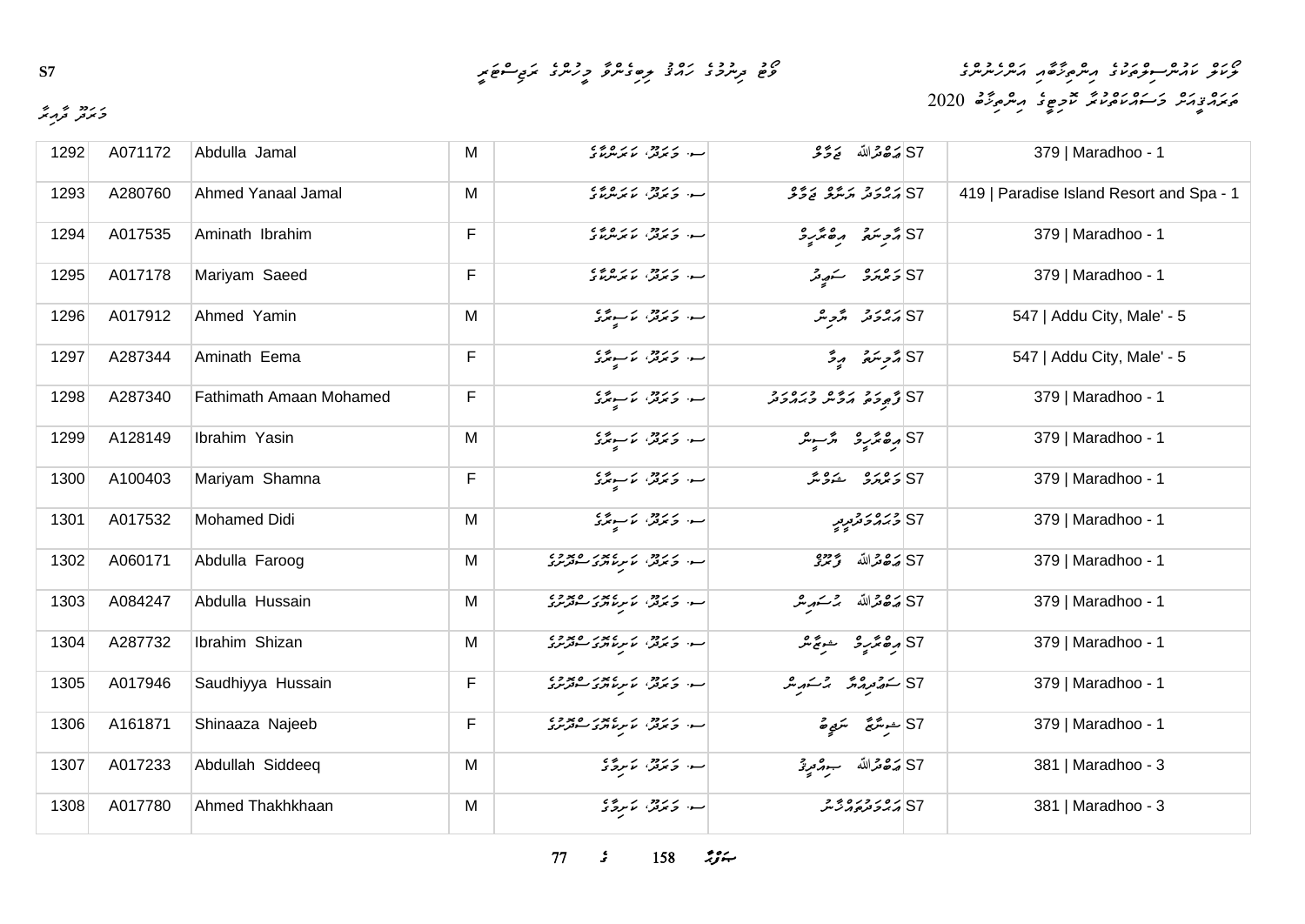*sCw7q7s5w7m< o<n9nOoAw7o< sCq;mAwBoEw7q<m; wBm;vB* **2020**<br>مجمد توم<sup>س</sup> وسوم *موسم الأوج*ء مسر مرسم المستقطر 2020

| 1309 | A017488 | Aminath Shifana                    | F | ے دیکھی مگرومی                   | S7 مَّ حِ سَعَ مَّ سَعَر مَّ سَعَر مِ                                                                      | 381   Maradhoo - 3         |
|------|---------|------------------------------------|---|----------------------------------|------------------------------------------------------------------------------------------------------------|----------------------------|
| 1310 | A017348 | Fathimath                          | F | ے کابردہ کامروگا                 | S7 گوچوڅو                                                                                                  | 381   Maradhoo - 3         |
| 1311 | A017214 | Hassan Najmee                      | M | سە ئەيرى ئابرۇي                  | S7   ئەسىھ سىقى ج <sub>ە</sub>                                                                             | 381   Maradhoo - 3         |
| 1312 | A272130 | Hawwa Shafeena                     | F | سه ورده کاروی                    | S7 <i>بَدُهُ وَ</i> شَوِيْرَ                                                                               | 381   Maradhoo - 3         |
| 1313 | A272127 | Ibrahim Sadhiq                     | M | ے کابردہ کامروگا                 | S7 م <i>ەھترى</i> ر ئىستورتى                                                                               | 547   Addu City, Male' - 5 |
| 1314 | A017231 | Mariyam Shiyaza                    | F | سه ورده کاروی                    | S7 <i>وَجُهْرَوْ</i> شِهْرَيْمَ                                                                            | 547   Addu City, Male' - 5 |
| 1315 | A272135 | Nashaaya Ahmed                     | F | سە ئەيرىق ئابرۇي                 | S7 سَرْجَيْرَ 1957 مَ                                                                                      | 547   Addu City, Male' - 5 |
| 1316 | A280728 | Nashiya Ahmed                      | F | سە ئەيرى ئابرۇي                  | S7 سَّرْجِيسَ مَدَّرْدَتْر                                                                                 | 547   Addu City, Male' - 5 |
| 1317 | A272133 | Shafa Ahmed                        | F | سه کردوم کارگاه کا               |                                                                                                            | 547   Addu City, Male' - 5 |
| 1318 | A045052 | Mariyam Izzath Saeed               | F | ے ویرس کا مشویری                 | S7 <i>وَجُهْرُوْ مِهُ مَعْ مِهُ مِ</i> مَ                                                                  | 380   Maradhoo - 2         |
| 1319 | A045051 | Masdhoog Saeed                     | M | ے ویرس کا مشویری                 | S7 كۈسلەتتى ئىستەر قىر                                                                                     | 380   Maradhoo - 2         |
| 1320 | A027476 | Mohamed Saeed                      | M | ے ویرس کا شویری                  | S7 <i>ۇنەۋەقى سەمبەتر</i>                                                                                  | 380   Maradhoo - 2         |
| 1321 | A270794 | Abdulla Ali                        | M |                                  | S7 مَەھمَّدَاللە مَەمِ                                                                                     | 146   K. Gaafaru - 1       |
| 1322 | A128163 | Abdulla Muaz                       | M | سە كەندىق ئەردىر د               | S7 كەھەراللە ئەمەنر                                                                                        | 381   Maradhoo - 3         |
| 1323 | A017740 | Mohamed Shujau                     | M | ر ر دود.<br>سه او برتر، الاړه پر | S7 <i>ۋېرو تېر</i> شونځ پر                                                                                 | 547   Addu City, Male' - 5 |
| 1324 | A017916 | Aishath Shemeen Hassan Rasheed     | F |                                  | S7 مُرْمِسْمَ شَوْمٍ مُرْسَمْ مُرْسِمْ ۚ ﴾ مَسَرَ اللهِ السَّرْمُ مَنْ اللهُ عَنْ اللهُ عَنْ اللهُ ع       | 379   Maradhoo - 1         |
| 1325 | A161882 | Aminath Sheneeza Hassan<br>Rasheed | F |                                  | S7 مُ <i>جِسَمَ مِنْ حَمْسِيٌّ بَرَسَمْ مُرْسِمِيْ</i> – فَرَيْنَ مَا مَرْكَزَ مَا مَرَكَّبَ الْمَرْكَبَ ا | 379   Maradhoo - 1         |

 $78$  *s*  $\qquad$  158 *i***<sub>S</sub>** $\qquad$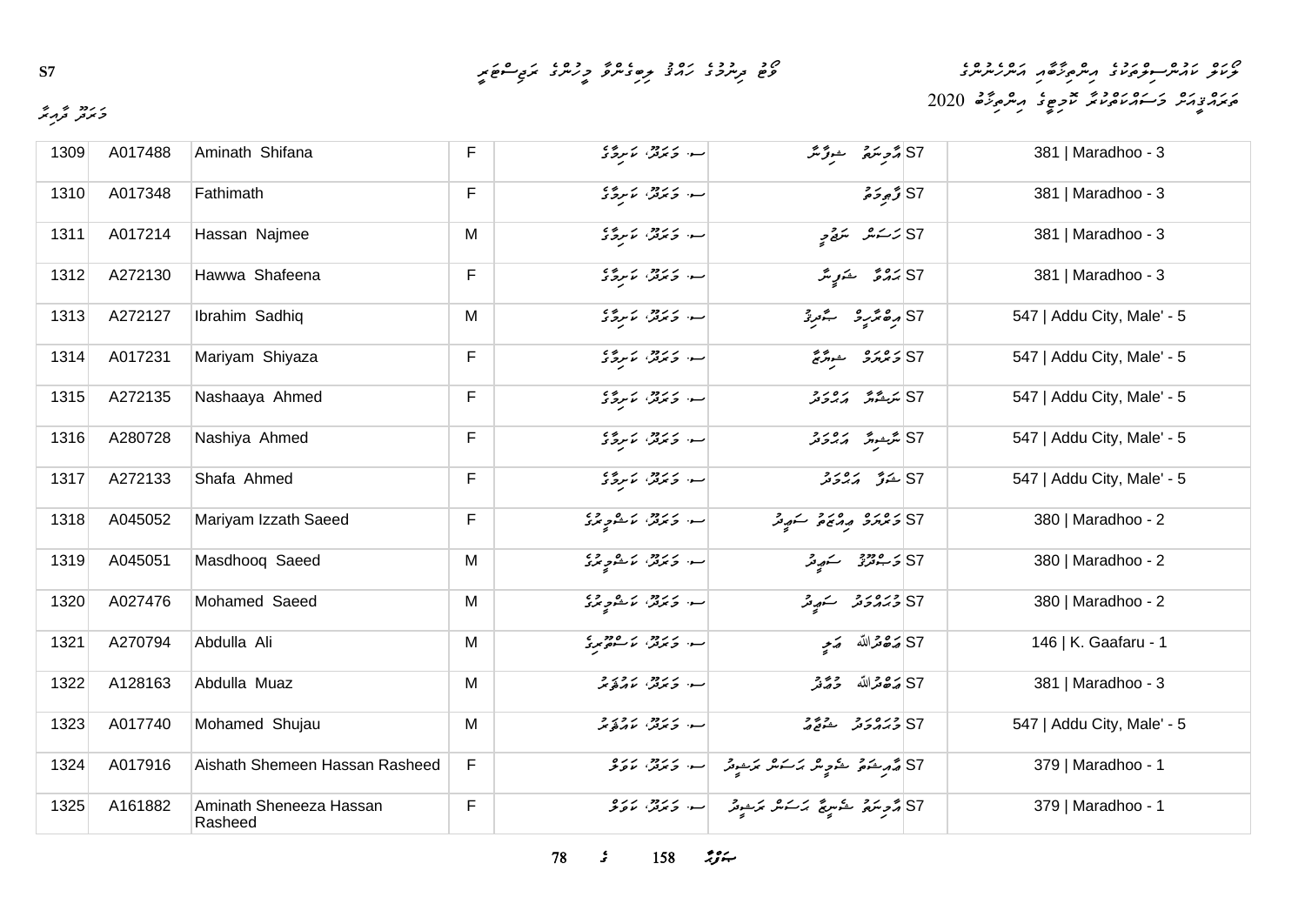*sCw7q7s5w7m< o<n9nOoAw7o< sCq;mAwBoEw7q<m; wBm;vB* م من المرة المرة المرة المرجع المرجع في المركبة 2020<br>مجم*د المريض المربوط المربع المرجع في المراجع المركبة* 

| 1326 | A017854 | Fathimath Sherin Hassan Rasheed    | F           |                             | S7 ۇي <sub>ج</sub> ۇم ئۇمرىكە ئەسەك ئەنھىدى - ئەرەپ ئاتەتى | 547   Addu City, Male' - 5      |
|------|---------|------------------------------------|-------------|-----------------------------|------------------------------------------------------------|---------------------------------|
| 1327 | A009346 | Hassan Rasheed Moosa               | M           | سەسىرى ئەرە                 | S7 كەسكەش ترىش <sub>و</sub> تر م <sup>وس</sup> گە          | 547   Addu City, Male' - 5      |
| 1328 | A161881 | Hawwa Shama'a Hassan Rasheed       | $\mathsf F$ | سەسىرى ئەرە                 | S7 <i>يَهُمُّ</i> شَرَّمَّ يَرَجَمْ يَرْشِرْ               | 547   Addu City, Male' - 5      |
| 1329 | A287527 | Khadeeja Shebeen Hassan<br>Rasheed | $\mathsf F$ | سەس ئەرەپىيە ئەتەتتى ئا     | S7 كَتْمِيعٌ ۖ حُقْصٍ مُنْ كَسَوْمٌ مَنْ حَمِيلٍ ۖ وَمَنْ  | 547   Addu City, Male' - 5      |
| 1330 | A287528 | Mohamed Maaz Rasheed               | M           | سە كەيمەترى ئەتەمى          | S7 <i>\$2,020 \$3 بَرَ</i> حي <i>وتر</i>                   | 547   Addu City, Male' - 5      |
| 1331 | A017853 | Zahiyya Nasir                      | $\mathsf F$ | ے کے ترقش کالوثر            | S7 فَرَسِهْهُمْ - مُرْسِعْهُ-                              | 379   Maradhoo - 1              |
| 1332 | A287548 | Ali Valiyyu Haneef                 | M           | ے کا بردو کالج و برنگ       | S7 كمي قرورگر كمبرو                                        | 547   Addu City, Male' - 5      |
| 1333 | A101815 | Aminath Abdulla                    | $\mathsf F$ | ے کا بردود کا ہم تو مرینگ   | S7 أَمَّ <i>جِسَعَة مَنْ هَدَ</i> اللَّهُ                  | 379   Maradhoo - 1              |
| 1334 | A287551 | Aminath Ajfan Haneef               | $\mathsf F$ | سەسىر ئەرەدە ئەسىر ئويىتىگە | S7 مُجرِسَعَ مَتَوَرُّسَ مَسِرُ                            | 379   Maradhoo - 1              |
| 1335 | A121844 | Hawwa Didi                         | F           | ے کا بردود کا ہم حا میں مگر | S7 كەمگ <sup>و</sup> بېيە                                  | 547   Addu City, Male' - 5      |
| 1336 | A287553 | Ibrahim Wahidh Haneef              | M           | ے کا بردو کالج و برنگ       | S7 مەھەردى ئەبەر ئاس <sub>ى</sub> ر                        | 379   Maradhoo - 1              |
| 1337 | A068251 | Mah Thallath                       | $\mathsf F$ | سە كەنگەن بوك               | $5.95$ $25$ ST                                             | 379   Maradhoo - 1              |
| 1338 | A056488 | Ahmed Shareef                      | M           | ب- و بردو ، بروروی          | S7 <i>مُرْدُوَ</i> مُدَ مِرُوْ                             | 379   Maradhoo - 1              |
| 1339 | A058997 | Aishath Zuhuriyya                  | F           | سە ئەندىق بوجەدى            | S7 مُرمِّسَمَّ مِّ مُرمِّدَةً                              | 564   Hulhumale', Ehenihen - 12 |
| 1340 | A278727 | Ibrahim Misbah Shareef             | M           | سه کامروژه برواژی           | S7 رەئزىر دېمۇر شىرو                                       | 277   F. Nilandhoo - 2          |
| 1341 | A017333 | Mariyam                            | F           | ے زیروہ روہوی               | $5.25$ S7                                                  | 564   Hulhumale', Ehenihen - 12 |
| 1342 | A152160 | Shaina Shareef                     | F           | ے کر دو دی                  | S7 شەيەش شەيرۇ                                             | 547   Addu City, Male' - 5      |

*79 s* 158  $23$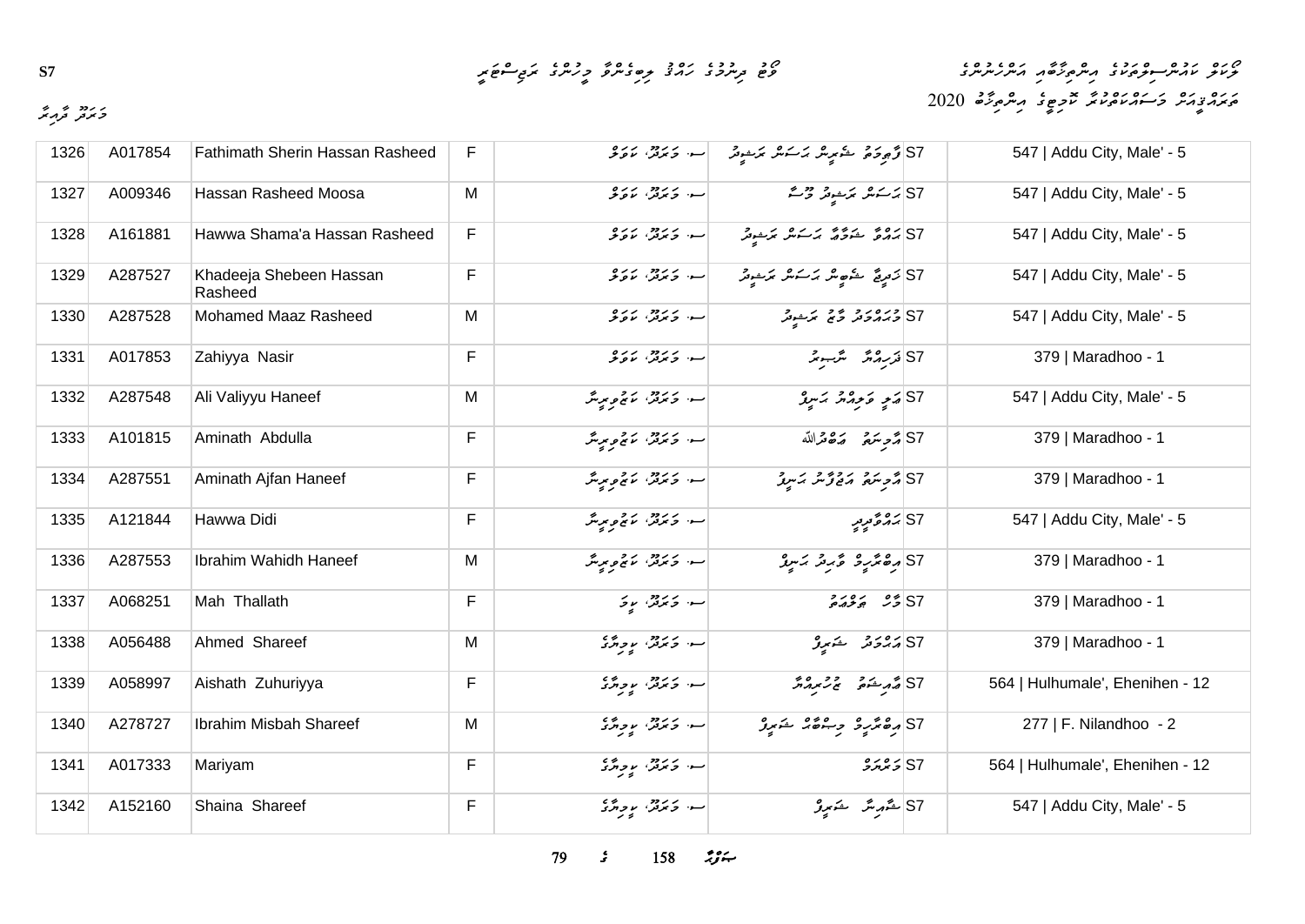*sCw7q7s5w7m< o<n9nOoAw7o< sCq;mAwBoEw7q<m; wBm;vB* م من المرة المرة المرة المرجع المرجع في المركبة 2020<br>مجم*د المريض المربوط المربع المرجع في المراجع المركبة* 

| 1343 | A017175 | Shamseena              | F            | ה ג'וצי תקיתו        | S7 ڪۇس <sub>ى</sub> نگر                             | 379   Maradhoo - 1                    |
|------|---------|------------------------|--------------|----------------------|-----------------------------------------------------|---------------------------------------|
| 1344 | A051080 | Ali Ahmed Didi         | M            | - وبردد بالاسرون     | S7 <i>۾َ جِه "دگروگو</i> يرِ                        | 547   Addu City, Male' - 5            |
| 1345 | A274926 | Aminath Rishmy Ali     | F            | ے درود پر مدد د      | S7 أُمُّ <i>وِ سَهْ - م</i> رِ - مُشَرِّحِ - رَسِمِ | 460   Srilanka / Colombo - 1          |
| 1346 | A017169 | Hassan Rasheed         | M            | سه ورده بوتره وه     | S7 كەسكەنلەر كەش <sub>ت</sub> ون <i>ى</i> ر         | 379   Maradhoo - 1                    |
| 1347 | A074314 | Ahmed Faiz             | M            | سە كەنتىقى ئاسىرىي ك | S7 كەندى قىدىم ئى                                   | 653   Veligandu Island Resort & Spa-1 |
| 1348 | A017651 | Aminath Siyama         | $\mathsf F$  | ے کامروز کا شہری     | S7 مُّحِبَّدَةٌ مُسَرَّدَّ                          | 380   Maradhoo - 2                    |
| 1349 | A045481 | Mohamed Faisal         | M            | ے کریں عبرت          | S7 <i>وُيَدُووَنَّوَ</i> وَرِسِيَوْ                 | 380   Maradhoo - 2                    |
| 1350 | A017590 | Ramiza Ibrahim         | F            | ے کریں عالمبری       | S7 تُرْحِ بِّ مِنْ مِرْحِ مِنْ                      | 547   Addu City, Male' - 5            |
| 1351 | A100322 | Shifna Shaugee         | $\mathsf F$  | ے کے ترقش انگلیزیور  | S7 شوژنگر ڪوپرت <sub>ي</sub>                        | 547   Addu City, Male' - 5            |
| 1352 | A017662 | Abdulla Adil           | M            | سە كەندىق ئابولۇي    | S7 مَەھتراللە مەمرىتى                               | 248   ADh. Mahibadhoo - 2             |
| 1353 | A329117 | Abdulla Nihash Rasheed | M            | ب ريزده لارود        | S7 كەھەراللە سەئەشە <i>م</i> ەسى <i>رەت</i> ر       | 380   Maradhoo - 2                    |
| 1354 | A100324 | Aishath Sharuma        | $\mathsf{F}$ | سە ئەيرىق ئابوۋى     | S7 مُ مِــُمَعْ صَــَعْمَـرَّةُ                     | 380   Maradhoo - 2                    |
| 1355 | A017931 | Ali Rasheed            | M            | سە كەندىق ئالوگرى    | S7 <i>ھَ۔ ج</i> سمبو <i>ٹر</i>                      | 380   Maradhoo - 2                    |
| 1356 | A017692 | Fathimath Zubaida      | F            | سە ئەترىق ئۇيدۇ ئ    | S7 زُّەپرە ئەھەر ش                                  | 380   Maradhoo - 2                    |
| 1357 | A017636 | Hussain Thiham         | M            | سە ئەترىق ئابوۋى     | S7 برُسَهرِ مَرَ مِرَّدْو                           | 422   Club Med Kanifinolhu - 1        |
| 1358 | A084257 | Ibrahim Rasheed        | M            | ب ريزده لارود        | S7 مەھەرىرى سىمئىيەتر                               | 380   Maradhoo - 2                    |
| 1359 | A017554 | Khadeeja               | F            | سە كەندىق ئالموڭرى   | S7 كَسٍعٌ                                           | 380   Maradhoo - 2                    |

*80 sC 158 nNw?mS*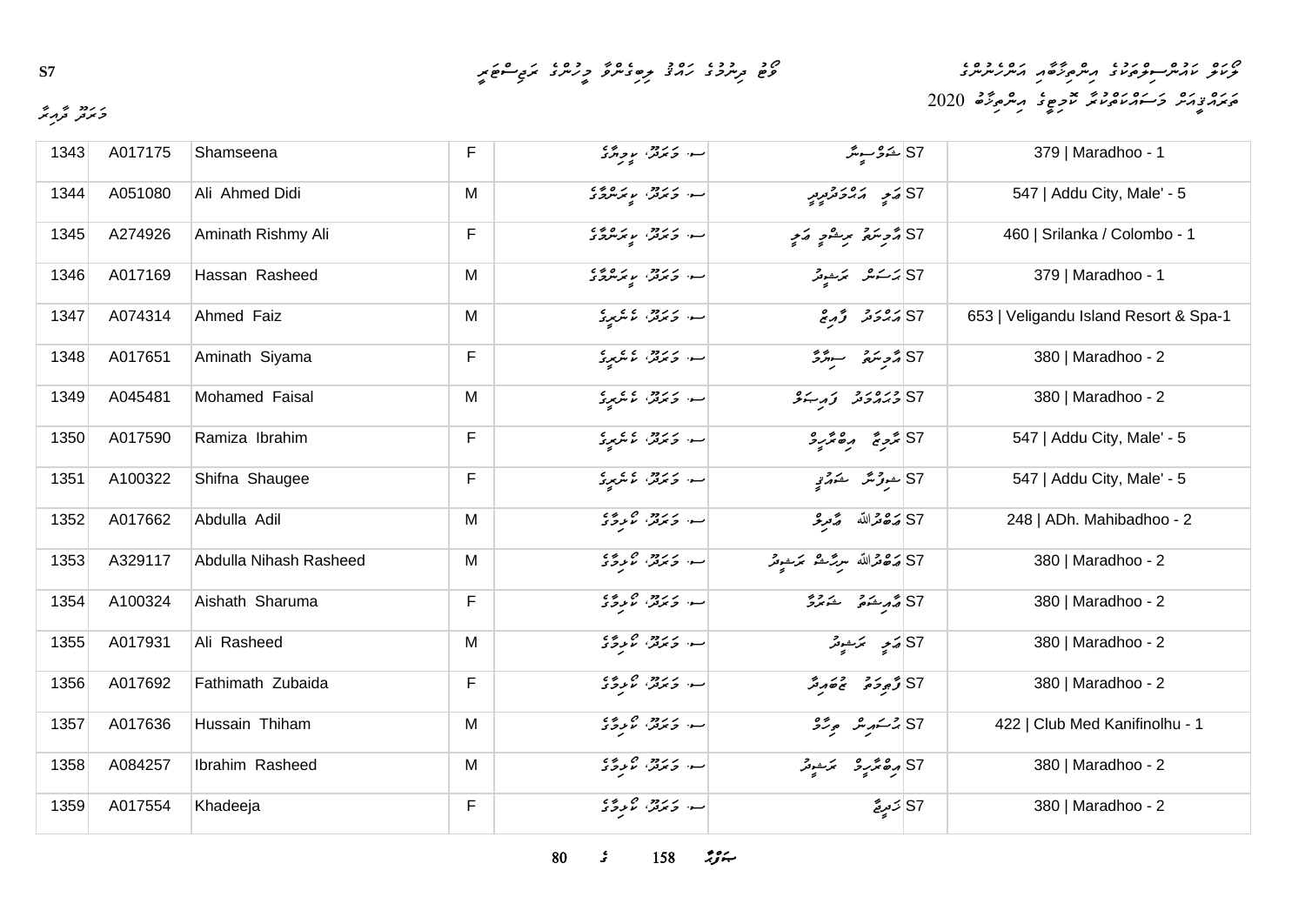*sCw7q7s5w7m< o<n9nOoAw7o< sCq;mAwBoEw7q<m; wBm;vB* م من المرة المرة المرة المرجع المرجع في المركبة 2020<br>مجم*د المريض المربوط المربع المرجع في المراجع المركبة* 

|  | $\begin{array}{ccccc} \circ & \circ & \circ \circ \end{array}$ |
|--|----------------------------------------------------------------|
|  | وتمرتر ترمرته                                                  |

| 1360 | A287784 | Mariyam Lamha Rasheedh | F           | ے رود مرود دی                               | S7 كەبرىرى كەن كەنبەتر                 | 380   Maradhoo - 2         |
|------|---------|------------------------|-------------|---------------------------------------------|----------------------------------------|----------------------------|
| 1361 | A131097 | Mohamed Naseer         | M           | سه کردو ته دی                               | S7 <i>ڈیزہ دی سک</i> بوبٹر             | 380   Maradhoo - 2         |
| 1362 | A017571 | Nahidha Hassan         | $\mathsf F$ | سە كەندىق ئابوڭ                             | S7 ب <i>ُرْبِيرٌ بَرَسَ</i> سُ         | 380   Maradhoo - 2         |
| 1363 | A287406 | Ahmed Shifaz           | M           | ے کے ترقش کا س                              | S7 <i>مەدى ئىبۇ يىلى</i>               | 547   Addu City, Male' - 5 |
| 1364 | A151859 | Aishath Shahula        | F           | سە كەندىق ئاس                               | S7 مُ مِــدَمْ صَدَرْتُرُ              | 547   Addu City, Male' - 5 |
| 1365 | A151804 | Rashda Mahir           | $\mathsf F$ | سە كەنگەنگە ئەس                             | S7 بَرْڪْنَر گُرِيْرُ                  | 547   Addu City, Male' - 5 |
| 1366 | A017518 | Aminath                | F           | ر در دو.<br>سه گرمزنر، ماه مرکز د           | S7 مُ مِ سَمَعُ                        | 297   Th. Gaadhiffushi - 1 |
| 1367 | A017495 | Fathimath Fareedha     | $\mathsf F$ | ر ر دود. پور ه پور<br>سه کامرلن ماموسرچای   | S7 زَّجِ <i>حَ</i> هُمْ لَا مِرِ مَّزْ | 379   Maradhoo - 1         |
| 1368 | A287279 | Rasheeda Ahmed         | F           | ر درود بدر ۵۵۵<br>۱۰۰۰ وبرتر، ۱۶ و مروری    |                                        | 379   Maradhoo - 1         |
| 1369 | A271380 | Abdulla Naseer         | M           | سه وبرده و دره                              |                                        | 380   Maradhoo - 2         |
| 1370 | A263047 | Faarish Naseer         | M           | ے زرود وردہ                                 | S7 ۇىرىش - ئىرىيەتر                    | 547   Addu City, Male' - 5 |
| 1371 | A271921 | Mariyam Firasha        | F           | سه کریږده و ده و                            | S7 <i>جەنگەردە بويۇ</i> شە             | 380   Maradhoo - 2         |
| 1372 | A271922 | Mohamed Eman           | M           | سه کریږي ورځ                                | S7 <i>\$222 م</i> ردَّ هر              | 547   Addu City, Male' - 5 |
| 1373 | A016976 | Abdulla Didi           | M           | - روده ووروه                                | S7 كەڭداللەمبەير                       | 380   Maradhoo - 2         |
| 1374 | A270877 | Ahmed Niyaz            | M           | ر د دود و د و د و د<br>سه کامرتن کاترمرو د  | S7 كەبرى ئىر سىرتىمى <mark>S</mark> 7  | 380   Maradhoo - 2         |
| 1375 | A017207 | Aishath                | $\mathsf F$ | ر درود. و دوه و                             | S7 مەم شىم                             | 547   Addu City, Male' - 5 |
| 1376 | A280714 | Aishath Afa            | F           | ر درود.<br>د و برتر، نام <sub>ر</sub> برو د | S7 مەم شىم مەر                         | 380   Maradhoo - 2         |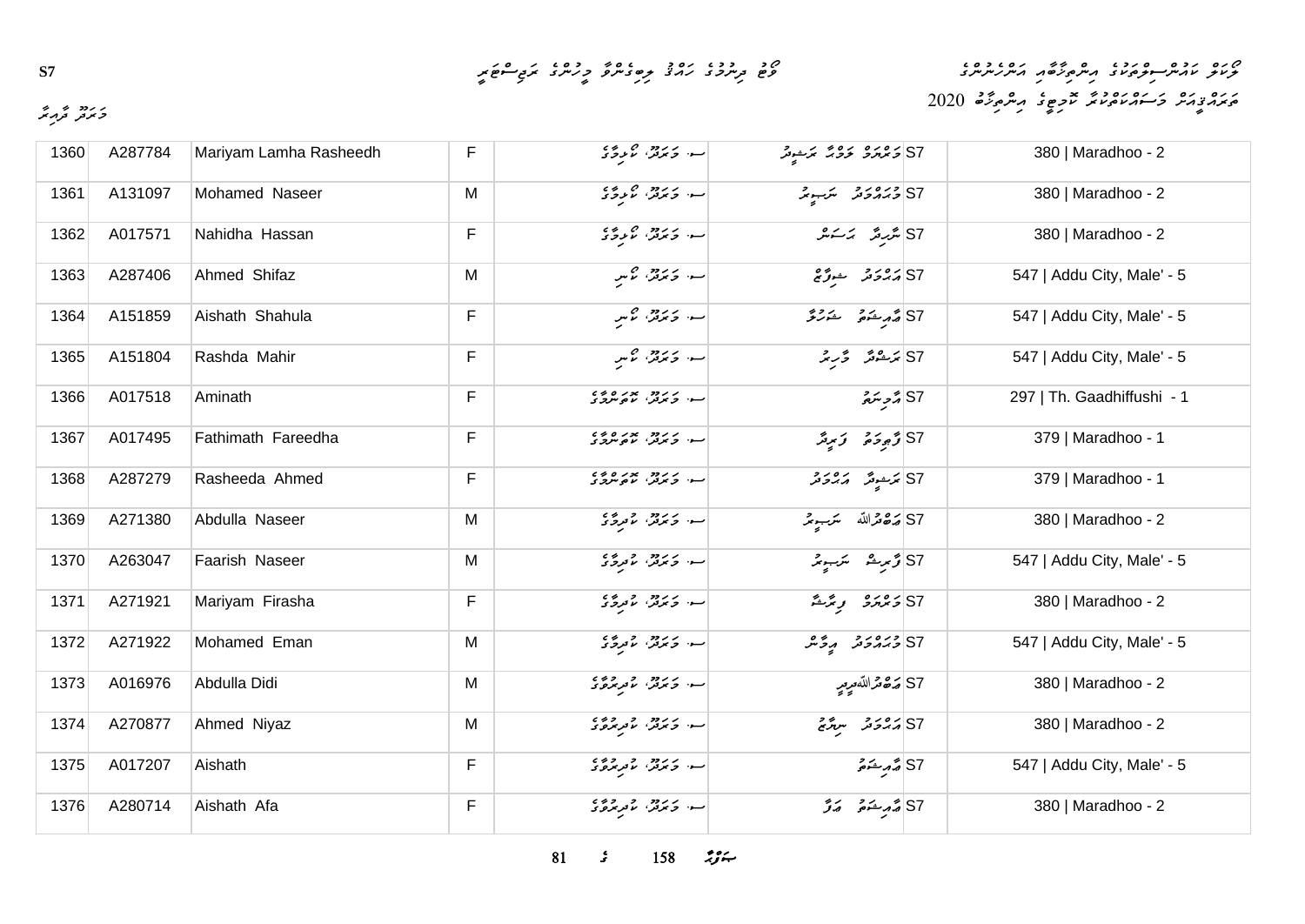*sCw7q7s5w7m< o<n9nOoAw7o< sCq;mAwBoEw7q<m; wBm;vB* م من المرة المرة المرة المرجع المرجع في المركبة 2020<br>مجم*د المريض المربوط المربع المرجع في المراجع المركبة* 

|  | $\begin{array}{ccccc} \circ & \circ & \circ \circ \end{array}$ |
|--|----------------------------------------------------------------|
|  | فريزفر فرمزيمه                                                 |
|  |                                                                |

| 1377 | A280708 | Aishath Suha             | F | ر در دو ووه د در در د                                               | S7 گەرىشمۇ سى <i>ن</i> گ          | 380   Maradhoo - 2             |
|------|---------|--------------------------|---|---------------------------------------------------------------------|-----------------------------------|--------------------------------|
| 1378 | A270892 | Aminath Arufyna          | F | ــــ و بردو و و و و د                                               | S7 مُرْحِ سَمَّةً مَ مَرْدِ سَّرَ | 380   Maradhoo - 2             |
| 1379 | A270875 | Aminath Nizama           | F | ر د دود و د ده و.<br>سه کامرتن گاترمروی                             | S7 مُّحِسَمَةٌ سِمَّةٌ مَّ        | 380   Maradhoo - 2             |
| 1380 | A270888 | Fathimath Anoosha        | F | ر درود و دره ده<br>سه وبوتر، ماتوبروی                               | S7 زُجِرْدَ مَرْشَرْتُهُ          | 380   Maradhoo - 2             |
| 1381 | A017364 | Hassan Sihaam            | M | ر درود و وده و<br>سه وبوتر، ماتوبروی                                | S7   پرسته مس <i>ر</i> متر        | 380   Maradhoo - 2             |
| 1382 | A017276 | Hawwa                    | F | ر در دو.<br>سه وبرتر، نافربروی                                      | $592$ S7                          | 380   Maradhoo - 2             |
| 1383 | A280710 | Hawwa Shafa              | F | ر د دود و د ده و.<br>سه کامرتن گاترمروی                             | S7 بَرْدُوَّ شَرَّ                | 380   Maradhoo - 2             |
| 1384 | A270874 | Ibrahim Shazil           | M | ر درود و دره ده<br>سه وبوتر، ماتوبروی                               | S7 مەھمگىر ئىس ئىس ئىس ئى         | 380   Maradhoo - 2             |
| 1385 | A017341 | Khadeeja                 | F | ر درود و وده و<br>سه وبوتر، ماتوبروی                                | S7 كَرْمِيعٌ                      | 380   Maradhoo - 2             |
| 1386 | A017347 | Mariyam                  | F | ر د دود و د ده و.<br>سه کامرتن گاترمروی                             | S7 ئەبۇر <i>ۇ</i>                 | 380   Maradhoo - 2             |
| 1387 | A326758 | Mariyam Shaara           | F | ر ر دو.<br>سه کامرتن کاتربروی                                       | S7 كەنگەر ئىچە ئىس                | 380   Maradhoo - 2             |
| 1388 | A125663 | Mohamed Nizam            | M | ر د دود و د ده و.<br>سه کامرتن گاترمروی                             | S7 دېم دې موگو                    | 422   Club Med Kanifinolhu - 1 |
| 1389 | A270891 | Mohamed Shirufan         | M | ر درود و وده و<br>سه وبوتر، ماتوبروی                                | S7 <i>ڈیزووی جوہرو تھ</i>         | 380   Maradhoo - 2             |
| 1390 | A270876 | Sharif                   | M | ر د دود و د ده و.<br>سه کامرتن گاترمروی                             | S7 ڪھبرو                          | 244   ADh. Hangnaameedhoo - 1  |
| 1391 | A161889 | Aishath Fazleena         | F | سە كەندىق ئاشرىكرى                                                  | S7 مەم ھەم ئۇنج مەيگە             | 379   Maradhoo - 1             |
| 1392 | A280814 | Aishath Malja Moosa Didi | F | ر در دو ده و و و و و و و و و و ح<br>سوء المحركتري المحمد مسرح مركزي | S7 مُهرِسُومِ وَفَرْقَ وَسَفَرِسِ | 379   Maradhoo - 1             |
| 1393 | A016524 | Fathimath Mohamed        | F | ر درود و ۵۶ وه<br>سو، کوترن باش ترتری                               | S7 ژُب <i>ودَه دې</i> مردنو       | 379   Maradhoo - 1             |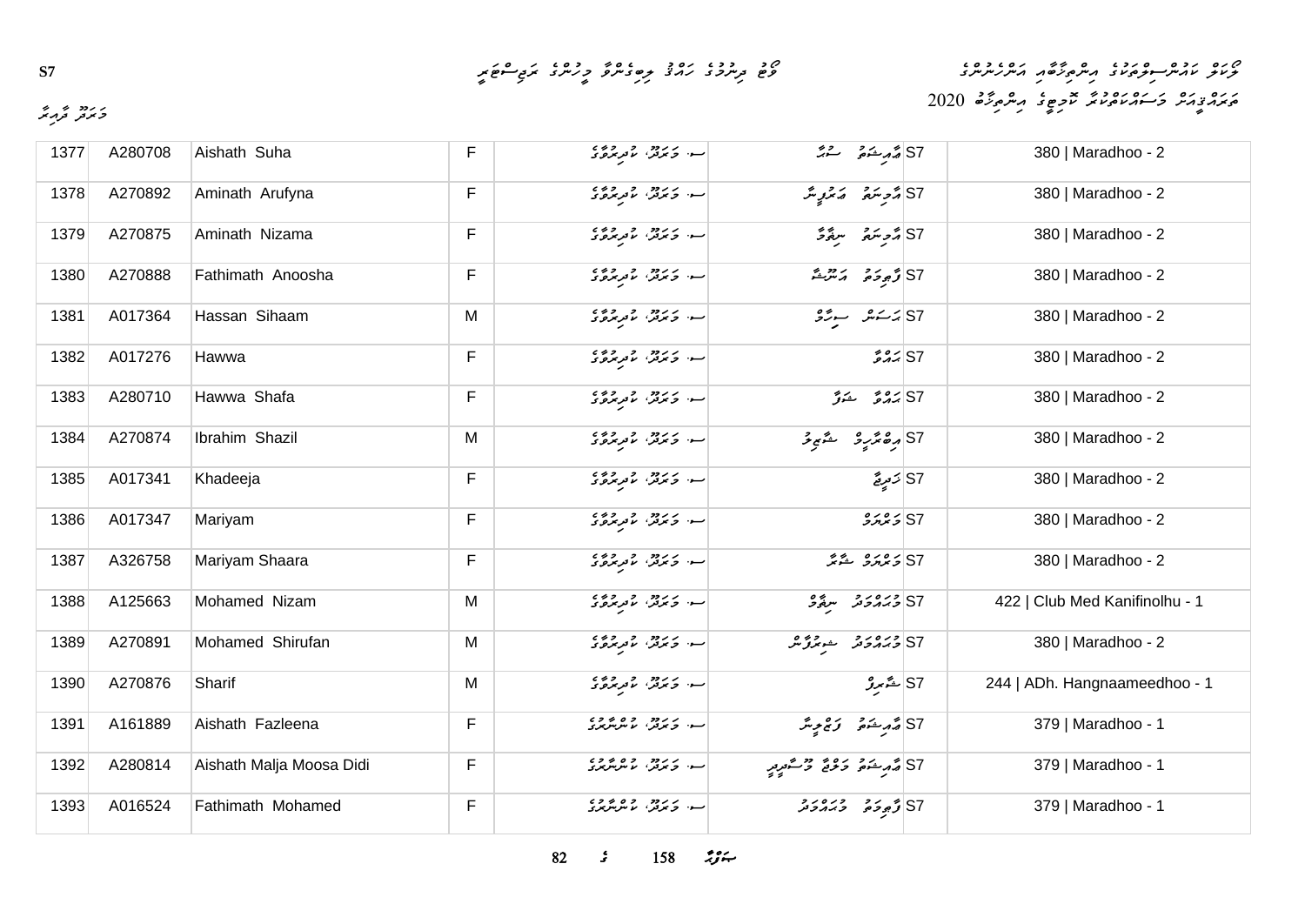*sCw7q7s5w7m< o<n9nOoAw7o< sCq;mAwBoEw7q<m; wBm;vB* م من المرة المرة المرة المرجع المرجع في المركبة 2020<br>مجم*د المريض المربوط المربع المرجع في المراجع المركبة* 

|  | $\begin{array}{ccccc} \circ & \circ & \circ \circ \end{array}$ |
|--|----------------------------------------------------------------|
|  | فرنمرفر الرمريمر                                               |
|  |                                                                |

| 1394 | A279051 | Hafiz Mohamed Didi     | M           | ے کروڑ وہ دی                                       | S7 تَرُونُو حَ تَرَ مُرْتَوْمِ مِنْ         | 379   Maradhoo - 1            |
|------|---------|------------------------|-------------|----------------------------------------------------|---------------------------------------------|-------------------------------|
| 1395 | A279054 | Khadeeja Mohamed Didi  | F           | ر در دو.<br>سه و برتر، لاسرس پرو                   | S7 كَتْمِيعٌ      وْكَرْمْدْ وْتْرْمِرِمْرِ | 379   Maradhoo - 1            |
| 1396 | A326763 | Mohamed Mamlook        | M           | سە كەندىق ئاشرىكرى                                 | S7 <i>בגם בי בפיב</i> י                     | 753   Adaaran Club Rannalhi-1 |
| 1397 | A024294 | Moosa Didi             | M           | ر در دور و ۵ و ۵ و ۷<br>سه کامرفر، ما مگرس مربو    | S7 تۇستەربىر                                | 379   Maradhoo - 1            |
| 1398 | A287239 | Ahmed Waafir           | M           | سە ئەترىقى ئاترىس                                  | S7 <i>مُدْدَوْرٌ وُّوِيْرُ</i>              | 381   Maradhoo - 3            |
| 1399 | A269977 | Aishath                | $\mathsf F$ | ے کا بردوی الا ترسمی                               | S7 مۇم شىمۇ                                 | 381   Maradhoo - 3            |
| 1400 | A269990 | Ali Saudhan            | M           | سە ئەترىقى ئاترىس                                  | S7 <i>ھَ جِي سَھُوَتَرْسُ</i> ر             | 381   Maradhoo - 3            |
| 1401 | A280756 | Ahmed Anjum Hameed     | M           | ے کابردہ مائر ہوتا گی                              | S7 גُرُونَ גَسْهُ وَ رَوِنَ                 | 379   Maradhoo - 1            |
| 1402 | A329501 | Fathimath Anjal Hameed | F           | ے کابردہ مائر ہوتا گی                              | S7 ۇ <sub>جو</sub> رۇ مەشھۇ مەدر            | 379   Maradhoo - 1            |
| 1403 | A274909 | Ajra Rafeeq            | $\mathsf F$ | ر درود. و و و ده د<br>سه گرمونو، ما موتوری         | S7 كەنى گە ئىگە ئىچە ئىچ                    | 547   Addu City, Male' - 5    |
| 1404 | A274916 | Ali Athoof             | M           | ر در دود و و و ده د.<br>سه از ترتور اند مرتور و د  | S7 کړ <i>نې پروه</i>                        | 453   Maafushi Jail - 2       |
| 1405 | A100213 | Fathimath Saahath      | F           | ر ر دود.<br>سه کامرتن اما مرتوری                   | S7 زَّەپرىق سَىندىق                         | 547   Addu City, Male' - 5    |
| 1406 | A017351 | Hassan Naseer          | M           | ر ر دود. و و و ه ه ه<br>سه - ن مرتور ا مرتوح ی     | S7   يَرْسَدُ مَدَ مَدِيْرِ                 | 379   Maradhoo - 1            |
| 1407 | A274913 | Ibrahim Amal           | M           | ر ر دود. و و و ه ه ه<br>سه ا بی ترون اما مرفون ی   | S7 مەھم <i>گى</i> ر ئەركىمىتى كە            | 379   Maradhoo - 1            |
| 1408 | A017212 | Mariyam                | F           | ر درود. و و و ه ه ه<br>سو، ن مرتور، ما مرتوری      | S7 ئەبۇرۇ                                   | 379   Maradhoo - 1            |
| 1409 | A017384 | Mohamed Rafeeg         | M           | ر ر دود. و و و ه ه ه<br>سودا از کرفران اما مرفون ی | S7 <i>جەمەھەر بىرى</i> تى                   | 379   Maradhoo - 1            |
| 1410 | A017385 | Nasru Dean             | M           | ر در دو دود ده د<br>سه کریمرتن مایوتوری            | S7 ىئر بە برو بېرى <i>گە</i>                | 547   Addu City, Male' - 5    |

**83** *s* **158** *n***<sub>y</sub> <b>***n*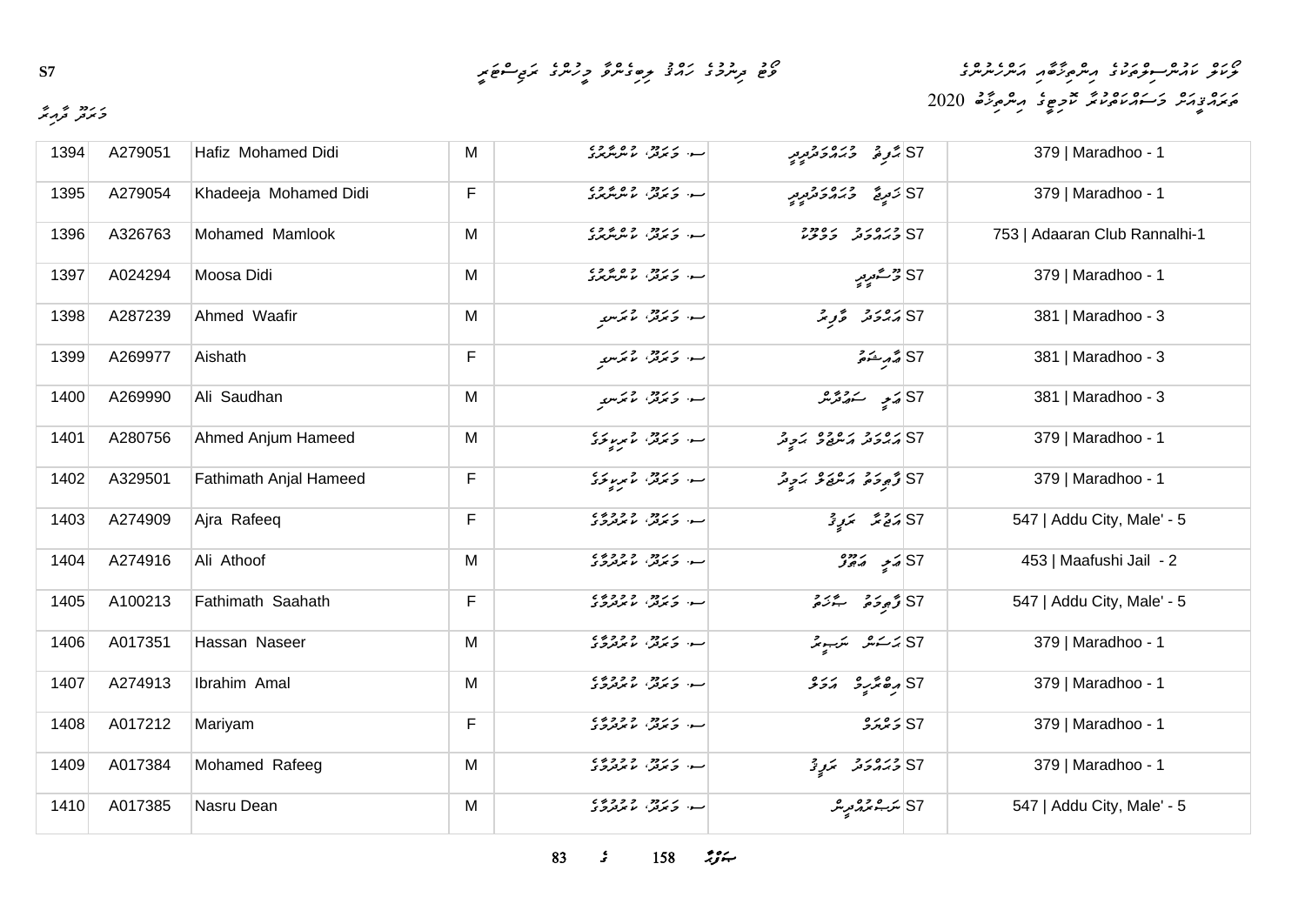*sCw7q7s5w7m< o<n9nOoAw7o< sCq;mAwBoEw7q<m; wBm;vB* م من المرة المرة المرة المرجع المرجع في المركبة 2020<br>مجم*د المريض المربوط المربع المرجع في المراجع المركبة* 

| 1411 | A084630 | Nasrunnaeem                     | M           | ر در دو دوده د<br>ر کرده میگردی    | S7 ىئر بە ئەمەسىمە 2                   | 379   Maradhoo - 1              |
|------|---------|---------------------------------|-------------|------------------------------------|----------------------------------------|---------------------------------|
| 1412 | A073870 | Ahmed Aazad                     | M           | سە كەندە كەرلىردە                  | S7 كەبرى قىر ئەنج قىر                  | 379   Maradhoo - 1              |
| 1413 | A279879 | Ali Ikraam                      | М           | سه کابردو که مردود و ،             | S7 <i>ھ</i> ُ جو م <i>ب</i> لا پرو     | 421   Velassaru Maldives - 1    |
| 1414 | A017400 | Aminath Bisa                    | $\mathsf F$ | سه کاندود که شروع                  | S7 مُجِسَعَ صِمُّ                      | 547   Addu City, Male' - 5      |
| 1415 | A279878 | Fathimath Bishaara Mohamed      | F           | ے کا بردو کا برابروی               | S7 ژُجِ دَمْ صِشْعُر ديرورد            | 379   Maradhoo - 1              |
| 1416 | A017179 | Hawwa Didi                      | $\mathsf F$ | سە كەندە كەرلىردە                  | S7 كەمگە توپىر                         | 379   Maradhoo - 1              |
| 1417 | A017451 | Ibrahim Akbar                   | М           | سه کاندود که شروع                  | S7 مەھمەر 2 مەمەر                      | 564   Hulhumale', Ehenihen - 12 |
| 1418 | A020017 | <b>Mohamed Manik</b>            | M           | سە كەللاھە كەردە دەر دە            | S7 <i>בג'ה בינב</i> ית <i>י</i>        | 379   Maradhoo - 1              |
| 1419 | A280819 | Moosa Aksaru                    | M           | سە كەندە كەرلىردە                  | S7الزمشر مرکز پر                       | 379   Maradhoo - 1              |
| 1420 | A018115 | Nisreen                         | F           | سە كەندە كەرلىردە                  | S7 سرڪيپير                             | 379   Maradhoo - 1              |
| 1421 | A017616 | Aishath Thimna Latheef          | $\mathsf F$ | سه کالان دور ده ده                 | S7 مُەسْتَمْ مِوْسٌر مَبِرِرْ          | 564   Hulhumale', Ehenihen - 12 |
| 1422 | A017849 | Asraar Moosa                    | F           | سه کالان دور ده ده                 | S7 كەشەئەتر تۇشە                       | 380   Maradhoo - 2              |
| 1423 | A157899 | <b>Fathimath Thibna Latheef</b> | $\mathsf F$ | سه کابرده کرد. ده ده د             | S7 ز <i>ُّڄِ دَءُ</i> جِهُ شَرَ دَجِرْ | 380   Maradhoo - 2              |
| 1424 | A017673 | Mariyam Theena Latheef          | F           | سه کالان ده به دور ولای            | S7 كَمُرْمَرْدَ   بِهِ مَّرْ وَبِهِ رْ | 380   Maradhoo - 2              |
| 1425 | A274141 | Abdulla Jailam                  | M           | ر در دو دو.<br>سه کامرتن کونگرسبوی | S7 مَەْمِرَاللَّهُ مَى مِرْحَرْ        | 379   Maradhoo - 1              |
| 1426 | A274140 | Fathimath Niuna                 | F           | ر در دو دره ده<br>سه کامرتن کوشوری | S7 زَّەپرەَ ئ <sup>و</sup> ر ئىستىر    | 379   Maradhoo - 1              |
| 1427 | A280755 | Ibrahim Ziyau                   | M           | ر در دو دره ده<br>سه کامرتن کوشوری | S7 مەھمەر 2 سىزىر<br>S7                | 335   GDh. Thinadhoo - 1        |

**84** *s* **158** *n***<sub>s</sub>**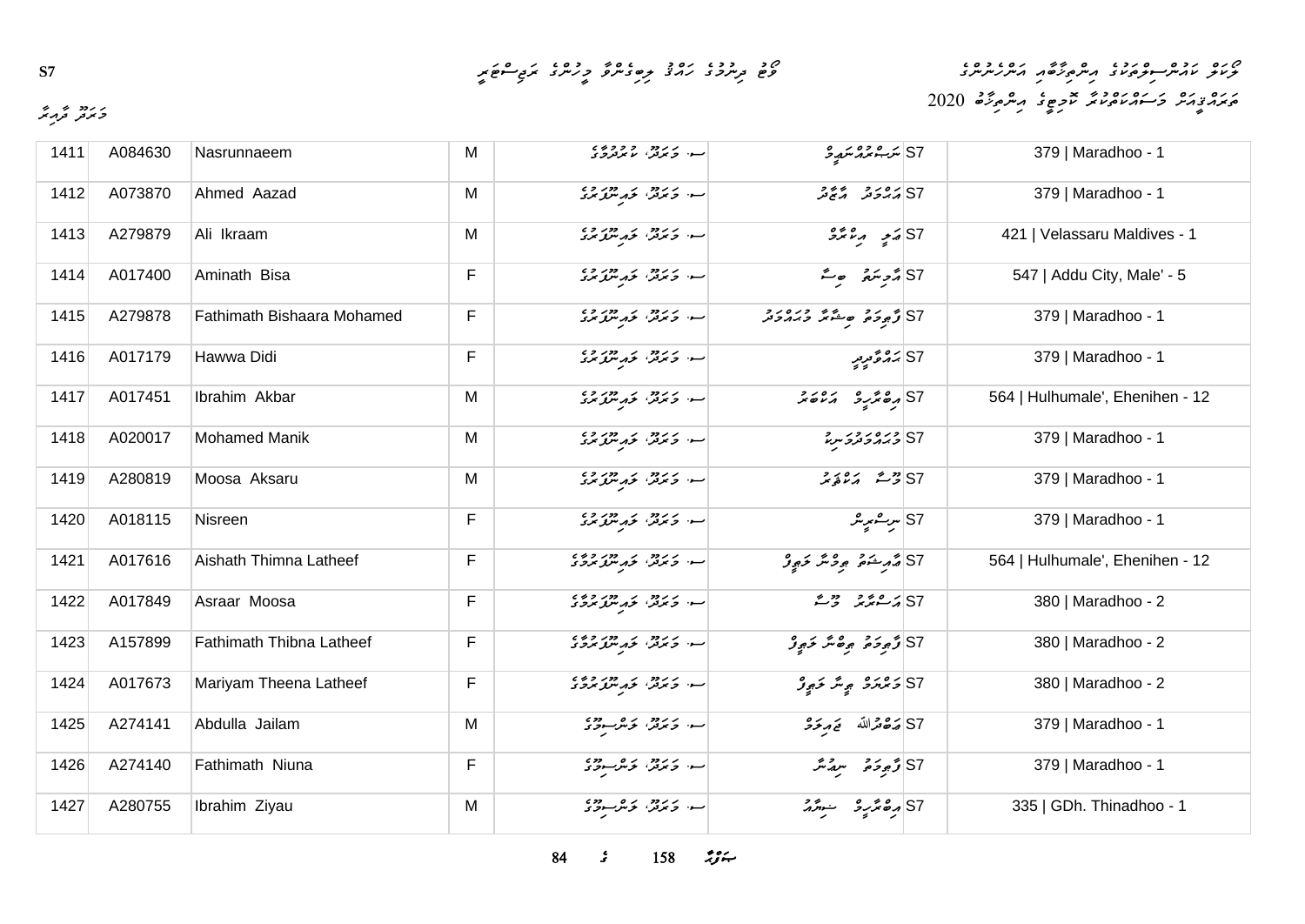*sCw7q7s5w7m< o<n9nOoAw7o< sCq;mAwBoEw7q<m; wBm;vB* م من المرة المرة المرة المرجع المرجع في المركبة 2020<br>مجم*د المريض المربوط المربع المرجع في المراجع المركبة* 

| وتمرتر ترمير |  |  | $\begin{array}{ccccc} \circ & \circ & \circ \circ \end{array}$ |  |
|--------------|--|--|----------------------------------------------------------------|--|
|--------------|--|--|----------------------------------------------------------------|--|

| 1428 | A280753 | Mohamed Irufaan               | M | ے ویری کرکڑ دی                  | S7 <i>ڈیرو</i> ویر پریوگر          | 379   Maradhoo - 1                       |
|------|---------|-------------------------------|---|---------------------------------|------------------------------------|------------------------------------------|
| 1429 | A280961 | <b>Aishath Thaath Latheef</b> | F | - ~ جَهُنْنُ جَمْوٍ وِجَسْمِ وَ | S7 مُبْرِسْمَ مُجْرَمٍ حَقِيقٌ     | 379   Maradhoo - 1                       |
| 1430 | A017722 | Hassan Latheef                | M | ے کا کردہ کروپرکریں گی          | S7   پرسكىش قۇچ <sub>ۇ</sub> تى    | 379   Maradhoo - 1                       |
| 1431 | A067835 | Mariyam Nooshadha             | F | ۔۔ دَبَرَتْرُ مِعِيْرُوْ وَ     | S7 كەممەر ھەر يېتىدىگە             | 380   Maradhoo - 2                       |
| 1432 | A280950 | Mohamed Niman                 | M | ب ديرو، ووژو                    | S7ا <i>دبره دو</i> سرکانگر         | 380   Maradhoo - 2                       |
| 1433 | A017664 | Naziya Hassan                 | F | ے دیروم ووژو                    | S7 سَمِيمَہ بَرَ سَمَسَ            | 547   Addu City, Male' - 5               |
| 1434 | A286949 | Shahuma Hassan Didi           | F | ۔۔ دَبَرَتْرُ وَوِرْزُوْ        | S7  غەرق    ئەسەھرىر               | 380   Maradhoo - 2                       |
| 1435 | A017606 | Shamoona Hassan               | F | ے کابروی ووژو                   | S7 شۇ <i>ۋىگە بۇسكىل</i>           | 380   Maradhoo - 2                       |
| 1436 | A154009 | Simyaza Hassan                | F | ۔۔ دَبَرَتْرُ مِعِيْرُوْ وَ     | S7 سوچرمج بر سنده                  | 380   Maradhoo - 2                       |
| 1437 | A286948 | Sizfa Hassan                  | F | ب ديرو، ووژو                    | S7 سېږمبر ټر ټر شر                 | 547   Addu City, Male' - 5               |
| 1438 | A017605 | Suneetha Hassan               | F | ے دیکھ وواژو                    | S7 شېږمځ ټر <i>س</i> کش            | 380   Maradhoo - 2                       |
| 1439 | A280953 | Zooshan Thaufeeq              | F | ے دیکھ وواژو                    | S7 ٽرشمىش ئ <i>وم ت</i> وپۇ        | 380   Maradhoo - 2                       |
| 1440 | A161858 | Ali Nafiu                     | M | سه وترده وود                    | S7 <i>ھَ جِ</i> سَمَّدِھُ          | 398   The Sun Siyam Iru Fushi Maldives - |
| 1441 | A039894 | Hussain Rasheed               | M | ے وَتَرَسُ وَوِدُ               |                                    | 380   Maradhoo - 2                       |
| 1442 | A280924 | Hussain Shinah                | M | ب دَبَرُتْزُ وودُ               | S7 بر سَمبر مَر مَ مَسِنَّدَتْ     | 380   Maradhoo - 2                       |
| 1443 | A380694 | Mariyam Naha                  | F | سە ئەتكەنى مومۇنى               | S7 <i>وَ بُرْمُرْ بِهِ بِرُدُّ</i> | 380   Maradhoo - 2                       |
| 1444 | A024804 | Mohamed Naail                 | M | سە كەنگە مولوگى                 | S7 <i>\$نەۋەقى سىّدۇ</i>           | 380   Maradhoo - 2                       |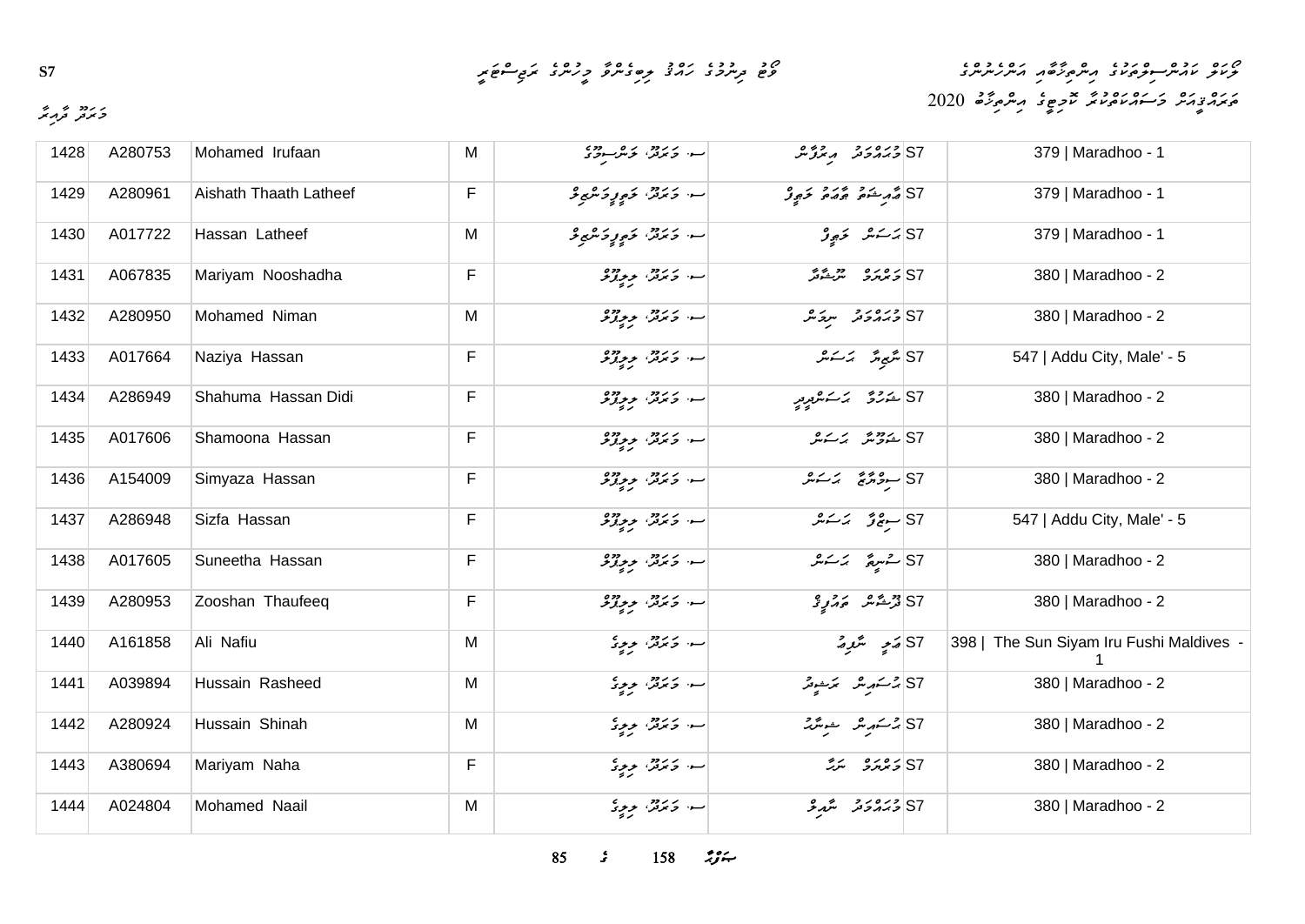*sCw7q7s5w7m< o<n9nOoAw7o< sCq;mAwBoEw7q<m; wBm;vB* م من المرة المرة المرة المرجع المرجع في المركبة 2020<br>مجم*د المريض المربوط المربع المرجع في المراجع المركبة* 

| 1445 | A017961 | Abdulla Bagir        | M | ے کا بردو ہے کا بروی                       | S7 كَەھقراللە ھۇيم                          | 379   Maradhoo - 1                                  |
|------|---------|----------------------|---|--------------------------------------------|---------------------------------------------|-----------------------------------------------------|
| 1446 | A017762 | Ahmed Sharufeez      | M | سە ئەيرى بوە بروپو                         | S7 <i>مەركەر خىمۇن</i> ر                    | 547   Addu City, Male' - 5                          |
| 1447 | A287313 | Aishath Neesha Ahmed | F | سە ئەيرى بوغ بولۇنى                        | S7 مُستَوْم سِتٌ مَدْدَنْر                  | 547   Addu City, Male' - 5                          |
| 1448 | A161367 | Ali Rimaz            | M | ے کا بردہ جو بروی                          | S7 <i>ھَ۔</i> بر <i>و</i> َّتَح             | 682   Crossroads Maldives-1                         |
| 1449 | A017682 | Badhurunnisa         | F | سه کردو دوی                                | S7 ئ <i>ۆتەرىم بىر</i> ىگە                  | 379   Maradhoo - 1                                  |
| 1450 | A287310 | Hassan Jihaad        | M | ے کا بردہ جو بروی                          | S7   پرسترس ب <sub>ے</sub> ش <sup>و</sup> ر | 445   The St. Regis Vommuli Resort,<br>Maldives - 1 |
| 1451 | A287303 | Hussain Rasheed      | M | - وبردو موتوبوده                           | S7 پرڪيريش ڪرڪيونگر                         | 379   Maradhoo - 1                                  |
| 1452 | A017779 | Ibrahim Jameel       | M | ے کا بردہ جو بروی                          | S7 <sub>م</sub> ەنگەر قىم قىچىلىكىنى ئىل    | 408   Milaidhoo Island Maldives - 1                 |
| 1453 | A017738 | Jameela              | F | سه کريږده جوړېږدو                          | S7 انچ بوتی                                 | 379   Maradhoo - 1                                  |
| 1454 | A017681 | Mariyam Nisa         | F | - وبردو دوه دوه                            | S7 كەممەر ئەسرىسىگە                         | 379   Maradhoo - 1                                  |
| 1455 | A017761 | Mohamed Aslam        | M | ے کا بردہ جو بروی                          | S7 ديره د د مسرور د                         | 379   Maradhoo - 1                                  |
| 1456 | A287307 | Mohamed Shimrah      | M | - وبردو موځ دوه                            | S7 درورو جوړند                              | 753   Adaaran Club Rannalhi-1                       |
| 1457 | A287300 | Nasrunnisa           | F | ے کا بردہ جو بروی                          | S7 ئىز بە بەر بەر شە                        | 379   Maradhoo - 1                                  |
| 1458 | A287306 | Shamsunnisa          | F | ر دردو دوه در دوه<br>سه د برتر موځ بروگر   | S7 شۇر مەھرىس ئىس                           | 379   Maradhoo - 1                                  |
| 1459 | A017776 | Sharafunnisa         | F | ے کا بردہ جو بروی                          | S7 خەنزۇر سرىگە                             | 379   Maradhoo - 1                                  |
| 1460 | A067615 | Hussain Athif        | M | سە كەندىق ئۆتى                             | S7 برڪريش گھيوري                            | 379   Maradhoo - 1                                  |
| 1461 | A288155 | Anji Zareer          | F | ر بر دوستور ده.<br>سه او برتر، او مرکز مگر |                                             | 380   Maradhoo - 2                                  |

**86** *s* **158** *n***<sub>s</sub>**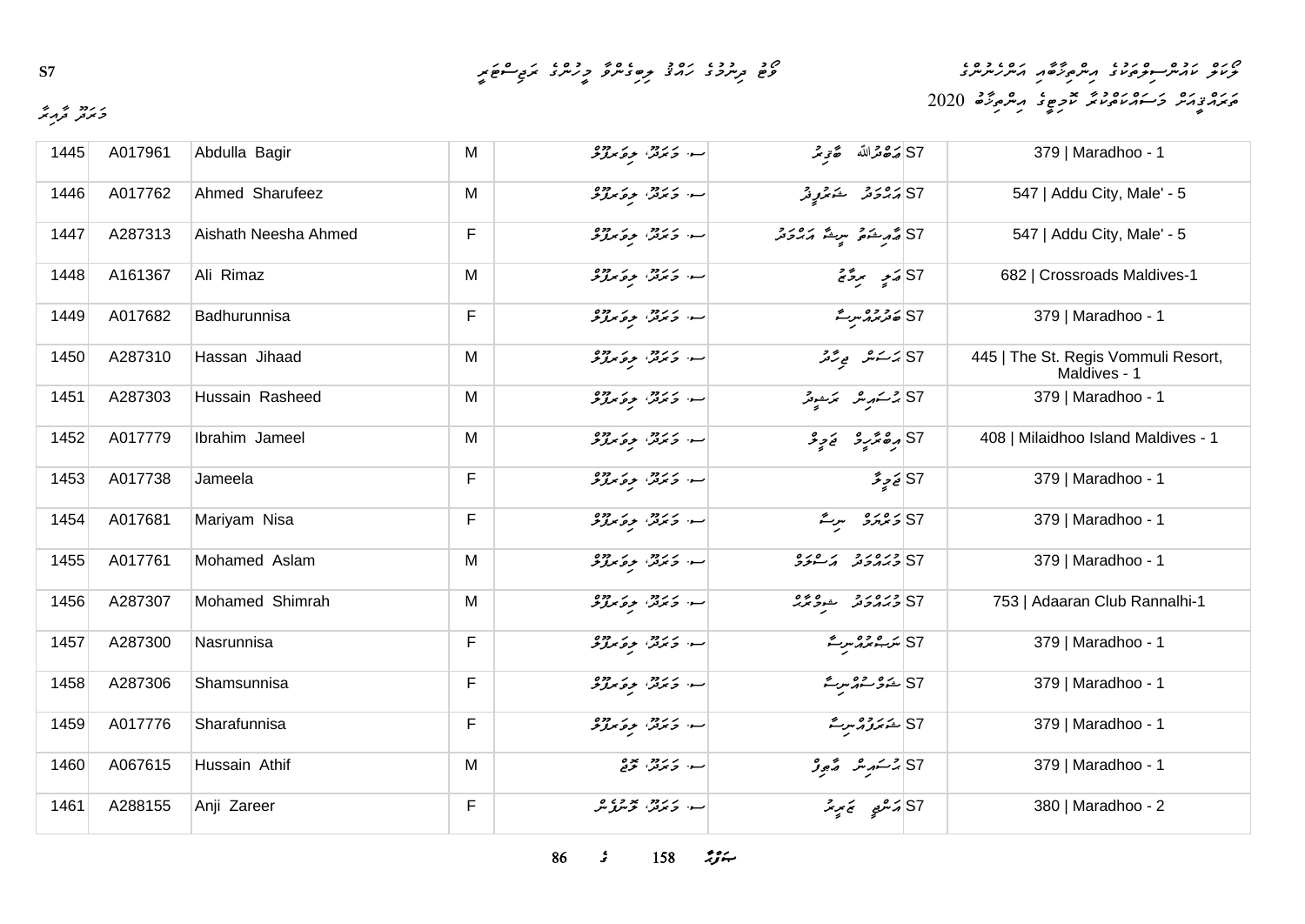*sCw7q7s5w7m< o<n9nOoAw7o< sCq;mAwBoEw7q<m; wBm;vB* م من المرة المرة المرة المرجع المرجع في المركبة 2020<br>مجم*د المريض المربوط المربع المرجع في المراجع المركبة* 

| 1462 | A017218 | Hassan Zareer           | M           | ر بردو بوده و.<br>ب- وبرتر، توسرون      | S7   يَرْسَسْ بِجَمْرِيْر                        | 380   Maradhoo - 2              |
|------|---------|-------------------------|-------------|-----------------------------------------|--------------------------------------------------|---------------------------------|
| 1463 | A017519 | Umniyya Nasir           | F           | ر بر دور بروه و.<br>سه او برتر، توسرو ش | S7 مۇمب <i>رى مەتبەتى</i>                        | 380   Maradhoo - 2              |
| 1464 | A017624 | Khadeeja Didi           | F           | سه کرېږده بوړ ه                         | S7 کرمرچ مرمر                                    | 380   Maradhoo - 2              |
| 1465 | A125335 | Ahmed Shakeel           | M           | ے کابردہ کروے ہوتھ                      | S7 <i>مُدْدَنْدِ</i> حَ <i>بِ وْ</i>             | 460   Srilanka / Colombo - 1    |
| 1466 | A067428 | Aishath Sheezreen       | F           | ے کابردہ کروے ہوت                       | S7 م <i>ۇم شۇغ بىر بىر</i>                       | 599   Fuvammulah Ehenihen-1     |
| 1467 | A150096 | Fathimath Badhoora      | F           | ے کابردہ کام شویگر                      | S7 زُب <i>و خود ھۆرىگ</i>                        | 381   Maradhoo - 3              |
| 1468 | A079370 | Mareena                 | F           | ر. ئەيرى ئەم ھەمبەر                     | S7 ئەمەيىگە                                      | 381   Maradhoo - 3              |
| 1469 | A128822 | <b>Mohamed Didi</b>     | M           | ے کابردہ کروے ہوت                       | S7 <i>وُټرو و</i> تربرپر                         | 278   Dh. Meedhoo - 1           |
| 1470 | A281139 | Ahmed Ma'aad            | M           | - روده می کرد                           | S7 كەبرى بىر ئەرگە ئى                            | 547   Addu City, Male' - 5      |
| 1471 | A067963 | Ahmed Maumoon           | M           | سه وبردد وصحيحة                         | S7 كەبرو كەردىيە                                 | 564   Hulhumale', Ehenihen - 12 |
| 1472 | A088456 | Aishath Nasheeda        | $\mathsf F$ | سه و برده و کارگان                      | S7 م <i>ۇم ھۇم سىرسى</i> رىگە                    | 381   Maradhoo - 3              |
| 1473 | A039823 | DR. Ibrahim Moomin      | M           | - دىرە ئەن ئە                           | S7 ۽ پر م <i>ي ھگردو حم</i> قومتر                | 547   Addu City, Male' - 5      |
| 1474 | A340074 | Fathimath Mauwa Mahjoob | $\mathsf F$ | سه و برده و کارگان                      | S7 ژُجِر پر و بر دوره<br>S7 ژُجِر جو بر حرکت حرب | 547   Addu City, Male' - 5      |
| 1475 | A039826 | Hassan Muhaimin         | M           | سه و برده و کارگان                      | S7 ئەسەمىر ت <i>ەرەبەر</i>                       | 547   Addu City, Male' - 5      |
| 1476 | A318007 | Hussain Muslih          | M           | سه وبردد وصحيحة                         | S7   يُرْسَمْ مِنْ الْمَرْسُورِيْرْ – \$         | 547   Addu City, Male' - 5      |
| 1477 | A032874 | Mohamed Mahjoob         | M           | - روده می کرد                           | S7 دره دره ده ده<br>S7 دربردبر دروه              | 547   Addu City, Male' - 5      |
| 1478 | A017767 | <b>Abdul Ghafoor</b>    | M           | ر ر دو.<br>سه گرمزن گرگری               | S7 پرەپروپروپر                                   | 380   Maradhoo - 2              |

*87 sC 158 nNw?mS*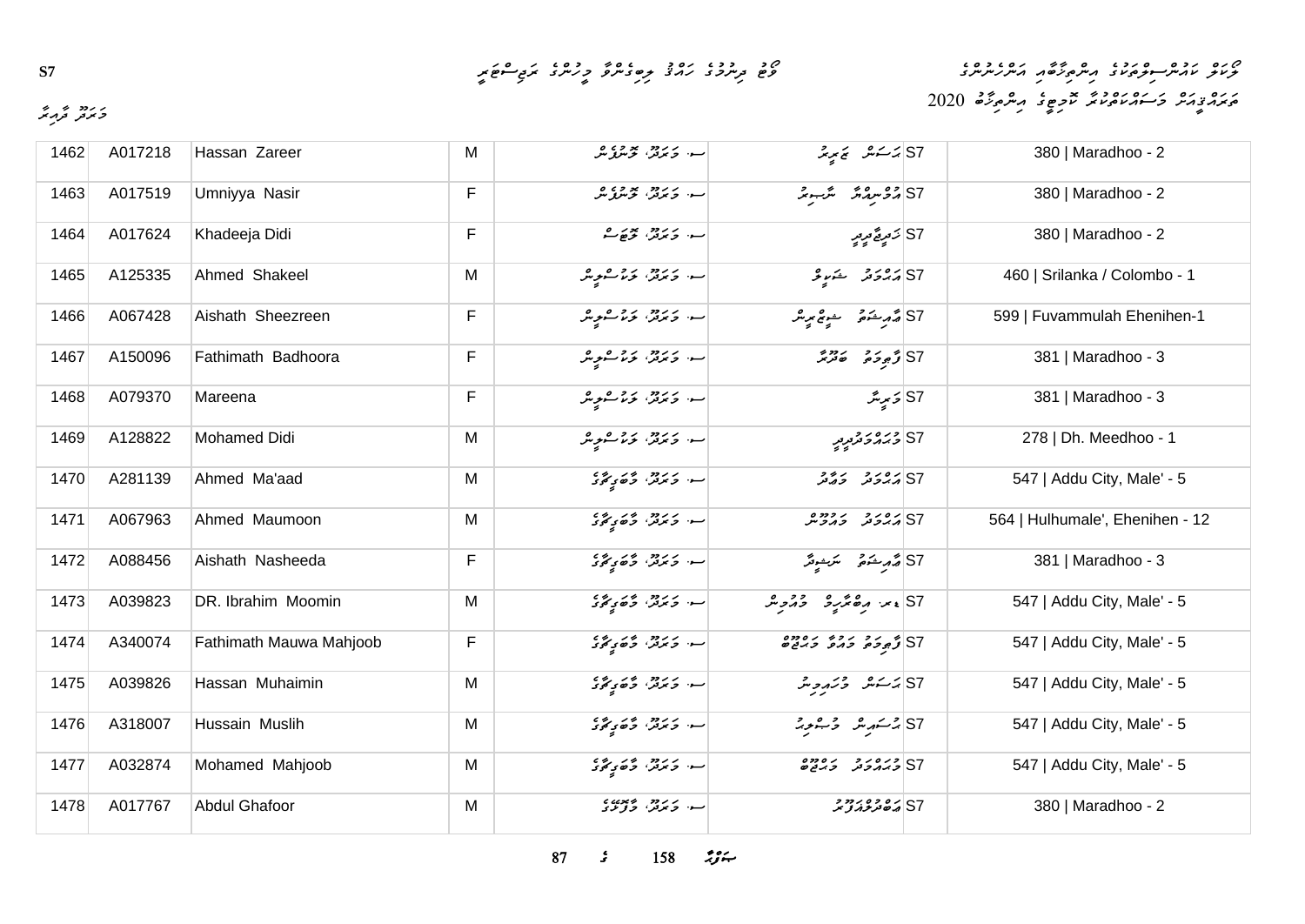*sCw7q7s5w7m< o<n9nOoAw7o< sCq;mAwBoEw7q<m; wBm;vB* م من المرة المرة المرة المرجع المرجع في المركبة 2020<br>مجم*د المريض المربوط المربع المرجع في المراجع المركبة* 

| 1479 | A287763 | <b>Abdul Raoof</b>     | M | ر ر دو.<br>سه و برتر، و ژبر د                             | S7 בטריפיק                                   | 380   Maradhoo - 2          |
|------|---------|------------------------|---|-----------------------------------------------------------|----------------------------------------------|-----------------------------|
| 1480 | A017765 | Abdullah Shazmeen      | M | ر ر دو محدی و<br>سه و برتر، و ژبر د                       | S7 كەھەتراللە شەمج <i>ج</i> ېشر              | 682   Crossroads Maldives-1 |
| 1481 | A281107 | Aishath Iba Abdul Rauf | F | ر در دو.<br>سه و برتر، و ژنړ                              |                                              | 547   Addu City, Male' - 5  |
| 1482 | A040557 | Ali Shameem            | M |                                                           | S7  ر <sub>َمْ</sub> مِنْ مَد <i>َّدٍ دُ</i> | 547   Addu City, Male' - 5  |
| 1483 | A017973 | Aminath Shazneena      | F | ر رود ورد ده.<br>سه و برتر، و ژنړ                         | S7 مُّ <i>جِسَمْ مُسَنَّى سِرْ مُ</i> رَ     | 547   Addu City, Male' - 5  |
| 1484 | A017886 | Fathmath Shazmeena     | F | ر رود ورد ده.<br>سه و برتر، و ژنړ                         | S7 <i>وَّهودَهُ</i> شَوَّج مِرَّ             | 547   Addu City, Male' - 5  |
| 1485 | A287767 | Hawwa Rauna            | F | ر ر دو.<br>سه و برتر، و ژنړ                               | S7 ئەمۇس ئىم <i>مە</i> نىڭر                  | 547   Addu City, Male' - 5  |
| 1486 | A017972 | Mariyam Hassan         | F | ر ر دو.<br>سه و برتر، و ژبر د                             | S7 كەبىر بەر يەر يەر يەر بىر                 | 380   Maradhoo - 2          |
| 1487 | A287770 | Mariyam Ula Abdul Rauf | F |                                                           | S7 ځمرمرح ده ده ده دود                       | 547   Addu City, Male' - 5  |
| 1488 | A022636 | Mohamed                | M | ر ر دود.<br>سه و برتر، و تو نړۍ                           | S7 ۇئەۋۋىتر                                  | 380   Maradhoo - 2          |
| 1489 | A287766 | Moosa Shan             | M | ر ر دو.<br>سه و برتر، و ژنړ                               | S7 تُرُسُّرُ مُشَرَّرٌ                       | 380   Maradhoo - 2          |
| 1490 | A287128 | Aishath Nasra          | F | ر درود. ۲۶ میلوده<br>سه و برتر، و د سهترس                 | S7 مۇم يىشقى ئىتىر ئىستىر                    | 380   Maradhoo - 2          |
| 1491 | A017752 | Khadeeja Didi          | F | ر درود. ۲۶ میلوده<br>سه و برتر، و د سهترس                 | S7 كَتْمِيقٍّ مِرْمَرٍ                       | 380   Maradhoo - 2          |
| 1492 | A001231 | Mohamed Mushthaq       | M | سه کانده ور معدوه                                         | S7 دېرمرد د مود                              | 547   Addu City, Male' - 5  |
| 1493 | A017674 | Shahuruzaa             | F | ر در دو در ه د ده ده<br>سه کامرتر، گار سهترس              | S7 يند حريج                                  | 380   Maradhoo - 2          |
| 1494 | A017751 | Suwaida Nizar          | F | ر بر دود. به بر دوره دوره<br>سه بر کوکل بر کار سه تعریبور | S7  ستوكرونگر سرچ مگر                        | 380   Maradhoo - 2          |
| 1495 | A059658 | Abdulla Saheem         | M | سە كەيمەتكى كۆلىمى ئە                                     | S7  رَجْعَةْ اللّه سَنَ سِرْتَرْ             | 379   Maradhoo - 1          |

**88** *s* **158** *n***<sub>y</sub> <b>***n*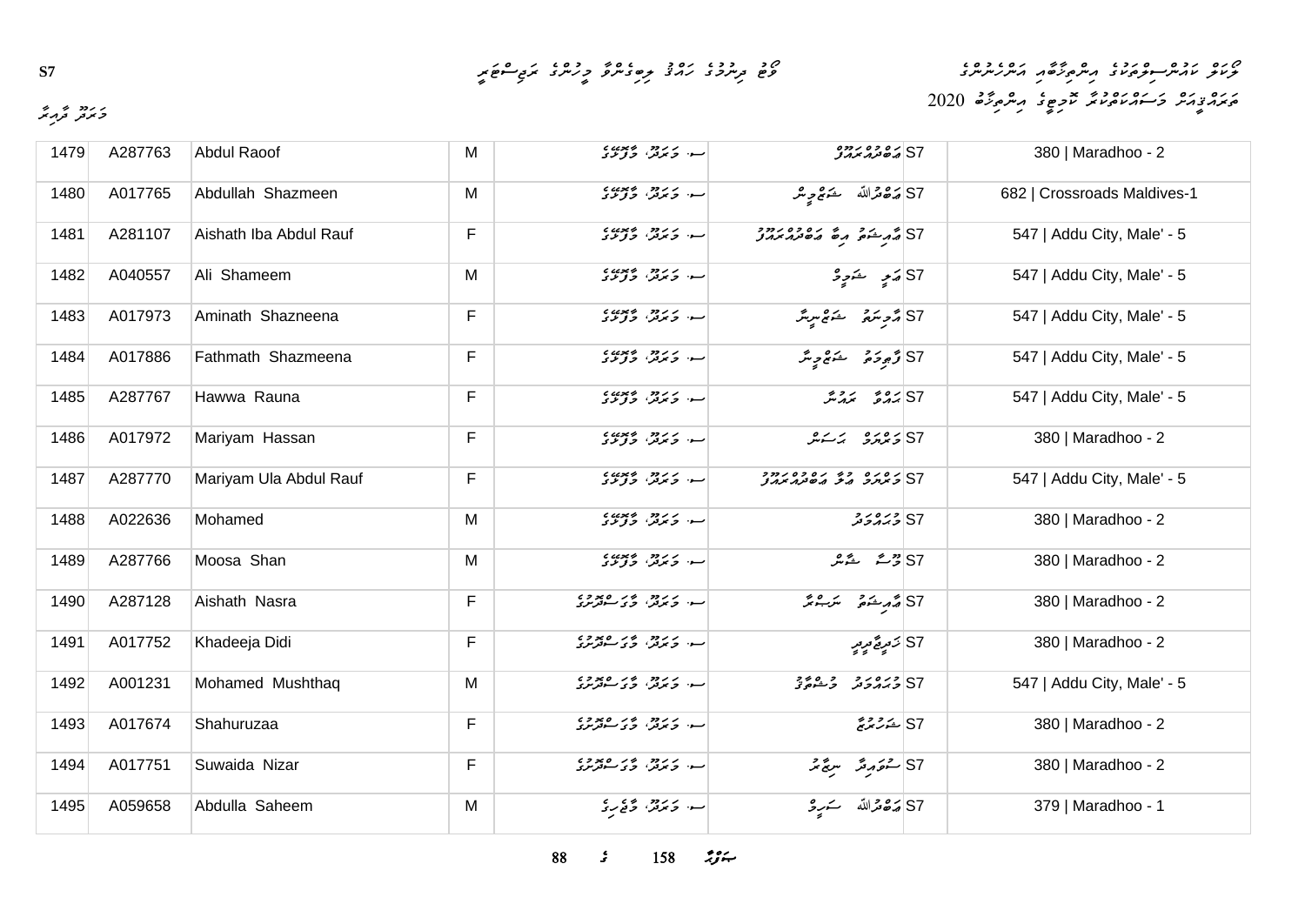*sCw7q7s5w7m< o<n9nOoAw7o< sCq;mAwBoEw7q<m; wBm;vB* م من المرة المرة المرة المرجع المرجع في المركبة 2020<br>مجم*د المريض المربوط المربع المرجع في المراجع المركبة* 

|  | $\begin{array}{ccccc} \circ & \circ & \circ \circ \end{array}$ |
|--|----------------------------------------------------------------|
|  | وتمرتر ترمرته                                                  |

| 1496 | A022797 | Fathimath Siyana   | $\mathsf F$  | سە ئەتەتقى ئەتەرى                                  | S7 ۇ <sub>ج</sub> وڭ مېشرىتىر        | 547   Addu City, Male' - 5        |
|------|---------|--------------------|--------------|----------------------------------------------------|--------------------------------------|-----------------------------------|
| 1497 | A017694 | Ibrahim Samiu      | M            | سەس ئەرىقى ئەتى ئەت                                | S7 مەھمگىر ئەھمىتى ئىشىر ئىنىشقا ئىش | 379   Maradhoo - 1                |
| 1498 | A022857 | Mariyam Faruhaadha | $\mathsf{F}$ | سە كەيمەتكى كەنى بىرى                              | S7 كەبىر بەر ئەيرلىقر                | 379   Maradhoo - 1                |
| 1499 | A052180 | Nahida Musthafa    | F            | سە كەيمەتى گەنى بى                                 | S7 بَرْرِيْرٌ وَجَمْعِوْرٌ           | 547   Addu City, Male' - 5        |
| 1500 | A097227 | Saham Saheem       | M            | سە كەيمەتكى كۆلىرى                                 | S7 سُتَرَبَّحَ سَتَرِبَّحَ           | 379   Maradhoo - 1                |
| 1501 | A149833 | Sazeim Saheem      | M            | سە كەيمەتكى كۆلىمى ئە                              | S7 ڪي <sub>ج</sub> و ڪرو             | 379   Maradhoo - 1                |
| 1502 | A097226 | Siyan Saheem       | M            | سه کرده. ده ده                                     | S7 سوپڑ سے پرو                       | 379   Maradhoo - 1                |
| 1503 | A287475 | Aishath Noorbeen   | $\mathsf F$  | ر ر دود. به ر ۵ ووه.<br>سه الاربردن الانجام میلادی | S7 مەم ئىق ئىتم ھەر                  | 381   Maradhoo - 3                |
| 1504 | A073123 | Nafeesa Ali Didi   | $\mathsf{F}$ | ر ر دود. به ر ۵ ووه.<br>سه الاربردن الانجام میلادی | S7 سَمِرٍ شَمَّ صَوِمِرِ مِر         | 381   Maradhoo - 3                |
| 1505 | A017709 | Abdul Razzag       | M            | سه و برده ریز ه                                    | S7 مەھ <i>مەھ بەھ بى</i>             | 380   Maradhoo - 2                |
| 1506 | A017588 | Latheefa Ahmed     | $\mathsf F$  | ر درده ریز ه                                       | S7 كَرْجِورٌ     مُدْدَنْرٌ     مَ   | 380   Maradhoo - 2                |
| 1507 | A318999 | Ahmed Rimaz        | M            | سه وبردو ٥٥٥                                       | S7 <i>مُدْدَوْرٌ بِروُّجْ</i>        | 381   Maradhoo - 3                |
| 1508 | A319001 | Aishath Rafa       | $\mathsf F$  | 6.0000000000000                                    | S7 مەم شەم ئىمىر                     | 456   India / Trivandrum - 1      |
| 1509 | A281169 | Fathimath Rifua    | F            | سه وبردو ٥٥ مره                                    | S7 <i>وُجوح</i> فو مروكة             | 547   Addu City, Male' - 5        |
| 1510 | A319002 | Hassan Rifaz       | M            | سه وبردو ، و، د                                    | S7 ئەسەمىر س <i>وۋى</i> ج            | 712   Meeru Island Resort & Spa-1 |
| 1511 | A017836 | Mariyam Aneesa     | $\mathsf F$  | 6, 0, 6, 7, 7, 7, 8                                | S7 <i>و بروج م</i> مرس محمد المراجع  | 381   Maradhoo - 3                |
| 1512 | A017379 | Dhihushana         | F            | سہ ویرنڈ، وَرِسْرَیْر                              | S7 مرِرْشَدَّرَّ                     | 380   Maradhoo - 2                |

**89** *s* **158** *n***<sub>y</sub>**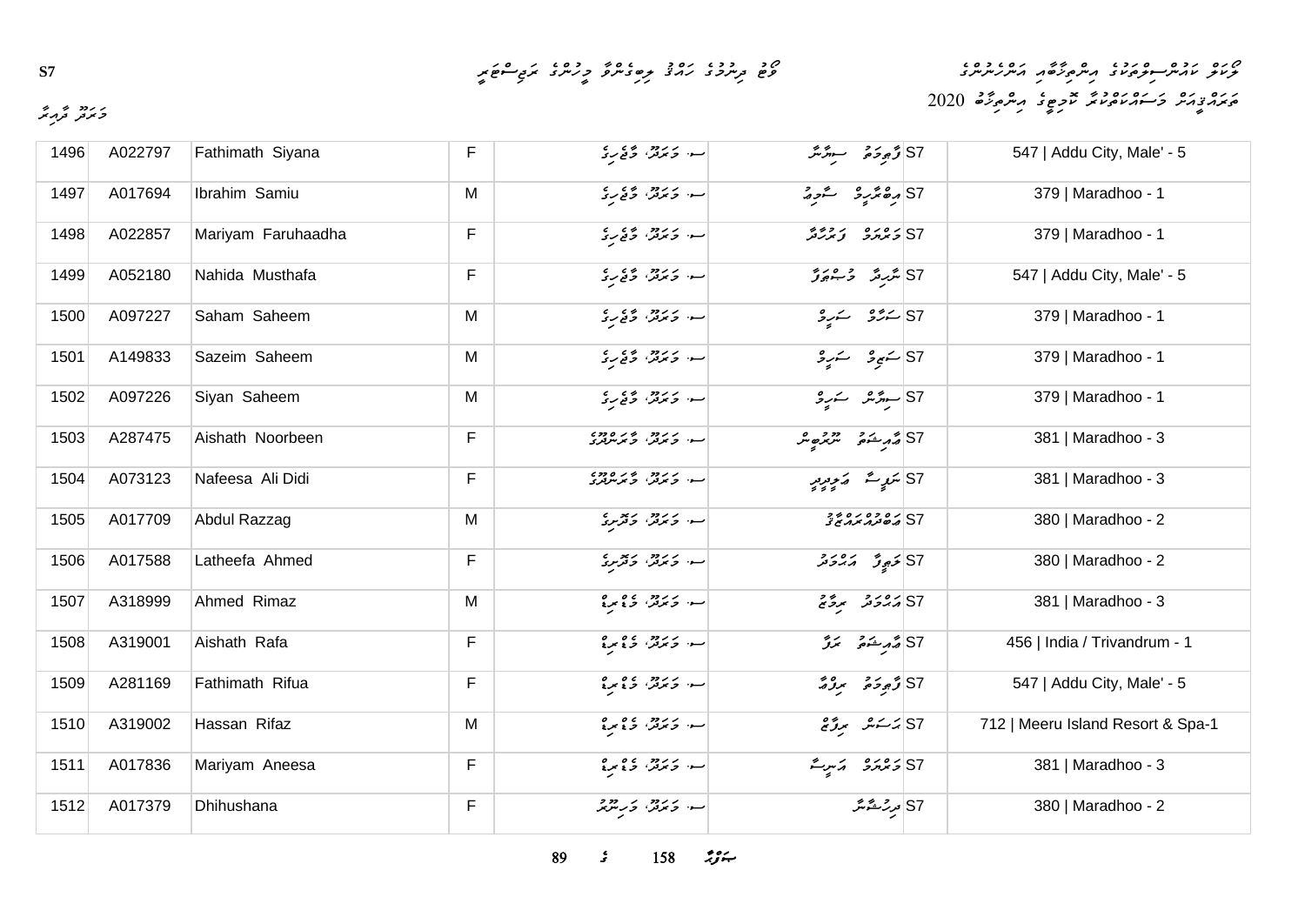*sCw7q7s5w7m< o<n9nOoAw7o< sCq;mAwBoEw7q<m; wBm;vB* م من المرة المرة المرة المرجع المرجع في المركبة 2020<br>مجم*د المريض المربوط المربع المرجع في المراجع المركبة* 

|  | $\begin{array}{ccccc} \circ & \circ & \circ \circ \end{array}$ |  |
|--|----------------------------------------------------------------|--|
|  | و برتر تربر بر                                                 |  |
|  |                                                                |  |

| 1513 | A278726 | Hassan Migdadh        | M           | سە ئەترىق ئەرلىرى                             | S7 كەسەھر ب <sub>و</sub> تۇن <i>ۇن</i> تر | 380   Maradhoo - 2          |
|------|---------|-----------------------|-------------|-----------------------------------------------|-------------------------------------------|-----------------------------|
| 1514 | A271378 | Hussain Mifzal        | M           | ب كەنگە كەرلىرى                               | S7 يُرْسَمْ مِنْ مِنْ وَقَدَّقْتُ         | 380   Maradhoo - 2          |
| 1515 | A017556 | Ibrahim Shafeeq       | M           | سه وتری ورترند                                | S7 م <i>ەھترى</i> ھەرپى                   | 380   Maradhoo - 2          |
| 1516 | A278725 | Shafga Shafeeg        | $\mathsf F$ | سا ويروه ورهور                                | S7 شَرُرُدَّ شَر <i>وِدْ</i>              | 380   Maradhoo - 2          |
| 1517 | A348137 | Shahudha Shafeeq      | $\mathsf F$ | ה גודה בתואר                                  | S7 ڪر <i>يگر ڪوي</i> ڙ                    | 380   Maradhoo - 2          |
| 1518 | A287560 | Ahmed Mauman          | M           | ے کا بردوں کا برگاہی                          | S7 <i>הגבית בגבית</i>                     | 379   Maradhoo - 1          |
| 1519 | A104399 | Ali Moosa             | M           | سە ئەيرلار ئەرەپچىل                           | S7 ړ <sub>نو</sub> ژت                     | 379   Maradhoo - 1          |
| 1520 | A083092 | Mohamed Farseed       | M           | سە ئەيزلار، ئەرىج ش                           | S7 <i>دېمم</i> ونه ترېمه مو               | 331   GA. Kon'dey - 1       |
| 1521 | A153184 | Fathimath Muniya      | F           | سە كەندىق كەندىگە                             | S7 زَّەپ ئە ئەس <i>ىد</i> ٌ               | 380   Maradhoo - 2          |
| 1522 | A017325 | <b>Mohamed Didi</b>   | M           | سە كەندىق كەلگ                                | S7 <i>وُټرو و</i> تربربر                  | 380   Maradhoo - 2          |
| 1523 | A025753 | Ahmed Saeed           | M           | سە كەيمەتقى گەيدىش                            | S7 <i>مەندى ئىم بى</i> ر                  | 380   Maradhoo - 2          |
| 1524 | A332190 | Ali Haikal Saeed      | M           | سە كەيرى گەرگ                                 | S7 كەبىر <i>سەبەتى سەپەتى</i>             | 380   Maradhoo - 2          |
| 1525 | A017305 | <b>Ulfath Rasheed</b> | $\mathsf F$ | سە ئەترىق، ئەيرى                              | S7 <i>مۇۋە ئەينى</i> م                    | 380   Maradhoo - 2          |
| 1526 | A017879 | Ahmed Shah            | M           | ر ر دو د د و د و .<br>سه کرس کرس د برخ مرس    | $22.2522$ S7                              | 82   N. Manadhoo - 2        |
| 1527 | A018038 | Azleena Qasim         | F           | ر در دو در وه دوه<br>سه کریمرتر، کریمرتویوی   | S7 كەنچ مويىگە - تۇسىر مى                 | 599   Fuvammulah Ehenihen-1 |
| 1528 | A287375 | Gasim Ali             | M           | ر در دو در وه دوه<br>سه کریمرتو، کامرهاموتوری | S7 تخ سو <i>ٹھ م</i> َبرِ                 | 381   Maradhoo - 3          |
| 1529 | A017866 | Mariyam Ali           | F           | ر در دو در وه دوه<br>سه کامرتر، کامرخ مرتری   | S7 <i>5 پر پرو م</i> َ پر                 | 381   Maradhoo - 3          |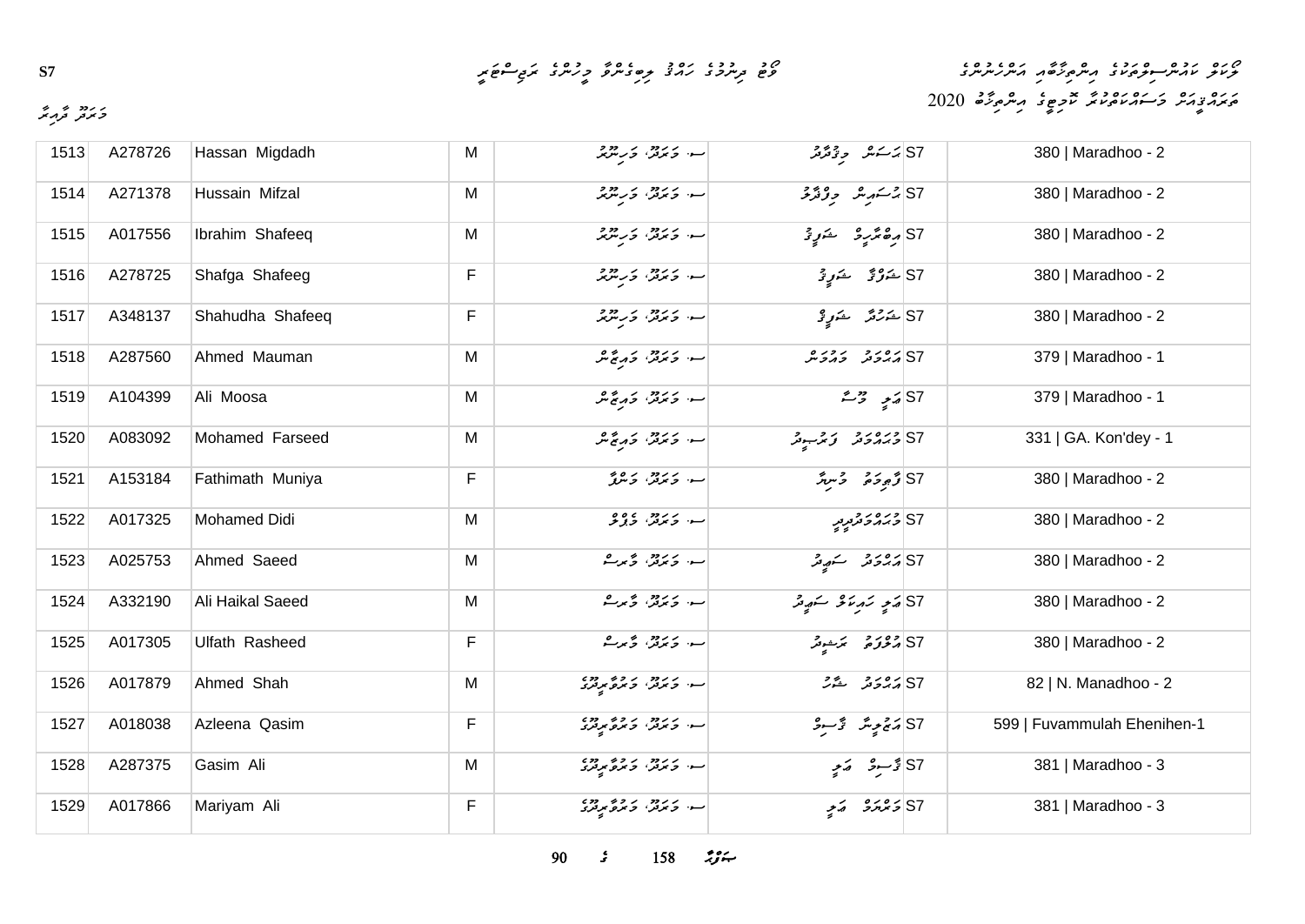*sCw7q7s5w7m< o<n9nOoAw7o< sCq;mAwBoEw7q<m; wBm;vB* م من المرة المرة المرة المرجع المرجع في المركبة 2020<br>مجم*د المريض المربوط المربع المرجع في المراجع المركبة* 

|  | シーショコンシ        |
|--|----------------|
|  | و مرتز تربر مر |
|  |                |

| 1530 | A096844 | Mohamed Mueen              | M            | ر در دو در و د ده.<br>سه کامرتر، کامرگرمرتری   | S7 <i>دېمم</i> ونه وړی <sub>ن</sub>        | 427   Olhuveli Beach and Spa Maldives - 1 |
|------|---------|----------------------------|--------------|------------------------------------------------|--------------------------------------------|-------------------------------------------|
| 1531 | A025459 | Mohamed Nahid              | M            | ر ر دو در و د و د و د<br>سه کرس کرس کرس        | S7 <i>ڈیزو ڈو</i> س <i>ڑب</i> ور           | 381   Maradhoo - 3                        |
| 1532 | A017933 | Mohamed Satheeh            | M            | ر ر دو در و د و د و د<br>سه کرس کرس کرس        | S7 <i>ۇنەۋەتى سەپەتى</i>                   | 402   Furaveri Island Resort & Spa - 1    |
| 1533 | A281051 | <b>Mohamed Nawil Nahid</b> | M            | ر در دو در وه دوه<br>سه کامرتن کامرهاموتری     | S7 دبره د د شهر گردگر                      | 137   Lh. Naifaru - 2                     |
| 1534 | A318960 | Aishath Sa'aa Mohamed      | F            | سەسىر ئەرەم ئەرەم ئ                            | S7 مُمْ شَرَمٌ وَمُمْ وَمُدَوَّمْ          | 379   Maradhoo - 1                        |
| 1535 | A017254 | Aminath Ahmed              | $\mathsf F$  | سە كەيمەتىكى كەن كەن                           | S7 مُرْحِ سَمَعُ مَدَّدَ مَدْ              | 379   Maradhoo - 1                        |
| 1536 | A306336 | Fathimath Sana'a Mohamed   | $\mathsf{F}$ | ے کروڑ کوئ                                     | S7 ژُجِرَة بِهُ مِنْ دِرِهِ دِيرِ دِيرِ    | 379   Maradhoo - 1                        |
| 1537 | A281165 | Ibrahim Sayyaf Mohamed     | M            | سەسىرى ئەرەبىي                                 | S7 رەڭرىرى مەمەد دىرەرد                    | 379   Maradhoo - 1                        |
| 1538 | A281166 | Mariyam Sajuwa Mohamed     | $\mathsf F$  | ب كەندىق ئەم ق                                 | S7 زەرە بەدە درەرد                         | 379   Maradhoo - 1                        |
| 1539 | A017774 | Mohamed Moosa Didi         | M            | سە كەيمەتلىكى ئىچە ئالىرى ئىستان ئىلگەن ئىشلار | S7 دُبرورو " گروپر                         | 379   Maradhoo - 1                        |
| 1540 | A017309 | Ahmed                      | M            | ب رود ھيءُ و                                   | S7 كەبرى قىر                               | 379   Maradhoo - 1                        |
| 1541 | A017310 | Aishath Faiza              | F            | سه وبرده په ۵ ۵ م                              | S7 مُرِسْدَمُ وَ <i>ُرِي</i> َّ            | 379   Maradhoo - 1                        |
| 1542 | A115782 | Aminath Hafsa              | $\mathsf{F}$ | ے دیروہ میں م                                  | S7 مُوسَع بَرُوْجُ                         | 379   Maradhoo - 1                        |
| 1543 | A017388 | Ibrahim Ahmed              | M            | ے دیروہ مصر میں                                | S7 مەھ <i>مگرى</i> مەمەدىر                 | 379   Maradhoo - 1                        |
| 1544 | A017487 | Mariyam Ahmed              | F            | سه وبرده محرمه می                              | S7 <i>ביתיכ הכפיק</i>                      | 547   Addu City, Male' - 5                |
| 1545 | A155174 | Mihna Zahir                | $\mathsf F$  | ے دیروز، کھریرے                                | S7 <sub>حو</sub> رثىگە گ <sub>ە</sub> رىگە | 547   Addu City, Male' - 5                |
| 1546 | A152067 | Milna Zahir                | F            | سه و برده په ۵ ۵ م                             | S7 <sub>حو</sub> ثریٹر گ <sub>ے س</sub> ر  | 547   Addu City, Male' - 5                |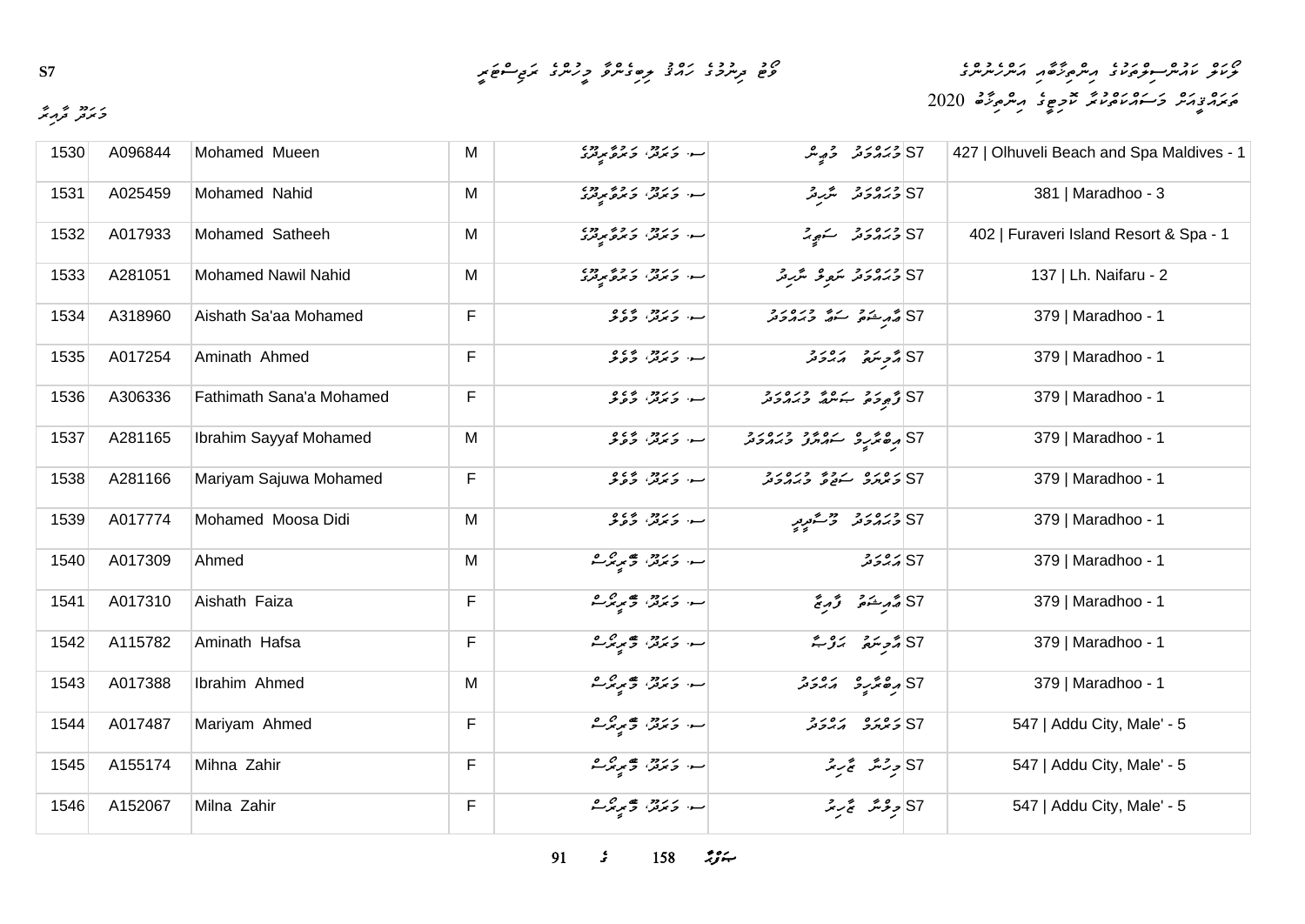*sCw7q7s5w7m< o<n9nOoAw7o< sCq;mAwBoEw7q<m; wBm;vB* م من المرة المرة المرة المرجع المرجع في المركبة 2020<br>مجم*د المريض المربوط المربع المرجع في المراجع المركبة* 

| 1547 | A125142 | Mizhar Zahir           | M | سه درود گرمرمرگ    | S7  <i>ج چ ئەنگە</i> گھ بىرىمە                           | 547   Addu City, Male' - 5 |
|------|---------|------------------------|---|--------------------|----------------------------------------------------------|----------------------------|
| 1548 | A017431 | Mizna Zahir            | F | ے دیروز، محر پرے   | S7 <i>جِنْدَتْھُ جُنِيرُ</i>                             | 547   Addu City, Male' - 5 |
| 1549 | A286425 | Moosa Ameen            | M | ے دیروز، کھریرے    |                                                          | 379   Maradhoo - 1         |
| 1550 | A157325 | Shahur Zamna Zaman     | F | ے دیرو، موبرے      | S7 شەرىم <i>دە بىر يىۋىل</i>                             | 329   GA. Dhaandhoo - 2    |
| 1551 | A287483 | Shahuru Zimau Zaman    | M | ے دیروز، کھریرے    | S7 شرىرمى ئەمەسىم ئىس                                    | 379   Maradhoo - 1         |
| 1552 | A017220 | Zulaikha Didi          | F | ے دروہ مصر میں     | S7 جُ تَحمِر شَّعرِ مرِ                                  | 379   Maradhoo - 1         |
| 1553 | A047972 | Abdulla Hussain        | M | سه وبردد وکرور     | S7 مَەھقراللە ج <i>ىستىم م</i> ىر                        | 381   Maradhoo - 3         |
| 1554 | A280796 | Ali Ahil               | M | سە ئەترىقى ئەمرەتر | S7 <i>جُمْعِيہ مُرَّجَّر مُ</i>                          | 381   Maradhoo - 3         |
| 1555 | A278163 | Hassan Ahsaan          | M | سه زيروه زمرد      | S7 ئەسكىش كەن ئەشكىتى                                    | 153   K. Huraa - 2         |
| 1556 | A278146 | Ibrahim Usam           | M | سا د ترتر، د پروتر | S7 مەھ <i>مگرى</i> مەشىر                                 | 547   Addu City, Male' - 5 |
| 1557 | A017599 | Mariyam Shareefa       | F | سە ئەيرىق ئەمرىمى  | S7 كەنگەر ئىم ئىم ئىراق بىر                              | 381   Maradhoo - 3         |
| 1558 | A100456 | Aishath Shabnam Shaugy | F | سه کامروژ کامج     | S7 مَّ مِـ شَمَّ مِّ مَعَ مِّ مَسَرِّرٌ مِّ سَمَّ مِّ مِ | 381   Maradhoo - 3         |
| 1559 | A018113 | Mariyam Zahida         | F | سە كەندىق كەنج     | S7 <i>وَ بُرْ بِرُوْ بِيُّ رِ</i> بُرُ                   | 381   Maradhoo - 3         |
| 1560 | A017843 | Fathuhulla Nasir       | M | سە كەنگەنى بەيگەنج | S7 كَرْحْرْ بْلُلّه مْدَّبْ بْرْ                         | 379   Maradhoo - 1         |
| 1561 | A017906 | Gamarunnisa Hussain    | F | سە ئەترىق بەشقى    | S7 تۈك <i>ر قەمبرىگە</i> برگىزمېرىش                      | 379   Maradhoo - 1         |
| 1562 | A273237 | Hassan Nasir           | M | ے دیکھی ویڈھ       | S7 كەسكەش مىگە يىلمەتتىر                                 | 379   Maradhoo - 1         |
| 1563 | A017896 | Maumoon Nasir          | M | سە كەنگەرچە كەنگە  | S7 <i>كەمەھىر</i> مەسىر                                  | 379   Maradhoo - 1         |

*92 sC 158 nNw?mS*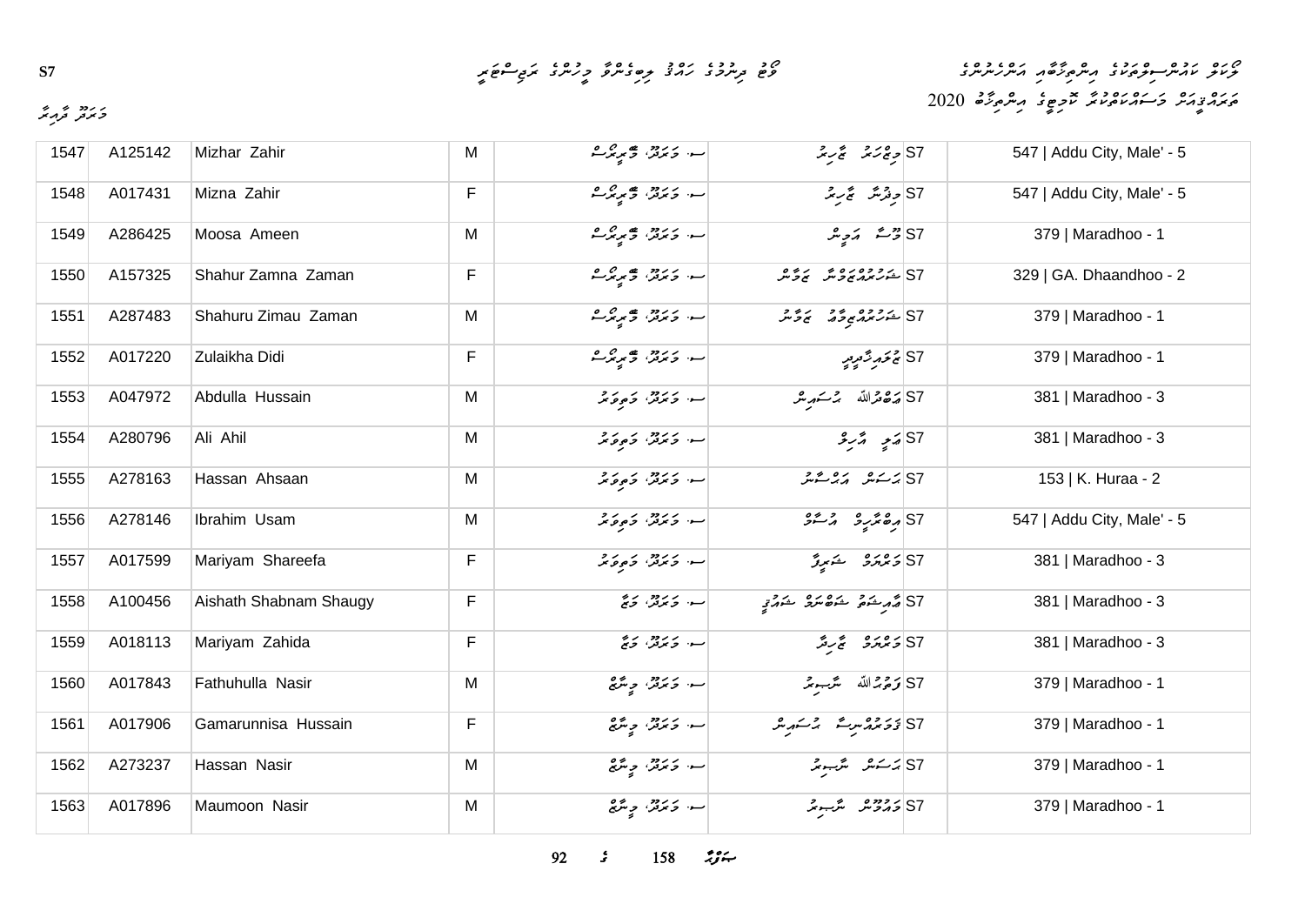*sCw7q7s5w7m< o<n9nOoAw7o< sCq;mAwBoEw7q<m; wBm;vB* م من المرة المرة المرة المرجع المرجع في المركبة 2020<br>مجم*د المريض المربوط المربع المرجع في المراجع المركبة* 

|  | シーショコンシ        |
|--|----------------|
|  | و برتر تربر بر |

| 1564 | A017504 | Abdulla Nimaz        | M | ر درود ۱۵۶۵ و د                                     | S7 مَەقتراللە س <i>ىۋىم</i>      | 380   Maradhoo - 2         |
|------|---------|----------------------|---|-----------------------------------------------------|----------------------------------|----------------------------|
| 1565 | A017647 | Ahmed Zawaaj         | M | ے کردو عام وہ ع                                     | S7 كەبروتىر بىر <i>قى</i>        | 380   Maradhoo - 2         |
| 1566 | A287653 | Aminath Saha         | F | ے کردو عام وہ ع                                     | S7 مُرْحِبَهُ جَبَّدُ            | 547   Addu City, Male' - 5 |
| 1567 | A161857 | Mariyam Suzana       | F | ــــ ويروه على ور                                   | S7 كەندىر ھەم ئىستى ئىگە         | 380   Maradhoo - 2         |
| 1568 | A023013 | Mohamed Azum         | M |                                                     | S7 <i>جەممى ھەم ج</i>            | 380   Maradhoo - 2         |
| 1569 | A017443 | Rasheeda Hassan      | F | ے کردو عام وہ ع                                     | S7 يَرَجُونَّزُ - يَرْ سَرْ مَرْ | 380   Maradhoo - 2         |
| 1570 | A287638 | Aishath Hassan       | F | ے کا بردہ کا بربر                                   | S7 مەم يىققى ئەسكەنلەر           | 381   Maradhoo - 3         |
| 1571 | A096316 | Hassan Naseer        | M | ب كەردە ، ئەمرەتى                                   | S7   يَرْسَمْدُ - مَرْسِومُرْ    | 547   Addu City, Male' - 5 |
| 1572 | A064707 | Mohamed Naseer       | M | ب ريږدو ملي کو                                      | S7 <i>وُيُرُودُوْ</i> سَرَجِيْرُ | 381   Maradhoo - 3         |
| 1573 | A017958 | Faaidha Moosa        | F | ر درود. ۱۳۶۵ و.<br>سه و برتر، و برس                 | S7 ۇرى <i>گە</i> تۇش             | 380   Maradhoo - 2         |
| 1574 | A053972 | Mohamed Hilmy        | M | ק קודם הפידי ה<br>היי פידוקי פידועים                | S7 <i>وبروبرو ب</i> وتو          | 380   Maradhoo - 2         |
| 1575 | A028088 | Aishath Zimna        | F | ر درود و ۵۵۵<br>سه وبرتر، وبردمو                    | S7 مُەمِ ھۇس فرقىد               | 381   Maradhoo - 3         |
| 1576 | A161844 | Ali Nimaz            | M | سه کردو کا ۱۵۵۵                                     | S7 ک <sup>ے</sup> موقت مرقت      | 381   Maradhoo - 3         |
| 1577 | A270805 | Ibrahim Nishaz       | M | سه کردو کا ۱۵۵۵                                     | S7 م <i>ەھگرى</i> ھرىشى          | 381   Maradhoo - 3         |
| 1578 | A270801 | Mariyam Nizna        | F | سه کردو کا ۱۵۵۵                                     | S7 <i>و بروز</i> و سرچ مگر       | 381   Maradhoo - 3         |
| 1579 | A160211 | Mohamed Nazeem       | M | سه کردو کا ۱۵۵۵                                     | S7 <i>وبروبرو سَنِوِ</i> وْ      | 381   Maradhoo - 3         |
| 1580 | A122433 | <b>Abdul Latheef</b> | M | ر بر دو در در ۲۶ و د د د<br>سه او برتر او و د ستترس | S7 <i>مُـەفرمْ ج</i> وِرْ        | 380   Maradhoo - 2         |

*93 s* 158 *fg*  $\rightarrow$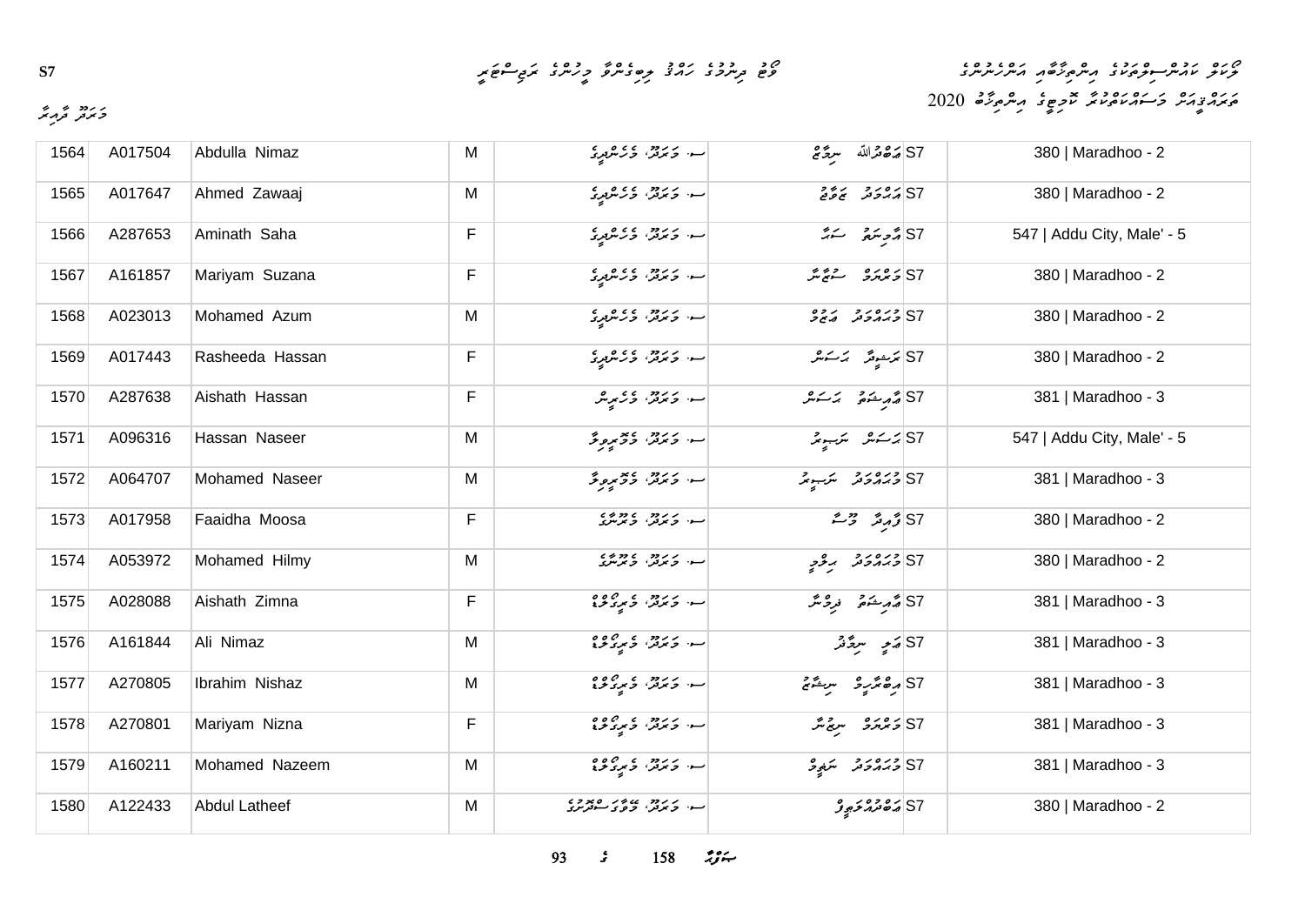*sCw7q7s5w7m< o<n9nOoAw7o< sCq;mAwBoEw7q<m; wBm;vB* م من المرة المرة المرة المرجع المرجع في المركبة 2020<br>مجم*د المريض المربوط المربع المرجع في المراجع المركبة* 

| 1581 | A017619 | Aishath Fareeda         | F | ر در دو در دو د دود و<br>سه وبوتر، ووی سهترس               | S7 م <i>ۇم شەق ق</i> ومچىگە                          | 380   Maradhoo - 2                                    |
|------|---------|-------------------------|---|------------------------------------------------------------|------------------------------------------------------|-------------------------------------------------------|
| 1582 | A017595 | Fathimath Matheena      | F | ر در دور ۱۶۵۵ وروز ده.<br>سه کابوتور، گرفوی سه توربوی      | S7 زَّجِرْۃَ وَمِيٹَر                                | 380   Maradhoo - 2                                    |
| 1583 | A017654 | Hawwa Shareefa          | F | ر بر دور در در ۲۶ و د د و د<br>سه از ترکن از برو که سه ترس | S7 <i>بَدُهُمَّ</i> شَمِيرً                          | 380   Maradhoo - 2                                    |
| 1584 | A280974 | Ibrahim Hamoodh         | M | ر در دور ۱۶۵۵ وروز ده.<br>سه کابوتور، گرفوی سه توربوی      | S7 مەھمىر بۇ سىمبىر ئىل                              | 413   The Westin Maldives Miriandhoo<br>Resort - 1    |
| 1585 | A280971 | Mariyam Haifa Fahumy    | F | ر بر دو.<br>سه د برتر، ووی سترس                            | S7 <i>وَ بُرْمَرْ وَ رَ<sub>مُ تِ</sub>وَ وَرْدِ</i> | 380   Maradhoo - 2                                    |
| 1586 | A287022 | Mohamed Hammaadh Fahmee | M | ر در دور ۱۶۵۵ وروز و در ۲<br>سه و نوتور، و و د ستورن       | S7 כנסנים נספים נכ                                   | 380   Maradhoo - 2                                    |
| 1587 | A287015 | Najmunnisa              | F | ر بر دو.<br>سه د برتر، ووی سترس                            | S7 ىن <sub>ى</sub> قى تەرگىرىگە                      | 380   Maradhoo - 2                                    |
| 1588 | A128293 | Shahur Riuna            | F | ر در دو دره در ه برون<br>سه و برتر، و و ی سوترس            | S7 شەرىجەم يىرتە ئىگە                                | 547   Addu City, Male' - 5                            |
| 1589 | A017650 | Shahuru Risal           | M | ر در دور ۱۶۵۵ وروز ده.<br>سه کابوتور، گرفوی سه توربوی      | S7 شەر <i>جەم بەست</i> ىر                            | 547   Addu City, Male' - 5                            |
| 1590 | A285281 | Shahuru Riyas           | М | ر بر دور در در ۲۶ و د د و د<br>سه از ترکن از برو که سه ترس | S7 يۇر <i>مەتە بىر تە</i> شە                         | 430   Sheraton Maldives Full Moon Resort<br>& Spa - 1 |
| 1591 | A287785 | Ahmed Zahir             | M | ب کریږده ومروځ                                             | S7 <i>مەنەۋىتى بى ئى</i> رىتى                        | 381   Maradhoo - 3                                    |
| 1592 | A281113 | Aishath Neema           | F | ب کردو وترود کا                                            | S7 مُدشَعْ سِعٌ                                      | 381   Maradhoo - 3                                    |
| 1593 | A022191 | Aishath Raziyya         | F | ب. زبردو، وترووی                                           | S7 مُ مِشَمَّ مَنِ مِمَّة مُ                         | 381   Maradhoo - 3                                    |
| 1594 | A281121 | Aminath Niha            | F | ب. زبردو، وترووی                                           | S7 مُّحِسَمُ مِنْ مِنْ                               | 326   GA. Maamendhoo - 1                              |
| 1595 | A017813 | Mariyam Zahira          | F | ب ریږد. ویروژی                                             | S7 كەبىر بىر ئىچ كەنگە                               | 381   Maradhoo - 3                                    |
| 1596 | A017977 | Mohamed                 | M | ب كردو وترود كا                                            | S7ا <i>ۋېروگو</i> تر                                 | 381   Maradhoo - 3                                    |
| 1597 | A105939 | Muruthalh'a Rasheed     | M | ب. زبردو، وترودگی                                          | S7 ۇنمۇمىگە ئىم ئوقر                                 | 322   GA. Kolamaafushi - 2                            |

*94 sC 158 nNw?mS*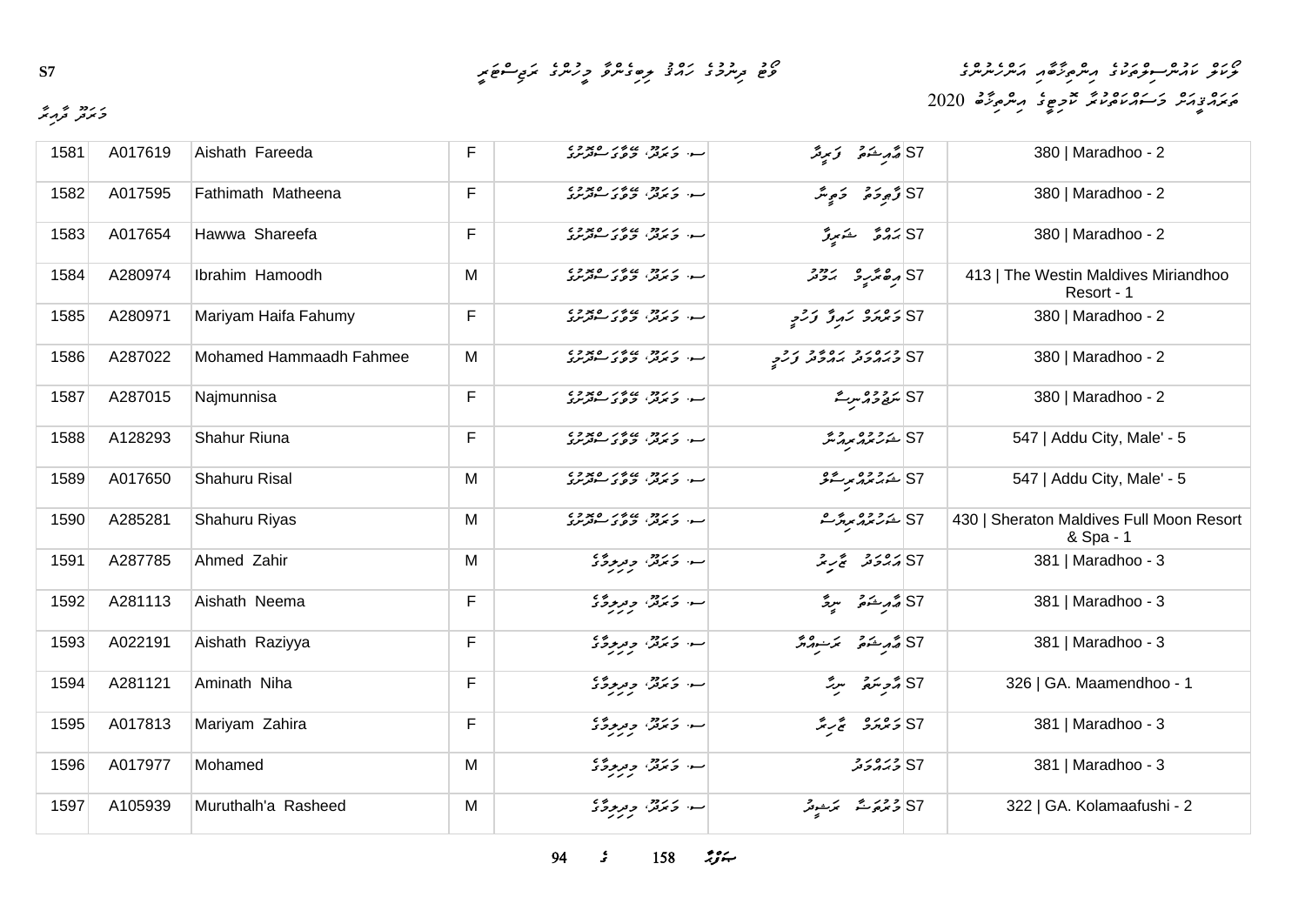*sCw7q7s5w7m< o<n9nOoAw7o< sCq;mAwBoEw7q<m; wBm;vB* م من المرة المرة المرة المرجع المرجع في المركبة 2020<br>مجم*د المريض المربوط المربع المرجع في المراجع المركبة* 

|  | $\begin{array}{ccccc} \circ & \circ & \circ \circ \end{array}$ |  |
|--|----------------------------------------------------------------|--|
|  | وبمرتز ترمرمز                                                  |  |

| 1598 | A017965 | Shamsul Hudha        | $\mathsf F$ | ب. کریزده و تروگر        | S7 خەۋىتەۋر تى                             | 381   Maradhoo - 3                          |
|------|---------|----------------------|-------------|--------------------------|--------------------------------------------|---------------------------------------------|
| 1599 | A023556 | Asif Wajdi           | M           | سە كەندىق جانگ           | S7 ۾ُ سور وَقي م                           | 379   Maradhoo - 1                          |
| 1600 | A154020 | Usha Rasheed         | F           | سە كەندىق جانگ           | S7 پُرْتُمُ کَرَسُوِتَرُ                   | 379   Maradhoo - 1                          |
| 1601 | A281229 | Ahmed Fareed         | M           | سه وبردد وسر مره ده به   | S7 <i>ړُدو تر وَبې</i> تر                  | 381   Maradhoo - 3                          |
| 1602 | A287635 | Aminath Farsheena    | F           | سه وبرده وسره ده به      | S7 مٌ <i>وِ مَرَمْ فَسَرْ مَرْسُومَرَّ</i> | 381   Maradhoo - 3                          |
| 1603 | A287365 | Hawwa Balsam         | F           | תיי בינטי כיתפיתומים     | $3 - 36$ $3 - 57$ ST                       | 381   Maradhoo - 3                          |
| 1604 | A287637 | Rishma               | F           | سوا ويوترا وسره مدر عامد | S7 برشۇ گە                                 | 381   Maradhoo - 3                          |
| 1605 | A017882 | Thaibath Ali         | F           | سه كردود كرسره ده ده .   |                                            | 381   Maradhoo - 3                          |
| 1606 | A144701 | Aminath Anvaree      | F           | سه وبرود وسروبر          | S7 مُرْحِسَمُ مَسْمَعَ سِمِ                | 567   Villimale' Ehenihen - 2               |
| 1607 | A017923 | Ibrahim Adam         | M           | سه وبردو و هرو و         | S7 مەھەرىپ ئەرە                            | 381   Maradhoo - 3                          |
| 1608 | A017610 | Mohamed Rasheed      | M           | سہ ویری ویرزوی           | S7 <i>وُبُرُودُو تَرَ</i> حُومُرُ          | 547   Addu City, Male' - 5                  |
| 1609 | A278827 | Abdulla Zaheem       | M           | سه کرېږدو وېروگروي       | S7 كەھەراللە ق <i>رى</i> رۇ                | 241   AA. Feridhoo - 1                      |
| 1610 | A017417 | Ibrahim Masood       | M           | ے کروڑ ویراگردی          | S7 مەھمگرىق كەسھەتر                        | 379   Maradhoo - 1                          |
| 1611 | A280736 | Ahmed Manaf Musthafa | M           | سه کامرده و شهره وده     | S7 גיבנג ביינג בהופל                       | 379   Maradhoo - 1                          |
| 1612 | A280737 | Ahmed Mibsaam Saamiu | M           | ے کروڑ وے موضوع          | S7 ړُرو ده څو گرو                          | 379   Maradhoo - 1                          |
| 1613 | A017307 | Ali Shareef          | M           | سه کرېږده و شره ووه ده   | S7 <i>۾َ جِه ڪپرو</i>                      | 432   Waldorf Astoria Maldives Ithaafushi - |
| 1614 | A018112 | Aminath Nazima       | F           | ب کرده و شروعه و دره     | S7 <i>مُتَّحِسَمُ</i> سُمُوحٌ              | 379   Maradhoo - 1                          |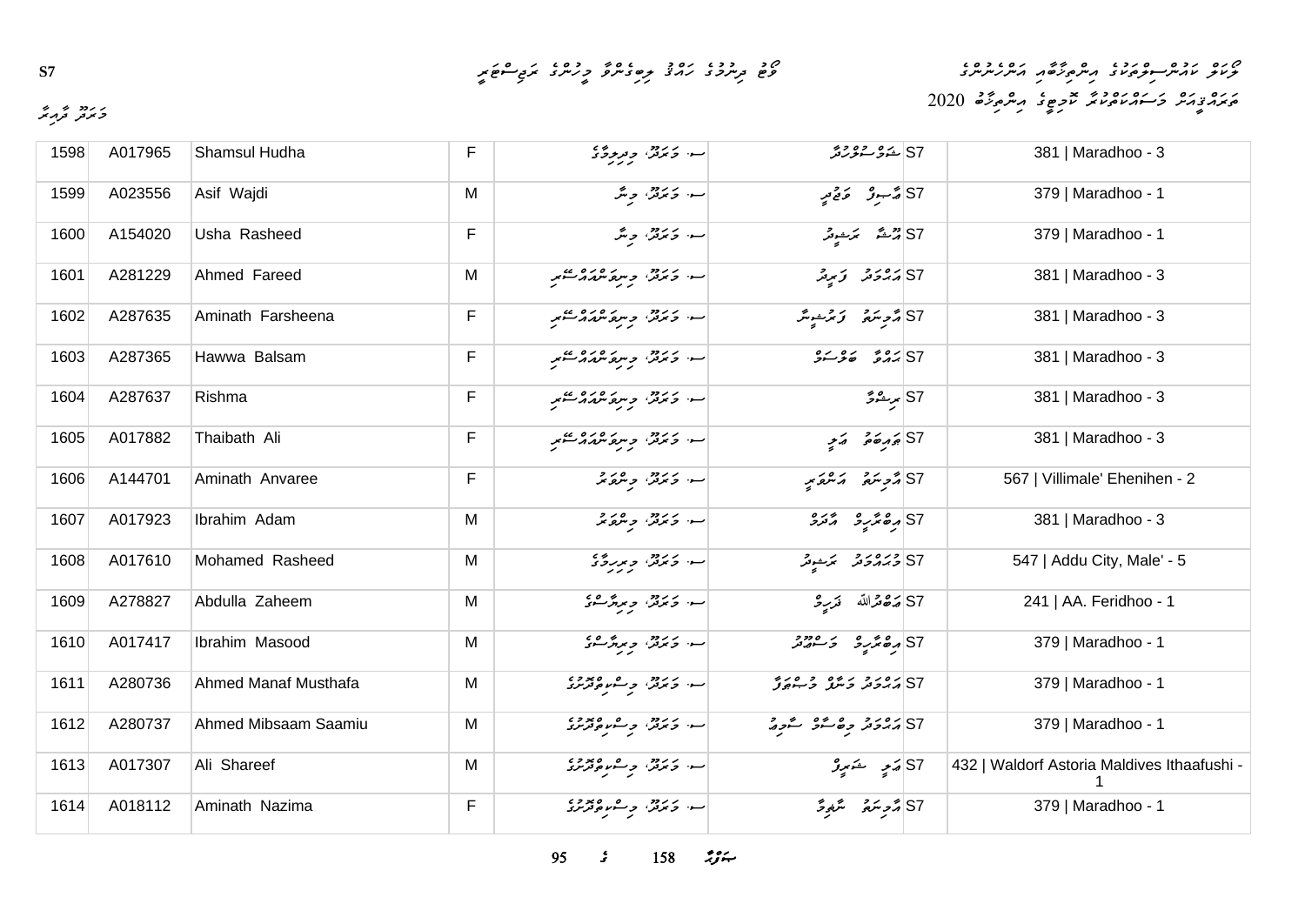*sCw7q7s5w7m< o<n9nOoAw7o< sCq;mAwBoEw7q<m; wBm;vB* م من المرة المرة المرة المرجع المرجع في المركبة 2020<br>مجم*د المريض المربوط المربع المرجع في المراجع المركبة* 

| 1615 | A273152 | Aminath Manal Musthafa | F | ے دیکھی ویشروفوردی                               | S7 أ <i>مْ جِ سَرْةَ حَ جَ</i> وَ صِبْحَ فِي سَنَ مِنْ | 547   Addu City, Male' - 5    |
|------|---------|------------------------|---|--------------------------------------------------|--------------------------------------------------------|-------------------------------|
| 1616 | A032070 | Fathimath Zimna        | F | ے کروڑ وے مقدمی                                  | S7 ۇ <sub>ج</sub> وڭ <sub>م</sub> ۇ مۇرگىگر            | 547   Addu City, Male' - 5    |
| 1617 | A018097 | Mohamed Musthafa       | M | سه کریږي و شره ویوده                             | S7 در در د و درو                                       | 244   ADh. Hangnaameedhoo - 1 |
| 1618 | A017167 | Samiya Ahmed           | F | ب کردو و شروه ده                                 | S7 گەجەم ئەبرەتر                                       | 379   Maradhoo - 1            |
| 1619 | A040101 | Mohamed Majid          | M | ے کا بروہ کا بھر دورہ                            | S7 <i>دېزونه د ۋې</i> تر                               | 379   Maradhoo - 1            |
| 1620 | A287617 | Abdulla Shahudh Majidh | M | - وبردو دوه دره                                  | S7 رەجراللە خەرىر گەيەتر                               | 380   Maradhoo - 2            |
| 1621 | A153187 | Ahmed Nishan           | M | ر درود دور و ده در ه                             | S7 كەبروتر س <sub>ى</sub> شگىر                         | 380   Maradhoo - 2            |
| 1622 | A157125 | Aishath Sama           | F | ر درود دور و<br>سه و برتر، و سربورغ              | S7 مەم شەمۇر سىدۇر                                     | 380   Maradhoo - 2            |
| 1623 | A287618 | Fathimath Zaha Majid   | F | سه و بردو دور و                                  | S7 ۇُج <sup>و</sup> دَ ئ <sup>و</sup> ئۇ ئەر           | 547   Addu City, Male' - 5    |
| 1624 | A157124 | Mariyam Sadha Majidh   | F | ر درود دور و ده در ه                             | S7 كەنگەر ئەنگە گەنى تەر                               | 380   Maradhoo - 2            |
| 1625 | A156139 | Mohamed Majid          | M | ر درود دور و<br>سه وبرتر، وسرورج                 | S7 <i>جەيمۇقى گەق</i> ر                                | 547   Addu City, Male' - 5    |
| 1626 | A018006 | Abdulla Zahuruddeen    | M | سه کرده ده در ۵۵۵                                | S7 مَەھْتَراللە   ي <sup>ەر ب</sup> رمەيرىتر           | 379   Maradhoo - 1            |
| 1627 | A018009 | Adam Shafeeuddeen      | M | ر درود دوه در ۵۵۵<br>سوا و برتر، و سرگرم های گرم | S7 <i>مُحَرَّدُ ـ جُوَ مُ</i> مُعْرِ مُرَّ مُرَّ مِنْ  | 379   Maradhoo - 1            |
| 1628 | A287451 | Ahmed Faathin          | M | سه کرده ده وره ۵۵۵                               | S7 <i>مەندى قىمبىر</i>                                 | 379   Maradhoo - 1            |
| 1629 | A018019 | Aishath Sharafunnisa   | F | سه وبردو دوروه وه                                | S7 مەم ئىيم ئىيم ئىز ئەر ئىس ئىس                       | 379   Maradhoo - 1            |
| 1630 | A060847 | Aminath Shaana         | F | - رردو دوه روه وه                                | S7 مُ <i>جِي مَعْ جَمْ</i> مَثَر مُحَمَّد              | 379   Maradhoo - 1            |
| 1631 | A381643 | Hassan Nabah           | M | ر درود وده در ۵۵۵<br>را د ترتر، و شرفه ۱۵۵ و بر  | S7 ئەسەھەر ئىدە 2                                      | 379   Maradhoo - 1            |

**96** *s* **158** *n***<sub>s</sub>**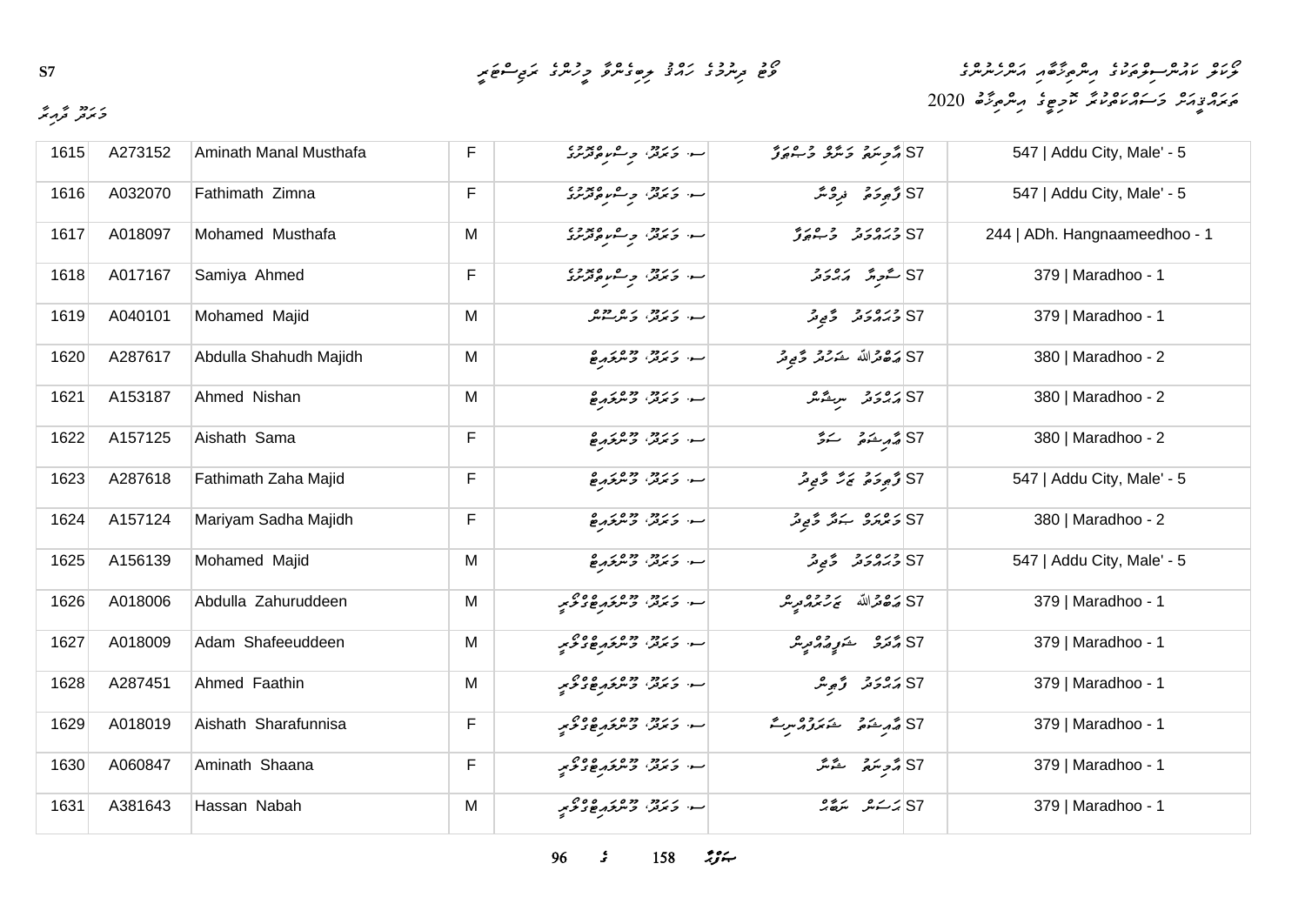*sCw7q7s5w7m< o<n9nOoAw7o< sCq;mAwBoEw7q<m; wBm;vB* م من المرة المرة المرة المرجع المرجع في المركبة 2020<br>مجم*د المريض المربوط المربع المرجع في المراجع المركبة* 

| A017901 | Hawwa Aathika            | F | ــــ د دوه وورد ووه د   | S7 ئەبرق ق <sub>ى</sub> م ق                      | 379   Maradhoo - 1             |
|---------|--------------------------|---|-------------------------|--------------------------------------------------|--------------------------------|
| A381644 | Hussain Nabeeh           | M | ر درود دور ۵۵۵          | S7 پر کمبر شرح میں میں ک                         | 424   Malahini Kuda Bandos - 1 |
| A099456 | Ibrahim Saifulla         | M | سه کالان دوروه وه وهم   | S7 م <i>وڭگرې</i> 5 كمر <i>و</i> گالله           | 379   Maradhoo - 1             |
| A017953 | Mohamed Solih            | M | سه کرده ده در ۵۵۵       | S7 <i>ڈیزوڈنز</i> بگری                           | 379   Maradhoo - 1             |
| A281072 | Mohamed Lammah Luthufee  | M | سه کالان دورو وه وه کال | S7 <i>בגמבת בחבר ב</i> ר                         | 379   Maradhoo - 1             |
| A017839 | Rasheeda Ismail          | F | سه کرده ده وره ۵۵۵      | S7 ىَرَس <sub>ْبِ</sub> مَّر بِرِ سْرَدَّبِرِ وْ | 379   Maradhoo - 1             |
| A017357 | Fawziyya Hassan          | F | ب كورو وورو كور محمد بر | S7 ۇرىم بەشقە بەسكەنلەر                          | 379   Maradhoo - 1             |
| A001092 | <b>Ahmed Salih Nasir</b> | M | سه وبردو دوم وروم       | S7 <i>גُرْدُدَ تَدْ جِرْ</i> مُرْجِعْ            | 547   Addu City, Male' - 5     |
| A069223 | Aminath Ummu Kulsoom     | F | ر درود دوه ده در ده     | ST مُرْمِسْهِ مُمْدَمَّدَةٍ وَمِنْ               | 547   Addu City, Male' - 5     |
| A036598 | <b>Badhuru Nasir</b>     | M | سه وبردو دوم وروه       | S7 ەقرىمە مەسىمە                                 | 379   Maradhoo - 1             |
| A074756 | Badhuruddeen Nasir       | M |                         | S7 <i>ھۆپرو بوبىر گرېبوبر</i>                    | 379   Maradhoo - 1             |
| A041332 | Hussain Nooradeen Nasir  | м | - ریز ده ده در ۲۵۶۰     | S7 پُرکرمر میں مزیر مرید مگر ہے۔<br>ا            | 547   Addu City, Male' - 5     |
| A017537 | Ilyas Nasir              | M | سه وبردو دوم وروه       | S7 مەنزىر مىشىر ئىلىنىدىنى ئىسىز                 | 379   Maradhoo - 1             |
| A158175 | Moomina Nasir            | F |                         | S7 دُوۡرَوِ مَرۡ مُرۡسِمِرُ                      | 547   Addu City, Male' - 5     |
| A017409 | Sara Nasir               | F | سه وبردو دوم وروه       | S7 گەنگە مەمگرىيەتكە                             | 379   Maradhoo - 1             |
| A161370 | Yameen Naasir            | M | ת נגמר מסוג סובס        |                                                  | 379   Maradhoo - 1             |
| A287842 | Abdulla Sajan            | M | سە كەيدىق تۇسۇمى        | S7 مَەھمَراللە سَىمَ مَر                         | 143   Lh. Olhuvelifushi - 1    |
|         |                          |   |                         |                                                  |                                |

*97 sC 158 nNw?mS*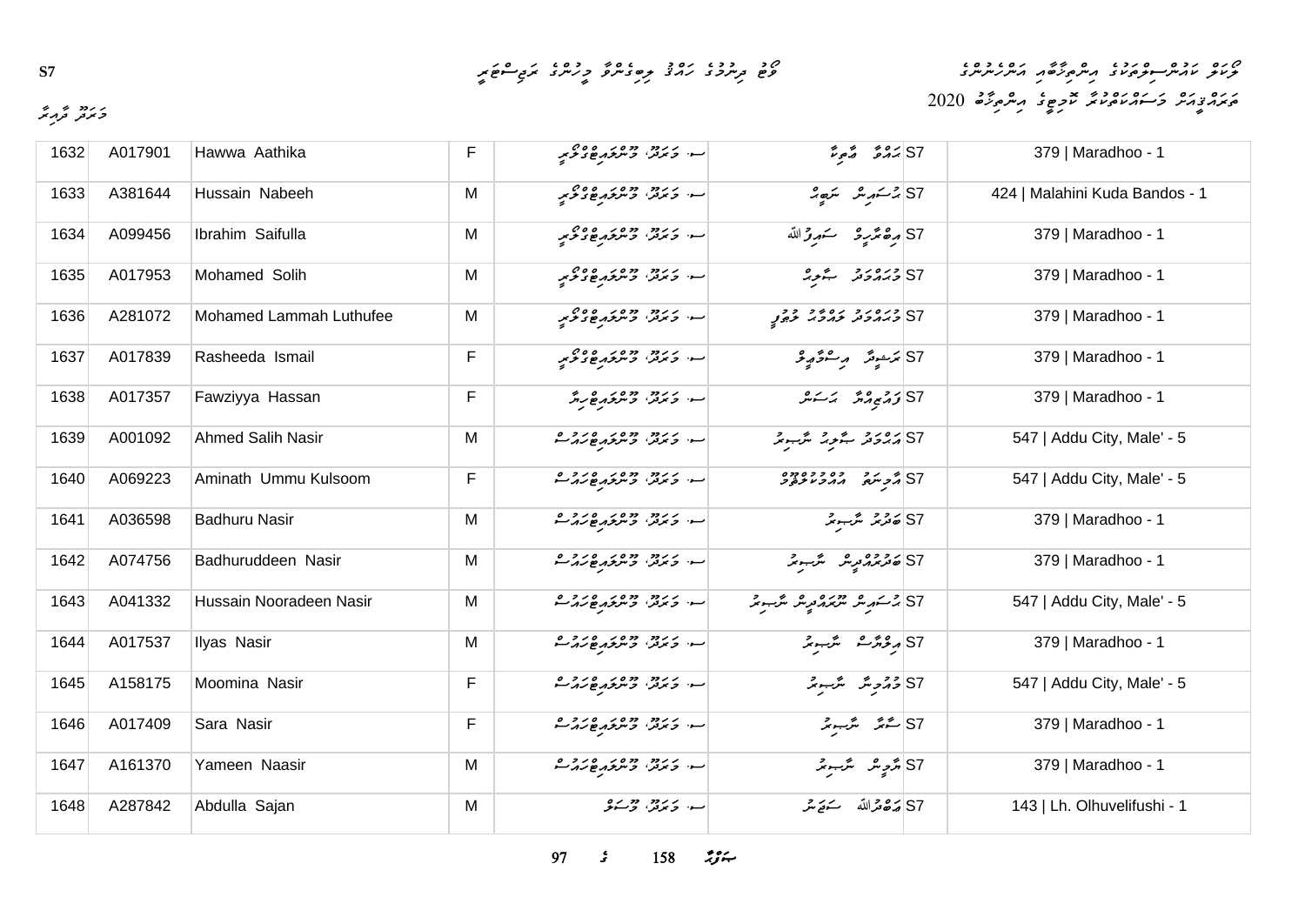*sCw7q7s5w7m< o<n9nOoAw7o< sCq;mAwBoEw7q<m; wBm;vB* م من المرة المرة المرة المرجع المرجع في المركبة 2020<br>مجم*د المريض المربوط المربع المرجع في المراجع المركبة* 

|  | $\begin{array}{ccccc} \circ & \circ & \circ \circ \end{array}$ |
|--|----------------------------------------------------------------|
|  | ح بمرفر افرا <i>م پ</i> ر                                      |

| 1649 | A017184 | <b>Abdul Gadeer</b>    | M           | ے کا کروڑ کا مرسر سر کو کر کر | S7 كەھ ترىۋ توپر                         | 379   Maradhoo - 1            |
|------|---------|------------------------|-------------|-------------------------------|------------------------------------------|-------------------------------|
| 1650 | A054309 | <b>Abdul Haadhy</b>    | M           | ے کا کروڑ کا مرس مگر کر کر    | S7 كەھىر بۇرتىر                          | 379   Maradhoo - 1            |
| 1651 | A061756 | Abdul Sameeu           | M           | ے کا کروڑ کا مرس مگر کرمی     | S7 كەھ <i>قىرە شىمبە</i> ر               | 688   Eriyadu Island Resort-1 |
| 1652 | A018109 | Abdul Wahhab           | M           | ب. ئەنگە ئەربىرىكىگە          | S7 كەھەرم بەرە بەھ                       | 379   Maradhoo - 1            |
| 1653 | A274538 | Anas Saeed             | M           | ے کروڑ کا مرس مربو کو مر      | S7  پرسزمت مسکوپیٹر                      | 547   Addu City, Male' - 5    |
| 1654 | A274540 | Aslie Rasheed          | $\mathsf F$ | ب. ئەنگە ئەربىرىكىگە          | S7 كەس <sup>ى</sup> مىچە سىمكىسىدىمە     | 379   Maradhoo - 1            |
| 1655 | A274536 | Gais Saeed             | M           | ے کا کروڑ کا مرسر مگر کرمی    | S7 تۇم <sup>ىر سە</sup> مپىتر            | 547   Addu City, Male' - 5    |
| 1656 | A274537 | Laith Rasheed          | M           | ے کا کروڑ کا مرس مگر کرمی     | S7 كَرْمِرْهُ كَرَسُونْدُ                | 379   Maradhoo - 1            |
| 1657 | A017291 | Raziyya Mohamed        | $\mathsf F$ | ب. ئەنگە ئەربىرىكىگە          | S7 ىزىنېدىگە ئەتەر ئەر                   | 547   Addu City, Male' - 5    |
| 1658 | A017292 | Sheeza Waheed          | F           | ے کا کروڑ کا مرسر مگر کرمی    | S7 شويج       قرير قمر                   | 547   Addu City, Male' - 5    |
| 1659 | A287823 | Abdhulla Zameeth       | M           | ے کروڑ کا مرس میں میں         | S7 مَەھىراللە ئ <sub>ىم جو</sub> مۇ      | 381   Maradhoo - 3            |
| 1660 | A161873 | Ahmed Zimah            | M           | ے کا کروڑ کا مرس مگر مرے      | S7 <i>2222 بودً ب</i>                    | 381   Maradhoo - 3            |
| 1661 | A017999 | Aishath Shuza Ali Razi | F           | ے کریں کا مرس میں مرت         | S7 مُرمِشَمُ شَيِّ مَعِ مُرْبِ           | 381   Maradhoo - 3            |
| 1662 | A017887 | Ali Razy               | M           | ے کروڑ کا مرس مگر مرگ         | S7ھوچ مگرسو                              | 381   Maradhoo - 3            |
| 1663 | A100480 | Fathimath Mihna        | F           | ے کروڑ کے مرس مگر مرت         | S7 زَّەپ <i>ەدَە</i> ب <sub>ە</sub> رتىر | 381   Maradhoo - 3            |
| 1664 | A018005 | Ibrahim Zamiyyu        | M           | ے کریں کا مرس میں مرت         | S7 مەھەرىرى ئەرمەر                       | 381   Maradhoo - 3            |
| 1665 | A018032 | Shamsul Hidha          | F           | ے کریں کرسر مرکز کرے          | S7 ڪر <i>ي گري ر</i> نگر                 | 381   Maradhoo - 3            |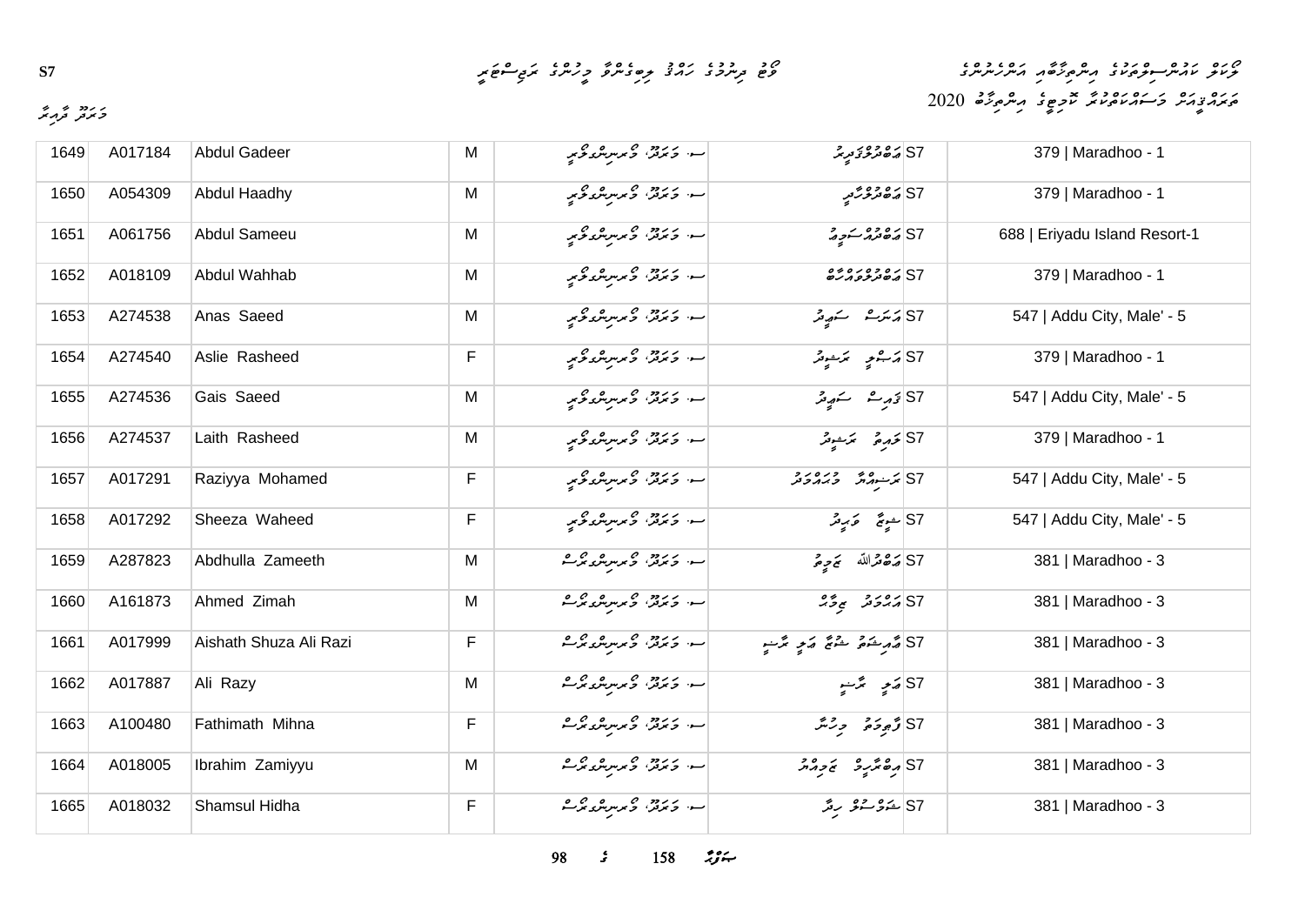*sCw7q7s5w7m< o<n9nOoAw7o< sCq;mAwBoEw7q<m; wBm;vB 2020*<br>*په پوهر وسوډيرونو لومو د موجو د مرمونه* 2020

| 1666 | A287550 | Fathimath Amtha Solah   | F           | ے کا کروڑ کا مرس مگر گرمر                    | S7 زُودَه رَدَّةَ ٤٤٠                        | 380   Maradhoo - 2         |
|------|---------|-------------------------|-------------|----------------------------------------------|----------------------------------------------|----------------------------|
| 1667 | A281212 | Mariyam Arshy Solah     | $\mathsf F$ | ے کا کروڑ کا مرس مگر گرمی                    | S7 <i>و برمرو ممرکب جو ب</i> کر <i>گ</i> ر   | 380   Maradhoo - 2         |
| 1668 | A021740 | Mohamed Salah           | M           | ے کا کروڑ کا مرس سر کا کر کر میں             | S7 دېږونه جوړه                               | 380   Maradhoo - 2         |
| 1669 | A024520 | Abdulla Didi            | M           | ה בינטי ביניינד                              | S7  كەھىمىراللەمپرىير                        | 379   Maradhoo - 1         |
| 1670 | A128739 | Mohamed Shamoon         | M           | سه کريږي کريده                               | S7 دره د د موه شوهاس                         | 379   Maradhoo - 1         |
| 1671 | A017176 | Nasriyya Ibrahim Didi   | F           | سه وبردو وبرس                                | S7 ىكرىبگىرىدىگە ب <i>وھەتگەر ۋ</i> ىرىر     | 379   Maradhoo - 1         |
| 1672 | A286714 | Sana'aa Abdulla Didi    | F           | سه ويري ويرس                                 | S7 كەشقە كەھەراللەمرىر                       | 379   Maradhoo - 1         |
| 1673 | A017940 | Fathimath Nufooza       | F           | ر در دو د و د د د د<br>سه کامرلل کاشوهامزی   | S7 زَّەپ <i>ەدَە</i> سُدَەْ                  | 379   Maradhoo - 1         |
| 1674 | A279034 | Ibrahim Thaiu           | M           | سه کرېږي و شوېږي                             | S7 مەھمىر ئىقدىم                             | 547   Addu City, Male' - 5 |
| 1675 | A334368 | Mariyam Iba Hamid       | $\mathsf F$ | ر در دو د و د د د د<br>سه کامرلل کاشوهامزی   | S7 دَبَرْ مَرَدٌ مِنْ تَرْدِيْر              | 379   Maradhoo - 1         |
| 1676 | A101027 | Mohamed Jinah           | M           | ر در دو د و د د د د .<br>سه کامرتن کاشوکام د | S7 دېرو د مړينه                              | 379   Maradhoo - 1         |
| 1677 | A158445 | Mohamed Yafis           | M           | ر در دو د و د د د د .<br>سه کامرتن کاشوکام د | S7 <i>\$ 2282 مگو</i> ت                      | 547   Addu City, Male' - 5 |
| 1678 | A017299 | Nafeesa Hassan          | F           | ر در دود و ده در د.<br>سه کامرتر، گرشتمونوی  | S7 سَمِي سَـُ سَـرَ سَـرَ سَر                | 379   Maradhoo - 1         |
| 1679 | A053301 | Aishath Naila           | $\mathsf F$ | سه کرده و دوه وه                             | S7 مەم شىم ئىس ئىر                           | 379   Maradhoo - 1         |
| 1680 | A017195 | Aminath Shiyama         | F           | ر درود و دود ده<br>سه کرکرد کرکسه کرکرد      | S7 مُّحِسَمُ مُشَرَّدٌ                       | 379   Maradhoo - 1         |
| 1681 | A280839 | Aminath Thaaraa Saadhiq | F           | سه کرده و ۱۶۵۵ و.<br>سه کردگر، کاسلامرس      | S7 أَمُّ <i>جِسَعَةُ</i> ۚ قَدْ مُحَمَّدِينَ | 547   Addu City, Male' - 5 |
| 1682 | A017228 | Aswadh Mohamed Ahmed    | M           | سە كەندىق كەسىرىمىتىدى                       | S7 كەسوس دىرەرد رەرد                         | 379   Maradhoo - 1         |

*n8o<n@ r@m8m>*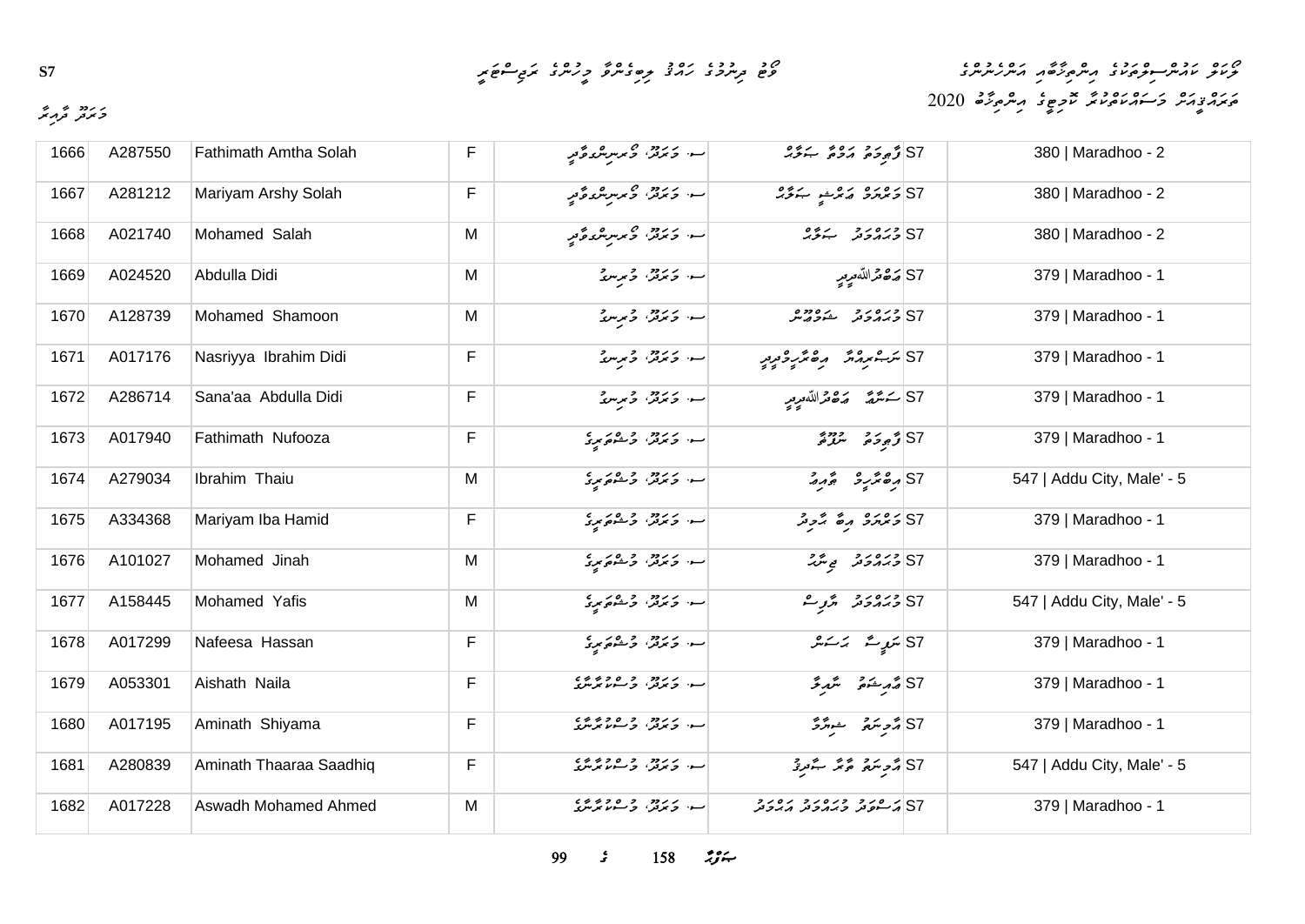*sCw7q7s5w7m< o<n9nOoAw7o< sCq;mAwBoEw7q<m; wBm;vB* م من المرة المرة المرة المرجع المرجع في المركبة 2020<br>مجم*د المريض المربوط المربع المرجع في المراجع المركبة* 

|  | $\begin{array}{ccccc} \circ & \circ & \circ \circ \end{array}$ |
|--|----------------------------------------------------------------|
|  | فرنمرفر الرمير                                                 |
|  |                                                                |

| 1683 | A017197 | Fathimath Sakeena                | F           | سه درود وسرتر شده                     | S7 ۇ <sub>جو</sub> رَة ئەربىر                                  | 379   Maradhoo - 1              |
|------|---------|----------------------------------|-------------|---------------------------------------|----------------------------------------------------------------|---------------------------------|
| 1684 | A280841 | Ibrahim Dharis                   | M           | سه کرده و ۶۵۰۰۰                       | S7 مەھم <i>گرى</i> قىمرىشە                                     | 682   Crossroads Maldives-1     |
| 1685 | A017196 | Mariyam Shakeela                 | F           | سه کرده و ۱۶۵۵ و                      | S7 كەنگەر ئىگە ئىقرىدىگە                                       | 379   Maradhoo - 1              |
| 1686 | A017391 | Mohamed Ahmed                    | M           | سە كەيرى كەسىر ئەرە                   | S7 <i>בגם גם גם גב</i>                                         | 379   Maradhoo - 1              |
| 1687 | A287908 | <b>Mohamed Mufarrah Fathuhee</b> | M           | سه کرده و مورد ده                     | S7 כממכני כמממי נפט                                            | 564   Hulhumale', Ehenihen - 12 |
| 1688 | A084955 | Moosa Fathuhee                   | M           | ر درود و ووه وه<br>سه ویرتر، و سردیرس | S7 چرىشە ئەچمىيە                                               | 422   Club Med Kanifinolhu - 1  |
| 1689 | A099158 | Shahid Mohamed                   | M           | ر درود و ووه وه<br>سه ویرتر، و سردیرس | S7 شرىر ئەبرە دىر                                              | 241   AA. Feridhoo - 1          |
| 1690 | A017410 | Shamzoon Mohamed                 | M           | سە كەندە كەسىر ئەرە                   | S7 ڪوڻ وره دو                                                  | 379   Maradhoo - 1              |
| 1691 | A017411 | Sharufiyya Mohamed Ahmed         | $\mathsf F$ | سه کرده و ۶۵۰۰۰                       | S7 شر در مرد در در در در د                                     | 547   Addu City, Male' - 5      |
| 1692 | A071669 | Ahmed Ali                        | M           | سە كەبردە مەرك                        | S7 <i>2222 مَ</i> حِ                                           | 380   Maradhoo - 2              |
| 1693 | A286980 | Ali Hisan                        | M           | سە ئەيرىق، ئەرىك                      | S7 <sub>ھ</sub> ُج برگھ                                        | 547   Addu City, Male' - 5      |
| 1694 | A017564 | Aminath Nasira                   | F           | سە ئەيرى ئەرمى                        | S7 مُرْحِبَتَهُمْ مُتَنْجِبَتُمْ                               | 380   Maradhoo - 2              |
| 1695 | A286978 | Fathimath Hasna                  | F           | سە كەيرى مەرك                         | S7 ۇ <sub>جو</sub> رَى ئەس <sup>ى</sup> ر                      | 547   Addu City, Male' - 5      |
| 1696 | A280960 | Ismail Himadh                    | M           | سە ئەيرى ئەرمى                        | S7 <sub>م</sub> ېشۇم <sub>ى</sub> ۋ ب <sub>ى</sub> ۋى <i>ز</i> | 547   Addu City, Male' - 5      |
| 1697 | A281260 | Ahmed Naeem                      | M           | ے کرکڑ، شہروکرموکر                    | $S_z = 25.25$ S7                                               | 547   Addu City, Male' - 5      |
| 1698 | A286598 | Ali Naeem                        | M           | ب دىگە سەدە ئىر                       | S7 <i>۾َ جِه سَمِي</i> وُ                                      | 381   Maradhoo - 3              |
| 1699 | A286597 | Aminath Naeem                    | F           |                                       | S7 <i>مُجِرِّسَة مَهِ</i> دُّ                                  | 547   Addu City, Male' - 5      |

*100 s* **158** *<i>n*<sub>1</sub>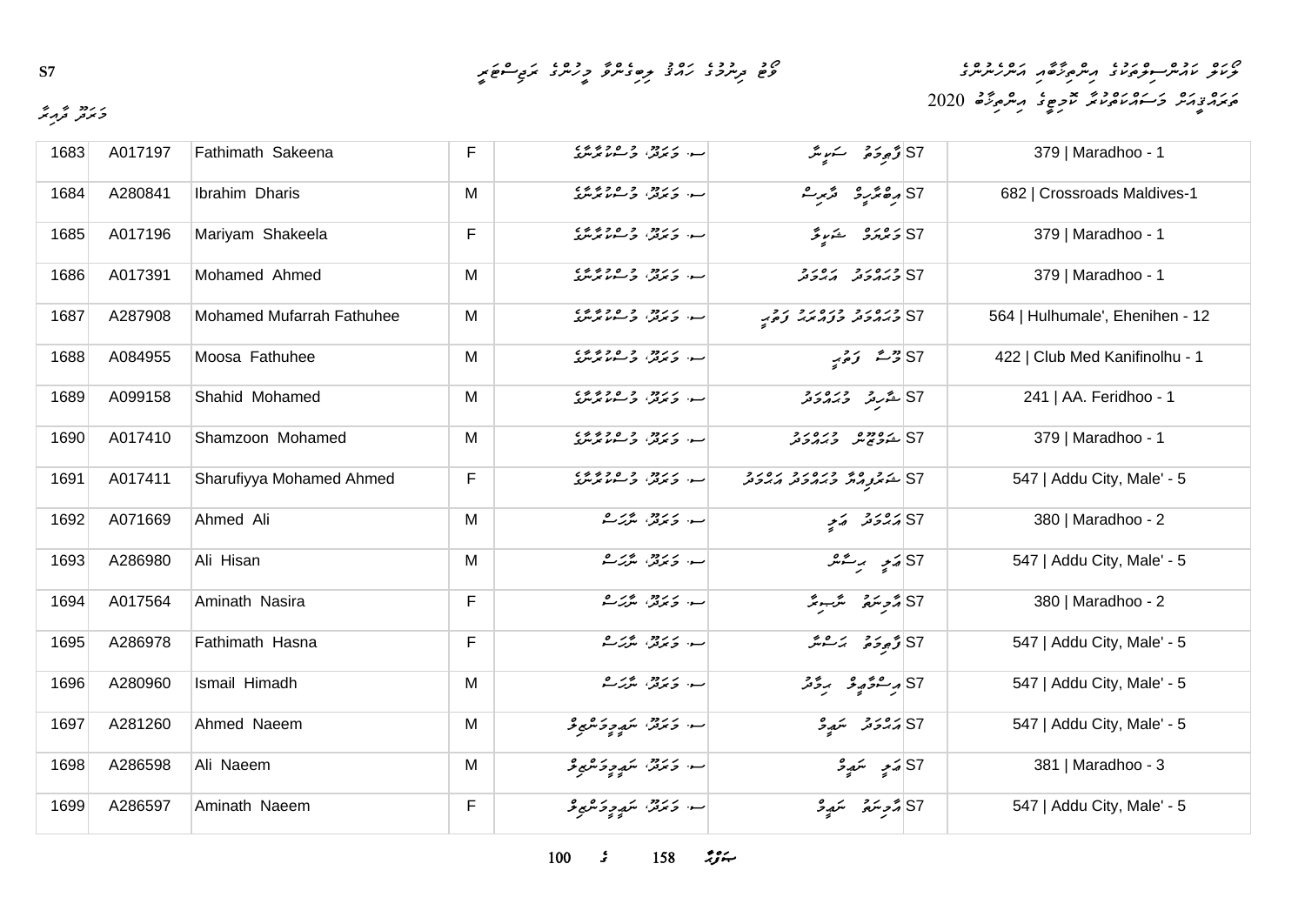*sCw7q7s5w7m< o<n9nOoAw7o< sCq;mAwBoEw7q<m; wBm;vB* م من المرة المرة المرة المرجع المراجع المراجع المراجع المراجع المراجع المراجع المراجع المراجع المراجع المراجع<br>مرين المراجع المراجع المرجع المراجع المراجع المراجع المراجع المراجع المراجع المراجع المراجع المراجع المراجع ال

| 1700 | A017165 | Dhiyana Ahmed              | F           | ے کا تکری اس کے مربع کی ا    | S7 م <sub>ی</sub> رمَّدَّ ک <sup>م</sup> رکومَر                                                                       | 381   Maradhoo - 3         |
|------|---------|----------------------------|-------------|------------------------------|-----------------------------------------------------------------------------------------------------------------------|----------------------------|
| 1701 | A141716 | Ibrahim Naeem              | M           | ے د برقر، سَھوچ کرھی گ       | S7  مەھمىرى ئىمرى<br>                                                                                                 | 381   Maradhoo - 3         |
| 1702 | A286595 | Mohamed Naeem              | M           | ے کا کروڑ، سکھ پر کا سرچا کر | S7 <i>جەنگە ئاقىدۇ</i>                                                                                                | 381   Maradhoo - 3         |
| 1703 | A017497 | Aminath Risala Jamaal      | F           | سا ئەندىق ئىرگە              | S7 مُتَّرِسَمُ بِرِسْتَرَّ مَوَّرَّ                                                                                   | 381   Maradhoo - 3         |
| 1704 | A017099 | Shahuruddiyana             | F           | سە كەندىق ئىرگە              | S7 شەر <i>جەم بەر ئە</i> گە                                                                                           | 381   Maradhoo - 3         |
| 1705 | A017540 | Ibrahim Rasheed            | M           | ے دیکھی شہر کے د             | S7 م <i>ەھەرگە تىلىنى</i> قىلىنىشى ئىككەنتىكى ئىگەنتىكى ئىككەنتىكى ئىككەنتىكى ئىككەنتى ئىككەنتى ئىگكەنتىكە ئىككەنتى ئ | 381   Maradhoo - 3         |
| 1706 | A017860 | Abdullah Shuau Rasheed     | M           | سەر ئەيرىش، ئىگەنگەك         | S7 رَصْحْرَاللَّهُ شَ <i>دْوَرْهُ</i> مَرْشِي <sup>و</sup> َرْ                                                        | 380   Maradhoo - 2         |
| 1707 | A018040 | Ameena Mohamed             | F           | ب پر برده مرکز ک             | S7 كەچ ئىر قەيرە <i>دە</i> ر ق                                                                                        | 380   Maradhoo - 2         |
| 1708 | A018043 | Farahnaaz Rasheed          | F           | ے دیروہ شرکت                 | S7 <i>ۇنترىگى ئىمشوق</i> ر                                                                                            | 380   Maradhoo - 2         |
| 1709 | A018001 | Ibrahim Shufaau Rashyd     | M           | ب په دېرون شرکرگ             | S7 مەھەر بەر ئەزەر ئىر ئىرىدىر                                                                                        | 380   Maradhoo - 2         |
| 1710 | A281110 | Mohamed Shaaky             | M           | ب په دېروه، مترتکه شو        | S7 دېرورو شمېر                                                                                                        | 547   Addu City, Male' - 5 |
| 1711 | A018026 | Mohamed Shujau Rasheed     | M           | ب پر برده مرکز ک             | S7 <i>وبروبرو موقع پر موسو</i> تر                                                                                     | 380   Maradhoo - 2         |
| 1712 | A017997 | Shafeenaz Rasheed          | $\mathsf F$ | ب پر پروژ، مگرنگ             | S7 ڪوپر مگرچ ڪرھيونگر                                                                                                 | 380   Maradhoo - 2         |
| 1713 | A018042 | Shifanaz Rasheed           | F           | سە ئەيرى ئەيرىش              | S7 سورٌ مَّرْمٌ گرَسُومُرُ                                                                                            | 380   Maradhoo - 2         |
| 1714 | A287166 | <b>Ahmed Fariz Khaleel</b> | M           | سە كەندىق ئىرىگرىي سىرى      | S7   دروير ويحيى ترموي                                                                                                | 547   Addu City, Male' - 5 |
| 1715 | A018130 | Aminath Ameeza Khaleel     | F           | ے کا بردو امریزی کے          | S7 <i>مُّوسَعُ مَوِجٌ</i> رَمِوْ \$                                                                                   | 380   Maradhoo - 2         |
| 1716 | A163053 | Aneeza Khaleel             | F           | سە كەبرى ئىرىگرى سىركى       | S7 كەسپىتى    ئەمچىۋ                                                                                                  | 547   Addu City, Male' - 5 |

*101 sC 158 nNw?mS*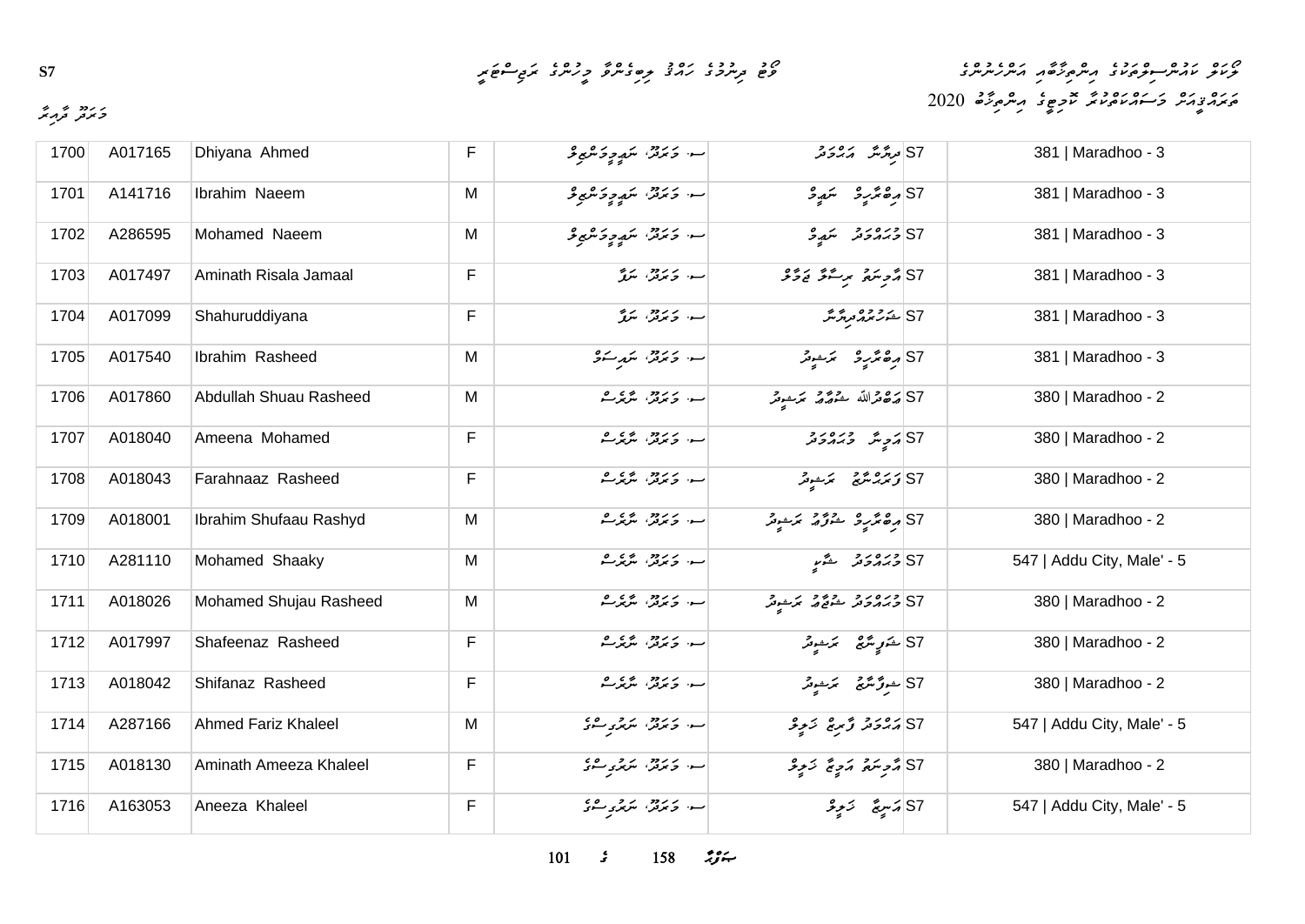*sCw7q7s5w7m< o<n9nOoAw7o< sCq;mAwBoEw7q<m; wBm;vB* م من المرة المرة المرة المرجع المراجع المراجع المراجع المراجع المراجع المراجع المراجع المراجع المراجع المراجع<br>مرين المراجع المراجع المرجع المراجع المراجع المراجع المراجع المراجع المراجع المراجع المراجع المراجع المراجع ال

| 1717 | A104919 | Hafeeza Khaleel             | F           | ے ویرس شریری کے د         | S7 كەرپۇ - ئەم <sub>ج</sub> ۇ -            | 547   Addu City, Male' - 5 |
|------|---------|-----------------------------|-------------|---------------------------|--------------------------------------------|----------------------------|
| 1718 | A287165 | Hassan Fayaz Khaleel        | M           | سە كەبرە ئىرىمى سى        | S7 ټر کنگر توگر کرمونو                     | 547   Addu City, Male' - 5 |
| 1719 | A053971 | Ibrahim Fiyaz               | M           | ے ویرس شریری کے           | S7 مەھمگىيى بورگىشە                        | 380   Maradhoo - 2         |
| 1720 | A361307 | <b>Ismail Firaz Khaleel</b> | M           | سا درود امرو ده ده د      | S7 مِـــْمَوَّمِهِ فَرَ بِرَّجْ  دَرِ فَرْ | 380   Maradhoo - 2         |
| 1721 | A023942 | Jeeza Khaleel               | $\mathsf F$ | سە كەيمەتلىرى سىرىمى سىرى | S7 <sub>مې</sub> چ     ئەم <sub>چ</sub> ى  | 547   Addu City, Male' - 5 |
| 1722 | A281007 | Mariyam Raafy Fiyaz         | F           | ے درود شروعی              | S7 كەنگەر ئەرگە بەرگەنى                    | 380   Maradhoo - 2         |
| 1723 | A047680 | Mohamed Musthafeez          | M           | سە كەبرە ئىرىمى سى        | S7 دېم ده د وگ دور ه                       | 380   Maradhoo - 2         |
| 1724 | A287162 | Shauza Khaleel              | $\mathsf F$ | سە كەيمەتلىرى سىرتى سىرى  | S7 شۇمج ئ <i>ۆ</i> ي                       | 547   Addu City, Male' - 5 |
| 1725 | A126565 | Abdul Ghani Abdul Majeed    | M           | ے کا بروڈ انگریزی سولائی  | S7 בסתלה הסתלכקית בסתלכקית                 | 547   Addu City, Male' - 5 |
| 1726 | A034089 | Ahmed Zahid                 | M           | سە كەيماتى ئىرچى سىملى    | S7 كەندى قىلى قىلىمىتى ئىس                 | 380   Maradhoo - 2         |
| 1727 | A280928 | Ahnaf Ashraf                | M           | سە كەيمەتلىرى مەم ئەسىمى  | S7 كەبرىتر كەسىرتى ئىس                     | 547   Addu City, Male' - 5 |
| 1728 | A017661 | Aishath Farhana             | F           | سە كەيماتى سەترىيەسىزى    | S7 <i>مەم شەھ   زىر ئى</i> ر               | 380   Maradhoo - 2         |
| 1729 | A100331 | Aminath Shimyaza            | $\mathsf F$ | سە كەيماتى سەترىيەسىزى    | S7 مُحْرِسَمُ مُسْوَمَّةً                  | 547   Addu City, Male' - 5 |
| 1730 | A287688 | Faaih Ashraf                | M           | سه کریږي سرچي سرچ         | S7 ۇرب <sup>ر</sup> مەشمىر                 | 380   Maradhoo - 2         |
| 1731 | A047241 | Ibrahim Latheef             | M           | سە كەندىق ئەرەپ دەرە      | S7 مەھەر ئىچە ئىچە ئى                      | 380   Maradhoo - 2         |
| 1732 | A017600 | Mariyam Abdul Majeed        | $\mathsf F$ | ے کابردہ انگریزی سولائی   | S7 <i>ב</i> יתות הסינית פיק                | 547   Addu City, Male' - 5 |
| 1733 | A280927 | Mohamed Mahil Ijaz          | M           | سه کامرود امریزی سولای    | S7 دُبرەرد دُرِدْ مِنْمَرْ                 | 380   Maradhoo - 2         |

*102 s* **158** *<i>n*<sub>1</sub>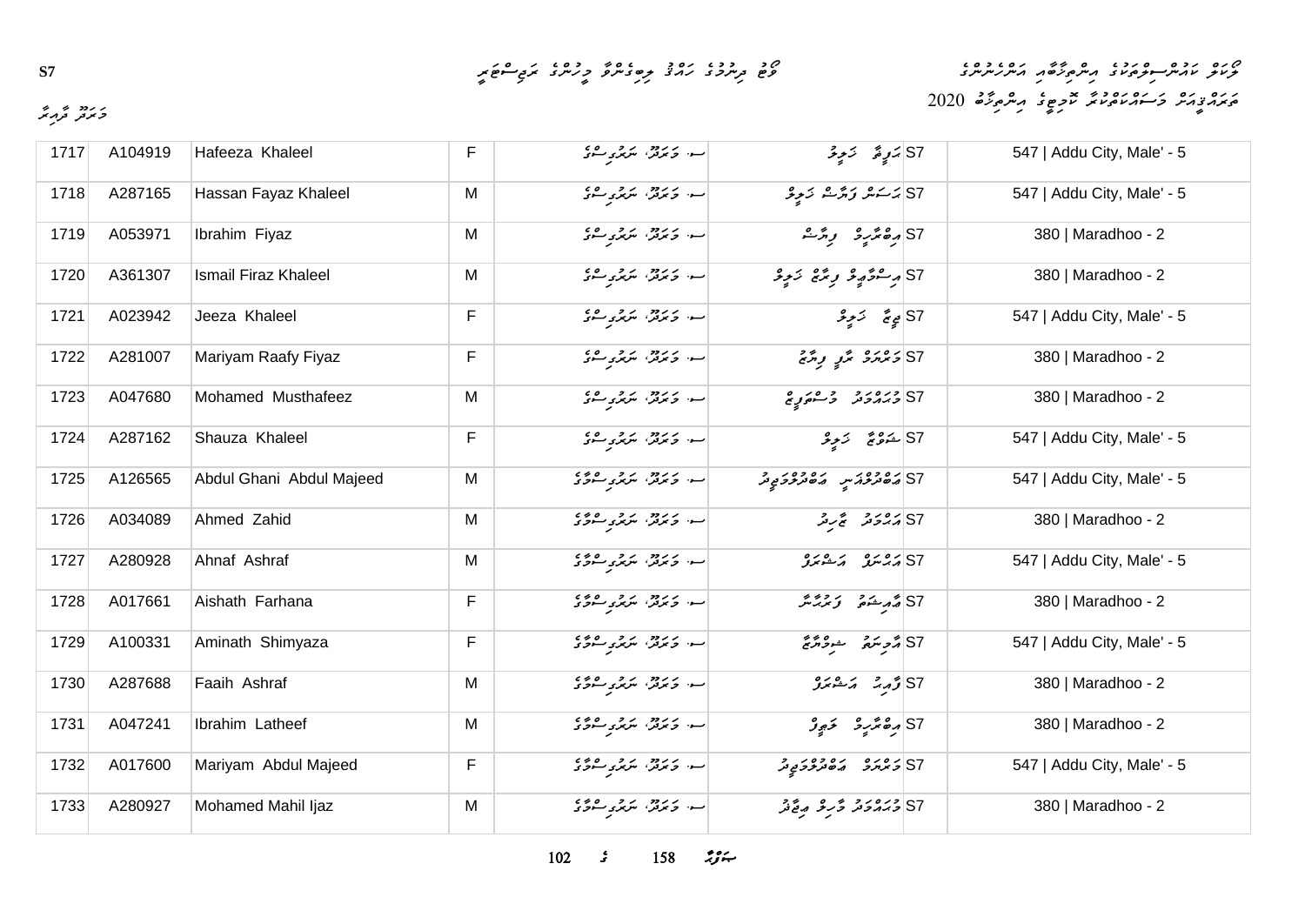*sCw7q7s5w7m< o<n9nOoAw7o< sCq;mAwBoEw7q<m; wBm;vB* م من المرة المرة المرة المرجع المراجع المراجع المراجع المراجع المراجع المراجع المراجع المراجع المراجع المراجع<br>مرين المراجع المراجع المرجع المراجع المراجع المراجع المراجع المراجع المراجع المراجع المراجع المراجع المراجع ال

| 1734 | A017695 | Moosa Ijaz                 | M            | سە كەنگەن ئىرىگرى سىرگەن            | S7 رقشقہ مقافر                                                 | 380   Maradhoo - 2         |
|------|---------|----------------------------|--------------|-------------------------------------|----------------------------------------------------------------|----------------------------|
| 1735 | A287684 | Sharafiyya Abdul Majeed    | F            | ے کریں شہری سوری                    | S7 څخه تر په مورو د ده د د                                     | 380   Maradhoo - 2         |
| 1736 | A017743 | Abdulla Naseer             | M            | ے ویریں شریدی                       | S7 كَەھْتْراللە مَدَىبْدِيْرْ                                  | 380   Maradhoo - 2         |
| 1737 | A286891 | Fathimath Wasiga Naseer    | $\mathsf F$  | سه کربردو ده<br>سه کامرفر، مگرسومری | S7 زُّەپ ئەم گەسىردَّ سَرَسومْر                                | 380   Maradhoo - 2         |
| 1738 | A066716 | Aminath Adam               | F            | ب كريرود من شركته                   | S7 مُجرِسَع مُعَرَف                                            | 547   Addu City, Male' - 5 |
| 1739 | A280893 | Aminath Aswa Salah         | $\mathsf F$  | سە كەندىق سەكەنگەنگە                | S7 مُجَمِّسَمُ مَسْتَمَرٌ سِنَوْرٌ                             | 380   Maradhoo - 2         |
| 1740 | A018072 | Abdulla Nazeem             | M            | سە كەندىق شركر                      | S7 كەھەراللە سىھ <sub>و</sub> گە                               | 547   Addu City, Male' - 5 |
| 1741 | A018137 | Ahmed Anees                | M            | سە كەنگەنگە ئىگە                    | S7 كەبر <i>و تىلى كەبىرىش</i>                                  | 379   Maradhoo - 1         |
| 1742 | A139057 | Aishath Nazmeena           | $\mathsf F$  | سە كەندىق سەگە                      | S7 مُەمِسْدَە ئىستىم <i>چى</i> گر                              | 547   Addu City, Male' - 5 |
| 1743 | A161887 | Ali Nazim                  | M            | سە، كەنتىرى ئىرىگە                  | S7 <i>۾َ ۾ سُ</i> مُو گ                                        | 379   Maradhoo - 1         |
| 1744 | A281215 | Aminath Jaya Abdul Hakeem  | $\mathsf F$  | --- ئە ئەرتقى، سىگر                 | S7 جُ جِسَمَ مِنْ حَمْدُ حَقَّدَ جَمَدِ جَمَدِ جَمَدِ جَمَدِ ج | 379   Maradhoo - 1         |
| 1745 | A018070 | Fathmath Nazeela           | $\mathsf{F}$ | سە كەندىق شركر                      | S7 زَّەپەرَە ئىستى ئە                                          | 547   Addu City, Male' - 5 |
| 1746 | A287611 | Hassan Nabeel              | M            | سە كەنگەنگە ئىگە                    | S7 ئەسەھەر س <sub>ىھو</sub> تى                                 | 733   Hurawalhi Maldives-1 |
| 1747 | A281214 | Hussain Nawaal             | M            | سە كەندىق شركر                      | S7 يُرْسَمْ بِهِ سَمَّرَ يَوْمَحَ                              | 547   Addu City, Male' - 5 |
| 1748 | A287614 | Mariyam Jalwa Abdul Hakeem | $\mathsf F$  | --- ئە ئەرتقى، سىگر                 | ST נפנס נפר גספננים                                            | 547   Addu City, Male' - 5 |
| 1749 | A018077 | Mohamed Nazeel             | M            | سە كەتتى ئىگر                       | S7 <i>\$22,23 سَي وَ</i>                                       | 161   K. Guraidhoo - 2     |
| 1750 | A071633 | Ali Shiraaz                | M            | ر در دو.<br>سه کامرفر، سرچ کرو س    | S7 <i>ھ</i> ُ جو سُومُدُ ج                                     | 547   Addu City, Male' - 5 |

*n8o<n@ r@m8m>*

*103 s 158 <i>n*<sub>x</sub>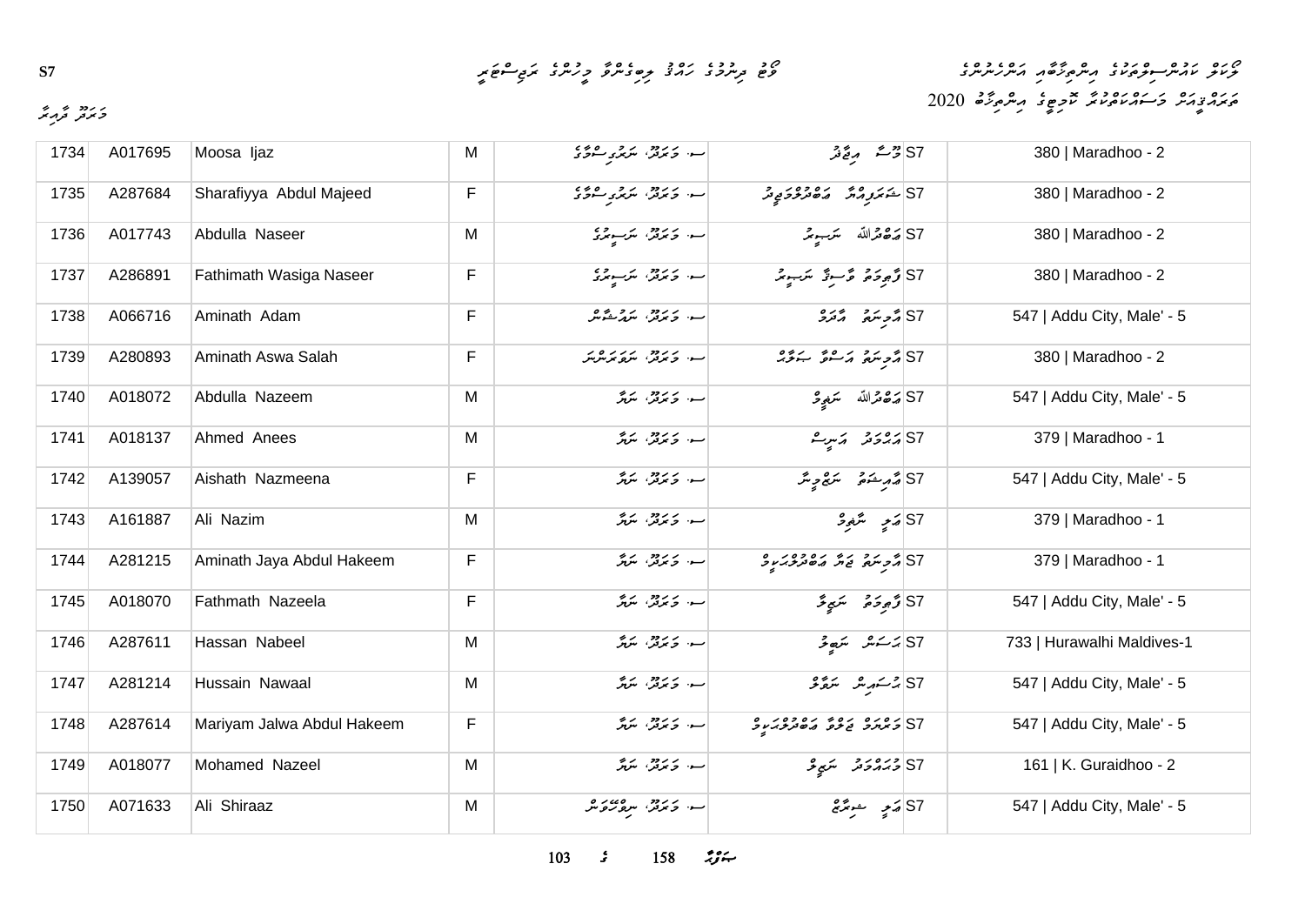*sCw7q7s5w7m< o<n9nOoAw7o< sCq;mAwBoEw7q<m; wBm;vB 2020*<br>*په پوهر وسوډيرونو لومو د موجو د مرمونه* 2020

381 | Maradhoo - 3

S7 مُر<sub>ح</sub> مَرْمَ مُسْوِيْرِيْج

| ر ردد به برگر<br>د برگر ترم <i>ب</i> ر |         |                         |                     |
|----------------------------------------|---------|-------------------------|---------------------|
| 1751                                   | A287512 | Aminath Shiraza         | سەسىرى ئىرە ئەرەپىر |
| 1752                                   |         | A018126 Fathmath Afeefa | ے کریں سرورت کر     |

| 1752 | A018126 | Fathmath Afeefa  | $\mathsf{F}$ | -- و ردود مده ۲۷۵۵                                           | S7 وَ <i>ُجِ حَقَّ ضَوِوَّ</i>  | 381   Maradhoo - 3                |
|------|---------|------------------|--------------|--------------------------------------------------------------|---------------------------------|-----------------------------------|
| 1753 | A018017 | Mohamed Shivaz   | M            | ر در دو.<br>سه و برتر، سروروس                                | $S7$ $S2.25$ $S7$               | 381   Maradhoo - 3                |
| 1754 | A018018 | Shareefa         | F            | ر در دو.<br>سه کامرلر، سرچ <i>سرچ</i> س                      | S7 ڪسمبرگر                      | 381   Maradhoo - 3                |
| 1755 | A019422 | Ali Muneer       | M            | سە ئەترىق سرىد                                               | S7 کی پی ٹی ٹی میٹر<br>ا        | 381   Maradhoo - 3                |
| 1756 | A280606 | Mariyam Eashaa   | F            | ساء و کارود سرما                                             | S7 كەمجەدى بەيئە                | 381   Maradhoo - 3                |
| 1757 | A122616 | Mohamed Sanih    | M            | سه د کرده سره                                                | S7 دېم ديمه شور شور ک           | 650   Raffles Maldives Meradhoo-1 |
| 1758 | A081194 | Mohamed Aslam    | M            | ے کے برود سرع ہروی                                           | $5.22225$ $5.2225$ ST           | 564   Hulhumale', Ehenihen - 12   |
| 1759 | A017300 | Abdullah Nazim   | M            | ر در دود.<br>سه و برتر، سرگرمری سهترس                        | S7 مَەقراللە مَ <i>تَّبەد</i> ْ | 379   Maradhoo - 1                |
| 1760 | A148885 | Ahmed Firaz      | M            | ر در دود.<br>سه د ترتر <sup>ه س</sup> رتربری سهتر <i>بری</i> | S7 كەبردىقر بويۇنج              | 379   Maradhoo - 1                |
| 1761 | A072642 | Aishath Shadiya  | F            | ر در دود.<br>سه و برتر، سربرتربری سهترس                      | S7 مُدمِ حَدَمٌ مُحْمَّدِيرٌ    | 379   Maradhoo - 1                |
| 1762 | A279151 | Ali Husam        | M            | ر در دود.<br>سه و برتر، سهرتربری سهترس                       | S7 <i>جَ جِي جُ</i> مُحَرَّ     | 379   Maradhoo - 1                |
| 1763 | A279144 | Aminath Hauzan   | F            | ر در دو.<br>سه د ترتو <sup>ه س</sup> رتربری سهتر در          | S7 مُجِسَعَةِ حَوْيَ مُد        | 379   Maradhoo - 1                |
| 1764 | A072644 | Aminath Mausooma | F            | ر در دود.<br>سه و برتر، سربرتربری سهترس                      | S7 مُجِسَمَة حَدَيْبَةَ حَ      | 379   Maradhoo - 1                |
| 1765 | A017376 | Fathimath Nahida | F            | ر در دو در ۶۶ در ۶۶ و ۶<br>در او بوتر، سربوتوبوی سوتوبوی     | S7 زَّەپەرَە ئەسترىتىگە         | 379   Maradhoo - 1                |
| 1766 | A104739 | Hassan Fazeel    | M            | ر در دود.<br>سه و بوتر، سرتربری سه ترس                       | S7  ټرستربس کوښی <sup>و</sup>   | 379   Maradhoo - 1                |
| 1767 | A279146 | Hawwa Himmath    | $\mathsf F$  | ر در دود.<br>سه د کارگر، سرگرمری سهترس                       | S7 بَهُ مِنْ مِهْرَمْ وَ        | 547   Addu City, Male' - 5        |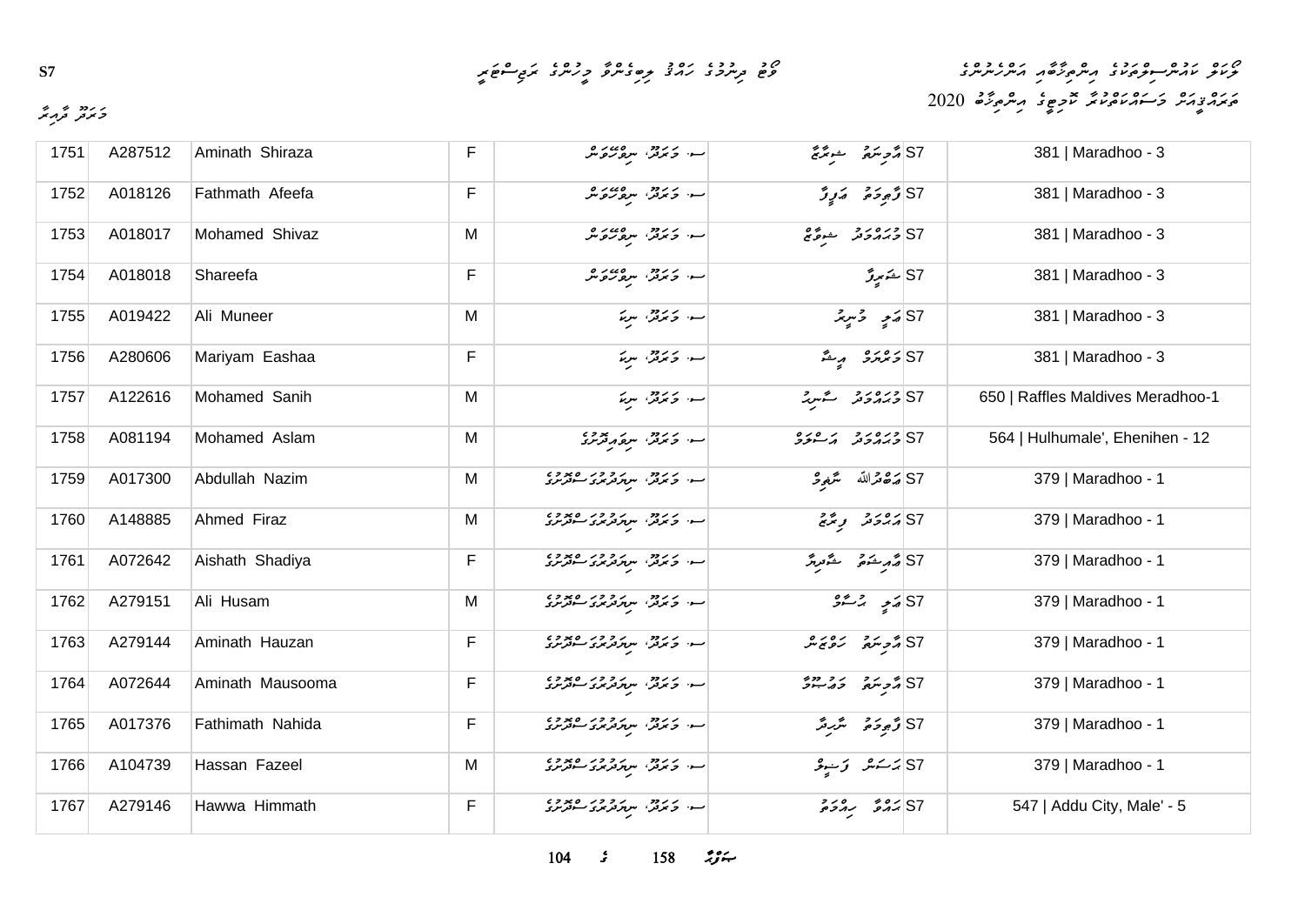*sCw7q7s5w7m< o<n9nOoAw7o< sCq;mAwBoEw7q<m; wBm;vB* م من المرة المرة المرة المرجع المراجع المراجع المراجع المراجع المراجع المراجع المراجع المراجع المراجع المراجع<br>مرين المراجع المراجع المرجع المراجع المراجع المراجع المراجع المراجع المراجع المراجع المراجع المراجع المراجع ال

| 1768 | A083047 | Hawwa Naila                | F           | ر در دود.<br>سه و برتر، سرگرمری سه ترس              | S7 ئەم ئىس ئىس ئىس                      | 564   Hulhumale', Ehenihen - 12 |
|------|---------|----------------------------|-------------|-----------------------------------------------------|-----------------------------------------|---------------------------------|
| 1769 | A017170 | Hussain Didi               | M           | ر در دود.<br>سه و برتر، سرگرمری سه ترس              | S7 پُر شر بر مربور پر                   | 379   Maradhoo - 1              |
| 1770 | A042676 | Ibrahim Hassan             | M           | ر بر دود.<br>سه به <del>برند</del> ه سرگرمری سه ترس | S7 مەھ <i>مگىي</i> ئىكەنگىر             | 379   Maradhoo - 1              |
| 1771 | A279154 | Khadheeja Himna            | $\mathsf F$ | ر در دود.<br>سه و برتر، سرگرمری سه ترس              | S7 كَتَمِيعٌ - بِارْ مَثَّرَ -          | 379   Maradhoo - 1              |
| 1772 | A017435 | Mariyam Salveena           | F           | ر در دود.<br>سه د کارگران سرگرمری سه ترس            | S7 ئ <i>ويرۇ شۇم<sub>ۇ</sub>بىر</i>     | 547   Addu City, Male' - 5      |
| 1773 | A279148 | Mariyam Sama Ibrahim       | $\mathsf F$ | ر در دود.<br>سه و برتر، سرتربری سهترس               | S7 دىمەدە سۇ مەھەرد                     | 379   Maradhoo - 1              |
| 1774 | A149834 | <b>Mohamed Didi</b>        | M           | ر در دود.<br>سه و برتر، سرگرمری سه ترس              | S7 <i>ڈیز و</i> د ترتی <sub>ر</sub> تیر | 379   Maradhoo - 1              |
| 1775 | A022543 | Moosa Didi                 | M           | ر در دو.<br>سه کامرتر، سرمرترمری سه ترس             | S7 تر گەرىر                             | 379   Maradhoo - 1              |
| 1776 | A280968 | Aishath Nauma              | F           | ے کردو سرگرمرون                                     | $52 - 22$ $\sim$ 57                     | 380   Maradhoo - 2              |
| 1777 | A063199 | Aishath Saeed              | F           | ے کریزہ سرگر مرد دی                                 | S7 مُ مِيسَمَعُ سَمَ <i>مِينَر</i> ُ    | 547   Addu City, Male' - 5      |
| 1778 | A017581 | Aminath                    | F           | ے کریزہ سرگر مرد دی                                 | S7 گھ جو پئرچ                           | 380   Maradhoo - 2              |
| 1779 | A017642 | Ibrahim Maqsoodh           | M           | ے کردو سرگرمرون                                     | S7 مەھمگىر بىر كۆسىدى <sub>س</sub>      | 380   Maradhoo - 2              |
| 1780 | A017644 | Mariyam Dhiye              | $\mathsf F$ | ے کردو سرگرمرون                                     | S7 كەممەر <i>2 م</i> ېرىگە              | 380   Maradhoo - 2              |
| 1781 | A069728 | Mohamed Ahzam              | M           | ے کروڈ سرگرفرفروٹ                                   | $5522$ $2225$ $87$                      | 155   K. Hinmafushi - 2         |
| 1782 | A067803 | Yasir Abdulla Hassan       | M           | ے کروڑ سرگرمرور                                     | S7 مُرْسِعَةً بِرَصْرَاللّهِ بَرَسَمْكُ | 380   Maradhoo - 2              |
| 1783 | A286905 | Aishath Hudha Hussain Didi | F           | ے دیکھی مرتبہ                                       | S7 مەم شەھ رىق بر سەم شەرىر             | 547   Addu City, Male' - 5      |
| 1784 | A256880 | Hussain Didi               | M           | سە كەنزلۇر، ئۆزىر                                   | S7 تر کمبر نگروپر                       | 379   Maradhoo - 1              |

*105 sC 158 nNw?mS*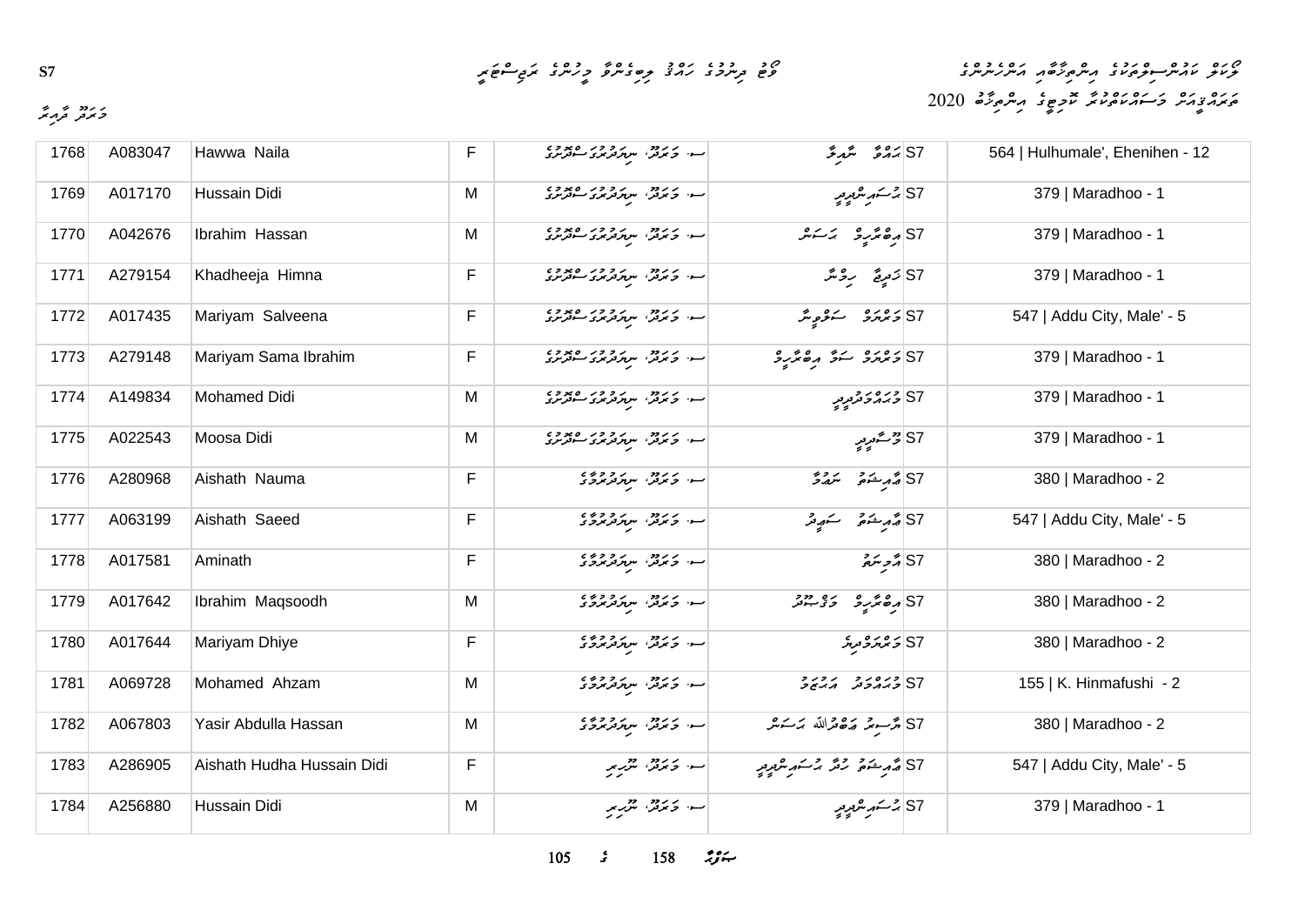*sCw7q7s5w7m< o<n9nOoAw7o< sCq;mAwBoEw7q<m; wBm;vB* م من المرة المرة المرة المرجع المراجع المراجع المراجع المراجع المراجع المراجع المراجع المراجع المراجع المراجع<br>مرين المراجع المراجع المرجع المراجع المراجع المراجع المراجع المراجع المراجع المراجع المراجع المراجع المراجع ال

| A286424<br>Mariyam Hudhna Hussain Didi<br>F<br>  سە ئەتكەنى ئىزرىبە<br>S7  3 <i>محمد حرقر محركت مع مع بع</i> ر معرب محمد الرحمن من المحمد معرض محمد الرحمن من المحمد المحمد المحمد<br>1785<br>ג גורה חזיבים<br>S7 ۇ <sub>جو</sub> خ <sub>ە</sub> دەممەت سەمەتر<br>F<br>1786<br>A148632<br><b>Fathimath Moona Saeed</b><br>S7 خَھِرَّ مُگْرُدُ 2<br>ر در دو دوره ده د<br>Latheefa Ibrahim<br>F<br>1787<br>A052832<br>S7 <i>كەن يىنى</i> كەن كەر يىلى كەن ئىن ئىن ئىن ئىن ئىن كىلەت كەن ئىن ئىن كىلەت كەن ئىن كىلەت كىلەت كىلەت كىلەت كىل<br>A018060<br>Mausoom Rasheed<br>1788<br>M<br>ر ر دو.<br>سه و برتر، شرو برو<br>S7 <i>ה</i> כפית <sub>مو</sub> ومبر<br>1789<br>A054674<br>Ahmed Rifath<br>М<br>ر ر دو.<br>سه و برتر، سرو برو<br>S7 مُتَّحِسَّعَةُ بِمِسَّر<br>Aminath Zeena<br>F<br>1790<br>A046835<br>ر در دور دور ده د<br>S7 كومرو گرمركر<br>F<br>A287070<br>Mariyam Mariyath<br>1791<br>S7 مەم ئىقتى ئىمدى<br>ے ویرس شریکس و<br>1792<br>A306335<br>Aishath Raufa<br>F<br>S7 مُجِسَعَةً تَجْرِبَّنَّهُ<br>$\mathsf F$<br>ے ویرس شریکس و<br>A017978<br>Aminath Zahira<br>1793<br>  سەر جىرى ئىش ئىرىم ئى<br>S7 مەھگرى <sub>د</sub> ۇ س <sub>ە</sub> مەم مېرىش<br>A024473<br>1794<br>Ibrahim Najmuddeen<br>M<br>S7 شىمبۇ م <i>ەھترى</i> ۋ<br>ے ویرس شرعر موجود<br>Shareefa Ibrahim<br>1795<br>A017771<br>F<br>   ساء الأكريزي المريح مريد بركابي في<br>S7 م <i>ەھترى</i> ئىسى ئى<br>A071600<br>Ibrahim Nazmi<br>1796<br>M<br>  - ئەندىق ئىرتگە بىر ئەھمى ئى<br>S7 يَ تَرَسْرُ مِرْهُ بَرِّرِ \$ سَيْءِ جِ<br>1797<br>Zayaan Ibrahim Nazmi<br>A343498<br>M<br>ے دیکھی شہر ہو<br>S7 كەھەر 2009 دە<br>A017676<br>1798<br>Abdul Gayyoom<br>M<br>ے زرود وو دی<br>A017203<br>Aishath Didi<br>F<br>1799<br>S7 ۾ مرڪو <i>مو</i> مير مير<br>S7 مُوسَع مِسَّر<br>$\mathsf F$<br>ر درود. دو ده<br>1800<br>A287028<br>Aminath Leena<br>S7 أُمُّ حِسِبُهُ مِسْتَمَرَّدُّ<br>ے زیروہ دو دی<br>F<br>1801<br>A287027<br>Aminath Siyama |  |  |  |                                 |
|-------------------------------------------------------------------------------------------------------------------------------------------------------------------------------------------------------------------------------------------------------------------------------------------------------------------------------------------------------------------------------------------------------------------------------------------------------------------------------------------------------------------------------------------------------------------------------------------------------------------------------------------------------------------------------------------------------------------------------------------------------------------------------------------------------------------------------------------------------------------------------------------------------------------------------------------------------------------------------------------------------------------------------------------------------------------------------------------------------------------------------------------------------------------------------------------------------------------------------------------------------------------------------------------------------------------------------------------------------------------------------------------------------------------------------------------------------------------------------------------------------------------------------------------------------------------------------------------------------------------------------------------------------------------------------------------------------------------------------------------------------------------------------------------------------------------------------------------------------------------------------------------------------------------------------|--|--|--|---------------------------------|
|                                                                                                                                                                                                                                                                                                                                                                                                                                                                                                                                                                                                                                                                                                                                                                                                                                                                                                                                                                                                                                                                                                                                                                                                                                                                                                                                                                                                                                                                                                                                                                                                                                                                                                                                                                                                                                                                                                                               |  |  |  | 379   Maradhoo - 1              |
|                                                                                                                                                                                                                                                                                                                                                                                                                                                                                                                                                                                                                                                                                                                                                                                                                                                                                                                                                                                                                                                                                                                                                                                                                                                                                                                                                                                                                                                                                                                                                                                                                                                                                                                                                                                                                                                                                                                               |  |  |  | 564   Hulhumale', Ehenihen - 12 |
|                                                                                                                                                                                                                                                                                                                                                                                                                                                                                                                                                                                                                                                                                                                                                                                                                                                                                                                                                                                                                                                                                                                                                                                                                                                                                                                                                                                                                                                                                                                                                                                                                                                                                                                                                                                                                                                                                                                               |  |  |  | 564   Hulhumale', Ehenihen - 12 |
|                                                                                                                                                                                                                                                                                                                                                                                                                                                                                                                                                                                                                                                                                                                                                                                                                                                                                                                                                                                                                                                                                                                                                                                                                                                                                                                                                                                                                                                                                                                                                                                                                                                                                                                                                                                                                                                                                                                               |  |  |  | 453   Maafushi Jail - 2         |
|                                                                                                                                                                                                                                                                                                                                                                                                                                                                                                                                                                                                                                                                                                                                                                                                                                                                                                                                                                                                                                                                                                                                                                                                                                                                                                                                                                                                                                                                                                                                                                                                                                                                                                                                                                                                                                                                                                                               |  |  |  | 237   AA. Rasdhoo - 2           |
|                                                                                                                                                                                                                                                                                                                                                                                                                                                                                                                                                                                                                                                                                                                                                                                                                                                                                                                                                                                                                                                                                                                                                                                                                                                                                                                                                                                                                                                                                                                                                                                                                                                                                                                                                                                                                                                                                                                               |  |  |  | 381   Maradhoo - 3              |
|                                                                                                                                                                                                                                                                                                                                                                                                                                                                                                                                                                                                                                                                                                                                                                                                                                                                                                                                                                                                                                                                                                                                                                                                                                                                                                                                                                                                                                                                                                                                                                                                                                                                                                                                                                                                                                                                                                                               |  |  |  | 381   Maradhoo - 3              |
|                                                                                                                                                                                                                                                                                                                                                                                                                                                                                                                                                                                                                                                                                                                                                                                                                                                                                                                                                                                                                                                                                                                                                                                                                                                                                                                                                                                                                                                                                                                                                                                                                                                                                                                                                                                                                                                                                                                               |  |  |  | 547   Addu City, Male' - 5      |
|                                                                                                                                                                                                                                                                                                                                                                                                                                                                                                                                                                                                                                                                                                                                                                                                                                                                                                                                                                                                                                                                                                                                                                                                                                                                                                                                                                                                                                                                                                                                                                                                                                                                                                                                                                                                                                                                                                                               |  |  |  | 379   Maradhoo - 1              |
|                                                                                                                                                                                                                                                                                                                                                                                                                                                                                                                                                                                                                                                                                                                                                                                                                                                                                                                                                                                                                                                                                                                                                                                                                                                                                                                                                                                                                                                                                                                                                                                                                                                                                                                                                                                                                                                                                                                               |  |  |  | 379   Maradhoo - 1              |
|                                                                                                                                                                                                                                                                                                                                                                                                                                                                                                                                                                                                                                                                                                                                                                                                                                                                                                                                                                                                                                                                                                                                                                                                                                                                                                                                                                                                                                                                                                                                                                                                                                                                                                                                                                                                                                                                                                                               |  |  |  | 379   Maradhoo - 1              |
|                                                                                                                                                                                                                                                                                                                                                                                                                                                                                                                                                                                                                                                                                                                                                                                                                                                                                                                                                                                                                                                                                                                                                                                                                                                                                                                                                                                                                                                                                                                                                                                                                                                                                                                                                                                                                                                                                                                               |  |  |  | 381   Maradhoo - 3              |
|                                                                                                                                                                                                                                                                                                                                                                                                                                                                                                                                                                                                                                                                                                                                                                                                                                                                                                                                                                                                                                                                                                                                                                                                                                                                                                                                                                                                                                                                                                                                                                                                                                                                                                                                                                                                                                                                                                                               |  |  |  | 547   Addu City, Male' - 5      |
|                                                                                                                                                                                                                                                                                                                                                                                                                                                                                                                                                                                                                                                                                                                                                                                                                                                                                                                                                                                                                                                                                                                                                                                                                                                                                                                                                                                                                                                                                                                                                                                                                                                                                                                                                                                                                                                                                                                               |  |  |  | 380   Maradhoo - 2              |
|                                                                                                                                                                                                                                                                                                                                                                                                                                                                                                                                                                                                                                                                                                                                                                                                                                                                                                                                                                                                                                                                                                                                                                                                                                                                                                                                                                                                                                                                                                                                                                                                                                                                                                                                                                                                                                                                                                                               |  |  |  | 379   Maradhoo - 1              |
|                                                                                                                                                                                                                                                                                                                                                                                                                                                                                                                                                                                                                                                                                                                                                                                                                                                                                                                                                                                                                                                                                                                                                                                                                                                                                                                                                                                                                                                                                                                                                                                                                                                                                                                                                                                                                                                                                                                               |  |  |  | 564   Hulhumale', Ehenihen - 12 |
|                                                                                                                                                                                                                                                                                                                                                                                                                                                                                                                                                                                                                                                                                                                                                                                                                                                                                                                                                                                                                                                                                                                                                                                                                                                                                                                                                                                                                                                                                                                                                                                                                                                                                                                                                                                                                                                                                                                               |  |  |  | 379   Maradhoo - 1              |

*106 sC 158 nNw?mS*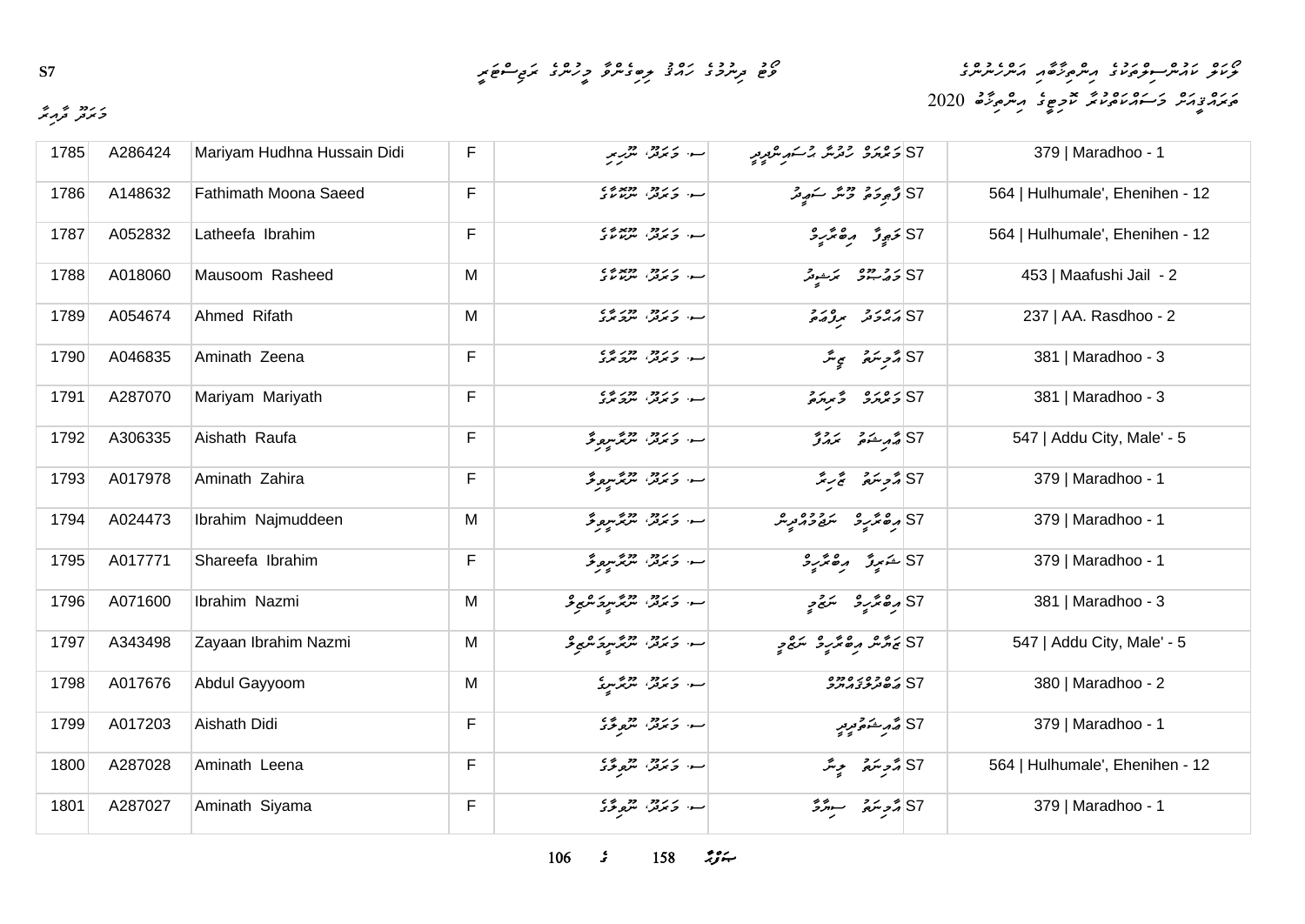*sCw7q7s5w7m< o<n9nOoAw7o< sCq;mAwBoEw7q<m; wBm;vB* م من المرة المرة المرة المرجع المراجع المراجع المراجع المراجع المراجع المراجع المراجع المراجع المراجع المراجع<br>مرين المراجع المراجع المرجع المراجع المراجع المراجع المراجع المراجع المراجع المراجع المراجع المراجع المراجع ال

|  | シーショコンシ        |
|--|----------------|
|  | و برتر تربر بر |
|  |                |

| 1802 | A017474 | Farudhiyya         | $\mathsf{F}$ | ے دیکھر، میروگری      | S7 ئوتىرىدىگە                                     | 379   Maradhoo - 1                 |
|------|---------|--------------------|--------------|-----------------------|---------------------------------------------------|------------------------------------|
| 1803 | A017467 | Hassan Faisal      | M            | ے زروہ دورہ           | S7 ئەسەش ق <i>ەمبى</i> كى                         | 379   Maradhoo - 1                 |
| 1804 | A161885 | Salma Abdulla      | F            | ب ريزده المعرومي      | S7 كومى كەھەتراللە                                | 379   Maradhoo - 1                 |
| 1805 | A017507 | Shareefa           | $\mathsf F$  | ب ريزوم چونده         | S7 ڪريڙ                                           | 379   Maradhoo - 1                 |
| 1806 | A287471 | Abdulla Nasr Ahmed | M            | ے کا بروہ می کے مرد ع | S7 رَصْوَرْاللَّهُ سَرَجْعَةِ رَمِّدْوَمَّر       | 248   ADh. Mahibadhoo - 2          |
| 1807 | A017790 | Ahmed Moosa        | M            | ے کروہ محمد کو        | S7 كەبرى تەرىپىسى ئەسىگە                          | 381   Maradhoo - 3                 |
| 1808 | A017880 | Aishath Shithaana  | $\mathsf{F}$ | ے کروہ محمد کو        | S7 <i>مُ<sub>م</sub>ْ شَهُمْ</i> شِع <i>ْ مُّ</i> | 381   Maradhoo - 3                 |
| 1809 | A156113 | Hassan             | M            | سە كەيرىن كەشكەھرى    | S7 ئەستەنلە                                       | 381   Maradhoo - 3                 |
| 1810 | A287472 | Hassan Shius       | M            | ب درود محمد موقع      | S7 بَرَسَة مَشْرٍ مُشْرِقْتِي                     | 672   Angaga Island Resort & Spa-1 |
| 1811 | A287468 | Ibrahim Haleem     | M            | ب درود محمد مورو      | S7 مەھەم يەھ مەمرى                                | 244   ADh. Hangnaameedhoo - 1      |
| 1812 | A287473 | Maas Habyb         | M            | ے کروڑ میکروری        | $\frac{2}{3}$ $\frac{2}{3}$ S7                    | 564   Hulhumale', Ehenihen - 12    |
| 1813 | A281074 | Malha Ahmed        | F            | سه کريزده محمد شرعرو  | S7ارَ وَيَرْ مَدَوْمَر                            | 381   Maradhoo - 3                 |
| 1814 | A287469 | Shazna Ahmed       | $\mathsf F$  | سه کريزده مي شوندوني  | S7 شەھ شەر ئەردىر                                 | 391   Hulhudhoo - 3                |
| 1815 | A018044 | Abdullah Zahir     | M            | ے دیں پر مرد دی       | S7 مَەھىراللە ئ <sub>ى</sub> بەش                  | 379   Maradhoo - 1                 |
| 1816 | A287393 | Ahmed Hamid        | M            | ے دیں بدورہ           | S7 <i>جُهُدُو بُوَ بِ</i>                         | 379   Maradhoo - 1                 |
| 1817 | A287400 | Ahmed Niufal       | M            | ے اردو بروازہ         | S7 ג׳כ پر مس <i>ور شور</i>                        | 379   Maradhoo - 1                 |
| 1818 | A017801 | Ahmed Rasheed      | M            | ے دیں پروری           | S7 كەبرى كىم ئىسى ئىسىمبىتى كىل                   | 379   Maradhoo - 1                 |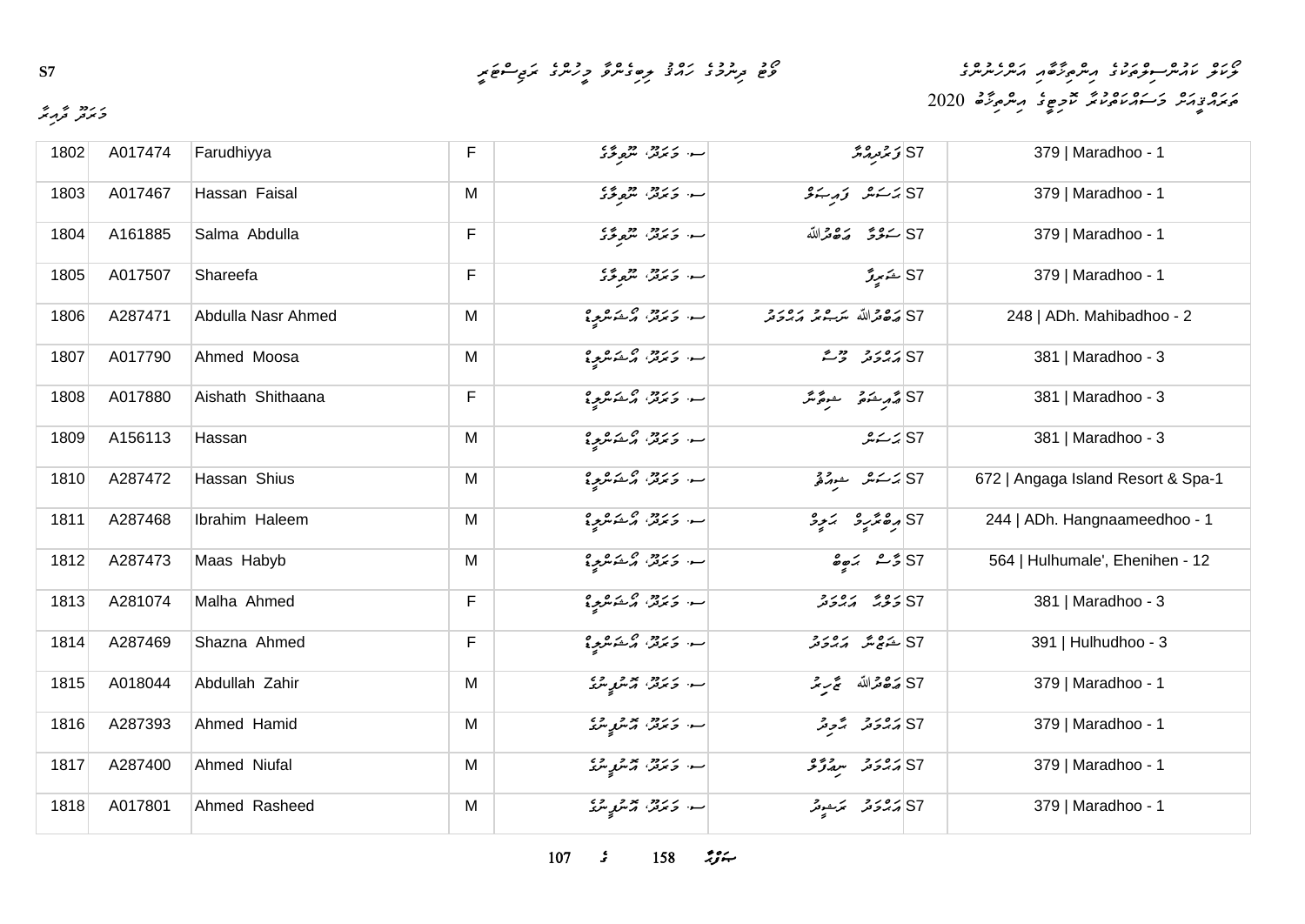*sCw7q7s5w7m< o<n9nOoAw7o< sCq;mAwBoEw7q<m; wBm;vB* م من المرة المرة المرة المرجع المراجع المراجع المراجع المراجع المراجع المراجع المراجع المراجع المراجع المراجع<br>مرين المراجع المراجع المرجع المراجع المراجع المراجع المراجع المراجع المراجع المراجع المراجع المراجع المراجع ال

| 1819 | A017941 | Aminath Didi               | F | سه دیرود بر مرد مرد    | S7 مُ <i>جِ سَهُ و</i> رِمِرِ                                                                              | 379   Maradhoo - 1         |
|------|---------|----------------------------|---|------------------------|------------------------------------------------------------------------------------------------------------|----------------------------|
| 1820 | A330960 | Aminath Inaa Ahmed Rasheed | F |                        | S7 <i>مُّجِسَعُ مِسُّ مُکْ</i> حَدٌ مَنْ مِسْعِدٌ مِسْجَدٍ مَعْ مِسْتَدِينَ مِسْتَدَبِّنَ مِسْتَدَبِّنَ مِ | 379   Maradhoo - 1         |
| 1821 | A281063 | Fathimath Nahy             | F | سه درود بدوروه         | S7 <i>وُّجِوحَ هُ</i> سُرَبِهِ                                                                             | 379   Maradhoo - 1         |
| 1822 | A017942 | Fathimath Sofoora          | F | سه درود بورو وی        | S7 ۇ <sub>ج</sub> وڭ سىزىمە                                                                                | 379   Maradhoo - 1         |
| 1823 | A021765 | Hawwa Afeefa               | F | سه د برده پر پر دی     | S7 <i>يَدُهُ قَوِرٌ</i>                                                                                    | 379   Maradhoo - 1         |
| 1824 | A281064 | Hussain Usaid Mohamed Didi | M |                        |                                                                                                            | 379   Maradhoo - 1         |
| 1825 | A287397 | Mohamed Nifaz              | M | سه د بردو پر چرو دی    | S7 <i>دېم دې موگ</i> ور                                                                                    | 379   Maradhoo - 1         |
| 1826 | A018129 | <b>Mohamed Didi</b>        | M | سه درود بدوروه         | S7 <i>وُټرو و</i> تربربر                                                                                   | 379   Maradhoo - 1         |
| 1827 | A287399 | Safwan Ahmed Riza          | M | سه از دور مورد و د و د | S7 بەزۇش مەدەر دىكرىنگە                                                                                    | 379   Maradhoo - 1         |
| 1828 | A287395 | Sama Ahmed Riza            | F | سه درود بورو وی        | S7 سَرَوْ بَرْرُوتْر بِرِتْدُ                                                                              | 547   Addu City, Male' - 5 |
| 1829 | A100440 | Bushra Hassan              | F | ب - ئەترىق، مەيزى      | S7 صْھْمَدْ بَرْسَ <i>مْدْ</i>                                                                             | 379   Maradhoo - 1         |
| 1830 | A268066 | Abdulla Hameed             | M | ـــ درود می وی         | S7 كەھەراللە ئەمرىقر                                                                                       | 380   Maradhoo - 2         |
| 1831 | A073491 | Hindh Habeeb               | F |                        | S7 بەشقە ئەھ <i>ە</i>                                                                                      | 547   Addu City, Male' - 5 |
| 1832 | A068190 | Mohamed Ameez              | M |                        | S7 <i>جەمگە جۇ مۇچ</i>                                                                                     | 547   Addu City, Male' - 5 |
| 1833 | A018094 | Ahmed Faris                | M | ے دیکھی ویرے           | S7 كەندى قىلى قىلىپ قىلىپ قىلىپ ئىل                                                                        | 379   Maradhoo - 1         |
| 1834 | A287019 | Fathmath Kausar            | F |                        | S7 <i>وُّهِ دَهُ مَهُ مُ</i> هُ مَ                                                                         | 379   Maradhoo - 1         |
| 1835 | A287603 | Abdulla Hassan             | M | سە كەنتىرى ئۇيرۇ       | S7 كَمْ قْدْاللّه بْرَسْدْشْ                                                                               | 380   Maradhoo - 2         |

*108 sC 158 nNw?mS*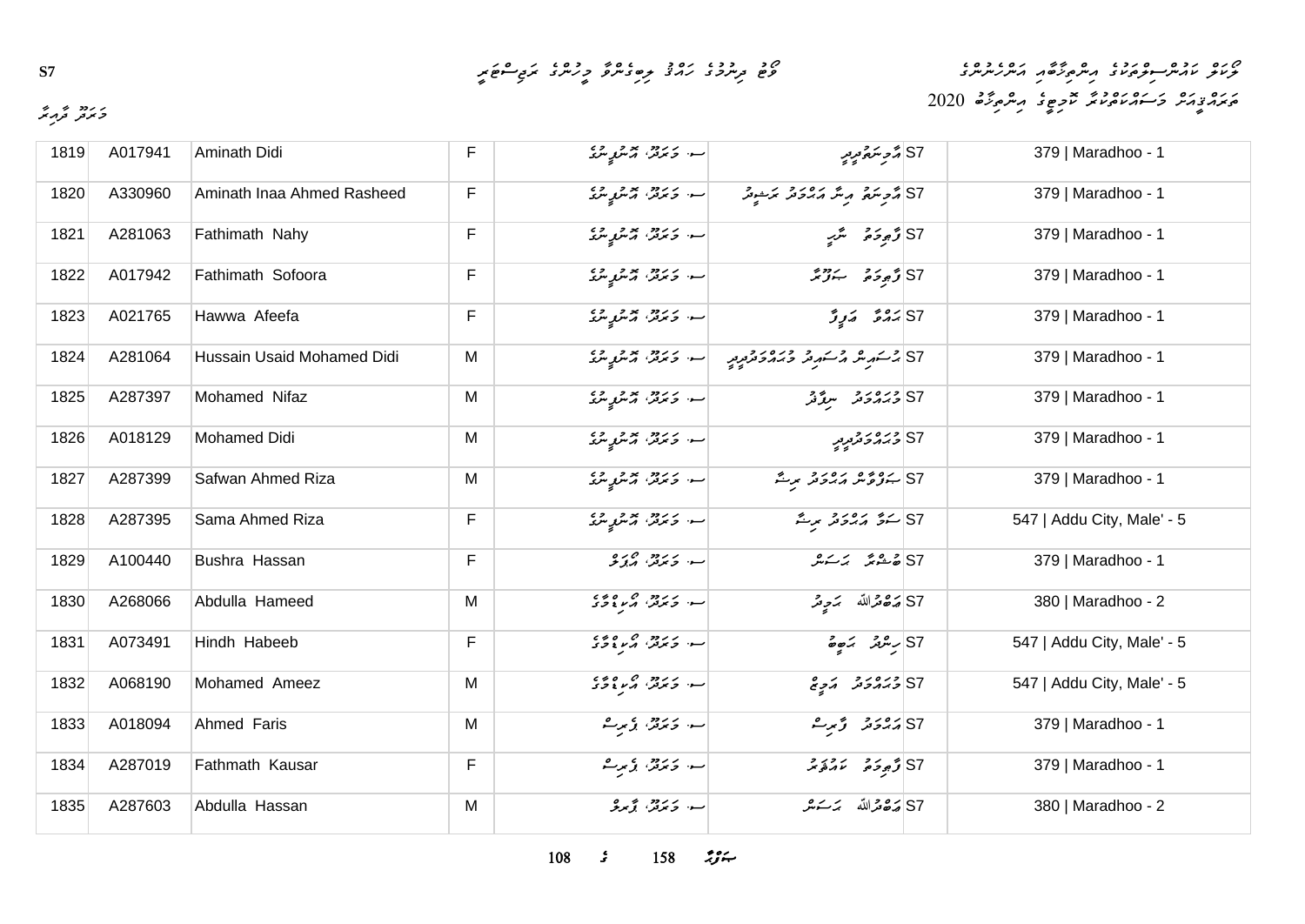*sCw7q7s5w7m< o<n9nOoAw7o< sCq;mAwBoEw7q<m; wBm;vB* م من المسجد المسجد المسجد المسجد المسجد العام 2020<br>مجم*د المسجد المسجد المستجد المسجد المسجد المسجد المسجد المسجد المسجد المسجد المسجد المسجد المسجد المسجد المسجد* 

| 1836 | A161862 | Agsa Abdulla     | $\mathsf F$  | سە ئەندىق ئۇيرۇ           |                                  | 460   Srilanka / Colombo - 1    |
|------|---------|------------------|--------------|---------------------------|----------------------------------|---------------------------------|
| 1837 | A280964 | Ahmed Yooshau    | M            | -- ئە ئۆتۈر ئۇيرىۋ        | S7 كەبروتر ترىشكە                | 380   Maradhoo - 2              |
| 1838 | A287007 | Ahza Abdulla     | $\mathsf{F}$ | سە ئەترىش تۇيرى           | S7 مَرْحَمٌ مَرْهُ مِّرَاللّه    | 380   Maradhoo - 2              |
| 1839 | A017713 | Mariyam Afza     | $\mathsf F$  | سە ئەندىق ئۇيرۇ           | S7 <i>جې پرو په</i>              | 380   Maradhoo - 2              |
| 1840 | A287004 | Mohamed Hasir    | M            | سە ئەترىش تۇيرى           | S7 <i>وېنه دې پ</i> ر بر         | 443   Niyama Maldives - 1       |
| 1841 | A100422 | Yasmin Abdulla   | $\mathsf F$  | ___ وَيَرَسُ أَرْمَرُوْ   | S7 مُرْكْوِيْرْ كَمْكَمْ لِللَّه | 380   Maradhoo - 2              |
| 1842 | A088605 | Althaf Mohamed   | M            | سەر ئەرەدە بى ئەرەبىي ئەر | S7 كەندەر دىرەرد                 | 547   Addu City, Male' - 5      |
| 1843 | A043779 | Maah Naaz        | $\mathsf{F}$ | ب روده وه وه              | S7 رَبَّيْ شَيْئ                 | 564   Hulhumale', Ehenihen - 12 |
| 1844 | A012950 | Maah Jabeen      | $\mathsf{F}$ | سه کرېږدو وگړي څو ک       | S7 ۇر <sub>ىم ھو</sub> بۇ        | 547   Addu City, Male' - 5      |
| 1845 | A081505 | Moosa Athfal     | M            | ے دروہ وعرفری             | S7 ژئے پروژو                     | 547   Addu City, Male' - 5      |
| 1846 | A149191 | Zareena          | $\mathsf F$  | ب روده وهوده              | S7 ئج مېرىتىر                    | 547   Addu City, Male' - 5      |
| 1847 | A017869 | Ahmed Simad      | M            |                           | S7 كەبرى قىر سو <i>ئى</i> ر      | 699   Bolifushi Island Resort-1 |
| 1848 | A281288 | Aishath Laha     | $\mathsf F$  | ے دیکھی تورشی             | S7 مەم ئىقىمى كەڭ                | 380   Maradhoo - 2              |
| 1849 | A287889 | Aminath Leena    | F            | ے دیکھی تمہ مگر کے        | S7 مُرْحِسَمُ مِيسً              | 380   Maradhoo - 2              |
| 1850 | A017807 | Fathimath Azlifa | $\mathsf{F}$ | ے دیکھی تورش              | S7 زَّەپرىق مەنى <i>رىدۇ</i>     | 380   Maradhoo - 2              |
| 1851 | A281292 | Mariyam Layagath | $\mathsf F$  | سە ئەندىق ئەمەمىرى        | S7 كەبەرە كەبۇرە                 | 380   Maradhoo - 2              |
| 1852 | A287884 | Mohamed Abdulla  | M            | ے دیور ورش                | S7 32025 مَرْ 20 مِرْ اللّه      | 380   Maradhoo - 2              |

*109 s 158 <i>n*<sub>2</sub> *n*<sub>2</sub> *n*<sub>2</sub> *n*<sub>2</sub> *n*<sub>2</sub> *n*<sub>2</sub> *n*<sub>2</sub> *n*<sub>2</sub> *n*<sub>2</sub> *n*<sub>2</sub> *n*<sub>2</sub> *n*<sub>2</sub> *n*<sub>2</sub> *n*<sub>2</sub> *n*<sub>2</sub> *n*<sub>2</sub> *n*<sub>2</sub> *n*<sub>2</sub> *n*<sub>2</sub> *n*<sub>2</sub> *n*<sub>2</sub> *n*<sub>2</sub> *n*<sub>2</sub> *n*<sub>2</sub> *n*<sub>2</sub> *n*<sub>2</sub> *n*<sub>2</sub> *n*<sub>2</sub> *n*<sub>2</sub> *n*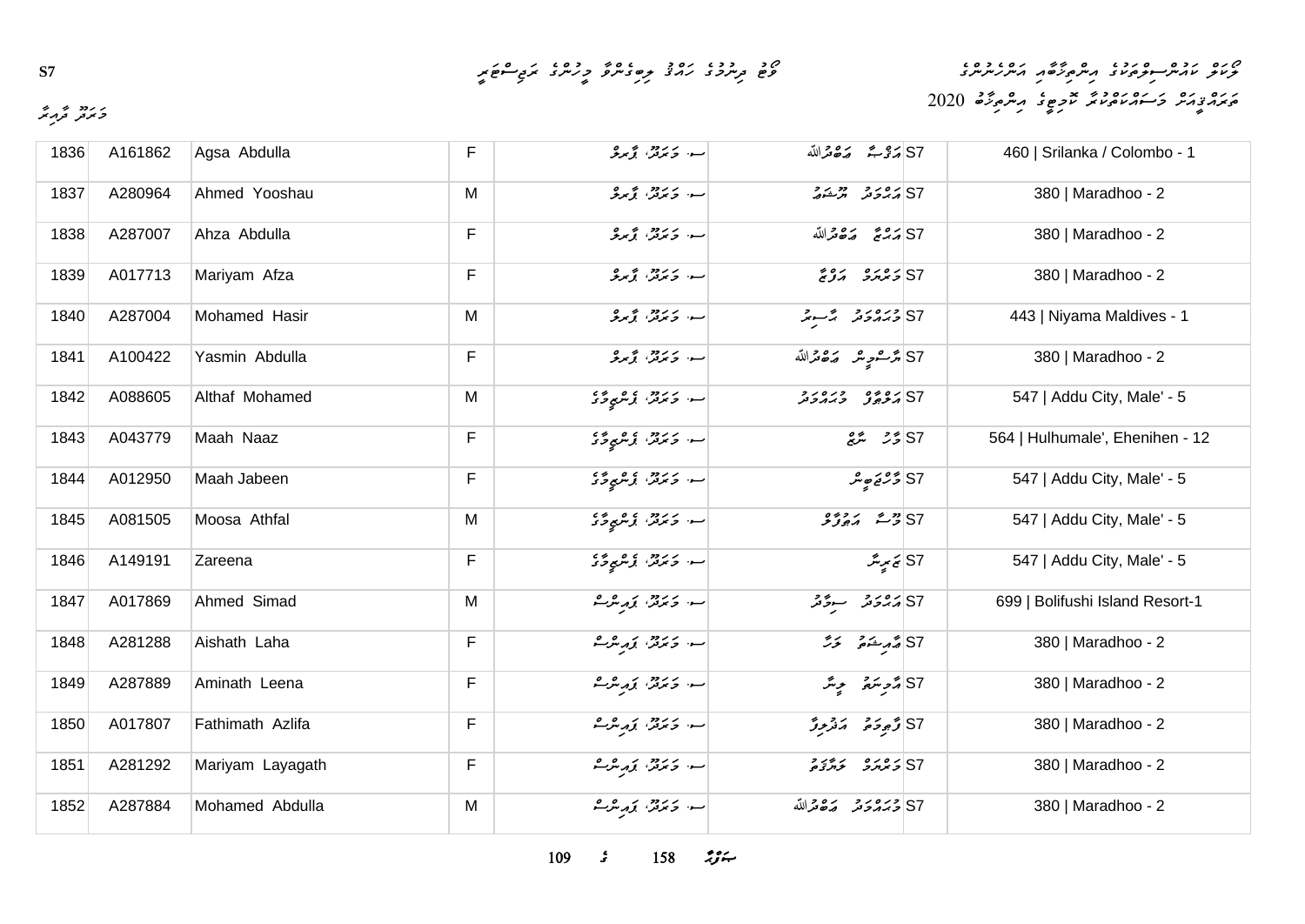*sCw7q7s5w7m< o<n9nOoAw7o< sCq;mAwBoEw7q<m; wBm;vB* م من المرة المرة المرة المرجع المرجع في المركبة 2020<br>مجم*د المريض المربوط المربع المرجع في المراجع المركبة* 

| 1853 | A287891 | Moosa Lisan               | M | سە ئەيرىتى، ئەمەنگرىشە                      | S7 تۇنئە م <sub>و</sub> شەر           | 380   Maradhoo - 2         |
|------|---------|---------------------------|---|---------------------------------------------|---------------------------------------|----------------------------|
| 1854 | A017566 | Aqna Haneef               | F | ب كەندە بەردە <i>كەن</i>                    | S7 كەنۋىتر ئەس <i>ب</i> ۇ             | 379   Maradhoo - 1         |
| 1855 | A062648 | Guley Abbas               | M | ب كەرەم بولىرىما ئەتكەس                     | $2582 + 555$                          | 379   Maradhoo - 1         |
| 1856 | A017842 | Gulfam Luthufee           | F | سە ئەترىق بەس ۋەير                          | S7 توگ <sup>و</sup> ووړ               | 547   Addu City, Male' - 5 |
| 1857 | A017993 | Gulshadha Mohamed Luthufy | F | ے کابردہ پر مردوبہ                          | S7 ژوئیم دره در دور                   | 379   Maradhoo - 1         |
| 1858 | A280771 | Mohamed Nasooh            | M | ب كەندە بەردە <i>كەن</i>                    | S7 دره د د مردد د                     | 379   Maradhoo - 1         |
| 1859 | A017359 | Habeeba Mohamed           | F | ے دیکھ بورورو ہے                            | S7 كەھ قەممى دىر                      | 379   Maradhoo - 1         |
| 1860 | A307644 | Hassan Mausoof Musthafa   | M | ر در دو دوه دو د<br>  سه د برتر، بولو د برد | S7 ټر کې په دوه و ورونو               | 381   Maradhoo - 3         |
| 1861 | A036345 | Ibrahim                   | M | ر بر دو دوه د د .<br>پ د بر تر . ژوند ژ د   | S7 مەھىمەر بۇ                         | 381   Maradhoo - 3         |
| 1862 | A281160 | Aishath Aan               | F | ر در دو دوره و.<br>سه کامرن بوشرکانو گ      | S7 <i>مەم شىم مەم</i> ر               | 379   Maradhoo - 1         |
| 1863 | A318467 | Hawwa Zainaath            | F | ر در دو دوره و د                            | $5.25$ $2.25$ $2.57$                  | 379   Maradhoo - 1         |
| 1864 | A281159 | Hussain Raaif Niyaaz      | M | ب كەردە دەرە بۇ                             | S7 يُرْسَمَ بِهِ مُحْمَدِ فِي سِيرَجَ | 379   Maradhoo - 1         |
| 1865 | A350518 | Abdhulla Lawsan           | M | سە كەبردە بۇسىۋە                            | S7 كَەشقىراللە ئۇھەسكىلگە             | 381   Maradhoo - 3         |
| 1866 | A287681 | Ahmed Azmeel              | M | سە كەبردە بۇسەھ                             | S7 <i>הככת ה3 و 3</i>                 | 381   Maradhoo - 3         |
| 1867 | A017150 | Aishath Shakeela          | F | سه کرېږده. پر ده پو                         | S7 مَ <sub>م</sub> مِشَمَّ مِشَرِعٌ   | 381   Maradhoo - 3         |
| 1868 | A287678 | Ali Zuhair                | M | سە ئەيرى ئەرەپچ                             | S7 <i>ھَ۔ جِي مُدبر</i>               | 381   Maradhoo - 3         |
| 1869 | A281249 | Aminath Safa              | F | سە ئەيرىق، ئۇستۇم                           | S7 مُحِسَمَة جَزَّ                    | 381   Maradhoo - 3         |

 $110$  *s*  $158$  *i*<sub>s</sub>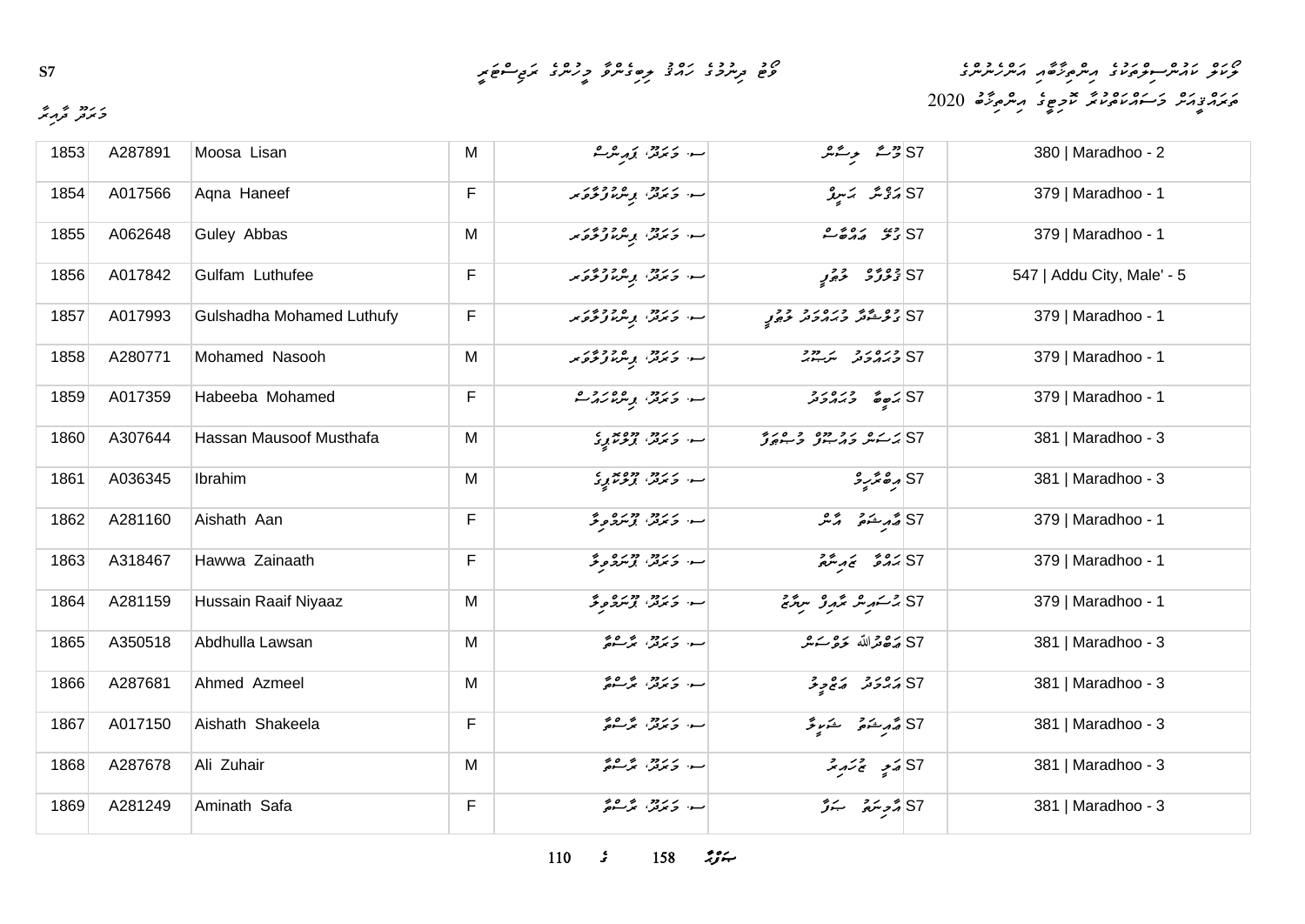*sCw7q7s5w7m< o<n9nOoAw7o< sCq;mAwBoEw7q<m; wBm;vB* م من المرة المرة المرة المرجع المرجع في المركبة 2020<br>مجم*د المريض المربوط المربع المرجع في المراجع المركبة* 

| $\theta = \theta$ , and if |
|----------------------------|
| و برتر تربر بر             |
|                            |

| 1870 | A017090 | Aminath Sheela       | F | سە ئەيرىش ئۆرەم                          | S7 مُرْحِسَمَ شِوَتَر                                                             | 381   Maradhoo - 3            |
|------|---------|----------------------|---|------------------------------------------|-----------------------------------------------------------------------------------|-------------------------------|
| 1871 | A017342 | Fathimath            | F | ر به رود شوره و                          | S7 ۇج <sub>و</sub> خۇ                                                             | 381   Maradhoo - 3            |
| 1872 | A281239 | Hassan Lawh          | M | ر درود پژوه                              | S7 پرسەش ئۇۋر                                                                     | 381   Maradhoo - 3            |
| 1873 | A287671 | Hussain Mohamed      | M | سە ئەيرىق، ئۇستۇم                        | S7 يُرْسَمَ مِنْ مَرْمَدْ مِرْ                                                    | 381   Maradhoo - 3            |
| 1874 | A281250 | Hussain Shabab       | M | سە ئەيرى ئەرەپچ                          | S7 بر <i>کمبر مل</i> ی مش <i>خص ک</i>                                             | 381   Maradhoo - 3            |
| 1875 | A281240 | Ibrahim Liwaau       | M | سە ئەيرىش ئۆرەم                          | S7  رەتمەر ئەمەدىم                                                                | 547   Addu City, Male' - 5    |
| 1876 | A281246 | Khadheeja Shameela   | F | سە ئەيرى ئۇرغۇ                           | S7 كَتْمِيعٌ مُسْتَجِرٌّةً وَالْمُسْتَمَدِّقَّةِ مُسْتَجِرٌّةً وَالْمُسْتَجَبِّدُ | 381   Maradhoo - 3            |
| 1877 | A281242 | Mariyam Shafa        | F | سە كەيرىق، ئۆستەھ                        | S7 دېمبرو ختر                                                                     | 381   Maradhoo - 3            |
| 1878 | A287682 | Mariyam Shaza        | F | سە ئەيرىق، ئۇستۇم                        | $57$ $57$ $57$                                                                    | 381   Maradhoo - 3            |
| 1879 | A017787 | Mohamed Sharmeel     | M | سە ئەيرى ئەرەپچ                          | S7 <i>وُبُهُ دو دِ</i> شَمَعِ وِ وَ                                               | 381   Maradhoo - 3            |
| 1880 | A281251 | Mohamed Sharuq       | M | سە كەيرىق، ئۇستۇم                        | S7 <i>ۋېرو تېرى ئىم ئۇ</i> تر                                                     | 381   Maradhoo - 3            |
| 1881 | A017260 | Adam Amshood         | M | ر بەردە بەھ بەھ<br>سەس ئەرىرى ئىس ئىرلىش | S7 گەندە بەرەيدەر                                                                 | 381   Maradhoo - 3            |
| 1882 | A270867 | Ahmed Neeth          | M | سە ئەرەم ئۇھ ئور                         | S7 كەبروتىر س <sub>ى</sub> تى                                                     | 381   Maradhoo - 3            |
| 1883 | A017693 | Aishath Shahurunnisa | F | سه کريږدو په ۱۳۵۵ کل                     | S7 مُ مِسْرَمْ مِسْرَ مِرْمُ سِرْتُمْ                                             | 381   Maradhoo - 3            |
| 1884 | A017572 | Ali Moosa            | M | ر بر دو ده ده ده.<br>سه او برتر، برج ترس | S7 کی تح <sup>می</sup> ش                                                          | 381   Maradhoo - 3            |
| 1885 | A270869 | Aminath Nimtha       | F | ر بر دو ده ده ده.<br>سه او برتر، برج ترس | S7 مُّحِسَّعُ سِعْرَ                                                              | 381   Maradhoo - 3            |
| 1886 | A017152 | Aminath Rasheeda     | F | ر بر دو ده ده ده.<br>سه او برتر، برج ترس | S7 مُتَّحِسَمُ مَسْبِقَّ                                                          | 352   GDh. Faresmaathodaa - 1 |

 $111$  *s*  $158$  *if*<sub>s</sub>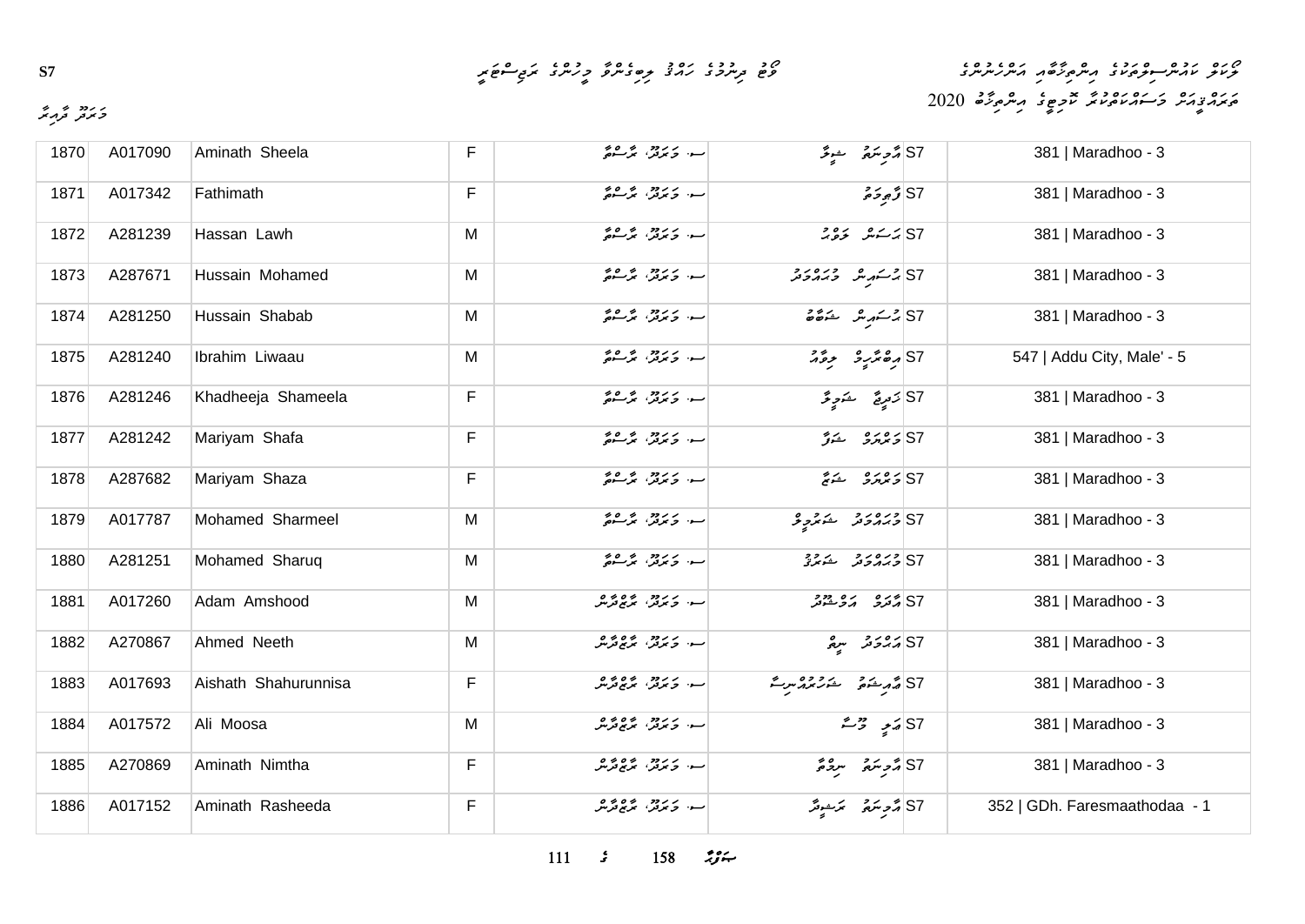*sCw7q7s5w7m< o<n9nOoAw7o< sCq;mAwBoEw7q<m; wBm;vB* م من المرة المرة المرة المرجع المرجع في المركبة 2020<br>مجم*د المريض المربوط المربع المرجع في المراجع المركبة* 

|  | $\theta = \theta - 32 \times 10^7$ |  |
|--|------------------------------------|--|
|  | وتمرتر ترمير                       |  |

| 1887 | A017575 | Hareesa Ali      | F           | ے ویروز مربح فرمز                              | S7 برپرسته <sub>ف</sub> رمو                 | 381   Maradhoo - 3              |
|------|---------|------------------|-------------|------------------------------------------------|---------------------------------------------|---------------------------------|
| 1888 | A270872 | Hassan Athuf     | M           | ب روده وه وه                                   | S7 ئەسەھەر بەر <i>ە</i>                     | 381   Maradhoo - 3              |
| 1889 | A017577 | Hussain Shereez  | M           | ر درود ۵۶۵۶<br>سه و برتر، بر <sub>گا</sub> ترس | S7 بر شمېر شومېږيځ<br>په مشمېر شومې         | 714   Club Med Flnolhu Villas-1 |
| 1890 | A017095 | Mohamed Shiyaaz  | M           | ے۔ زیروہ مجمع ترمگ                             | $5.323$ $5.233$ $57$                        | 381   Maradhoo - 3              |
| 1891 | A017259 | Zahira Ahmed     | F           | ر درود بره وه.<br>سه و برتر، برج ترس           | S7 يُحرِ بِمُهُ مَهْدَوْمُ                  | 381   Maradhoo - 3              |
| 1892 | A318205 | Ali Sabah        | M           | ر ر دو.<br>سه کر برقر، مربع تو ی               | $222 + 57$                                  | 714   Club Med Flnolhu Villas-1 |
| 1893 | A017968 | Aminath Nuzuhath | $\mathsf F$ | ر بر دود.<br>سه و برتر، برنام و د              | S7 مُرْحِ سَمْدِ رَوْرٍ وَ السِّلْمُ رَحْمٍ | 547   Addu City, Male' - 5      |
| 1894 | A318206 | Aminath Shahla   | F           | ر ر دو.<br>سه کر برقر، برگانوی                 | S7 مُّحِسَمُ شَرْكَزٌ                       | 381   Maradhoo - 3              |
| 1895 | A318203 | Fathimath Sharma | $\mathsf F$ | ر ر دو.<br>سه کر برقر، مربع تو ی               | S7 تَ <i>وْجِوْدَة</i> شَعْرَتَّ            | 547   Addu City, Male' - 5      |
| 1896 | A318207 | Mohamed Salah    | M           | ر درود. دروده                                  | S7 <i>جەممى ھەمبۇر</i>                      | 415   Kanuhura - 1              |
| 1897 | A018142 | Zahidha Mohamed  | F           | ر ر دو.<br>سه و برتر، برج و ی                  | S7 تج برقر ح تره و د د                      | 381   Maradhoo - 3              |
| 1898 | A392204 | Ahmed Minwal     | M           | ے دیکھی مرحوری                                 | S7 <i>ג' وبرو و بروگر</i>                   | 460   Srilanka / Colombo - 1    |
| 1899 | A150121 | Ahmed Zameen     | M           | ے دیکھی مرحوری                                 | S7 <i>ג 25 پرو</i> نگر                      | 453   Maafushi Jail - 2         |
| 1900 | A367558 | Aishath Nashmee  | F           | سه وبردو بره وه                                | S7 م <i>گهرڪو مگرڪو</i> رِ                  | 547   Addu City, Male' - 5      |
| 1901 | A039403 | Asma Moosa       | F           | سه وبردو بره وي                                | $23$ $52/57$                                | 564   Hulhumale', Ehenihen - 12 |
| 1902 | A106175 | Faruseena Moosa  | F           | سه وبردو بره وي                                | S7 كۈنترىيەتتە ئەخشە                        | 289   Th. Vilufushi - 2         |
| 1903 | A347795 | Hassan Nawaaf    | M           | ے دیکھی مرحوری                                 | S7   پرسترېنه مر <i>وف</i> ر                | 547   Addu City, Male' - 5      |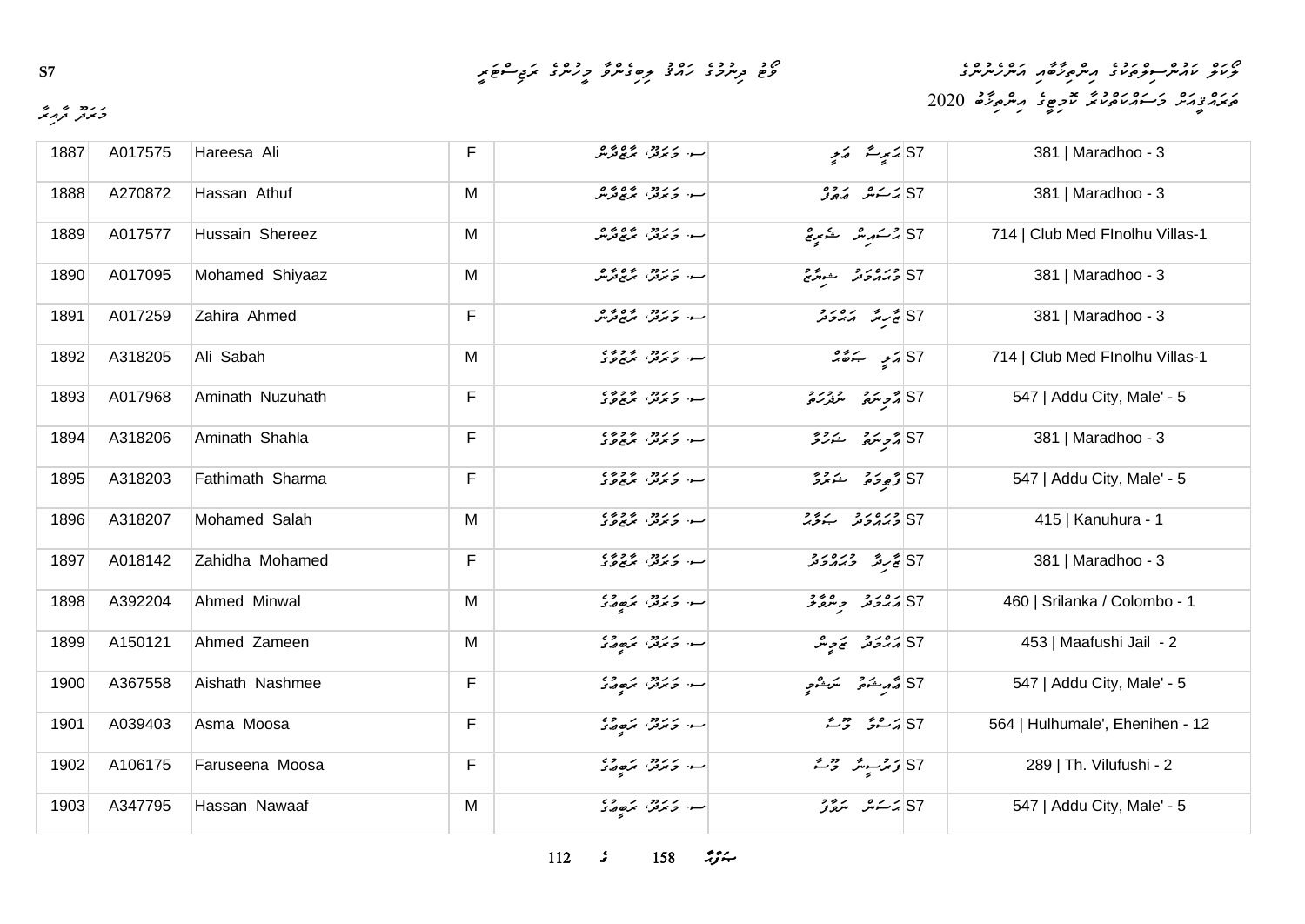*sCw7q7s5w7m< o<n9nOoAw7o< sCq;mAwBoEw7q<m; wBm;vB* م من المرة المرة المرة المرجع المرجع في المركبة 2020<br>مجم*د المريض المربوط المربع المرجع في المراجع المركبة* 

| 1904 | A157049 | Ibrahim Yamin          | M           | سه و برده برج و ،               | S7 مەھ <i>مگې</i> ر مگرمىلگە                         | 547   Addu City, Male' - 5      |
|------|---------|------------------------|-------------|---------------------------------|------------------------------------------------------|---------------------------------|
| 1905 | A272173 | Mariyam Ulfa           | F           | سه وبردو بره وی                 | S7 <i>جېرمري ده و</i>                                | 380   Maradhoo - 2              |
| 1906 | A022956 | Mohamed Hamdhoon       | M           | سه وبردو برجه ده                | S7 <i>בגם בפי הפייפ</i>                              | 380   Maradhoo - 2              |
| 1907 | A017096 | Nafeesa Moosa          | F           | ה ג'ורי ביטוב                   | S7 سَمِي شَہ حِيْ شَہ                                | 547   Addu City, Male' - 5      |
| 1908 | A141529 | Nazneen Moosa          | F           | سه وبردد بره ده                 | S7 سُمِ سِرسُ حَرْمَةً                               | 547   Addu City, Male' - 5      |
| 1909 | A061624 | Shamsunnahaar          | F           | ה ג'ור ביטוב                    | S7 خۇچ شەھرىر بور                                    | 564   Hulhumale', Ehenihen - 12 |
| 1910 | A017262 | Shaziyya Moosa         | F           | سه وبردو برجه ده                | S7 شَم <i>ْدِهُ جُمْ</i> حُبُّ ا                     | 380   Maradhoo - 2              |
| 1911 | A017574 | Ibrahim Moosa          | M           | سه کريږدو شوه ده ده د           | S7 مەھمەر 2° تە                                      | 380   Maradhoo - 2              |
| 1912 | A268974 | Abdulla Mahsil         | M           | سە كەندىق ئۆگە                  | S7 مَەھْتَراللە ئەيرىبوگە                            | 133   Lh. Hinnavaru - 3         |
| 1913 | A017937 | Ahmed Mausim           | M           | سە كەندىق ئىرۇ                  | S7 كەبروتر كەھرىبى                                   | 547   Addu City, Male' - 5      |
| 1914 | A017251 | Fathimath Saeed        | $\mathsf F$ | سە كەتكەنى تۈگە                 | S7 ۇ <sub>جو</sub> رَمْ سَمپِىرْ                     | 547   Addu City, Male' - 5      |
| 1915 | A268960 | Gismath Rasheed        | F           | سە كەندىق بۇل                   | S7 ت <sub>و</sub> سٹو <del>ک</del> و تمر میں پیشر پر | 547   Addu City, Male' - 5      |
| 1916 | A286965 | Adam Amroo             | M           | ر درود.<br>سه و برتر، برووی     | $5.36$ $5.4$ ST                                      | 380   Maradhoo - 2              |
| 1917 | A088539 | Aishath Samah          | F           | ر ر دو.<br>سه و برتر، بروتری    | S7 مۇم ئىم ئىم ئىسىمبىر ئىس                          | 547   Addu City, Male' - 5      |
| 1918 | A355221 | Aishath Arafa Umar     | F           | ر ر دو.<br>سه و برتر، بروتری    | S7 مُمْ شَوْءِ مَمَرٌ مُحَمَّدٌ                      | 564   Hulhumale', Ehenihen - 12 |
| 1919 | A286985 | Aishath Thooba Shafeeq | F           | ر ر دو.<br>سو، تر بوتو، بوج و ی | S7 <sub>م</sub> ُرڪو وه خورِ تر                      | 547   Addu City, Male' - 5      |
| 1920 | A286963 | Ali Shiyaag            | M           | ر درود ده ده<br>سه وبرتر، بروژی | S7 <i>ھَ جِ</i> سُمِيرُ تَنْ                         | 453   Maafushi Jail - 2         |

 $113$  *s*  $158$  *n***<sub>y</sub>**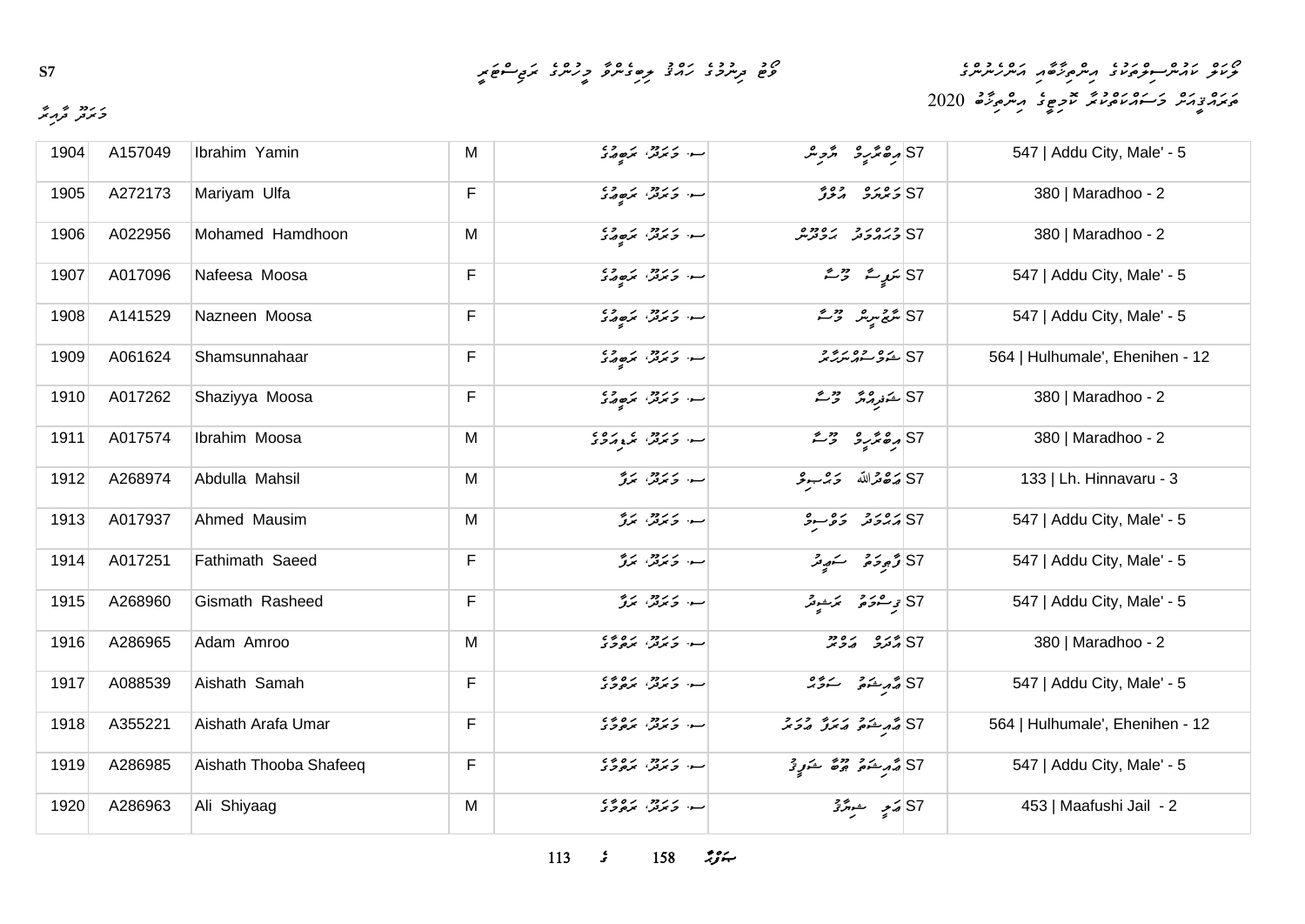*sCw7q7s5w7m< o<n9nOoAw7o< sCq;mAwBoEw7q<m; wBm;vB* م من المرة المرة المرة المرجع المرجع في المركبة 2020<br>مجم*د المريض المربوط المربع المرجع في المراجع المركبة* 

| 1921 | A331891 | Aminath Afau             | F | ر ر دو.<br>سه و برتر، بروژی                     | S7 مُجِسَعَة مَرْمُّ                                                                                | 380   Maradhoo - 2         |
|------|---------|--------------------------|---|-------------------------------------------------|-----------------------------------------------------------------------------------------------------|----------------------------|
| 1922 | A286982 | Aminath Sara Shafeeq     | F | ر ر دو.<br>سو، تر بوتو، بوج و ی                 | S7 مٌ <i>وِ سَهْءُ</i> هُ مَّرَ حَسَنٍ تَحْ                                                         | 547   Addu City, Male' - 5 |
| 1923 | A280959 | Fathimath Thaany Latheef | F | ر ر دو.<br>سو، تر مرتو، مردم و ی                | S7 ژُ <i>؋ِدَهُ ۾ُ</i> سِ زَ <sub>؋ِ</sub> رُ                                                       | 547   Addu City, Male' - 5 |
| 1924 | A017714 | Habeeba Hassan           | F | ر ر دو.<br>سو، تر مرتو، مردم و ی                | S7 يَهِ صَدَ يَرْ يَهْرُ                                                                            | 380   Maradhoo - 2         |
| 1925 | A364615 | Hawwa Aafy Umar          | F | ر درود ره ده<br>سه وبرتر، برووی                 | S7 <i>جەمۇ ھۇ ھ</i> ۆك                                                                              | 380   Maradhoo - 2         |
| 1926 | A392828 | Ibrahim Amraan Umar      | M | ر درود. ده ده                                   | S7 مەھەرىپ مەدەبىر مەدىر                                                                            | 380   Maradhoo - 2         |
| 1927 | A017712 | Juwairiyya Ibrahim       | F | ر ر دو.<br>سو، تر بوتو، بوج و ی                 | S7 <i>فوكم بروتر م</i> وكر بر                                                                       | 267   M. Muli - 1          |
| 1928 | A070254 | Khadeeja Ibrahim         | F | ر درود.<br>سه وبوتر، برووی                      | S7 كَتْرِيعٌ مِنْ مُرْكِزِيْتِ                                                                      | 547   Addu City, Male' - 5 |
| 1929 | A286983 | Mariyam Azafa Umar       | F | ر در دو.<br>سه و برتر، بروژی                    | S7 כיתה כי כי כי כ                                                                                  | 380   Maradhoo - 2         |
| 1930 | A005559 | Mohamed Farhood          | M | ر رود ره در د<br>سو، <del>و ب</del> رتر، بروو د | S7 כל הכני צ' הכני                                                                                  | 380   Maradhoo - 2         |
| 1931 | A286966 | Shammah Shafeeg          | M | ر درود ده ده<br>سه ویرتر، بروژ                  | S7 شەر <i>ۇ ئى</i> ئىمرىتى                                                                          | 380   Maradhoo - 2         |
| 1932 | A286964 | Shooba Shafeeg           | F | ر ر دود.<br>سه و برتر، برووی                    | S7 ڪُٽڙ ڪو <i>پ</i> ڙ                                                                               | 547   Addu City, Male' - 5 |
| 1933 | A286981 | Tharaf Latheef           | M | ر درود.<br>در کارگران مرحول                     | S7 يَرَ يَرْوُ مَنْ تَحْرُونَ مَنْ يَرْتَقَلْ بِيَا مِنْ مِنْ يَشْرِيقَ بِيَا بِيَا بِيَا بِيَا بِي | 380   Maradhoo - 2         |
| 1934 | A286975 | Tharif Latheef           | M | ر رود ره در د<br>سو، <del>و ب</del> رتر، بروو د |                                                                                                     | 547   Addu City, Male' - 5 |
| 1935 | A286958 | Umar Qasim               | M | ر رود ره در د<br>سو، <del>و ب</del> رتر، بروو د | S7 كەنزىتر گ <sup>ې</sup> رىدۇ.                                                                     | 380   Maradhoo - 2         |
| 1936 | A286976 | Yaman Nazeer             | M | ر ر دو.<br>سه و برتر، بروژی                     | S7   <i>مَرْحَ</i> مَّى سَمْدِيْرَ                                                                  | 380   Maradhoo - 2         |
| 1937 | A011260 | Ahmed Labeeb             | M | ے دروہ رہ دی                                    | $5.225$ $87$                                                                                        | 547   Addu City, Male' - 5 |

*n8o<n@ r@m8m>*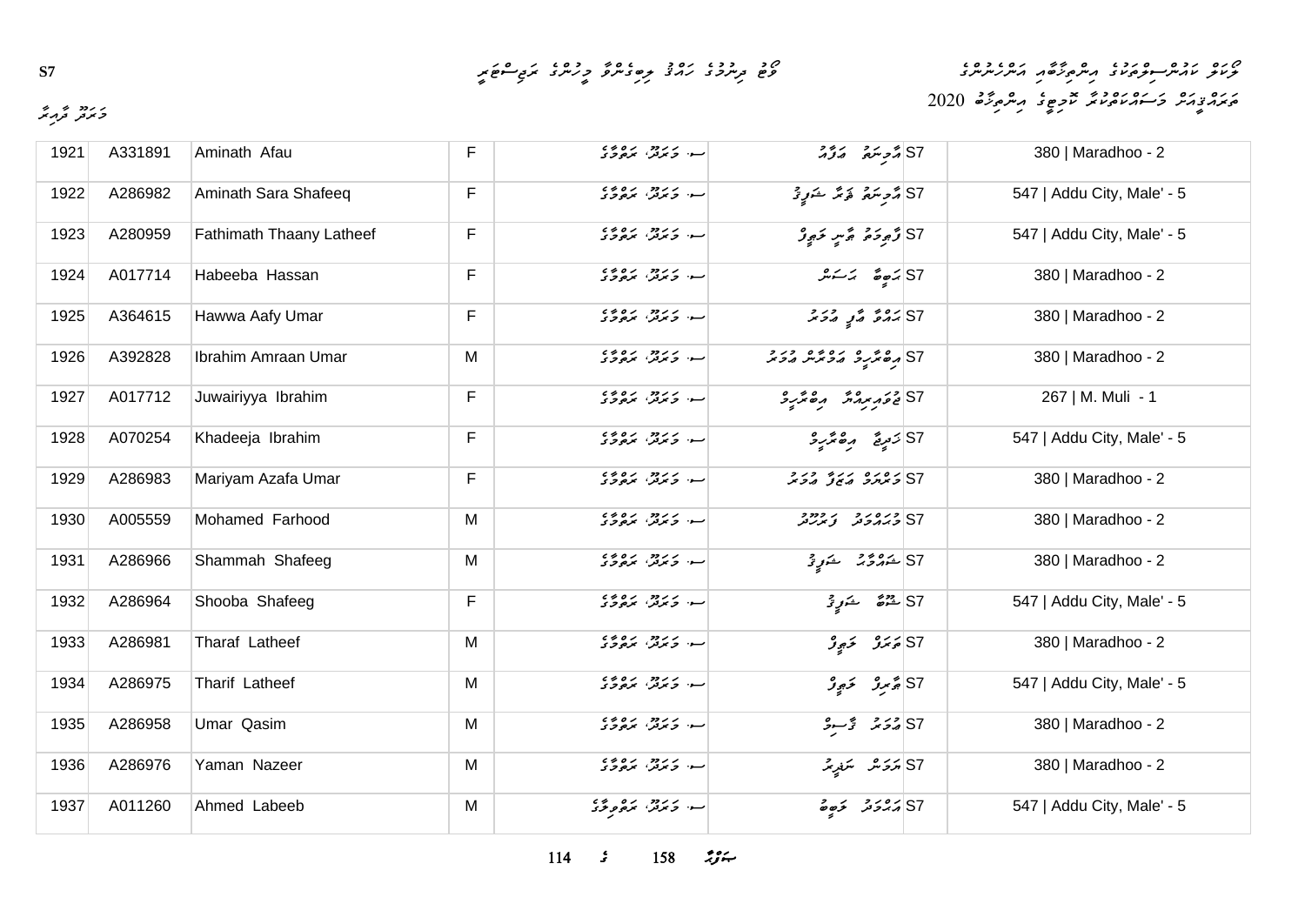*sCw7q7s5w7m< o<n9nOoAw7o< sCq;mAwBoEw7q<m; wBm;vB* م من المرة المرة المرة المرجع المرجع في المركبة 2020<br>مجم*د المريض المربوط المربع المرجع في المراجع المركبة* 

|  | $\begin{array}{ccccc} \circ & \circ & \circ \circ \end{array}$ |
|--|----------------------------------------------------------------|
|  | و مرتز تربر مر                                                 |
|  |                                                                |

| 1938 | A017591 | Aishath Shifa      | F           | ے ویرس برو وی                                                 | S7 مُرمِشَمُو شِعْرٌ                                                                                                                                                                                                                                                                                                | 547   Addu City, Male' - 5  |
|------|---------|--------------------|-------------|---------------------------------------------------------------|---------------------------------------------------------------------------------------------------------------------------------------------------------------------------------------------------------------------------------------------------------------------------------------------------------------------|-----------------------------|
| 1939 | A017390 | Aminath Sheela     | F           | ر دردو ده وه<br>پ ویرس بروونوی                                | S7 مُرْحِ سَمْ مَ شِرْحٌر                                                                                                                                                                                                                                                                                           | 379   Maradhoo - 1          |
| 1940 | A278751 | Hassan Shaheem     | M           | ے کا بردو برہ دی                                              | S7   پرسکس ڪر <sub>ي</sub> و                                                                                                                                                                                                                                                                                        | 379   Maradhoo - 1          |
| 1941 | A017201 | Mohamed Shiham     | M           | سه و بردو ده وی                                               | $5.25 - 2.25$ ST                                                                                                                                                                                                                                                                                                    | 379   Maradhoo - 1          |
| 1942 | A100381 | Shifna Moosa       | $\mathsf F$ | سه وبردو ده وه                                                | S7 شور مگر گرگتا                                                                                                                                                                                                                                                                                                    | 547   Addu City, Male' - 5  |
| 1943 | A152066 | Shimna Moosa       | $\mathsf F$ | ے رود رہ دی                                                   | S7 شوق شر قرمتگ                                                                                                                                                                                                                                                                                                     | 379   Maradhoo - 1          |
| 1944 | A017257 | Fareeda Didi       | $\mathsf F$ | ر در دون ده و ه ده و د و د<br>سو، او تولار، ايمر سرده سوم سرو | S7 تر پوتر پر پر                                                                                                                                                                                                                                                                                                    | 381   Maradhoo - 3          |
| 1945 | A120915 | Fathimath Wafeezad | F           | ر بر دور بر دوره ده د د د<br>سه د تر ترتر، تر سره سهوسرو      | S7 <i>وَّجِ حَوَّجٍ وَرِي</i> حَ مَرَ                                                                                                                                                                                                                                                                               | 547   Addu City, Male' - 5  |
| 1946 | A280721 | Hassan Baash       | M           | ر در دور ده و ده و د و د<br>سه د تر ترتر، تر سره سوم سرو      | S7   پرستر گھنٹہ                                                                                                                                                                                                                                                                                                    | 143   Lh. Olhuvelifushi - 1 |
| 1947 | A155155 | Mariyam Fareezadh  | F           | ر در دور ده و ده و د و د<br>سه و برتر، برس هاشموس             | S7 <i>وَبُرْ بِرَوْ وَبِرِي</i> ْتَر                                                                                                                                                                                                                                                                                | 381   Maradhoo - 3          |
| 1948 | A271344 | Mariyam Rasheedha  | $\mathsf F$ | ر در دور ده و ده و د و د<br>سه د تر ترتر، تر سره سوم سرو      | S7 ك <i>رىمى كى مۇسۇن</i> گە                                                                                                                                                                                                                                                                                        | 381   Maradhoo - 3          |
| 1949 | A271343 | Mohamed Nazeel     | M           | سه بربردد. بردرو و دره                                        | S7 <i>\$22.25. سَي ڈ</i>                                                                                                                                                                                                                                                                                            | 381   Maradhoo - 3          |
| 1950 | A334785 | Aishath Didi       | $\mathsf F$ | ے ویروز پرمرور                                                | S7 مُدْمِر ڪَمُوَمِرِمِرِ                                                                                                                                                                                                                                                                                           | 547   Addu City, Male' - 5  |
| 1951 | A161878 | Ali Inaz           | M           | ے کردوں کرماؤیں                                               | S7 <i>ھَ جِه مِسَمَّعْدِ</i>                                                                                                                                                                                                                                                                                        | 381   Maradhoo - 3          |
| 1952 | A153182 | Azza Basheer       | F           | ے کریں کرس                                                    | $\frac{2}{3}$ $\frac{2}{3}$ $\frac{2}{3}$ $\frac{2}{3}$ $\frac{2}{3}$ $\frac{2}{3}$ $\frac{2}{3}$ $\frac{2}{3}$ $\frac{2}{3}$ $\frac{2}{3}$ $\frac{2}{3}$ $\frac{2}{3}$ $\frac{2}{3}$ $\frac{2}{3}$ $\frac{2}{3}$ $\frac{2}{3}$ $\frac{2}{3}$ $\frac{2}{3}$ $\frac{2}{3}$ $\frac{2}{3}$ $\frac{2}{3}$ $\frac{2}{3}$ | 547   Addu City, Male' - 5  |
| 1953 | A039485 | Basheer Mohamed    | M           | ے کا کروڑ کر مرکزمر                                           | S7 ڪَشِيرُ ويرمونر                                                                                                                                                                                                                                                                                                  | 381   Maradhoo - 3          |
| 1954 | A099600 | Fathimath Rahath   | F           |                                                               | S7 <i>وُجِوحَة بَدْبَ</i> عْو                                                                                                                                                                                                                                                                                       | 381   Maradhoo - 3          |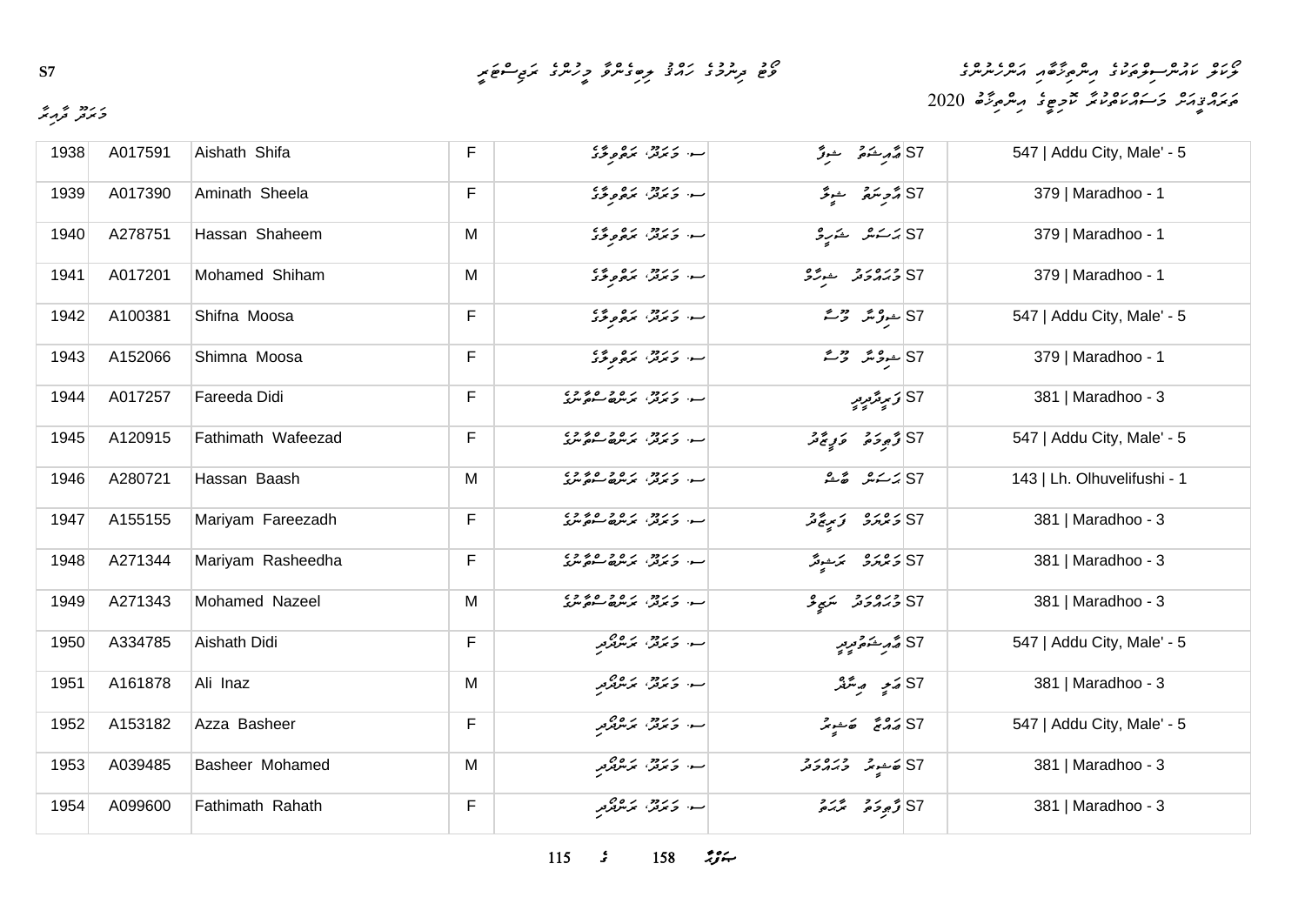*sCw7q7s5w7m< o<n9nOoAw7o< sCq;mAwBoEw7q<m; wBm;vB* م من المرة المرة المرة المرجع المرجع في المركبة 2020<br>مجم*د المريض المربوط المربع المرجع في المراجع المركبة* 

| 1955 | A319034 | Ilma Basheer              | $\mathsf F$ |                                     | S7 م <i>ې</i> څرنگ ځې شومتر               | 547   Addu City, Male' - 5               |
|------|---------|---------------------------|-------------|-------------------------------------|-------------------------------------------|------------------------------------------|
| 1956 | A319033 | Mariyam Ina               | F           | سەر ئەرەم ئەس ئەرەب                 | S7 <i>ۇنىز بىر قى</i> رىش                 | 547   Addu City, Male' - 5               |
| 1957 | A306337 | Mohamed Viyam             | M           | ے کر دور کر دی گر                   | S7 ديرورو په د                            | 381   Maradhoo - 3                       |
| 1958 | A017974 | Fathimath Saeedha         | F           | سه کريږده کره پوه کا                | S7 ۇ <sub>جو</sub> رَمْ سَم <i>و</i> مَّر | 380   Maradhoo - 2                       |
| 1959 | A270871 | Hassan Hathif             | M           |                                     | S7 پرسەش ئەم <sub>و</sub> ر               | 380   Maradhoo - 2                       |
| 1960 | A270870 | Hawwa Amaana              | F           | ر درود ده ده ده.<br>سه و دور، ندس د | S7 ئەيمۇ بەيمىگە                          | 380   Maradhoo - 2                       |
| 1961 | A018127 | Mohamed Rasheed           | M           | سه کريږي ره بده ده                  | S7 <i>ۇنەم كى م</i> ىر مىر                | 380   Maradhoo - 2                       |
| 1962 | A045371 | <b>Abdul Gadir</b>        | M           | ے کا بردو برنامی مرد                |                                           | 547   Addu City, Male' - 5               |
| 1963 | A286934 | <b>Ahmed Nazah Naseer</b> | M           | ر درود برور د                       | S7 كەندى تەرىپى ئىز ئىرىپ ئە              | 547   Addu City, Male' - 5               |
| 1964 | A017653 | Aishath Saeeda            | F           | ر درود برور د                       | S7 مۇم شەھ كەمپىگر                        | 380   Maradhoo - 2                       |
| 1965 | A280945 | Aishath Gaina Gadhir      | F           | - درود برماره                       | S7 مەم شەھ تىم شىر تۇمبىر                 | 547   Addu City, Male' - 5               |
| 1966 | A280947 | Aminath Nafahath Naseer   | F           | - درود برماره                       | S7 مُرْحِسَمُ سَرَّيْرَةً سَبِيرًا        | 380   Maradhoo - 2                       |
| 1967 | A102128 | Ibrahim Solih             | M           | - درود برور د                       | S7 ب <i>ر&amp;ټرپر\$ ہے پو</i> یژ         | 7   HA. Ihavandhoo - 1                   |
| 1968 | A280944 | Ibrahim Nafuhu Naseer     | M           | سه درود برمار در د                  | S7 مەھەر يەھ ئىردە ئىزىبولىر              | 398   The Sun Siyam Iru Fushi Maldives - |
| 1969 | A132746 | Mohamed Shuraih           | M           | - درود برور د                       | S7 <i>وبرودو شمهرو</i>                    | 547   Addu City, Male' - 5               |
| 1970 | A286932 | Nazahath Naseer           | F           | سه د برده بر شهر برد                | S7 <i>مریج برهی</i> مترسومر               | 380   Maradhoo - 2                       |
| 1971 | A281226 | Aika Hashim               | F           | ے دیروہ ترمرونو                     | S7 <i>أمَهر ما شُ</i> خوفر                | 381   Maradhoo - 3                       |

*116 sC 158 nNw?mS*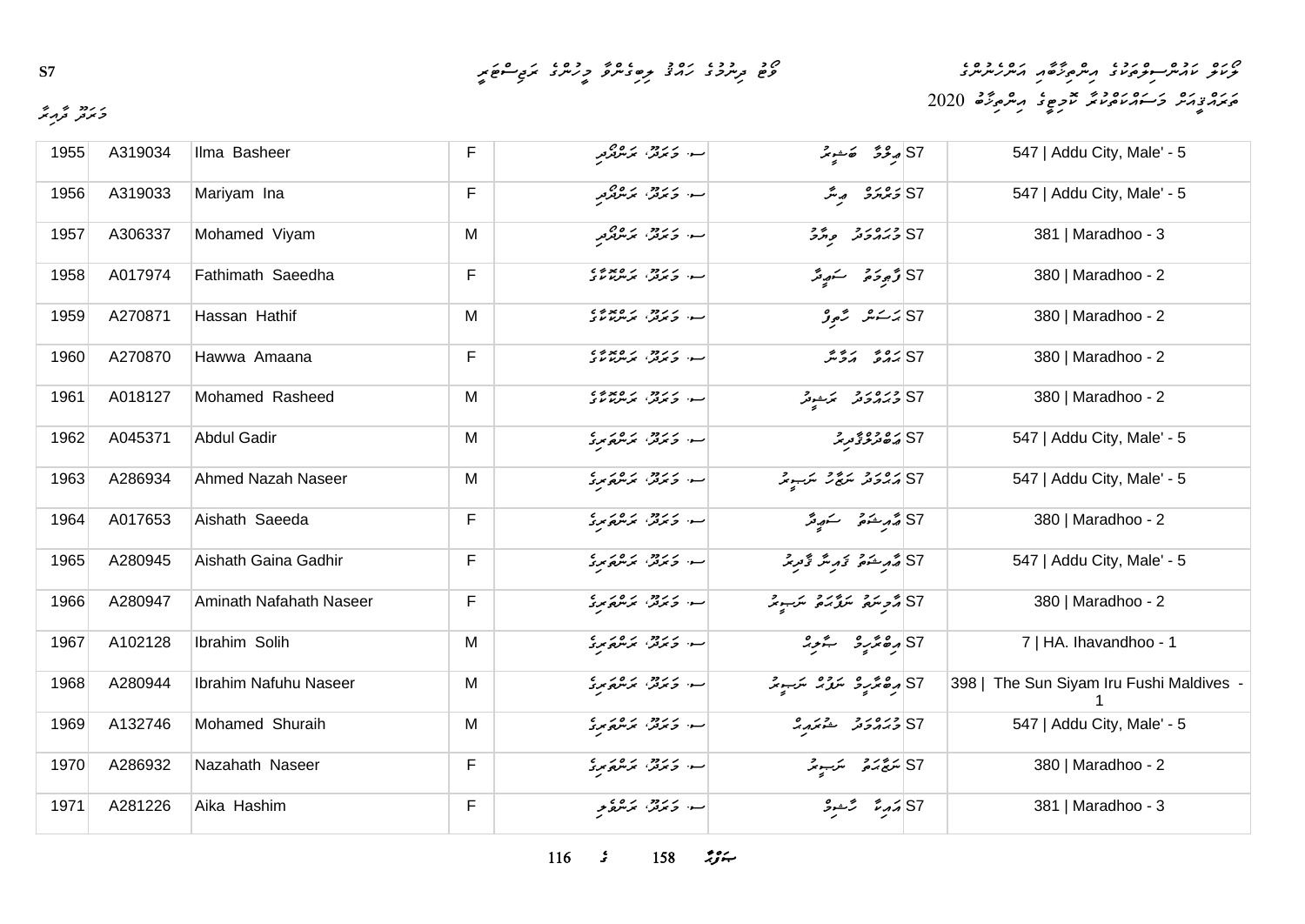*sCw7q7s5w7m< o<n9nOoAw7o< sCq;mAwBoEw7q<m; wBm;vB* م من المرة المرة المرة المرجع المرجع في المركبة 2020<br>مجم*د المريض المربوط المربع المرجع في المراجع المركبة* 

|  | $\alpha \rightarrow -$ |
|--|------------------------|
|  | فرنمرفر الرمريمر       |
|  |                        |

| 1972 | A281221 | Anoof Hashim                  | M | ے کا برقراء برنگرم      | S7 كەنتىر <sub>ى</sub> گەھىدى                                                                                               | 381   Maradhoo - 3           |
|------|---------|-------------------------------|---|-------------------------|-----------------------------------------------------------------------------------------------------------------------------|------------------------------|
| 1973 | A287631 | Ansaam Hashim                 | F | ے زیروی ترمونو          | S7 كەنگرىسى ئىشى ئ                                                                                                          | 381   Maradhoo - 3           |
| 1974 | A113437 | Areeba Hashim                 | F | ے دروہ روہ              | S7 <i>مَبِيعٌ يَ</i> ْسُو <i>دُ</i>                                                                                         | 381   Maradhoo - 3           |
| 1975 | A284487 | Ahmed Najah                   | M | سه و بردو ، بره رو ه    | S7 كەبرو ئەرەبىرى يولغان ئى                                                                                                 | 379   Maradhoo - 1           |
| 1976 | A066619 | Aishath Najwa Waheed          | F | سه کرېږدو. ه د د ه      | S7 مەم شەھ سىھ <i>قى قى</i> رىتر                                                                                            | 379   Maradhoo - 1           |
| 1977 | A287233 | Aminath Najiya                | F | سه کرېږدو. ه د د ه      | S7 مُتَّحِسَّعَ مُتَّبِعِ مُّتَّ                                                                                            | 379   Maradhoo - 1           |
| 1978 | A104681 | Fathimath Zakiyya             | F | سە كەيروم برورومى       | S7 زُجِرْدَ مِنْ مِرْدَدَّ                                                                                                  | 379   Maradhoo - 1           |
| 1979 | A096606 | Ibrahim Shakeel               | M | سە كەيرى ئەرەر ق        | S7 مەھەر بۇ سىمبىر ئى                                                                                                       | 379   Maradhoo - 1           |
| 1980 | A287231 | Mohamed Hashim                | M | سه وبردو ، دورو ه       | S7 <i>جەممى بىر مى</i> شەۋ                                                                                                  | 379   Maradhoo - 1           |
| 1981 | A281008 | <b>Mohamed Fauzan Shakeel</b> | M | سه وبردو ، دورو ه       | S7 درەرد رەپچىر خىرى                                                                                                        | 460   Srilanka / Colombo - 1 |
| 1982 | A017530 | Ahmed Afraz                   | M | سە كەيروم مى قاھقىم     | S7 كەبروتر كەبىر يونىدىنى                                                                                                   | 381   Maradhoo - 3           |
| 1983 | A017248 | Fathimath Abdulla             | F | سە كەردە بىرە مەھ       | S7 <i>وَّجِوحَة مَـُـهُ</i> قَرَاللَّه                                                                                      | 381   Maradhoo - 3           |
| 1984 | A017499 | Hussain Saabig                | M | سە كەيروم مەھ سوھىمە    | S7 يُرْسَمب <sup>9</sup> سُتَص <sup>ق</sup> ح                                                                               | 381   Maradhoo - 3           |
| 1985 | A157123 | Mariyam Safa                  | F | سه کرده ۵۵ وه کر        | S7 ئ <i>ۆپرە بىنۇ</i>                                                                                                       | 381   Maradhoo - 3           |
| 1986 | A017247 | Mohamed ljaz                  | M | سە كەيرىق برو مەھبر     | $s^2$ $s^2$ $s^2$ $s^2$ $s^2$                                                                                               | 381   Maradhoo - 3           |
| 1987 | A163518 | Moosa Ifthisam                | M | سە كەبرەدەر يەھ سەھ بىر | S7 تۇش موق <i>ومبى</i> گە                                                                                                   | 119   B. Dharavandhoo - 1    |
| 1988 | A017498 | Saadhuna Saabiq               | F | سە كەردە يەھ ھۇس        | S7 گىنى ئىش قىلىنى ئىش ئىش قىتى ئىش قىتار ئىش قىتار ئىش قىتار ئىستان ئىش قىتار كىتار كىتار ئىش قىتار ئىش قىتا<br>مەنبەت ئىش | 381   Maradhoo - 3           |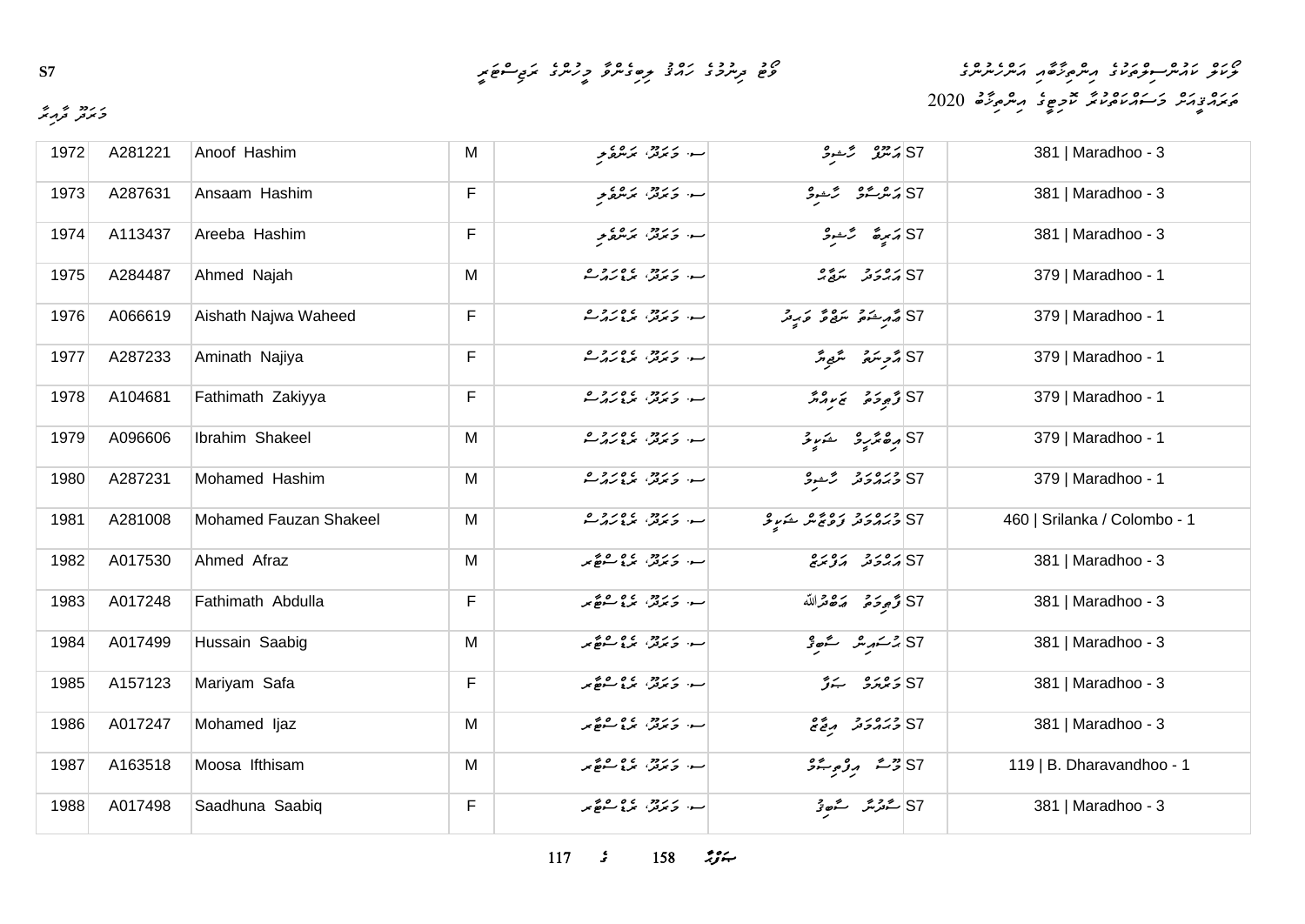*sCw7q7s5w7m< o<n9nOoAw7o< sCq;mAwBoEw7q<m; wBm;vB* م من المرة المرة المرة المرجع المرجع في المركبة 2020<br>مجم*د المريض المربوط المربع المرجع في المراجع المركبة* 

| 1989 | A287615 | Saddam Sabig           | M           | سه زېږدو په ۵ ۵ مخې پر | S7 بەر <i>ەۋۋە شەھ</i> ۇ                                                                                                                                                                                              | 381   Maradhoo - 3             |
|------|---------|------------------------|-------------|------------------------|-----------------------------------------------------------------------------------------------------------------------------------------------------------------------------------------------------------------------|--------------------------------|
| 1990 | A287501 | Ahmed Ramih            | M           | ے ویرس پروے ک          | S7 <i>مَدْدَوَدْ مُدَّوِيْ</i>                                                                                                                                                                                        | 381   Maradhoo - 3             |
| 1991 | A161880 | Aishath Roashanee      | F           | ے ویرس پروے ک          | S7 <i>مُذْمِرْ شَوَمْ كُرْ</i> مُتَوْسِ                                                                                                                                                                               | 381   Maradhoo - 3             |
| 1992 | A017897 | Ali Rasheed            | M           | ے ویرس پروے ک          | S7 كەمچە كەشى <i>يەت</i> ر                                                                                                                                                                                            | 381   Maradhoo - 3             |
| 1993 | A161879 | Aminath Falaknaaz      | F           | ب ريزدو برو شهره       | S7 مُجِسَعُ وَحَرَّمْتَنَّعَ                                                                                                                                                                                          | 13   HA. Dhidhdhoo - 1         |
| 1994 | A287498 | Fathimath Jazly        | F           | ے ویرس پروے ک          | S7 <i>وُّجِ دَمْ</i> گَفْرُمٍ                                                                                                                                                                                         | 381   Maradhoo - 3             |
| 1995 | A287500 | Hawwa Manikufaanu      | F           | ے ویرس پروے ک          | S7 ئەۋۋۇس <i>ۋۇ</i> تىر                                                                                                                                                                                               | 381   Maradhoo - 3             |
| 1996 | A287494 | Ibrahim Rusthum        | M           | ے ویرس پروے ک          | S7 مەھەر بەر مەدە                                                                                                                                                                                                     | 547   Addu City, Male' - 5     |
| 1997 | A287493 | Khadeeja Rishma        | F           | ے ویروز پروے دی        | S7 كَتْمِيعٌ مِيشْرَّ                                                                                                                                                                                                 | 381   Maradhoo - 3             |
| 1998 | A287502 | Mariyam Junana Rasheed | $\mathsf F$ | ے ویروز پروے ک         | S7 كەنگەرە - مەمگە كەنگەر ئىلگەر ئىس                                                                                                                                                                                  | 256   ADh. Maamigili - 2       |
| 1999 | A163368 | Mohamed Javiz          | M           | ے ویرس پروے ک          | S7 دېمبر د قوم                                                                                                                                                                                                        | 381   Maradhoo - 3             |
| 2000 | A287496 | Moosa Rabeeu           | M           | سه کريږدو سرو شمهره    | S7 محمد محمد محمد الحرم التي تعديد التي تعديد التي تعديد التي تعديد التي تعديد التي تعديد التي تعديد<br>معدات التي تعديد التي تعديد التي تعديد التي تعديد التي تعديد التي تعديد التي تعديد التي تعديد التي تعديد التي | 422   Club Med Kanifinolhu - 1 |
| 2001 | A281192 | Nihaa Rasheed          | F           | ے دردہ پروے ہ          | S7 سربر تحریف مقر                                                                                                                                                                                                     | 256   ADh. Maamigili - 2       |
| 2002 | A372252 | Ibrahim Injaz Afeef    | M           | سە كەنتىرى ئېرىگە      | S7 مەھەر بەر مەملەق ئەر ئەر ئە                                                                                                                                                                                        | 379   Maradhoo - 1             |
| 2003 | A346627 | Ahmed Alvish Abdulla   | M           | سە كەنگەنگە موسطى      | S7 <i>مُدْدَمْه مَوْهِ</i> شُهْ مَهْمَرْاللَّه                                                                                                                                                                        | 547   Addu City, Male' - 5     |
| 2004 | A082607 | Aishath Hareera        | F           | سە كەندىق بېرىشە       | S7 مەم ئىقتىم ئىم ئىرىتىگە                                                                                                                                                                                            | 381   Maradhoo - 3             |
| 2005 | A346625 | Ali Aaish Abdulla      | M           | ب، وَيَرَوْزُ بِرِتْ   | S7 <i>مَرْمٍ مُدْمِثْہ مَ</i> صْعَراللّه                                                                                                                                                                              | 381   Maradhoo - 3             |

 $118$  *s*  $158$  *n***<sub>y</sub>** $\le$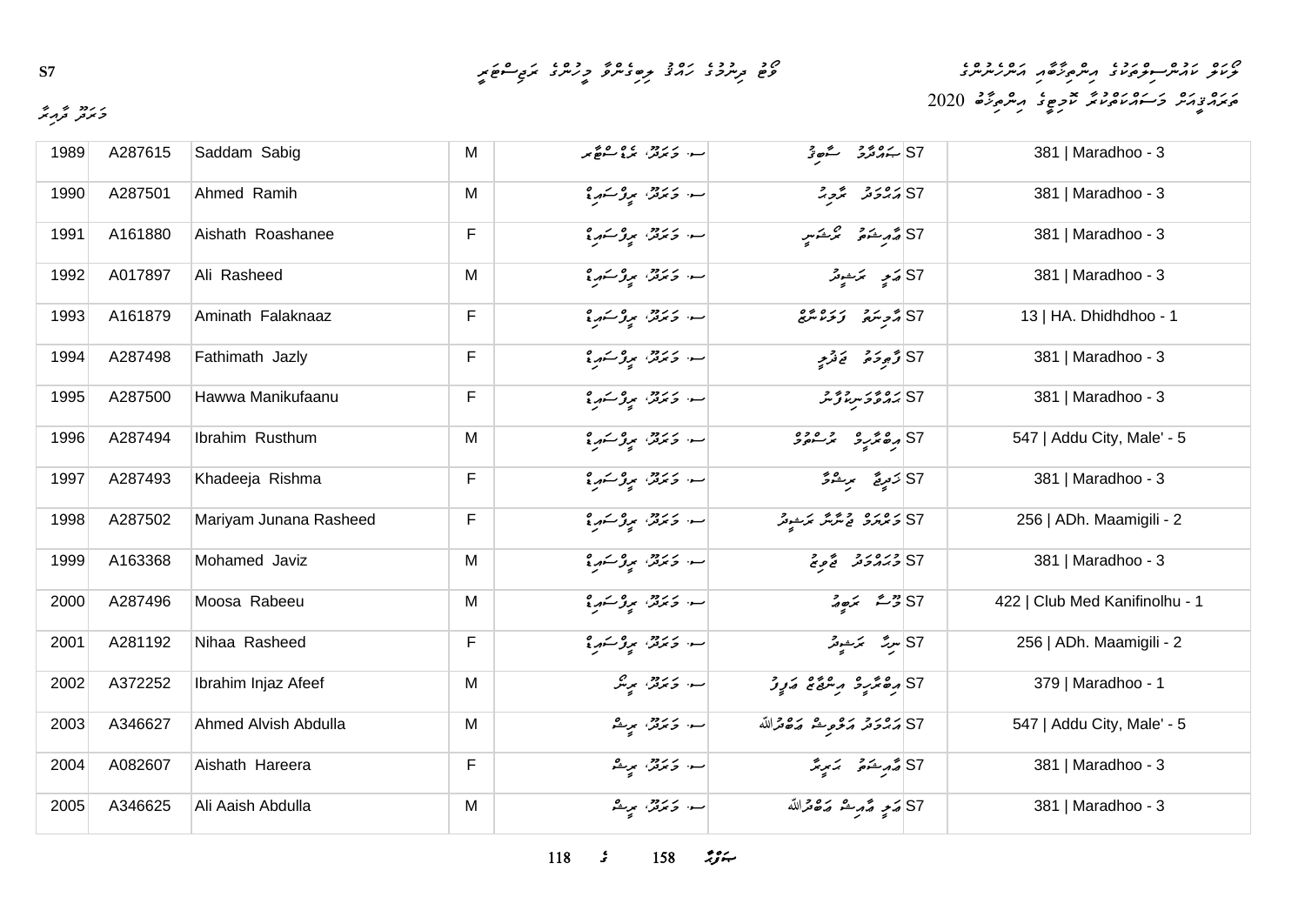*sCw7q7s5w7m< o<n9nOoAw7o< sCq;mAwBoEw7q<m; wBm;vB* م من المرة المرة المرة المرجع المرجع في المركبة 2020<br>مجم*د المريض المربوط المربع المرجع في المراجع المركبة* 

| 2006 | A113851 | Hassan Arushad        | M            | سە، كۆتۈڭ، تېرىش                                    | S7 ئەسەمىر كەيمەيھىر                                                                                 | 547   Addu City, Male' - 5 |
|------|---------|-----------------------|--------------|-----------------------------------------------------|------------------------------------------------------------------------------------------------------|----------------------------|
| 2007 | A050933 | Hussain Arjun         | M            | ے کا ترکن مرگ                                       | S7 يُرْسَمَ مِيْتَ مَرَ بِيْتِ مِيْتِ مِيْتِ مِيْتِ مِيْتِ مِيْتِ مِيْتِ مِيْتِ مِيْتِ مِيْتِ مِيْتِ | 547   Addu City, Male' - 5 |
| 2008 | A335145 | Ibrahim Akhsham       | M            | ے کر پڑھی ہرے                                       | S7 مەھ <i>مگرى ھ</i> ارىشكى                                                                          | 381   Maradhoo - 3         |
| 2009 | A017371 | Abdulla Shakir        | M            | ے کا کروڑ کردہ ہے کہ دیا                            | S7 مَەھتراللە مەمەمە                                                                                 | 379   Maradhoo - 1         |
| 2010 | A278768 | Ahmed Malaaz          | M            | سه کرېږده.<br>سه کرېږده مرد کاستورن                 | S7 كەبر <i>ە بەر كە</i> قر                                                                           | 379   Maradhoo - 1         |
| 2011 | A017290 | Ahmed Thoyyib         | M            |                                                     | ST ג'פיב גם כ                                                                                        | 379   Maradhoo - 1         |
| 2012 | A278769 | Aishath Samhath       | $\mathsf{F}$ | ے دکھی مرد وے دون                                   | S7 مەم ئىقتى سى <i>كى مەم</i>                                                                        | 379   Maradhoo - 1         |
| 2013 | A326757 | Aishath Malsa Latheef | $\mathsf F$  | ے دکھی مرد وے دون                                   | S7 مٌبرَ شَمَعٌ وَكَرْتٌ وَجِورٌ                                                                     | 379   Maradhoo - 1         |
| 2014 | A079176 | Ali Shakir            | M            | ے و ترین مرد و تحدوہ                                | S7 ڪچھ ڪيو پر                                                                                        | 379   Maradhoo - 1         |
| 2015 | A124391 | Ali Shareef           | M            |                                                     | S7 <i>۾َ ڇِ</i> شَمِيوْ                                                                              | 379   Maradhoo - 1         |
| 2016 | A017296 | Aminath               | $\mathsf F$  |                                                     | S7 گەجە ئىيۇ                                                                                         | 379   Maradhoo - 1         |
| 2017 | A278766 | Fathmath Haneefa      | F            | ر در دور مرد در ۲۶۵ و د د                           | S7 ۇ <sub>جو</sub> رَمْ ب <sub>ەس</sub> مەر                                                          | 379   Maradhoo - 1         |
| 2018 | A060177 | Fathmath Mashitha     | $\mathsf F$  | ر در دور برمړی سوتر دی.<br>سه کوترنگ مرمړی سوتر دی. | S7 <i>وَّجِ دَمَّةَ</i> حَسْبَةً                                                                     | 379   Maradhoo - 1         |
| 2019 | A278764 | Ibrahim Mujahid       | M            | ے دکھی مرد و عدد ہ                                  | S7 مەھ <i>مگىي</i> ئۇيغۇر قە                                                                         | 161   K. Guraidhoo - 2     |
| 2020 | A017377 | Khadheeja Shakir      | $\mathsf F$  | سه کرېږده.<br>سه کرېږده مرد کاستورن                 | S7 كَتْمِيعٌ مُسْتَمَمٍ مُرْ                                                                         | 379   Maradhoo - 1         |
| 2021 | A280809 | Mauwa Latheef         | $\mathsf F$  | ب کردو پروکرده ده                                   | S7 كەنر <i>ۇ</i> كەم <sub>ب</sub> ۇ                                                                  | 379   Maradhoo - 1         |
| 2022 | A105178 | Shafeena Shakir       | $\mathsf{F}$ |                                                     | S7 شَرِسَ شَرِيرَ                                                                                    | 379   Maradhoo - 1         |

*119 sC 158 nNw?mS*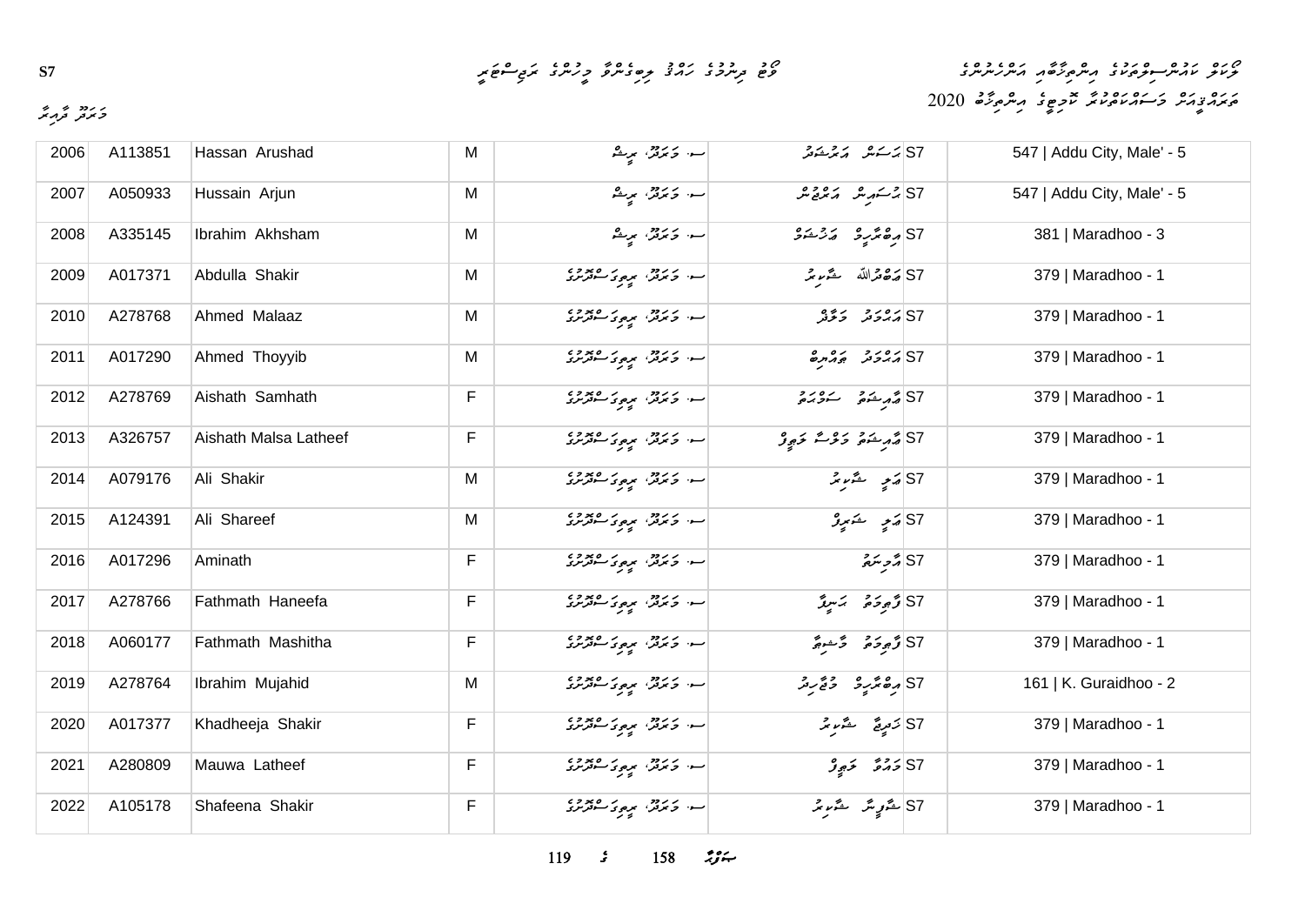*sCw7q7s5w7m< o<n9nOoAw7o< sCq;mAwBoEw7q<m; wBm;vB* م من المرة المرة المرة المرجع المرجع في المركبة 2020<br>مجم*د المريض المربوط المربع المرجع في المراجع المركبة* 

| 2023 | A017773 | <b>Abdul Azeez</b>           | M | سەسە ئەترىپى ئۆز ئىرىبر   | S7 كەھەترى <i>ۋە ئى</i> ج                                          | 379   Maradhoo - 1         |
|------|---------|------------------------------|---|---------------------------|--------------------------------------------------------------------|----------------------------|
| 2024 | A287576 | Ahmed Khaldhoon Abdul Azeez  | M |                           | S7 גם ג כ ג פ ככם גם כם גם<br>S7 ג ג ב تر ن تر تر شر ה ש تر تر ה ي | 379   Maradhoo - 1         |
| 2025 | A287579 | Khadeeja Khanum Abdul Azeez  | F | ے۔ تربردوں بررکرفیں       | S7 زَمْرِيَّ گَرُّگُو مُگُومُ مِيَّ ج                              | 379   Maradhoo - 1         |
| 2026 | A017903 | Mohamed Shihad               | М | ے ویروز وویرمربر          | S7 <i>ۇرۇۋۇ خەرگۇ</i>                                              | 379   Maradhoo - 1         |
| 2027 | A287575 | Sarwan Abdul Azeez           | M | ے ویری پرکریٹریں          | S7 څومرڅ شه مره وه د ه<br>S7 څومرڅ شه مره مرح مرمونو ځ             | 547   Addu City, Male' - 5 |
| 2028 | A280922 | Ahmed Leen Faroog            | M | سەس ئەرەم ئەسى ئىرى       | S7 كەبروتر ب <sub>و</sub> ير ۋىزد                                  | 381   Maradhoo - 3         |
| 2029 | A017445 | Aishath Fazla                | F | سەس ئەرەدە بەي ئىگە       | S7 مەم ئىسىم كى ئىسىم                                              | 381   Maradhoo - 3         |
| 2030 | A092916 | Aminath Fazvyla              | F | ے کا کروڑ کا عربی میں تری | S7 مُرْحِسَمُ وَيَجْ وِخُهُ الله                                   | 547   Addu City, Male' - 5 |
| 2031 | A287594 | Hassan                       | M | سە كەنزلىق ئوي ئىرى       | S7 ئەستەنلە                                                        | 381   Maradhoo - 3         |
| 2032 | A017628 | Hawwa Dhiye                  | F | سە ئەترىق، ئۇي ئىگە       | S7 ئەۋگە ئورگە                                                     | 381   Maradhoo - 3         |
| 2033 | A287605 | Ibrahim Fazil                | M | سە ئەترىق ئۇي ئىگە        | S7 ب <i>ر&amp;ټرْرِ \$ذرِ\$</i>                                    | 381   Maradhoo - 3         |
| 2034 | A287608 | Mariyam Fameela              | F | سە ئەترىق ئۇي ئىگە        | S7 كەنگە <i>نگە ۋې</i> تگ                                          | 381   Maradhoo - 3         |
| 2035 | A287597 | Mariyam Dhiye                | F | سە ئەترىق ئۇي ئىگە        | S7 كەمھەرگە بىرەگە                                                 | 381   Maradhoo - 3         |
| 2036 | A084863 | Mohamed Adheeg               | M | سە ئەترىق ئۇي ئىگە        | S7  <i>32,325 كم</i> وي <sup>3</sup>                               | 381   Maradhoo - 3         |
| 2037 | A090088 | Mohamed Farooq               | M | ے کا کروڑ کے برگے مگر     | S7 <i>ۋېزود ۋېروه</i>                                              | 381   Maradhoo - 3         |
| 2038 | A017629 | Sadhuna Hussain              | F | سەس ئەرەدە بەي ئىگە       | S7 گەنزىگر بر <i>شەر</i> ىگر                                       | 547   Addu City, Male' - 5 |
| 2039 | A001037 | <b>Ahmed Shareef Mohamed</b> | M | سه درود عرس م             | S7 <i>גېرونه خېرو وېمم</i> ونه                                     | 379   Maradhoo - 1         |

 $120$  *s*  $158$  *n***<sub>3</sub>** *n*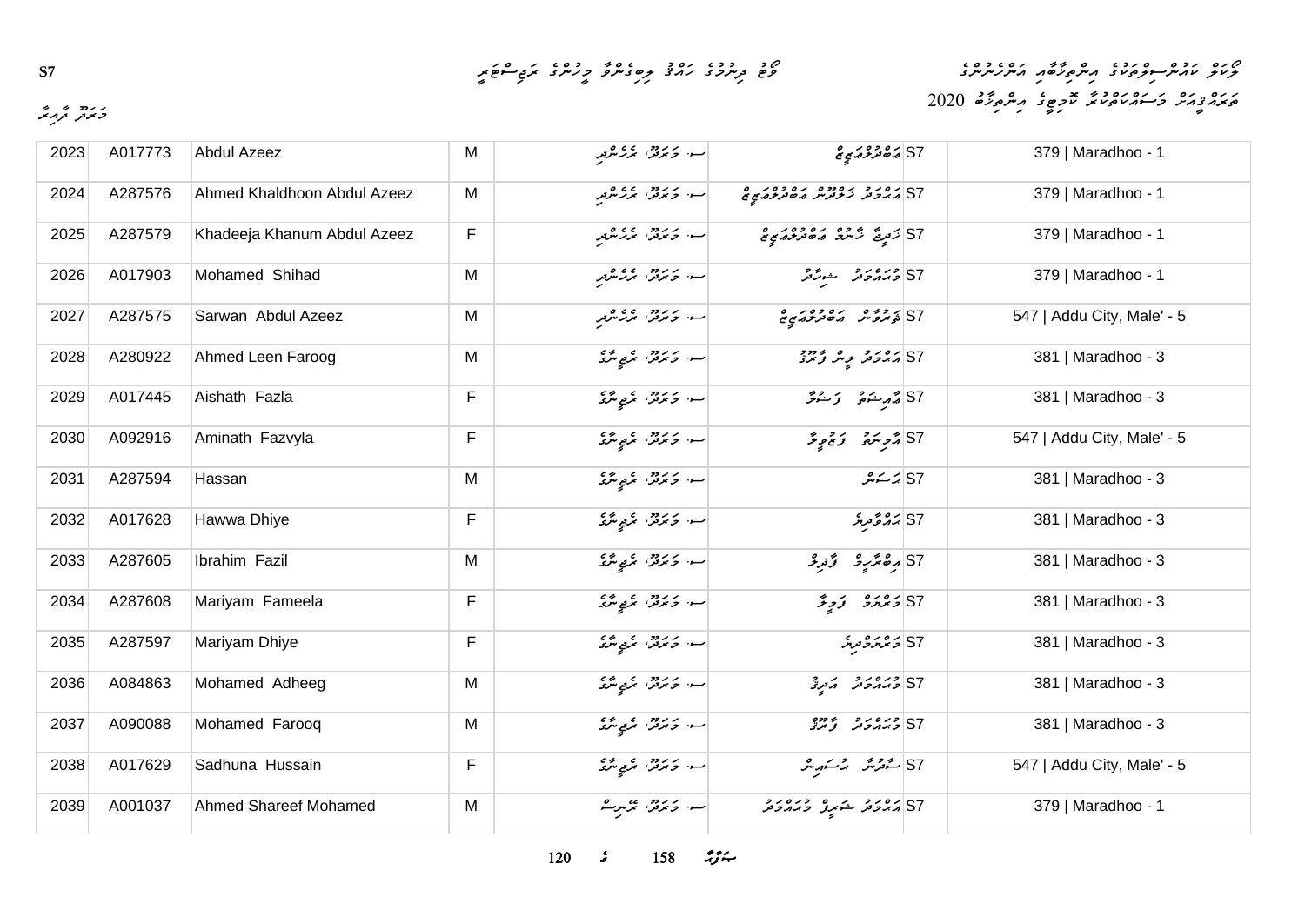*sCw7q7s5w7m< o<n9nOoAw7o< sCq;mAwBoEw7q<m; wBm;vB* م من المرة المرة المرة المرجع المرجع في المركبة 2020<br>مجم*د المريض المربوط المربع المرجع في المراجع المركبة* 

| ر ردد به برگر<br>د بر بر ترم <i>ه</i> بر |         |                               |   |                        |                                                                      | $2020$ <i>xx, xx, year and a content</i> |
|------------------------------------------|---------|-------------------------------|---|------------------------|----------------------------------------------------------------------|------------------------------------------|
| 2040                                     | A017427 | Mariyam Shafia Ali Zahir      | F | سەس ئەرەق ئەئەرىكە     | S7  كەنگەر ئىگەر قەم قىم يىلى ئىرىد                                  | 379   Maradhoo - 1                       |
| 2041                                     | A287695 | Abdulla Anish                 | M | سە كەيرى ئەسكەنگر      | S7 كەھەراللە گ <i>ەسرى</i> شە                                        | 379   Maradhoo - 1                       |
| 2042                                     | A152061 | Ahmed Sameen                  | M | سە كەبرەدە ئەسكەنگر    | S7 ړ <i>وبرو</i> خوبگر                                               | 547   Addu City, Male' - 5               |
| 2043                                     | A281101 | Ali Sifaan Rasheed            | M | سە، كەيمەتلىر، ئەرشىش  | S7 كەمچ سو <i>ۋىنگە مۇ</i> ھوم                                       | 547   Addu City, Male' - 5               |
| 2044                                     | A281085 | Aminath Saina Mohamed Rasheed | F |                        | S7 مُوسَمَّة شهرسُ وبرور و مَرْشِرِ مِنْ الله و برود مَنْ مُرْشَرَسُ | 547   Addu City, Male' - 5               |
| 2045                                     | A161523 | Hassan Noorish                | M | سه الرادود المؤسكر مثل | S7 كەسكەنلەر ئىتىمبەسىگە                                             | 547   Addu City, Male' - 5               |
| 2046                                     | A018063 | Mohamed Rasheed               | M | سە كەيرى ئەشكەش        | S7 <i>وُبُرُودُو تَرَجُونُ</i> رُ                                    | 379   Maradhoo - 1                       |
| 2047                                     | A017809 | Dhon Kamanaa                  | F | - وردو مرموث و         | S7 تېرىش ئەتە                                                        | 381   Maradhoo - 3                       |
| 2048                                     | A018053 | Shaneez Ahmed                 | F | - وبردو بمهاج والم     |                                                                      | 547   Addu City, Male' - 5               |
| 2049                                     | A018065 | Shehenaz Ahmed                | F | ے کروو کر میں م        | S7 گەندىگى كەبروكىر                                                  | 547   Addu City, Male' - 5               |
| 2050                                     | A161868 | Shifaza Ahmed                 | F | ے کروڑ تر دی ہ         | S7 شو <i>رٌ چَ" مَدُوَ</i> مَرُ                                      | 381   Maradhoo - 3                       |
| 2051                                     | A017808 | Shimaza Ahmed                 | F | ے کروڑ مکر میں م       | S7 شو <i>دگانگ مذکر د</i>                                            | 381   Maradhoo - 3                       |
| 2052                                     | A018067 | Ahmed Aseef                   | M | سا ئەتكەنگە بىرلار     | S7 كەبر <i>ە بەي كەسب</i> ور                                         | 547   Addu City, Male' - 5               |
| 2053                                     | A021671 | Ali Rasheed                   | M | سا ئەتكەنگە) بىرىگە    | S7 <i>ھَ۔ جِي حَدِيثِ</i> وتَر                                       | 379   Maradhoo - 1                       |
| 2054                                     | A150002 | Hassan Afag                   | м | ے کروڑ برو             | S7 ئەسەھەر مۇق <sub>ى</sub> ق                                        | 379   Maradhoo - 1                       |
| 2055                                     | A287557 | Malha Rasheed                 | F | ب كوردو. بور           | S7 ك <sup>و</sup> محه تكريم مركز بير من                              | 547   Addu City, Male' - 5               |
| 2056                                     | A081896 | Mohamed Azlif                 | M | ے کے برقرا برائر       | S7 ديرورو ده ديمور                                                   | 379   Maradhoo - 1                       |

 $121$  *s*  $158$  *i*<sub>s</sub>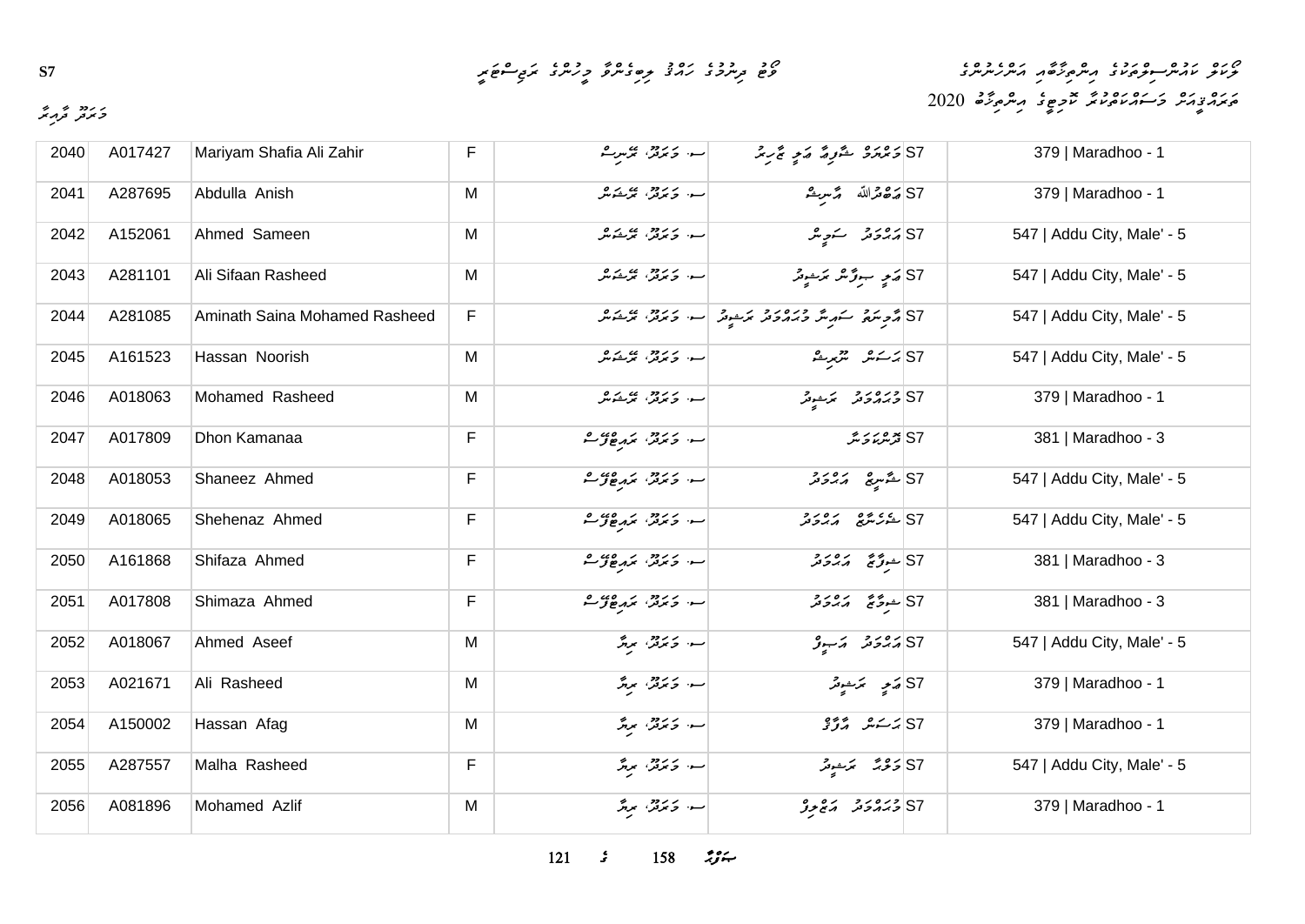*sCw7q7s5w7m< o<n9nOoAw7o< sCq;mAwBoEw7q<m; wBm;vB* م من المرة المرة المرة المرجع المرجع في المركبة 2020<br>مجم*د المريض المربوط المربع المرجع في المراجع المركبة* 

| A287486 | Ahmed Rishwan                 | M | سە كەندىق بېرىگە كەنگەنچ       |                        | 379   Maradhoo - 1                                                                                                                                                                                                                                                                                                                                                                                                                                                                                                                                                                                                                 |
|---------|-------------------------------|---|--------------------------------|------------------------|------------------------------------------------------------------------------------------------------------------------------------------------------------------------------------------------------------------------------------------------------------------------------------------------------------------------------------------------------------------------------------------------------------------------------------------------------------------------------------------------------------------------------------------------------------------------------------------------------------------------------------|
| A287488 | Aishath Reema                 | F | - ئەندىر، ئېرىگە ئەنگە ئور     |                        | 547   Addu City, Male' - 5                                                                                                                                                                                                                                                                                                                                                                                                                                                                                                                                                                                                         |
| A281187 | Ali Razzan Hassan Rasheed     | M |                                |                        | 110   R. Meedhoo - 1                                                                                                                                                                                                                                                                                                                                                                                                                                                                                                                                                                                                               |
| A287489 | Aminath Rasheed               | F | - دىروم برېزىشترىرى            |                        | 547   Addu City, Male' - 5                                                                                                                                                                                                                                                                                                                                                                                                                                                                                                                                                                                                         |
| A287487 | Fathmath Rishma               | F | ے کا کروڑ اور گرگر کرکھیے گی   |                        | 547   Addu City, Male' - 5                                                                                                                                                                                                                                                                                                                                                                                                                                                                                                                                                                                                         |
| A402478 | Hussain Rayyan Hassan Rasheed | M |                                |                        | 547   Addu City, Male' - 5                                                                                                                                                                                                                                                                                                                                                                                                                                                                                                                                                                                                         |
| A017900 | Mariyam Riyaasaa              | F | سە ئەرەدە بېرگە ئەركىرىم ئى    |                        | 547   Addu City, Male' - 5                                                                                                                                                                                                                                                                                                                                                                                                                                                                                                                                                                                                         |
| A018105 | Mohamed Risan                 | M | سە كەنگەنى ئېرىگە ئەرگىرىمى ئى |                        | 657   The Nautilus Maldives-1                                                                                                                                                                                                                                                                                                                                                                                                                                                                                                                                                                                                      |
| A339830 | Aan Habeeb                    | F | سە ئەندىق ئويدى                |                        | 547   Addu City, Male' - 5                                                                                                                                                                                                                                                                                                                                                                                                                                                                                                                                                                                                         |
| A270895 | Abdulla Nashath               | M | سه کردو همره                   |                        | 547   Addu City, Male' - 5                                                                                                                                                                                                                                                                                                                                                                                                                                                                                                                                                                                                         |
| A280718 | Ahmed Hunan Habeeb            | M | سە ئەترىق ئوسرى                |                        | 380   Maradhoo - 2                                                                                                                                                                                                                                                                                                                                                                                                                                                                                                                                                                                                                 |
| A017098 | Aishath Nahidha               | F | ے کروڑ مرس                     |                        | 547   Addu City, Male' - 5                                                                                                                                                                                                                                                                                                                                                                                                                                                                                                                                                                                                         |
| A100205 | Ali Nishath                   | M | سه کریږده ه ده                 |                        | 547   Addu City, Male' - 5                                                                                                                                                                                                                                                                                                                                                                                                                                                                                                                                                                                                         |
| A270896 | Aminath Nasha                 | F | سە كەندىق ئەرەپى               |                        | 547   Addu City, Male' - 5                                                                                                                                                                                                                                                                                                                                                                                                                                                                                                                                                                                                         |
| A270894 | Dr. Hiyan Habeeb              | M | ے کروڑ مرس                     |                        | 547   Addu City, Male' - 5                                                                                                                                                                                                                                                                                                                                                                                                                                                                                                                                                                                                         |
| A017461 | Fathmath Farzana              | F | سە كەندىق ئوسرى                |                        | 380   Maradhoo - 2                                                                                                                                                                                                                                                                                                                                                                                                                                                                                                                                                                                                                 |
| A144908 | Hassan Hilmee                 | M | ے کروڑ میں<br>سوالو کرفرا کرس  |                        | 380   Maradhoo - 2                                                                                                                                                                                                                                                                                                                                                                                                                                                                                                                                                                                                                 |
|         |                               |   |                                | سە ئەتكەر ئەرەر ئەرەپى | S7  كەبرىق ئوسقۇنىلە<br>S7 مُدشَمُ بِرِدً<br>S7 كەيچە ئەركەنچە ئەككەنگىر ئىزىش <sub>و</sub> نىز<br>S7 مُ <i>جِسَمَۃُ</i> سَمَسُومُرُ<br>S7 زَّەپرە ئەستىر ئە<br>S7 ئەسكىرىش ئوروشىش ئەسكىش ئىچە ئەس ئەرەپ ئورۇشكى ئىل ئى<br>S7 <i>و بر</i> ور و بروگ<br>S7 <i>ڈیزوویز برگ</i> ش<br>S7 أُمَّ شَرِّ مَنْ مَنْ مِنْ مِنْ حَ<br>S7 مَەھْرَاللَّهُ سَرَشْ <i>مُ م</i> ُو<br>S7 كەبرو بىر ئەسىر بەر 2%<br>S7 مەم ئىقىمۇ سى <i>رىدىگ</i><br>S7 كەمچە سرىش <sup>ى</sup> مۇ<br>S7 مُتَّحِسَّعَ سَنَسَّةَ<br>$50^{\circ}$ $\sim$ $20^{\circ}$ $\sim$ $87^{\circ}$<br>S7 ۇ <sub>ج</sub> وخۇ   ئەترىخ ئىر<br>S7   پر سر سر پر تو <sub>جي</sub> |

*n8o<n@ r@m8m>*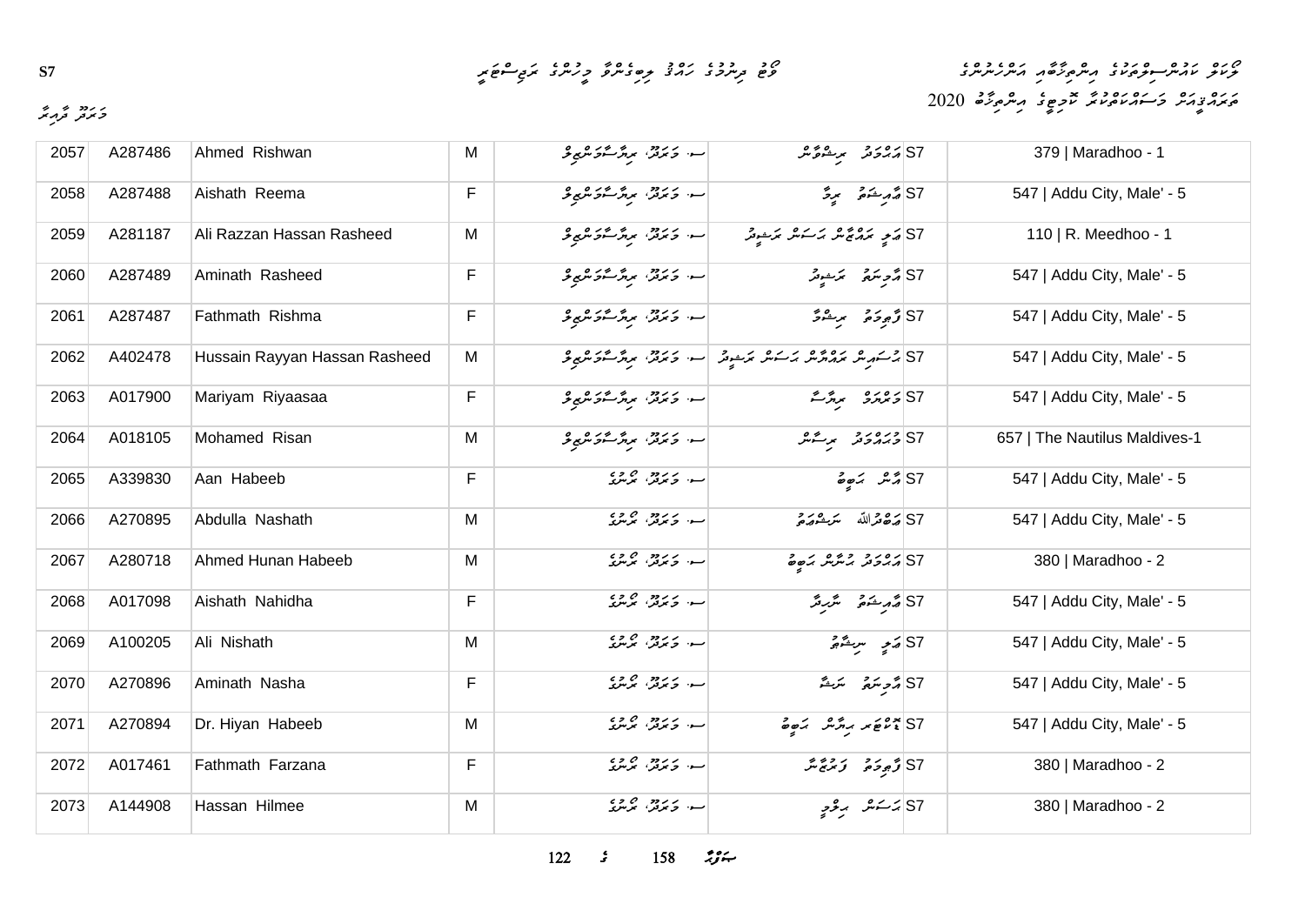*sCw7q7s5w7m< o<n9nOoAw7o< sCq;mAwBoEw7q<m; wBm;vB* م من المرة المرة المرة المرجع المرجع في المركبة 2020<br>مجم*د المريض المربوط المربع المرجع في المراجع المركبة* 

| 2074 | A017194 | Hussain Nazeem              | M | سە كەندىق ئويدى           | S7 يُرْ سَمْ مِيْرِ مِنْ مَرْدِ حَرْ   | 547   Addu City, Male' - 5   |
|------|---------|-----------------------------|---|---------------------------|----------------------------------------|------------------------------|
| 2075 | A017324 | Ibrahim Nadheem             | M | سە ئەندىق ئوسى            | S7 مەھەمگەيى ھىمب <sub>و</sub> د       | 380   Maradhoo - 2           |
| 2076 | A023956 | Maryam Fareesha             | F | سە ئە ئوقۇشى ئوسرى        | S7 <i>وَ بُرْمَرْدُ وَ بِرِ</i> حَّةَ  | 547   Addu City, Male' - 5   |
| 2077 | A340114 | <b>Zuveil Ahmed Shafeeu</b> | M | سە ئەتكەنى ئۆرى           | S7 ج <i>ق مر ج مر جو مشوره</i> ٔ       | 380   Maradhoo - 2           |
| 2078 | A017698 | Abdulla Shifaz              | M | سەر ئەيزلىقى ئۇسكىتلىرىگە | S7 كەھەراللە ھو <i>ۋىم</i>             | 380   Maradhoo - 2           |
| 2079 | A286989 | Aishath Shizna              | F | سە ئەترىقى، ئۇيغۇرىي      | S7 م <i>ەم ھەققى</i> ھەم ئىس ئىس       | 380   Maradhoo - 2           |
| 2080 | A286995 | Ali Shifzan                 | М | ساد كركروز الكر مشكل من   | S7 <i>ھَ۔</i> مُورْحَمْ مَرْ           | 380   Maradhoo - 2           |
| 2081 | A286996 | Aminath Shauma              | F | - دىروە ئۇخۇمبۇ           | S7 أُمُّ حِسْرَةٍ مُشْهَرَةٍ           | 380   Maradhoo - 2           |
| 2082 | A017643 | Fathimath Shahzeena         | F | سەر ئەركىزى ئۆگەنلىرىگە   | S7 <i>ۋې<sub>و</sub>خۇ شكرې</i> پىر    | 380   Maradhoo - 2           |
| 2083 | A286988 | Hassan Shamheez             | М | سە ئەترىقى، ئۇيغۇسىدى     | S7 كەسكەش ئىگەنزىقى                    | 380   Maradhoo - 2           |
| 2084 | A300383 | Hawwa Shiwa                 | F | سار دىروز، كرىشورى        | S7 <i>بَدْهُ ج</i> وَّ                 | 380   Maradhoo - 2           |
| 2085 | A021672 | Ibrahim Shahneez            | M | سەر ئۇنىڭ ئۆسكەسىگە       | S7 مەھەر بۇ ھەر سىر ئىرى               | 380   Maradhoo - 2           |
| 2086 | A017701 | Mariyam Shazmeena           | F |                           | S7 كەنگەر ئىقىدى ئىگەنلىكىنى ئىگە ئىگە | 380   Maradhoo - 2           |
| 2087 | A017747 | Mohamed Shaneez             | M | سە ئەترىقى، ئۇيغۇرىي      | S7 <i>دېمم</i> ر تر خسينگر             | 380   Maradhoo - 2           |
| 2088 | A018061 | Aishath Waheed              | F | سە ئەترىق ترىخ بىر        | S7 مُەم شەقر ئۇ ئوقر                   | 460   Srilanka / Colombo - 1 |
| 2089 | A153150 | Aminath Waheed              | F | سەس ئەيرىق ئىسى ئېر       | S7 مُرْحِ مَدَة مَ مِرْمَّد            | 381   Maradhoo - 3           |
| 2090 | A072173 | Ibrahim Dilshad             | M | سە ئەئەتتى ئويىمىيە       | S7 پ <i>رهنگرپ</i> و مرکز شور          | 547   Addu City, Male' - 5   |

*123 s 158 n***<sub>s</sub>**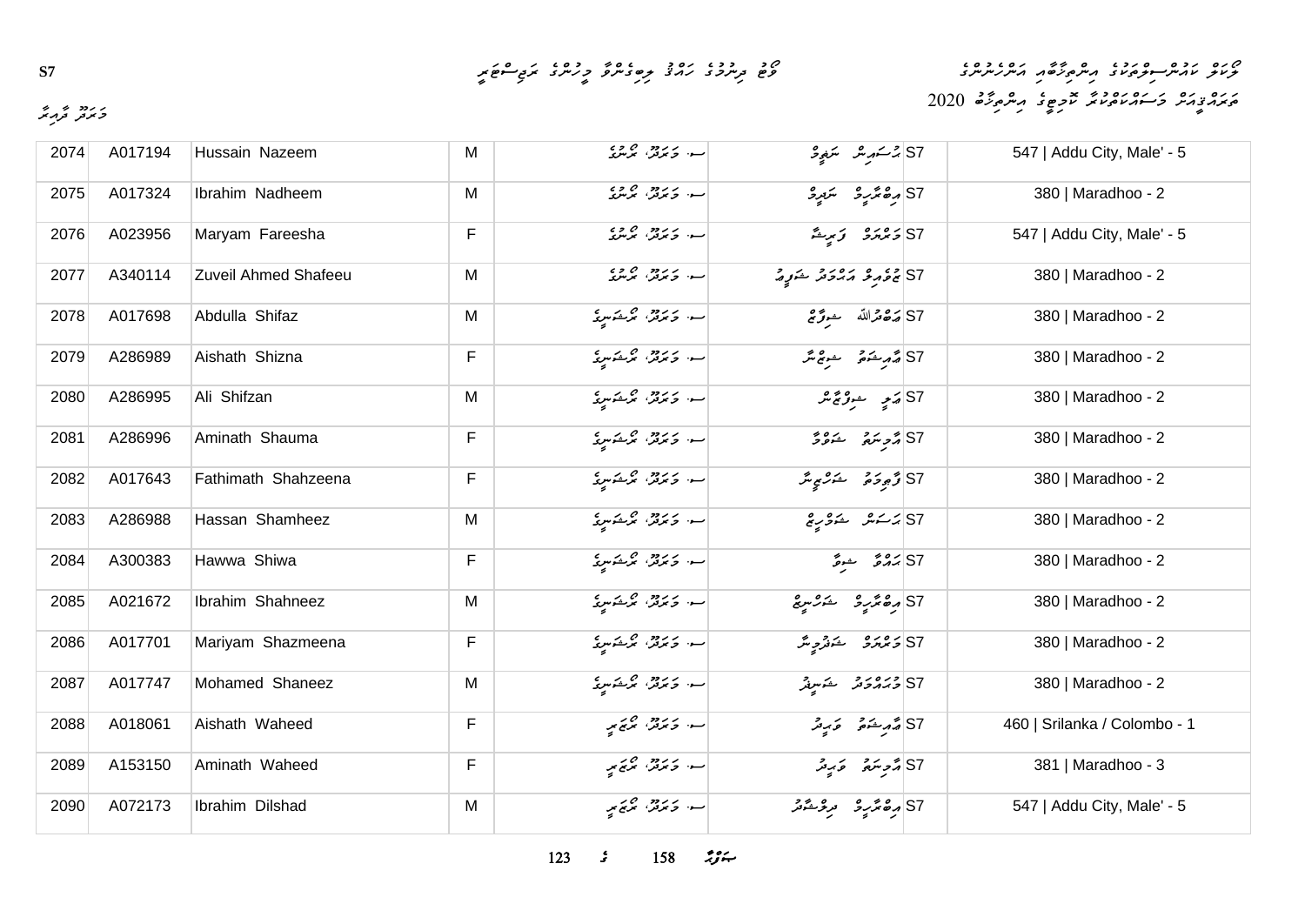*sCw7q7s5w7m< o<n9nOoAw7o< sCq;mAwBoEw7q<m; wBm;vB* م من المرة المرة المرة المرجع المرجع في المركبة 2020<br>مجم*د المريض المربوط المربع المرجع في المراجع المركبة* 

|  | $\begin{array}{ccccc} \circ & \circ & \circ \circ \end{array}$ |
|--|----------------------------------------------------------------|
|  | فرمرتر ترمرمر                                                  |
|  |                                                                |

| 2091 | A131075 | Khadeeja Didi        | $\mathsf F$  | ے کے ترقش تریخ میں    | S7 کر <i>م<sub>و</sub>قے م</i> ومو            | 381   Maradhoo - 3                       |
|------|---------|----------------------|--------------|-----------------------|-----------------------------------------------|------------------------------------------|
| 2092 | A025303 | Mohamed Waheed       | M            | سە ئەندىق ئويىم ئېر   | S7 <i>وُبَهُ وَوَ وَبِ</i> سَ                 | 381   Maradhoo - 3                       |
| 2093 | A318024 | Navaa Waheed         | F            | سە كەنتىرى ئىنجامىيە  | S7 يَمَعٌ – حَ بِرِ مَرْ                      | 381   Maradhoo - 3                       |
| 2094 | A287729 | Abdulla Yaniu        | M            | سە كەندىقى ئىرى       | $2\pi r$ مَصْحَراللَّهُ مَرَّسْهُمْ           | 381   Maradhoo - 3                       |
| 2095 | A161791 | Ahmed Siyam          | M            | سە كەندىق توپى        | S7 كەبروتر س <i>ەرگ</i> ۇ                     | 381   Maradhoo - 3                       |
| 2096 | A021686 | Aishath Siyama       | $\mathsf{F}$ | سە كەنگەنى ئىرى       | S7 مُ مِـــَمَعْ مِـــوَرَّةً                 | 381   Maradhoo - 3                       |
| 2097 | A280931 | Aminath Sara         | F            | سە كەنزلىق ئوي        | S7 مُ <i>جِينَهْ جَيْر</i>                    | 381   Maradhoo - 3                       |
| 2098 | A280930 | Hussain Aik          | M            | سە كەندىق توپى        | S7 پر کے مرکز مرکز م                          | 547   Addu City, Male' - 5               |
| 2099 | A017429 | Ibrahim Ali          | M            | سە كەنگەنى مى         | S7 مەھمىي ھەمبە                               | 381   Maradhoo - 3                       |
| 2100 | A287730 | Mariyam Sana         | F            | سە كەنگەنى ئوي        | S7 ئەمەرۋە سەنىگە                             | 381   Maradhoo - 3                       |
| 2101 | A287735 | Mohamed Yafiu        | M            | سە كەندىق توي         | S7 دېرونو گروړ                                | 381   Maradhoo - 3                       |
| 2102 | A017706 | Shahuzameema Ibrahim | $\mathsf F$  | سە كەنمەتقى ئىرى      | S7 شريح <sub>جو</sub> وً م <i>وه م</i> ُربِ و | 381   Maradhoo - 3                       |
| 2103 | A125601 | Ahmeema Ali Rasheed  | F            | سە كەيرى ئەرەبەر ئە   | S7 كەڭر <i>وپۇ كەي مۇ</i> ھرىگر               | 381   Maradhoo - 3                       |
| 2104 | A106122 | Ali Rasheed          | M            | سە كەيرەدە بۇ ھەم ئەھ | S7 <i>ھَ۔ ج</i> سمبر                          | 381   Maradhoo - 3                       |
| 2105 | A059693 | Asima Ali Rasheed    | F            | سه کرېږده هم شوی ش    | S7 مُرْسِودٌ   مَرْمٍ   مَرَسْوِمْر           | 381   Maradhoo - 3                       |
| 2106 | A038617 | Faidha Ali           | $\mathsf F$  | سە كەيرەدە مەھەر ھ    | S7 ۇرى <i>گە مەر</i>                          | 381   Maradhoo - 3                       |
| 2107 | A062536 | Ibrahim Asrafees     | M            | سە كەيرەم ئەرەپەر ئە  | S7 مەھمەر قەرىمىتى ئىسكىنى ئىسكە              | 419   Paradise Island Resort and Spa - 1 |

*124 s* **158** *<i>n*<sub>1</sub>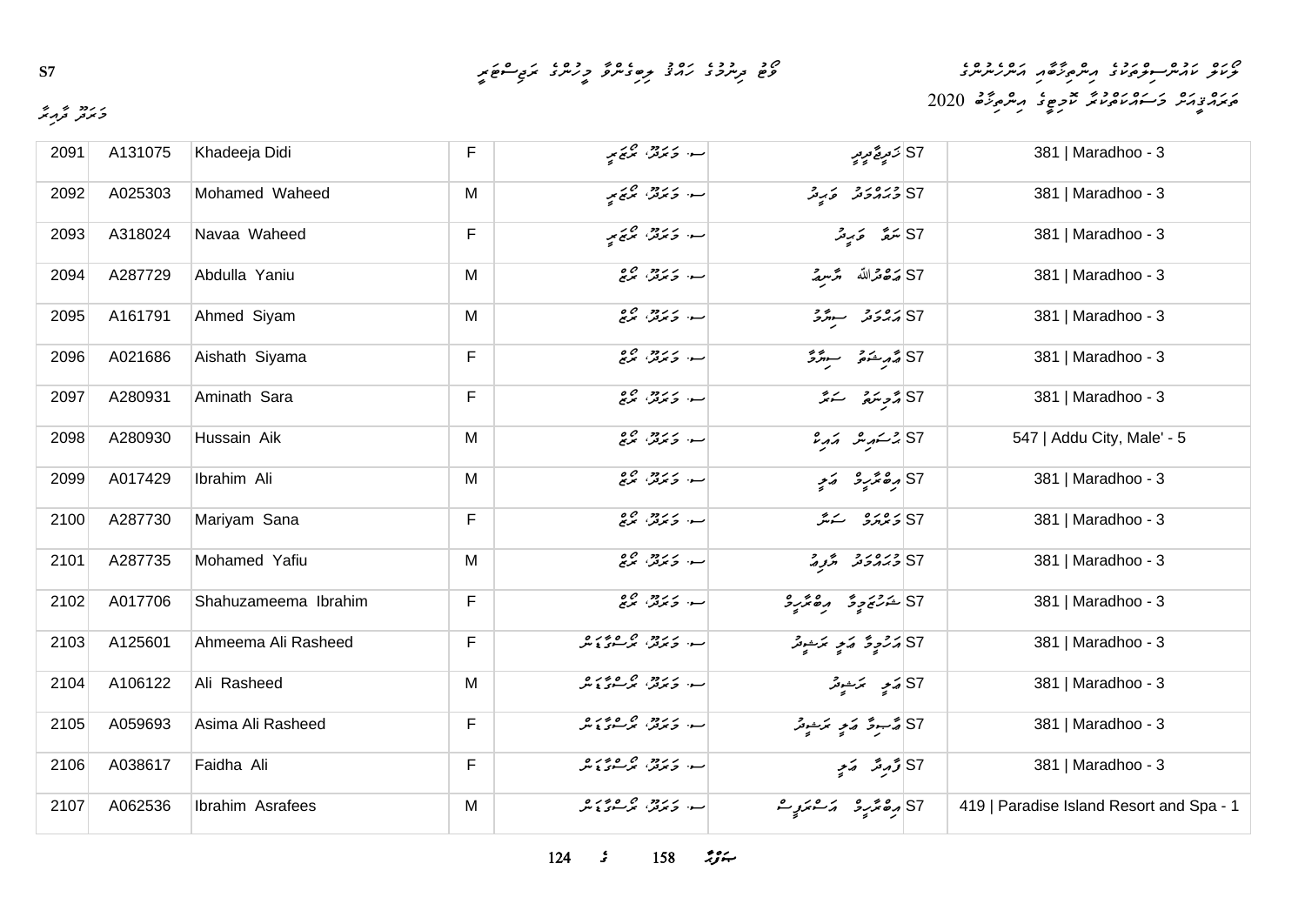*sCw7q7s5w7m< o<n9nOoAw7o< sCq;mAwBoEw7q<m; wBm;vB* م من المرة المرة المرة المرجع المرجع في المركبة 2020<br>مجم*د المريض المربوط المربع المرجع في المراجع المركبة* 

|  | シーションシー           |
|--|-------------------|
|  | فريمرفر اقرار بمر |

| 2108 | A125336 | Imthiyaza Ali Rasheed    | F           | سه کرده ه ۱۶۵۵ ک                        | S7 مرڈمونڈنج ک <i>ے پر م</i> کشونڈ     | 381   Maradhoo - 3                                    |
|------|---------|--------------------------|-------------|-----------------------------------------|----------------------------------------|-------------------------------------------------------|
| 2109 | A084395 | Kulsham Ali Rasheed      | F           | سە كەيروم مى مەمدە                      | S7 تۇخكۇ كەي كەنپەتر                   | 460   Srilanka / Colombo - 1                          |
| 2110 | A054267 | Mohamed Sameer           | M           | سە كەيرى ئەرەپەر ئ                      | S7 <i>دېمم</i> وتر خوبر                | 547   Addu City, Male' - 5                            |
| 2111 | A017932 | Abdulla Nazid            | M           | سه کريږده جړه وه                        | S7 كەھەراللە شىرەتر                    | 547   Addu City, Male' - 5                            |
| 2112 | A082254 | Ahmed Zahid              | M           | سە كەيمەترىم بىرى ئ                     | S7 كەبرى قىلى قىلىدى ئىس               | 249   ADh. Mandhoo - 1                                |
| 2113 | A018101 | Aishath Shahna           | F           | سه کريږده ه ه ه ه                       | S7 مُدْمِسْدَة شَدَرْسَّر              | 379   Maradhoo - 1                                    |
| 2114 | A309255 | Ali Asid                 | M           | سه کريږده جړه و                         | S7 <i>ھَ۔ ج</i> مُسوفِرُ               | 379   Maradhoo - 1                                    |
| 2115 | A017855 | Aminath Mina             | F           | سە ئەترىق ترىج ئ                        | S7 مُجِسَعُهُ جِسَّر                   | 379   Maradhoo - 1                                    |
| 2116 | A318061 | Fathimath Saeedha        | F           | سە كەيمەترىم بىرى ئ                     | S7 ۇ <sub>ج</sub> وڭ ئەر شەر           | 379   Maradhoo - 1                                    |
| 2117 | A345705 | Fathimath Shahuba Shahid | $\mathsf F$ | سه کريږده جړه وه                        | S7 زُجِرَة شَرْحُ شَرِيرُ              | 379   Maradhoo - 1                                    |
| 2118 | A152063 | Hassan Shamid            | M           | سه کريږي هغه ده و                       | S7 كەستەش مەش <i>ە</i> ر قىر           | 547   Addu City, Male' - 5                            |
| 2119 | A017918 | Ibrahim Shaaniz          | M           | سه کريږي هغه ده و                       | S7 ب <i>رھ مُرْرِدْ</i> شَسِعْ         | 430   Sheraton Maldives Full Moon Resort<br>& Spa - 1 |
| 2120 | A017917 | Mariyam Sharmeela        | F           | سه کريږده جړه و                         | S7 <i>وَبُرْمَرْدَ</i> شَمْرَہِ تَرُ   | 379   Maradhoo - 1                                    |
| 2121 | A081780 | Mohamed Shahid           | M           | سه کريږده ه ه ه ه                       | S7 <i>وُبَهُ وَبَدْ</i> مِنْ مُقَرِيرُ | 379   Maradhoo - 1                                    |
| 2122 | A270509 | Ali Saeed                | M           | ג ג'וד 250.<br>ג' ב'זנטי זקו <i>ת</i> ב | S7 <i>ھَ جِ</i> سَم <i>ُوتِ</i> رُ     | 564   Hulhumale', Ehenihen - 12                       |
| 2123 | A017392 | <b>Mohamed Didi</b>      | M           | ر در دور وه دوه<br>سه کوترنگی مورفوروی  | S7 د بر د بر و بر بر بر                | 379   Maradhoo - 1                                    |
| 2124 | A053954 | Moosa Ilham              | M           | ر درود وه دور<br>ر کردن بروتربرد        | S7  23 م <i>ب</i> ورثرو                | 162   K. Guraidhoo-3                                  |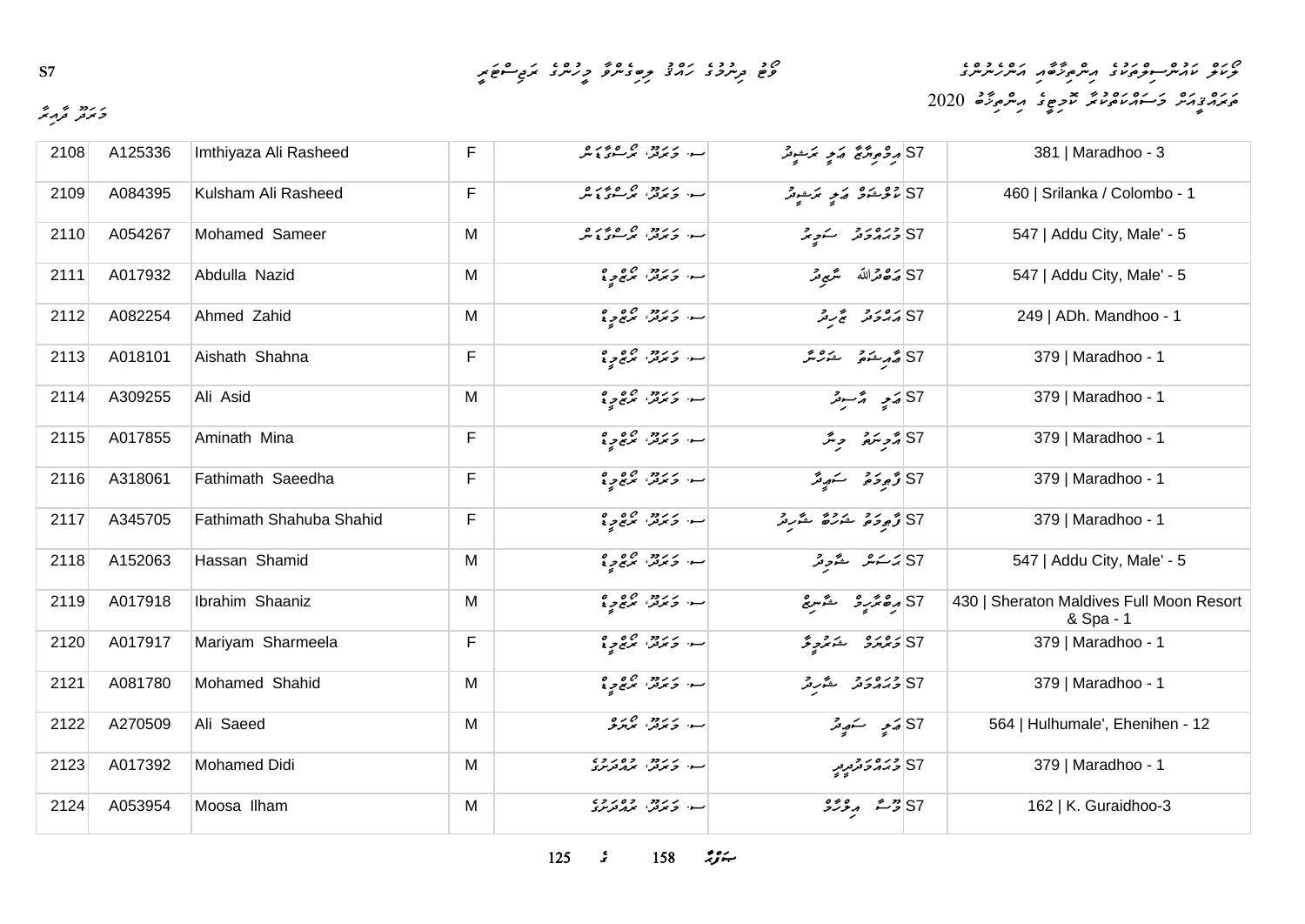*sCw7q7s5w7m< o<n9nOoAw7o< sCq;mAwBoEw7q<m; wBm;vB* م من المرة المرة المرة المرجع المرجع في المركبة 2020<br>مجم*د المريض المربوط المربع المرجع في المراجع المركبة* 

| 2125 | A025466 | Suaibathunnisa         | F           | رے دور وہ روہ<br>سوالو کرتن مورکزیں | S7 ۋۇرۇھۇر سرگ                             | 379   Maradhoo - 1                                          |
|------|---------|------------------------|-------------|-------------------------------------|--------------------------------------------|-------------------------------------------------------------|
| 2126 | A280861 | Ahmed Ifsaal           | M           | ے ویروژ، گرو                        | S7 <i>222 مۇ</i> شۇ                        | 379   Maradhoo - 1                                          |
| 2127 | A017199 | Fathimath Shaneela     | F           | ے کا پروژ، گے رقح                   | S7 زَّەپرْدَەْ سْسَرىدَّ                   | 379   Maradhoo - 1                                          |
| 2128 | A280857 | Fathimath Inma Zihuny  | F           | سە ئەيرىش شەرقى                     | S7 <i>وَّجوحَمْ مِ</i> سْمَّدَّ فَرِحْسِ   | 379   Maradhoo - 1                                          |
| 2129 | A280871 | Hawwa Sharooza Zihnee  | F           | سە ئەيرىش شەرقى                     | S7 بَرُوْحٌ شَمَرْجٌ فَرِرْسِ              | 547   Addu City, Male' - 5                                  |
| 2130 | A280864 | Hussain Ghaalee        | M           | ے دیروی گرو                         | S7 پر کمبریٹر گ <i>ے پ</i> ر               | 379   Maradhoo - 1                                          |
| 2131 | A288086 | Ibrahim Sameen         | M           | ب په دېرون کرگو                     | S7 مەھەر بەر سىمبار ئىس                    | 379   Maradhoo - 1                                          |
| 2132 | A280868 | Mariyam Shazna Zihunee | F           | ے کے برقش کے رقحہ                   | S7 كەنگەنگە شەقرىگر فېرى <sup>ق</sup> ىبر  | 379   Maradhoo - 1                                          |
| 2133 | A288077 | Mohamed Safeel         | M           | ے دیروز، گرو                        | S7 <i>\$22.2 ئۇ</i> ئەر                    | 379   Maradhoo - 1                                          |
| 2134 | A017304 | Moosa Zihunee          | M           | سە ئەيرىش شەرقى                     | S7 ترمشہ <sub>فری</sub> ر س <sub>ب</sub> ر | 379   Maradhoo - 1                                          |
| 2135 | A164482 | Safa Zihnee            | F           | سە ئەيرىش شەرقى                     | S7 ښو نږ <sup>9</sup> سٍ                   | 379   Maradhoo - 1                                          |
| 2136 | A017166 | Ahmed Saeed            | M           | سە كەيرى سەر بۇ                     | S7 كەبرى ئىر سىمبەتر                       | 379   Maradhoo - 1                                          |
| 2137 | A450713 | Fathmath Juhi Meherban | $\mathsf F$ | ے ویرس گیروگوٹی                     | S7 زُب <i>ودو</i> مي در <i>بره ش</i>       | 380   Maradhoo - 2                                          |
| 2138 | A277961 | Ahmed Aasil            | M           | ب كەردە بەھرۈشبو                    | S7 كەبروتر كەسىۋ                           | 727   Four Seasons Resort Maldives at<br>Landaa Giraavaru-1 |
| 2139 | A017283 | Anvaru Sabaah          | M           | ب دىرو بىقبردىرى                    | 2822225                                    | 599   Fuvammulah Ehenihen-1                                 |
| 2140 | A017397 | Farsan Rasheed         | M           | سە كەنگە سۇھەركىرى بو               | S7 ۇ ئرىشىش - ئر <sub>ىشو</sub> نز         | 379   Maradhoo - 1                                          |
| 2141 | A017352 | Fathmath Shabeena      | F           | سە كەنگە سەھەر كەھمى ئ              | S7 زَّەپرْدَەْ شَەھِسَّ                    | 379   Maradhoo - 1                                          |

*126 sC 158 nNw?mS*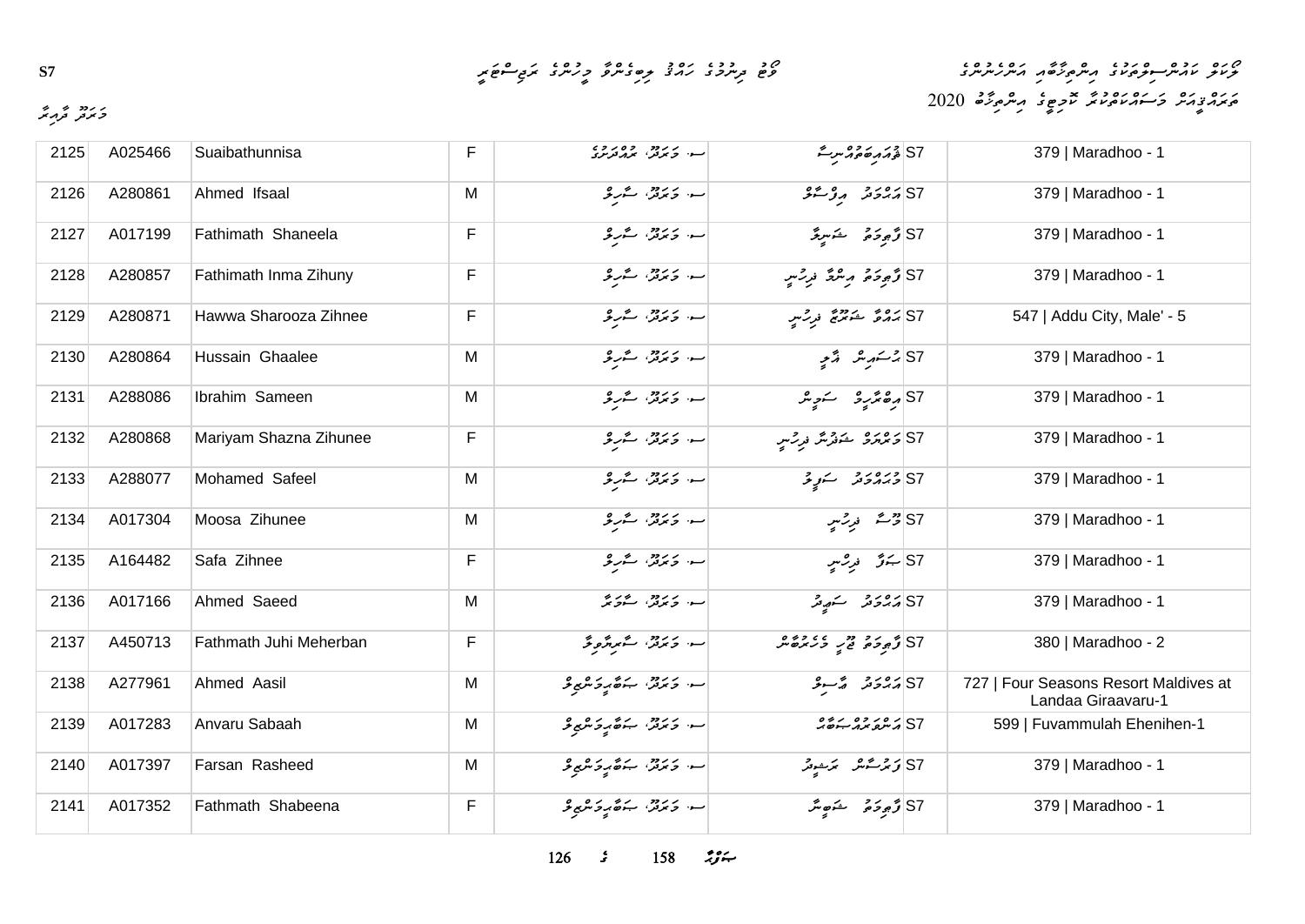*sCw7q7s5w7m< o<n9nOoAw7o< sCq;mAwBoEw7q<m; wBm;vB* م من المرة المرة المرة المرجع المرجع في المركبة 2020<br>مجم*د المريض المربوط المربع المرجع في المراجع المركبة* 

|  | シーショコンシ           |
|--|-------------------|
|  | فريمرفر اقرار بمر |

| 2142 | A017688 | Mariyam Rasheeda             | F | ب كورود بكوركر مركز                                                                                     | S7 ك <i>و چركز كى م</i> توفر                       | 379   Maradhoo - 1                                          |
|------|---------|------------------------------|---|---------------------------------------------------------------------------------------------------------|----------------------------------------------------|-------------------------------------------------------------|
| 2143 | A161848 | Mausim Rasheed               | M | سە كەنگەن سۇھەركىرىگى ئى                                                                                | S7 <i>كەڭ بىرقى</i> ئىمكىشى <i>م</i> ۇ             | 379   Maradhoo - 1                                          |
| 2144 | A277946 | Mohamed Ivan                 | M | سە كەنگەن سۇھەركىلى ئ                                                                                   | S7ا دېره دي په موسر                                | 379   Maradhoo - 1                                          |
| 2145 | A017213 | Nadha Rasheed                | F | سە كەنگە ئەھەر كىرىم                                                                                    | S7 سَرَمَّر - سَرَسُومَرُ                          | 379   Maradhoo - 1                                          |
| 2146 | A017687 | Nusrath Rasheed              | F | سە كەنگە سەھەر كىرىم                                                                                    | S7 بىر يەندى ئىم ئىر يىشى <i>دى</i> ر              | 379   Maradhoo - 1                                          |
| 2147 | A277959 | Raheel Rasheed               | F | سە كەنگەن سۇھەركىرىگى ئى                                                                                | S7 بَرْبِ يُو بَرَشِيْتَر                          | 379   Maradhoo - 1                                          |
| 2148 | A017383 | Rifath Rasheed               | M | سە كەللار بىر ئەس ئىرى ئىل                                                                              | S7 <i>برؤمَةً بَرَحْ</i> دِمْ                      | 379   Maradhoo - 1                                          |
| 2149 | A018118 | Shehenaz Rasheed             | F | سە كەللاھ سۇڭلىرى ھى ئى                                                                                 | S7 ش <i>ۇرنىڭ</i> كە <u>رس</u> وتر                 | 379   Maradhoo - 1                                          |
| 2150 | A277944 | Suhaa Rasheed                | F | سە كەنگەن سۇھەركىرىگى ئى                                                                                | S7 كىنىش ئىزىغىيەتتى                               | 379   Maradhoo - 1                                          |
| 2151 | A017173 | Thalhath Rasheed             | M | سە كەنگەن سەھەر كىلىمى ئى                                                                               | S7 ي <i>وفرند ترسون</i> گر                         | 727   Four Seasons Resort Maldives at<br>Landaa Giraavaru-1 |
| 2152 | A276953 | Yaseen Rasheed               | M | سە كەنگەن سۇھەركىلى ئ                                                                                   | S7 <sub>م</sub> ُرْسِمِسْ مَرْشِ <sub>م</sub> ِثْر | 379   Maradhoo - 1                                          |
| 2153 | A141242 | Akhthar Rafeeu               | M | ر در در در در در در در در در در در این کشور در این استاده شده کرد.<br>سوالو کوچه کار سیاه کرده کرد کرد. | S7 كەنزىم كىرى <i>مى</i> ئىرە                      | $270$   M. Dhiggaru - 1                                     |
| 2154 | A274710 | Aminath Lauha Mohamed Rafeeu | F |                                                                                                         | S7 مُرْجِسُمْ مُرْدِيْ ورور ور                     | 379   Maradhoo - 1                                          |
| 2155 | A017873 | Mohamed Rafeeu               | M |                                                                                                         | S7 <i>3222 بروم</i>                                | 379   Maradhoo - 1                                          |
| 2156 | A017100 | Hafeeza Moosa                | F | سە كەيرى سۆترى                                                                                          | S7 يَر <sub>وِمُ</sub> حَيْثُ                      | 381   Maradhoo - 3                                          |
| 2157 | A354825 | Ibrahim Navaal               | M | سه کريږدو عصوص کرده                                                                                     | S7 مەھ <i>مگىي</i> ھەمگە ئىنگە                     | 381   Maradhoo - 3                                          |
| 2158 | A161372 | Mohamed Hafiz                | M | سە ئەيرى سۆزىرە                                                                                         | S7 <i>\$222 گونۇ</i>                               | 381   Maradhoo - 3                                          |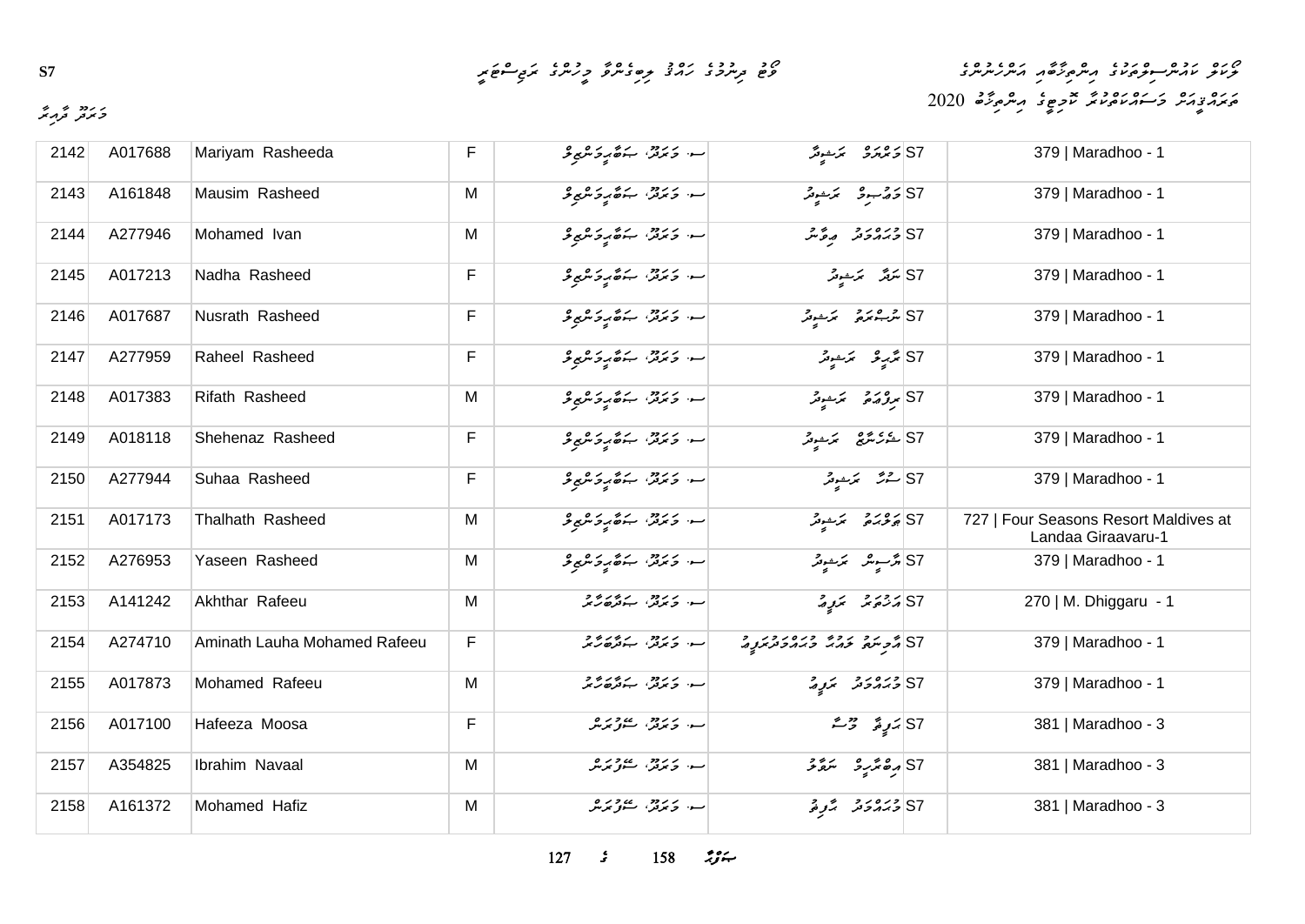*sCw7q7s5w7m< o<n9nOoAw7o< sCq;mAwBoEw7q<m; wBm;vB* م من المرة المرة المرة المرجع المرجع في المركبة 2020<br>مجم*د المريض المربوط المربع المرجع في المراجع المركبة* 

| 2159 | A354678 | Mohamed Naufal    | M | سە كەيرى سۆترە | S7 <i>ב برورو سم</i> رورو              | 547   Addu City, Male' - 5      |
|------|---------|-------------------|---|----------------|----------------------------------------|---------------------------------|
| 2160 | A280913 | Abdulla Laahib    | м | ے ویرس کروی    | S7 مَەقراللە م <i>ۇر</i> ھ             | 417   Cocoon Maldives - 1       |
| 2161 | A066255 | Abdulla Mahir     | м | ب ورده شهروی   | S7 كەھەراللە   ئەرىمە                  | 379   Maradhoo - 1              |
| 2162 | A287383 | Ahmed Nishath     | M | ساز دروه کرده  | S7 كەبرو تەرەپتىمى بول                 | 547   Addu City, Male' - 5      |
| 2163 | A287424 | Ahmed Shiyan      | M | ب كاروز سكردى  | S7 <i>م.دونر</i> ج <sub>وت</sub> ر شر  | 143   Lh. Olhuvelifushi - 1     |
| 2164 | A268747 | Aishath Naseeha   | F | ے ویرس کہ وی   | S7 م <i>گهرڪو مگرسونگ</i>              | 547   Addu City, Male' - 5      |
| 2165 | A287427 | Ali Siyam         | M | ے ویرس کروی    | S7 <i>ھَ۔ جِسر پ</i> ھ                 | 379   Maradhoo - 1              |
| 2166 | A017437 | Aminath Moosa     | F | ب درود، سکرده  | S7 پڑے پیمبر سے مخت                    | 564   Hulhumale', Ehenihen - 12 |
| 2167 | A287421 | Fathimath Nashfa  | F | ے ویرس کروی    | S7 ۇ <sub>ج</sub> وڭ سىشۇ              | 379   Maradhoo - 1              |
| 2168 | A287401 | Fathmath Loona    | F | سە ئەيزىق سەرئ | S7 <i>وُجِ دَ ۾</i> هِ مُح             | 564   Hulhumale', Ehenihen - 12 |
| 2169 | A280915 | Hawwa Maleeha     | F | ر دردو شهروی   | S7 <i>يَہُمُّہُ وَجِہَّ</i>            | 379   Maradhoo - 1              |
| 2170 | A280911 | Ibrahim Labid     | M | سە ئەيزىق سەرئ | S7 م <i>ەھترى</i> ئ <i>ۆم</i> تر       | 379   Maradhoo - 1              |
| 2171 | A017436 | Ibrahim Mausoom   | M | ب كەنگەن سەرى  | S7 مەھمەر 2 مەسىر                      | 161   K. Guraidhoo - 2          |
| 2172 | A280914 | Mariyam Muna      | F | ے ویرس کروی    | S7 دېمگرو ديگر                         | 379   Maradhoo - 1              |
| 2173 | A017546 | Mariyam Nasheetha | F | ے ویرس کہ وی   | S7 <i>و پر<sub>م</sub>رو سرش</i> یر گر | 379   Maradhoo - 1              |
| 2174 | A287422 | Mohamed Munawwar  | M | ے ویرس کروی    | S7 כנסגב בגסגב                         | 379   Maradhoo - 1              |
| 2175 | A287350 | Thuththu Mahir    | M | سه وبردو سهروی | S7 مورمو ځريمه                         | 379   Maradhoo - 1              |

 $128$  *s*  $158$  *n***<sub>3</sub>** *n*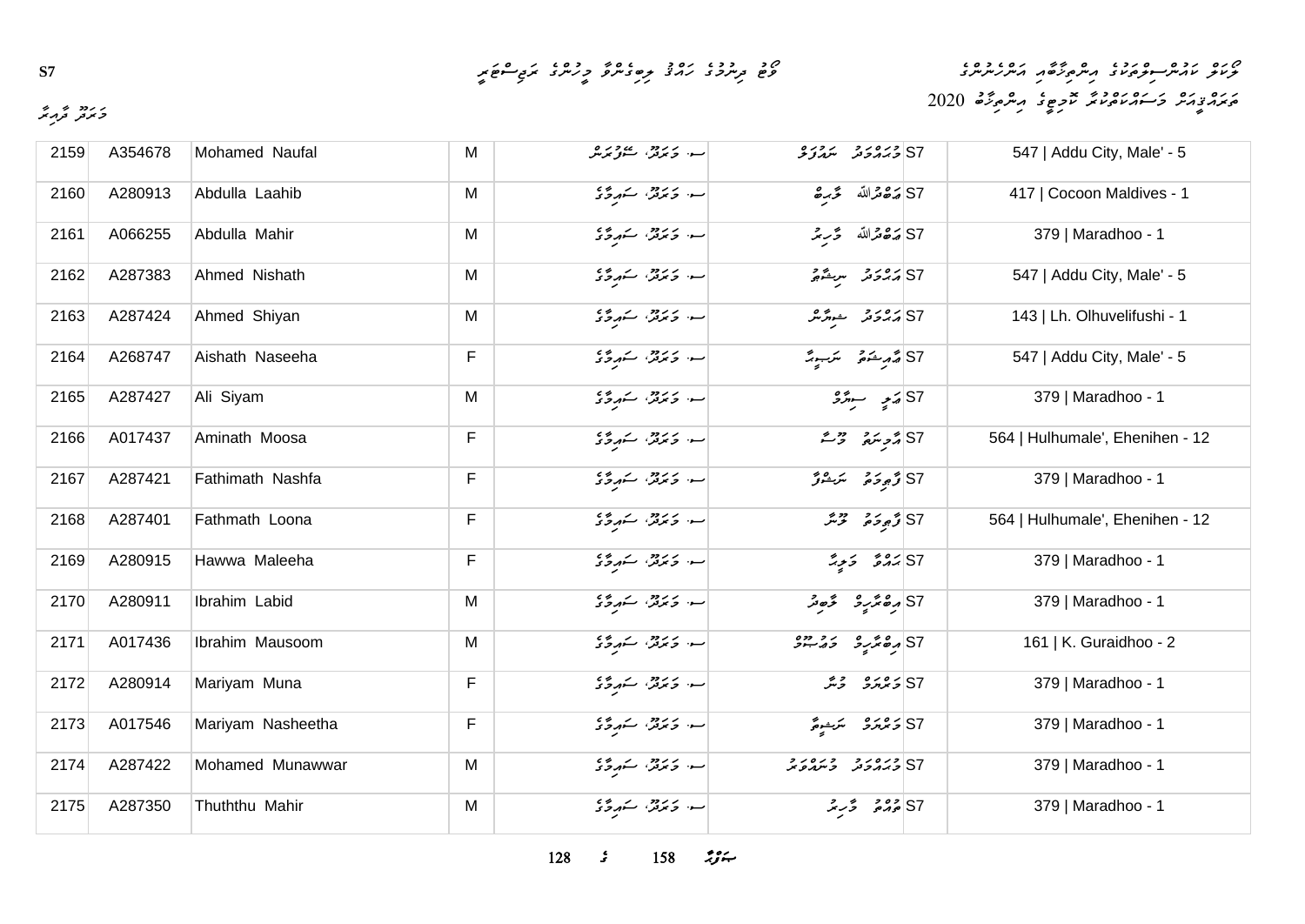*sCw7q7s5w7m< o<n9nOoAw7o< sCq;mAwBoEw7q<m; wBm;vB* م من المرة المرة المرة المرجع المرجع في المركبة 2020<br>مجم*د المريض المربوط المربع المرجع في المراجع المركبة* 

| 2176 | A154011 | Aishath Rifaath    | F           | ر درود.<br>سه و برتر، سکس و برو برد | S7 مەم ئىسكەم ئىبر <i>ۇم</i>            | 381   Maradhoo - 3                    |
|------|---------|--------------------|-------------|-------------------------------------|-----------------------------------------|---------------------------------------|
| 2177 | A280896 | Aishath Shavee     | F           | ے کردو کے مرکز کردہ                 | S7 مُرمِشَمُو مُحَمَّوِ                 | 379   Maradhoo - 1                    |
| 2178 | A287051 | Hassan Ahsham      | M           | ب، كەبرود كەرگەرچ                   | S7 ئەسكىش كەنگەنى                       | 564   Hulhumale', Ehenihen - 12       |
| 2179 | A286737 | Mariyam Maavy      | F           | سه و برود سربر مورد                 | S7 <i>وَ بُرْمَرْدْ دُّهِ</i>           | 683   Velaa Private Island Maldives-1 |
| 2180 | A048578 | Mohamed Saeed      | M           | ب، كەبرود كەرگەرچ                   | S7  <i>وبروبرو سکھ</i> یٹر              | 379   Maradhoo - 1                    |
| 2181 | A287041 | Shareefa Abdulla   | F           | ے کروو کے صوبروگ                    | S7 ڪمبر <i>وگر ڪو</i> هورالله           | 379   Maradhoo - 1                    |
| 2182 | A140909 | Aminath Shifna     | $\mathsf F$ | سە كەندىق سۇھ سۇس                   | S7 مُرْحِ سَمْعَ مُسْوَرْ مُتَر         | 381   Maradhoo - 3                    |
| 2183 | A273432 | Fathimath Siba     | F           | سە كەنزلار سۇھ سەھر                 | S7 وَّجِوحَة سِقَّ                      | 146   K. Gaafaru - 1                  |
| 2184 | A273430 | Hassan Jinan       | м           | سە كەنزىق سۇھ سۇس                   | S7   يَرْسَدُ مِيرَيْدُ                 | 381   Maradhoo - 3                    |
| 2185 | A273431 | Hussain Gais       | M           | سە كەندىق سۇھەسكەش                  | S7 پرسنمبر عمر عم                       | 381   Maradhoo - 3                    |
| 2186 | A154323 | Maryam Saaidha     | F           | سە كەندىق سۇھەسكەش                  | S7 ئ <i>ۈچرى شەم</i> تر                 | 381   Maradhoo - 3                    |
| 2187 | A017679 | Mohamed Anees      | M           | سە كەندىق سۇھ سۇس                   | S7 <i>ڈیزودونہ پر س</i>                 | 381   Maradhoo - 3                    |
| 2188 | A001411 | Abdulla Afeef      | M           | سه ويرود سوسكوره                    | S7 مَەھىراللە م <i>ەربى</i>             | 547   Addu City, Male' - 5            |
| 2189 | A018045 | Aishath Yumna      | F           | ے ویری کے م                         | S7 <i>مُآمِ</i> شَمَعُ مِرْحَسَّرَ      | 547   Addu City, Male' - 5            |
| 2190 | A318989 | Aminath Ulya       | F           | ب درود سوخها                        | S7 أَمُّ حِسَمَةٌ مَحْمَّدٌ             | 547   Addu City, Male' - 5            |
| 2191 | A017984 | Fathimath Madheeha | F           | ے ویری کے دیکھا                     | S7 ز <i>نجوخ</i> تر - <sub>ک</sub> ېږيز | 547   Addu City, Male' - 5            |
| 2192 | A318990 | Ibrahim Adhly      | M           | ب كريزده سوسكوره                    | S7 <sub>م</sub> ەنئەر ئەممىي چ          | 547   Addu City, Male' - 5            |

*129 s 158 <i>n***<sub>3</sub>** *n*</sup>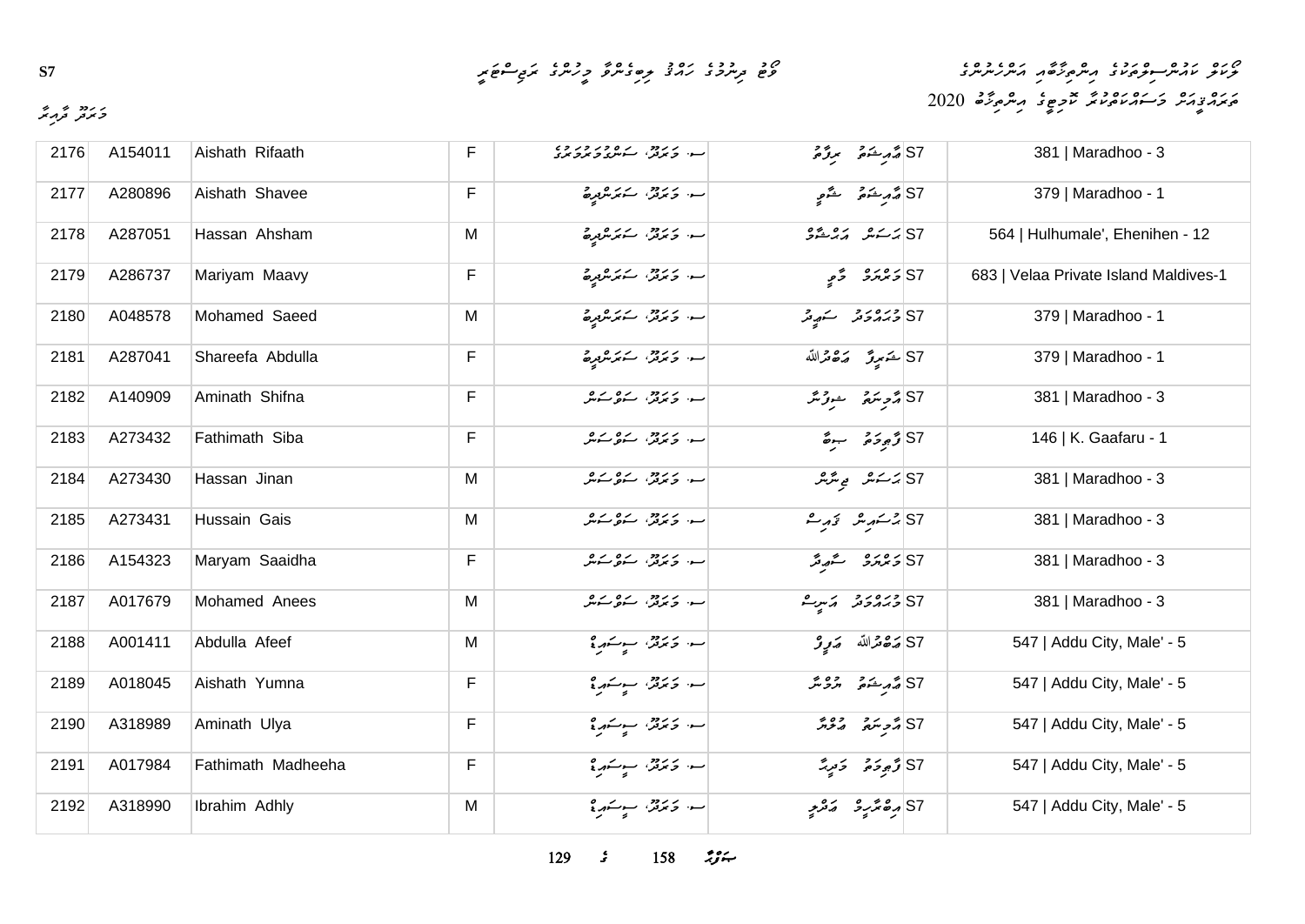*sCw7q7s5w7m< o<n9nOoAw7o< sCq;mAwBoEw7q<m; wBm;vB* م من المرة المرة المرة المرجع المرجع في المركبة 2020<br>مجم*د المريض المربوط المربع المرجع في المراجع المركبة* 

| 2193 | A017988 | Mariyam Nashwa      | F            | سه ويرين سوسكوره                  | S7ا <i>ۇنجەدۋ سەشۇق</i>                       | 547   Addu City, Male' - 5      |
|------|---------|---------------------|--------------|-----------------------------------|-----------------------------------------------|---------------------------------|
| 2194 | A027295 | Mohamed Aneel       | м            | ے ویری سوشہرہ                     | S7 <i>\$222 كەبىر ئى</i> ر                    | 547   Addu City, Male' - 5      |
| 2195 | A057117 | Mariyam Saliha      | F            | ب كەردە سوڭرىموگە                 | S7ان <i>خ</i> مر <i>دی بڈویڈ</i>              | 381   Maradhoo - 3              |
| 2196 | A066924 | Aminath Mina Saeed  | F            | ے کردوں سونے مری                  | S7 مٌرج سَمَۃٌ  حِ سَّر سَنَہِ مِنْر          | 564   Hulhumale', Ehenihen - 12 |
| 2197 | A286953 | Imad Saeed          | M            | ے کروڑہ سونے مری                  | S7 مەڭ ئىر سىمب <i>وتر</i>                    | 380   Maradhoo - 2              |
| 2198 | A361942 | Mariyam Leen Ashraf | $\mathsf F$  | ے کردوں سونے مری                  | S7 <i>وَعُهُدَوْ بِهِ مَ</i> ـْمُ <i>مَدُ</i> | 547   Addu City, Male' - 5      |
| 2199 | A043829 | Mohamed Ashraf      | M            | ے کردو ہے۔<br>سہ ویمریز، سویے مری | S7 دېره ده پر مشعرو                           | 547   Addu City, Male' - 5      |
| 2200 | A096641 | Moosa Asad Saeed    | M            | ے کردوں سونے مری                  | S7 رَّسَۃُ بَرَسَة سَمَدٍ مَّرَ               | 564   Hulhumale', Ehenihen - 12 |
| 2201 | A280956 | MOOSA LUJAIN ASHRAF | M            | سه د کاروه سوی ملند               | S7 ترقیح قری مرگز مرکز ترکیبر تر              | 547   Addu City, Male' - 5      |
| 2202 | A017563 | Saudiyya Hassan     | $\mathsf{F}$ | ے کردوں سونے مری                  | S7 سىھەمبەر مەسكەنلىر                         | 380   Maradhoo - 2              |
| 2203 | A038455 | Saudiyya Moosa      | F            | ے کروڑہ سونے مری                  | S7 سەھەمبەھ ق <sup>ىم</sup> گ                 | 380   Maradhoo - 2              |
| 2204 | A078839 | Abdulla Nisham      | M            | ے ویرش سوگاہ گی                   | S7 كەھەراللە سرىشىمى                          | 381   Maradhoo - 3              |
| 2205 | A287434 | Adam Shahum         | M            | ب روده، سوڈوڈ                     | S7 أَمُرْمَرْ شَرْحَرْ \$                     | 547   Addu City, Male' - 5      |
| 2206 | A017959 | Aishath Shafia      | F            | ے دیروں سوڈوٹر                    | S7 مەم ئىش <i>ەر ئە</i>                       | 547   Addu City, Male' - 5      |
| 2207 | A017996 | Ali Muzaffar        | M            | ب رَيْرُوْ، سِوتَو تَرَ           | S7 <sub>م</sub> َعٍ وَ <i>وَوَوَعَ</i> رَ     | 381   Maradhoo - 3              |
| 2208 | A281070 | Aminath Shaha       | F            | ے دیروں سوڈوٹر                    | S7 مُرْحِسَمُ مِسْتَمَّ                       | 456   India / Trivandrum - 1    |
| 2209 | A152970 | Aminath Shehereen   | $\mathsf F$  | ے دیروں سوڈوٹر                    | S7 أَمُّ حِسَمَةٌ مَشْرَ مَرِيْثَر            | 547   Addu City, Male' - 5      |

*n8o<n@ r@m8m>*

*130 s 158 <i>n*<sub>s</sub>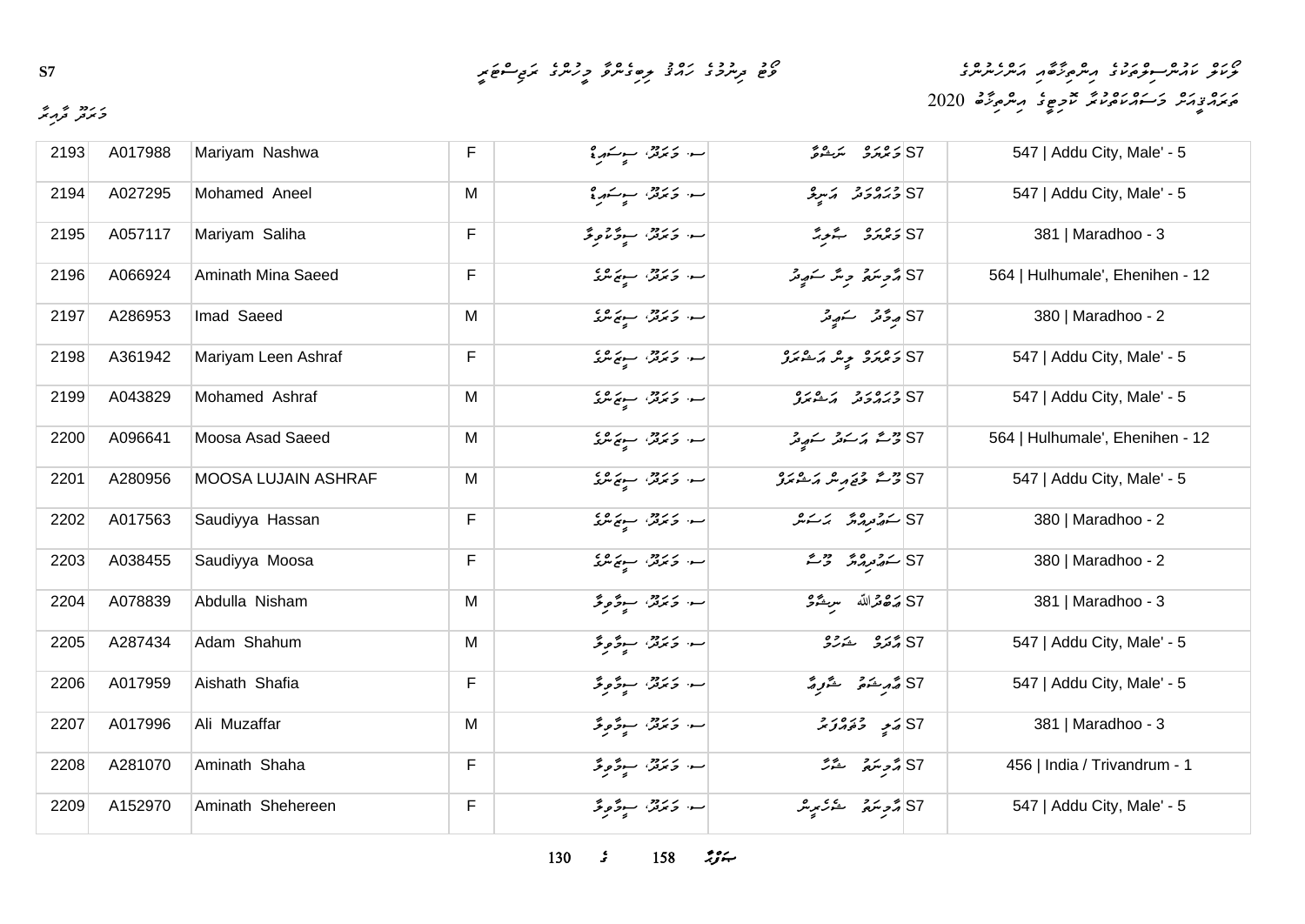*sCw7q7s5w7m< o<n9nOoAw7o< sCq;mAwBoEw7q<m; wBm;vB* م من المرة المرة المرة المرجع المرجع في المركبة 2020<br>مجم*د المريض المربوط المربع المرجع في المراجع المركبة* 

| 2210 | A157122 | Fathimath Shahufa        | $\mathsf{F}$ | ے دیروں سوڈوٹر         | S7 زَّەپرىق شە <i>رد</i> ۇ            | 547   Addu City, Male' - 5                             |
|------|---------|--------------------------|--------------|------------------------|---------------------------------------|--------------------------------------------------------|
| 2211 | A018131 | Fathimath Sharfia        | F            | سە ئەندىق سوڭرەڭ       | S7 <i>وَّەودَە</i> شىر <i>وە</i>      | 456   India / Trivandrum - 1                           |
| 2212 | A287432 | Fathimath Hamdha Akhubar | F            | ے ویرس جوگوٹی          | S7 ژُجِرد و ره و ره و د               | 547   Addu City, Male' - 5                             |
| 2213 | A157121 | Hawwa Sharoona           | F            | ے دروہ ہوتی ت          | S7 بَرُومٌ شَعِيسٌ                    | 381   Maradhoo - 3                                     |
| 2214 | A287426 | Hussain Liraar           | M            | ے دیروں سوڈوٹر         | S7 ئەسىر مىش سىزىتىر                  | 707   Dreamland, The Unique Sea & Lake<br>Resort/Spa-1 |
| 2215 | A018003 | Ibrahim Mukhthar         | M            | ے دیروں سوڈوٹر         | S7 مەھەرىپە ئەرەپەر                   | 82   N. Manadhoo - 2                                   |
| 2216 | A018147 | Mohamed Ahubar           | М            | ے دیوں ہوتی گ          | 5.22, 2.22, 5.5                       | 381   Maradhoo - 3                                     |
| 2217 | A287430 | Mohamed Aroon            | M            | ے دیروں سوڈوٹر         | S7 <i>בبروبر میوه</i>                 | 547   Addu City, Male' - 5                             |
| 2218 | A017805 | Moosa Yasir              | M            | ب رَبِرُهِن سِوتُوتَرُ | S7 پھر مگر پید                        | 443   Niyama Maldives - 1                              |
| 2219 | A017393 | Junaina Mohamed          | F            | ے کردو کے مرکزی        | S7 فے سَمبر سَمَّ کے <i>محمد ح</i> قر | 379   Maradhoo - 1                                     |
| 2220 | A060834 | Ahmed Rasheed            | M            | سه وتروه سپه شورو ده   | S7 <i>مەندۇنى مەنبى</i> ر             | 380   Maradhoo - 2                                     |
| 2221 | A055131 | Ahmed Saeed              | M            | سه وبردو سوسه ده و     | S7 كەبرى قىر سىمب <i>و</i> تر         | 547   Addu City, Male' - 5                             |
| 2222 | A088967 | Aishath Saeed            | $\mathsf F$  | سه ورده سوسکس          | S7 مُ مِيسَمَعُ سَمَ <i>مِينَر</i> ُ  | 547   Addu City, Male' - 5                             |
| 2223 | A067323 | Latheefa Adam            | F            | سه ورده سوسکس          | S7 كَرَج <i>ودٌ مُ</i> مَرَّدُ        | 547   Addu City, Male' - 5                             |
| 2224 | A017995 | Ahmed Samiu              | M            | ے دیور عوض             | S7 كەبروتر گ <i>ەچ</i>                | 433   Gili Lankanfushi - 1                             |
| 2225 | A076810 | Ali                      | M            | ے دیور عوض             | S7 ڪچو                                | 381   Maradhoo - 3                                     |
| 2226 | A017806 | Kuda Aishafan            | F            | ے دیروں ےوہ ج          | S7 ئۇن <sub>م</sub> شۇر شىر           | 381   Maradhoo - 3                                     |

*131 sC 158 nNw?mS*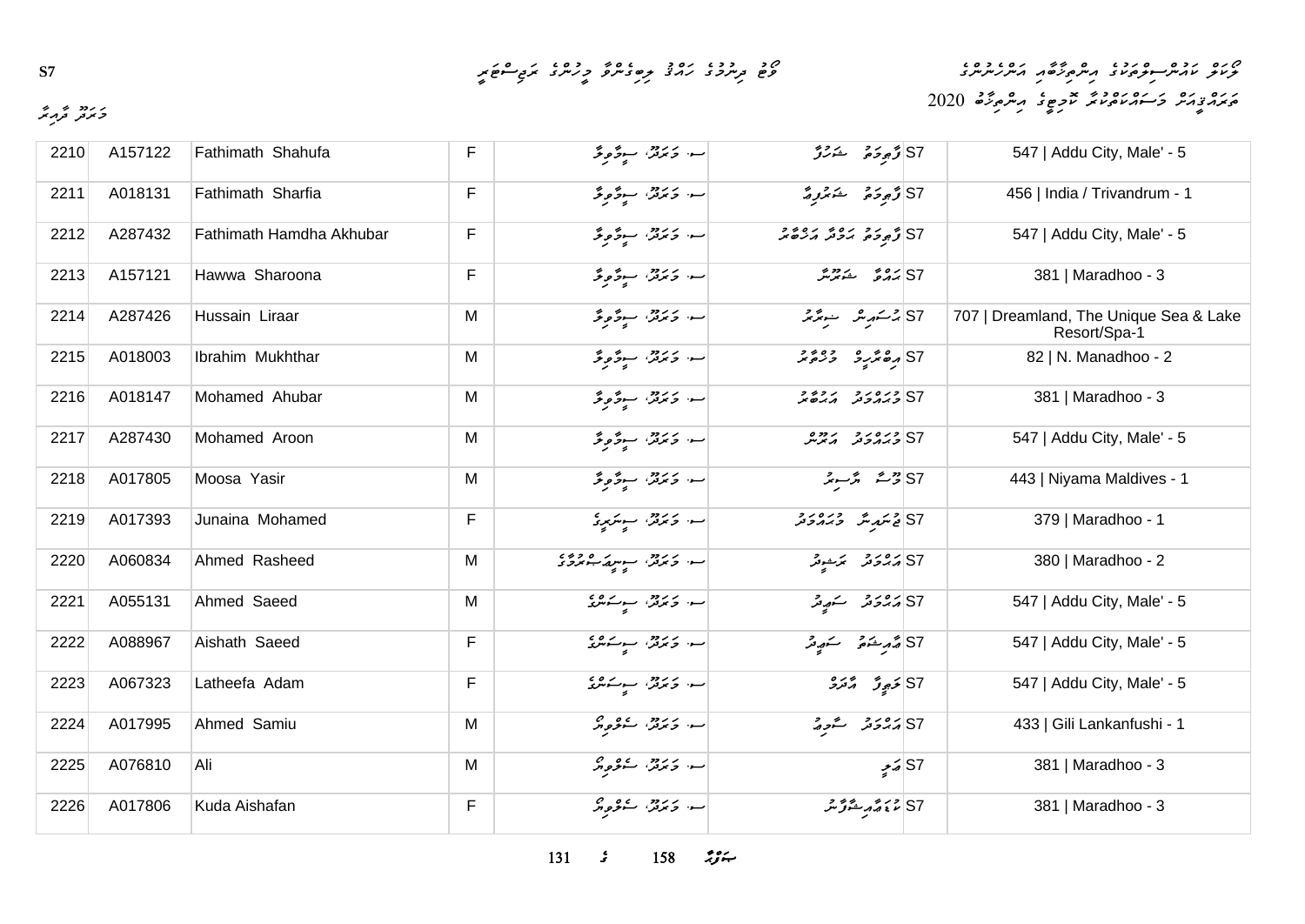*sCw7q7s5w7m< o<n9nOoAw7o< sCq;mAwBoEw7q<m; wBm;vB* م من المرة المرة المرة المرجع المرجع في المركبة 2020<br>مجم*د المريض المربوط المربع المرجع في المراجع المركبة* 

|  | シーションシー           |  |
|--|-------------------|--|
|  | فريمرفر اقرار بمر |  |

| 2227 | A018080 | Moosa Waleed          | M            | سە ئەمزىش سەئم ئەھ                     | S7 رُمْتُہ وَمِوِتْر                           | 381   Maradhoo - 3                        |
|------|---------|-----------------------|--------------|----------------------------------------|------------------------------------------------|-------------------------------------------|
| 2228 | A017568 | Aishath Farzeena      | F            | سه کريږدو کره ده د                     |                                                | 380   Maradhoo - 2                        |
| 2229 | A017632 | Ali Saleem            | M            | سه و برده سن و و د                     | S7 <i>ڇَوِ سَوِڌُ</i>                          | 380   Maradhoo - 2                        |
| 2230 | A152070 | Aminath Nishana       | F            | سه وبردو سكومون                        | S7 مُّ <i>جِسَعُو</i> سِيشَمَّر                | 380   Maradhoo - 2                        |
| 2231 | A287725 | Fathimath Shinana     | $\mathsf{F}$ | ر درود دره ده                          | S7 زَّەپرىز ھېشىر                              | 380   Maradhoo - 2                        |
| 2232 | A287733 | Hawwa Nahy            | $\mathsf F$  | سه و برده شوه وه                       | S7 <i>يَدْهُ مَّيْ مَيْ</i>                    | 380   Maradhoo - 2                        |
| 2233 | A287726 | Mohamed Athir         | M            | سه کريږده سکو های                      | S7 <i>جەنەدىتى مەمب<sup>ى</sup></i> ر          | 380   Maradhoo - 2                        |
| 2234 | A094519 | Mohamed Nasru         | M            | سه کريږده سکو های                      | S7 <i>ۋېرودو پې</i> رو                         | 380   Maradhoo - 2                        |
| 2235 | A017753 | <b>Abdul Hadhy</b>    | M            | سه درود. ۲۶۵۷                          | S7 كەھ تر تۇرتىر                               | 381   Maradhoo - 3                        |
| 2236 | A017672 | Ali Didi              | M            | ر درود.<br>سه و برتر، ست <i>ون د</i> ی | S7 ک <sup>ے</sup> مومومیہ                      | 547   Addu City, Male' - 5                |
| 2237 | A287151 | Aminath Zahee         | $\mathsf F$  | ر درود.<br>سه و برتر، ست <i>ح</i> وی   | S7 مُرْحِبَهُ فَرَبِّ                          | 547   Addu City, Male' - 5                |
| 2238 | A281004 | Aminath Hasha Hussain | F            | ر بر دو.<br>سه و برتر، ست <i>ح</i> وی  | S7 مٌ <i>وِ سَهْءُ بَرْ - يَرْ سَهْرِ سُرْ</i> | 547   Addu City, Male' - 5                |
| 2239 | A281005 | Fathmath Zahwa        | F            | ر درود.<br>سه و برتر، ست <i>ون د</i> ی | S7 تَ <i>مُجِ حَمَّةَ</i> بِحَمَّةً            | 547   Addu City, Male' - 5                |
| 2240 | A046421 | Hassan Didi           | M            | ر د دوه عدده و د د<br>سه و بوتر، مشخص  | S7  >ے س <sup>و</sup> جرمی <sub>ر</sub>        | 427   Olhuveli Beach and Spa Maldives - 1 |
| 2241 | A076142 | Hussain Didi          | M            | ر درود.<br>سه و برتر، ست <i>ون د</i> ی | S7 تر کمبر نگروپر                              | 547   Addu City, Male' - 5                |
| 2242 | A017671 | Ibrahim Didi          | M            | ر درود.<br>سه و برتر، شو <i>ه و د</i>  | S7 <sub>مر</sub> چ ئر پ <sub>ر</sub> و بر بر   | 381   Maradhoo - 3                        |
| 2243 | A099380 | Moosa Didi            | M            | ر درود.<br>سه و برتر، سن و دی          | S7 3°سگەرىر                                    | 316   L. Fonadhoo - 3                     |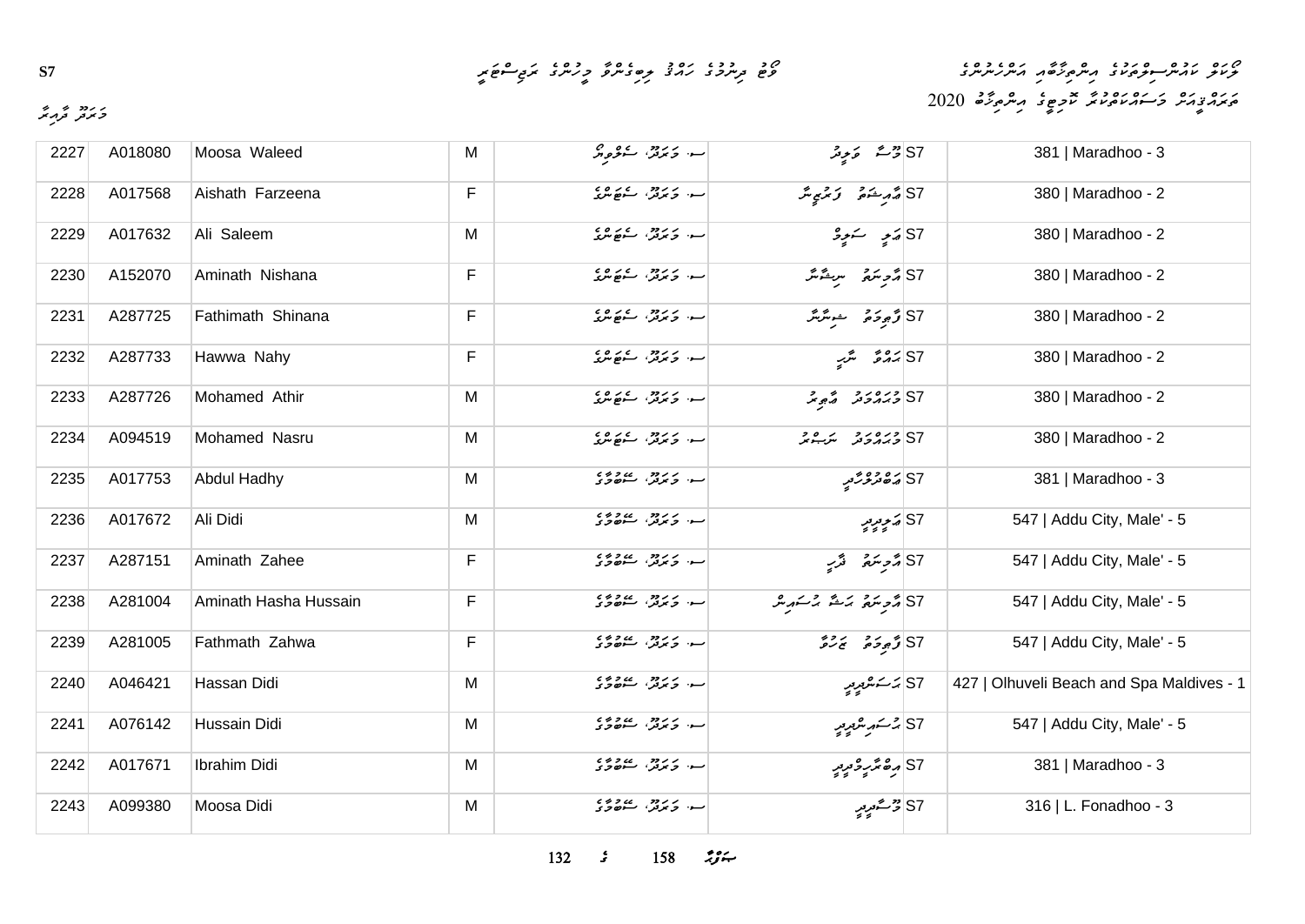*sCw7q7s5w7m< o<n9nOoAw7o< sCq;mAwBoEw7q<m; wBm;vB* م من المرة المرة المرة المرجع المرجع في المركبة 2020<br>مجم*د المريض المربوط المربع المرجع في المراجع المركبة* 

| 2244 | A017092 | Azeeza Moosa              | F | سە كەندىق ئىگەر      | S7 ۾َيِءَ تَرَ شَ                        | 381   Maradhoo - 3              |
|------|---------|---------------------------|---|----------------------|------------------------------------------|---------------------------------|
| 2245 | A017256 | Mohamed Muslim            | M | سە كەندىق ئىگەر      | S7 دېمبروتر وگرولو                       | 158   K. Maafushi - 2           |
| 2246 | A017396 | Moomin Ageel              | M | سە كەندىق ئىگەر      | S7 <i>جۇج مۇي</i> ۇ                      | 454   Asseyri Jail - 1          |
| 2247 | A147401 | Moomina Ageel             | F | سە كەنتىرى ئىگەر     | S7 ج <i>ۇج مۇ مۇ</i> يۇ                  | 547   Addu City, Male' - 5      |
| 2248 | A017527 | Muhaimin Ageel            | M | سە كەندىق ئىگەر      | S7  <i>وتموج مؤ</i> قح                   | 381   Maradhoo - 3              |
| 2249 | A286904 | Aishath Shitha Hussain    | F | ب - ئە ئۇنىڭ ئىشكى   | S7 مەمرىشمى ھەم برگىمبرى <i>ش</i>        | 380   Maradhoo - 2              |
| 2250 | A051799 | Hussain Rasheed           | M | ے کے ترکش شگاہی      | S7 پُرڪمرينگر ڪرڪونگر                    | 380   Maradhoo - 2              |
| 2251 | A280943 | Mohamed Shan Hussain      | M | سە ئە ئوتۇ، ئەشر     | S7 <i>وبروبرو بش</i> ر بر <i>سک</i> ر بر | 380   Maradhoo - 2              |
| 2252 | A326750 | Ahmed Maadh Mohamed Fahmy | M | سەر كەنكەنگە ئىگەنچ  | S7 كەرجە رەبو دىرەرد كەرج                | 381   Maradhoo - 3              |
| 2253 | A287595 | Manadh Mohamed Fahmy      | F | ب كەنزۇش شەھقى       | S7 كەشرىگە دېرەردە كەربىي                | 381   Maradhoo - 3              |
| 2254 | A018110 | Mohamed Fahmee            | M | سە، ئۇ ئۆزەر شۇيج    | S7ا <i>\$22.5 قررُوِ</i>                 | 381   Maradhoo - 3              |
| 2255 | A287593 | Samha Mohamed Fahumy      | F | سە كەنزلۇر، شۇي      | S7 شۇرى دىرەرد زر <sub>ۇ</sub>           | 381   Maradhoo - 3              |
| 2256 | A287592 | Sanha Mohamed Fahmy       | F | سە، كۆكۈنى، شەھ      | S7 س <i>ن وره د و رو</i>                 | 381   Maradhoo - 3              |
| 2257 | A287590 | Sathna Mohamed Fahumy     | F | سە كەنكەنگە ئىگەنج   |                                          | 547   Addu City, Male' - 5      |
| 2258 | A131689 | Abdulla Fahmee            | M | سه کريږدو شکره شرح ک | S7 مَەھتراللە ئ <i>ۇرقى</i>              | 703   Fihalhohi Island Resort-1 |
| 2259 | A287700 | Ibrahim Huzam             | M | سه کريږدو شکره شرح ک | S7 مەھەر بۇ ئىقرى                        | 380   Maradhoo - 2              |
| 2260 | A017569 | Mariyam Fareezad          | F | ے کردو گھرکری        | S7 <i>وَ بُرْمَرْ وَ بِرِيمَّة.</i>      | 380   Maradhoo - 2              |

**133** *s* **158** *n***<sub>y</sub> <b>***n*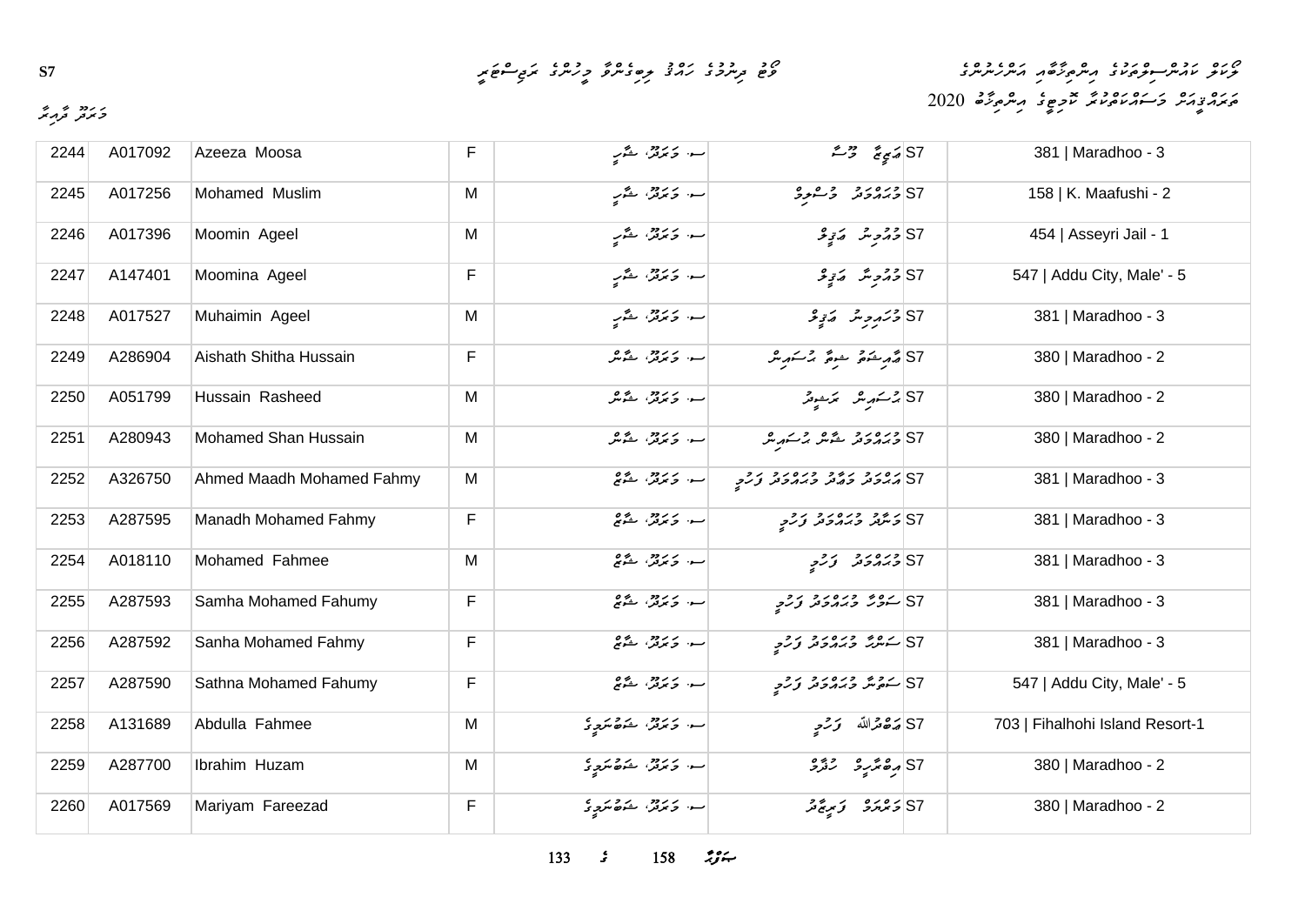*sCw7q7s5w7m< o<n9nOoAw7o< sCq;mAwBoEw7q<m; wBm;vB* م من المرة المرة المرة المرجع المرجع في المركبة 2020<br>مجم*د المريض المربوط المربع المرجع في المراجع المركبة* 

| 2261 | A044249 | Mohamed Fahmy                    | M           | ے ویرس ےکھیرو کا                                                                                               | S7  <i>\$22,332 ق5</i> ر                                                                             | 316   L. Fonadhoo - 3           |
|------|---------|----------------------------------|-------------|----------------------------------------------------------------------------------------------------------------|------------------------------------------------------------------------------------------------------|---------------------------------|
| 2262 | A017594 | Mujaahid Fahmy                   | M           | ے کروڑ گے مگرچ کی                                                                                              | S7 دُمَّ يرتر ك <sup>و</sup> رْ <sub>مٍ</sub>                                                        | 380   Maradhoo - 2              |
| 2263 | A017580 | Niumathulla Fahmy                | M           | ے کا بروہ گے کھیلا ہے کہ اس کا اس کا اس اس کا اس اس کا اس کا اس کا اس کا اس کا اس کا اس کا اس کا اس کا اس کا ا | S7 سر <i>م 35 م</i> الله تر <sup>ح</sup> ح <sub>ي</sub>                                              | 380   Maradhoo - 2              |
| 2264 | A017736 | Sadheega Fahmy                   | $\mathsf F$ | سه کريږدو شکره شرح ک                                                                                           | S7 جنوپو <i>ڈ ۆرج</i> و                                                                              | 380   Maradhoo - 2              |
| 2265 | A067672 | Siddeeg Fahmy                    | M           | سه کريږدو شکره مکرچ کی                                                                                         | S7 جوړمربر <sub>گ</sub> تر <sup>ح</sup> رمي                                                          | 380   Maradhoo - 2              |
| 2266 | A045393 | Adam Shakeeb                     | M           | ىب كەنتى شەڭ                                                                                                   | $S7$ $\approx$ $S7$                                                                                  | 381   Maradhoo - 3              |
| 2267 | A047877 | Aishath Shihuna Shakeeb          | F           | سە، كۆكۈنى ئىككى                                                                                               | S7 مُرتَّ مِنْ مُوَرْشٌ حَدَبِ صُ                                                                    | 547   Addu City, Male' - 5      |
| 2268 | A141050 | Aminath Shimha Shakeeb           | F           | ساء كوكونكل كونكوكل                                                                                            | S7 مُرْحِ سَمْ عَلَيْ حَدَّمَ عَلَيْهِ صَلَّى اللَّهِ عَلَيْهِ صَلَّى مِنْ عَلَيْهِ صَلَّى مِنْ صَلَ | 547   Addu City, Male' - 5      |
| 2269 | A046255 | Mariyam Faiz                     | F           | سە كەندىق شەگ                                                                                                  | S7 كەممەد ئۇم تە                                                                                     | 547   Addu City, Male' - 5      |
| 2270 | A046256 | Shimna Shakeeb                   | F           | ىب كەنزۇق شۇڭ                                                                                                  | S7 جو <i>د</i> گر ج <i>ڏي</i> رھ                                                                     | 547   Addu City, Male' - 5      |
| 2271 | A287976 | Aishath Shaiba Aalam             | F           | ر بر دو.<br>سه و برتر، مشور برنا                                                                               | S7 مُمبِّدَة شَمَّة مُحَرَّد                                                                         | 381   Maradhoo - 3              |
| 2272 | A287965 | Aminath Shaahi Aalam             | F           | ر بر دو.<br>سه و برتر، شوو برنا                                                                                | S7 مُ <i>جِ سَمَعْ</i> مِشْرِ م <i>ِ مُحَ</i> حَر                                                    | 381   Maradhoo - 3              |
| 2273 | A017265 | <b>Fathimath Shameeza Waheed</b> | F           | ر بر دو.<br>سه و برتر، شو <i>و بر</i> ن                                                                        | S7 زُّجِرَة مُ شَرَرٍ مَّ كَرَبِيْرَ                                                                 | 381   Maradhoo - 3              |
| 2274 | A280689 | <b>Ibrahim Saaidy Naeem</b>      | м           | ر بر دو.<br>سه و برتر، شو <i>و بر</i> ن                                                                        | S7 مەھەردى سەمەمە سىمەت                                                                              | 381   Maradhoo - 3              |
| 2275 | A326751 | Mariyam Shaba Naeem              | F           | ر رود.<br>سه و برتر، شو <i>و بر</i> ن                                                                          | S7 كَا يُرْمَرُوْ شَرَّةٌ سَمْهِ وْ                                                                  | 381   Maradhoo - 3              |
| 2276 | A287980 | <b>Mohamed Shuaib Alam</b>       | M           | ر رود.<br>سه وبوتر، شو <i>وبون</i> ا                                                                           | S7 وبرورو بشهره وبره                                                                                 | 381   Maradhoo - 3              |
| 2277 | A071649 | Afraz Rafeeu                     | M           | ب، كَيْرُشْ، ڪَيْرِ وَكُرْمَ وَ                                                                                | S7 <i>مۇتى</i> تى تر <i>وم</i>                                                                       | 564   Hulhumale', Ehenihen - 12 |

*134 s 158 <i>n*<sub>2</sub> *n*<sub>2</sub> *n*<sub>2</sub> *n*<sub>2</sub> *n*<sub>2</sub> *n*<sub>2</sub> *n*<sub>2</sub> *n*<sub>2</sub> *n*<sub>2</sub> *n*<sub>2</sub> *n*<sub>2</sub> *n*<sub>2</sub> *n*<sub>2</sub> *n*<sub>2</sub> *n*<sub>2</sub> *n*<sub>2</sub> *n*<sub>2</sub> *n*<sub>2</sub> *n*<sub>2</sub> *n*<sub>2</sub> *n*<sub>2</sub> *n*<sub>2</sub> *n*<sub>2</sub> *n*<sub>2</sub> *n*<sub>2</sub> *n*<sub>2</sub> *n*<sub>2</sub> *n*<sub>2</sub> *n*<sub>2</sub>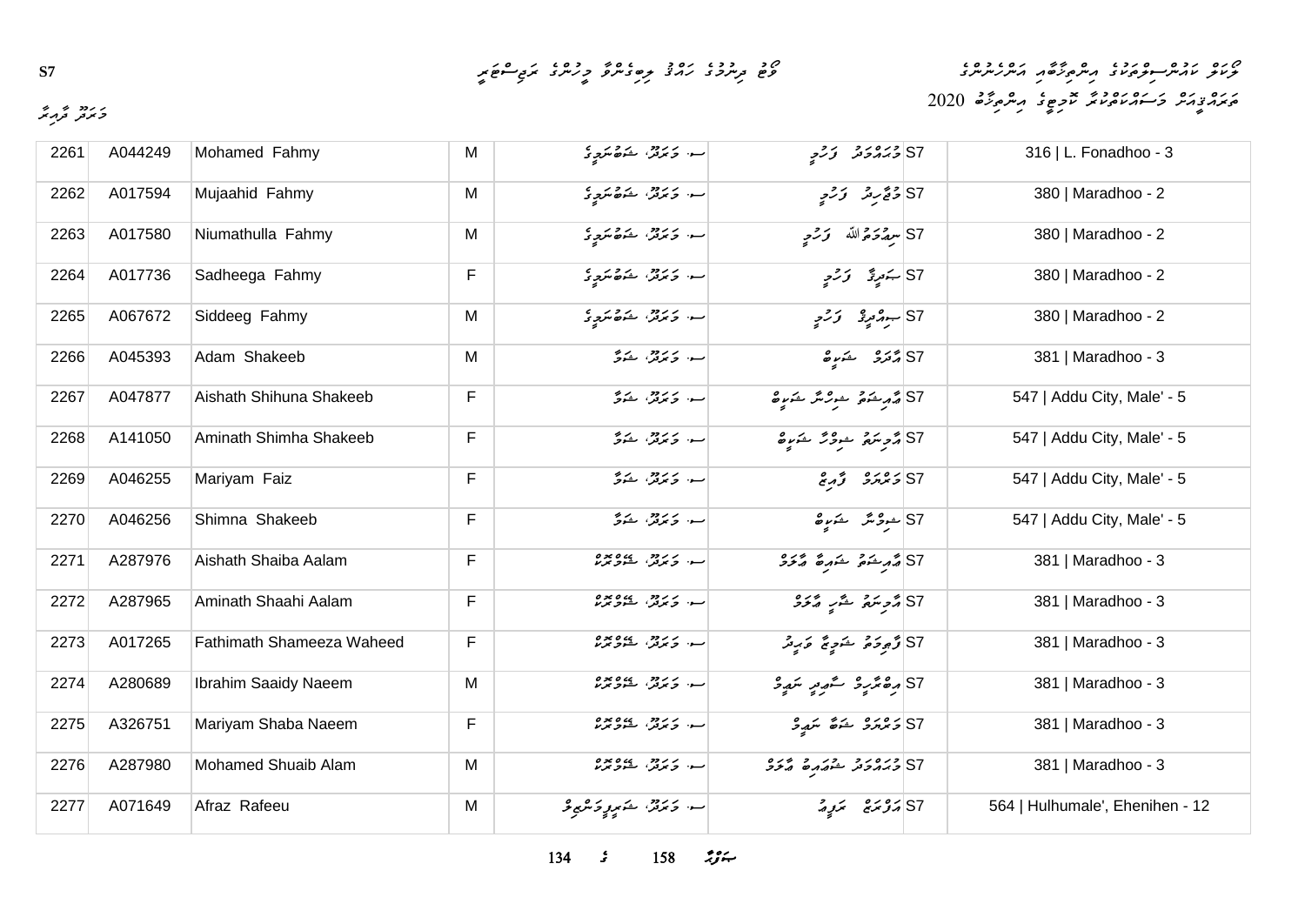*sCw7q7s5w7m< o<n9nOoAw7o< sCq;mAwBoEw7q<m; wBm;vB* م من المرة المرة المرة المرجع المرجع في المركبة 2020<br>مجم*د المريض المربوط المربع المرجع في المراجع المركبة* 

| 2278 | A139021 | Agsath Rafeeu       | M           | ب، كَيْرُشْ، ڪَيْرِ وَكُرْيُو وَ | S7 كەنۇب كىمبر كىرىگىچە ئىككىتى ئىگە ئىككەن ئىگەن ئىگەن ئىگەن ئىگەن ئىگەن ئىگەن ئىگەن ئىگەن ئىگەن قى | 380   Maradhoo - 2           |
|------|---------|---------------------|-------------|----------------------------------|------------------------------------------------------------------------------------------------------|------------------------------|
| 2279 | A018052 | Ahdha Rafeeu        | F           | ب، ئەترىق، ئەترىرى ئارىم ئ       | S7 كەر <i>مۇيە</i> كە                                                                                | 380   Maradhoo - 2           |
| 2280 | A017823 | Azhar Rafeeu        | M           | سە كەنگە ئەيرىكە ئىلى            | S7 <i>مَجْرَجَرْ بَرَوِهُ</i>                                                                        | 380   Maradhoo - 2           |
| 2281 | A017971 | Shareefa Hassan     | F           | ے کا کردہ گے کر کرکھیے گی        | S7 ڪمبرو <i>گ برڪيل</i>                                                                              | 380   Maradhoo - 2           |
| 2282 | A328772 | Akyas Shathir       | M           | ے کے ترین شوش                    | S7 كەندىر مەھمەتىر                                                                                   | 547   Addu City, Male' - 5   |
| 2283 | A054796 | Fathimath Sara      | $\mathsf F$ | سە كەنگەنى ھوس                   | S7 ۇ <sub>جو</sub> رَمْ شَمَّرْ                                                                      | 547   Addu City, Male' - 5   |
| 2284 | A058395 | Ibrahim Shathir     | M           | ے. ترترتر، عبدال                 | S7 مەھەر بۇ ھەم ئىچ                                                                                  | 547   Addu City, Male' - 5   |
| 2285 | A017750 | Latheefa Mohamed    | F           | سە، كۆكۈنى، ئېيونكر              | S7 كۇب <sub>ۇ</sub> گ ئ <i>ەندە</i> تر                                                               | 380   Maradhoo - 2           |
| 2286 | A280991 | Yazka Shathir       | F           | سه کاتونگر) خوش                  | S7 مَنْرُمَّ شَّهِ يَرْ                                                                              | 460   Srilanka / Colombo - 1 |
| 2287 | A281315 | Aishath Naban Saeed | F           | __. ترترتر، عبيثة                | S7 مُستَعْفَرُ سَهَّشْ سَمْدٍ مُنْ                                                                   | 547   Addu City, Male' - 5   |
| 2288 | A017657 | Mueena Hussain      | F           | أساء كركردوني الشوائكة           | S7 دُرِیٹر برگسریٹر                                                                                  | 547   Addu City, Male' - 5   |
| 2289 | A076342 | Navin Saeed         | M           | سە كەتكۇر شوشگە                  | S7 سَمِعِ شَرِ سَمَ <i>مِي مَ</i> رْ                                                                 | 547   Addu City, Male' - 5   |
| 2290 | A076343 | Neena Saeed         | F           | سە كۆتكى، شوشگە                  | S7 سرپنگر ڪوپيٽر                                                                                     | 380   Maradhoo - 2           |
| 2291 | A055485 | Hussain Habeeb      | M           | ے کریں گورنگر                    | S7 بر سَمبر شَر مَصر مُ                                                                              | 381   Maradhoo - 3           |
| 2292 | A287796 | Shiyaan Habeeb      | M           | ے کا تری شہر ش                   | $S7$ مشرم کروهٔ                                                                                      | 381   Maradhoo - 3           |
| 2293 | A287799 | Vishan Habeeb       | M           | ے کریں گھر ش                     | S7 <sub>مو</sub> شمىر ب <sub>موم</sub> ى                                                             | 381   Maradhoo - 3           |
| 2294 | A259385 | Fathimath Wafa      | F           | سە كەنگەنى سوكەن ئىگەن           | S7 <i>وُّجِودَهُ</i> وَرُّ                                                                           | 380   Maradhoo - 2           |

*135 s 158 <i>n*<sub>x</sub>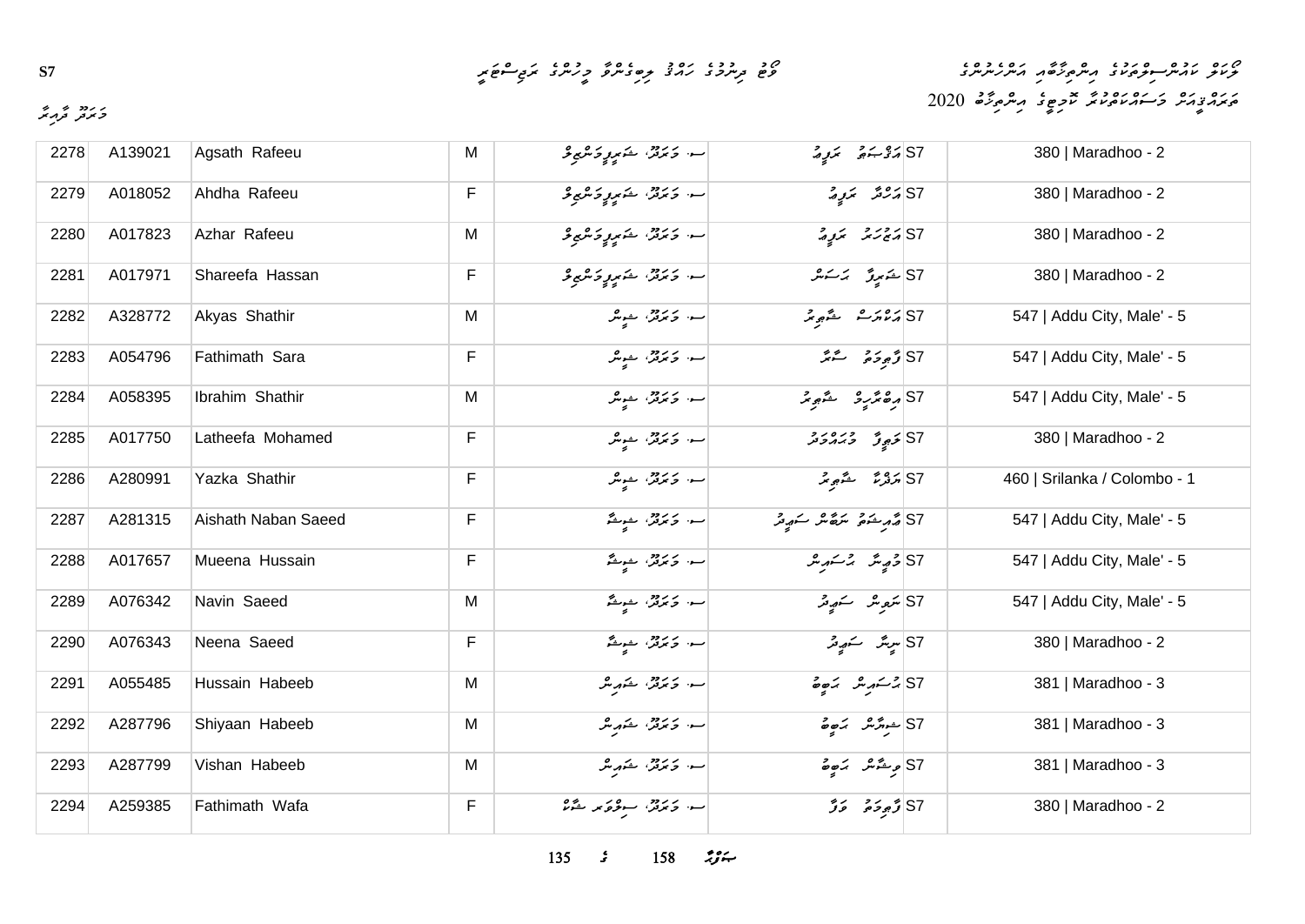*sCw7q7s5w7m< o<n9nOoAw7o< sCq;mAwBoEw7q<m; wBm;vB* م من المسجد المسجد المسجد المسجد المسجد العام 2020<br>مجم*د المسجد المسجد المستجد المسجد المسجد المسجد المسجد المسجد المسجد المسجد المسجد المسجد المسجد المسجد المسجد* 

| 2295 | A033353 | Ibrahim Rushdhee          | M            | سەس كەنگەنىڭ سوھەكىر ئىگەنل | S7 <i>برھ مُرْبِ</i> وَ مُرْشَورِ                                           | 380   Maradhoo - 2                                 |
|------|---------|---------------------------|--------------|-----------------------------|-----------------------------------------------------------------------------|----------------------------------------------------|
| 2296 | A281079 | Mohamed Ayaan Rushdhee    | M            | سە ئەترىق سىۋە بىر ئىشرا    | S7 <i>وبروبرو بروه و</i> ه و.<br>S7 <i>وبروبرو م</i> رکس برشوب <sub>ر</sub> | 380   Maradhoo - 2                                 |
| 2297 | A105772 | Abdulla Nawaz             | M            | سە ئەترىق سىۋەتموق          | S7 كەھەراللە سرگەمىچ                                                        | 547   Addu City, Male' - 5                         |
| 2298 | A044462 | Afzal Wajdy               | M            | سە ئەترىق سىۋەتموق          | S7 كەنۇ شەھ كەتەپ <sub>ىر</sub>                                             | 547   Addu City, Male' - 5                         |
| 2299 | A376759 | Ibrahim Hamadh Salim      | M            | سە ئەترىق سىۋەتمىرو ئ       | S7 مەھەر بەر ئەرە ئەر ئىلىن ئىلىن ئىل                                       | 380   Maradhoo - 2                                 |
| 2300 | A333598 | Jasoor Afzal              | M            | سە كەنگەن سوڭەندە ئ         | S7 ئ <sub>ې</sub> مشتمر پرونږ                                               | 547   Addu City, Male' - 5                         |
| 2301 | A040140 | Juwairiyya Wajdy          | F            | سە كەنگەنى سىۋە ئىروگ       | S7   <i>ق ق م بوره مرگ ق</i> ق ق مر                                         | 547   Addu City, Male' - 5                         |
| 2302 | A044675 | Midh Hath Wajdy           | M            | سە ئەترىق سىۋەتموق          | S7  <i>وِمْهُدَهْ وَفْ</i> مِرِ                                             | 380   Maradhoo - 2                                 |
| 2303 | A047096 | Mohamed Imad              | M            | سە كەنگەن سوڭەندە ئ         | S7 <i>ڈیزو ڈو م</i> وٹر                                                     | 380   Maradhoo - 2                                 |
| 2304 | A280988 | Mohamed Hamdhan Haneef    | M            | سە ئەترىق سوئۇتوپروڭ        | S7 دره در در دوره رسرو                                                      | 413   The Westin Maldives Miriandhoo<br>Resort - 1 |
| 2305 | A334382 | Mohamed Mash'al Nawaz     | M            | سە ئەندىق سوئۇندىرىگ        | S7 <i>בגם גב ב ביתב</i> ישפא                                                | 380   Maradhoo - 2                                 |
| 2306 | A104688 | Moomina Wajdee            | $\mathsf{F}$ | سە ئەترىق سىۋە ترەڭ         | S7 دُمُ دِسُمَ وَم <sub>َ</sub> م <sub>َ</sub>                              | 380   Maradhoo - 2                                 |
| 2307 | A017611 | Moosa Wajdy               | M            | سە كەنتىقى سىۋە ئىرو گ      | S7 جُرْجُہ حَقَّ مِر                                                        | 380   Maradhoo - 2                                 |
| 2308 | A044972 | Nazneen Wajdi             | F            | سە ئەترىق سوئۇتورىدۇ.       | S7 سَرَچ س <sub>ر</sub> يئر کو ق <sub>و</sub> مبر                           | 547   Addu City, Male' - 5                         |
| 2309 | A058646 | Niuma Wajdi               | $\mathsf{F}$ | سە كەنگەن سوڭەندە ئ         | S7 سر <i>وژنگر ق</i> وتو پر                                                 | 380   Maradhoo - 2                                 |
| 2310 | A372833 | <b>NOAH LUQMAN ERNST</b>  | M            | سە ئەترىش سوقۇتىرو ئى       | S7 مرد وه ده و مرکز ده                                                      | 380   Maradhoo - 2                                 |
| 2311 | A421201 | <b>RAIYA YASMIN ERNST</b> | $\mathsf{F}$ | ب دىرو، سوەمدوگ             | S7 <i>יכור הפיפ</i> ית הימית בפ                                             | 380   Maradhoo - 2                                 |

*n8o<n@ r@m8m>*

**136** *f f f f f f f f f f f f f f f f f f f f f f f f f f f f f f f f f f f f*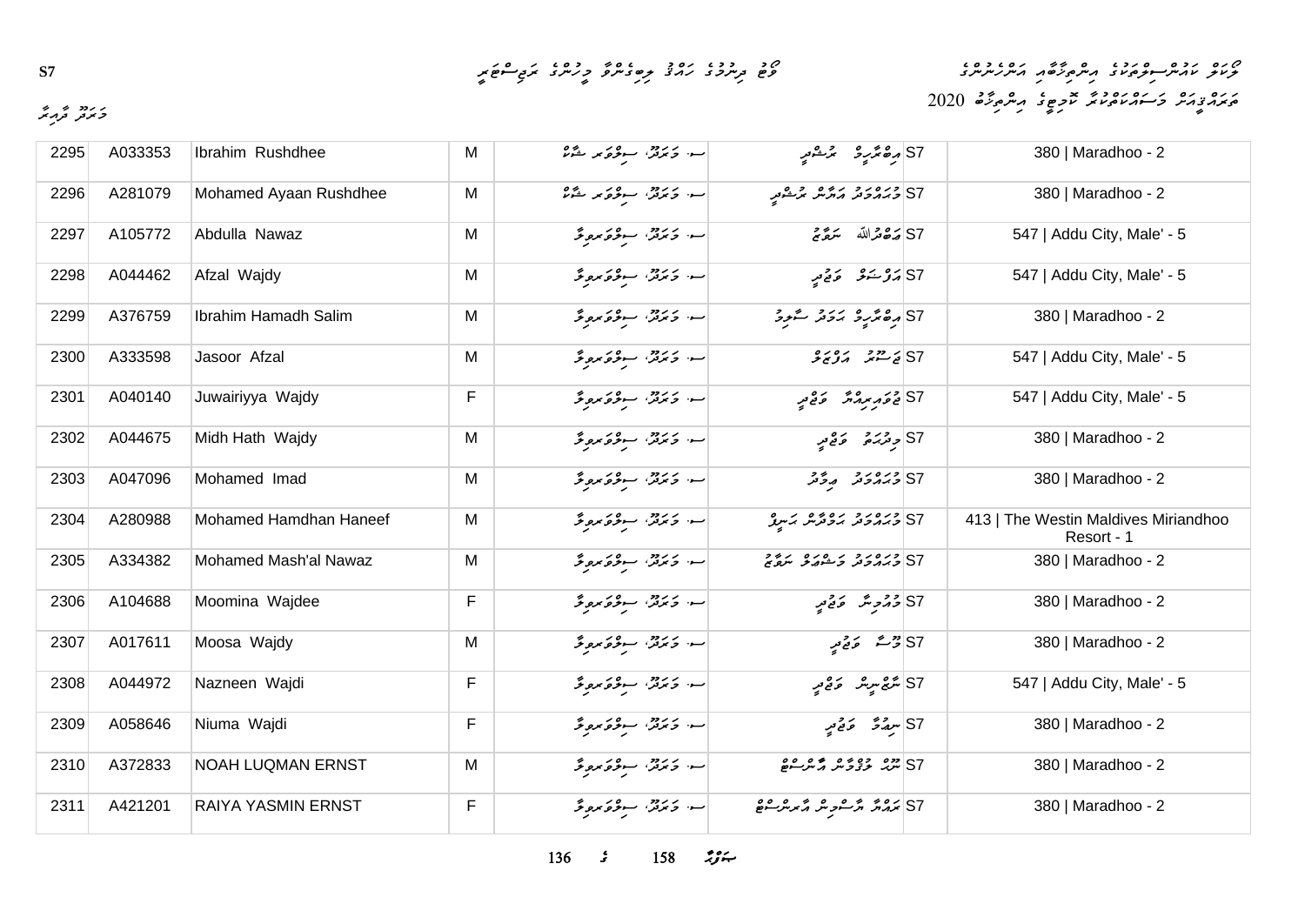*sCw7q7s5w7m< o<n9nOoAw7o< sCq;mAwBoEw7q<m; wBm;vB* م من المرة المرة المرة المرجع المرجع في المركبة 2020<br>مجم*د المريض المربوط المربع المرجع في المراجع المركبة* 

| 2312 | A330357 | Reem Shasha Ernst         | F           | سە كەنگە سوڭۇرۇڭ                 | S7 برڈ گے۔ مجم <i>د ش</i> ھ                           | 380   Maradhoo - 2              |
|------|---------|---------------------------|-------------|----------------------------------|-------------------------------------------------------|---------------------------------|
| 2313 | A106128 | Zubaida Wajdee            | F           | - دَبَرُهُ، سِرْدَبَرْ بِرَهِ دَ | S7 ى <i>تھەرىگە قى</i> قىر                            | 547   Addu City, Male' - 5      |
| 2314 | A071727 | Abdulla Ashraf            | M           | سه درده روچوره                   | S7 مَەھمَّراللَّهُ مَسْعَمَّعَ                        | 381   Maradhoo - 3              |
| 2315 | A040598 | Aishath Didi              | F           | سه درده روچوره                   | S7 ۾ مرڪو <i>م</i> رمر                                | 381   Maradhoo - 3              |
| 2316 | A058469 | Aminath Didi              | $\mathsf F$ | سه کرېږده شوه پوه .              | S7 مُحْ سَمْ وَمِدِمِرِ                               | 564   Hulhumale', Ehenihen - 12 |
| 2317 | A020023 | Mariyam Najma             | F           | ے کر دور ے میں مدہ<br>ب          | S7 كەمەم ئەرەپچە ئە                                   | 564   Hulhumale', Ehenihen - 12 |
| 2318 | A017899 | Nasra Mohamed Kaleygefaan | F           | ے پر دو وہ وہ دو                 | S7 ترجيحه - دره د د به د د د د                        | 564   Hulhumale', Ehenihen - 12 |
| 2319 | A021687 | Nazima Mohamed            | $\mathsf F$ | سه درده روچوره                   | S7 سَمْعِ <i>5 - 2019 ور</i>                          | 564   Hulhumale', Ehenihen - 12 |
| 2320 | A319037 | Aazif Saeed               | M           | ب كريرود كوروره و                | S7 ۾ مجو <i>هي ڪوپير</i>                              | 381   Maradhoo - 3              |
| 2321 | A319040 | Ahmed Iyaad Saeed         | M           | سه و بردو ده ۵۵۵                 | S7 <i>גُرُدُوَنْدِ مِ</i> مُرَ <i>ثَّرِ سَمِي</i> نَر | 547   Addu City, Male' - 5      |
| 2322 | A100412 | Ahmed Nizah               | M           | ب كريدوس مديره                   | S7 كەندى قىر سى <i>ن</i> ى ئى                         | 379   Maradhoo - 1              |
| 2323 | A017524 | Aishath Shimla            | F           | سوا ويربر والمردم                | S7 مُەمِسْمَى سوۋۇ                                    | 379   Maradhoo - 1              |
| 2324 | A017492 | Aminath Athifa            | F           | سه وبردو وروده                   | S7 مُجِسَعَۃ مُگوِرٌ                                  | 379   Maradhoo - 1              |
| 2325 | A017542 | <b>Fathimath Didi</b>     | F           | سوا ويربر والمردم                | S7 <i>وُ"و دَ"وِيدِ</i>                               | 379   Maradhoo - 1              |
| 2326 | A012970 | Mohamed Adnan             | M           | سوا ويربر والمردم                | S7 <i>ۋېرو دو پروپر</i> گر                            | 379   Maradhoo - 1              |
| 2327 | A017711 | Najuda Hassan             | F           | سه وبردو ومره                    | S7 <i>سَهَ قَدَّ بَرَسَ</i> سَر                       | 379   Maradhoo - 1              |
| 2328 | A032543 | <b>Zainul Abid</b>        | M           | سه وبردو والمره                  | S7 ئ <sub>ە</sub> مەش <i>ۇش ھ</i>                     | 120   B. Maalhos - 1            |

*137 s 158 <i>n*<sub>2</sub> *n*<sub>2</sub> *n*<sub>2</sub> *n*<sub>2</sub> *n*<sub>2</sub> *n*<sub>2</sub> *n*<sub>2</sub> *n*<sub>2</sub> *n*<sub>2</sub> *n*<sub>2</sub> *n*<sub>2</sub> *n*<sub>2</sub> *n*<sub>2</sub> *n*<sub>2</sub> *n*<sub>2</sub> *n*<sub>2</sub> *n*<sub>2</sub> *n*<sub>2</sub> *n*<sub>2</sub> *n*<sub>2</sub> *n*<sub>2</sub> *n*<sub>2</sub> *n*<sub>2</sub> *n*<sub>2</sub> *n*<sub>2</sub> *n*<sub>2</sub> *n*<sub>2</sub> *n*<sub>2</sub> *n*<sub>2</sub> *n*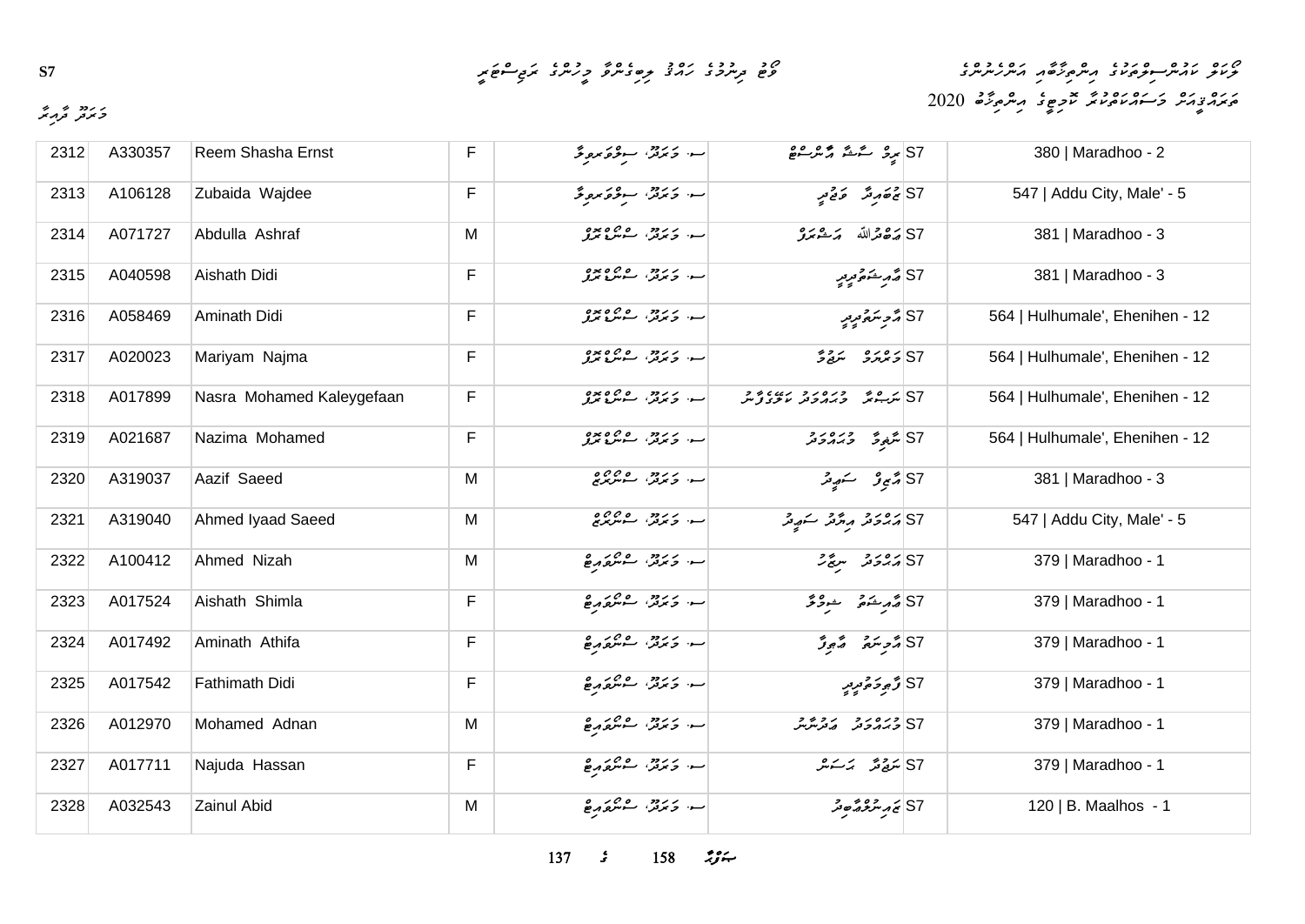*sCw7q7s5w7m< o<n9nOoAw7o< sCq;mAwBoEw7q<m; wBm;vB* م من المرة المرة المرة المرجع المرجع في المركبة 2020<br>مجم*د المريض المربوط المربع المرجع في المراجع المركبة* 

| 2329 | A017434 | Zainurrifa               | F           | سوا وبردو ومرده           | S7 ئىم بىر مىگە ئىروگە              | 379   Maradhoo - 1              |
|------|---------|--------------------------|-------------|---------------------------|-------------------------------------|---------------------------------|
| 2330 | A339833 | Ahmed Ahil Arif          | M           | سە كەنگەنگە سۇقى          | S7 <i>גُرُدُونَہ جُ</i> رِوْ جُعِرْ | 714   Club Med Flnolhu Villas-1 |
| 2331 | A318341 | Fathimath Samaha Mausoom | $\mathsf F$ | ىب كەندىق بىكۇ            | S7 كۆھۈم ھەسكۈن كەر دە 29           | 381   Maradhoo - 3              |
| 2332 | A318339 | Hassan Salman Mausoom    | M           | - ئە ئۇنىڭ بىكۇ           | S7 پرېش سوچ په ده دوه               | 733   Hurawalhi Maldives-1      |
| 2333 | A113529 | Mohamed Arif             | M           | ىب كەنتۇتى بىدۇ           | S7 <i>22222 مگیرو</i>               | 381   Maradhoo - 3              |
| 2334 | A318340 | Mohamed Samah Mausoom    | M           | سە كەندىق سۇڭ             | 022 - 2022 - 2022 - 2023 - 20       | 381   Maradhoo - 3              |
| 2335 | A017967 | Safoora                  | F           | ىب كەنتۇتى بىدۇ           | S7 بەرىپىر                          | 381   Maradhoo - 3              |
| 2336 | A017890 | <b>Abdul Qadhir</b>      | M           | ب ئەيزىق سىرسىر ئىرغ      | S7 كەھ قرىز ت <sup>ۇ</sup> تېرىر    | 380   Maradhoo - 2              |
| 2337 | A018099 | Aishath Abdul Qaadir     | $\mathsf F$ | ب ئەيزىق سىر سىر ئىرو ئى  | S7 مەم شەم ھەمرىر تورىر             | 380   Maradhoo - 2              |
| 2338 | A017980 | Badhuriyya               | $\mathsf F$ | ب كەندىق سىر سىر سىر ئوق  | S7 ڪوتر پر ۾ ٿر                     | 380   Maradhoo - 2              |
| 2339 | A017232 | Fathimath Shamzeena      | F           | ب كەندىق سىر سىر سىر ئوق  | S7 <i>ۋې<sub>ۋ</sub>ۇمۇ</i> شۇھ پىر | 547   Addu City, Male' - 5      |
| 2340 | A017626 | Ahmed Muneer             | M           | سه کریږدو هم شره په       | S7 كەبرى ئى ئەس كەنبە ئىس           | 443   Niyama Maldives - 1       |
| 2341 | A017378 | Mariyam Zainab           | $\mathsf F$ | ب كريرود المركز المرد و ع | S7 <i>خەملىرى تىم بىر تە</i>        | 547   Addu City, Male' - 5      |
| 2342 | A017454 | Shawzeena Abdul Gadir    | F           | ب كريرود كركره من         | S7 شۇم ئىر مەھەر ئۇ ئىرىز           | 380   Maradhoo - 2              |
| 2343 | A017797 | Aishath                  | $\mathsf F$ | سه وبردو رووره            | S7 مەم شىم                          | 379   Maradhoo - 1              |
| 2344 | A287721 | Aishath Nafha Ahmed      | $\mathsf F$ | ١ - و دور دوره ده         | S7 مەم شەھ سرور مەد دىر             | 547   Addu City, Male' - 5      |
| 2345 | A023073 | Ali Nafiu                | M           | سه ويرتر، سه دوم          | S7 <i>ھَ جِس سُمَّدِهُ</i>          | 379   Maradhoo - 1              |

## *n8o<n@ r@m8m>*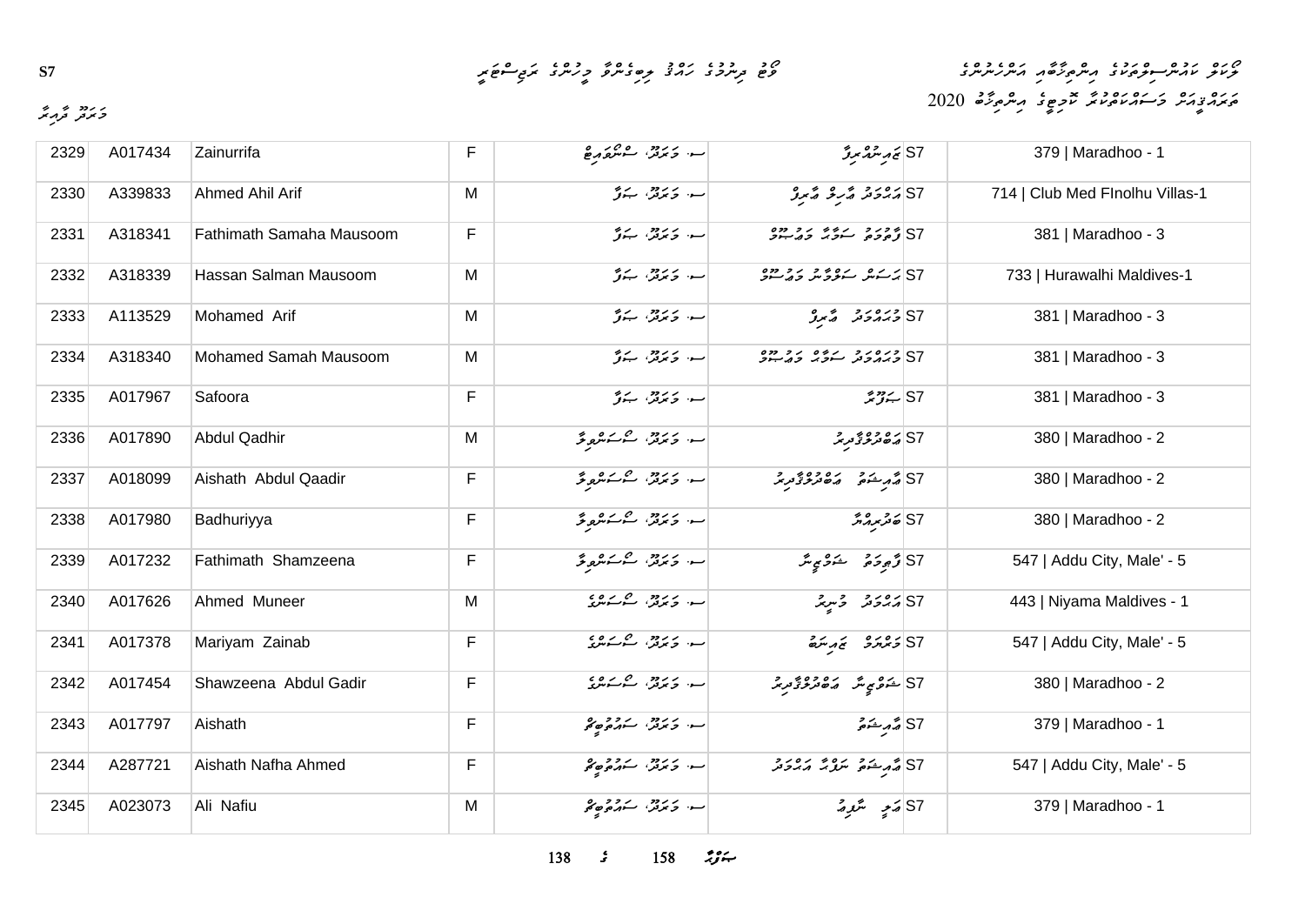*sCw7q7s5w7m< o<n9nOoAw7o< sCq;mAwBoEw7q<m; wBm;vB* م من المرة المرة المرة المرجع المراجع المراجع المراجع المراجع المراجع المراجع المراجع المراجع المراجع المراجع<br>مرين المراجع المراجع المرجع المراجع المراجع المراجع المراجع المراجع المراجع المراجع المراجع المراجع المراجع ال

| 2346 | A018041 | Aznath Abdulla              | F | سه ويرير، سه دو ده                                                              | S7 كەنج ئىرى كەن كەنگەراللە                        | 379   Maradhoo - 1              |
|------|---------|-----------------------------|---|---------------------------------------------------------------------------------|----------------------------------------------------|---------------------------------|
| 2347 | A287723 | Fathimath Naufa             | F | سه كريرود رود ده                                                                | S7 <i>وَّهِ دَوْ</i> مَرْدُوْ                      | 379   Maradhoo - 1              |
| 2348 | A287722 | Ghalib Abdulla              | M | سه وبردو رووه                                                                   | S7 أَمَّ مِنْ مَنْ مِنْ اللَّهُ                    | 379   Maradhoo - 1              |
| 2349 | A017875 | Hassan Muzammil             | M | $\frac{1}{2}$                                                                   | S7 ئەسەھرىم <i>دىن ۋە ج</i> ۇ                      | 379   Maradhoo - 1              |
| 2350 | A287718 | Hawwa Zuruath               | F | سه وبردو رووه                                                                   | $525$ $202$ $592$ $57$                             | 379   Maradhoo - 1              |
| 2351 | A161870 | Hussain Ikram               | M | سه وبردو رووه                                                                   | S7 يُرْسَمَ بِهِ مِنْ مَرَبَّةً مِنْ مَرْجَعَةً    | 547   Addu City, Male' - 5      |
| 2352 | A017800 | Ibrahim Amil                | M | سه وبردو رووه و                                                                 | S7 م <i>ەنگەدى م</i> گونۇ                          | 379   Maradhoo - 1              |
| 2353 | A287719 | Mohamed Junaih              | M | $\frac{1}{2}$                                                                   | S7 دُيرورو قسمبر                                   | 379   Maradhoo - 1              |
| 2354 | A287724 | Mohamed Jazlan Ahmed        | M | سو كردو رود كر                                                                  | S7 دره رو بره ده بره رو<br>S7 دبر در تونوش پربرونر | 547   Addu City, Male' - 5      |
| 2355 | A017947 | Moomina Abdulla             | F | $\begin{pmatrix} 0 & 2 & 2 & 1 \\ 0 & 0 & 0 & 0 \\ 0 & 0 & 0 & 0 \end{pmatrix}$ | S7 <i>55 ج م حرم م 25 م</i> حمد الله               | 379   Maradhoo - 1              |
| 2356 | A161869 | Moosa Nasrulla              | M | سه ويرير، سهره وه و                                                             | S7 تِرْتَهُ سَرَبَّةَ بِرَاللَّه                   | 379   Maradhoo - 1              |
| 2357 | A027927 | Abdul Sameeu                | M | سە ئەيرى سۇرىرىش ئەھىر                                                          | S7 مەھەمگە سىم <i>و</i> م                          | 379   Maradhoo - 1              |
| 2358 | A048444 | Ahmed Latheef               | M | ب كەنتى ھەر ھەر كوير                                                            | S7 <i>مَدْدَوْرْ</i> وَمِوْرْ                      | 564   Hulhumale', Ehenihen - 12 |
| 2359 | A281124 | Ahmed Hamiz Mohamed Latheef | M | سە ئەندىق سۇرىرىشى ئەقرىر                                                       | S7 גפקל הוק להתכת בתל                              | 379   Maradhoo - 1              |
| 2360 | A017949 | Anisa Farah                 | F | ب كەندىق سۇم بىر سىر كەنگە بىر                                                  | S7 پژمېرگ ئ <i>ۆتۈ</i> ر                           | 547   Addu City, Male' - 5      |
| 2361 | A068611 | Ashfag Hassan Latheef       | M | سە ئەترىق سۇپرىشى ئوگمېر                                                        | S7 كەشتۇتى كەسكىلىر ق <i>ەپ</i> ۇ                  | 460   Srilanka / Colombo - 1    |
| 2362 | A017948 | Fathimath Basheera          | F | سە كەنگەنى سۇرگىرىشى ئەمرىر                                                     | S7 ز <sub>گ</sub> وِدَهُ صَ <sub>ّو</sub> مًا      | 379   Maradhoo - 1              |

*n8o<n@ r@m8m>*

*139 s 158 <i>n*<sub>2</sub> *n*<sub>2</sub> *n*<sub>2</sub> *n*<sub>2</sub> *n*<sub>2</sub> *n*<sub>2</sub> *n*<sub>2</sub> *n*<sub>2</sub> *n*<sub>2</sub> *n*<sub>2</sub> *n*<sub>2</sub> *n*<sub>2</sub> *n*<sub>2</sub> *n*<sub>2</sub> *n*<sub>2</sub> *n*<sub>2</sub> *n*<sub>2</sub> *n*<sub>2</sub> *n*<sub>2</sub> *n*<sub>2</sub> *n*<sub>2</sub> *n*<sub>2</sub> *n*<sub>2</sub> *n*<sub>2</sub> *n*<sub>2</sub> *n*<sub>2</sub> *n*<sub>2</sub> *n*<sub>2</sub> *n*<sub>2</sub> *n*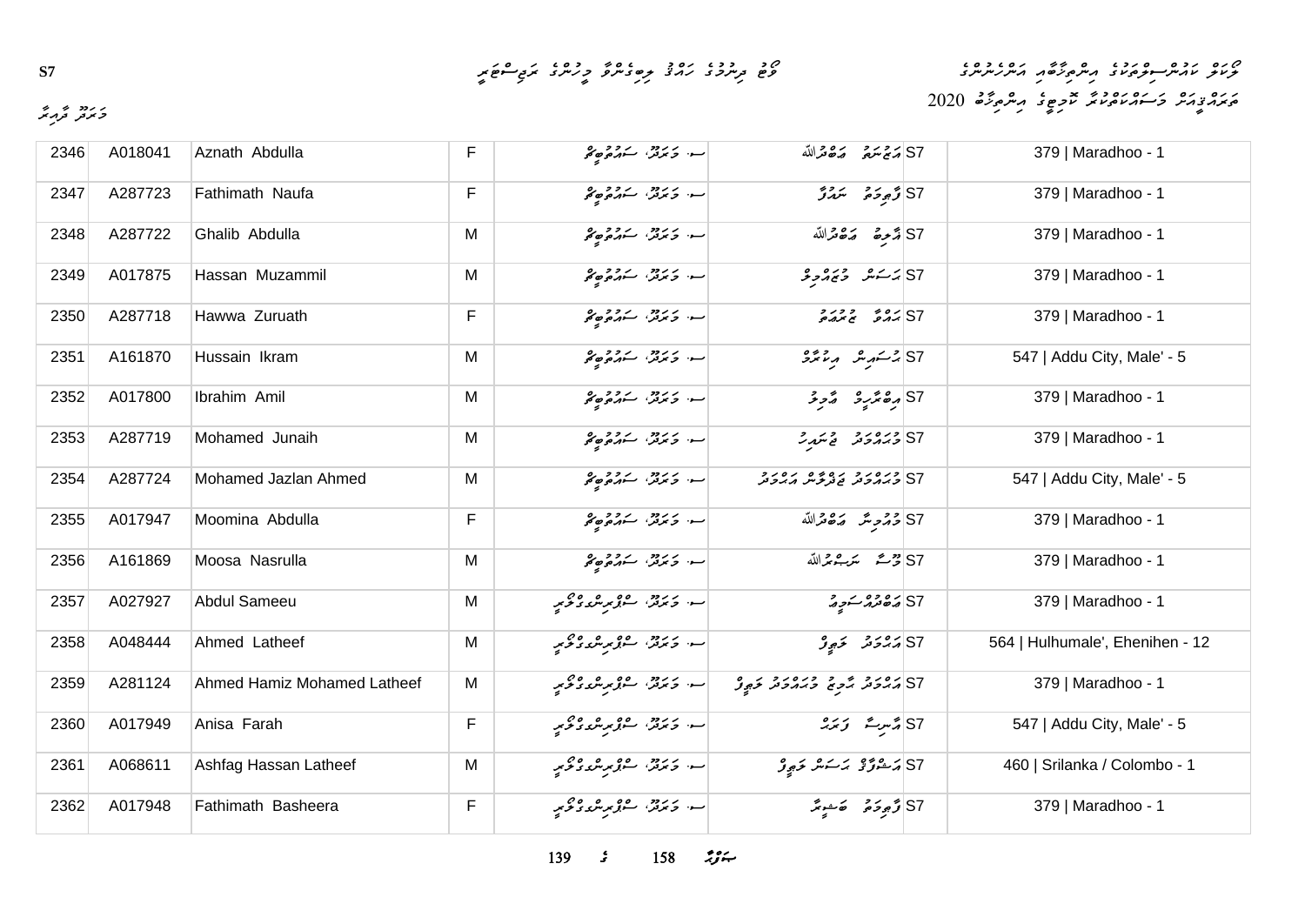*sCw7q7s5w7m< o<n9nOoAw7o< sCq;mAwBoEw7q<m; wBm;vB* م من المرة المرة المرة المرجع المراجع المراجع المراجع المراجع المراجع المراجع المراجع المراجع المراجع المراجع<br>مرين المراجع المراجع المرجع المراجع المراجع المراجع المراجع المراجع المراجع المراجع المراجع المراجع المراجع ال

| 2363 | A055696 | Hassan Latheef       | M | سە ئەترىق سۇرىرىش دىمىر     | S7   پرسكىش كۆ <i>ي<sub>م</sub>ى</i> ئۇ         | 379   Maradhoo - 1         |
|------|---------|----------------------|---|-----------------------------|-------------------------------------------------|----------------------------|
| 2364 | A326168 | Ibrahim Zayan Ashfaq | M | ب كەندە ئۇربۇر ھەم ئ        | S7 مەھەر بەر ئەھەر كەشىرىتى ئە                  | 379   Maradhoo - 1         |
| 2365 | A034492 | Mohamed Latheef      | M | سە ئەترىق سۇرىرىش ئەترىپ    | S7 <i>\$222 حَمِيوڤ</i>                         | 379   Maradhoo - 1         |
| 2366 | A058778 | Nasihuddeen          | M | سە كەنگەنى سۇرگىرىشى ئەمرىر | S7 مگر بەير ق <sub>ە</sub> ر مگر                | 379   Maradhoo - 1         |
| 2367 | A017789 | Thahmeena Latheef    | F | سە كەندىق سۇرىرىشى ئەكرىپ   | S7 <sub>م</sub> ُرْحٍ مَّر <sub>حَمِو</sub> ِرْ | 379   Maradhoo - 1         |
| 2368 | A153141 | Yamna Latheef        | F | سە كەنگەنى سۇرىرىشى ئوگىر   | S7 <i>مَرْدْ مَّہْ وَجِوْدْ</i>                 | 379   Maradhoo - 1         |
| 2369 | A017548 | Aishath Nadheema     | F | سە ئەيزىق سوغ برغ ش         | S7 <i>مُذَہدِ شَمَرُ</i> سَرَمِرِدً             | 379   Maradhoo - 1         |
| 2370 | A017543 | Hassan Waleed        | M | سە كەيرتى، سۇھ يرغ س        | S7   پرسترس کی مویٹر                            | 161   K. Guraidhoo - 2     |
| 2371 | A017440 | Mariyam Moosa        | F | سى ئەيرتر، سۇغ يرغ س        | S7 دېمبرد دمش                                   | 379   Maradhoo - 1         |
| 2372 | A287392 | Mohamed Nadheem      | M | سە كەيرتى، سۇھ يرغ س        | S7ا 3225 مگريز تر                               | 547   Addu City, Male' - 5 |
| 2373 | A041898 | Abdulla Mufeed       | M | سه و بردو ده ۲۵۵۵           | S7 كەھەراللە ق <i>وي</i> ىر                     | 547   Addu City, Male' - 5 |
| 2374 | A069910 | Ahmed Muruthala      | M | سه كريرو وه ورم د           | S7 كەبرو دىركى ئىلگى ئىلگا                      | 547   Addu City, Male' - 5 |
| 2375 | A062163 | Aishath Labeega      | F | سه کريز ده ده در د          | S7 مُگْرِسْتَمْ کَوْھِ تَرْ                     | 379   Maradhoo - 1         |
| 2376 | A069453 | Aishath Shaany       | F | سه و بردو ده ۲۵۵۵           | S7 مُرمِشَعُو شَمْسِ                            | 547   Addu City, Male' - 5 |
| 2377 | A017502 | Aminath Suneeza      | F | سه و بردو ده ۲۵۵۵           | S7 مُّحِسَمُ مُسِيَّ                            | 379   Maradhoo - 1         |
| 2378 | A025473 | Fathimath Lafeera    | F | سه و بردو ده ۲۵۵۵           | S7 <i>وَّهِ دَوْ</i> مَ <sub>ّ</sub> وبِتَر     | 547   Addu City, Male' - 5 |
| 2379 | A025584 | Hassan Labeeg        | Μ | سه و بردو ده ۲۵۵۵           | S7   پرسکس مح <i>وفی</i>                        | 547   Addu City, Male' - 5 |

*140 s* **158** *<i>n*<sub>1</sub>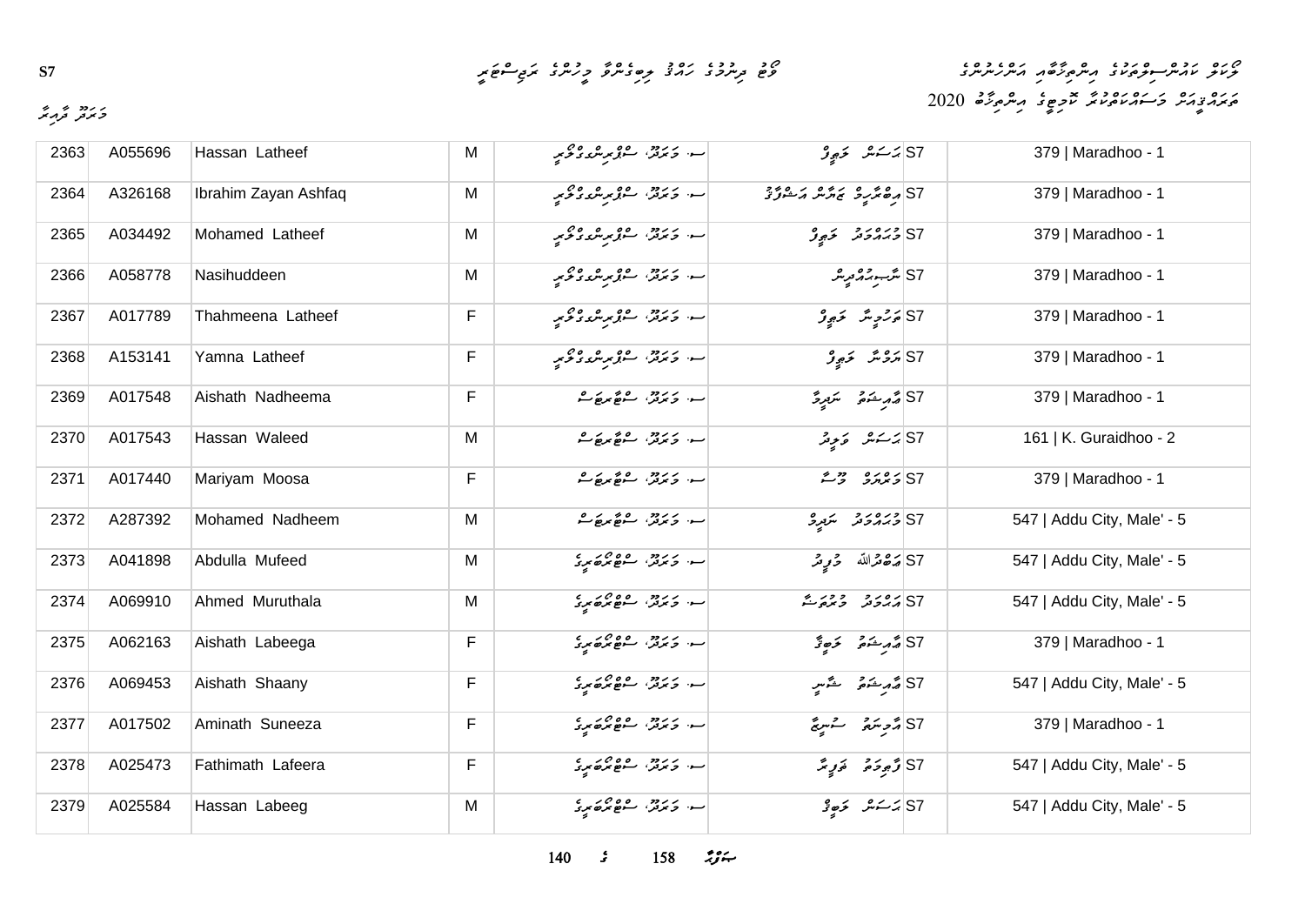*sCw7q7s5w7m< o<n9nOoAw7o< sCq;mAwBoEw7q<m; wBm;vB* م من المرة المرة المرة المرجع المراجع المراجع المراجع المراجع المراجع المراجع المراجع المراجع المراجع المراجع<br>مرين المراجع المراجع المرجع المراجع المراجع المراجع المراجع المراجع المراجع المراجع المراجع المراجع المراجع ال

|  | $\begin{array}{ccccc} \circ & \circ & \circ \circ \end{array}$ |
|--|----------------------------------------------------------------|
|  | وتمرتر ترمرته                                                  |

| 2380 | A017920 | Hussain Ziyad        | M | ے کریں ے دورہ             | S7 بڑے پہ میں پر پڑھر                       | 379   Maradhoo - 1                   |
|------|---------|----------------------|---|---------------------------|---------------------------------------------|--------------------------------------|
| 2381 | A017531 | Mariyam Zunaira      | F | ب رود ده ده ده            | S7 <i>وَمُحَمَّدَةَ</i> مِجْسَمَةٍ          | 379   Maradhoo - 1                   |
| 2382 | A307646 | Abdulla Ibrahim      | M | ب كەرەم سۇم ھەم ئى        | S7 مَـُرْمَعْرَاللّهُ مِنْ مَحْرَرِدْ       | 379   Maradhoo - 1                   |
| 2383 | A018074 | Ahmed Jinah          | M | سە كەللەر روم ھەرگە       | S7 <i>مَدْدَوْمْ     بِي مَّدْ</i>          | 379   Maradhoo - 1                   |
| 2384 | A318818 | Ahmed Rimaz          | M | سە كەندىق سىرك ئىرىدۇ.    |                                             | 379   Maradhoo - 1                   |
| 2385 | A317806 | Ali Mushaffau        | M | سە كەندى سىرك ھرك         | S7 <i>مَجِ حَشْهُوْمُ</i>                   | 379   Maradhoo - 1                   |
| 2386 | A317987 | Aminath Hana         | F | سە ئەيرى سىۋە شەرق        | S7 مُ <i>جِسَعْہ جَسُّ</i>                  | 379   Maradhoo - 1                   |
| 2387 | A317984 | Fathimath Nuzuha     | F | ب كەردە سەم ھەم ھەم       | S7 تَ <i>وجو جو مرتى تَر</i>                | 379   Maradhoo - 1                   |
| 2388 | A317999 | Hassan Rifaazu       | M | ب كەندىق سۇم ھەم ئىلىم ئى | S7 ئەسەمىر س <sub>ى</sub> ردىنى             | 379   Maradhoo - 1                   |
| 2389 | A098365 | Ibrahim Shujaau      | M | ب كەندىق سۇم ھەم ئىلىم ئى | S7 م <i>ەھترى</i> ھەمم                      | 454   Asseyri Jail - 1               |
| 2390 | A281134 | Mariyam Raifa        | F | سە ئەيرىن سىرھ شھر ئى     | S7 <i>وَجُهْدَةَ</i> بَرَ <sub>م</sub> ُ وَ | 379   Maradhoo - 1                   |
| 2391 | A317998 | Mohamed Rimaahu      | M | سە ئەيزىق سىۋەشھۇ         | S7 <i>25222 بردًّ 2.</i>                    | 379   Maradhoo - 1                   |
| 2392 | A018011 | Ali Noorullah Mufeed | M | سە كەنگەن سەكەندى بېرىش   | S7 كەمچە ئىزىمەللە خ <sub>و</sub> پىر       | 453   Maafushi Jail - 2              |
| 2393 | A071712 | Aminath Mufeed       | F | ے کروڑ کے در ور دیا       | S7 <i>مُّ حِ سَمَّةٌ</i> حَ <i>وِ</i> مِّد  | 379   Maradhoo - 1                   |
| 2394 | A317954 | Fahudhulla Mufeed    | M | سە كەنگەن سەكەندى بېرىش   | S7 كَرْرْتْدْاللّه       كَ. مِي مَدْ       | 648   Atmosphere Kanifusi Maldives-1 |
| 2395 | A072518 | Fathimath Mufeed     | F | سە كەنگەن سەكەندى بېرىش   | S7 <i>وَّجِ حَوْ</i> حَ <i>وِيثَر</i> َ     | 379   Maradhoo - 1                   |
| 2396 | A102111 | Fathuhulla Mufeed    | M | سە كەنگەن سەكەندى بېرىش   |                                             | 379   Maradhoo - 1                   |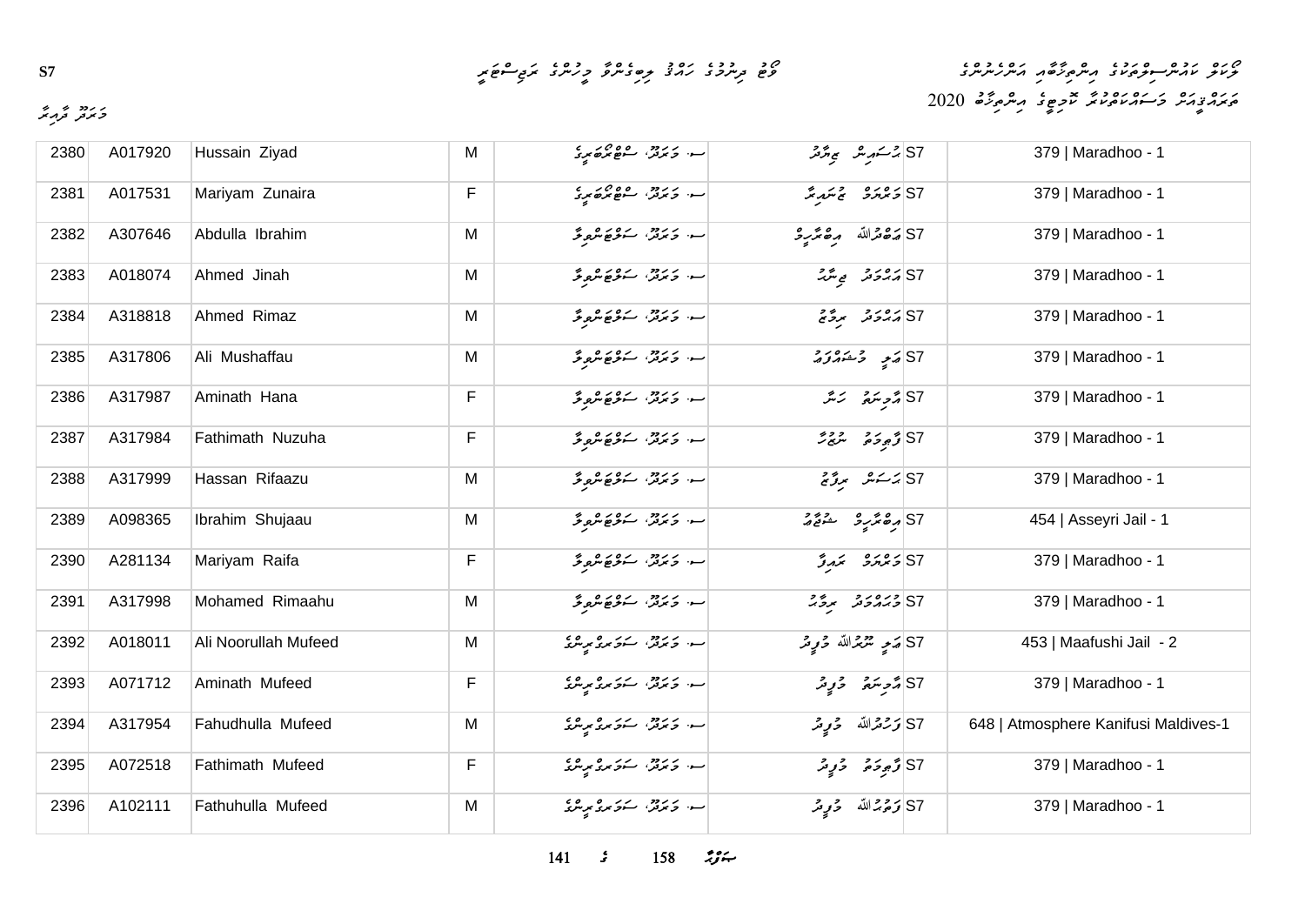*sCw7q7s5w7m< o<n9nOoAw7o< sCq;mAwBoEw7q<m; wBm;vB* م من المرة المرة المرة المرجع المراجع المراجع المراجع المراجع المراجع المراجع المراجع المراجع المراجع المراجع<br>مرين المراجع المراجع المرجع المراجع المراجع المراجع المراجع المراجع المراجع المراجع المراجع المراجع المراجع ال

| 2397 | A017818 | Gudhurathulla                | M | سە ئەيرى سەئەيرى بېرىدى   | S7 تَوْمَرْ يَرْمَرْ اللّه                                                                                     | 379   Maradhoo - 1                       |
|------|---------|------------------------------|---|---------------------------|----------------------------------------------------------------------------------------------------------------|------------------------------------------|
| 2398 | A018021 | Habeebulla Mufeed            | M | ے کروڑ کے در مرد مرد      |                                                                                                                | 379   Maradhoo - 1                       |
| 2399 | A127611 | Hassan Mufeed                | M | سە كەندىق سۇكىرى بېرىش    | S7  > سەش ق <i>ارِي</i> تر                                                                                     | 379   Maradhoo - 1                       |
| 2400 | A024170 | Jadhulla Mufeed              | M | سە كەندىق سەكەندى بېرىش   |                                                                                                                | 155   K. Hinmafushi - 2                  |
| 2401 | A317957 | Mariyam Sima                 | F | سە كەندىق سەكەندى بېرىدى  | S7 كەبىر ئەسىرىسى بىر                                                                                          | 379   Maradhoo - 1                       |
| 2402 | A281131 | Mohamed Nathuf               | M | سە كەندىق سەكەندى بېرىش   | S7 <i>22822 سروو</i>                                                                                           | 547   Addu City, Male' - 5               |
| 2403 | A366528 | Mohamed Simaan               | M | ے ویرس کے بروی برس        | S7 <i>ۇنەۋەتى سوڭىل</i>                                                                                        | 379   Maradhoo - 1                       |
| 2404 | A317956 | Samaah Mufeedh               | F | سە كەنگەنى سىرىمى ئېرىش   | S7  سَتَرَ <sup>و</sup> رْ دُوِيْرْ                                                                            | 379   Maradhoo - 1                       |
| 2405 | A333481 | Shiman Habeeb                | F | سە كەندىق سەكەندى بېرىش   | $S7$ جوڭ بر س                                                                                                  | 547   Addu City, Male' - 5               |
| 2406 | A099499 | Afiya Hassan                 | F | ے دیور کے موضح            | S7 <i>مُبْرِیْن بَرَسَ</i> سُ                                                                                  | 379   Maradhoo - 1                       |
| 2407 | A041525 | Ahmed Shareef                | M | ے دیور کے موضح            | S7 كەردى ئىق بىر ئىقتى بىر ئىقتان ئىشلار ئىن ئىقتان ئىلگان ئىلگان ئىلگان ئىلگان ئىلگان ئىلگان ئىلگان ئىلگان ئى | 379   Maradhoo - 1                       |
| 2408 | A067827 | Khadeeja Hassan              | F | ے ویرس کے مرض             | S7 كَمْرِيعٌ   يُرْسَمْرُ                                                                                      | 379   Maradhoo - 1                       |
| 2409 | A035747 | Mohamed Haleem               | M | ے دیور کے موضح            | S7 <i>وبروبرو برو</i> و                                                                                        | 547   Addu City, Male' - 5               |
| 2410 | A257457 | Murrath Muruthala            | F | ے دیروہ کے موضح           | S7 <i>جەمىرە</i> جىمۇشە                                                                                        | 379   Maradhoo - 1                       |
| 2411 | A287072 | Aminath Nishva               | F | سە كەنزۇنى سەھرى كۆكۈنلەر | S7 مُرْحِبَتِهُ مِنْ مِنْ مِنْ الْمَ                                                                           | 380   Maradhoo - 2                       |
| 2412 | A017754 | Fathimath Shareefa           | F | سە كەندىق سەھرىكى ئىر     | S7 ۇ <sub>ج</sub> وڭ ھىمبۇ                                                                                     | 380   Maradhoo - 2                       |
| 2413 | A287071 | Mohamed Nishvaan Abdul Gadir | M |                           | S7 درورد سیشوگر مەدەپرى   ب دىرە بەرەپرى<br>  37 دىمەدەن سىشوگر مەنبۇ توپرا   ب دىمەن سىروپۇرىر                | 398   The Sun Siyam Iru Fushi Maldives - |

*142 s* **158** *<i>n*<sub>1</sub>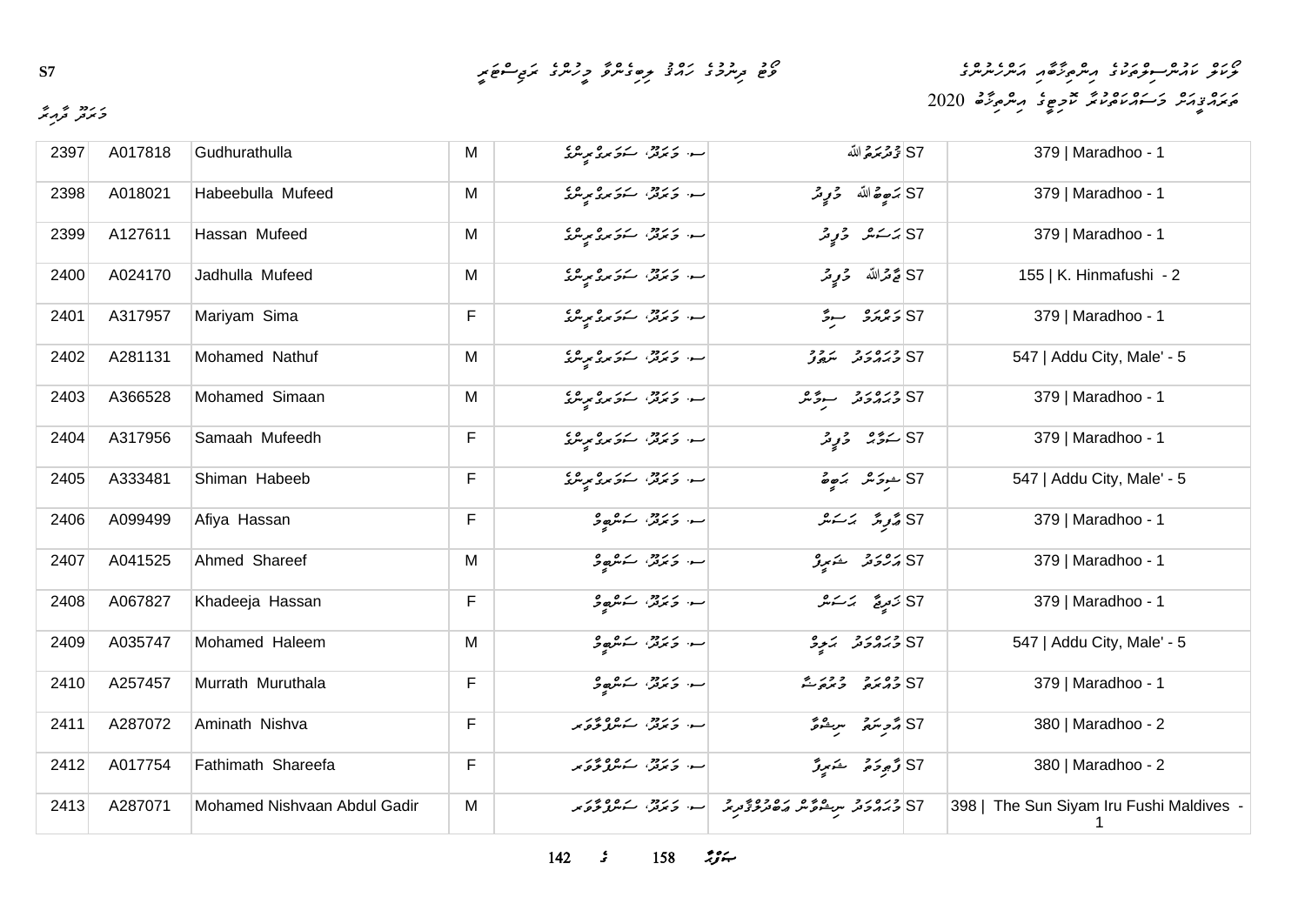*sCw7q7s5w7m< o<n9nOoAw7o< sCq;mAwBoEw7q<m; wBm;vB* م من المرة المرة المرة المرجع المراجع المراجع المراجع المراجع المراجع المراجع المراجع المراجع المراجع المراجع<br>مرين المراجع المراجع المرجع المراجع المراجع المراجع المراجع المراجع المراجع المراجع المراجع المراجع المراجع ال

|  | シーショコンシ        |
|--|----------------|
|  | و برتر تربر بر |

| 2414 | A068976 | Abdul Haadhee Waheed  | M | ب دىرو سەھرىم ھوڭ         | S7 كەھەر <i>ى ئۇيەتى</i> ھ                    | 428   Baros Maldives - 1             |
|------|---------|-----------------------|---|---------------------------|-----------------------------------------------|--------------------------------------|
| 2415 | A280686 | Aishath Himna Ali     | F | ب دىكەن سەمگە ئەھ بۇ      | S7 مُەر ھەتمە بىرى مەمبە                      | 381   Maradhoo - 3                   |
| 2416 | A060926 | Ali Waheed            | M | سە كەندىق سەمرىكرىم ھوڭ   | S7 <i>ھَ جِه وَب</i> ِعْر                     | 547   Addu City, Male' - 5           |
| 2417 | A017528 | Ameela Waheed         | F | سە كەللەر سەئىر كەلگە ھەم | S7 ك <sup>ې</sup> رىر قەرىتر                  | 381   Maradhoo - 3                   |
| 2418 | A078159 | Aminath Suzan         | F | سى ئەردە سەئىر ئەھوڭ      | S7 مُجِسَعِ مُسْتَمِسُ                        | 547   Addu City, Male' - 5           |
| 2419 | A017430 | Asad Waheed           | M | ب دىكەن سەھرىم ھوڭ        | S7 كەشھەتىر <i>قەبەتى</i>                     | 381   Maradhoo - 3                   |
| 2420 | A017538 | Hassan Minhaj Waheed  | M | سە كەنگەن سەھرىم ھوڭ      | S7 بَرَسَ <i>مْرٌ وِ مُرْدَّةٍ</i> وَبِرِيْرٌ | 381   Maradhoo - 3                   |
| 2421 | A270365 | Hawwa Rameeza Waheed  | F | سە كەنگەن سەمرىكرە ھوڭ    | S7 <i>جَهُوَّ بَرَوِجَّ وَبِ</i> يَرَ         | 381   Maradhoo - 3                   |
| 2422 | A270359 | Hussain Siraj Waheed  | M | سە كەنگەن سەمرىكرە ھوڭ    | S7 يُرْسَهِ بْلْرَ مِيْتَ فَيَ يَدِيْرُ       | 381   Maradhoo - 3                   |
| 2423 | A017216 | Moosa Shaukath Waheed | M | ب دىرو، سەمگەرەھ بەر      | S7 ترقئة خورتمامو كوبريز                      | 381   Maradhoo - 3                   |
| 2424 | A163517 | Shabaaz Waheed        | M | سە كەندىق سەمكەندە ھوڭ    | S7 شَقَّقْر عَرِيْرٌ                          | 381   Maradhoo - 3                   |
| 2425 | A287835 | Ahmed Nisfulla        | M | ے ویری کیروو              | S7 كەبرى قىر سرىبگوتى للە                     | 381   Maradhoo - 3                   |
| 2426 | A017877 | Aishath Shimyaza      | F | ے ویرش کے سرچو            | S7 مُرمِشَمُ سُورَتَرَجُ                      | 547   Addu City, Male' - 5           |
| 2427 | A281128 | Ali Rishwan           | M | ے ویرش کے سرچو            | S7  رَمِ مِرْشُوَمْر                          | 381   Maradhoo - 3                   |
| 2428 | A157806 | Aminath Fisana        | F | ب رودون کمپرچ             | S7 مُرْحِسَمُ وِسَمَسَّ                       | 381   Maradhoo - 3                   |
| 2429 | A281129 | Aminath Shafa         | F | ب رودون کمپرچ             | S7 مُرْحِ سَمَعٌ مُسَوَّرٌ                    | 547   Addu City, Male' - 5           |
| 2430 | A287837 | Hassan Nabeel         | M | ے ویرس کے سرچ             | S7 كەسكەش س <i>كھ</i> وتى                     | 648   Atmosphere Kanifusi Maldives-1 |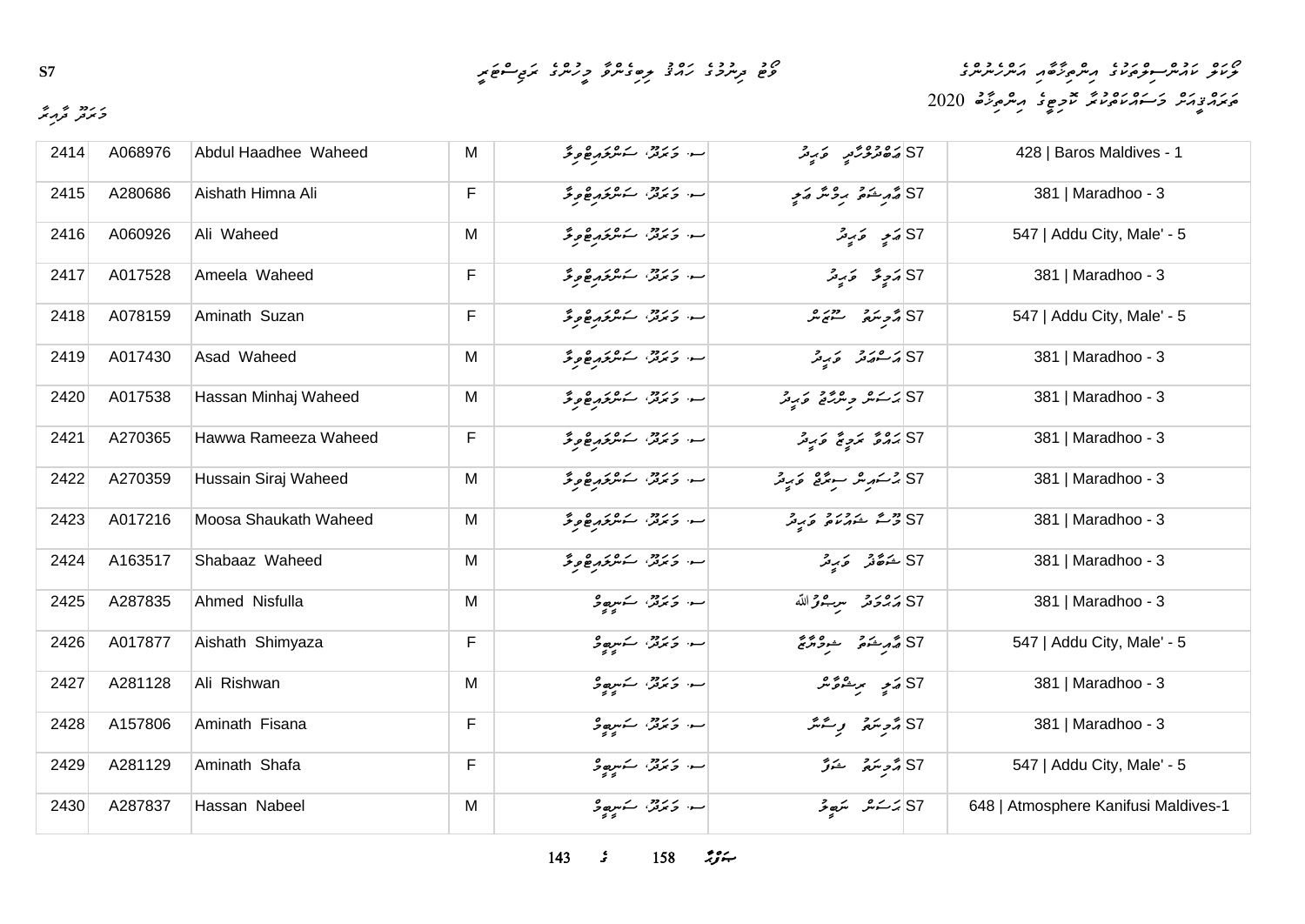*sCw7q7s5w7m< o<n9nOoAw7o< sCq;mAwBoEw7q<m; wBm;vB* م من المسجد المسجد المسجد المسجد المسجد العام 2020<br>مجم*د المسجد المسجد المستجد المسجد المسجد المسجد المسجد المسجد المسجد المسجد المسجد المسجد المسجد المسجد المسجد* 

| 2431 | A287833 | Hawwa Nimshadha          | $\mathsf F$  | در دروز، سکس دره د          | S7 <i>بَهُمُّ سِ</i> وْشَمَّدَ                                                                                             | 381   Maradhoo - 3              |
|------|---------|--------------------------|--------------|-----------------------------|----------------------------------------------------------------------------------------------------------------------------|---------------------------------|
| 2432 | A024670 | Ibrahim Fauzee           | M            | - ويومن سكيري               | S7 مەھمەر <i>3 ۋەتى</i> ي                                                                                                  | 381   Maradhoo - 3              |
| 2433 | A017816 | Jameela Ibrahim          | $\mathsf{F}$ | ب رودون سکس ده              | S7 <i>فوج</i> و مقبر د                                                                                                     | 381   Maradhoo - 3              |
| 2434 | A018029 | Mariyam Shuhoodha        | $\mathsf{F}$ | ے دیں کہ جات                | S7 ئ <i>ۈپرە ھەمى</i> تىر                                                                                                  | 381   Maradhoo - 3              |
| 2435 | A017998 | Mohamed Nimal            | M            | - دىروم سەسھۇ               | S7 <i>جەنگە جۇ سرچى</i> ئو                                                                                                 | 547   Addu City, Male' - 5      |
| 2436 | A151862 | Nimhaza Fauzy            | $\mathsf{F}$ | ساد تریری کے سرچاؤ          | S7 سر <i>وڭ ئەتمى</i>                                                                                                      | 381   Maradhoo - 3              |
| 2437 | A007219 | Abdul Samad Ibrahim      | M            | سەر ئەرەدە سەسىيە ئى        |                                                                                                                            | 422   Club Med Kanifinolhu - 1  |
| 2438 | A072786 | Azra Abdul Samad         | $\mathsf{F}$ | ے ویرس کے بیٹا و            | S7 ەنرىگە ئەھەرگە ئەر د                                                                                                    | 547   Addu City, Male' - 5      |
| 2439 | A039249 | Fathimath Zahira Hussain | F            | ے دیروہ سکر نامج کی         | S7 <i>وَّجِودَة جُرِبَّرَ بِرُسَوِيدَ</i>                                                                                  | 547   Addu City, Male' - 5      |
| 2440 | A039246 | Shazeen Abdul Samad      | M            | __ ريزين سكين ع             | S7 ش <sub>ك</sub> ې شرىق مەرىر دېگرىن كىلگەن كىلگەن كىلگەن كىلگەن كىلگەن كىلگەن كىلگەن كىلگەن كىلگەن كىلگەن كىلگەن كىشىش ك | 547   Addu City, Male' - 5      |
| 2441 | A051488 | Shazna Abdul Samad       | $\mathsf F$  | __ دىروژ، سەستانتى          | S7 شەھ شەھ بەر دەردە                                                                                                       | 547   Addu City, Male' - 5      |
| 2442 | A001893 | Sheryna Abdul Samad      | F            | ے ویرو کے یونچ              | S7 شىمەش مەھەرمەدە                                                                                                         | 547   Addu City, Male' - 5      |
| 2443 | A018095 | Aishath Azeeza Khaleel   | $\mathsf F$  | ے کا ترور کے سرکار کا       | S7 مُەستۇم مَى َ تَولُو                                                                                                    | 381   Maradhoo - 3              |
| 2444 | A018084 | Fathimath Faruzaana      | F            | ے ویروز، کے سرکار کا        | S7 زَّەپرىقى ئەتمەتتىر                                                                                                     | 381   Maradhoo - 3              |
| 2445 | A017783 | Mohamed Farzoon          | M            | ساء المردود المسكور عليه في | S7 <i>בינפיב ביניפ</i> פ                                                                                                   | 714   Club Med Flnolhu Villas-1 |
| 2446 | A044061 | <b>Abdul Sattar</b>      | M            | سەر ئەيزىقى سەسىرىقى        | S7 كەھەم سىمبە ج                                                                                                           | 381   Maradhoo - 3              |
| 2447 | A287362 | Abdulla Shathir          | M            | ے کے برقش کے سی بھی         | S7 مَەھىراللە ش <i>ەپى</i> ر                                                                                               | 453   Maafushi Jail - 2         |

*n*<sub>44</sub> *s* 158 *n*<sub>3</sub> *n*<sub>2</sub>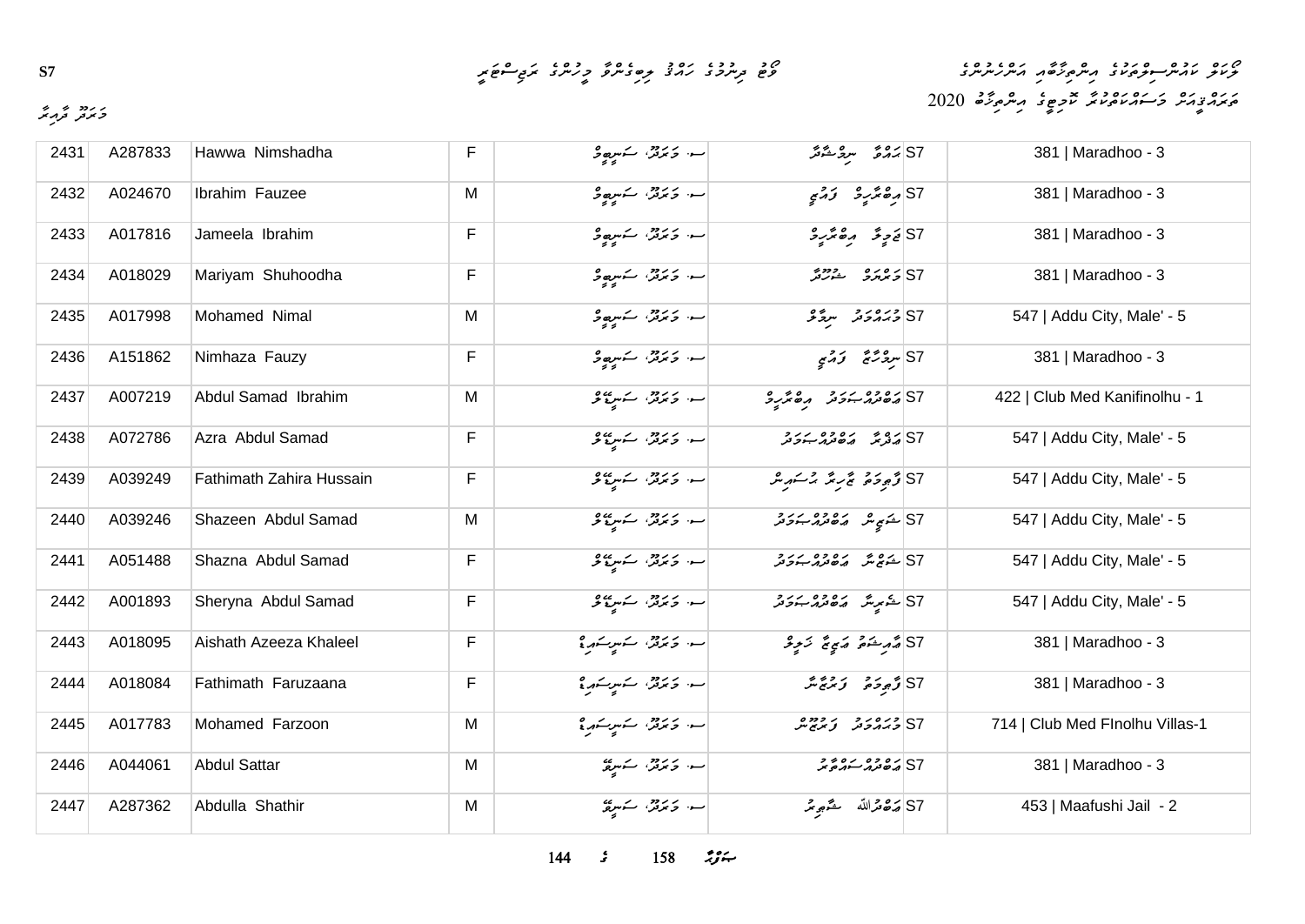*sCw7q7s5w7m< o<n9nOoAw7o< sCq;mAwBoEw7q<m; wBm;vB* م من المرة المرة المرة المرجع المرجع في المركبة 2020<br>مجم*د المريض المربوط المربع المرجع في المراجع المركبة* 

|  | $\begin{array}{ccccc} \circ & \circ & \circ \circ \end{array}$ |  |
|--|----------------------------------------------------------------|--|
|  | فريمرفر اقرار بمر                                              |  |

| 2448 | A287364 | Ahmed Shamil                    | M           | ے دیروز، سکسرچ          | S7 كەبرى ئىم ئىقى ئىقتى ئىقتى ئىقتى ئىقتى ئىقتى ئىقتى ئىقتى ئىقتى ئىقتى ئىقتى ئىقتى ئىقتى ئىقتى ئىقت | 381   Maradhoo - 3              |
|------|---------|---------------------------------|-------------|-------------------------|------------------------------------------------------------------------------------------------------|---------------------------------|
| 2449 | A287370 | Aishath Shahuna                 | $\mathsf F$ |                         | S7 <i>مۇم شەڭ ھەڭ ئىگە</i>                                                                           | 381   Maradhoo - 3              |
| 2450 | A287358 | Ali Shiyad                      | M           | ے کروڑ، کے پیچ          | S7 كەمچە ھەيمەتتر                                                                                    | 547   Addu City, Male' - 5      |
| 2451 | A017987 | Athifa Ali                      | F           | ے کروڑ، کے پیچ          | S7 مُب <i>وِرٌ مَ</i> بِ                                                                             | 381   Maradhoo - 3              |
| 2452 | A287361 | Hawwa Shafa                     | F           | ے کروڑ، کے پی           | S7 يَہُرُمَّ شَرَّ                                                                                   | 381   Maradhoo - 3              |
| 2453 | A287359 | Moosa Shamoon                   | M           | ے کر پڑھ کے پیچ         | S7 ترميز شورچينز                                                                                     | 381   Maradhoo - 3              |
| 2454 | A144586 | Ali Abrar Rasheed               | M           | سه کامرود ، دی          | S7 <i>مَرْمِ مَـُهُ مَّنْ مَرْ</i> سُومَّر                                                           | 547   Addu City, Male' - 5      |
| 2455 | A144593 | Aminath Areeka Rasheed          | $\mathsf F$ | سه کريمري وگ            | S7 مُرْحِ سَمَّةَ ۖ مَبِرِينَ ۖ سَرْشِيشَ                                                            | 379   Maradhoo - 1              |
| 2456 | A017635 | Aishath Sheeza                  | $\mathsf F$ | سە ئەترىق ئوقرىق        | S7 مُدمِشَعْرِ شَعِيَّ                                                                               | 381   Maradhoo - 3              |
| 2457 | A287639 | Ali Jazlaan                     | M           | ے کے ترقرا کا کالج کا ت | S7 <i>ڇَجِ ڇَڇُوُنُرُ</i>                                                                            | 381   Maradhoo - 3              |
| 2458 | A281313 | Aruban Saeed                    | M           | ے کے ترقر، حوظوم        | S7 <i>مەندھىتى سەمەن</i> تر                                                                          | 714   Club Med Flnolhu Villas-1 |
| 2459 | A281309 | <b>Fathimath Ibadhath Saeed</b> | F           | ے کا بھوتو ہے۔          | S7 زُّجِرْدَةَ مِعْتَدَةٍ سَهِيدٌ                                                                    | 747   Heritance Aarah-1         |
| 2460 | A017551 | Mariyam Dhiye                   | $\mathsf F$ | سەسە ئەترىقى ئۆتۈر      | S7 كەممەر <i>2 م</i> ېرىگە                                                                           | 381   Maradhoo - 3              |
| 2461 | A288013 | Ahmed Arin Ibrahim Rasheed      | M           |                         |                                                                                                      | 547   Addu City, Male' - 5      |
| 2462 | A025403 | Ibrahim Rasheed                 | M           | ے کروڑ وہ               | S7 مەھەر بەر ئىزىنى <sub>د</sub> ىر                                                                  | 379   Maradhoo - 1              |
| 2463 | A280847 | Ismail Alaf Ibrahim Rasheed     | M           |                         | S7 مِ شَوَّمٍ قِي مَرْكَزَ مِنْ عَرْشِيْرَ – دَبَرْد مِيْ دَبَرَ مِيْ                                | 682   Crossroads Maldives-1     |
| 2464 | A016280 | Khadeeja Yoosuf                 | F           | سه د ترور دو د          | S7 كَرْمِرِيحُ مَرْ <sup>مِرو</sup> رُ                                                               | 379   Maradhoo - 1              |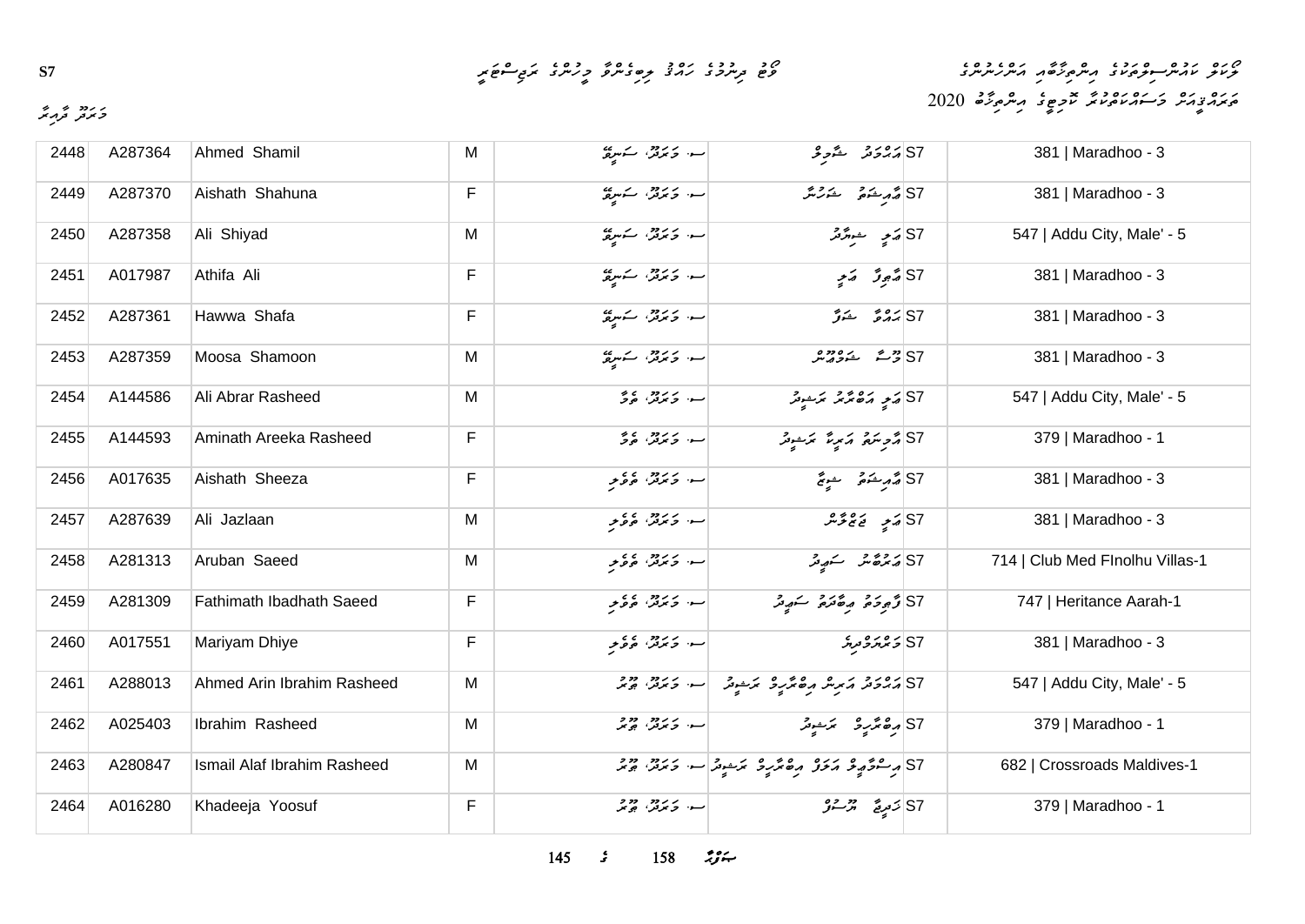*sCw7q7s5w7m< o<n9nOoAw7o< sCq;mAwBoEw7q<m; wBm;vB* م من المرة المرة المرة المرجع المرجع في المركبة 2020<br>مجم*د المريض المربوط المربع المرجع في المراجع المركبة* 

| 2465 | A280848 | Moosa Athoon Ibrahim Rasheed | M           |                                                                                                                                                                                                                                                                                                                  |                                          | 379   Maradhoo - 1           |
|------|---------|------------------------------|-------------|------------------------------------------------------------------------------------------------------------------------------------------------------------------------------------------------------------------------------------------------------------------------------------------------------------------|------------------------------------------|------------------------------|
| 2466 | A391442 | Ahmed Hassaan Hassan         | M           | سا زېرتر، ج@سرتر                                                                                                                                                                                                                                                                                                 | S7 روبر و بره محمد برسکس                 | 379   Maradhoo - 1           |
| 2467 | A017408 | Aishath Shazleena            | $\mathsf F$ | $\stackrel{\circ}{\mathscr{H}}\hspace{-0.4em}\begin{bmatrix} \mathscr{L} \\ \mathscr{L} \end{bmatrix} \stackrel{\circ}{\mathscr{H}}\hspace{-0.4em}\begin{bmatrix} \mathscr{L} \\ \mathscr{L} \end{bmatrix} \stackrel{\circ}{\mathscr{H}}\hspace{-0.4em}\begin{bmatrix} \mathscr{L} \\ \mathscr{L} \end{bmatrix}$ | S7 مُەرشەق شەھ <i>چىگر</i>               | 379   Maradhoo - 1           |
| 2468 | A153148 | Barrathu Hassan              | F           | - دىرىق ھۆسىگە                                                                                                                                                                                                                                                                                                   | S7 <i>ھەبىرە بەسە</i> ش                  | 547   Addu City, Male' - 5   |
| 2469 | A288040 | Fariyaza Hassan              | $\mathsf F$ | - دَبَرْتُنْ جِعْسِرٌ                                                                                                                                                                                                                                                                                            | S7 كۆمچەتمەتش كەسكەنلىر                  | 421   Velassaru Maldives - 1 |
| 2470 | A288044 | Haneefa Hassan               | F           | $\overset{\circ}{\mathcal{H}}_{\mathcal{M}}\overset{\circ}{\mathcal{H}}_{\mathcal{B}}\overset{\circ}{=}\overset{\circ}{\mathcal{H}}_{\mathcal{B}}\overset{\circ}{\mathcal{H}}_{\mathcal{B}}\overset{\circ}{\longrightarrow}$                                                                                     | S7 كەيدىگە كەسكەنلەر                     | 379   Maradhoo - 1           |
| 2471 | A288042 | Hasna Hassan                 | F           | - دَبَرْتُنْ جِعَ سِرَّ                                                                                                                                                                                                                                                                                          | S7 پُرکسٹر برکسٹر                        | 379   Maradhoo - 1           |
| 2472 | A280853 | Hassaana Hassan              | F           | - دَبَرْتُنْ جِعَ سِرَّ                                                                                                                                                                                                                                                                                          | S7 ئەبر شىش بەسىسى                       | 379   Maradhoo - 1           |
| 2473 | A017319 | Hassan Ahmed                 | M           | ٢٠٠٠ - جرير، صحيح سرمرٌ                                                                                                                                                                                                                                                                                          | S7 ئەسەھرىم ئەرەبىر                      | 379   Maradhoo - 1           |
| 2474 | A017553 | Mohamed Farsheed             | M           | - دَبَرْتُنْ جِعْسِرٌ                                                                                                                                                                                                                                                                                            | S7 <i>\$نەمى قىرىمى</i> دىر              | 379   Maradhoo - 1           |
| 2475 | A017281 | Mariyam Waheeda              | F           | سە كەيرى مەركى ھ                                                                                                                                                                                                                                                                                                 | S7 <i>وَ بُرْمَرْدْ وَ بِ</i> قَرْ       | 547   Addu City, Male' - 5   |
| 2476 | A018034 | Aishath Naseema              | $\mathsf F$ | ے کابردہ دریا قانونگر                                                                                                                                                                                                                                                                                            | S7 م <i>ۇم شەھ سىرسو</i> گە              | 379   Maradhoo - 1           |
| 2477 | A018049 | Fathimath Nisreen            | F           | ے کابردہ دریا ہے گی                                                                                                                                                                                                                                                                                              | S7 <i>وُّهِ دَمْ</i> مِنْ مِنْ مِنْ مِنْ | 379   Maradhoo - 1           |
| 2478 | A018000 | Mariyam Nasira               | F           | سە كەندىق مەترىرىشى گە                                                                                                                                                                                                                                                                                           | S7 <i>ۇندىرۇ مەتبەت</i> ر                | 379   Maradhoo - 1           |
| 2479 | A307658 | Mohamed Najih                | M           | سە ئەترىق مەترىرىشى ئە                                                                                                                                                                                                                                                                                           | S7 <i>\$222 مگه ب</i> گه                 | 547   Addu City, Male' - 5   |
| 2480 | A017375 | Azeema Hussain               | F           | ر ر دو.<br>سه کارتر اراده دی                                                                                                                                                                                                                                                                                     | S7 كەيپوگە كەسكىرىش                      | 379   Maradhoo - 1           |
| 2481 | A017185 | Nafeesa Ali                  | F           | ر ر دو.<br>سه او برتر <sup>،</sup> ارتع نوی                                                                                                                                                                                                                                                                      | S7 سَمِي شَ <sup>م</sup> سَمِي           | 379   Maradhoo - 1           |

*146 sC 158 nNw?mS*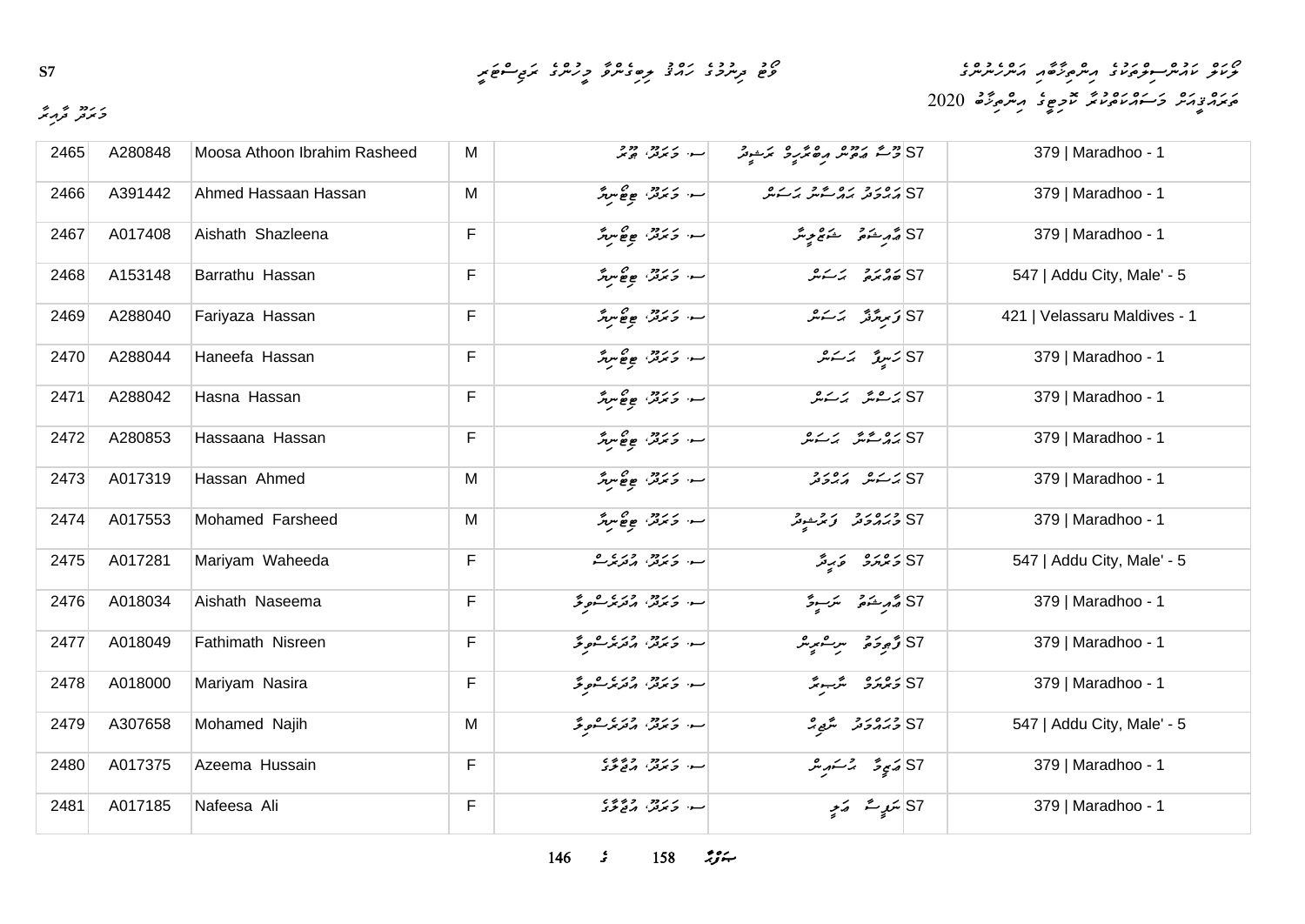*sCw7q7s5w7m< o<n9nOoAw7o< sCq;mAwBoEw7q<m; wBm;vB* م من المرة المرة المرة المرجع المرجع في المركبة 2020<br>مجم*د المريض المربوط المربع المرجع في المراجع المركبة* 

|  | シーショコンシ           |
|--|-------------------|
|  | فريمرفر اقرار بمر |

| 2482 | A017294 | Najma Hussain          | $\mathsf F$  | ر در دور و دره د                        | S7 ىترقى قى يەسكەر بىر                                                                               | 460   Srilanka / Colombo - 1   |
|------|---------|------------------------|--------------|-----------------------------------------|------------------------------------------------------------------------------------------------------|--------------------------------|
| 2483 | A017186 | Shaziyya Hussain       | $\mathsf F$  | ر درود دوه د                            | S7 ڪنوپر هگ جي ڪمبر سگر                                                                              | 379   Maradhoo - 1             |
| 2484 | A017924 | Mariyam Mohamed        | $\mathsf F$  | ے دیکھی مرسد میں                        | S7 <i>ביצור כנסי</i> ב                                                                               | 379   Maradhoo - 1             |
| 2485 | A280908 | Aishath Jana Jaufar    | $\mathsf F$  | سە ئەندىق ئەسرىگە ئە                    | S7 مُتَّمَّ شَوَّةً كَمَّ سَمَّ كَمَّةً كَمَّرَ                                                      | 381   Maradhoo - 3             |
| 2486 | A017523 | Aminath Zuhair         | $\mathsf F$  | در درود و مرده                          | S7 مُتَّحِسَمُ مَحْسَدِ مُنْ                                                                         | 381   Maradhoo - 3             |
| 2487 | A269973 | Ibrahim Faisal         | M            | ے دیکھی ارسردی                          | S7 مەھەرىپ ئەمبەق                                                                                    | 381   Maradhoo - 3             |
| 2488 | A001896 | Jaufar Saeed           | M            | ے دیوی استری                            | S7ائ <i>ے مرق بھی سکھ</i> یٹر                                                                        | 381   Maradhoo - 3             |
| 2489 | A280680 | Mariyam Jala Jaufar    | F            | ے دیوی استری                            | S7 <i>خەبرە بۇ يەدى</i> ر                                                                            | 381   Maradhoo - 3             |
| 2490 | A017250 | Ahmed Shimaz           | M            | $\frac{1}{2}$                           | S7 <i>مَدْدَوتر</i> سِوَّتْر                                                                         | 422   Club Med Kanifinolhu - 1 |
| 2491 | A363648 | Aishath Balgees        | F            | ر درود.<br>ر د ترتر، مرود               | S7 مۇم شىم قىم ئۆتى ئىشىمىتى ئىستىمبار ئىستىدا ئىستىكى ئىستىكى ئىستى ئىستىكى ئىستىكى ئىستى ئىستىكى ئ | 547   Addu City, Male' - 5     |
| 2492 | A017139 | Aminath Didi           | $\mathsf F$  | ر بر بردود.<br>ر. بر برگزار ایروی       | S7 مُ تَحْرِ سَمَةٌ مِرِ مَدِ                                                                        | 380   Maradhoo - 2             |
| 2493 | A215917 | Fathimath Maldha Moosa | $\mathsf{F}$ | ر بر دود.<br>سه و برتر، مروی            | S7 <i>وُّجِ وَءُ وَ وُمَّرٌ وَ</i> سُمَّ                                                             | 547   Addu City, Male' - 5     |
| 2494 | A017320 | Shamheeda              | $\mathsf{F}$ | سه کریږي. وره                           | S7 شۇرى <i>گ</i>                                                                                     | 380   Maradhoo - 2             |
| 2495 | A017130 | Shamseena              | F            | سه کریږي. وره                           | S7 شۇسىرىتىر                                                                                         | 380   Maradhoo - 2             |
| 2496 | A017242 | Shamsul Falah          | M            | ر بر بردود.<br>ر. بر برگزار ایروی       | S7 خۇچ شۇنۇ ئۇيى                                                                                     | 380   Maradhoo - 2             |
| 2497 | A017085 | Shamsul Hudha          | $\mathsf F$  | ر به رود ور ،<br>ر به تر برگزار ایرو بر | S7 خۇر مۇرۇ                                                                                          | 380   Maradhoo - 2             |
| 2498 | A017238 | Shamsul Muna           | F            | ر بر بردود ور با<br>سه کامرفرا اروی     | S7 شۇرقىرىگىز                                                                                        | 547   Addu City, Male' - 5     |

*147 s* **158** *<i>n*<sub>1</sub>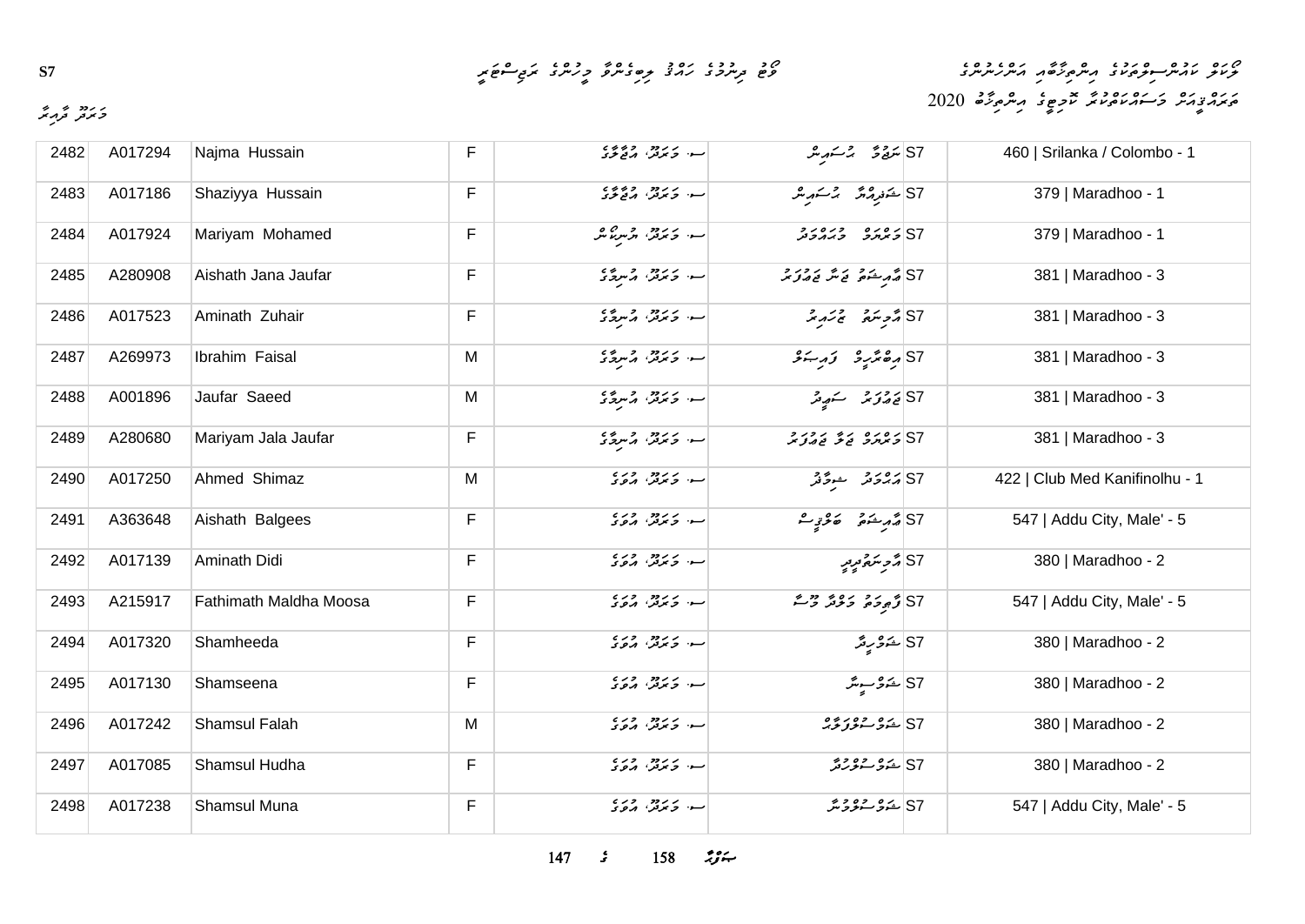*sCw7q7s5w7m< o<n9nOoAw7o< sCq;mAwBoEw7q<m; wBm;vB* م من المرة المرة المرة المرجع المرجع في المركبة 2020<br>مجم*د المريض المربوط المربع المرجع في المراجع المركبة* 

| A017129 | Shamsullahiyya            | F | سه کريږي. دره                  | S7 خۇرخەرىنى <i>ر بىر</i> گە                     | 380   Maradhoo - 2         |
|---------|---------------------------|---|--------------------------------|--------------------------------------------------|----------------------------|
| A017237 | Shamsunnaharu             | F | ر درود ور د<br>سه و ترتو، مروی | S7 شۇر <i>مەشرىرى</i> ر                          | 380   Maradhoo - 2         |
| A017517 | Ahmed Nazeer              | M | سە كەندىق گەير                 | S7 <i>مەندۇ</i> تر سىي تر                        | 547   Addu City, Male' - 5 |
| A274915 | Ali Areej Nazeer          | M | سە كەنزلىق گەير                | S7 <i>۾َجِ ۾َجِي سَپِي</i> ءُ                    | 547   Addu City, Male' - 5 |
| A161847 | Aminath Satuwa            | F | سە كەنزلىق گەير                | S7 مُوسِعة معوض                                  | 547   Addu City, Male' - 5 |
| A017174 | Hawwa Zahira              | F | سە كەنزلىق گەير                | S7 ئەبۇق ئى <i>ب</i> ۇ                           | 547   Addu City, Male' - 5 |
| A280906 | Muhammadh Aflah Nazeer    | M | سە كەنزلىق گەير                | S7 <i>בגמכת הציב</i> ל "ת <sub>א</sub> ל"        | 547   Addu City, Male' - 5 |
| A123899 | Uvais                     | M | سە كەنزلىق گەير                | S7 مۇمەيھ                                        | 547   Addu City, Male' - 5 |
| A072391 | Afiu Ahmed                | M | سه ورود و ده                   | S7 <i>مَّ وِمَا مَدْحَ</i> مِنْ                  | 379   Maradhoo - 1         |
| A017439 | Fathimath Afshana         | F | ر درده و ده                    | S7 <i>ۋې<sub>و</sub>خۇ مۇ</i> شقىر               | 379   Maradhoo - 1         |
| A017513 | Aneesa Ismail             | F | سە ئەترىش ئەيرىش               | S7 كەيرىشە ب <sub>ە</sub> ر شۇر <sub>بو</sub> تۇ | 381   Maradhoo - 3         |
| A100306 | Fathimath Shereenaz       | F | ے کے بروژہ گھرے                | S7 ۇ <sub>م</sub> ودۇ شىرىئى                     | 547   Addu City, Male' - 5 |
| A280897 | <b>Mohamed Aik Ismail</b> | M | ے کے بروژہ کا مرت              | S7 כג' ג' ג' ג' ה' ה' הייביקי ב                  | 381   Maradhoo - 3         |
| A017168 | Ahmed Hussain             | M | سە كەيمەتى كەلالى              | S7 كەبرى قىلى ئەسىر بىر                          | 379   Maradhoo - 1         |
| A278008 | Aishath Siman             | F | سە كەيمەتى كەلاي               | S7 مۇم ھۇم سو <i>ڭ بىر</i>                       | 379   Maradhoo - 1         |
| A017370 | Aminath Hussain           | F | سە كەيمەتى كەلاي               | S7 مُ <i>جِيئرة بِرْ سَنْدِيثْر</i>              | 379   Maradhoo - 1         |
| A278038 | Aminath Sakha Moosa       | F | سە كەنتىقى كەلمى ك             | S7 أَمُّ حِسَمَةً مِسَدٌّ حَسَّمَّةً             | 379   Maradhoo - 1         |
|         |                           |   |                                |                                                  |                            |

*148 sC 158 nNw?mS*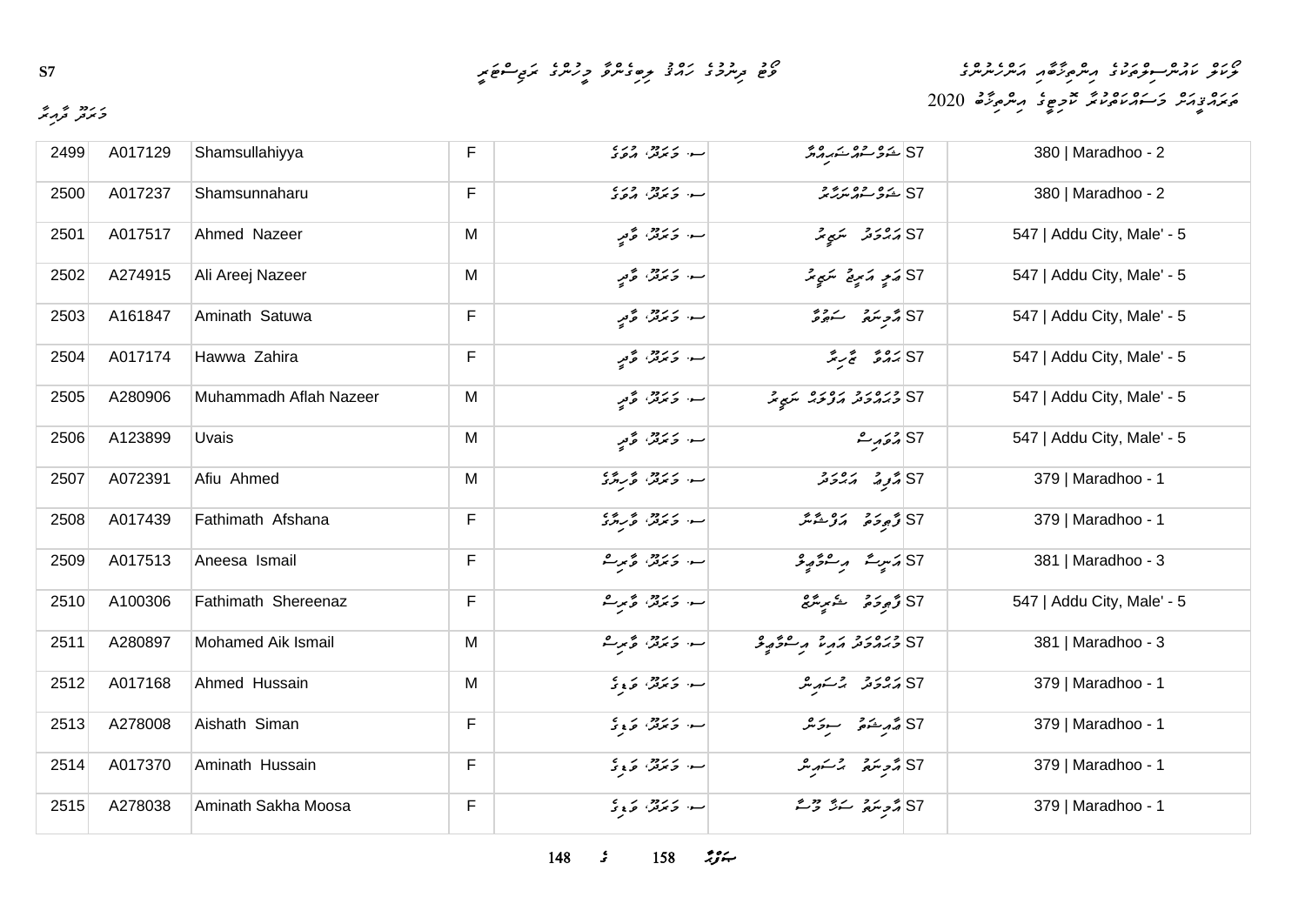*sCw7q7s5w7m< o<n9nOoAw7o< sCq;mAwBoEw7q<m; wBm;vB* م من المرة المرة المرة المرجع المرجع في المركبة 2020<br>مجم*د المريض المربوط المربع المرجع في المراجع المركبة* 

| 2516 | A278040 | Hawwa Aazifa           | F | سە كەندىق كەي كى              | S7 <i>بَدُوْءٌ مُ</i> ي <i>وَ</i>        | 547   Addu City, Male' - 5 |
|------|---------|------------------------|---|-------------------------------|------------------------------------------|----------------------------|
| 2517 | A280776 | Hawwa Samha Moosa      | F | سە كەتتى كەن                  | $23.22 - 22.5$ S7                        | 547   Addu City, Male' - 5 |
| 2518 | A280774 | Khadheeja Saraa Moosa  | F | سە كەيمەتى كەلاي              | S7 دَسٍ تَه تَوَسَّرَ حَمَدَ الْمَرْسَمُ | 379   Maradhoo - 1         |
| 2519 | A017172 | Moosa Muneer           | M | سە كەتتى كەن                  | S7 ترقئے قاسیڈ                           | 379   Maradhoo - 1         |
| 2520 | A278009 | Saman Moosa            | F | سە كەنتىقى كەلمى              | S7 سەئەشەھەت ئە                          | 547   Addu City, Male' - 5 |
| 2521 | A075268 | Abdul Hakeem Ali       | M | سوا و بردو و و مهر موس        | S7  مەھىرى <i>دىنى</i> مەير              | 380   Maradhoo - 2         |
| 2522 | A018013 | Aishath Sharmeena      | F | ٢٠٠ - درود ده وسره            | S7 مُەرشەھ شەمۇرچىگر                     | 380   Maradhoo - 2         |
| 2523 | A066679 | Fathimath Sharafunnisa | F | ے دروہ رہ ہوس                 | S7 تُرجوح مُ شُومَرُومُ سِرَ مُحْمَدِ    | 380   Maradhoo - 2         |
| 2524 | A281125 | Hassan Leevaan Hakeem  | M | - دردو ده مره                 | S7 ئەسەنلە ب <i>وڭ ئار ۋ</i>             | 380   Maradhoo - 2         |
| 2525 | A161872 | Hussain Shifaz         | M | سوا و بردو و و مهر موس        | S7 پرستمبر شورٌ فر                       | 380   Maradhoo - 2         |
| 2526 | A017851 | Mariyam Shareena       | F | سوا و بردو و و مهر موس        | S7 كەنگەر ئىم ئىستىر ئىگە ئىرىك ئى       | 547   Addu City, Male' - 5 |
| 2527 | A286897 | Ahmed Ailam            | M | ر دردود.<br>سه وبوتر، وبرق ری | $55.75$ $52.5$ $S7$                      | 380   Maradhoo - 2         |
| 2528 | A286898 | Aishath Aneela         | F | ر دردود.<br>سه وبوتر، وبرق رو | S7 مەم شەق مەس <sub>ى</sub> رىگە         | 380   Maradhoo - 2         |
| 2529 | A286900 | Aminath Anoosha        | F | سه کردود که دون               | S7 مُّحِسَمُ مَسْرَحَةً                  | 380   Maradhoo - 2         |
| 2530 | A286901 | Hassan Aleef           | M | سه کردود که دون               | S7 ئەسەنلەر م <i>ەيب</i> ۇ               | 547   Addu City, Male' - 5 |
| 2531 | A017607 | Mariyam Manikfaan      | F | سه ورده و دون                 | S7 كەنگەرگە كەس <i>لەۋ</i> تىر           | 380   Maradhoo - 2         |
| 2532 | A286895 | Mohamed Imaan          | M | در دود که ده ده               | S7 32022 مرحمة مر                        | 380   Maradhoo - 2         |

*n*<sub>49</sub> *s* 158 *i*<sub>3</sub> *i*<sub>3</sub>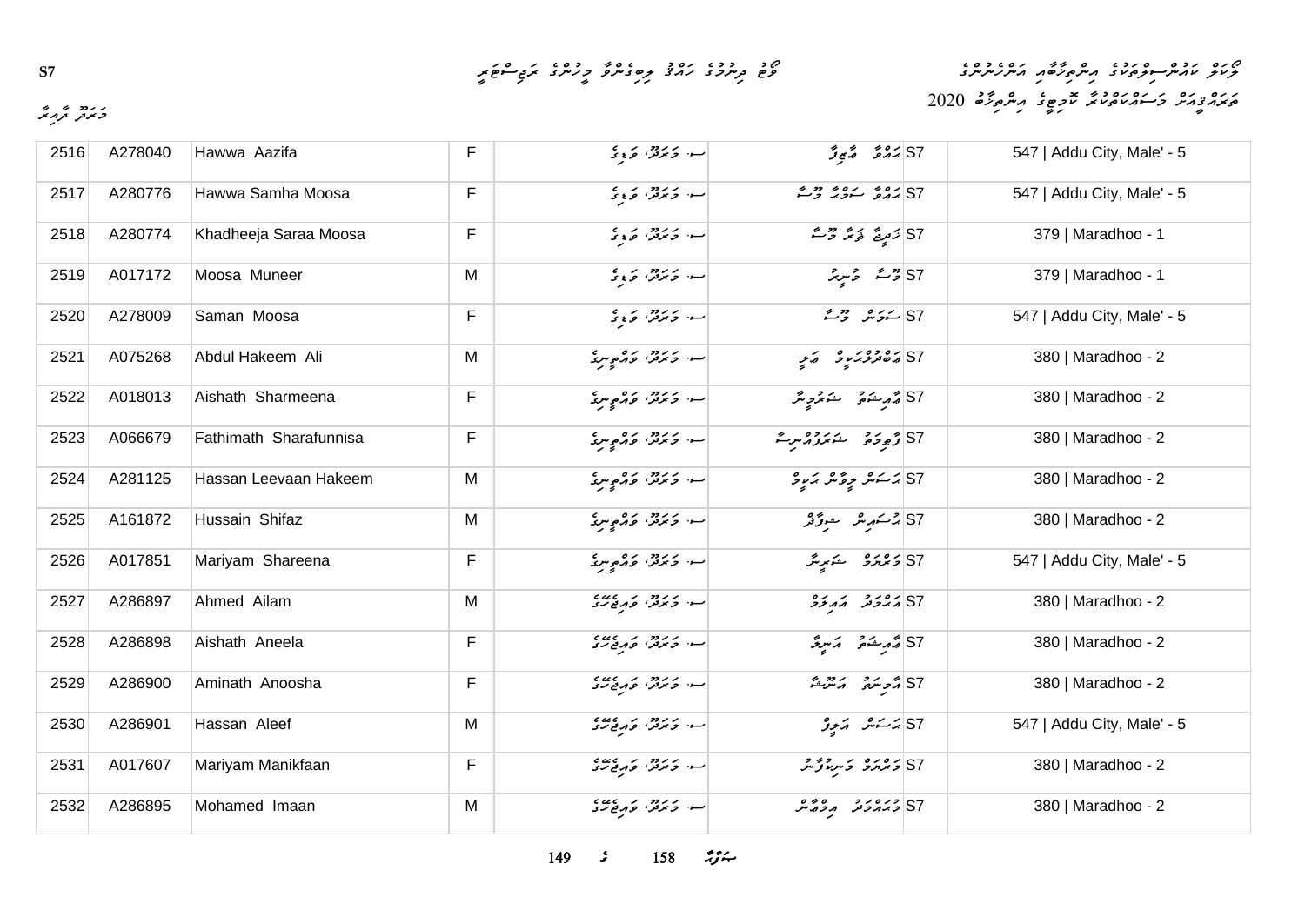*sCw7q7s5w7m< o<n9nOoAw7o< sCq;mAwBoEw7q<m; wBm;vB* م من المرة المرة المرة المرجع المرجع في المركبة 2020<br>مجم*د المريض المربوط المربع المرجع في المراجع المركبة* 

| 2533 | A100204 | Abdulla Auraaf Mohamed      | M           | سه زندود از در در ۱۶۶۵ وروپا | S7 كەھ قىراللە ئەرقىقىز ج <i>ەن مەدى</i> | 547   Addu City, Male' - 5           |
|------|---------|-----------------------------|-------------|------------------------------|------------------------------------------|--------------------------------------|
| 2534 | A287286 | <b>Ahmed Muizzu Mohamed</b> | M           | در دود در در در باروده       | S7 גיבת כהבי כמידים                      | 547   Addu City, Male' - 5           |
| 2535 | A017915 | Mohamed Qasim               | M           | سه ويرود وور شره بوده        | S7 <i>\$ جەم</i> ۇمۇ گەسىۋ               | 379   Maradhoo - 1                   |
| 2536 | A018075 | Shahur Raula                | F           | ے کروڑ کا ہوگا               | S7 شەرجىھە ئەرمىيە مىش                   | 381   Maradhoo - 3                   |
| 2537 | A018039 | Shahuruh Riyana             | F           | سەر ئەيزىقى ئۇ سرىۋى         | S7 شەرىمەر <i>مەرىگە</i> رگە             | 381   Maradhoo - 3                   |
| 2538 | A018121 | Shahuruh Zimma Wafir        | $\mathsf F$ | ے کروڑ کے سرگری              | S7 ش <i>ەر بىرمەنزمەڭ قۇي</i> تم         | 381   Maradhoo - 3                   |
| 2539 | A156892 | Shahurul Ameen Wafir        | M           | ے زیروہ عبدوی                | S7 ڪر <i>نر وي په وُوِير</i>             | 547   Addu City, Male' - 5           |
| 2540 | A287482 | Shahurul Yameen Wafir       | M           | سەر ئەيزىقى ئۇ سرىۋى         | S7 شىر <i>مەۋەرى ھەبەر</i>               | 411   Finolhu Baa Atoll Maldives - 1 |
| 2541 | A017872 | Shahururriyala Wafir        | F           | سەر ئەرلار ئەس ئۇر           | S7 شەرىمەر ئەرقىيە قۇرىمە                | 381   Maradhoo - 3                   |
| 2542 | A052389 | Shahuruzzaman Wafir         | M           | سەر ئەيزىقى ئۇ سرىۋى         | S7 شەمەم <i>بەر ئەرە بىر ئى</i> ر        | 381   Maradhoo - 3                   |
| 2543 | A161859 | Ahmed Shinaz                | M           | ے کروڑ، ویکرے                | S7 كەبرى ئىر شوشى <i>نى</i>              | 380   Maradhoo - 2                   |
| 2544 | A017703 | Fareeda Hassan              | F           | ے دروہ ویکن دی               | S7 تۇم <sub>ي</sub> ىر كەشكىر            | 380   Maradhoo - 2                   |
| 2545 | A152069 | Mohamed Shamzoon            | M           | ے کردوں و سرے                | S7 دېره د ده ده د د                      | 380   Maradhoo - 2                   |
| 2546 | A122431 | Abdulla Azzam               | M           | سە ئەترىق بەرد               | S7 مَەمْرَاللە مَ <i>مْ</i> مَوْد        | 379   Maradhoo - 1                   |
| 2547 | A287570 | Aishath Azza                | F           | ے دَبَرَتْرُ، وِءَبْرُ       | S7 مەم شىم مەم ج                         | 379   Maradhoo - 1                   |
| 2548 | A018008 | Ali Rafeeg                  | M           | ے دَ بَرَتْرُ، وِ وَ بَرْ    | S7 <i>۾َ ڇِ - پَرُوِ ڏُ</i>              | 379   Maradhoo - 1                   |
| 2549 | A018025 | Aminath Hidaya              | F           | سە ئەترىق يەئەتر             | S7 مُتَّحِسَمُ رِمَّةً مَنْ              | 379   Maradhoo - 1                   |

*n8o<n@ r@m8m>*

*150 s 158 <i>n*<sub>3</sub> *i*<sub>3</sub> *i*<sub>3</sub> *i*<sub>3</sub> *i*<sub>3</sub> *i*<sub>3</sub> *i*<sub>3</sub> *i*<sub>3</sub> *i*<sub>3</sub> *i*<sub>3</sub> *i*<sub>3</sub> *i*<sub>3</sub> *i*<sub>3</sub> *i*<sub>3</sub> *i*<sub>3</sub> *i*<sub>3</sub> *i*<sub>3</sub> *i*<sub>3</sub> *i*<sub>3</sub> *i*<sub>3</sub> *i*<sub>3</sub> *i*<sub>3</sub> *i*<sub>3</sub> *i*<sub>3</sub> *i*<sub>3</sub> *i*<sub>3</sub> *i*<sub>3</sub> *i*<sub>3</sub> *i*<sub>3</sub> *i*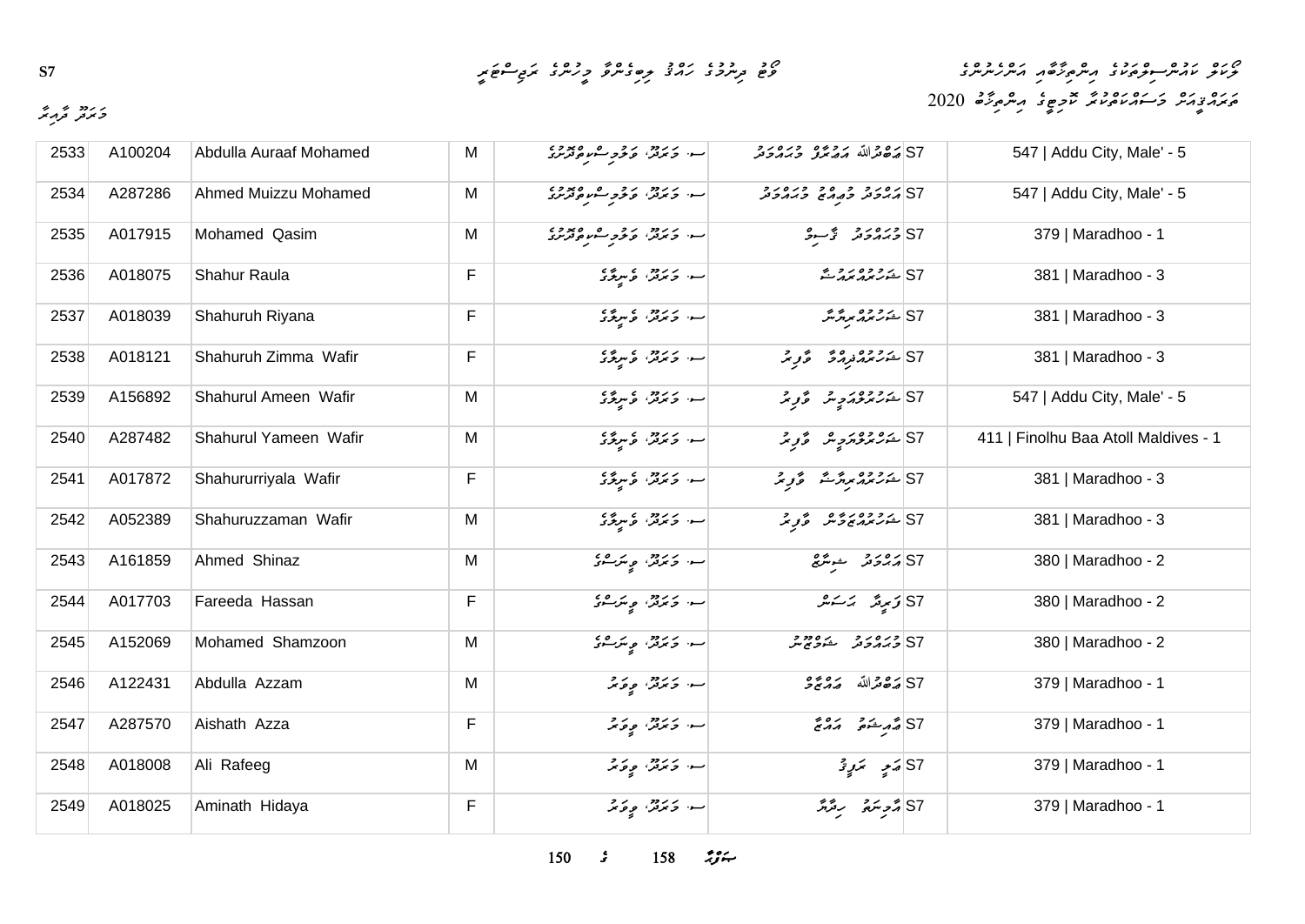*sCw7q7s5w7m< o<n9nOoAw7o< sCq;mAwBoEw7q<m; wBm;vB* م من المرة المرة المرة المرجع المرجع في المركبة 2020<br>مجم*د المريض المربوط المربع المرجع في المراجع المركبة* 

| 2550 | A287569 | Hassan Amiz                | M           | ے دُنزلز، وِوَنز       | S7   پرسکس م <i>ح</i> موج                 | 379   Maradhoo - 1                        |
|------|---------|----------------------------|-------------|------------------------|-------------------------------------------|-------------------------------------------|
| 2551 | A018007 | Hawwa Zahira               | F           | سە ئەترىق يەئەتمە      | S7 ئەممۇس ئ <i>ارى</i> گە                 | 379   Maradhoo - 1                        |
| 2552 | A287565 | Hussain Azim               | M           | سە ئەترىق ئەتەتر       | S7 برُسَمبر شَر مُحْرِ حَرْ               | 547   Addu City, Male' - 5                |
| 2553 | A066041 | Ibrahim Alzam              | M           | ے دیکھر، وویر          | S7 مەھەر بەر مەدى S7                      | 379   Maradhoo - 1                        |
| 2554 | A018024 | Mohamed Thalib             | M           | سە ئەترىق يەئەتر       | S7 دبروبر پ <sub>ر پ</sub> وه             | 379   Maradhoo - 1                        |
| 2555 | A017814 | Mausooma Mohamed           | F           | سە كەيمەتقى كەب        | S7 دُرو ووي دره در د                      | 381   Maradhoo - 3                        |
| 2556 | A354424 | Mohamed Riluwan            | M           | سە كەنتىرى كەب         | S7 <i>ڈیزوونر</i> برخوٹر                  | 547   Addu City, Male' - 5                |
| 2557 | A288116 | Abdulla Manikfaanu         | M           | سە كەيمەتى ئەسكەنگەنگە | S7 كەھ قىراللە <del>ك</del> سرىر قرىتر    | 379   Maradhoo - 1                        |
| 2558 | A280875 | Ahmed Zayan                | M           | سا دردو ، په ترگور کل  | S7 كەبروتىر ئەرگىر                        | 379   Maradhoo - 1                        |
| 2559 | A132700 | Ahmed Nisham Shihab        | M           | سە ئەيرىن ئۆسكىدىگە    | S7 كەندۇقر سرىشۇ ئىبرگە                   | 547   Addu City, Male' - 5                |
| 2560 | A017652 | Aminath Nisy               | F           | سە كەيمەتى ئەسكەنلىر   | S7 مُرْحِبَهُ مِنْ مِنْ                   | 379   Maradhoo - 1                        |
| 2561 | A017235 | Fathmath Nizna             | F           | سە كەندىق بەيترىشىمەتى | S7 <i>وُّهِ دَوْمُ</i> سِيْ مُرَ          | 379   Maradhoo - 1                        |
| 2562 | A017327 | Hawwa Niam                 | $\mathsf F$ | ے دیروہ ویکرے وگ       | $54 - 525$ S7                             | 379   Maradhoo - 1                        |
| 2563 | A074475 | Ibrahim Neezaad            | M           | ے کروڑ وٍ سَرَکو گو گ  | S7 م <i>ەھترى</i> دۇ س <sub>ى</sub> پجىتر | 379   Maradhoo - 1                        |
| 2564 | A017405 | Mariyam Aneesa             | F           | سە كەندىق بەيترىشىمەتى | S7 كەبھەر 12 كەس <sup>ىس</sup>            | 379   Maradhoo - 1                        |
| 2565 | A281318 | Ahmed Madhin Mueen         | M           | ے تحصیل قرم            | S7 كەندى تە ئۇيىلا تەمەنلە                | 427   Olhuveli Beach and Spa Maldives - 1 |
| 2566 | A286601 | <b>Mohamed Maain Mueen</b> | M           | سە كەندىق كەير         | S7 <i>ويرورو ويرنگر وي<sub>و</sub>نگر</i> | 381   Maradhoo - 3                        |

*151 sC 158 nNw?mS*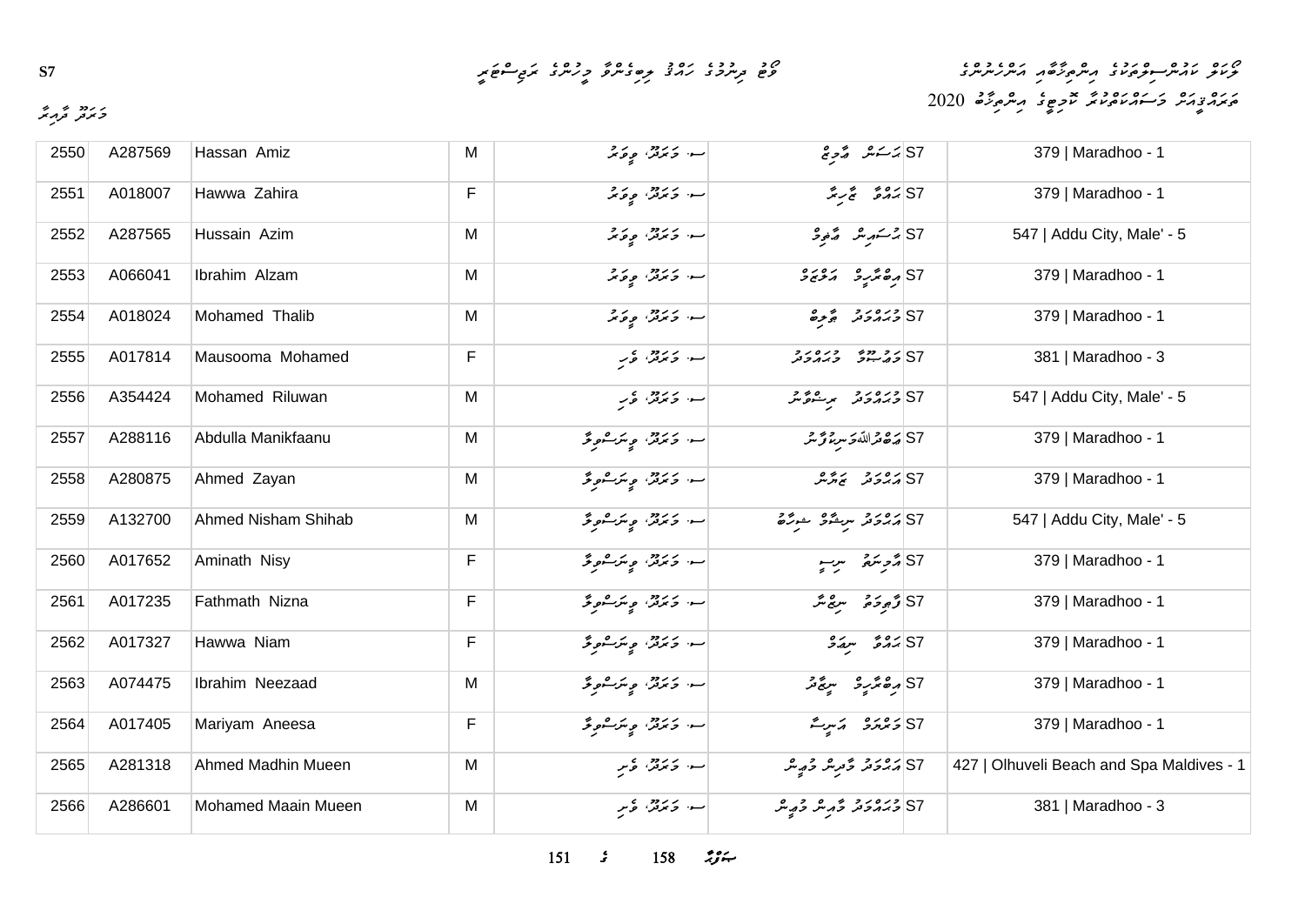*sCw7q7s5w7m< o<n9nOoAw7o< sCq;mAwBoEw7q<m; wBm;vB* م من المرة المرة المرة المرجع المرجع في المركبة 2020<br>مجم*د المريض المربوط المربع المرجع في المراجع المركبة* 

| 2567 | A017337 | Mueenuddeen         | M           | ے کے ترقش کا مر                   | S7 دۇر شەھرىس                             | 381   Maradhoo - 3                       |  |
|------|---------|---------------------|-------------|-----------------------------------|-------------------------------------------|------------------------------------------|--|
| 2568 | A272155 | Ahmed Rafiu         | M           | سە ئەترىق ھەق بېر                 | S7 <i>222 گرو</i> گر                      | 398   The Sun Siyam Iru Fushi Maldives - |  |
| 2569 | A272152 | Ahusaan Hussain     | M           | - دىروز، وياھىمبە                 | S7 كەنزىسىگىر ئەسكىرىكر                   | 381   Maradhoo - 3                       |  |
| 2570 | A119977 | Hussain Ahmed       | M           | - دىروز، وراغېر                   | S7 يُرْسَمَ مِيْشَرَ مَدَوْمَرَ           | 381   Maradhoo - 3                       |  |
| 2571 | A145180 | Mariyam Nafroosa    | $\mathsf F$ | سە ئەنزلىق ھەم ھەمر               | S7 كەبىرە بىرە «يە                        | 381   Maradhoo - 3                       |  |
| 2572 | A017161 | Mohamed Nafroos     | M           | سە ئەندىق ھەم ھەمبە               | S7 درور دروره و                           | 381   Maradhoo - 3                       |  |
| 2573 | A280972 | Aishath Irufa       | F           | سن تربردو<br>  سن تربردون الربربر | S7 مەم ھۇر مەمرىق<br>ج                    | 379   Maradhoo - 1                       |  |
| 2574 | A287016 | Aminath Furaath     | F           | سە ئەترىق ئەرىپە                  | S7 مُجرِسَم <sub>َ</sub> وَمُحَمَّد       | 379   Maradhoo - 1                       |  |
| 2575 | A017757 | Mariyam Sa'ada      | F           | سه کامروز ورو                     | S7 ئ <i>ەيدە</i> سەھقە                    | 379   Maradhoo - 1                       |  |
| 2576 | A017469 | Mohamed Irshad      | M           | سه کابوده ورو                     | S7 <i>ڈیزو</i> ونز پر پڑش <sup>ی</sup> نز | 379   Maradhoo - 1                       |  |
| 2577 | A287006 | Moosa Faheem        | M           | سه وَيَرَهْ وِرِوِ                | S7  چربح ت <i>ور</i> ی                    | 379   Maradhoo - 1                       |  |
| 2578 | A287011 | Noorul Ameen        | M           | سه وَيَرَهْ ورو                   | S7 تېر <i>بر ډېر چ</i>                    | 379   Maradhoo - 1                       |  |
| 2579 | A022031 | Abdulla Arif        | M           | سە ئەترىق ئەسكە                   | S7 مَەھىراللە مەمر <i>ۇ</i>               | 381   Maradhoo - 3                       |  |
| 2580 | A017992 | Fathimath Waheed    | F           | - دىمۇش جەمىگە                    | S7 <i>وُّهِ دَمْ وَبِ</i> مْ              | 381   Maradhoo - 3                       |  |
| 2581 | A155473 | Mariyam Aroofa Arif | F           | سە ئەترىق ئەسىر                   | ST כבתב הזיג הזיג                         | 381   Maradhoo - 3                       |  |
| 2582 | A268975 | Ahmed Ajmal         | M           | - دردو ترروه وگر                  | S7 كەبروتىر كەنغ <i>ج</i> ىۋ              | 460   Srilanka / Colombo - 1             |  |
| 2583 | A336215 | Aishath Amal        | F           | ٢٠٠ وبردو وبروهور                 | S7 مُمْ مِسْمَعْ مَدَكَّر                 | 380   Maradhoo - 2                       |  |

*152 s 158 <i>n*<sub>3</sub> *i*<sub>3</sub> *i*<sub>3</sub> *i*<sub>3</sub> *i*<sub>3</sub> *i*<sub>3</sub> *i*<sub>3</sub> *i*<sub>3</sub> *i*<sub>3</sub> *i*<sub>3</sub> *i*<sub>3</sub> *i*<sub>3</sub> *i*<sub>3</sub> *i*<sub>3</sub> *i*<sub>3</sub> *i*<sub>3</sub> *i*<sub>3</sub> *i*<sub>3</sub> *i*<sub>3</sub> *i*<sub>3</sub> *i*<sub>3</sub> *i*<sub>3</sub> *i*<sub>3</sub> *i*<sub>3</sub> *i*<sub>3</sub> *i*<sub>3</sub> *i*<sub>3</sub> *i*<sub>3</sub> *i*<sub>3</sub> *i*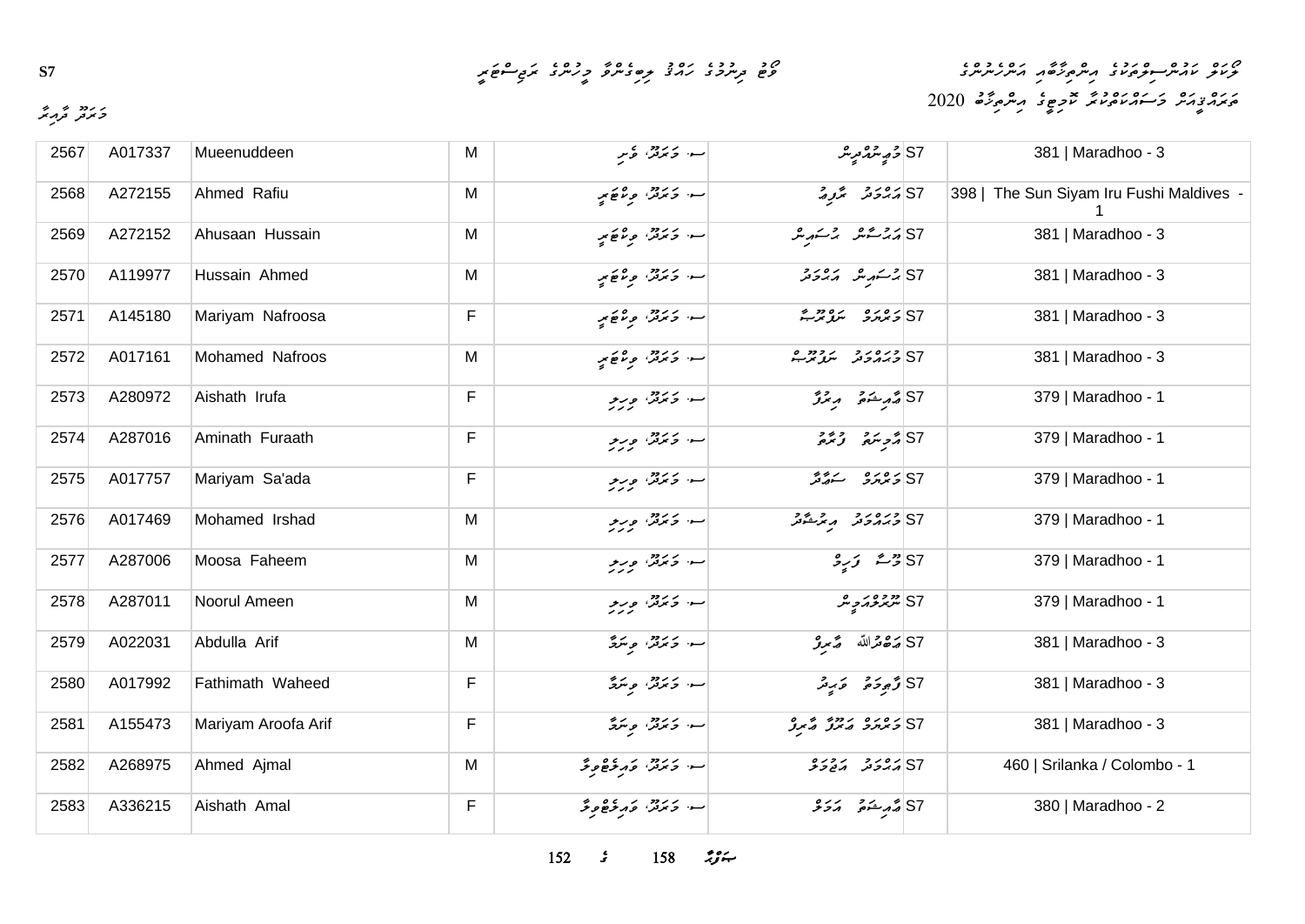*sCw7q7s5w7m< o<n9nOoAw7o< sCq;mAwBoEw7q<m; wBm;vB* م من المرة المرة المرة المرجع المرجع في المركبة 2020<br>مجم*د المريض المربوط المربع المرجع في المراجع المركبة* 

|  | ر ردد به پر |
|--|-------------|
|  |             |

| 2584 | A268968 | Aminath Zahaan Ashraf       | F | سە كەندىق كەرگەھ بۇ                                          | S7 أُمُّ جِسَمَةٍ بِحَمَّدٌ أَمَّتْ مَرْدٍ | 547   Addu City, Male' - 5      |
|------|---------|-----------------------------|---|--------------------------------------------------------------|--------------------------------------------|---------------------------------|
| 2585 | A094963 | Badruddeen                  | M | سە ئەترى <i>ق ئەم</i> رى <i>ۋە بە</i>                        | S7 <i>ڪونروگورنگ</i> ر                     | 380   Maradhoo - 2              |
| 2586 | A065905 | Fathimath Samy              | F | - دردو عدد عمود                                              | S7 <i>وُجوح</i> قو گو                      | 460   Srilanka / Colombo - 1    |
| 2587 | A022984 | <b>Ibrahim Ashraf Saeed</b> | M | $\sim$ وَبَرَسٌ وَرِوْهِ وَمَحْ                              | S7 مەھەر بەر ئەھەر ئەمدىر                  | 380   Maradhoo - 2              |
| 2588 | A067749 | Izzathulla                  | M | ر دردود که دی وگر                                            | S7 م <i>جدد مح</i> قر الله                 | 547   Addu City, Male' - 5      |
| 2589 | A017133 | Malaka Jannath              | F | ب كەنگەن ئۇرگۇھ بەر                                          | S7 ترتریم کے شر <i>سم</i> ی                | 380   Maradhoo - 2              |
| 2590 | A055502 | Mariyam Saeed               | F | ب كەندىق كەرگە ئۇھ                                           | S7 ئ <i>ۇيرىۋە سەپەتر</i>                  | 564   Hulhumale', Ehenihen - 12 |
| 2591 | A011722 | Mohamed Amjad               | M | ر دردود که دی وگر                                            | S7 <i>בינפיד הפיבת</i>                     | 380   Maradhoo - 2              |
| 2592 | A268966 | Mohamed Azhan               | M | ر دردو کرده وگرفت و گر                                       | S7 ديرورو دوم م                            | 564   Hulhumale', Ehenihen - 12 |
| 2593 | A072762 | Nasruddin                   | M | ر درود در ۱۵۵ شور شور میگردد.<br>سوالو ترکمن مورد موضوع میگر | S7 ىئر بە <i>جەھ بېرى</i> گە               | 110   R. Meedhoo - 1            |
| 2594 | A064052 | Safiyya Ismail              | F | سە كەندىق كەرگەھ بۇ                                          | S7 جۇرگە ئەر مەش <i>ۇر</i> بى              | 380   Maradhoo - 2              |
| 2595 | A017241 | Saududdeen                  | M | ب كەندى كەرگە ئۇھ                                            | S7 سەھەمەمبەشر                             | 380   Maradhoo - 2              |
| 2596 | A018100 | Ahmed Ismudheen             | M | ر درود ١٥٥٥ وره و گر                                         | S7 كەبروتى بەسىۋە توپىر                    | 379   Maradhoo - 1              |
| 2597 | A017908 | Aishath Moosa               | F | ر درود ١٥٢٥ وره د ع                                          | S7 مەم شەقرە تۆگ                           | 379   Maradhoo - 1              |
| 2598 | A085002 | Azeemuddheen                | M | ر درود عصره ده د                                             | S7 <i>ړې د م</i> ور شر                     | 643   Park Hyatt Maldives-1     |
| 2599 | A287508 | Mariyam Isneen              | F | ر درود ١٥٢٥ وره و گر                                         | S7 كەبەر بەر مەس <sub>رى</sub> ر           | 379   Maradhoo - 1              |
| 2600 | A067552 | Ahmed Saeed                 | M | سه كرمردو ، ٥٥٥                                              | S7 كەبرى ئىر سىمبرىتر                      | 251   ADh. Dhangethi - 2        |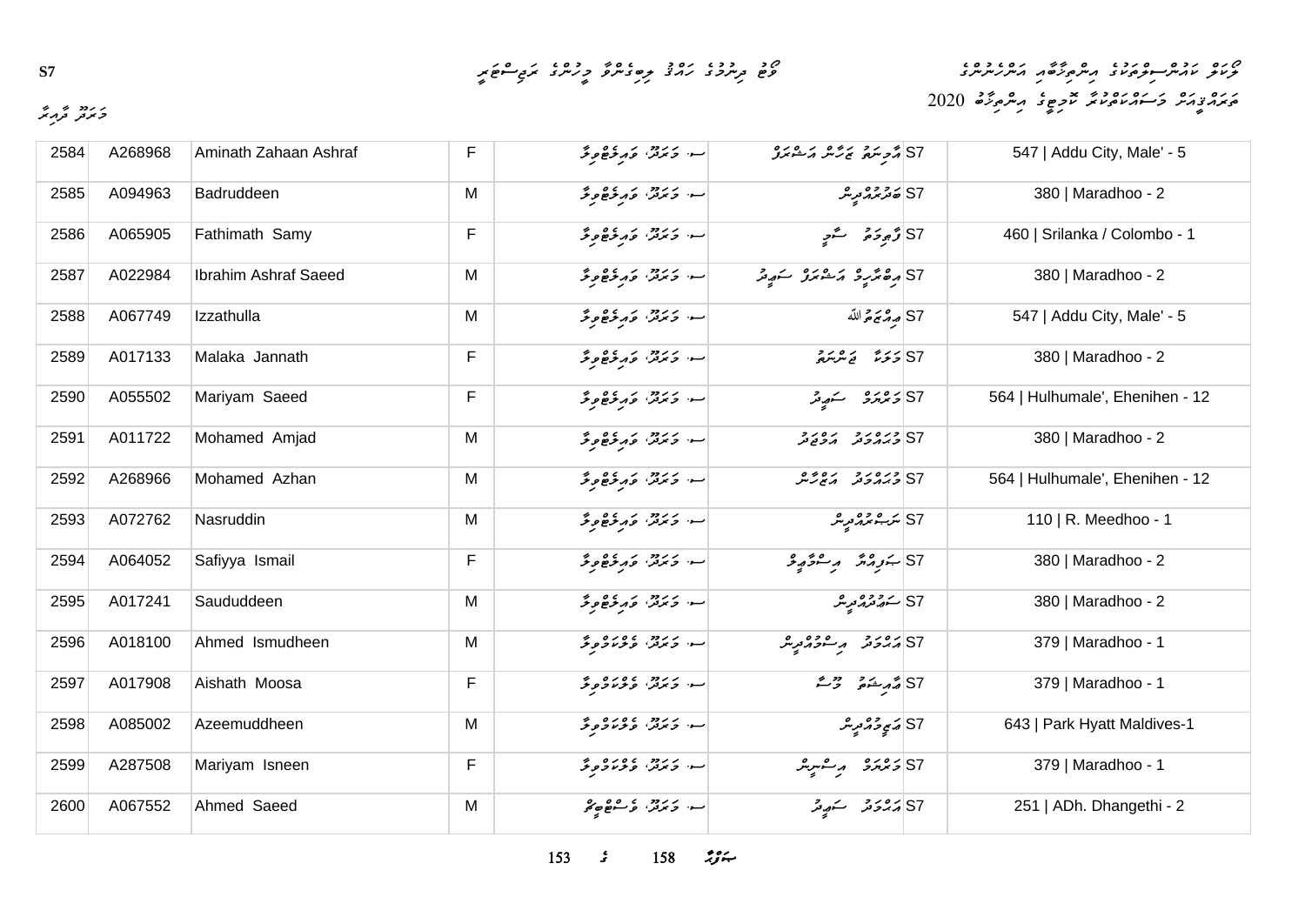*sCw7q7s5w7m< o<n9nOoAw7o< sCq;mAwBoEw7q<m; wBm;vB* م من المرة المرة المرة المرجع المرجع في المركبة 2020<br>مجم*د المريض المربوط المربع المرجع في المراجع المركبة* 

| 2601 | A047842 | Ali Saam               | M           | سه كريرود ، وه ده د | S7 ړ <sub>نم</sub> شره                           | 381   Maradhoo - 3              |
|------|---------|------------------------|-------------|---------------------|--------------------------------------------------|---------------------------------|
| 2602 | A051084 | Aminath Sajidha        | F           | - وبردو ، ٥٥٥       | S7 مُ <i>جِ سَمْع</i> مُصَّبِّحِ مُدَّ           | 381   Maradhoo - 3              |
| 2603 | A287803 | Aminath Sumaa Siyam    | F           |                     | S7 أُمُّ مِ سَمْرَةٌ مُ مَسْرَ مِنْ الْمُسْرِدِّ | 381   Maradhoo - 3              |
| 2604 | A287798 | Ismail Siyaag          | M           | $\frac{1}{2}$       | S7 م <i>ې</i> شتۇمپىۋە سىن <i>تى</i> ۋە          | 291   Th. Dhiyamigili - 1       |
| 2605 | A099019 | Mariyam Salwa Shiyam   | F           | - وبردون وسمع ده و  | S7 كەمەر 2019 ئىس <i>ەر ئا</i> ر                 | 564   Hulhumale', Ehenihen - 12 |
| 2606 | A035161 | Mohamed Siyaam         | M           | سة ويربر وسيصره     | S7 دېم دې سورگر                                  | 547   Addu City, Male' - 5      |
| 2607 | A287804 | Mohamed Amaan Samiu    | M           |                     | S7 درور د بروتر گرده.                            | 460   Srilanka / Colombo - 1    |
| 2608 | A287801 | Sahab Siyam            | M           | سه وبردو ، ٥٥٥      | $\int_{0}^{2\pi} e^{-2\pi i x} dx$               | 381   Maradhoo - 3              |
| 2609 | A287795 | Saheel Shiyam          | M           |                     | S7 سَرِ عَنْ مِيْرُوْ                            | 133   Lh. Hinnavaru - 3         |
| 2610 | A048060 | Samee Saeed            | M           | سه وبرده عده وه و   | S7 گج ڪ <i>وپ</i> ٽر                             | 381   Maradhoo - 3              |
| 2611 | A067766 | Seena Saeed            | $\mathsf F$ | 800000000000000     | S7 سومئر ڪوپيٽر                                  | 547   Addu City, Male' - 5      |
| 2612 | A048011 | Seeniya Saeed          | F           | سه وبرده عده وه و   | S7 سوسرنڈ کوپونڈ                                 | 153   K. Huraa - 2              |
| 2613 | A066786 | Sulthan Saeed          | M           | سه وبرده وسمع ده د  | S7 سىۋېرتىر سى <i>مپى</i> تر                     | 381   Maradhoo - 3              |
| 2614 | A028096 | Abdul Gadir Moosa Didi | M           | سه كريود ، وه وه وه | S7 كەھەرگ <sub>ۇ</sub> تۇرىر تەرەپرىر            | 381   Maradhoo - 3              |
| 2615 | A001451 | Mohamed Shafy          | M           | ے دیروں عاصوں صو    | S7 <i>جەممى ھىر</i> ھىلى                         | 381   Maradhoo - 3              |
| 2616 | A287439 | Mohamed Shifaz         | M           | ے کریں ورکافی       | S7 <i>ۋېرو تو</i> تر شو <i>ژ</i> ې               | 381   Maradhoo - 3              |
| 2617 | A106378 | Aminath Abdulla        | F           | سه كربردو كر وه ه   | S7 مُرْحِ سَمَّةً مَصْحَدَاللَّهُ                | 567   Villimale' Ehenihen - 2   |

*n8o<n@ r@m8m>*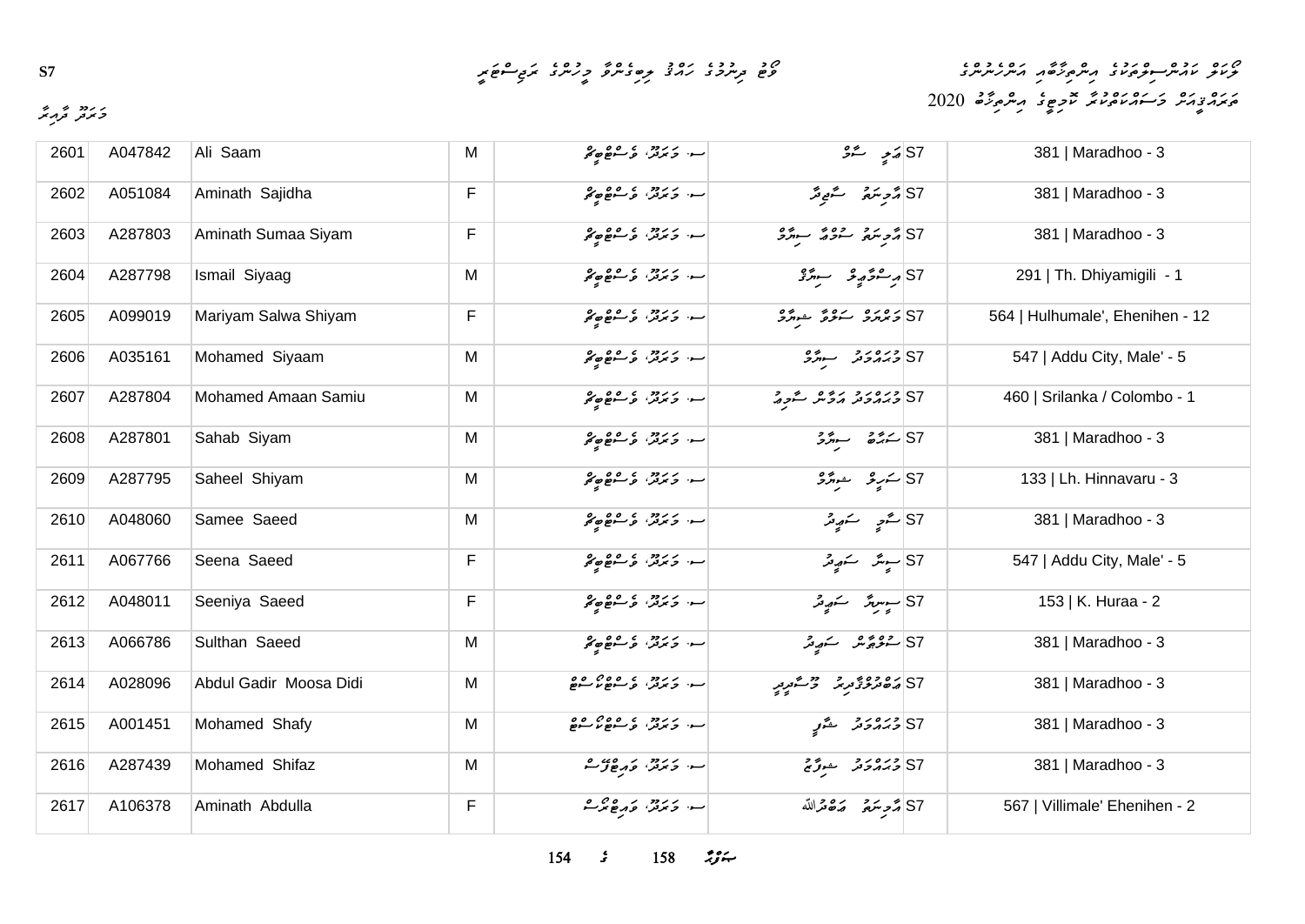*sCw7q7s5w7m< o<n9nOoAw7o< sCq;mAwBoEw7q<m; wBm;vB* م من المرة المرة المرة المرجع المرجع في المركبة 2020<br>مجم*د المريض المربوط المربع المرجع في المراجع المركبة* 

|  | $\begin{array}{ccccc} \circ & \circ & \circ \circ \end{array}$ |
|--|----------------------------------------------------------------|
|  | فرنمرفر الرمريمر                                               |
|  |                                                                |

| 2618 | A329578 | Ali Ayaan Mufeed    | M           | سه درود، و مده دی         | S7 <i>ړنې پر ټر تگر د تړ</i> تر                                                                      | 380   Maradhoo - 2              |
|------|---------|---------------------|-------------|---------------------------|------------------------------------------------------------------------------------------------------|---------------------------------|
| 2619 | A018057 | Jooda Hilmy         | F           | ے رود ویکی ب              | S7 تج محمد ہوتی ہے۔<br>ا                                                                             | 380   Maradhoo - 2              |
| 2620 | A017891 | Mariyam Shahida     | F           | سه وبرده وموده            | S7 <i>وَ بُرْمَرْ وَ</i> ـُمُّرِيْرُ                                                                 | 380   Maradhoo - 2              |
| 2621 | A287755 | Mariyam Asmi Mufeed | F           | ے زردہ ویکی دہ            | S7 كَرْمَرْدْ كْرَسْمِ دْرِيْرْ                                                                      | 380   Maradhoo - 2              |
| 2622 | A056470 | Mohamed Niyaz       | M           | ) درود. و۵۵۰۰             | $\frac{22}{3}$ $\frac{22}{3}$ $\frac{22}{3}$ $\frac{22}{3}$ $\frac{22}{3}$                           | 380   Maradhoo - 2              |
| 2623 | A017403 | Ahmed Shazly        | M           | ے کے ترقش تج عراقمہ       | S7 كەبرى قىرىم ئىس بىر ئىس بىر ئىس بىر ئىس بىر ئىس بىر ئىس بىر ئىس بىر ئىس بىر ئىس بىر ئىس بىر ئىس ب | 327   GA. Nilandhoo - 1         |
| 2624 | A031936 | Mohamed Ahmed       | M           | ے کے ترقر، تج ع آثر       | S7 כלהכת הפלב                                                                                        | 379   Maradhoo - 1              |
| 2625 | A307657 | Aminath Faza        | $\mathsf F$ | سى كەنگەنگە كۆ            | S7 مُرْحِبَهُمْ كَرْثَةُ.                                                                            | 379   Maradhoo - 1              |
| 2626 | A138156 | Mohamed Ameeth      | M           | ے کا کروڑ کا گر سرکا      | S7 <i>جەنگە جۇ مۇج</i> ۇ                                                                             | 381   Maradhoo - 3              |
| 2627 | A009406 | Saudhiyya Moosa     | F           | ے کر کروڑ، کے گر سری      | S7 سەھەمبەھ ق <sup>ىم</sup> گ                                                                        | 381   Maradhoo - 3              |
| 2628 | A053291 | Abdulla Zameen      | M           | ے کے ترقرا کا ترمی        | S7  كەھەراللە كەربىر                                                                                 | 564   Hulhumale', Ehenihen - 12 |
| 2629 | A017147 | Mariyam Ahmed       | F           | سه و دور ده ده ده.        | S7 <i>ביתת כי הפי</i> כת                                                                             | 381   Maradhoo - 3              |
| 2630 | A078745 | Ali Shimaz          | M           | ے کا کردہ ہم شرکا شریع کی | S7 <i>۾َ جِ شوڏي</i>                                                                                 | 379   Maradhoo - 1              |
| 2631 | A016485 | Fathimath Mohamed   | F           |                           | S7 <i>وُجِودَة ويُدودر</i>                                                                           | 379   Maradhoo - 1              |
| 2632 | A276858 | <b>Ahmed Didi</b>   | M           | سە كەنگەن بېسەگە ئىر ئىر  | S7 كەبر <i>قرىرىد</i>                                                                                | 381   Maradhoo - 3              |
| 2633 | A280712 | Aishath Ashfa       | F           | ے کا کردہ ہم سرگر کریم کی | S7 مُرمِسْمَعْ مَسْوَرٌ                                                                              | 547   Addu City, Male' - 5      |
| 2634 | A280702 | Ali Shamaail        | M           | سە كەنگەن بېسەگە ئىر ئىر  | S7 كەم ئىس ئەقەر ئى                                                                                  | 381   Maradhoo - 3              |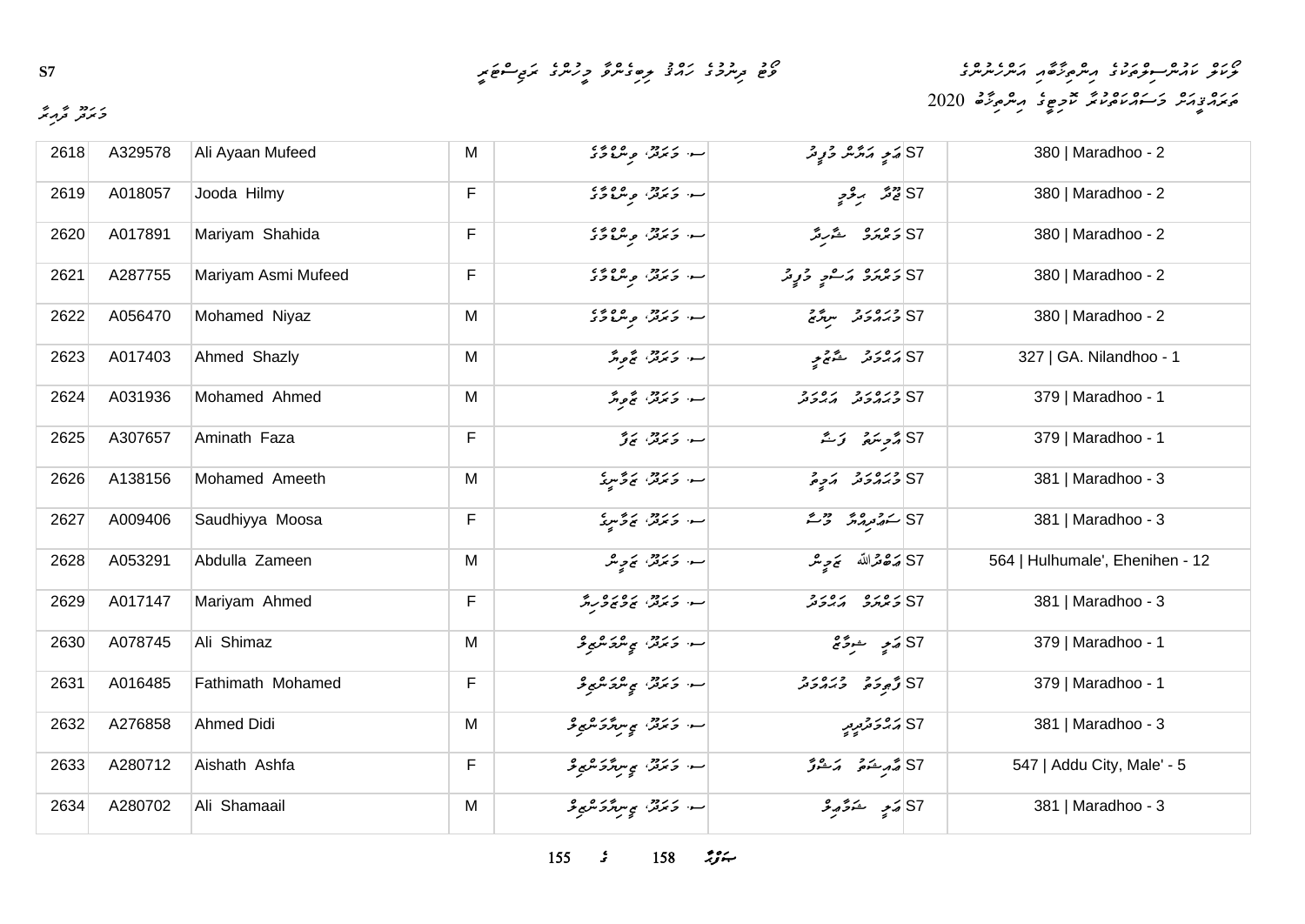*sCw7q7s5w7m< o<n9nOoAw7o< sCq;mAwBoEw7q<m; wBm;vB* م من المرة المرة المرة المرجع المرجع في المركبة 2020<br>مجم*د المريض المربوط المربع المرجع في المراجع المركبة* 

| 2635 | A280704 | Aminath Arusha             | F | سە كەنگەن بېرىگە ئىگەنج                  | S7 مُ <i>جِي مَدْ مَحْرِ م</i> ُ مَسْ        | 547   Addu City, Male' - 5 |
|------|---------|----------------------------|---|------------------------------------------|----------------------------------------------|----------------------------|
| 2636 | A270887 | Fathimath Zeenath          | F | سە كەنگەن بېرىگە كەنگە ئى                | S7 <i>وُّهِ دَمْ</i> پِهِ مَعْ               | 381   Maradhoo - 3         |
| 2637 | A393768 | Hawwa Shauza               | F | سە كەنگەن بېرىگە كەلگەنچ                 | $52.2$ $52.57$ ST                            | 547   Addu City, Male' - 5 |
| 2638 | A270889 | Ibrahim Shihaam            | M | سە كەنگەن ئاسلاك ئىگەنى                  | S7 مەھەر ئەر ئىسىسى ئىس                      | 381   Maradhoo - 3         |
| 2639 | A270886 | Mariyam Zeeniya            | F | ے کا کروڑ کم سرگر کریم کی                | S7 كۆم <i>بەد ئەس</i> ىر                     | 329   GA. Dhaandhoo - 2    |
| 2640 | A018010 | Abdulla Farzameen          | M | سه کرېږده ، د کاربر                      | S7 كەھ قىراللە ئ <i>ۇ تىرىخ ج</i> ېشر        | 127   B. Hithaadhoo - 1    |
| 2641 | A018027 | Ahmed Fazmeen              | M | سە كەندىق ئازەتلىر                       | S7 <i>مەدەنى ۋ</i> ېمونى <i>گ</i>            | 547   Addu City, Male' - 5 |
| 2642 | A158432 | Ali Farsam                 | M | سه کرده عرکز کرد                         | S7   كەمچە ئۇتمەشىرى<br>                     | 547   Addu City, Male' - 5 |
| 2643 | A319027 | Fahuma Mohamed             | F | سه کرده عرکز کرد                         | S7 ۇرق ئەيمەدىر                              | 381   Maradhoo - 3         |
| 2644 | A100216 | Falahath Mohamed           | F | ر درود در در در بر<br>سه از برتر، برق بر | S7 ۇ <i>ۋىرە دېرە دو</i>                     | 547   Addu City, Male' - 5 |
| 2645 | A018012 | Fathimath Farheeza         | F | ر در دو.<br>سه گرمزش می قرار مر          | S7 ۇ <sub>ج</sub> وخۇ     زېرىي <sup>ت</sup> | 381   Maradhoo - 3         |
| 2646 | A017935 | Fisana Mohamed             | F | سە كەيرودە ئەركىمىز                      | S7 وېشتر ق <i>وندو</i> تر                    | 381   Maradhoo - 3         |
| 2647 | A018028 | Mohamed Thakhkhan          | M | سە كەنگەنى ئەركىر                        | S7 <i>ۋېرو د دوه و</i> ر ژبر                 | 381   Maradhoo - 3         |
| 2648 | A063742 | Imran Wajdi                | M | سە كەندىق بېرىدىگە                       | S7 م <i>وڅنگر وف</i> ور                      | 451   Male' Jail - 1       |
| 2649 | A054261 | Shareefa Ismail            | F | سە خەرقۇر، بېرىدگە                       | S7 خىمرتى بەسى <i>مۇي</i> رى                 | 380   Maradhoo - 2         |
| 2650 | A280803 | <b>Ahmed Muhiz Rasheed</b> | M |                                          | S7 كەندۇقر ۋېرىج   مَرْش <sub>و</sub> قر     | 379   Maradhoo - 1         |
| 2651 | A018068 | Fathimath Hassan Didi      | F |                                          | S7 <i>وُّجِ دَمْ تَهَ سُ</i> مُبْرِ مِرِ     | 379   Maradhoo - 1         |

**156** *s* **158** *n***<sub>3</sub>** *n*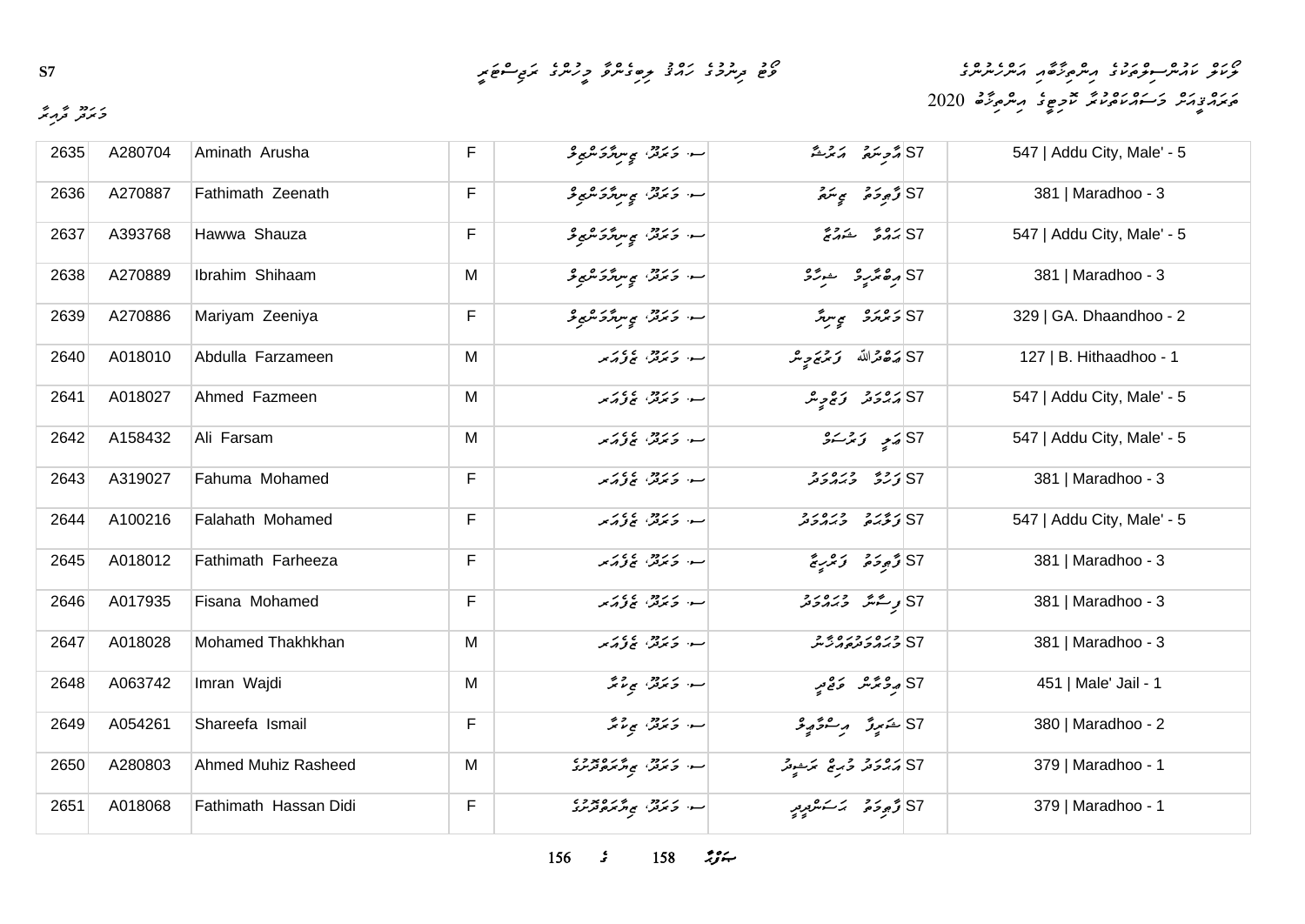*sCw7q7s5w7m< o<n9nOoAw7o< sCq;mAwBoEw7q<m; wBm;vB* م من المرة المرة المرة المرجع المرجع في المركبة 2020<br>مجم*د المريض المربوط المربع المرجع في المراجع المركبة* 

| 2652 | A280805 | <b>Fathmath Manal Rasheed</b> | F | ر در دور به در ۲۶۵ وی.<br>در کارگران به در برد و در در                                                                                                                                                                           | S7 ۇ <sub>ج</sub> وقۇ ق <sup>ى</sup> رگۇ ئر <sub>ىشو</sub> ر | 379   Maradhoo - 1             |
|------|---------|-------------------------------|---|----------------------------------------------------------------------------------------------------------------------------------------------------------------------------------------------------------------------------------|--------------------------------------------------------------|--------------------------------|
| 2653 | A017308 | Samaahath Abdul Kareem        | F | ر در دو.<br>سه گرسونگر، مج در جرجو ترس                                                                                                                                                                                           | S7 كەبىر دەپرە دەر دە                                        | 379   Maradhoo - 1             |
| 2654 | A281057 | Ibrahim Rikaz Saniu           | M | ر درود.<br>سه و برتر، بې بر برجوړ سرسمدی                                                                                                                                                                                         | S7 مەھەرگە ئەرىئاتقى سەسىمە                                  | 381   Maradhoo - 3             |
| 2655 | A018132 | Mariyam Azeeza Zaki           | F | ر در دو.<br>سوال گرفتر، ام بر مرجو تو سرس مر                                                                                                                                                                                     | $\sim$ اره ره کام کام کامل کامل                              | 381   Maradhoo - 3             |
| 2656 | A281058 | <b>Mohamed Humaam Fahmee</b>  | M | ر در دوستان ده د ه و و ده د<br>سوستان در در سر در در سر سر در د                                                                                                                                                                  | S7 ديروبرو دوو زرو <sub>ب</sub>                              | 422   Club Med Kanifinolhu - 1 |
| 2657 | A281059 | <b>Mohamed Raakiz Saaniu</b>  | M | ر درود.<br>سه و برتر، م بر بروز بربردی                                                                                                                                                                                           | S7 <i>وَيُدْوَدُو بِرَّبِي</i> سَمَسِيْر                     | 381   Maradhoo - 3             |
| 2658 | A017868 | Saeeda Hussain                | F | ر درود.<br>سه و نرس نم شهره و سرس                                                                                                                                                                                                | S7  سَمرٍ مِرَّ مَ سَمر مِر                                  | 381   Maradhoo - 3             |
| 2659 | A068476 | Ahmed Saniu                   | M | ر در دون در ۱۵۷۵ ورو د د کار د د د کار د د د کار د د د د کار د د د کار د د د د کار د د د د د د د کار د د د د ک<br>د سوالو کار کار کار کار کار د کار د کار د کار د کار د کار د کار د کار د کار د کار د کار د کار د کار د کار د کا | S7 كەبردىر شەھر                                              | 422   Club Med Kanifinolhu - 1 |
| 2660 | A281122 | Ahmed Maahil Sadheeg          | M | ر در دو در ۱۵۷۵ ورو د د و د کال د د د کال د د د کال د د د کال د د د کال د د د کال د د د کال د د د کال د د د کا<br>د کال د کال د کال د کال د کال د کال د کال د کال د کال د کال د کال د کال د کال د کال د کال د کال د کال د کال د  | S7   كەبرى ئەربى سەمدى                                       | 381   Maradhoo - 3             |
| 2661 | A017913 | Aishath Suiza                 | F | ر در دوند در ۱۵۷۵ ورو د د د کاربرد د کاربرد د د د کاربرد د د د کاربرد د د د کاربرد د د د د کاربرد د د د کاربرد<br>د کاربرد کاربرد د کاربرد د کاربرد د کاربرد د کاربرد د کاربرد د کاربرد د کاربرد د کاربرد د کاربرد د کاربرد د کا | S7 مەم ئىقتىم سىنىم ئىچ                                      | 381   Maradhoo - 3             |
| 2662 | A018004 | Hassan Sidheeg                | M |                                                                                                                                                                                                                                  | S7  پرستمبر سبور پر قری <sub>ق</sub>                         | 335   GDh. Thinadhoo - 1       |
| 2663 | A078063 | Hussain Sadeeg                | M |                                                                                                                                                                                                                                  | S7  2 سەمەيىتى سەمەيدىتى                                     | 547   Addu City, Male' - 5     |
| 2664 | A018085 | Mohamed Zaki                  | M | ر در دون در ۱۵۷۵ ورو د د کار د د د کار د د د کار د د د د کار د د د کار د د د د کار د د د د د د د کار د د د د ک<br>د سوالو کار کار کار کار کار د کار د کار د کار د کار د کار د کار د کار د کار د کار د کار د کار د کار د کار د کا | S7 دېم دې تم                                                 | 381   Maradhoo - 3             |
| 2665 | A338416 | Mohamed Maahin Sadheeg        | M |                                                                                                                                                                                                                                  | S7 <i>وبروبرو</i> وُبهر جوري                                 | 460   Srilanka / Colombo - 1   |
| 2666 | A056491 | Moosa Saim                    | M | ر در دوست دره ده ده.<br>سود کامرلن محافظ موس                                                                                                                                                                                     | S7 چينه شهرو                                                 | 381   Maradhoo - 3             |
| 2667 | A403605 | Abdhulla Mausim               | M | ے کروڑ ودی مریض                                                                                                                                                                                                                  | S7 مَەھْمَراللە ئۇرىبو <i>ت</i>                              | 381   Maradhoo - 3             |
| 2668 | A017981 | Abdulla Nihad                 | M | سه کريږدو د ده د هم کو                                                                                                                                                                                                           | S7 كەھەراللە س <i>ېرىڭ</i> تر                                | 381   Maradhoo - 3             |

*157 sC 158 nNw?mS*